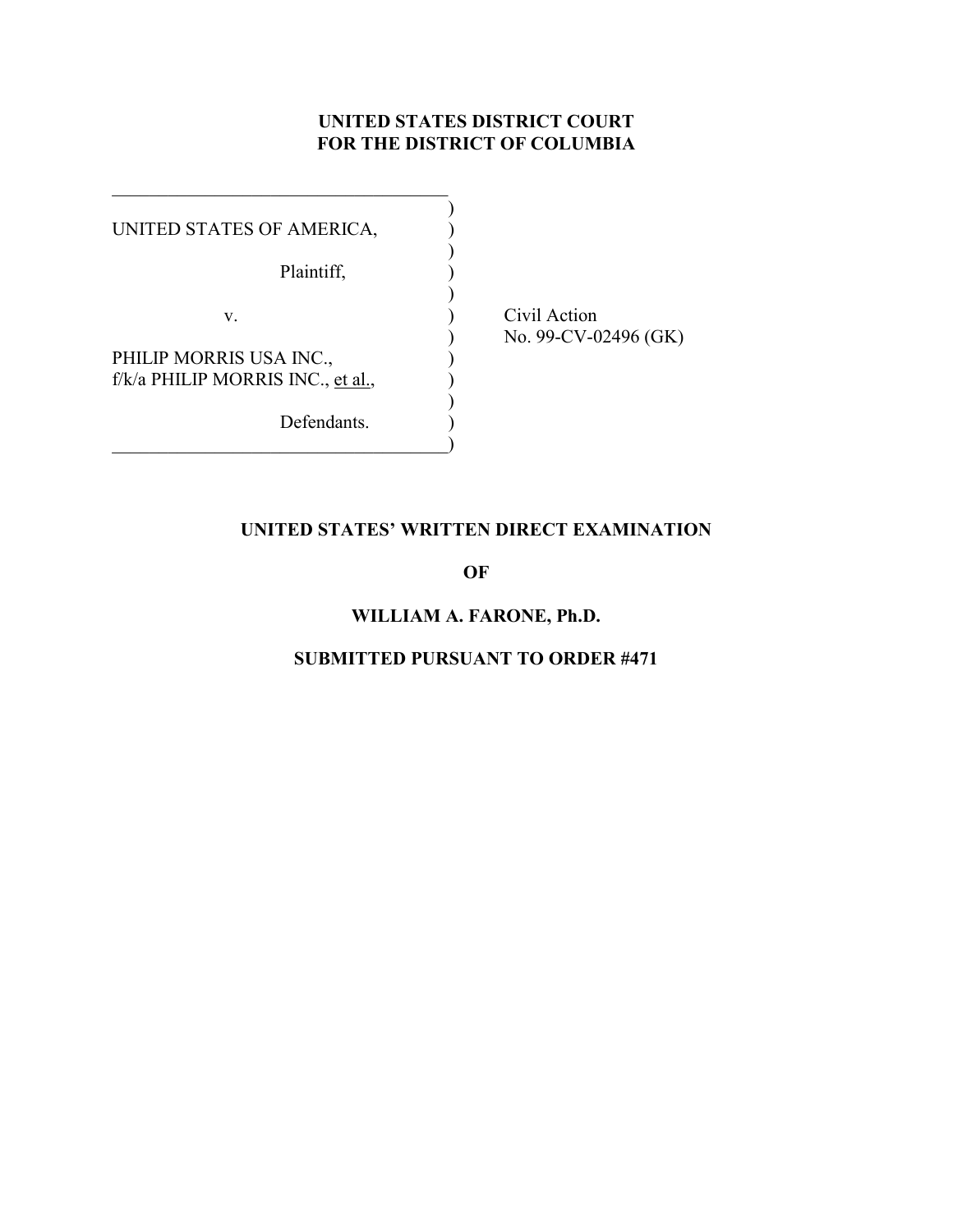| $\mathbf{1}$   | Ι.    | <b>Preliminary Introduction and Summary of Opinions</b>                                          |  |
|----------------|-------|--------------------------------------------------------------------------------------------------|--|
| $\overline{2}$ | Q:    | Please state your name for the record, Dr. Farone.                                               |  |
| 3              | $A$ : | My name is William A. Farone.                                                                    |  |
| 4              | Q:    | You hold a Ph.D. in physical chemistry, correct?                                                 |  |
| 5              | $A$ : | Yes.                                                                                             |  |
| 6              | Q:    | What is your current occupation?                                                                 |  |
| 7              | $A$ : | I am President and Chief Executive Officer of a company called Applied Power                     |  |
| 8              |       | Concepts, Inc.                                                                                   |  |
| 9              | Q:    | Did you found Applied Power Concepts?                                                            |  |
| 10             | $A$ : | Yes.                                                                                             |  |
| 11             | Q:    | <b>What does Applied Power Concepts do?</b>                                                      |  |
| 12             | $A$ : | Our company develops chemical technology and biotechnology related to energy                     |  |
| 13             |       | generation and environmental remediation. For example, we develop processes to remove toxic      |  |
| 14             |       | materials from the atmosphere and environment. We do that through making chemicals that treat    |  |
| 15             |       | pollution on sites or by replacing toxic materials with other materials that are environmentally |  |
| 16             |       | more friendly, such as creating sugar and fat-based insecticides and fungicides. The chemical we |  |
| 17             |       | use to make one insecticide has even been approved for use as a food additive by the Food and    |  |
| 18             |       | Drug Administration, so it is a much safer and environmentally friendly alternative to other     |  |
| 19             |       | insecticides.                                                                                    |  |
| 20             | Q:    | Have some of your concepts or inventions been used to alleviate environmental                    |  |
| 21             |       | pollution?                                                                                       |  |
| 22             | $A$ : | Yes, we have two products that were used at over 8,000 sites around the United States.           |  |
| 23             | Q:    | When did you form Applied Power Concepts?                                                        |  |
|                |       | Written Direct: William A. Farone, Ph.D., US v. PM, 99-cv-02496 (GK) (D.D.C.)<br>Page 1          |  |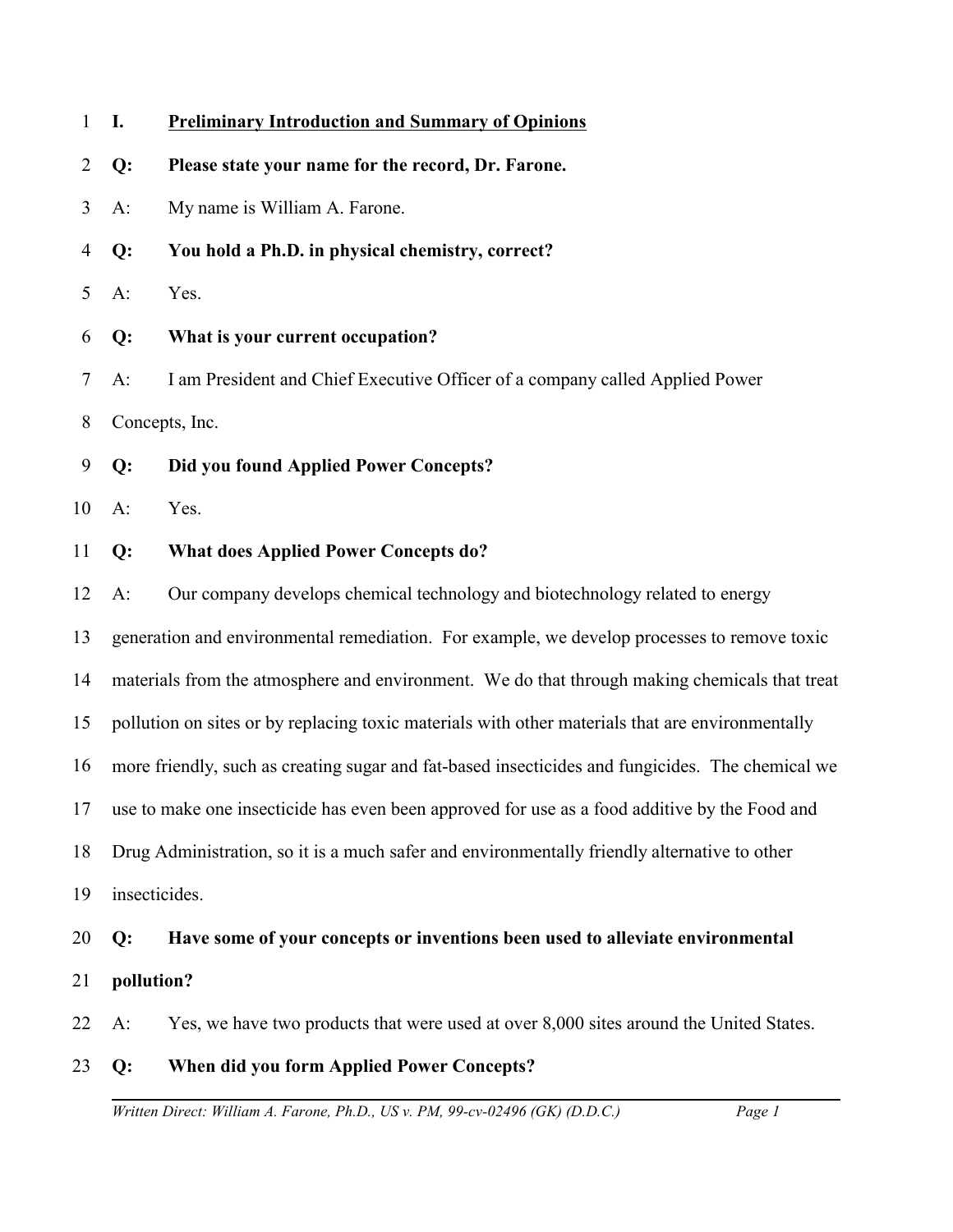| In 1987. |  |
|----------|--|
|----------|--|

2 3 **Q: Prior to forming Applied Power Concepts, you worked at Philip Morris from 1976 to 1984, correct?**

4 A: Yes.

5 **Q: So the record is clear, when I refer to Philip Morris throughout this direct**

6 **examination, do you understand that I am referring to Philip Morris USA Inc., the**

7 **Defendant in this case formerly known as Philip Morris Incorporated?**

8 A: Yes.

9 **Q: During the entire time you were there, what was Philip Morris Incorporated's basic**

#### 10 **corporate structure as it pertained to its cigarette business?**

11 A: Philip Morris Inc. had two divisions, Philip Morris USA and Philip Morris International.

12 **Q: During that time did Philip Morris Inc., now known as Philip Morris USA Inc.,**

#### 13 **have any parent company?**

14 A: No.

15 **Q: What was your position at Philip Morris?**

16 A: For the last seven of the eight years I was there, I was the Director of Applied Research.

17 **Q: Dr. Farone, you have been retained as an expert by the United States in this action,**

- 18 **correct?**
- 19 A: That is correct.

20 **Q: Before getting into a more detailed review of your background and your work at**

21 **Philip Morris, can you please summarize your conclusions about which you are prepared**

- 22 **to testify?**
- 23 A: Yes. My conclusions cover six main areas: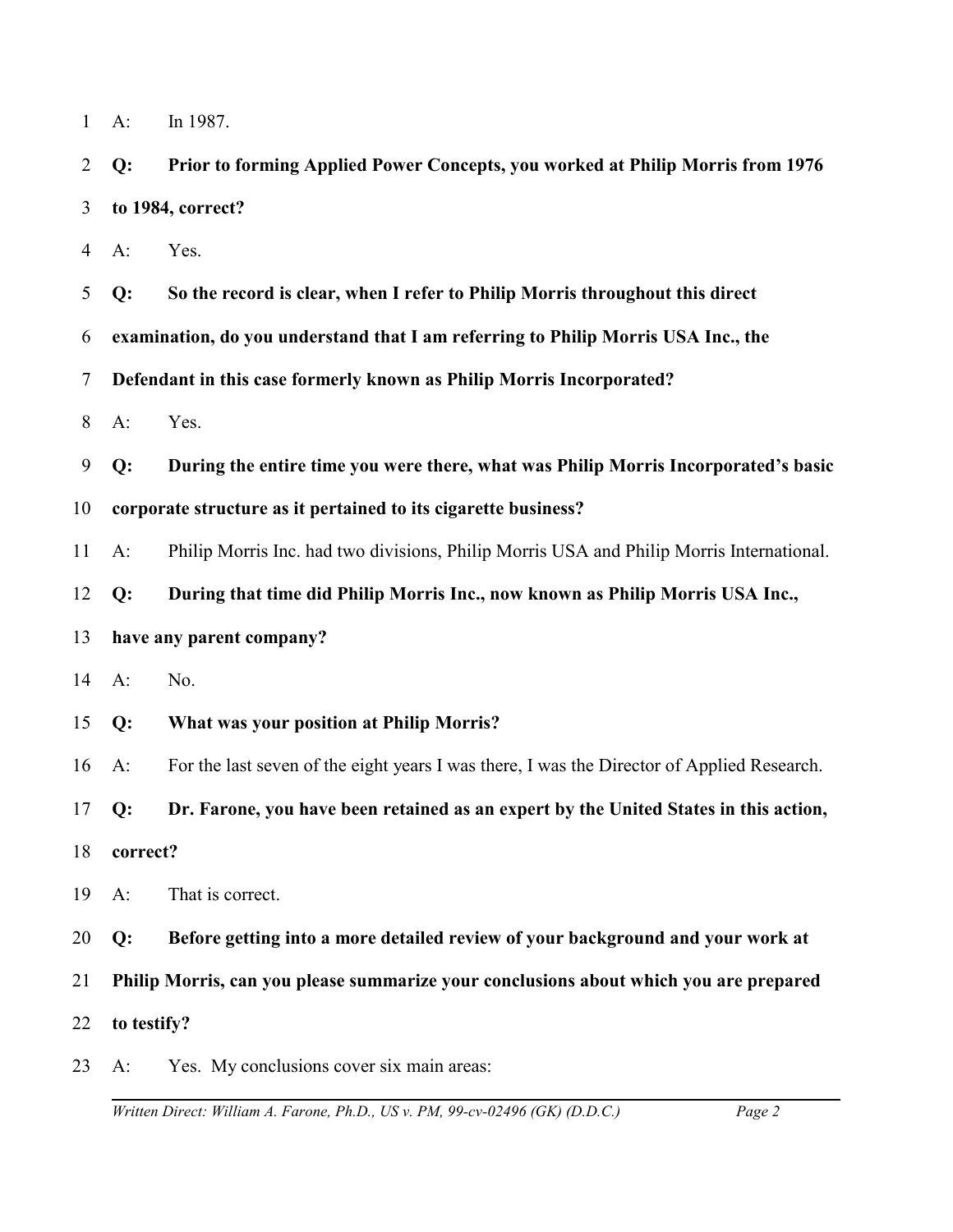1 2 3 4 5 6 7 1. A cigarette is a complex device engineered to deliver nicotine via cigarette smoke, and that what a smoker gets from puffing on a cigarette is determined by how a cigarette is made, what is used to make it, and how the smoker smokes it. It is my opinion that the cigarette company Defendants have designed and sold their brands of cigarettes to intentionally exploit their sophisticated understanding of all three – the manufacturing process, the components of a cigarette, and smoker behavior.

8 9 10 11 2. The tobacco industry recognized, even during the time that the companies were publicly denying that the smoke from cigarettes caused disease, that the evidence linking smoking and disease was sufficient to conclude scientifically that inhaling cigarette smoke was a cause of disease.

12 13 14 15 16 17 18 19 20 21 22 3. Defendants have long understood that cigarettes are addictive and that nicotine is the agent in cigarette smoke primarily responsible for addiction; and that in light of this knowledge, they have designed and manufactured their cigarettes to ensure that smokers can obtain enough nicotine to satisfy their addiction. As a result of these design choices to facilitate nicotine delivery, the major brands of cigarettes sold by Defendants as "light" or "low tar" do not significantly change the chemistry or composition of cigarette smoke compared to their "full flavor" counterparts. Therefore, from a chemist's perspective, I would not expect such cigarettes to present any meaningful reduction in harm. In fact, at least some designs features as used in "light" cigarettes make the smoke more toxic than the smoke from their "full flavor" versions.

23 4. Defendants' product research and development activities reflect an agreement not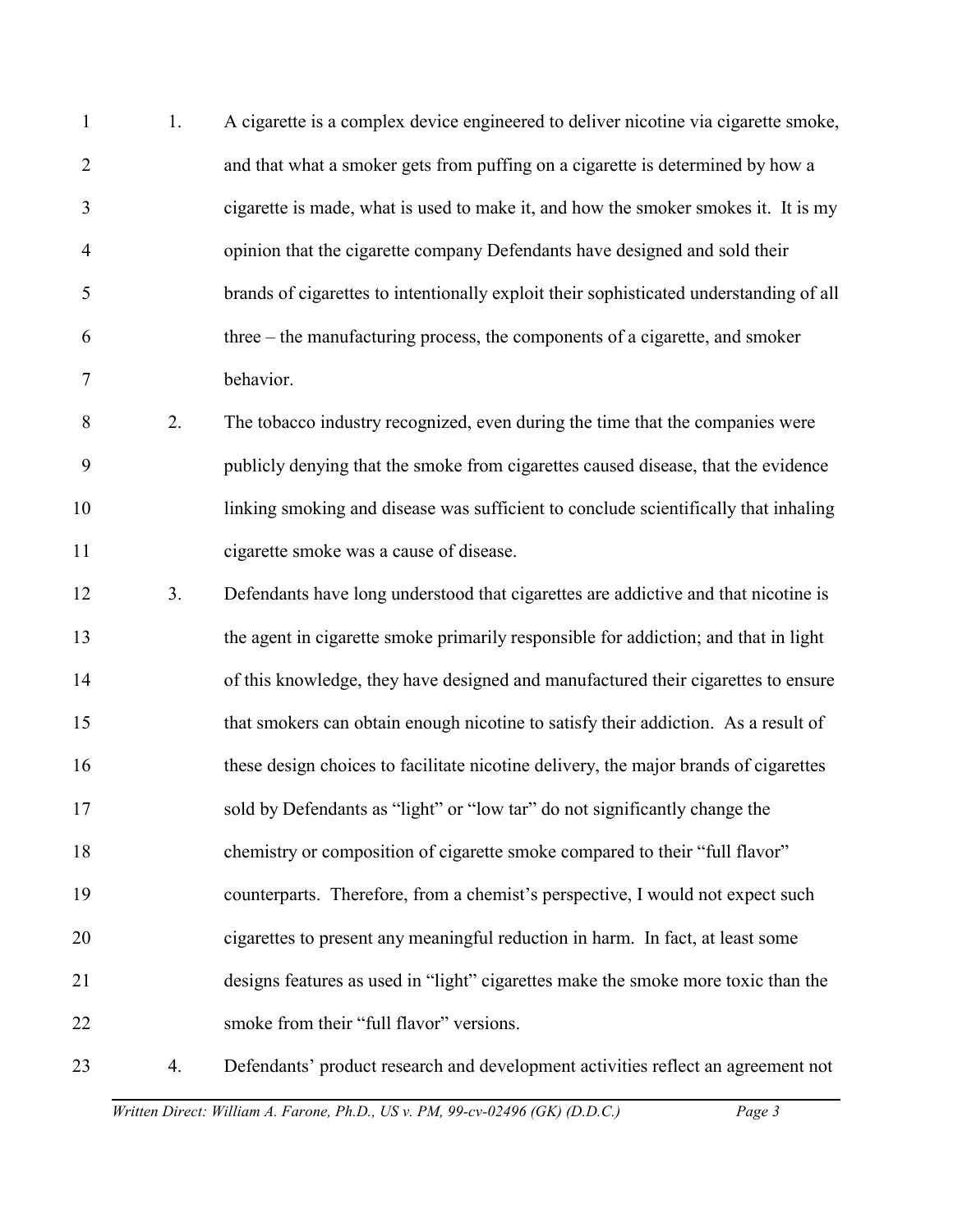1 2 3 4 5 6 7 8 9 10 11 12 13 14 15 16 17 18 19 20 21 22 23 to perform certain biological research on commercially marketed products in their domestic facilities. I first learned of the existence of such an agreement during my time at Philip Morris. As a result of this agreement, Defendants failed to perform meaningful tests on their as marketed products indicating biochemical differences in toxicity that have a bearing on the safety of their products. 5. Defendants' research and development activities demonstrate substantial understanding of which chemicals in cigarette smoke were overwhelmingly likely to contribute to causing the harms of smoking. Defendants in fact knew of and have developed technologies that reduced or eliminated harmful agents from smoke that were technically and commercially feasible, but did not meaningfully test them, did not incorporate them into marketed products in meaningful fashion, and did not assess how cigarettes with these features performed on standard toxicological tests as compared to commercially sold brands. It is my conclusion that Defendants did not want to generate comparative scientific data that could show some cigarettes likely to be less harmful than others, since their official position was that no cigarettes had been proven unsafe. Defendants' scientific documents show that Defendants have endlessly studied and restudied scientific issues and problems, inevitably concluding that there was insufficient data to support fully implementing changes with potential safety advantages. 6. Defendants continue to obfuscate the science and technology of cigarettes and cigarette smoke, as it relates to their research on the chemicals in smoke and tobacco, the harm caused by the chemicals, and thus the products. In my view, the "reduced risk" products that Defendants have recently begun to market, or say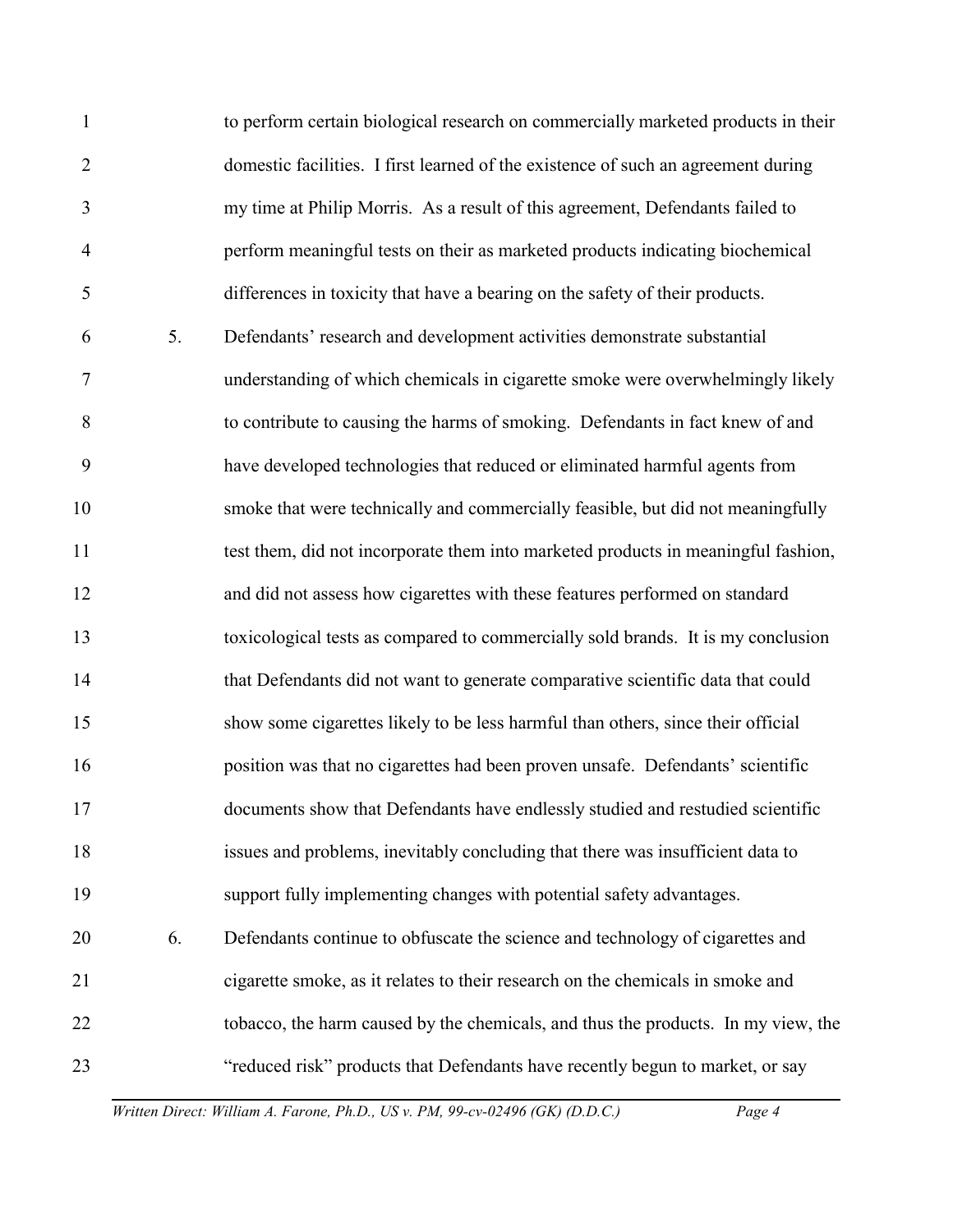1

they intend to market, represent technologies available to them for decades.

2

# **Q: On what do you base these conclusions?**

3 4 5 6 7 8 9 10 11 12 13 14 15 16 17 18 19 20 21 22 A: All of these opinions derive from my scientific education, training, and work experiences, including my eight years working in applied research in the Research & Development Department at Philip Morris; my contact with others who worked in the tobacco industry; review of the pertinent published scientific literature; and from my review of industry documents. These industry documents include (1) documents that concern research on cigarette design and manufacture for which I received copies while at Philip Morris, (2) Philip Morris documents created both during and after my employment at Philip Morris to which I first gained access well after I left Philip Morris, and (3) other industry documents, including large numbers of documents showing similar technical results as the PM documents. **II. Education, Training, and Work History Q: Dr. Farone, when you went to work for Philip Morris in 1976, what were you hired to do?** A: I was hired for two main reasons: to help Philip Morris develop a less hazardous cigarette product, and to help Philip Morris diversify its business to reduce its economic dependency on cigarettes. **Q: Did you have any prior experience working in the tobacco industry or with cigarette technology before you went to Philip Morris?** A: No. **Q: Taking your main objectives one at a time, what was your background that qualified you to work on developing technologies to reduce the hazards of cigarettes at**

23 **Philip Morris?**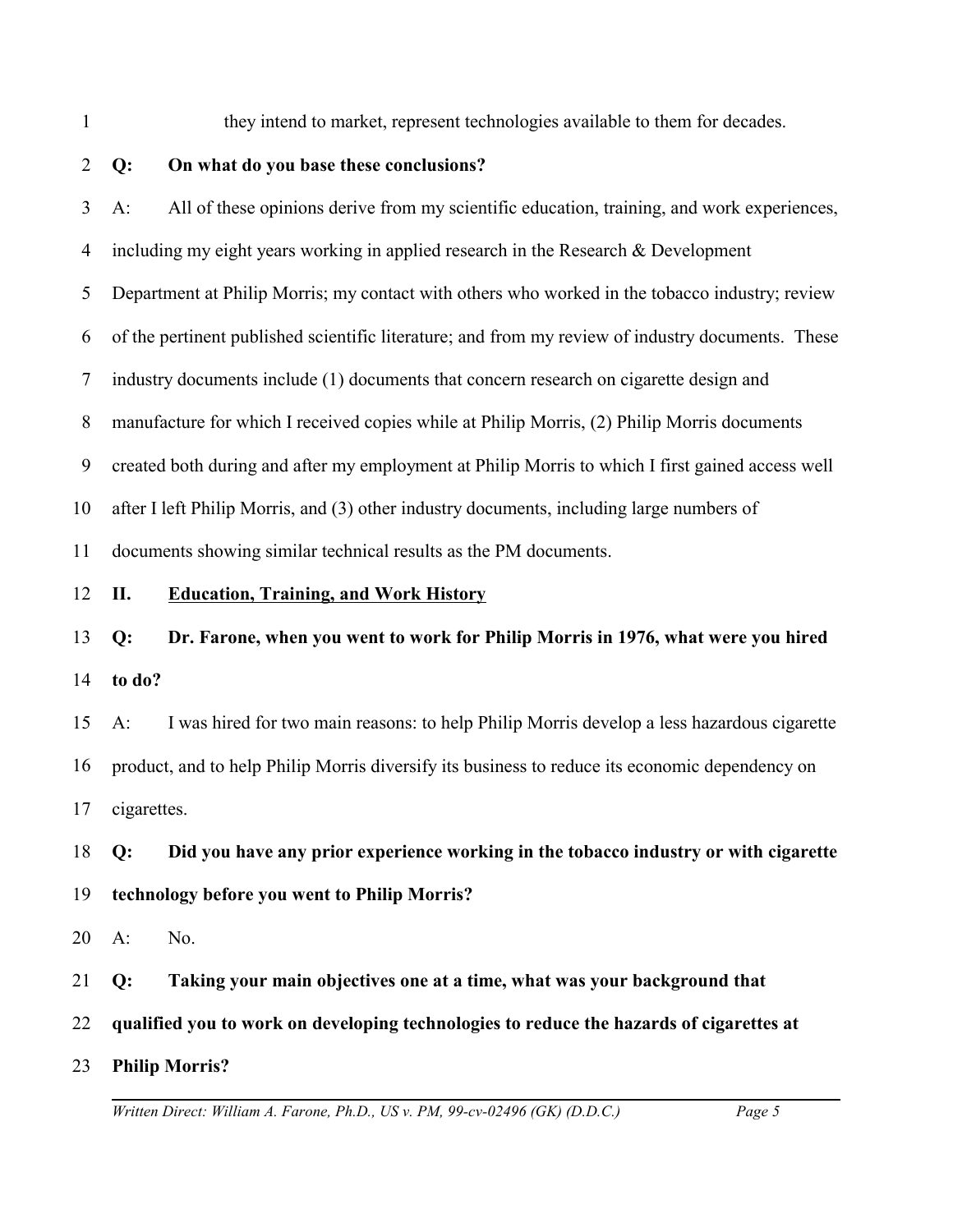1 2 3 4 5 6 7 8 A: I had studied and worked extensively in two areas very important to cigarette design and technology. First, I had studied the chemistry and biochemistry of a group of chemicals called alkaloids, which include nicotine. I had studied nicotine specifically. Second, I had studied and worked on the chemistry and physics of smoke, including tobacco smoke, as part of my study of colloidal systems. Colloidal systems are things like clouds or aerosols, which have particles suspended in them. Tobacco smoke is an aerosol. I also had management experience with direct responsibility for the development of new consumer products and testing those products for their safety.

9 **A. Education**

# 10 **Q: Dr. Farone, please briefly recount your educational background and training,**

#### 11 **beginning with your college studies.**

12 13 14 15 16 A: I went to Clarkson University in northern New York, and graduated in 1961. I majored in electrical engineering, chemical engineering, and chemistry, and graduated with a degree in chemistry in 1961. I then went on to receive my Masters of Science in 1962 in chemistry from Clarkson. I then pursued a Ph.D., and received a Ph.D. in Physical Chemistry, also from Clarkson, in 1965.

#### 17 **Q: Please describe generally the field of physical chemistry.**

18 19 A: Physical chemistry is the field that concerns the intersection between physics and chemistry.

20 Most broadly, it's the understanding of chemistry as it applies to and interacts with physical and

21 living systems, including humans, animals, plants, and bacteria. We also studied how chemicals

22 are created in plants, and how one can synthesize and extract chemicals. We also studied

23 chemistry dealing with combustion and pyrolysis, which is related to what happens chemically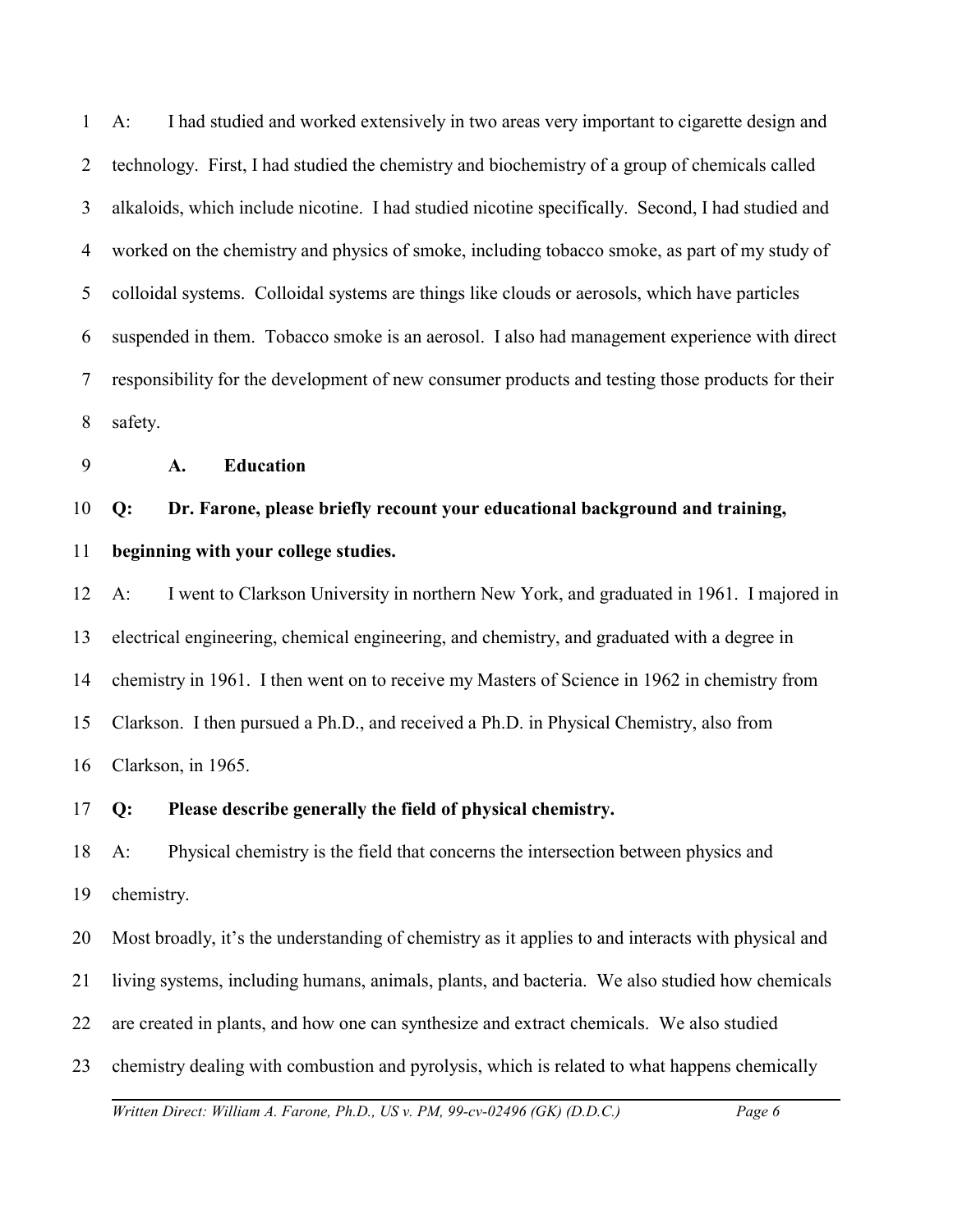1 when things burn or become heated to high temperature.

2 **Q: What are combustion and pyrolysis?**

3 4 5 6 7 A: Both basically concern the degradation of chemicals in the presence of high heat. Most generally, combustion involves the burning of matter in the presence of oxygen, such as the burning of gasoline in your car. Pyrolysis involves the burning of matter in the absence of oxygen, such as burning food in a closed container such as a roast in a pot where air cannot access the burning material.

8 **Q: Can you give a real-world example of where both combustion and pyrolysis occur?**

9 A: Yes. Both combustion and pyrolysis occur in a burning cigarette.

10 11 **Q: We will discuss how that occurs in a cigarette in more detail later on. Do you know what natural product chemistry is?**

12 13 14 15 16 17 18 A: Yes. Natural product chemistry is the study of the chemicals and their reactions that are normally found in nature, either in plants or in mammals or bacteria or even in soil. Natural product chemistry is a subset of chemistry in that all the products being studied are found in natural products whereas chemistry in general concerns any interaction between the 118 elements currently known, no matter where they are found. In physical chemistry, we add the dimension of the physical interaction of the chemical compounds formed from the elements, no matter where they are found, including how energy is given off or taken up when they interact.

19 **Q: Did you study natural product chemistry when you were in school?**

20 A: Yes, I did.

21 **Q: How long did you study natural product chemistry?** 

22 23 A: It began in my senior year in college, a full year, and then extended into my graduate studies.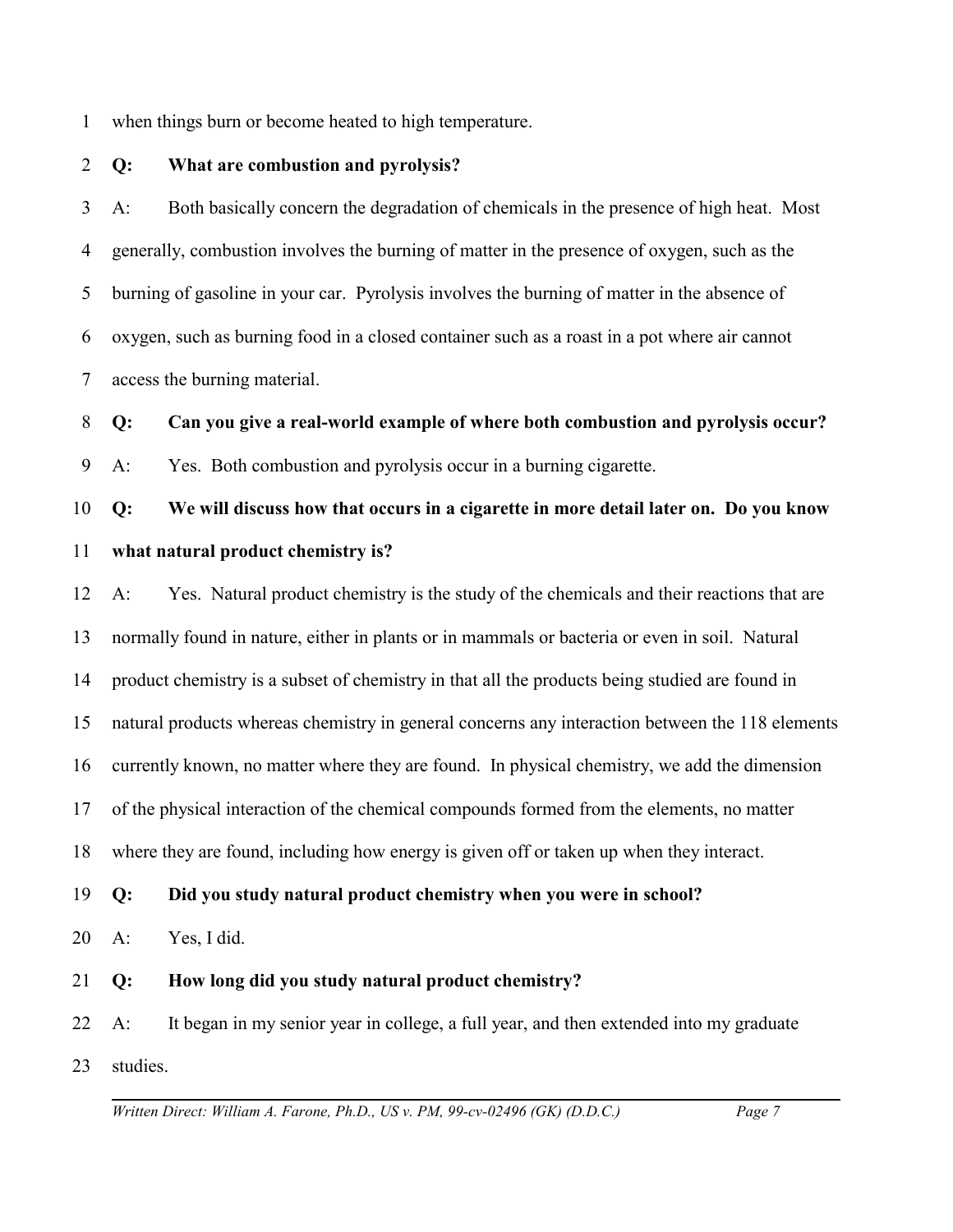1 2 **Q: Was your understanding and study of natural product chemistry relevant to your later work at Philip Morris?** 

3 A: Yes.

# 4 5 **Q: How was your understanding and study of natural product chemistry relevant to your later work at Philip Morris?**

6 7 8 9 10 11 12 13 14 15 16 A: Tobacco and cigarettes contain nicotine, which is a natural alkaloid. As part of studying the chemistry of how chemicals interact with human cells, we studied all of the major alkaloids known at the time and even some of the synthetic ones. When I was in college, there was a major problem with "designer drugs" being produced that were related to ones you find in nature. The ones you find in nature are things like nicotine, cocaine, heroin, peyote, mescaline, and caffeine. There are also a lot of beneficial drugs that are found in nature that are used to treat diseases or in chemotherapy. The purpose of this course was to study those chemicals, understand how they interact with humans or how they are synthesized in plants, with the idea that as a chemist you might be involved in projects to make synthetic chemicals of similar type like pharmaceutical companies do. At the time I was at Clarkson we had a major program in designing chemotherapeutic agents, many of which were derived form natural products.

17 **Q: What is an alkaloid?**

18 19 A: Alkaloid is a term applied to a very broad class of chemicals that have a nitrogen compound that causes the chemical to act as an organic base.

20 **Q: What do you mean by base?**

21 A: A basic substance is one that if you put it in water, it has a high basicity or alkalinity –

22 most technically, a relative dearth of hydrogen ions. On the pH scale which measures how acidic

23 or basic something is, a base has a pH greater than 7. The pH scale is open ended, but generally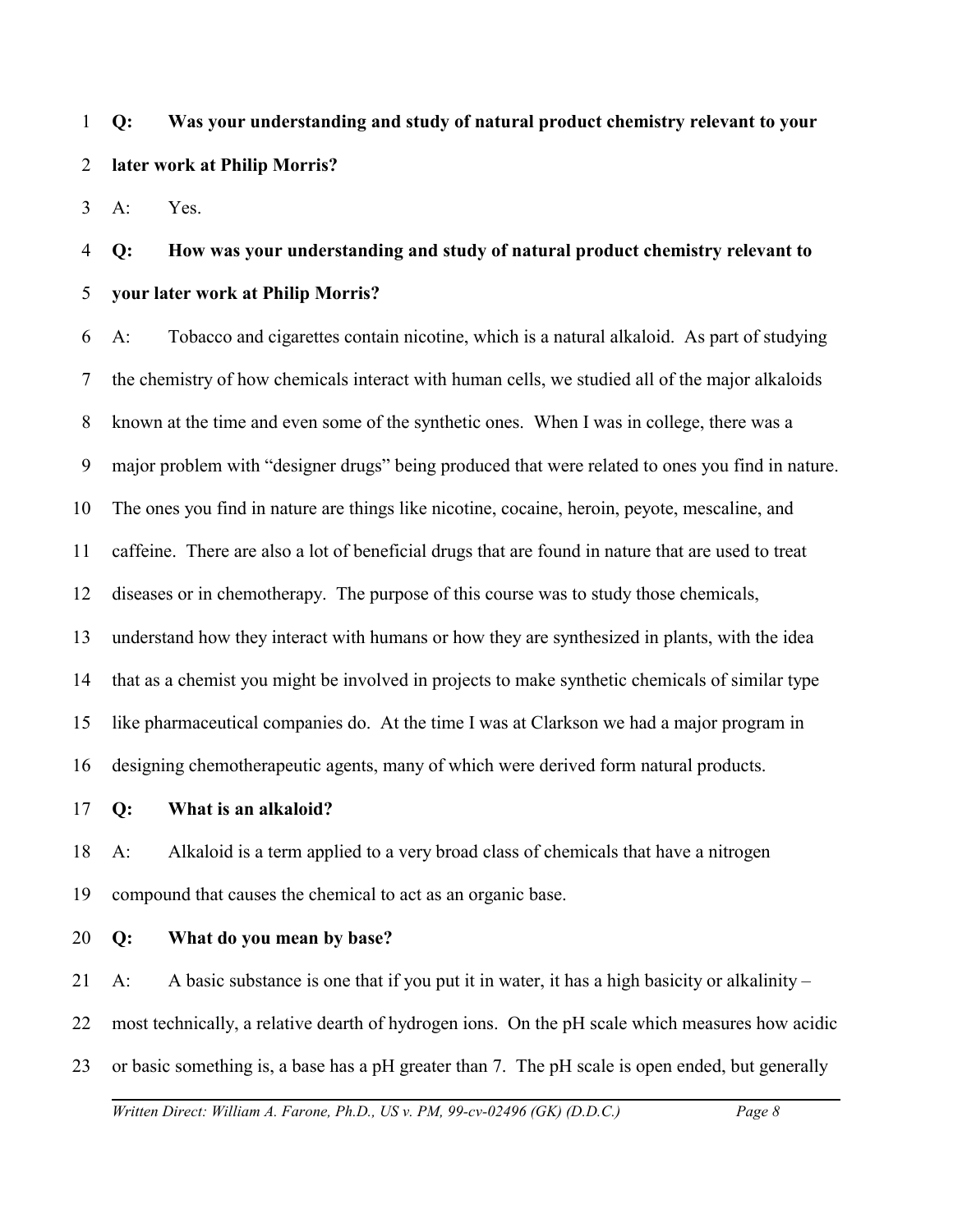1 2 3 things in nature are in the range of 0 to 14, with values over 7 being more basic and those below 7 being more acid. Things like lemon juice and vinegar are acidic and taste sour while things like lye-soap, alkaloids like caffeine and nicotine, and garden lime are basic and taste bitter.

4

# **Q: Are there alkaloids in tobacco other than nicotine?**

5 A: Yes. Nicotine is certainly the major alkaloid, but tobacco also has minor alkaloids,

6 including nornicotine, cotinine, and anabasine. For the purposes of this discussion, when I say

7 alkaloid in tobacco chemistry, I am referring to nicotine, nornicotine and the other compounds

8 that provide a similar pharmacological effect as nicotine.

9 **Q: Are the alkaloids in tobacco the only ones delivered to smokers in cigarette smoke?**

10 11 12 A: No, additional alkaloids are formed during pyrolysis. These include pyridine and pyridine derivatives. Some alkaloids such as theobromine occur in smoke because they are associated with additives used in making cigarettes, such as cocoa products.

13 **Q: Is nicotine is an alkaloid that you specifically studied?** 

14 A: Yes.

15 16 **Q: What area within the field of physical chemistry did you focus on during your Ph.D. studies?** 

17 18 19 A: My Ph.D. studies focused on colloids, which is a state of matter where things are finely divided and suspended. For example, smoke is a colloid. Clouds are colloids. Milk, blood and the inside of bacterial cells are all colloids.

#### 20 **Q: What was your doctoral dissertation project about?**

21 A: My dissertation was about using electromagnetic radiation, light radar, and infrared to

22 determine the physical and chemical properties of these suspended materials, either an aerosol

23 like smoke or a hydrosol like milk. The method allowed you to simply shine different kinds of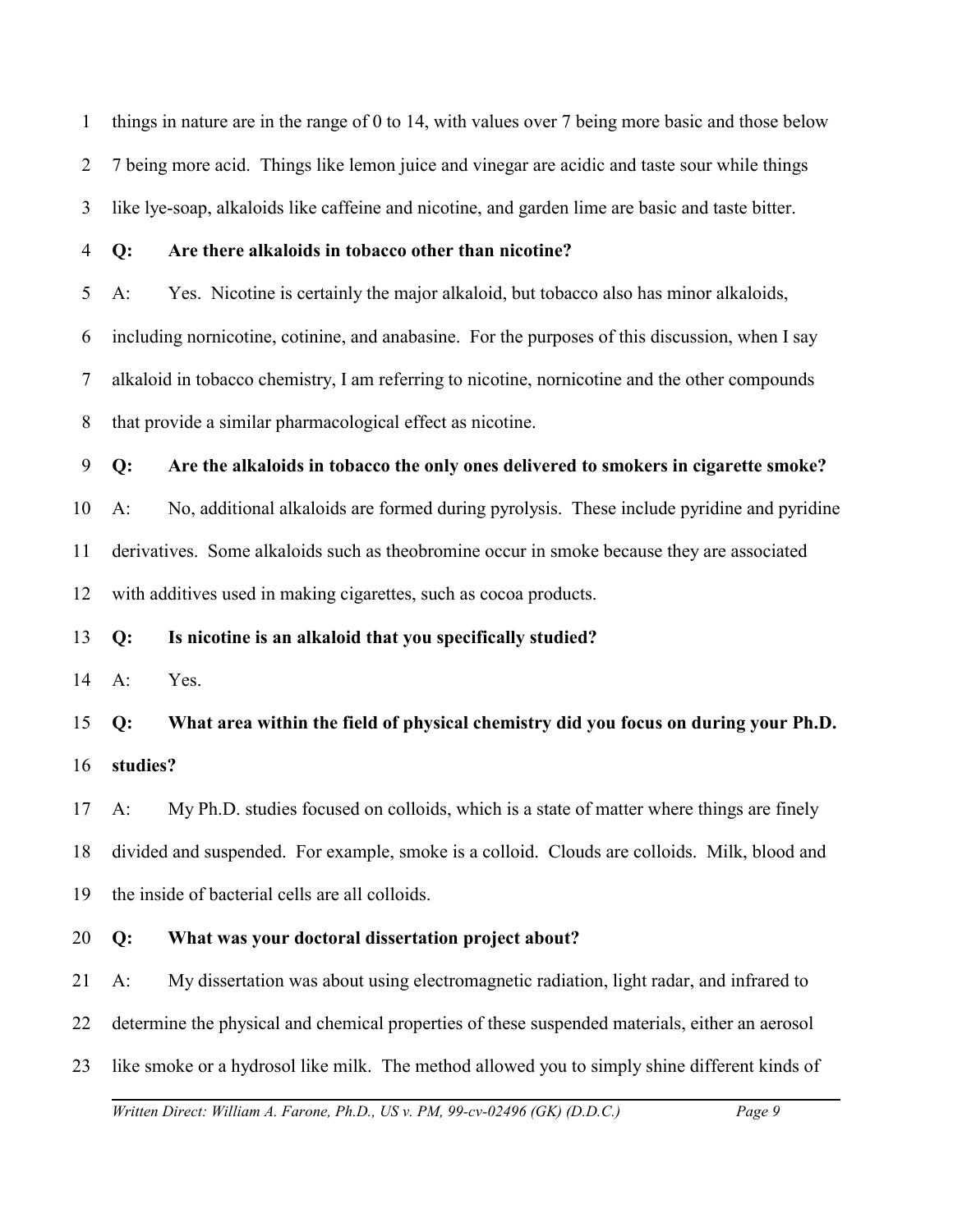1 2 radiation on it without actually disturbing the system and determine both its physical makeup and its chemical composition.

3 **Q: Did you actually study smoke as part of your Ph.D. work?**

4 A: Yes.

5 **Q: What kinds?**

6 7 8 9 10 A: Many different kinds, including smoke from burning cigarettes and smoke from wood fires. The instruments and techniques we used allowed us to study the colloidal state of matter and we used the instruments on a wide variety of products and problems – everything from clouds in the sky to long thin fibers made from glass or metal to things like cigarette smoke and suspensions of gold particles.

# 11 **Q: Was your doctoral study of aerosols used in your later work at Philip Morris?**

12 A: Yes.

13 **Q: How so?**

14 15 16 17 18 19 20 A: It was actually one of the reasons they were interested in hiring me, because there are not too many people that understand the physical chemistry of aerosols. Tobacco smoke is an aerosol, which is a colloidal system. And prior to the time I went to work for Philip Morris I had spent a considerable portion of my professional career understanding and publishing on things like smoke. For example, I had studied the way that one can control the particle size distribution of an aerosol and the means in nature whereby particles could become easier or more difficult to inhale.

21

# **B. Pre-Philip Morris Employment (1964-1975)**

22 23 **Q: We will discuss your work at Philip Morris in more detail shortly. Let's first review your work before you went to Philip Morris. What was the work you first did that applied**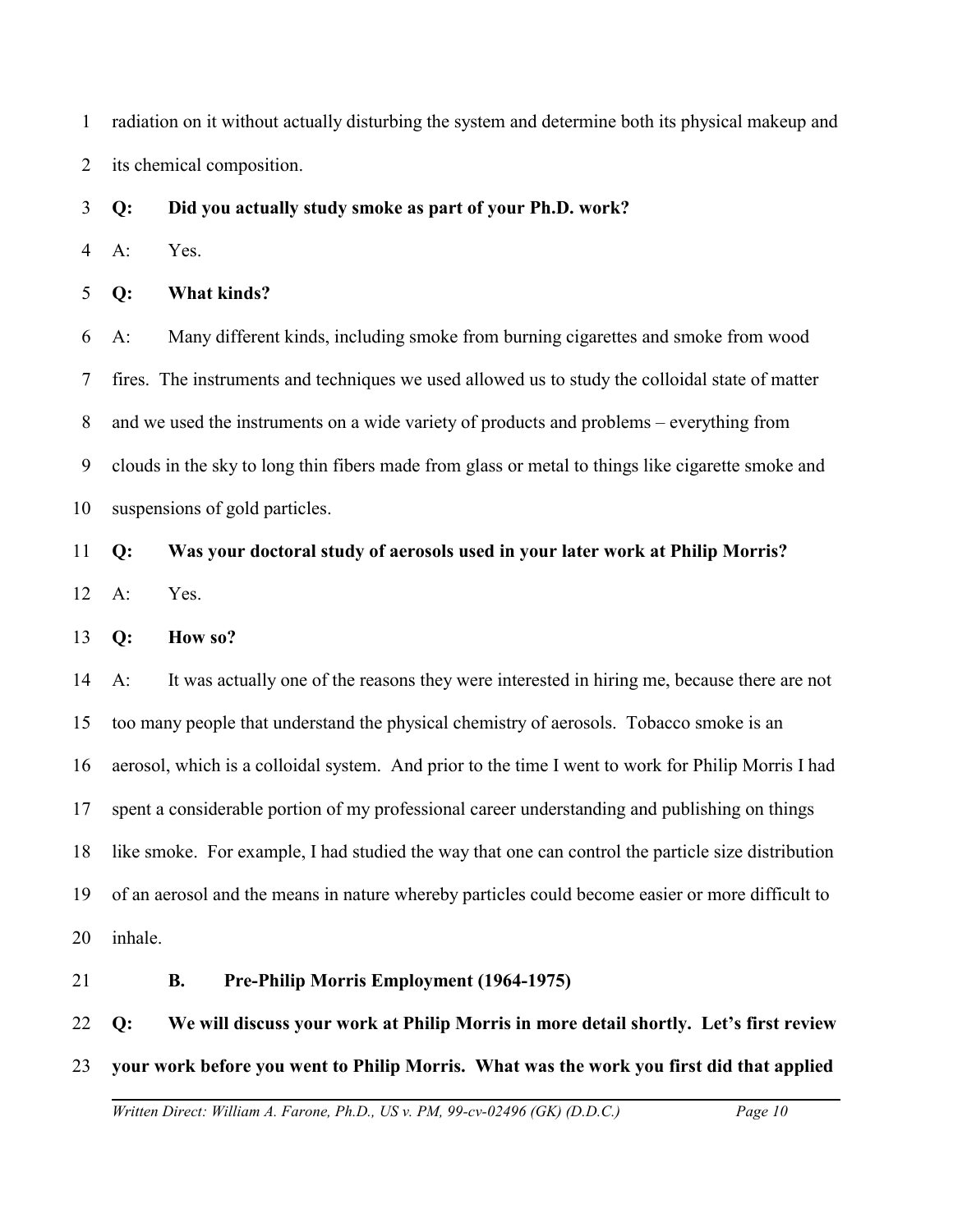#### 1 **your knowledge of physical chemistry?**

2 3 A: Between 1964 and 1965, I worked as an atmospheric physicist for the Department of Defense at White Sands Missile Range.

4 **Q: What did you do at White Sands?**

5 6 7 8 9 10 11 12 A: The aerosol we were interested in there was the atmospheric aerosol, such as clouds in the atmosphere and dust. This had application to understanding things like chemical agents in warfare and radar. The military was very interested at that time in technology related to being able to sense things in the environment using radiation like multiple wavelength radar without actually taking samples. Some of the projects, for example, that I dealt with involved determining the colors of the rainbow and that had to do with, from a military perspective, how different wavelengths of light were scattered off clouds. It was related to classified technology related to the Stealth Bomber.

13 **Q: Did you publish papers describing your work at White Sands?**

14 15 16 17 A: I was allowed to publish some of my work conducted while at White Sands, including papers on the rainbow, tables to help in determining smoke particle size, and a paper on radar UFOs that were called radar "angels," which are things that you see on a radar screen even though the sky is clear.

18 19 **Q: Can you please identify these on U.S. Ex. 78,530, which is a recent version of your curriculum vitae?**

20 A: They include publications numbered 7, 8, 12 and 13 on the CV.

21 **Q: You indicate that you were employed at White Sands Missile Range as a physicist.** 

- 22 **Could you explain your background in terms of how it would allow you to serve as a**
- 23 **physicist as well as a chemist?**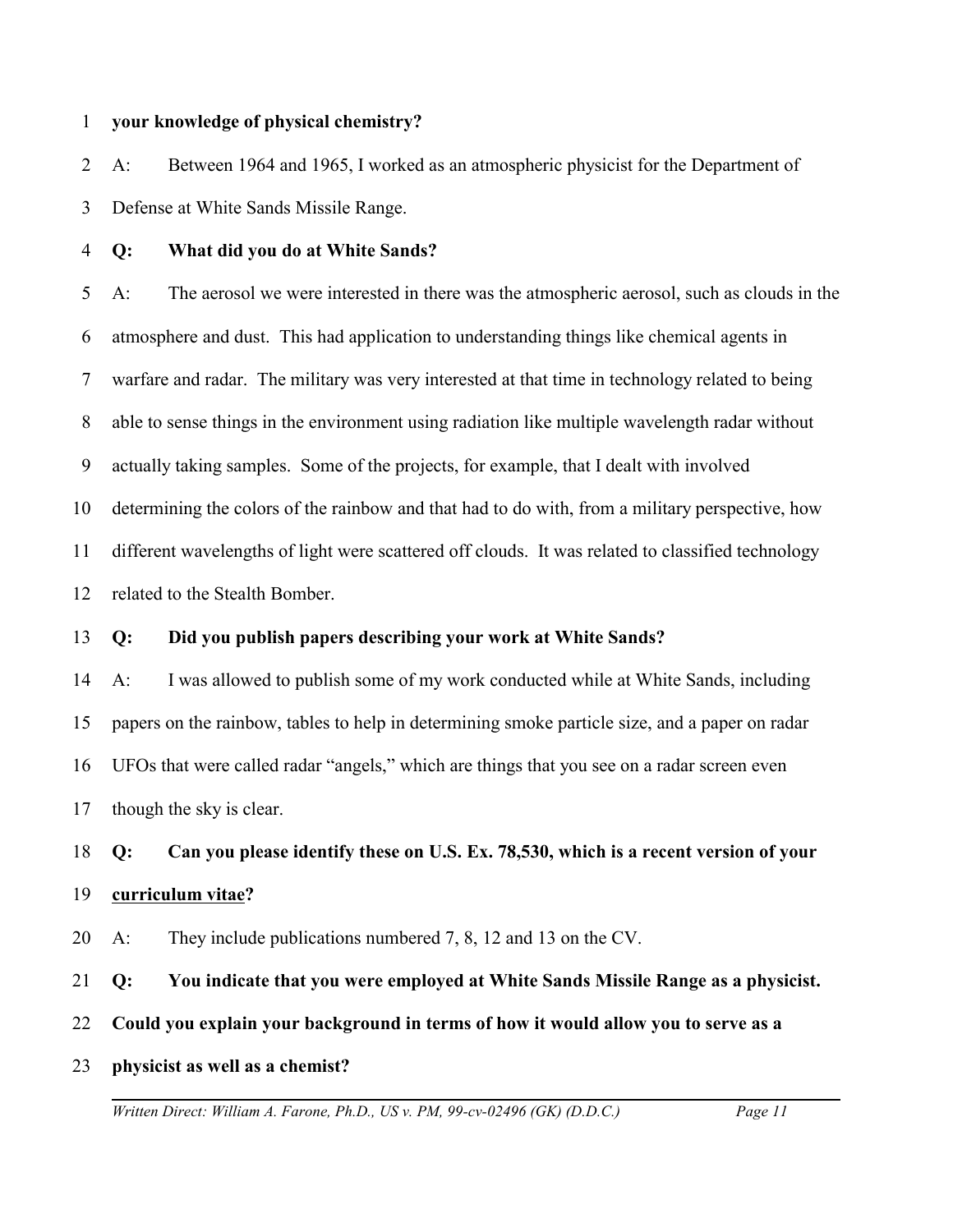| $1 \quad A$ : | Physical chemistry is a cross-over between physics and chemistry. And in some areas              |
|---------------|--------------------------------------------------------------------------------------------------|
|               | 2 things related to aerosols and clouds and radar are considered physics. When you start talking |
|               | 3 about the chemical composition of those clouds and how it affects the radiation, then it is    |
|               | 4 chemistry. So it is a cross-over discipline.                                                   |

- 5 **Q: Are you a member of any professional societies?**
- 6 7 A: Yes, I belong to professional societies for both physics, chemistry, and chemical engineering.
- 8 **Q: Have you published in both physics and chemistry peer-reviewed journals?**
- 9 A: Yes. I have over 75 peer-reviewed publications, including patents.
- 10 **Q: Are some of these publications listed on your CV (U.S. Ex. 78,530)?**
- 11 A: Yes.
- 12 **Q: What did you do after your work at the White Sands Missile Range?**
- 13 A: I taught college for two years at Virginia State University in Petersburg, Virginia.
- 14 **Q: What courses did you teach there?**
- 15 A: I taught advanced chemistry courses, physical chemistry, thermodynamics, biochemistry,
- 16 statistics, and a course in mathematics.
- 17 **Q: Did you continue to work with aerosols while you were teaching at Virginia State**
- 18 **University?**
- 19 A: Yes.
- 20 **Q: Did you work extensively with any particular aerosol?**
- 21 A: Yes.
- 22 **Q: Which one?**
- 23 A: Tobacco smoke.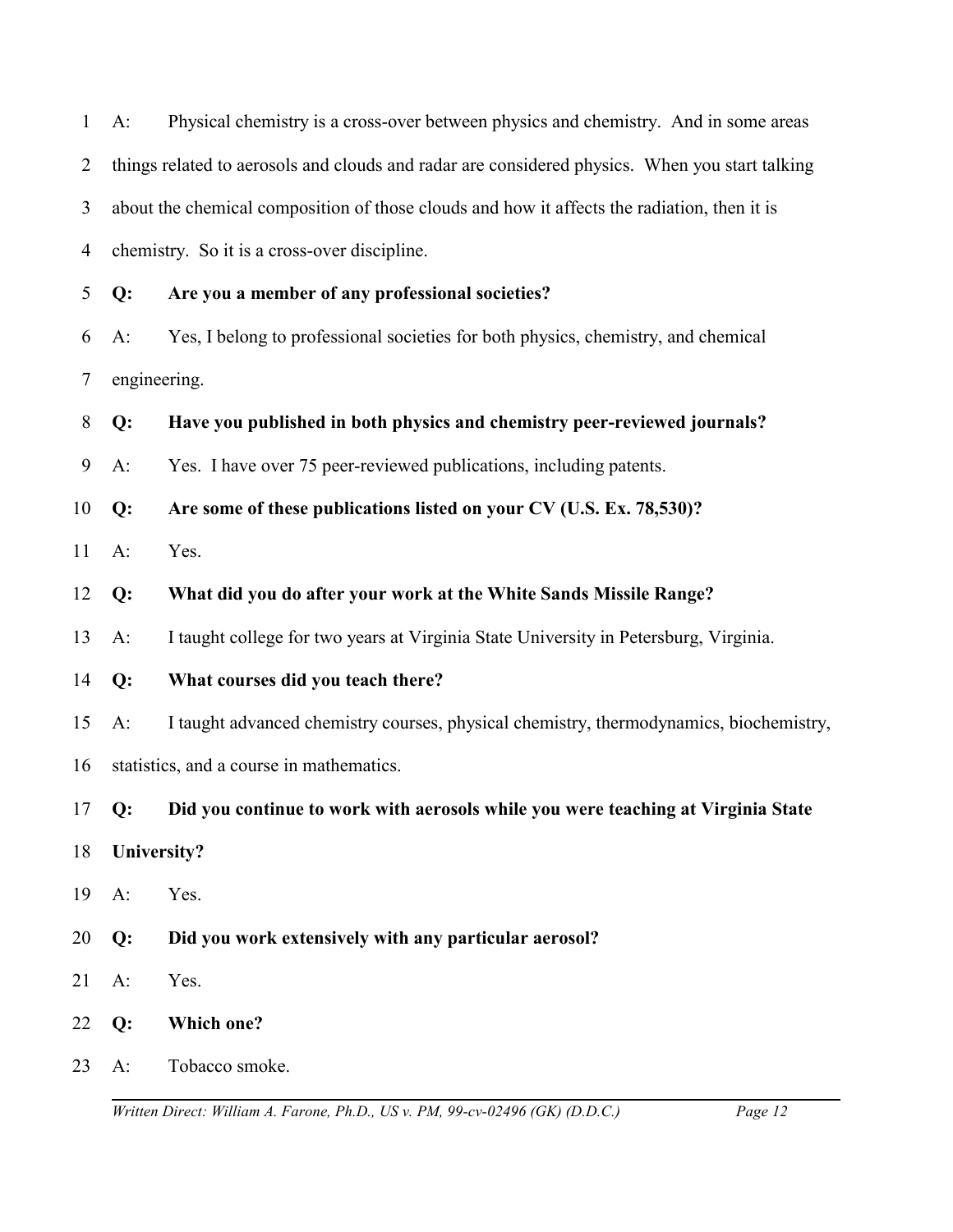#### 1 **Q: Was this the first time you had studied tobacco smoke as an aerosol?**

2 3 4 A: No. When I was in college, we used tobacco smoke in our light scattering systems because it was more complex than the aerosols we made synthetically, so we would try and extend what we were doing with our synthetic aerosols to tobacco smoke.

5 **Q: At Virginia State, what work did you do that involved tobacco smoke?**

6 7 A: I had a National Institutes of Health grant to study atmospheric pollution, which included tobacco smoke.

8 9 **Q: When was the first time you had any contact with any of the scientists from Philip Morris?**

10 A: It was during that period, around 1965 or 1966.

#### 11 **Q: How did you have contact with them?**

12 13 14 15 A: The American Chemical Society section that I belonged to when I taught college was the same one that the chemists at Philip Morris belonged to, and several times during the course of my teaching career we were invited actually to go to Philip Morris for talks concerning chemistry topics.

16 **Q: What did you do after your teaching experience?**

17 A: I went to work for Lever Brothers Company in Edgewater, New Jersey.

#### 18 **Q: What did you do there?**

19 A: I had a series of positions at Lever Brothers. When I first went in, I was a scientist

20 involved in their programs on Close-Up toothpaste. Later, the part I was involved in was

- 21 transitioning Close-up to another toothpaste you may have heard of, Aim toothpaste. The
- 22 difference is that Aim is a drug because it contains fluoride, and Close-Up was a regular
- 23 toothpaste at that time. So they hired me to help them develop the formulations and the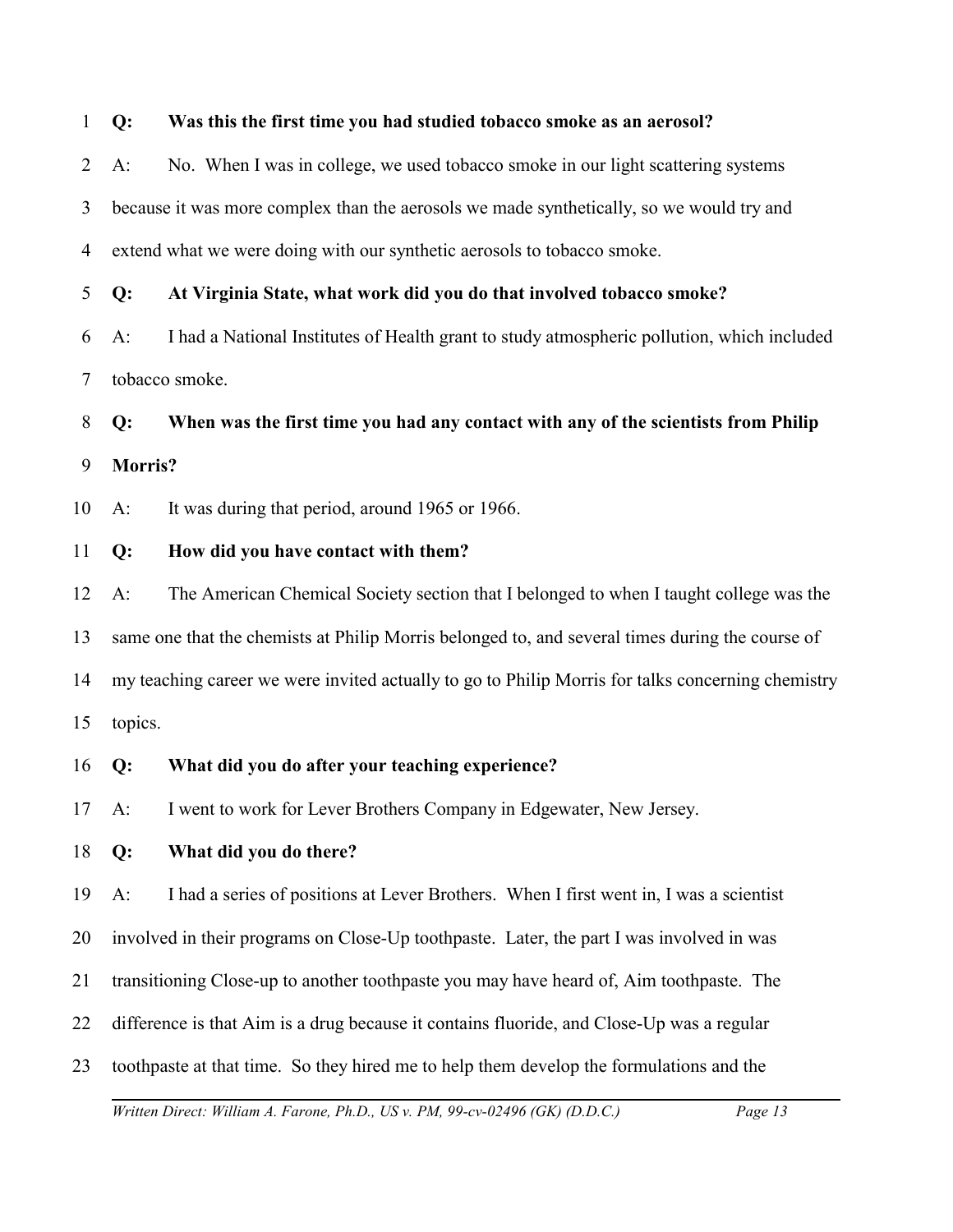1 chemistry that was used to support Aim toothpaste; that was the first job I had.

## 2 **Q: What did you do after that?**

3 4 A: I went through a series of jobs. In 1969, I became a manager of New Product Development.

5 **Q: What did that position entail?** 

6 7 8 A: I reported to the vice president of R  $\&$  D and in that job I was responsible for all the new products that Lever Brothers would make. That includes food, cosmetics, toiletries, detergents, household products, including over-the-counter drugs.

9 **Q: When you say responsible for them, what do you mean?**

10 A: Well, I would work with the scientists in the development part. I would interface with

11 attorneys that were involved in FTC claims support, with the marketing people, with attorneys

12 involved in patenting the products and financial analysis for the company on which of these

13 products may be successful and which ones might not be.

## 14 **Q: What was your next job at Lever?**

15 A: The next job was manager of Detergent Evaluation, and specifically there I was

16 responsible for FTC claim support on all of the household products.

## 17 **Q: And what was your next job at Lever Brothers after that?**

18 A: In 1972, I became Director of Scientific Research, responsible for the entire Research

19 Division at Lever Brothers.

## 20 **Q: Please generally describe your responsibilities in that position.**

- 21 A: That job entailed supervision of the Toxicology Department, the Microbiology
- 22 Department, organic chemistry, physical chemistry, analytical chemistry and engineering. All of
- 23 the work that was done relating to government regulatory bodies, including the Food and Drug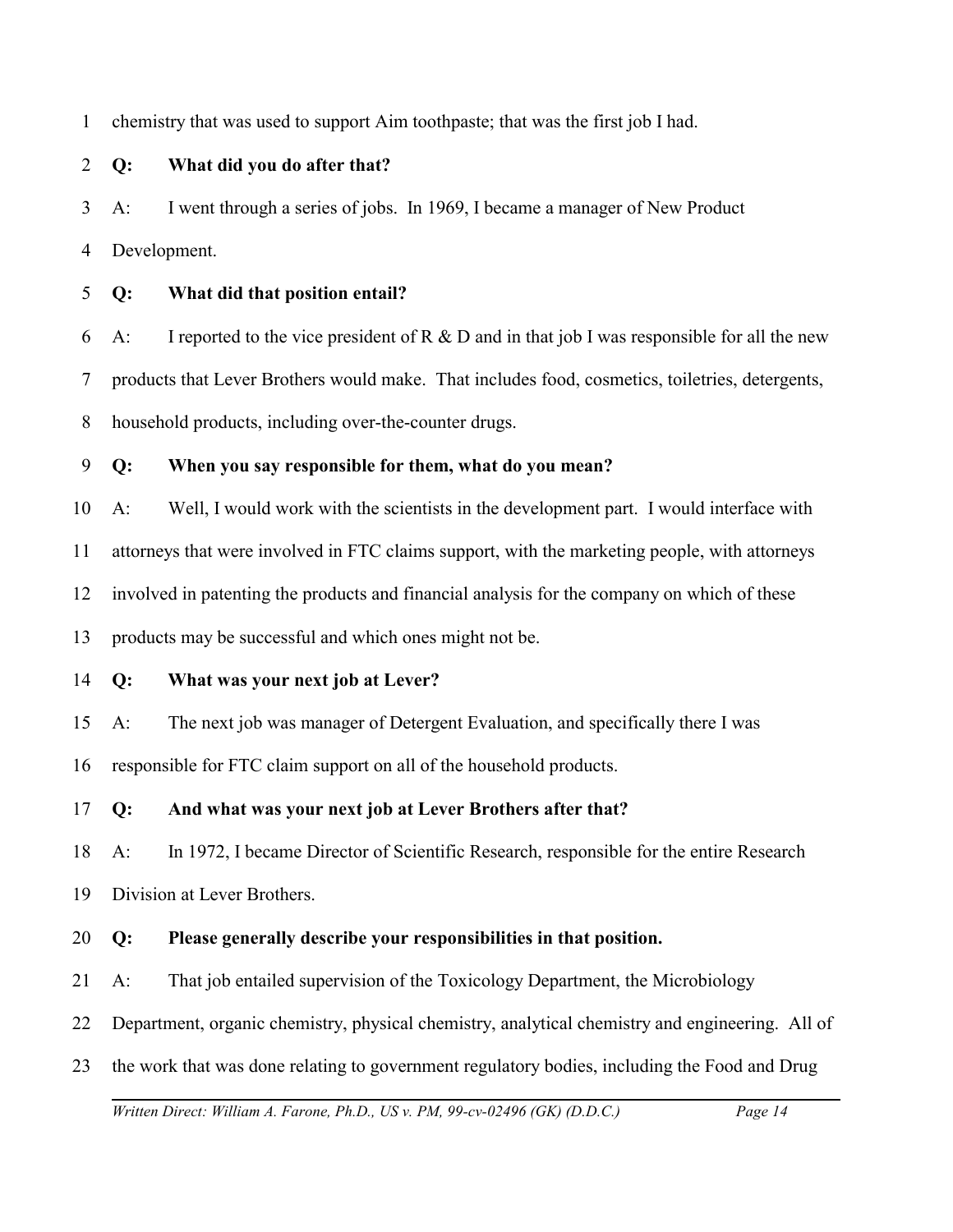1 2 3 Administration, Environmental Protection Agency, and the Consumer Product Safety Commission, went out over my signature. I also reviewed and approved the science behind advertising claims before they were made.

5 6 7 8 9 10 11 12 13 **Q: Please explain further your work in reviewing potential advertising claims.**  A: When you make an advertising claim, you have to have evidence to support the claim. For example, one product I worked with was Promise Margarine, which Lever claimed lowered your blood level of cholesterol. To make sure that claim was accurate, we actually ran clinical trials, several hundred people in each set, where we had them use Promise Margarine. Margarine in general will not lower your blood level cholesterol; however, you can make it in a specific way by using certain kinds of fats, so that it can lower blood cholesterol. In order to say it does in an advertisement, you have to run clinical trials. So we hired physicians. These were clinical trials like one would do for a drug, and we were able to establish a lowering of blood level cholesterol over a period of a couple of years, and then we could advertise that product for that purpose.

14 15 **Q: Did you undertake these testing procedures for all of the products that Lever was manufacturing and selling?**

16 17 18 19 20 A: Yes. Not only for claim support, but also for consumer interactions. For example, I was also the person that was on the call-up for the Poison Control Center in case someone accidentally ingested a bottle of dishwashing liquid; and we would also monitor consumer complaints and would attempt to change products to make them so the complaint rate would decrease, that is, the company would not receive complaints.

#### 21 **Q: What type of complaints are you referring to?**

4

22 23 A: I'm talking about complaints related to physical effects of products, not situations where people call and say things like, "Your detergent didn't wash my clothes as well." I'm talking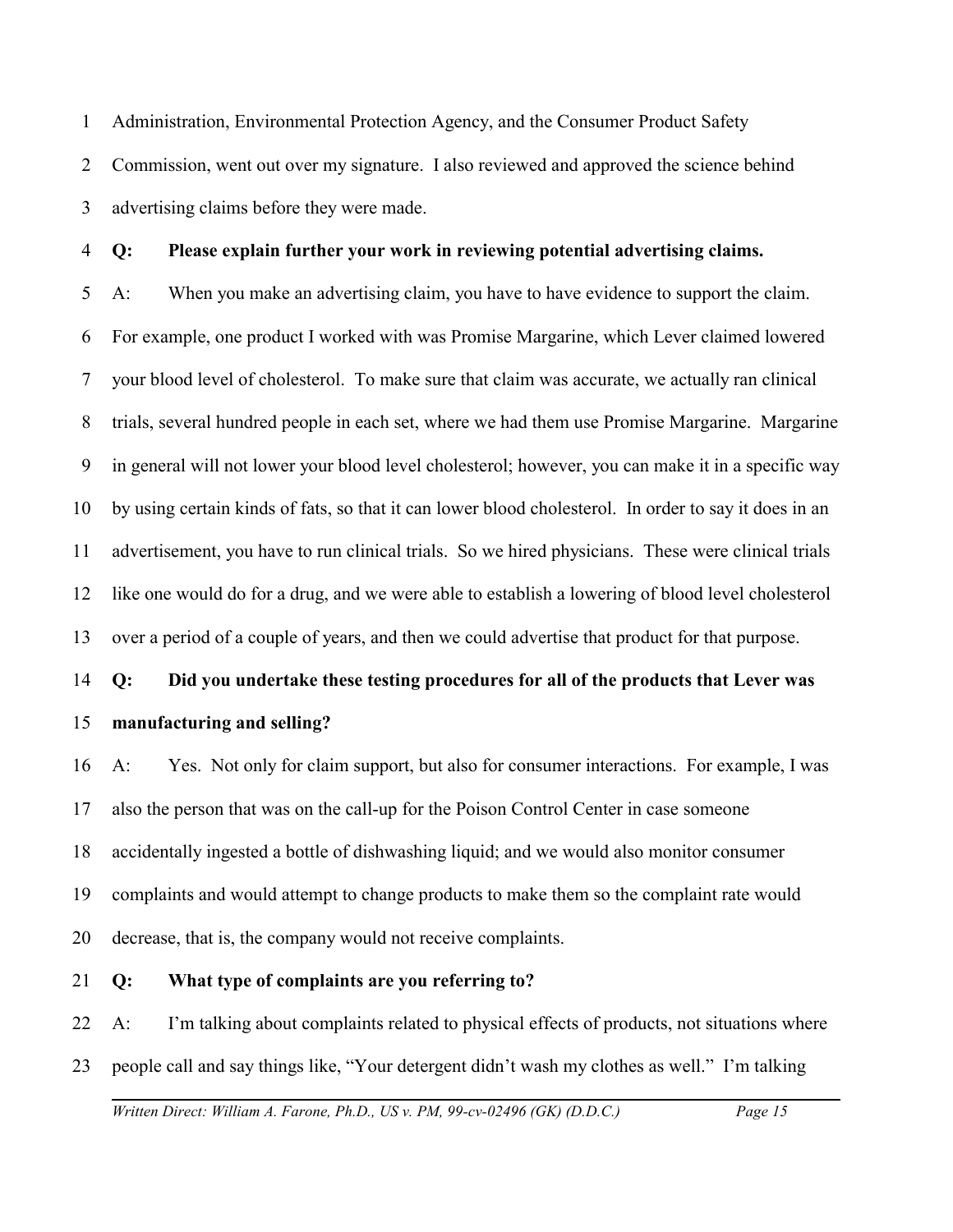1 2 about consumers reporting things like, "I got a rash," "I got a mouth irritation," or "I got sick from eating your product."

# 3 4 **Q: For these types of physical complaints, what complaint rate would Lever Bros. recognize as a significant problem when you were there?**

5 6 7 A: We kept track of the number of problems per million units sold or ten million units sold. And I think in the case of toothpaste, for example, we didn't like to see irritation complaints of more than one in fifty million tubes sold.

# 8 9 **Q: What did you do if you did see complaints that exceeded the threshold of one in fifty million tubes sold?**

10 11 12 13 14 15 16 A: We would try to talk to the people who had complained to determine if there was a problem and what it was. I remember in one case we saw some two hundred complaints in a year, and we were able to establish through going back and looking at our records testing that the problem was chemical. One of the flavors – cinnamon added to Close-Up toothpaste – was responsible for the excess irritation. We had to devise a new test that was more sensitive than the previous one to make sure that all new batches of cinnamon that we put in toothpaste would not cause irritation.

# 17 18 **Q: Can you briefly explain how just adding something like cinnamon could cause the rate of irritation-related complaints to rise?**

19 20 21 22 23 A: Yes. Adding a new chemical, even something that might be benign on its own, can alter the effects of the formulation considerably. In consumer products like the ones we were dealing with there in toothpaste, for example, we might put three flavors in toothpaste, we might use spearmint, cinnamon and peppermint combined, and if we tested them all individually, we might find they are all okay. But when we put them together, we might find out they are very irritating.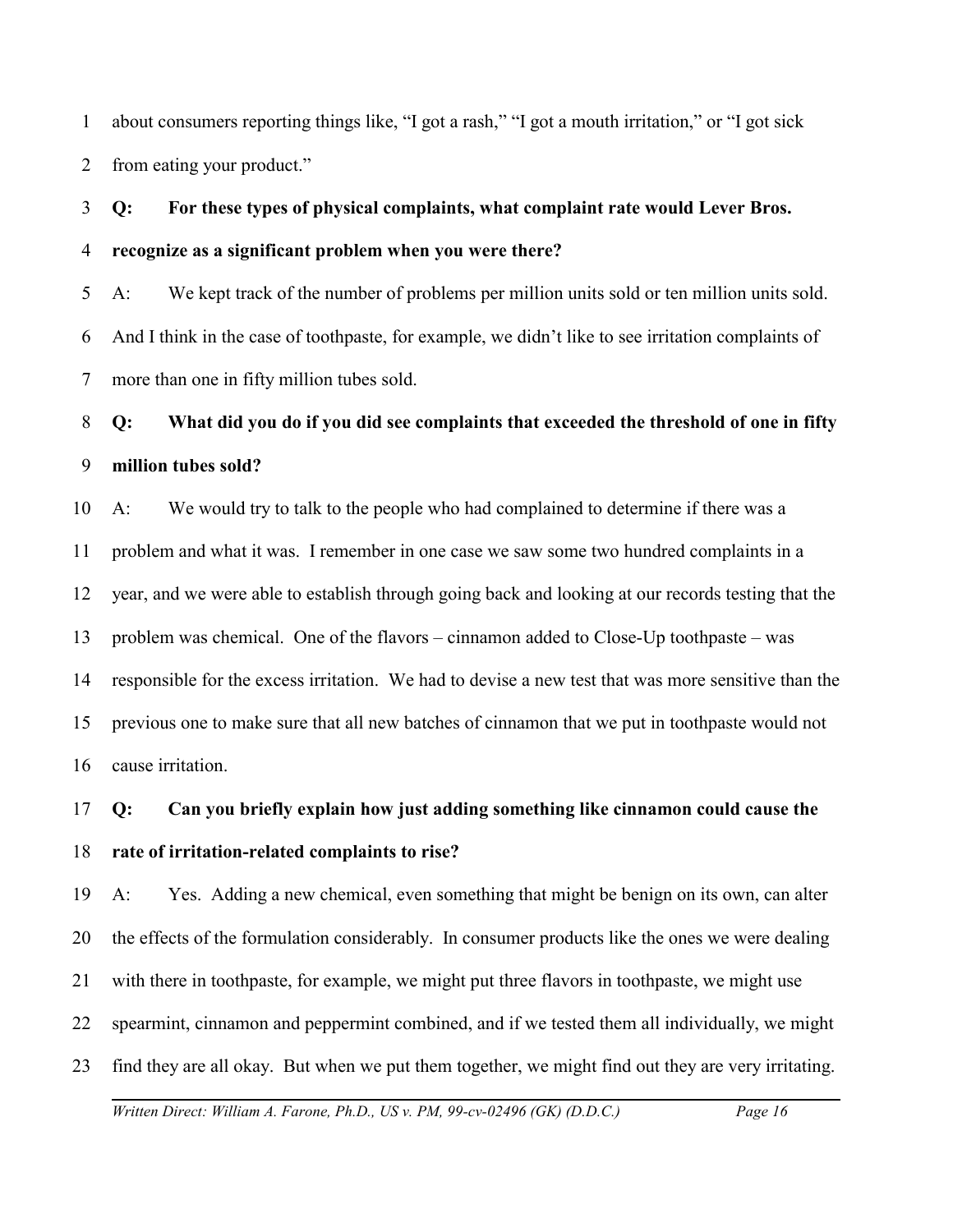1 2 That is called synergy – when two or more interacting chemicals cause a reaction that was greater than the sum of the parts that were put together.

3 4 **Q: And did that play a role in your work at Lever in terms of assessing the effects when you would put together the components, for example, of a bar of soap?**

5 A: Absolutely. We tested not only the individual chemicals that went into the product but

6 then we would test exactly the final exact formulation that we would sell to consumers to make

7 sure that there were no synergistic problems.

#### 8 **Q: Could you tell us what whole product testing is?**

9 A: It is the testing of the product exactly as the consumer is going to come in contact with it.

10 Typically, you either remove those products from the production line to test or you go out into

11 the market and you buy back products that are on store shelves, both ways are used.

## 12 **Q: Why are you interested in doing that if you are a manufacturer?**

13 14 A: That's the product the consumer interacts with, and so that's the product that you want to test, to find out if it has a hazard or a problem.

## 15 **Q: When did you leave Lever Bros.?**

16 A: In 1975.

## 17 **Q: Where did you work next?**

18 A: I went to work for a company called Pacific Vegetable Oil International (PVO). The

19 headquarters was in San Francisco, California. The production facilities and Research &

20 Development Department was in New Jersey. I became the Vice President of Research and

21 Development.

## 22 **Q: What did PVO do while you were Vice President of R&D?**

23 A: PVO actually is doing similar things to what my company is doing today. We were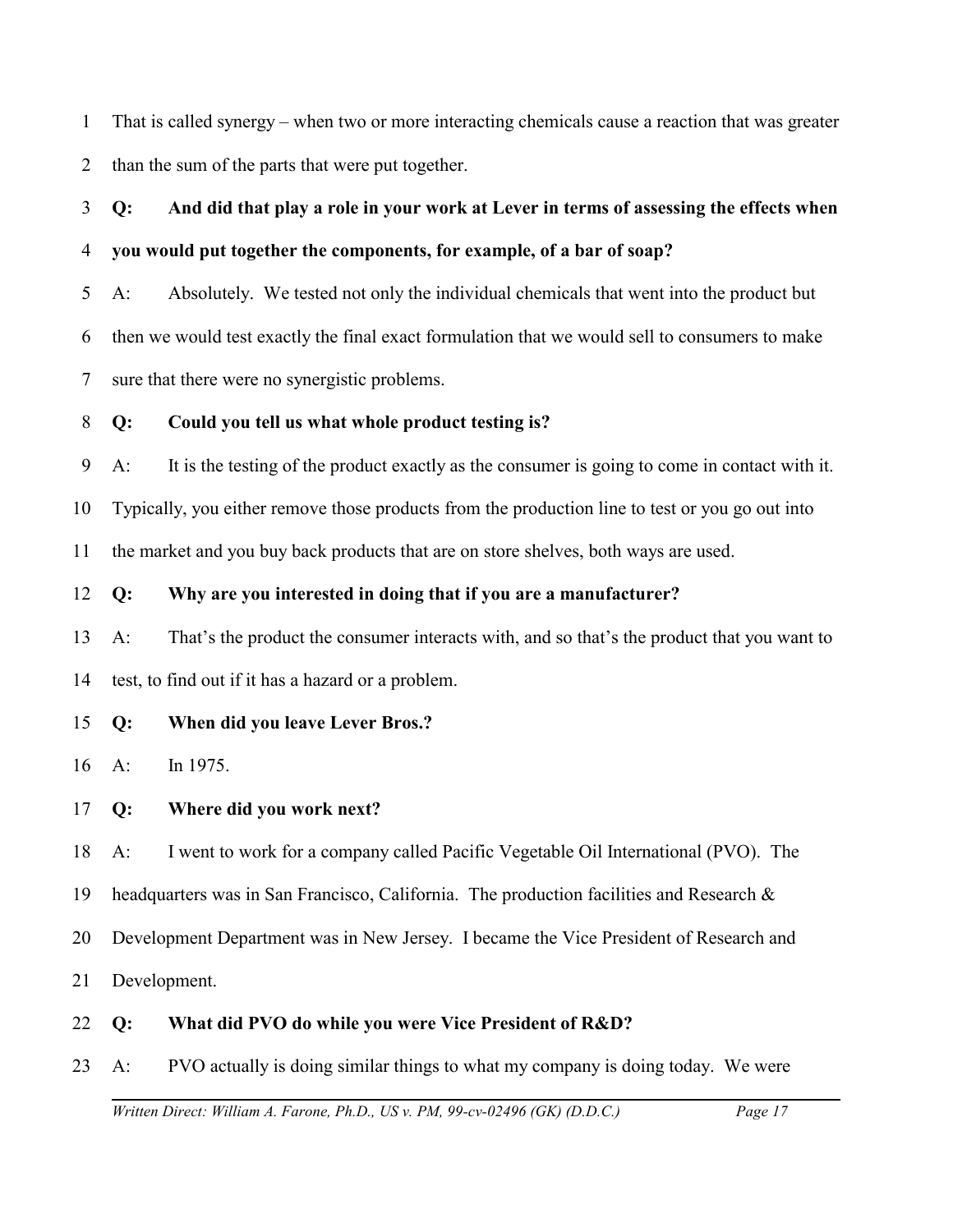1 making products from natural products such as vegetable oil that could be used by consumer

2 product companies. PVO sold products to Lever; that's how I first became aware of them. PVO

3 also sold products to other pharmaceutical companies and consumer product companies.

4 **Q: What was your next job?**

5 A: I was then hired by Philip Morris.

#### 6 **III. Employment at Philip Morris, 1976-1984**

7 **A. Hiring**

#### 8 **Q: How did you come to work for Philip Morris in 1976?**

9 10 11 12 13 A: In late 1975, I was approached by an executive search firm – a headhunter – sent out by Philip Morris looking for someone that had experience in dealing with regulatory authorities for consumer products and that had a background in colloidal systems to join their company for the two purposes: number one, of helping them diversify into other areas and, second, to help them develop less hazardous products.

## 14 **Q: How did you learn that these were the two primary goals for the position about**

#### 15 **which you were contacted?**

16 A: I learned this from Robert Seligman during my initial interview. He was then a staff Vice

17 President in the New York office of Philip Morris, but he was going to become the Vice

18 President of Research and Development in Richmond sometime early in 1976. He was looking

19 to augment his staff with someone with my kind of background because of concerns over the

20 future direction of the company.

## 21 **Q: How and from whom did you learn of these concerns?**

22 A: From Dr. Seligman during this initial interview.

## 23 **Q: How extensive was the interview and hiring process?**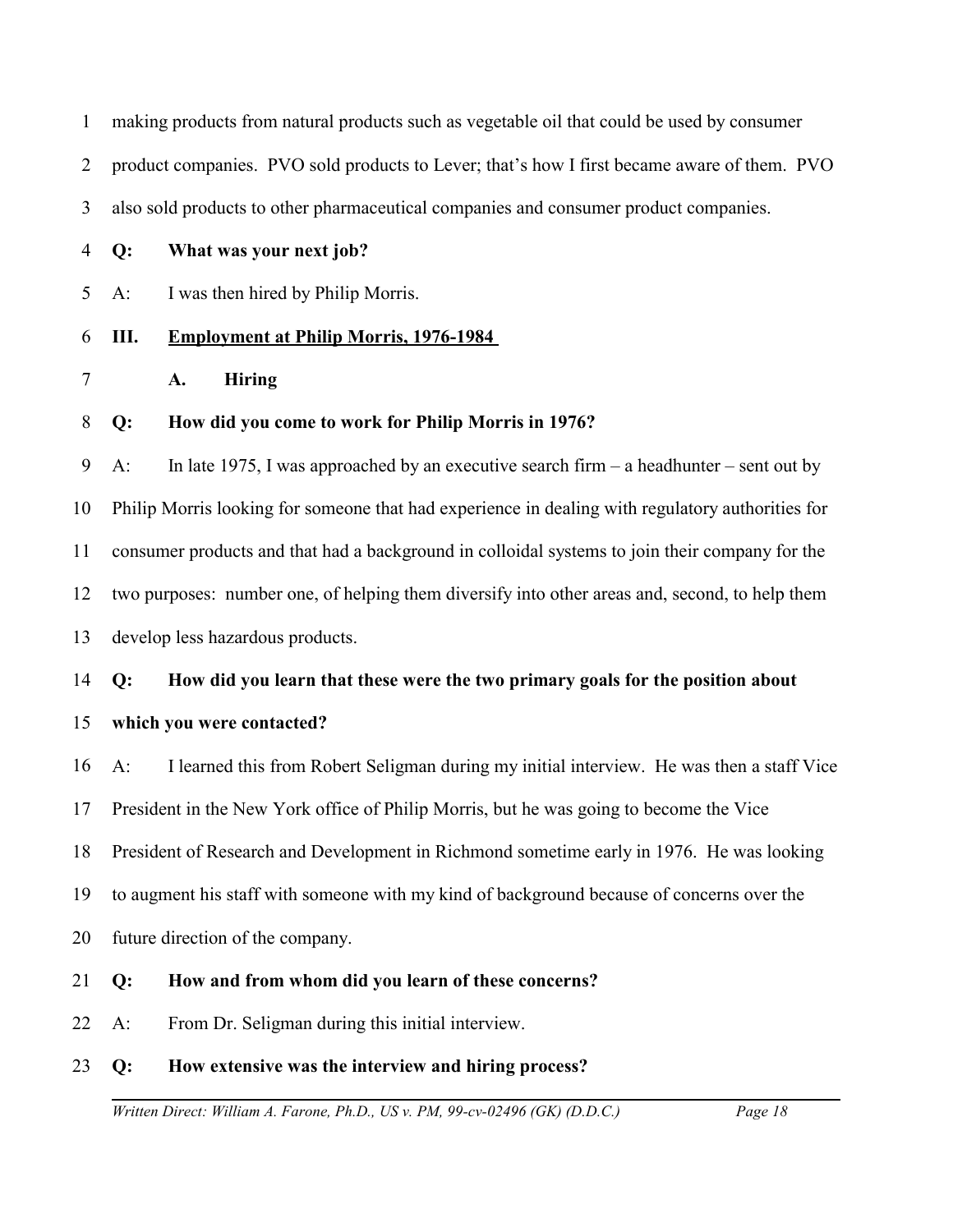1 A: Quite involved. The interview process extended over about three months.

# 2 3 **Q: And what, to your understanding, was it about your training and experience that made you a favorable candidate to Philip Morris at that time?**

4 5 6 7 8 9 A: I think it was several different things. As we have discussed, I have a background in the kind of chemistry that is important for tobacco smoke. I had studied aerosols; I had studied combustion and pyrolysis. I also worked for a consumer product company and was in charge of getting new products to market. I had also been the chairman of Unilever's Patent Committee, so I understood how to develop and patent new technologies. I also was not a tobacco company insider at that time and thus would bring a different perspective.

## 10 **Q: Did Philip Morris offer you a position?**

11 A: Yes.

12 **Q: Why did you take it?**

13 A: Because I believed I could help Philip Morris design and manufacture safer, and could

14 help them lessen their corporate dependence on cigarettes by diversifying into new product areas.

- 15 **Q: When did you start with Philip Morris?**
- 16 A: I started working April 1, 1976.
- 17 **Q: What was your first job title at Philip Morris?**
- 18 A: Associate Principal Scientist.

## 19 **Q: What did you do in that position?**

20 A: For approximately the first year I traveled around different parts of the company, learning

- 21 about the business and how cigarettes were made. I visited all of the manufacturing plants, all of
- 22 their operations facilities, and interviewed the scientists in the lab to develop my ideas, based on
- 23 my background, about what areas Philip Morris should focus on with regard to both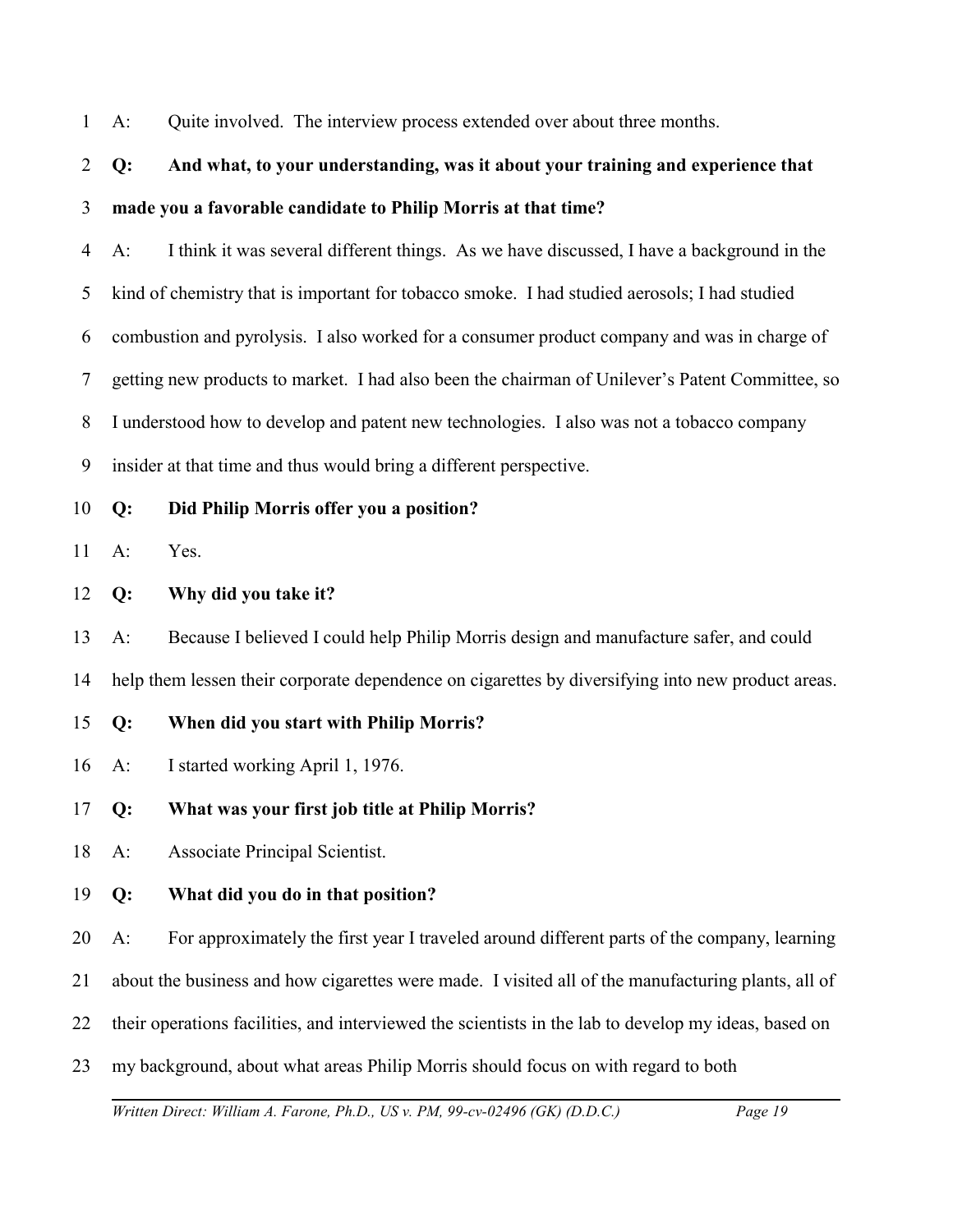1 diversification and production of safer cigarette products.

| $\overline{2}$ | $Q$ :        | How did you go about doing that?                                                                   |
|----------------|--------------|----------------------------------------------------------------------------------------------------|
| 3              | $A$ :        | My boss, Dr. Seligman, arranged for me to spend a period of time, like a week, at the              |
| 4              |              | different facilities, for example the manufacturing facility and the reconstituted leaf factory. I |
| 5              |              | even went out in the field and saw how tobacco was grown. I went with the leaf buyers, bought      |
| 6              |              | tobacco at auction, saw how tobacco was stored. After each of those episodes, I would come         |
| 7              |              | back and talk about how, given my own background, to improve or change some of those               |
| 8              | processes.   |                                                                                                    |
| 9              | Q:           | Prior to coming to Philip Morris, were you aware of how a cigarette was                            |
| 10             |              | manufactured?                                                                                      |
| 11             | $A$ :        | No.                                                                                                |
| 12             | Q:           | During that first year at Philip Morris, when you visited the different facilities                 |
| 13             |              | throughout Philip Morris, did you learn how a cigarette is made?                                   |
| 14             | $A$ :        | Yes.                                                                                               |
| 15             | Q:           | Did you have access to documents and materials recording previously done research                  |
| 16             |              | at Philip Morris?                                                                                  |
| 17             | $A$ :        | Yes.                                                                                               |
|                | 18 <b>Q:</b> | Was your access limited to research of a particular subject area or department at                  |
| 19             |              | <b>Philip Morris?</b>                                                                              |
| 20             | $A$ :        | No. However, I could not have access to certain of the research reports related to                 |
| 21             |              | smoking and health issues without permission, usually from Dr. Tom Osdene.                         |
| 22             | Q:           | Were you encouraged to learn and understand those documents?                                       |
| 23             | $A$ :        | Yes, I was. Some of the people, such as Dr. Helmut Wakeham, were very helpful in                   |
|                |              |                                                                                                    |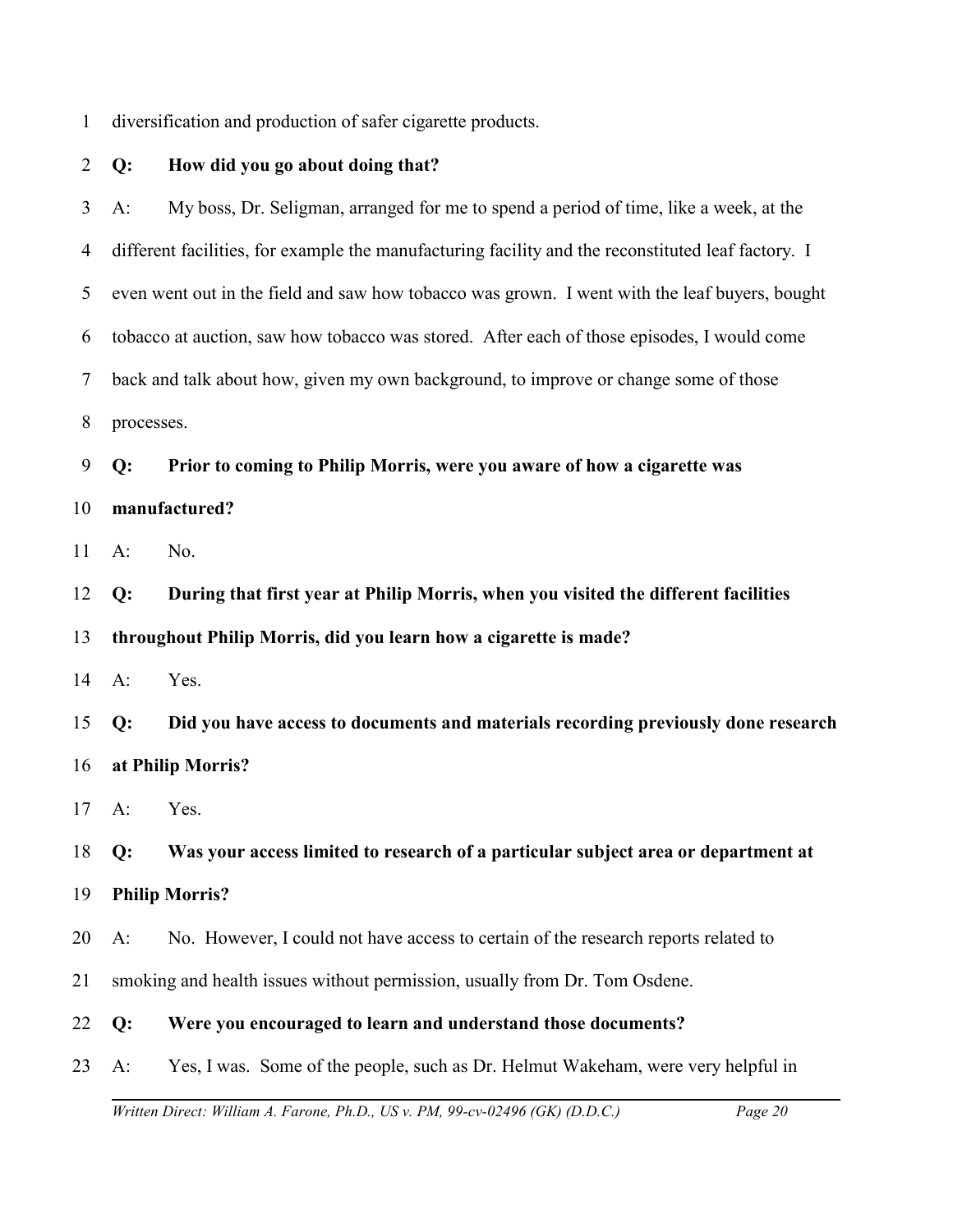1 2 3 4 5 terms of providing me historical documents. I had access to all of his files related to earlier technical work to reduce the risks of the products as provided by him or his secretary. Also, Philip Morris had an excellent library where scientists could have access to research reports. I also had access to other people's previous files. They would provide me with earlier reports they had written in many cases.

6 **Q: Were the reports regularly prepared and kept in a systematic fashion?**

7 A: Yes.

#### 8 **Q: Please describe how research reports were prepared and kept.**

9 A: Each part of the R&D Department did an annual or semi-annual report on their work.

10 They would submit the report with a cover sheet bearing the authors, the supervisor who

11 approved the report, and the distribution list. These are the project reports I am talking about.

12 All of the work was divided by projects and assigned a budget number.

#### 13 **Q: Where were the reports kept?**

14 15 A: People on the distribution lists each received one, and at least one copy was stored in Philip Morris's research library, called "Central Files."

16 17 **Q: Was access to prior research conducted at Philip Morris important to your job?** A: Yes.

18 **Q: In what way?**

19 A: If I had an idea about how to change or research something, it was important for me to

20 learn whether people at Philip Morris had had the same idea before, and if so, how much had

21 they thought about or pursued the idea. In science, the next level of scientific progress depends

22 on what you know about the past. Scientists formulate a hypothesis based on observations of

23 what has happened in the past. So I was able to determine what they had done in the past and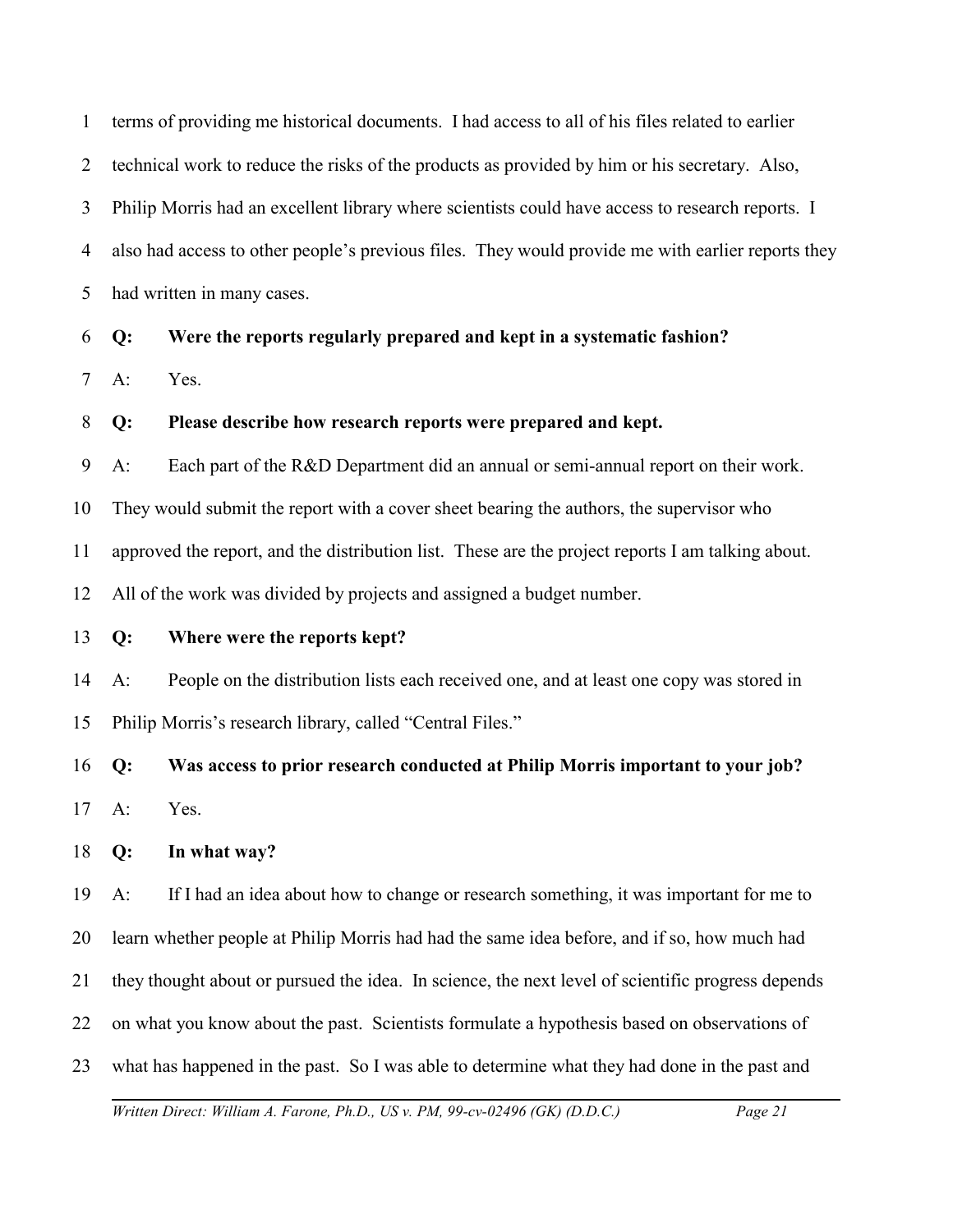1 thereby help me develop new ideas.

2 **Q: Did you have access to everything in Central Files?**

3 4 5 6 7 8 9 A: It depends on the type of document and the kind of project. Projects that were normally confidential, but not top secret, were maintained in the library, and there was a distribution list that they went to. And when you were finished with that document, you had to return it. There were other documents that required permission of a particular person, most cases it was Dr. Osdene, to have access to that document. And then that was to be returned immediately. Those were documents related to smoking and health that had to do with things that were being done that weren't generally available to the scientists below manager level.

# 10 11 **Q: You mentioned diversification as one of the objectives that Philip Morris identified when hiring you. What did you do in this area?**

12 13 14 15 A: During my eight year career there, I proposed areas of interest that they should consider to achieve the goal of diversifying the product portfolio beyond just cigarettes. I visited companies that we thought about purchasing or investing in and showed Philip Morris how that would interact with their current cigarette business and help them change their business.

16 **Q: Were any of those companies involved in the manufacture of cigarettes?**

17 A: No. Most of the ones I suggested were pharmaceutical companies.

## 18 **Q: What was your next position after Associate Principal Scientist?**

- 19 A: I became Director of Applied Research in 1977. That was the position for which I was
- 20 hired, so the change in position was planned when I was hired.

#### 21 **Q: You said that you had access to an excellent library of previous research. How did**

## 22 **you gain access to specific documents and research memoranda?**

23 A: For most of the documents dealing with cigarette technology or tobacco technology,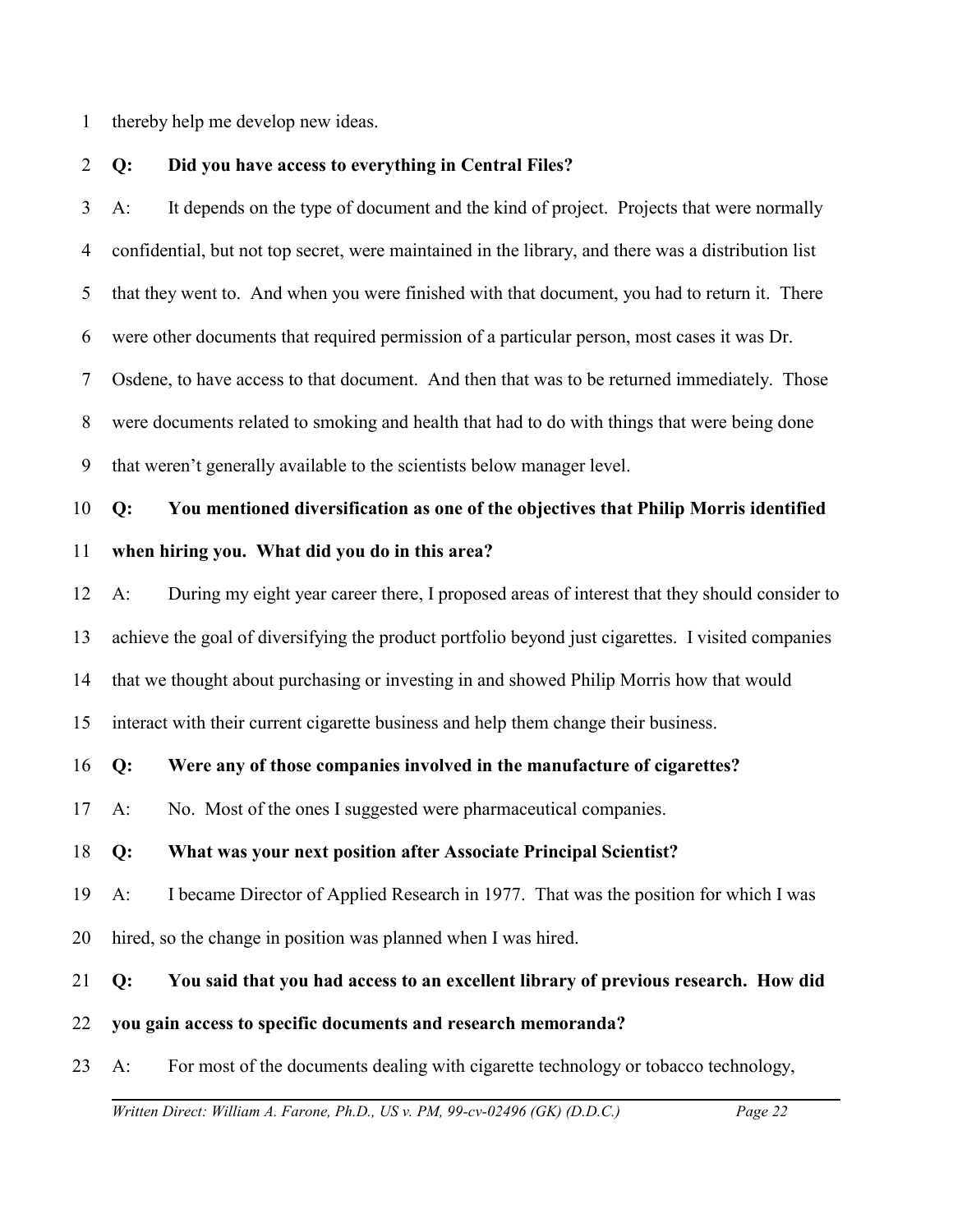1 2 3 4 5 6 7 Philip Morris had an index that could be searched. Also, every week one of the projects would be presented at a meeting, and even in my first year I went to all of those, and as a director you go to them. At the meeting, the scientists involved in that project would report on everything they did for the last year. In the written reports, there would be references to prior scientific work, just as in most scientific publications, so scientists could go back and look up that previous work. For the documents related to smoking and health, access could be more restrictive, depending upon the document.

# 8 9 **Q: How did your position, Director of Applied Research, fit into the organizational structure of the R&D Department?**

10 11 12 13 14 15 16 17 A: When I was at Philip Morris, the lowest level of organizational unit was a "project"; a project might involve, for example, attempting to research a filter that selects out particular toxic chemicals. Those projects were organized into divisions. Divisions were organized into directorates, headed by Directors. I was the head of the Applied Research Directorate. While I was at Philip Morris, there were initially four, and later five, directorates. The Directors reported to the Vice President of Research & Development, the top employee in the R&D Department. The Vice President of R&D of Philip Morris reported to a Senior Vice President for Operations, who then reported to the President of Philip Morris USA.

#### 18 **Q: To whom did you report as Director of Applied Research?**

19 20 21 A: Over the time that I was at Philip Morris, there were two Vice Presidents of R&D to whom I reported. For the first approximately four years it was Dr. Robert Seligman. The second four years it was Dr. Max Hausermann.

22 **Q: How many divisions did you supervise?** 

23 A: It ranged from three to five or six divisions, depending on the time frame, because we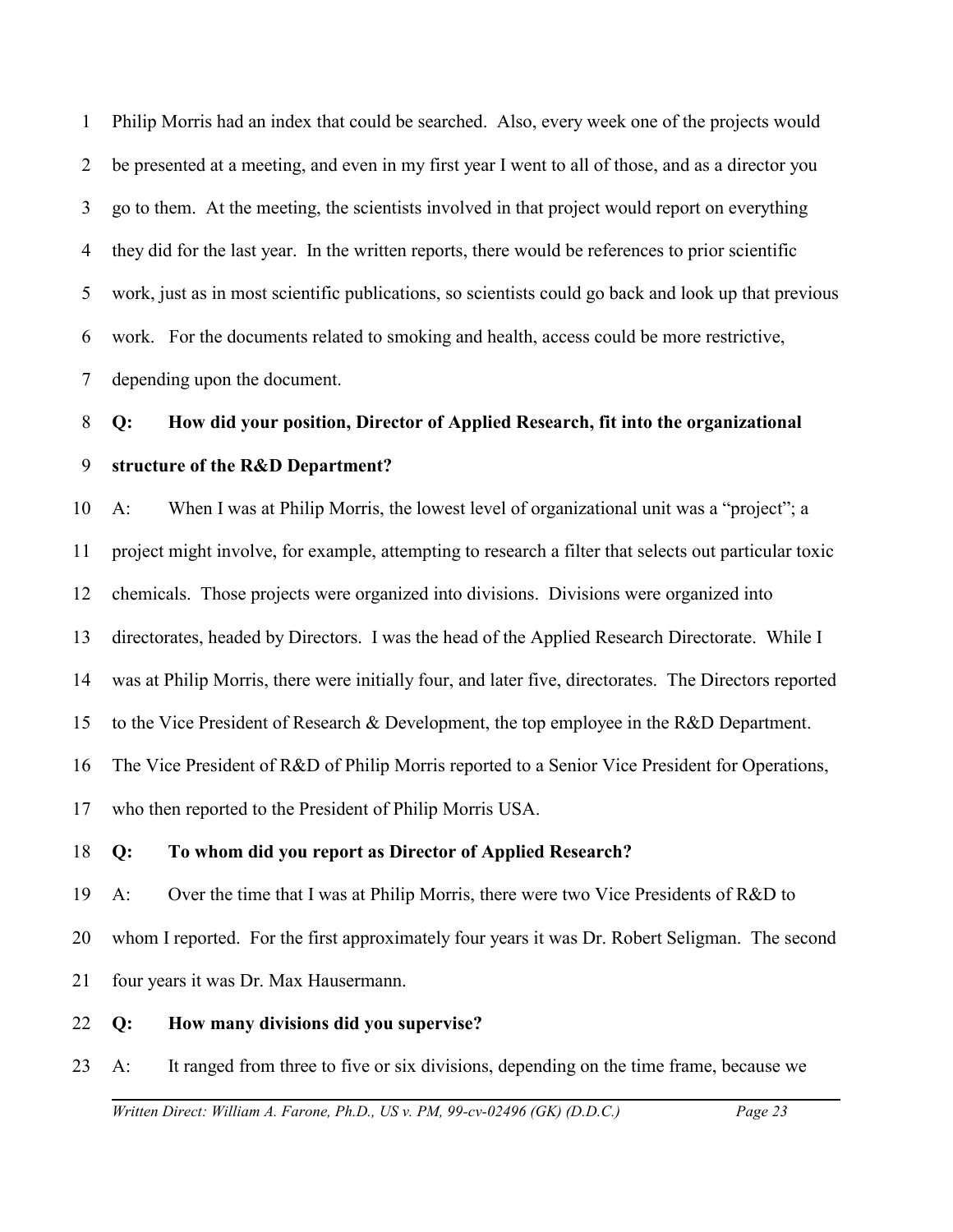1 would reorganize periodically and change things around.

# 2 3 **Q: How many employees in total would you estimate were under your supervision in the Applied Research Directorate?**

4 5 A: It started out at about 40 and increased to about 150-200 by the time that I left Philip Morris.

#### 6 **Q: Could you explain briefly what work you actually did as Director of Applied**

7 8 9 10 **Research?** A: The two major job tasks that I had were first, mergers and acquisitions, which accounted for about twenty percent of my actual time that I spent while I was there. And about eighty percent of the time was spent on overseeing the development of technology that could be used in less hazardous cigarette products.

#### 11 **Q: Was that the allocation of time you expected when you started at Philip Morris?**

12 13 14 15 A: Not at all. I thought that I would spend much more time working on diversification and acquisitions, to lessen Philip Morris's reliance on the cigarette business. However, over time it became apparent that Philip Morris remained committed to cigarettes as its primary business, so much more of my time ended up being spent working on cigarette technologies.

16 17 18 19 20 21 22 23 This point was made by Mr. McDowell, Senior Vice President of Operations during a discussion I had with him at the time of the change in Vice President of R&D from Dr. Seligman to Dr. Hausermann. Mr. McDowell was explaining the focus of the company in terms of my future and he used an analogy comparing Hercules and Atlas as counterparts to the cigarette business. The question was whether the cigarette business would be like Atlas, who had to bear the weight of the business forever, or like Hercules, who could rest after completing his defined set of tasks. Given what I was hired to do, I saw my job and responsibilities, and future at Philip Morris, as tied to the latter philosophy.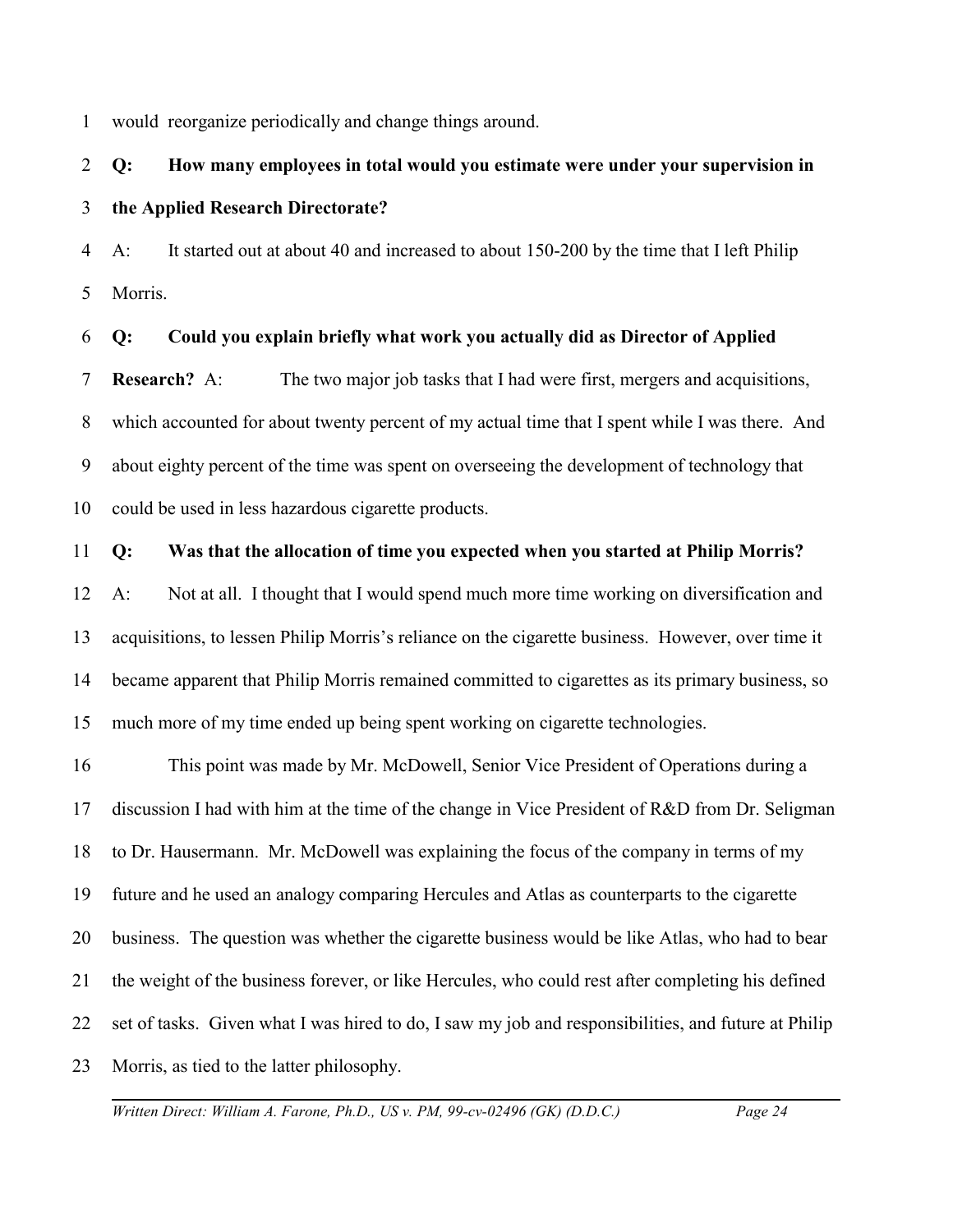# 1 2 **Q: The second responsibility you mentioned was developing technologies for potentially less hazardous products. What did you do in this area?**

3 4 5 6 7 8 9 10 11 12 13 14 A: Different directorates within R&D contributed to the development of new cigarette prototypes. My directorate, Applied Research, devised new or improved technologies or processes that we believed could potentially reduce the harmfulness of the product. These technologies were based on the chemistry of specific chemicals in the smoke or on using physical design characteristics to change these chemicals. We would give instructions to another part of R&D, which would have the cigarettes incorporating the new technology manufactured at a small on-site facility, known as the semi-works, which can make small batches of cigarettes specially for research. Then another directorate, run by Dr. Thomas S. Osdene, would oversee the testing of the prototype cigarette. That information would come back to us in various ways depending on where the testing was done and what type of testing was done. And we would then use whatever was transmitted back to us to go to the next step and change the research we were doing.

15 16 17 18 **Q: We will come back to the testing done under Dr. Osdene's direction. Dr. Farone, did you have a say in the final decision as to which technology would ultimately be used, and to what extent, for a particular brand to be commercially sold by Philip Morris?**  $A:$  No.

19 **Q: When did you leave Philip Morris?**

20 A: In 1984.

21 22 23 **Q: To summarize this portion of your testimony, Dr. Farone, did you apply your training and experience in physical chemistry in your work as Director of Applied Research?**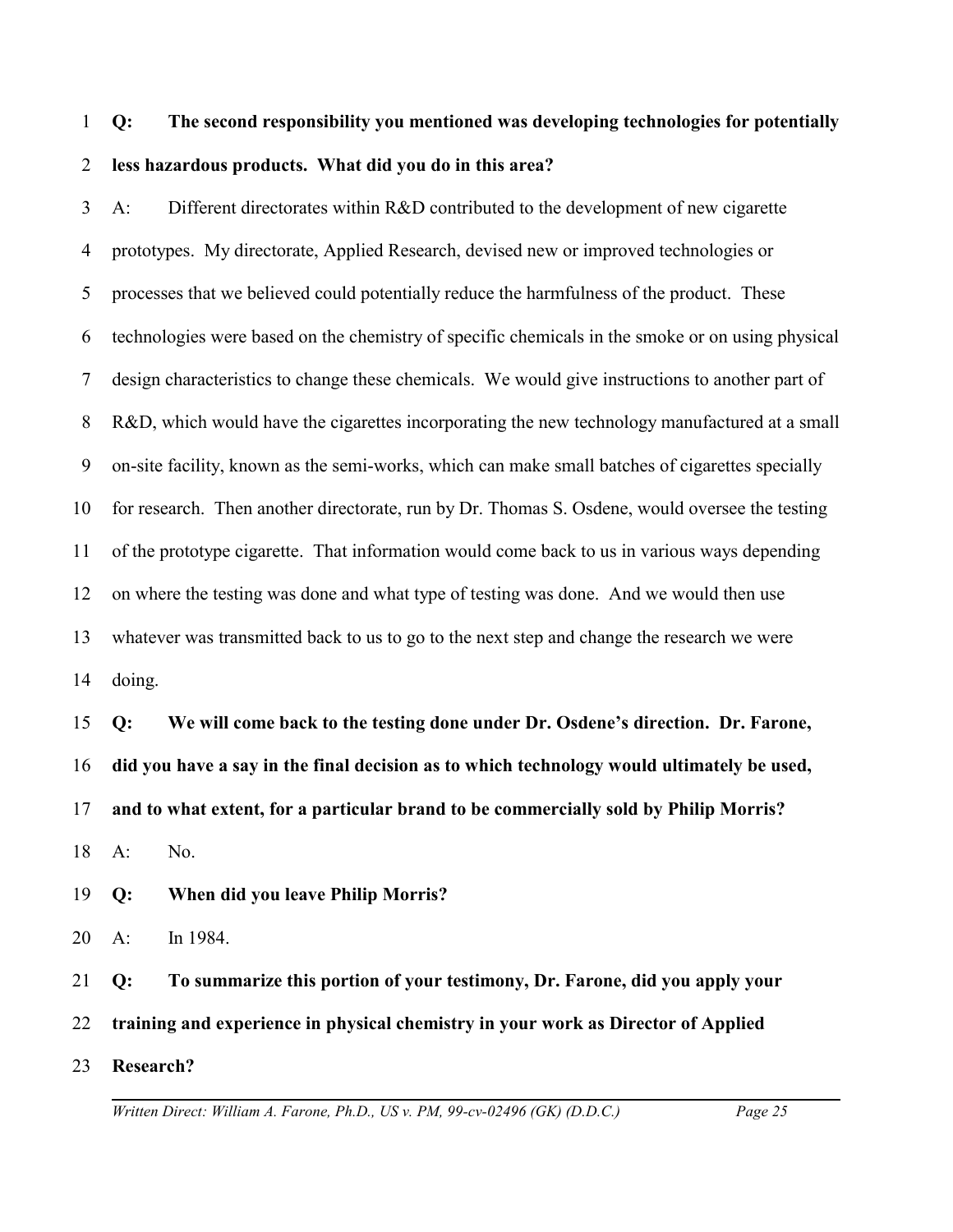| Yes. |
|------|
|      |

| $\overline{2}$ | Q:       | Did your work at Philip Morris expand your understanding of cigarette smoke from                |
|----------------|----------|-------------------------------------------------------------------------------------------------|
| 3              |          | a physical chemistry perspective?                                                               |
| 4              | $A$ :    | I did not learn new scientific principles relating to smoke, but I learned how to apply         |
| 5              |          | those principles more specifically to cigarette smoke and to particular components of cigarette |
| 6              |          | smoke in different types of cigarettes.                                                         |
| 7              | Q:       | Was any of your research involving cigarette smoke ever published in a peer-                    |
| 8              |          | reviewed scientific journal?                                                                    |
| 9              | $A$ :    | Yes.                                                                                            |
| 10             | Q:       | Are those publications listed on your CV, which is U.S. Ex. 78,530?                             |
| 11             | $A$ :    | Yes.                                                                                            |
| 12             | Q:       | In the period of time since you left Philip Morris, have you continued to study the             |
| 13             |          | chemistry and biochemistry of toxic chemicals?                                                  |
| 14             | $A$ :    | Yes.                                                                                            |
| 15             | Q:       | Since leaving Philip Morris, have you continued to work with aerosols and colloidal             |
| 16             | systems? |                                                                                                 |
| 17             | $A$ :    | Yes.                                                                                            |
| 18 <b>Q:</b>   |          | Since leaving Philip Morris, have you continued to work with or study toxic                     |
| 19             |          | chemicals and their interaction with living systems?                                            |
| 20             | $A$ :    | Yes. My company deals with all of these things very directly, since we design products          |
| 21             |          | and technology that can neutralize or eliminate toxic chemicals from the atmosphere and         |
|                |          |                                                                                                 |

22 environment.

## 23 **Q: Since leaving Philip Morris, have you continued to keep abreast of scientific**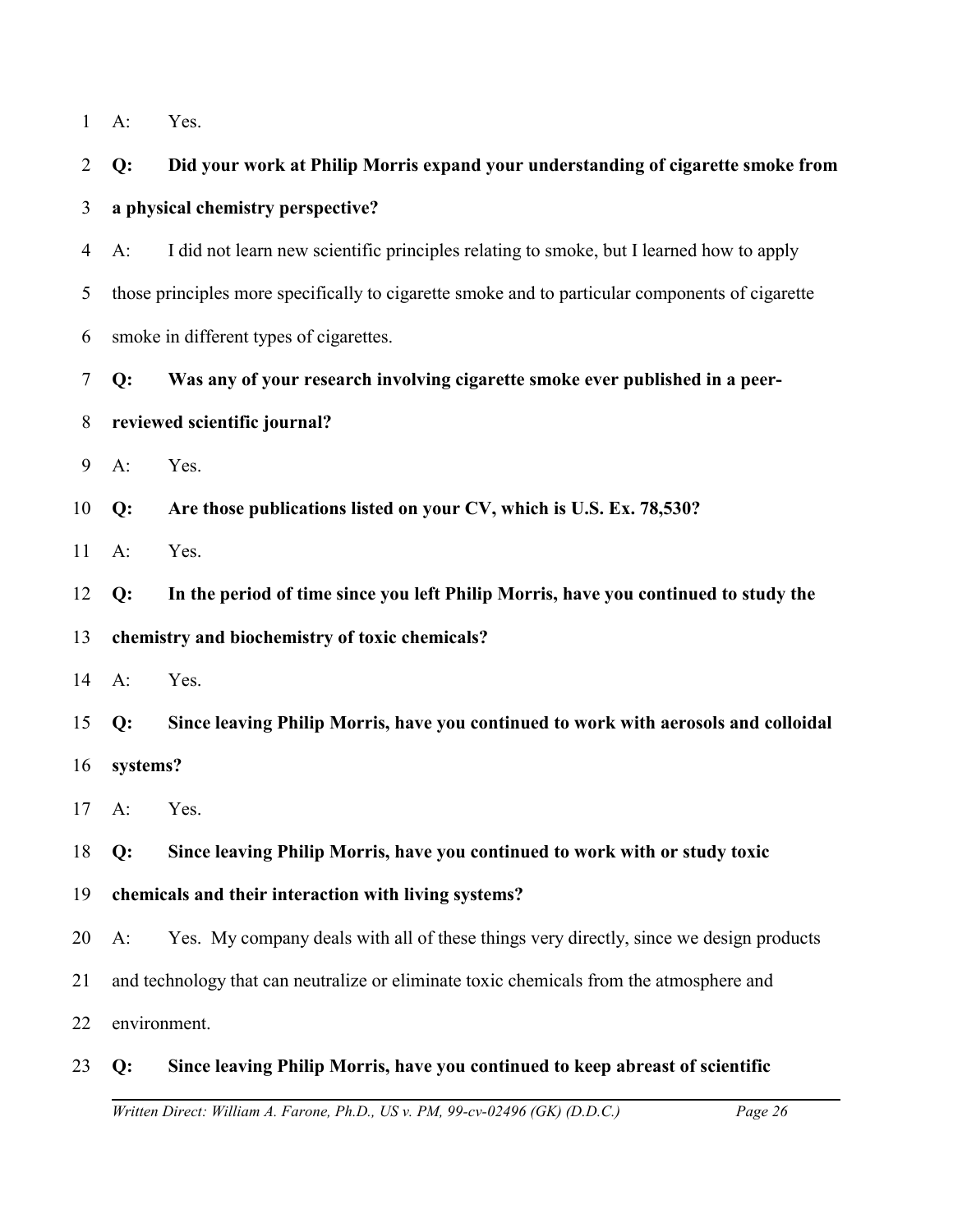1 **developments related to cigarette technology and the chemistry and physics of cigarette**

2 **smoke?**

3 A: Yes.

#### 4 **Q: How have you kept abreast of such developments?**

5 6 7 8 9 10 11 A: My main source has been through reading the published literature and documents provided to me to review in tobacco cases. I am also on the advisory board to the Transdisciplinary Tobacco Use Research Center (TTURC), a tobacco research organization located at the University of California at Irvine. It has performed some scientific research on cigarettes, including duplicating research involving nicotine pharmacology and acetaldehyde that was done at Philip Morris in the early 1980s. I have suggested some of this work to the group. **Q: In addition to TTURC, have you contributed to public health studies or reports**

# 12 **about cigarettes and smoking?**

13 A: Yes.

14 **Q: In what way?**

15 16 17 18 A: I assisted FDA with their studies on cigarette and nicotine from 1994 to 1997. I have also reviewed papers and books chapters for NIH/NCI, and provided technical information to the Centers for Disease Control. In addition, I have given many invited presentations to medical, state governmental and academic organizations.

19 **Q: Dr. Farone, have you ever testified in tobacco litigation as an expert on cigarette**

20 **design issues and on the chemistry, biochemistry and physics of tobacco smoke?** 

21 A: Yes.

22 **Q: Has a court ever precluded you from testifying as an expert witness on these areas**

23 **based on a finding that you lack sufficient expertise in these areas?**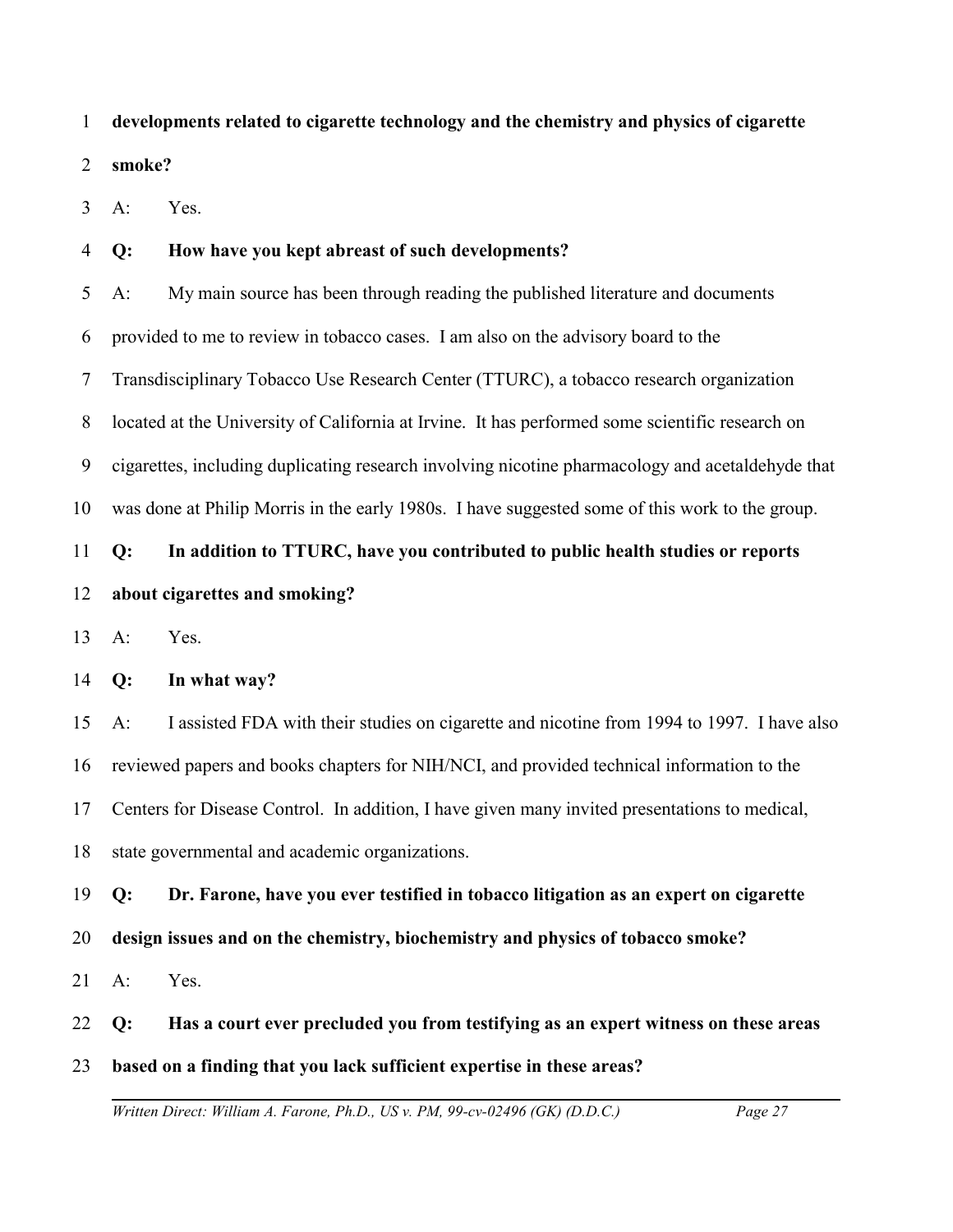2 3 4 5 6 7 8 9 10 11 12 13 14 15 16 17 18 19 20 21 22 23 *Written Direct: William A. Farone, Ph.D., US v. PM, 99-cv-02496 (GK) (D.D.C.) Page 28* to testify as an expert because the scope of my expertise was not relevant to the case. **Q: Dr. Farone, have you testified numerous time in lawsuits involving the Defendants in this case?** A: Yes. **Q: How did you come to be involved in matters related to the tobacco industry as a witness?** A: Around Christmas in 1993, an investigator for FDA contacted me out of the blue and asked if I would provide information to FDA about how cigarettes are made, because they were investigating whether to assert regulatory jurisdiction over cigarettes. **Q: That was about 10 years after you left Philip Morris, right?** A: Yes. **Q: Why did you agree to speak to the FDA investigators?** A: I realized that I possessed important information that could potentially contribute to the goal that I had when I was at Philip Morris – to reduce the harms caused by smoking – though obviously in a different setting. There were two parts to the information. One part is the fact experiences of how the Industry worked. This was not my main interest. My scientific experience in the area was very complete and I felt that I could help teach public health officials and interested parties about tobacco technology. **Q: Did you also see it as an opportunity to supplement your income?** A: No. I did not charge FDA anything and I didn't charge plaintiffs anything for the first 4 years after that. **Q: You served as an expert witness for free?**

A: Not to my knowledge. I believe that there may have been a case where I was not allowed

1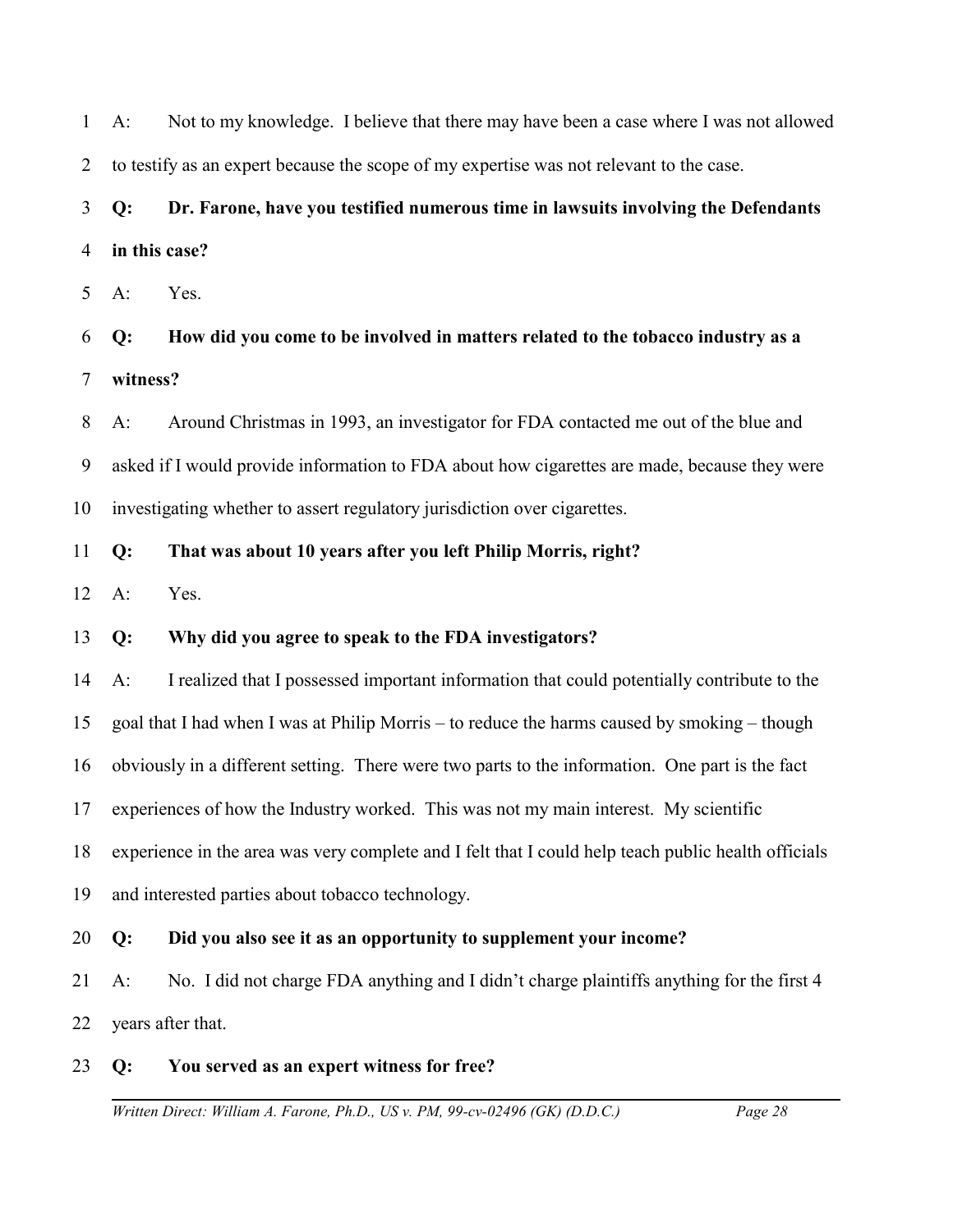1 A: Yes.

#### 2 **Q: Why did you start seeking compensation after those first four years?**

3 4 5 6 A: The demand on my time had reached a point that by 2000 my company could no longer provide this pro bono service. I am President and CEO and also function as Chief Scientist for my company, so my absence is a problem. I do own a controlling share of the corporation, although now there are only two shareholders and we each own 50%. The other shareholder felt

7 8 that I should charge to reimburse the company for the time spent. The money goes to the general revenues of the corporation and not to me personally.

9 10 **Q: Are you being compensated by the United States for your time working on this case?** A: Yes.

11 **Q: What is your fee?**

12 13 14 A: I charge \$250/hour while giving testimony. For other expert work I performed in the case, I charged \$150/hour. These rates were decided by the corporation as being a fair rate for the corporation.

#### 15 **Q: Have you only testified in cases where Philip Morris was a defendant?**

16 A: No, I have testified in cases that didn't involve Philip Morris, where Brown &

17 Williamson or Reynolds was the only defendant.

18 **Q: How many depositions would you estimate you have given in smoking and health-**

## 19 **related cases involving these Defendants?**

20 A: About 60 transcripts of deposition covering about 80 days worth of testimony.

- 21 **Q: In how many trials have you given testimony?**
- 22 A: I would estimate about 25 trials, although I am unsure of the precise number.

## 23 **Q: Did you prepare an expert report that was filed by the United States on November**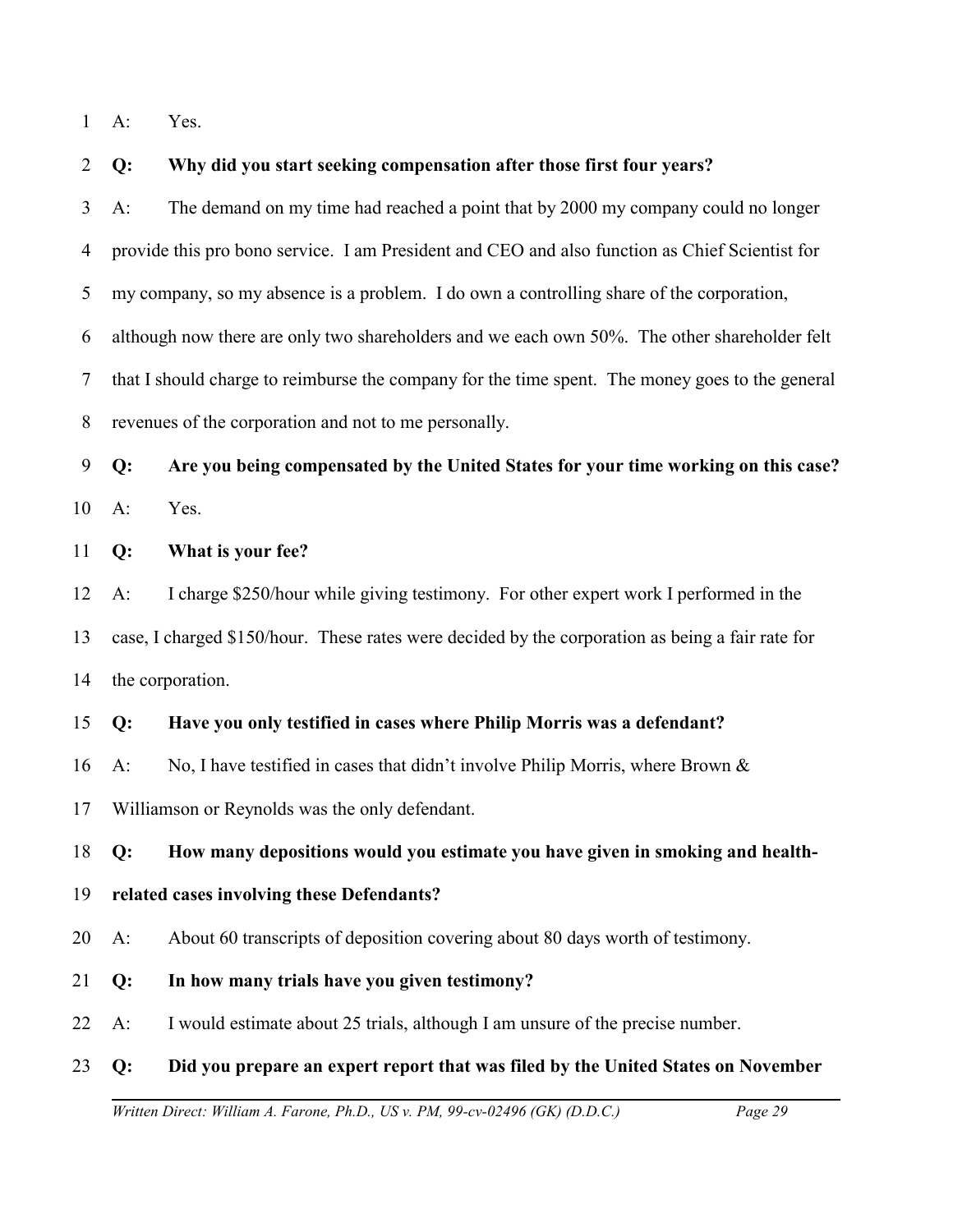|  |  |  |  |  | 15, 2001 in this case? |
|--|--|--|--|--|------------------------|
|--|--|--|--|--|------------------------|

2 A: Yes.

#### 3 **Q: How did you select the documents that you relied on in support of the opinions**

- 4 **expressed in that report?**
- 5 A: I have maintained a set of reliance materials that consist of publicly available materials
- 6 over the years. I relied upon the set as it existed at the time I prepared the report.

7 **Q: How did you identify the documents to rely upon in preparing your expert report in**

8 **this case?**

9 A: I have tried to select documents that I consider to be typical from among the many

10 thousands of documents I have reviewed.

11 **Q: Were the conclusions you identified in your expert report in this case the same basic**

#### 12 **conclusions as in other reports you have filed?**

13 A: Yes.

14 **Q: Did you review additional documents after the filing of your expert report in**

15 **November 2001?**

16 A: Yes.

17 **Q: What types of additional documents did you review?**

18 A: I reviewed compilations of Defendants' summary reports and plans from their Research

- 19 and Development departments, and also documents that describe some of the more recent
- 20 research and development activities of Defendants.

## 21 **Q: Is the testimony you are offering today substantially identical to that you have**

- 22 **offered in other cases on the same topics?**
- 23 A: Yes. While the particular words I use to relate my testimony probably varies slightly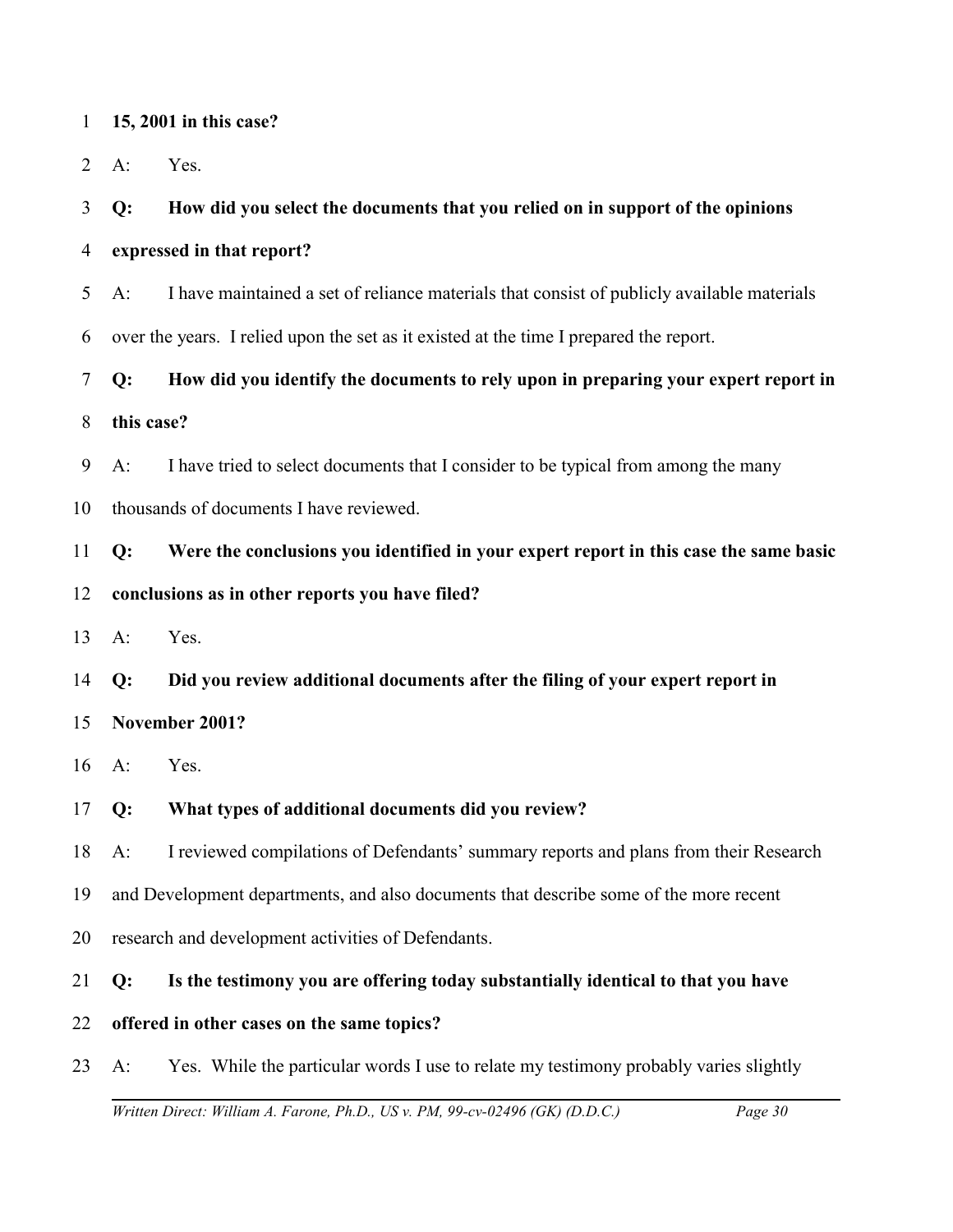| $\mathbf{1}$   |                                                                                     | from case to case, sometimes depending on what questions are asked and how they are asked, I      |  |
|----------------|-------------------------------------------------------------------------------------|---------------------------------------------------------------------------------------------------|--|
| $\overline{2}$ | certainly intend it to be substantively the same.                                   |                                                                                                   |  |
| 3              | Q:                                                                                  | You testified that you left Philip Morris in 1984. Why did you leave?                             |  |
| $\overline{4}$ | $A$ :                                                                               | I was fired.                                                                                      |  |
| 5              | Q:                                                                                  | Have Defendants questioned you about your termination in previous cases in which                  |  |
| 6              |                                                                                     | you've testified?                                                                                 |  |
| $\tau$         | $A$ :                                                                               | I cannot recall a case in which they have not asked me about it.                                  |  |
| $8\,$          | Q:                                                                                  | What was the reason given at that time for your termination?                                      |  |
| 9              | $A$ :                                                                               | The reason given by the Human Relations person was insubordination. At the time, my               |  |
| 10             | immediate supervisor, Dr. Max Hausermann insisted that I was resigning under mutual |                                                                                                   |  |
| 11             | agreement with the company.                                                         |                                                                                                   |  |
| 12             | Q:                                                                                  | Did your termination relate to your job performance in any way?                                   |  |
| 13             | $A$ :                                                                               | Both Human Relations and Dr. Hausermann agreed at the time that the termination was               |  |
| 14             |                                                                                     | not related to my work performance in any way.                                                    |  |
| 15             | Q:                                                                                  | How long after your termination was it before you found and began another job?                    |  |
| 16             | $A$ :                                                                               | While I was technically "fired" on July 6, 1984, a settlement was reached with Philip             |  |
| 17             |                                                                                     | Morris that allowed me to remain employed until September 1984. In July I formed a Virginia       |  |
| 18             |                                                                                     | corporation, I started discussion with several potential clients, and began work for one of those |  |
| 19             |                                                                                     | clients, Dean Witter Reynolds, immediately after the official Philip Morris termination date in   |  |
| 20             |                                                                                     | September. I moved to the West Coast in October 1984 to carry out this work. When I formed        |  |
| 21             |                                                                                     | Applied Power Concepts in 1987, it purchased the corporation I had formed in 1984.                |  |
| 22             |                                                                                     | <b>B.</b><br><b>Philip Morris Structure and Organization</b>                                      |  |
| 23             | Q:                                                                                  | Can you please explain how the Research and Development Department where you                      |  |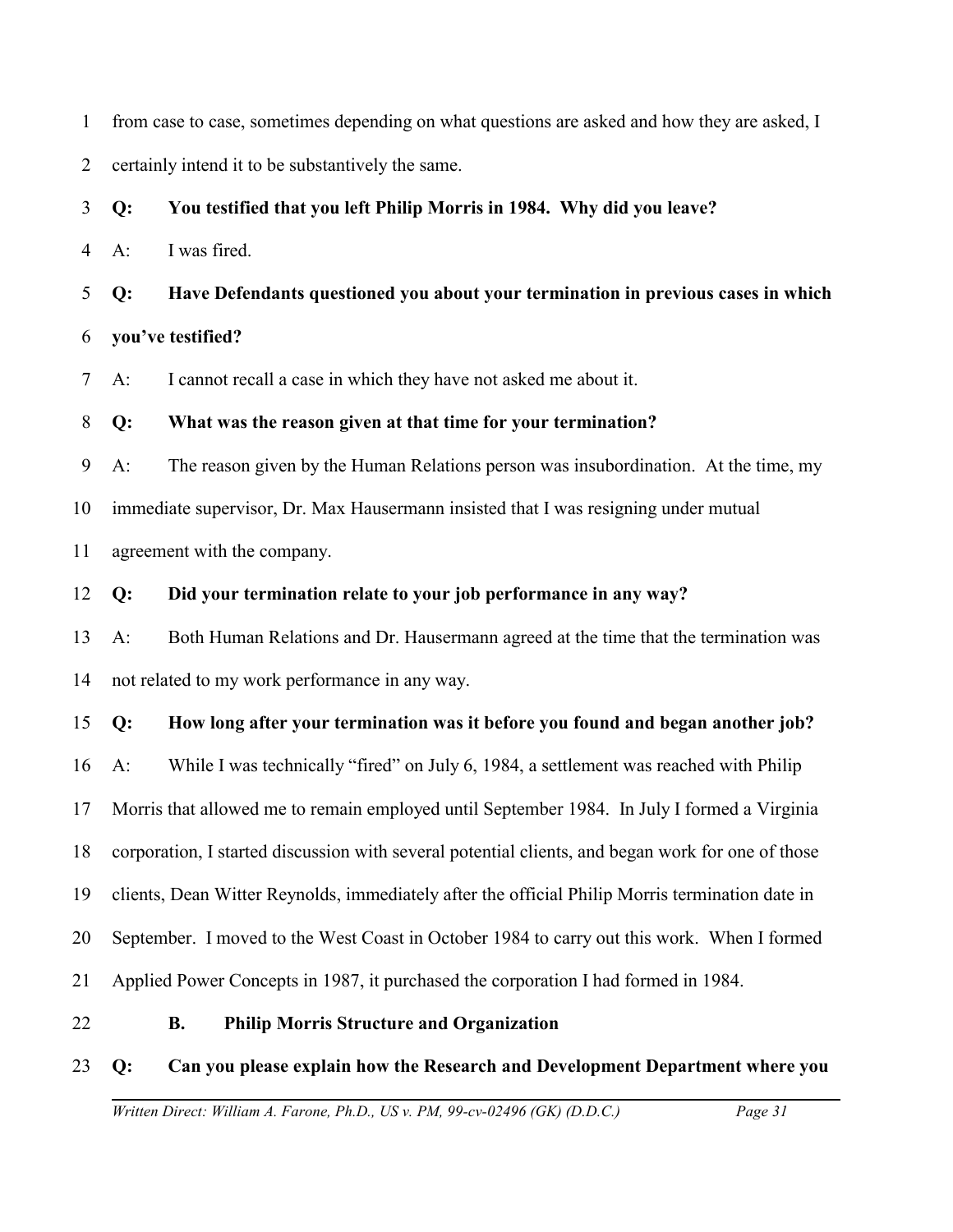#### 1 **worked operated, and how it interacted with other parts of Philip Morris?**

2 3 4 5 6 7 8 A: Yes. There were different formal and informal structures at Philip Morris. I mentioned that I traveled around to the different areas of the research and manufacturing departments during the first year I was there. Also, every Friday we would have a project review. The lowest level unit organization was the project. Every Friday all of the managers and directors and senior scientists from Research & Development would get together and review the projects that were being done. So, as is typical in scientific meetings, the scientists could hear about different projects and ask the other scientists questions about what they were doing.

9 10 11 12 13 At the next level the Directors, myself for example, would have a weekly meeting with our managers. Managers are the people to whom these different projects report. The purpose of those meetings was also to review progress on the projects that weren't up for review at that point, to change direction of projects if necessary, and to discuss budgets to figure out what we were going to do next year.

14 15 16 17 The next level of meeting was Directors' meetings. I would go to meetings with my fellow Directors. For example, when I was there the other Directors were Dr. Frank Gannon, myself, Dr. Osdene and Mr. Thomson; the four of us would meet with Dr. Seligman, the Vice President of R&D, once a week.

18 Then once a month we would have what were termed the "Richmond meetings."

#### 19 **Q: What was the general purpose of the monthly Richmond meetings?**

20 21 22 23 A: The purpose of the Richmond meetings was to exchange information among senior management of the company – the chairman, the president, officers, chief financial officer, the general counsel, the Research & Development Department. Everybody who was in senior management, including marketing, management, vice-presidents, marketing directors, and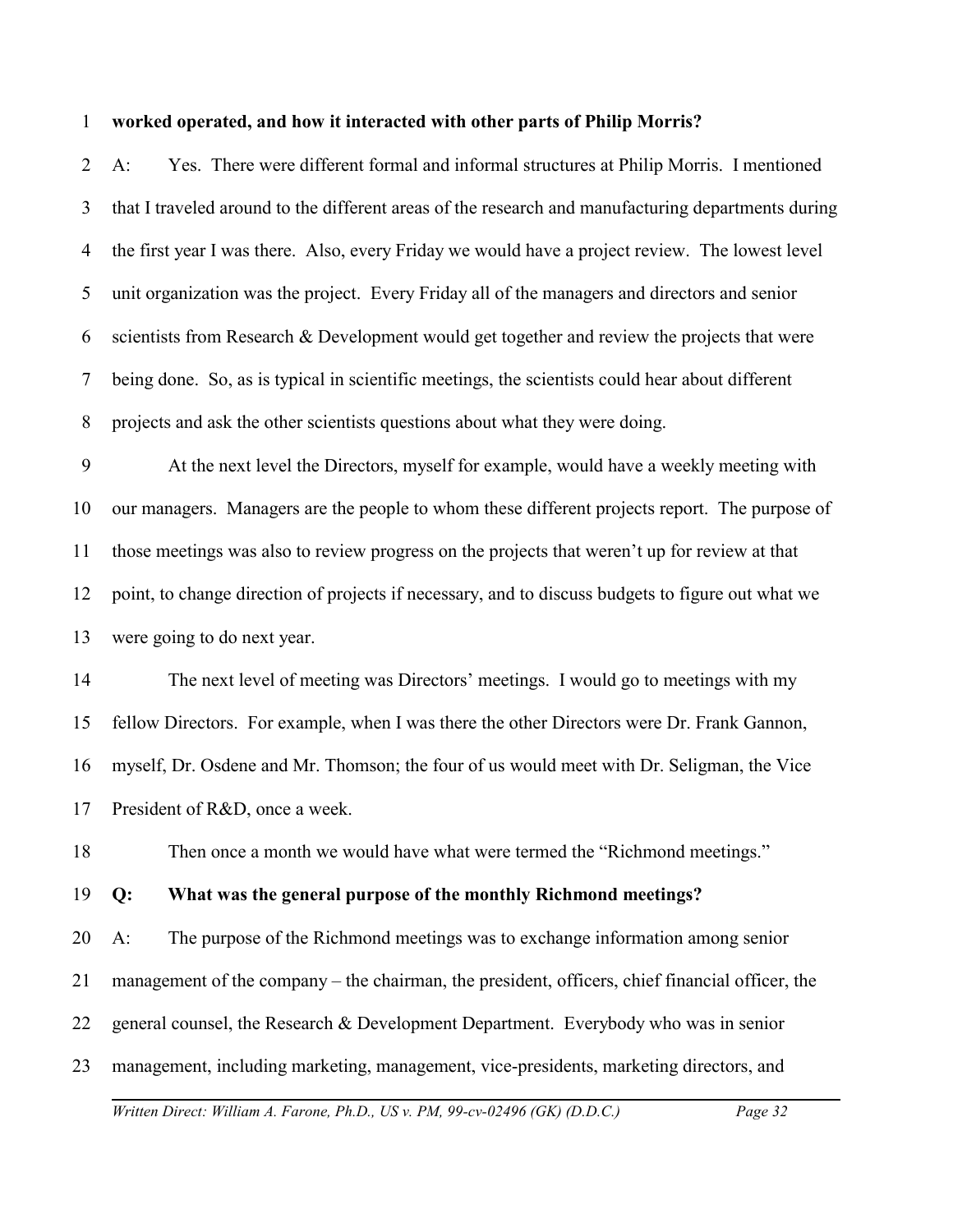| $\mathbf{1}$   |       | research and development people, would attend if the issues being discussed related to their  |
|----------------|-------|-----------------------------------------------------------------------------------------------|
| $\overline{2}$ |       | interests and if they were invited. It was basically a show-and-tell for R&D.                 |
| 3              |       | There were two parts $-$ a technical general meeting and a products meeting. The general      |
| $\overline{4}$ |       | meeting would discuss technology in general while the product meeting discussed new products, |
| 5              |       | changes in existing products, product testing and issues with competitive products.           |
| 6              | Q:    | Did all of these people come to every Richmond meeting?                                       |
| 7              | $A$ : | No. It depended upon the subject matter of the particular meeting.                            |
| 8              | Q:    | Who are some of the people whom you remember coming to Richmond meetings?                     |
| 9              | $A$ : | Several executives from New York came to Richmond meetings, including:                        |
| 10             |       | - Mr. Cliff Goldsmith. When he interviewed me he was president of the Philip Morris           |
| 11             |       | USA. He then became president of Philip Morris Inc., and then became chairman.                |
| 12             |       | - Hugh Cullman, senior executive in Philip Morris Inc. He was the chairman of Philip          |
| 13             |       | Morris USA; and he attended these meetings regularly.                                         |
| 14             |       | - Joseph Cullman, III, attended several of them that I can recall. He was the chairman of     |
| 15             |       | Philip Morris Inc. for the earlier part of my career there.                                   |
| 16             |       | - Alexander Holtzman, who was general counsel of PM USA, also attended some of the            |
| 17             |       | meetings.                                                                                     |
| 18             |       | - Bill Campbell, who was then a vice president of marketing and marketing director.           |
| 19             |       | - James Morgan, who later became president of PM USA. He was marketing vice                   |
| 20             |       | president and senior executive vice president at the time I was there.                        |
| 21             |       | - Ross Millhiser, who was co-chairman of Philip Morris Inc.                                   |
| 22             |       | - Shep Pollack who was president of Philip Morris USA for most of my career there.            |
| 23             |       | - Frank Resnik, who used to be Senior Director of Research under Dr. Wakeham when I           |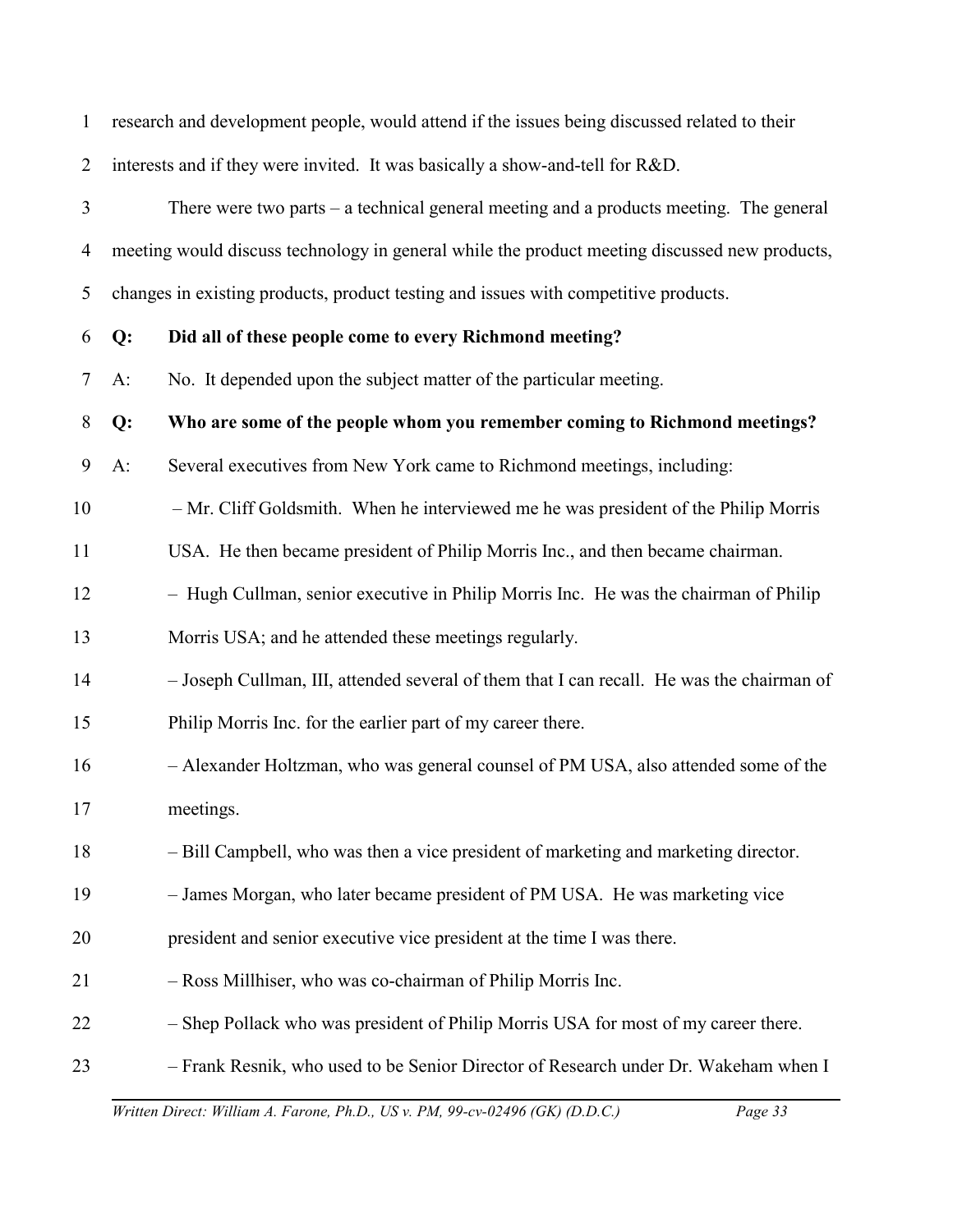1 2 was first hired. He became a senior executive in Philip Morris USA and later in 1984 became president of Philip Morris USA.

3 4 5 6 7 8 9 There were several marketing people, including Mr. Fitzmaurice, John Zoler and several brand managers came from time to time. The marketing personnel from New York came and took part in these discussions when Myron Johnston, Jon Tyndall, Dr. William Dunn, and Dr. Dunn's colleagues in behavioral research would describe in detail how people interacted with nicotine and cigarette products. Since R&D performed the product opinion tests and various internal Philip Morris cigarette-use tests, and coordinated analysis of product tests conducted outside the company, the marketing department also attended some of the Richmond meetings.

10 **Q: How was the business of the Richmond meetings conducted?** 

11 12 A: From the R&D perspective, we in R&D would propose topics ahead of time, and we would make presentations to the attendees and have interactions with them.

13 **Q: What do you mean by interactions?**

14 15 A: Outside the meeting itself, there would always be a lunch before or after, so we had a chance to eat with and talk to the senior executives in a more informal way.

16 **Q: Did you have interaction with other divisions of the company outside of the**

17 **Richmond meetings?**

18 19 20 21 22 23 A: Yes. Our main interaction with the marketing department was generally done at Richmond meetings. The other departments like leaf department, manufacturing, engineering department – those we didn't have formal meetings but we had joint projects, especially in my area. One of the reasons my area was called Applied Research was that we were trying to get the technology into the production facilities and help the people in the production facilities as best we could. I would meet regularly with the vice president of engineering, vice president of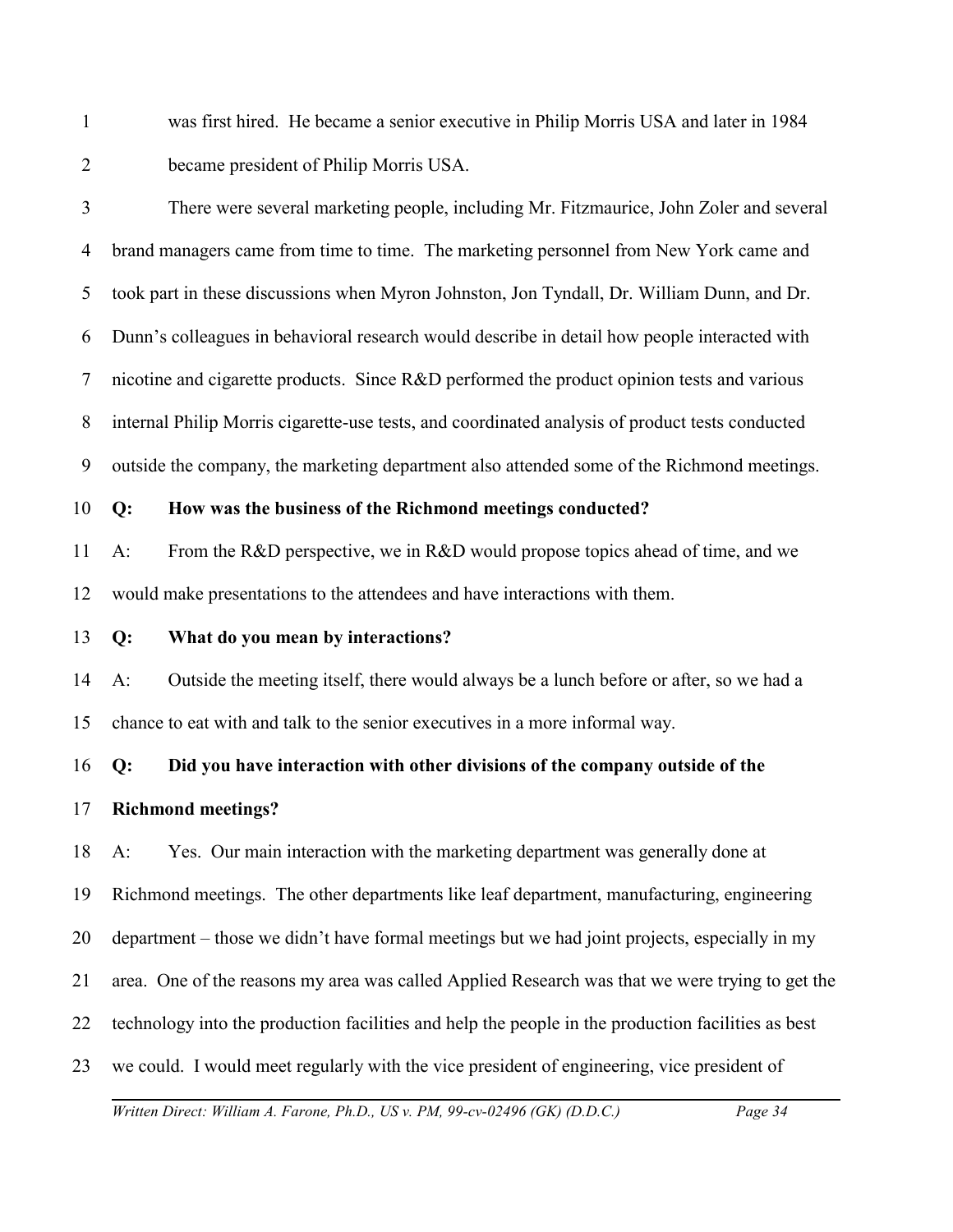1 operations, but those weren't formal meetings, just whenever it was required.

# 2 **Q: Did the R&D Department ever interact with the Philip Morris Board of Directors?**

3 A: Yes.

4 **Q: Please describe how those interactions occurred.** 

5 A: Every year, just before the annual shareholders meeting in the Spring, the Operations

6 7 8 Department – which included the R&D, Leaf, and Manufacturing Departments – usually through the Vice President of R&D, would make a presentation to the Board of Directors to update the Board on the work of the past year and what upcoming plans were.

9 **Q: Did you ever personally participate?**

10 11 12 A: I did not personally make presentations to the Board, although I was very involved in preparing the presentations that were delivered by other people, like Max Hausermann when he was Vice President for R&D.

13 14 **Q: You also mentioned that people within R&D interacted and communicated through informal structures. What do you mean by that?**

15 16 17 18 19 20 A. By that I mean the types of interactions that occur regularly in any office environment. I would regularly eat lunch with other scientists, or people would drop by my office, and we would talk about what we were working on, what other people were working on, scientific problems, and so forth. For example, I informally assisted with some work on the behavioral psychology work being conducted by Carolyn Levy and Bill Dunn, so I often had coffee with them to discuss their projects.

## 21 **IV. Opinion No. 1 – Cigarette Design and Technology**

22 **A. Manufacturing Process**

## 23 **Q: Dr. Farone, at the outset of your testimony, you summarized your first opinion as**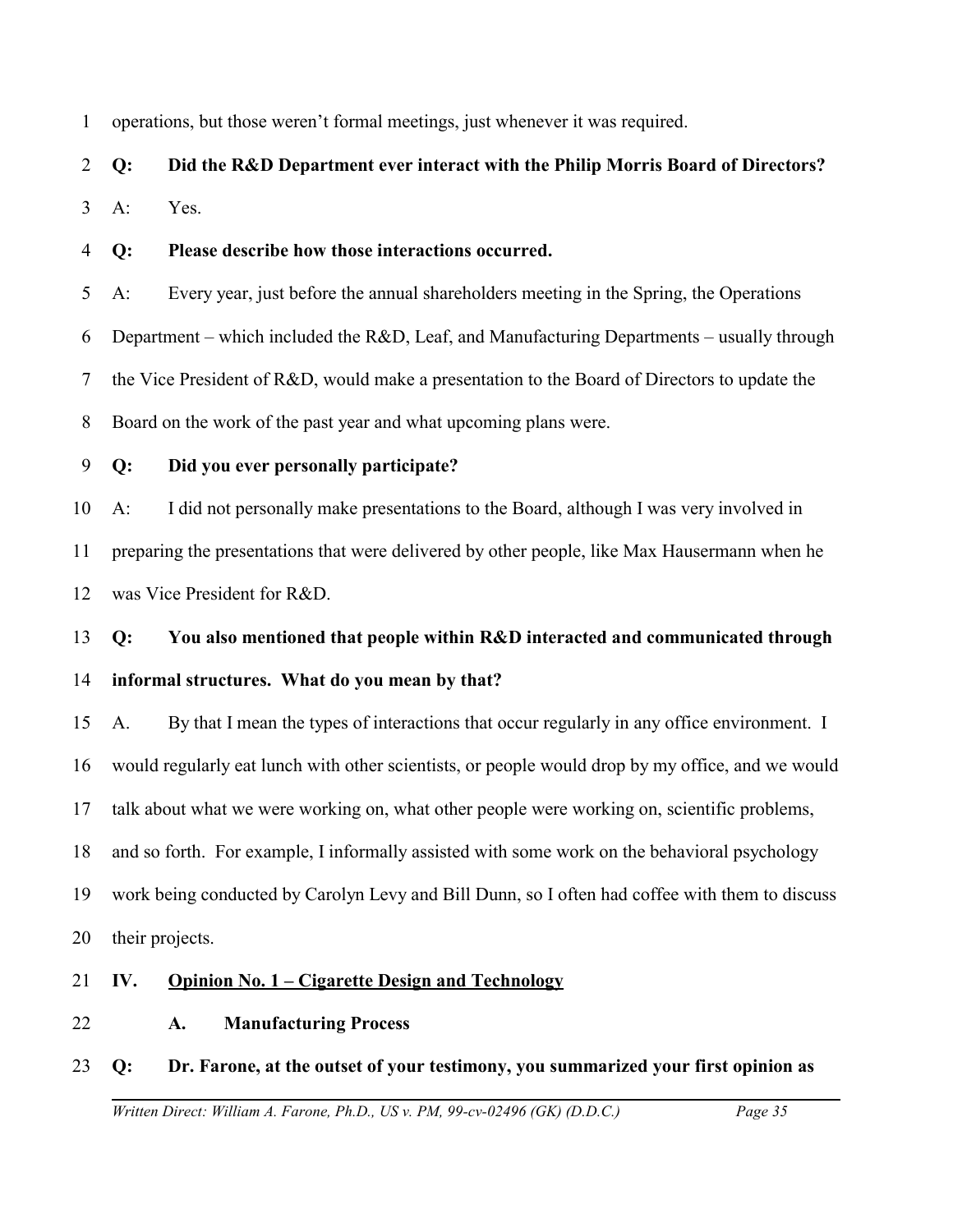1 **follows:**

| $\sqrt{2}$     | A cigarette is a complex device engineered to deliver nicotine via                                |
|----------------|---------------------------------------------------------------------------------------------------|
| 3              | cigarette smoke, and that what a smoker gets from puffing on a                                    |
| $\overline{4}$ | cigarette is determined by how a cigarette is made, what is used to                               |
| 5              | make it, and how the smoker smokes it. It is my opinion that the                                  |
| 6              | cigarette company Defendants have designed and sold their brands of                               |
| 7              | cigarettes to intentionally exploit their sophisticated understanding of                          |
| 8              | all three – the manufacturing process, the components of a cigarette,                             |
| 9              | and smoker behavior.                                                                              |
| 10             | I will now ask you some questions to assist the Court's understanding of how a cigarette is       |
| 11             | made, what is in it, and what happens when it is smoked. Focusing first on the                    |
| 12             | manufacturing process, what is the first step in the making of a cigarette?                       |
| 13             | The first step in the making of a cigarette is the growing of the tobacco.<br>$A$ :               |
| 14             | When you were at Philip Morris, did Philip Morris generally grow its own tobacco<br>Q:            |
| 15             | for its cigarettes?                                                                               |
| 16             | No. It is possible that some of the tobacco grown by subsidiaries outside the U.S. could<br>$A$ : |
| 17             | be imported but basically Philip Morris buys its tobacco on the open market either in the U.S. or |
|                | 18 foreign markets. Sometimes they bought tobacco directly and other times they bought through a  |
| 19             | company such as Universal Leaf.                                                                   |
| 20             | What happens after it is harvested?<br>Q:                                                         |
| 21             | It is treated or handled in a process known as curing. How it is cured depends upon what<br>$A$ : |
| 22             | type of tobacco it is, as well as the particular curing technology used by the curer.             |
| 23             | When you were at Philip Morris, did Philip Morris cure its own tobacco?<br>Q:                     |
|                |                                                                                                   |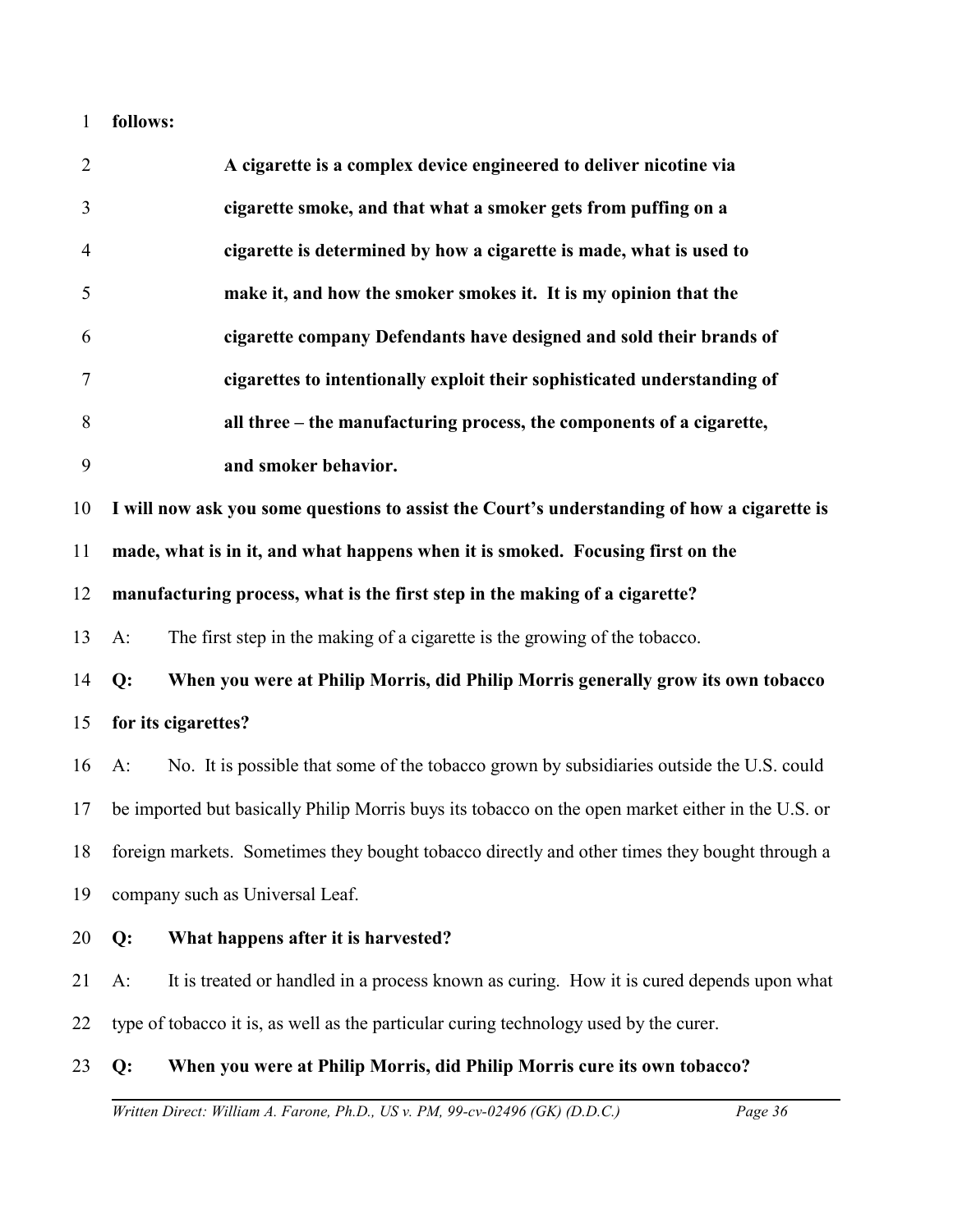1 2 3 A: Not commercially. Experimentally we grew and cured tobacco, and in my Directorate we even leased farms to perform some of the work that we did to study growing, harvesting and curing to improve the tobacco, that is to reduce the harms from smoking it when it was burned.

4 **Q: We will discuss the different types of tobacco and the various curing methods**

5 **shortly. After the tobacco is cured, what happens to it next?**

6 7 A: The next step is the purchase of tobacco by the tobacco companies, which mainly occurs at auction. In some case, tobacco can be purchased by direct contract.

### 8 **Q: At the time of purchase, what information do the companies have about the**

### 9 **particular tobacco they are buying?**

10 11 12 13 14 15 16 17 18 19 20 21 A: In the U.S., tobacco comes in bales. Generally it comes in some kind of container that has a defined amount of a certain type of tobacco. The bales come with sheets that provide a lot of information about the chemical composition of the tobacco. For example, the companies learn what the total alkaloid content is of the tobacco that is available for purchase. The sheets list the "grade" of the tobacco and some information about where it was grown, etc. Experienced leaf buyers can connect the grade with the approximate nicotine or alkaloid content by knowing the strains used that year and the nicotine yields expected from earlier testing. Since the two – nicotine and alkaloids – are related for any type of tobacco, they provide essentially the same information. Buyers can also pick up and smell the tobacco. For each type of tobacco a buyer learns how to associate the smell with the degree of curing, the amount of volatile materials in the tobacco and thus relate this to the alkaloid content. This is a check on what the other information tells the buyer.

22 **Q: Where does the tobacco go after purchase?** 

23 A: The first place it goes is to the stemmery. At the time I was there, Philip Morris owned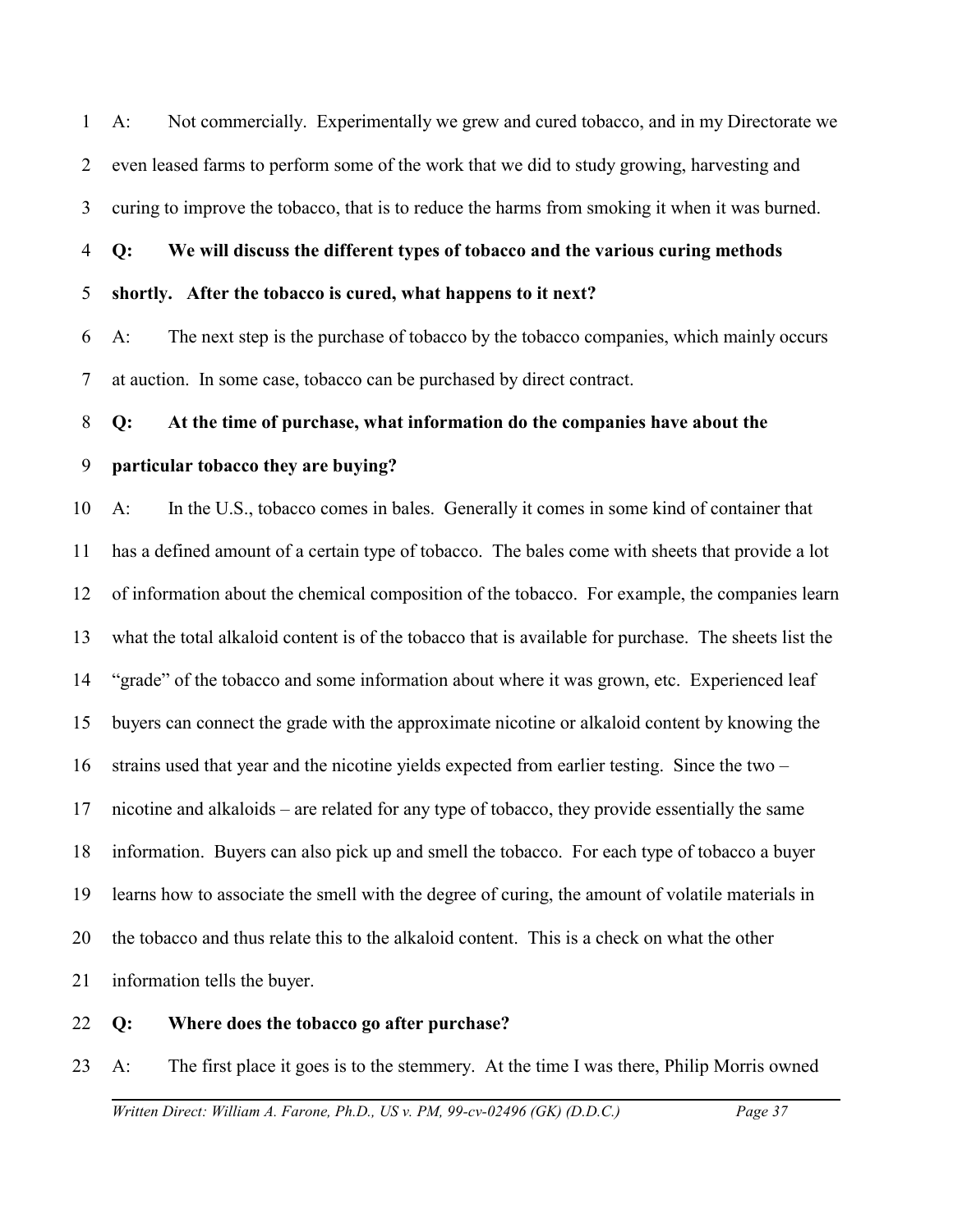1 its own stemmeries.

#### 2 **Q: What happens at a stemmery?**

3 4 5 6 7 8 A: Tobacco is a leaf. It has veins in the leaf that are sometimes referred to as ribs or midribs. So the first thing to do is beat the leaf to break out the mid-ribs from the tobacco leaf from what is then called the stem. The leaf is the part in between the mid-rib. If you think of a maple leaf, remember the ribs going out. If you dry that down and bang on it, the rib comes out. We call those stems. The chunks of lamina or leaf in between, we call tobacco leaf. So that work is done at the stemmery.

#### 9 **Q: What happens next?**

10 11 12 13 14 15 16 17 A: Those different parts of the tobacco plant are segregated for most types of tobacco. Once separated, the next step is to "age" the tobacco leaf. The parts go into storage or aging areas where they may be held for up to five years. They are stored in different kinds of containers. One large wooden keg is called a hog's head historically. Imported tobacco, called oriental or Turkish tobacco, doesn't need to be stemmed because it is a different form of the plant that has tiny leaves. They are put in there. They are all held in storage until they are needed either directly to make cigarettes or for other processes to change the form of the various parts of the tobacco.

## 18 19 **Q: What happens at this stage to the stem and the other pieces that were separated from the tobacco leaf?**

20 21 22 23 A: Those parts, including left-over pieces that are too small to make cigarettes and the stems, are sent off to other processing facilities. Philip Morris had two such processes where they are converted in two different types of "reconstituted" tobacco. One type was called "blended leaf," referred to as BL or RCB in the older literature when these terms referred to using primarily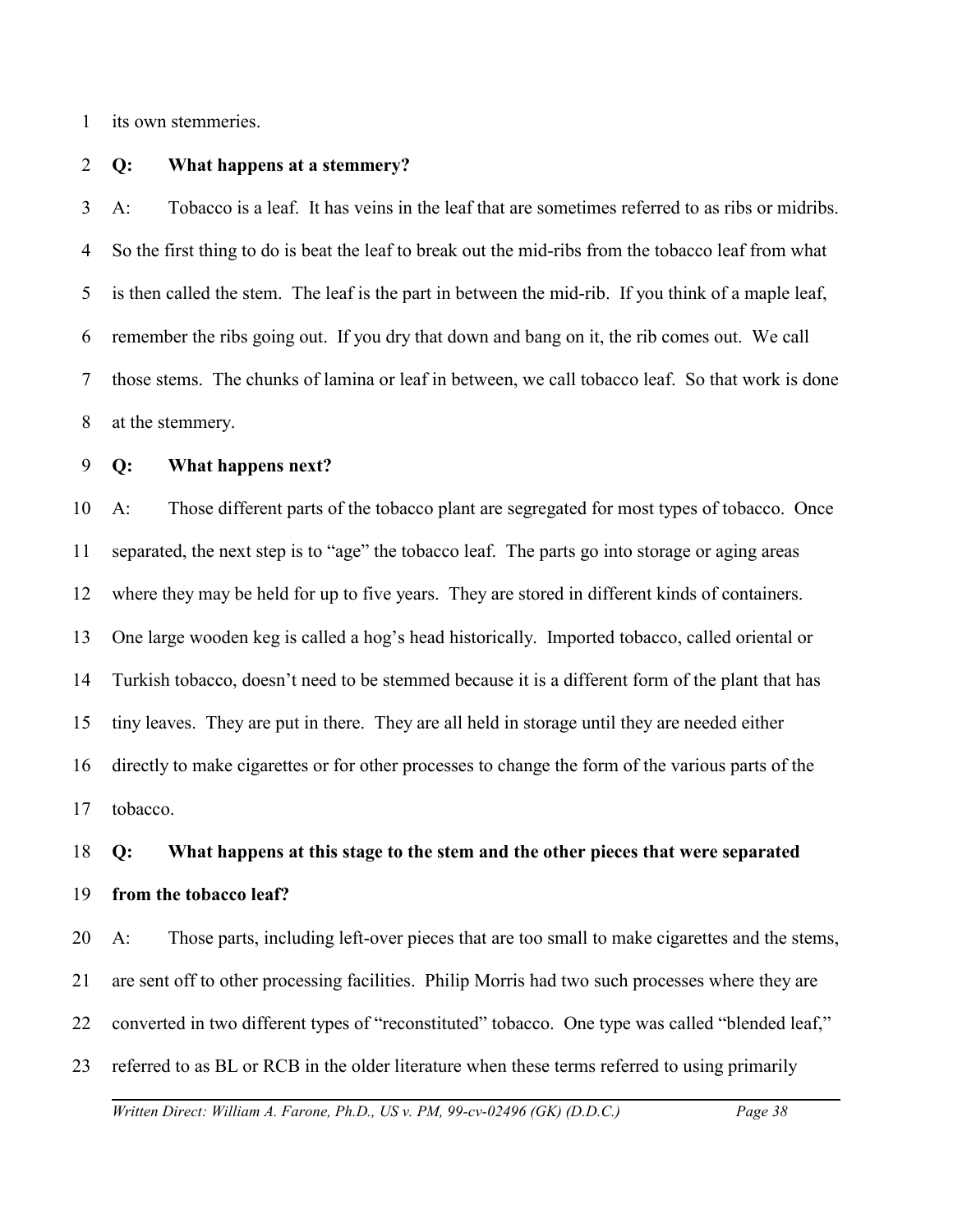1 Burley tobacco. The second type was called reconstituted leaf or RL.

### 2 **Q: What do these processes do?**

3 4 5 6 A: These are processes for taking tiny bits and scraps of tobacco, turning them back into a sheet of paper. After it is made, it is broken up, chopped up, and put in cigarettes. When I was there, Philip Morris had facilities for manufacturing this reconstituted tobacco only in Richmond but we also had manufacturing plants in Kentucky and one in North Carolina.

## 7 8 **Q: Are there any other processes Philip Morris uses to change tobacco from its natural form as part of the manufacturing process?**

9 10 A: Yes. In the making of cigarettes, we also used a material called expanded tobacco where you take tobacco and impregnate it with a liquid and evaporate that liquid.

### 11 **Q: What does the impregnating and evaporation process do?**

12 A: Tobacco leaves shrink when they are dried or cured as with the curing processes for

13 Bright and Burley tobaccos, performed before the tobacco is sold at auction. Adding a material

14 in the tobacco like carbon dioxide or Freon, usually after the tobacco is cut up into the shreds

15 used in filler, causes the tobacco pieces to expand. When the material is heated and expanded, it

16 puffs back up to about the size of that chunk of tobacco as it was originally on the plant.

### 17 **Q: How are these different types of processed tobacco – reconstituted leaf, blended leaf,**

### 18 **and expanded tobacco – used in cigarettes?**

- 19 A: When the time comes to make cigarettes, the manufacturer picks certain quantities of
- 20 those materials, according to the formula for the particular brand.

## 21 22 **Q: Is the chemical composition of the tobacco and these processed tobaccos always the same?**

23  $A:$  No.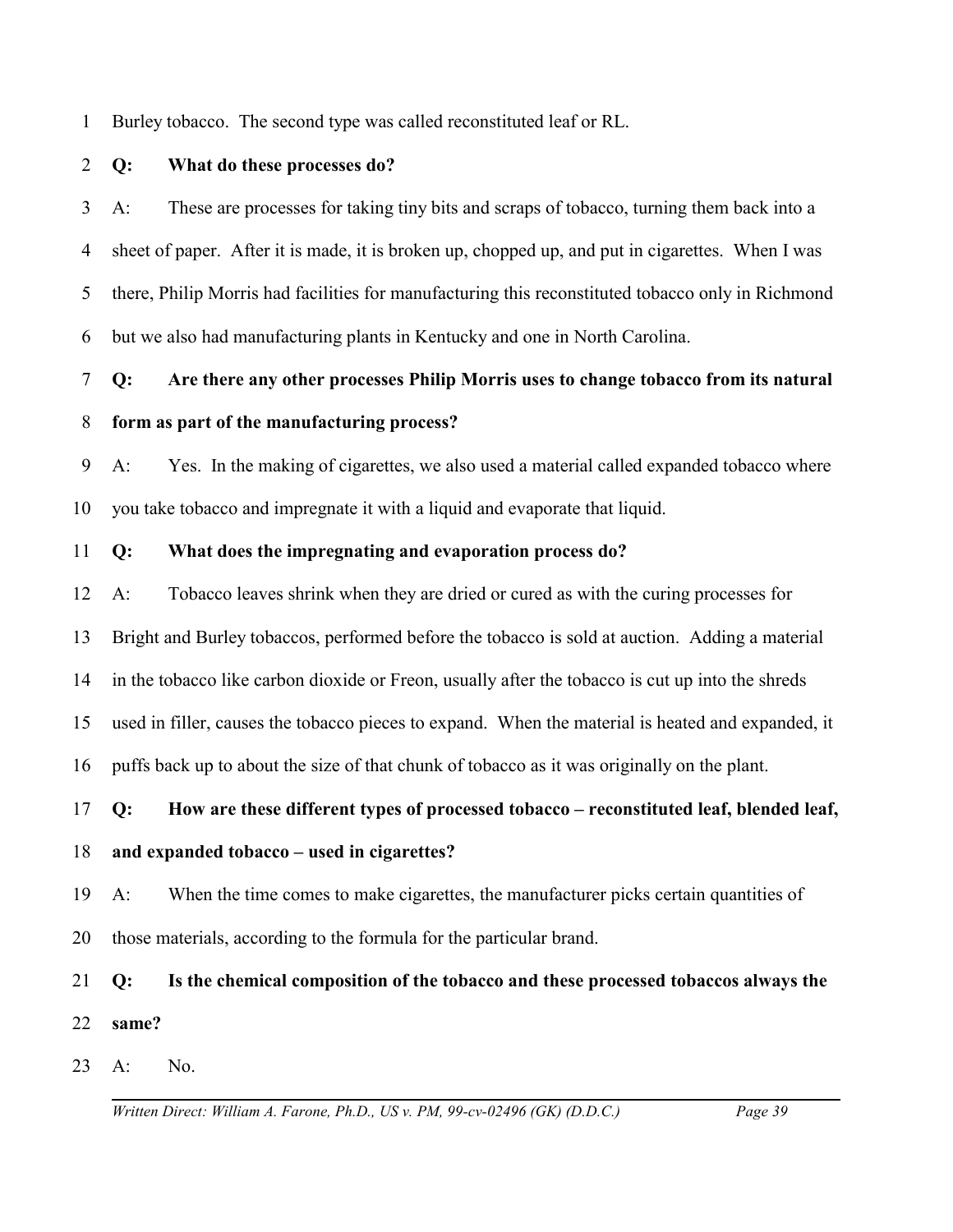#### 1 **Q: Why not?**

2 3 4 5 A: Because they are made from tobacco, and as a natural agricultural product, the tobacco varies from year to year, from type to type. Even within a plant, the chemical composition of the plant differs in various parts of the plant. For example, the amount of nicotine varies by the stalk position, as does the amount of protein.

#### 6 **Q: So how do tobacco companies use this information?**

7 8 9 A: Their knowledge of the tobacco plant, and the particular tobacco crop helps them determine what to put in a particular tobacco blend. Philip Morris, for one, separated leaf according to different parts of the plant during the aging and storage process.

#### 10 **Q: How did that affect the manufacturing process?**

11 12 13 A: Philip Morris had what are called blend sheets – like a recipe – to select the desired mix of all tobacco-based components of the cigarette, including the cut leaf and the reconstituted tobaccos.

#### 14 **Q: Let's go back to discussing the tobacco leaf. What happens to the tobacco after it**

#### 15 **has been selected according to the blend sheet?**

16 A: It is sprayed with a material called a "casing" to make it more supple.

17 **Q: Please explain that a little bit more.** 

18 19 20 21 22 23 A: The tobacco is eventually going to be chopped up into fine thin pieces, and if it is too dry when you start hitting it real fast with the knives, it just turns into dust. If the pieces are too small, pieces will fall out of the cigarette. Over the decades cigarette making machines have gotten faster and faster. So what they have found is by spraying the tobacco blend with things like glycerin or other sugar solutions, you can moisten it, and so when you cut it, it doesn't break apart into tiny pieces. The casing can also contain other chemical additives that can impart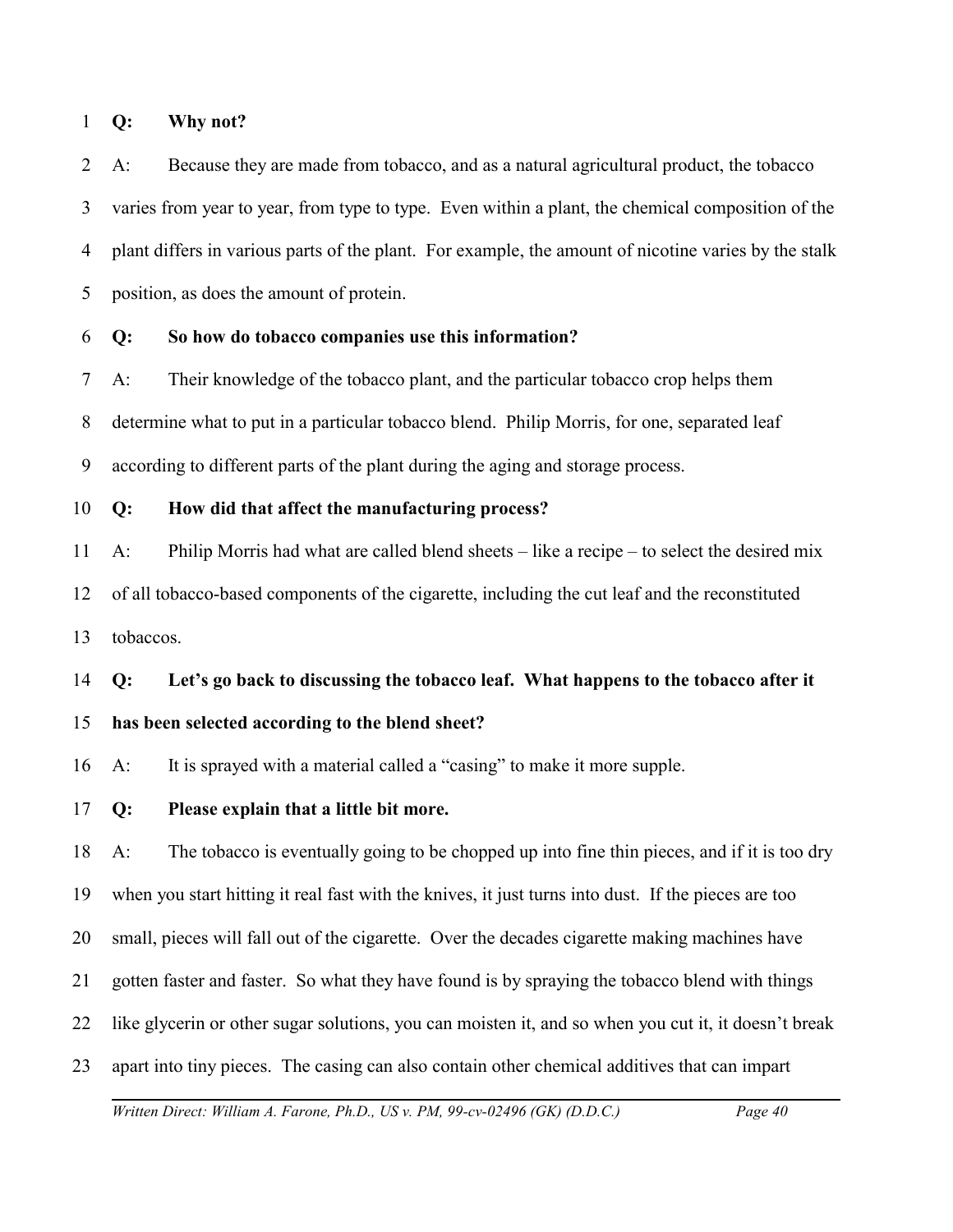1 2 various flavors or other chemicals to the smoke when it is burned. Chemicals are also added in the reconstituted tobacco process.

## 3 4 **Q: What happens to the mixed blend after it has been sprayed with the casing chemicals?**

5 6 7 8 9 A: Then it is cut up and mixed with chemicals that make up the "aftercut." "Aftercut" is exactly what it says. After the tobacco is cut up, the flavors and the other ingredients that we are going to use are put on it. Aftercut is basically the mix of flavorings. That's spread around real well, and then the tobacco blend – which after all its chemical treatment is called "filler" – goes to the cigarette making machine.

#### 10 **Q: What happens at the cigarette making machine?**

11 12 13 14 15 16 17 18 19 20 21 22 23 A: The filler is rolled up in the wrapping paper into an extremely long tobacco rod. It is actually being made continuously. The rod is the front part of the cigarette cut up into lengths. **Q: We are going to use the demonstrative aid that helps with the explanation at the point of actual construction of the cigarette. What happens to the long rod of filler next?** A: That's attached to the filter. There are several ways of doing that. One of the popular ones at the time I was there was to actually make two filters back to back as one filter. You stick a cigarette rod on each end; when the filter is cut in half, it makes two cigarettes. The machine that performed these functions is what is referred to as a cigarette making machine which comes in various designs. At the time I was at Philip Morris the machines could make from 8,000 to 16,000 cigarettes per minute. There is something called a combiner; which combines the rod with the filter; then you have packers of different size, and the cigarettes are packed into the packs or boxes and boxes are packed into cartons. Cartons are packed into the shipping containers.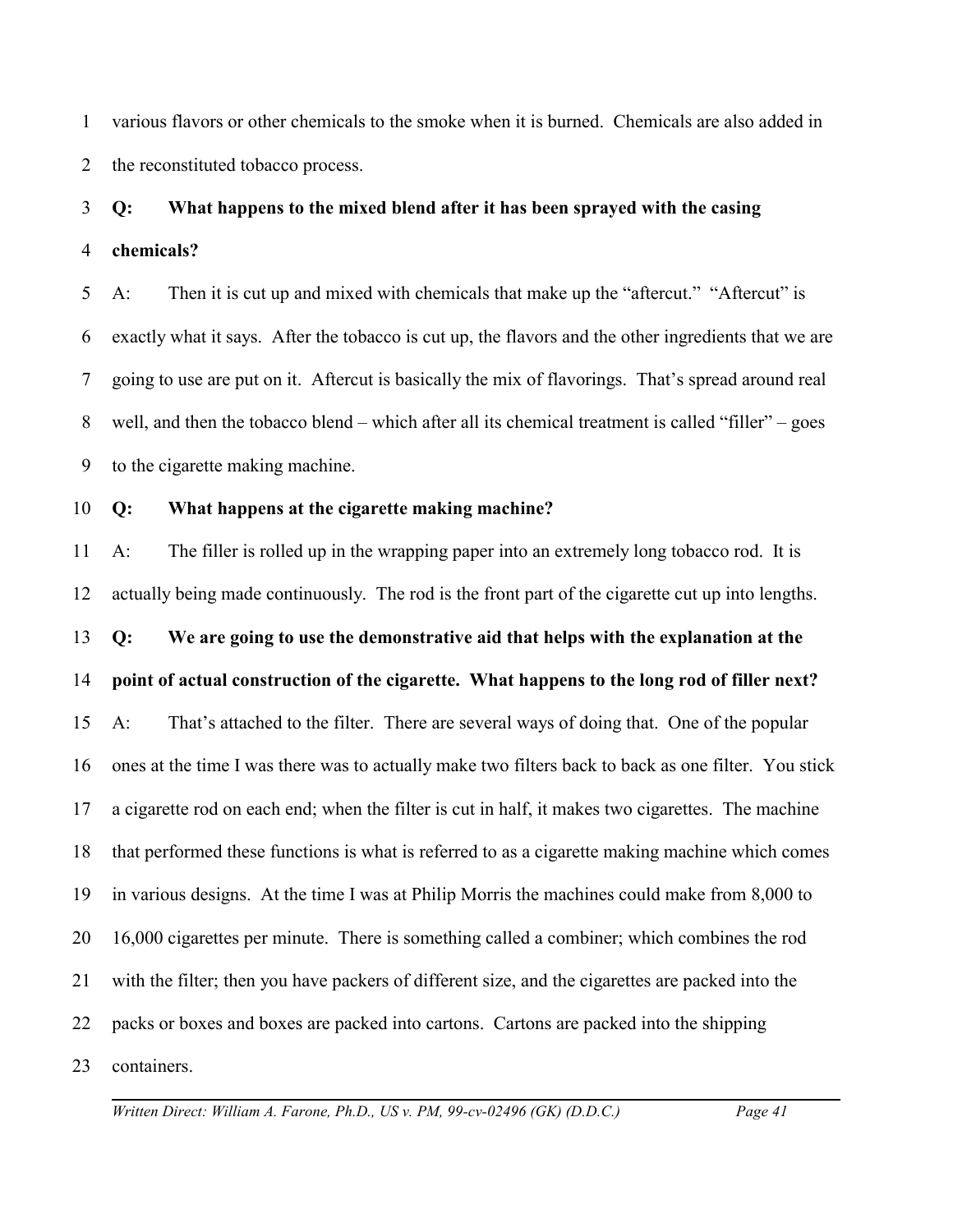1

# **B. Cigarette Components and Parameters**

2 3 4 5 6 7 8 9 10 11 12 13 14 15 16 17 **Q: Now that you have discussed the basic manufacturing process, I want to go back and talk about some of the different components and ingredients of the cigarette, to further explain your conclusions about Defendants' cigarette design. I have provided a basic diagram, U.S. Ex. 17,346, to assist your testimony on this point. To start this discussion, Dr. Farone, can you give a brief description of the major physical parts of the cigarette?** A: The part of the cigarette that contains the tobacco filler is generally referred to as the cigarette rod. Most of the cigarette is the filler – which contains the tobacco blend, the different kinds of reconstituted tobaccos, the flavors, and other chemical additives – wrapped inside the cigarette paper. At the other end from the filler is the filter, which is also wrapped in paper. The filter is attached to the filler rod by glued paper known as the overwrap. Most cigarettes have one or two rows of holes in a circle around the filter some distance from the end of the filter. These are known as ventilation holes, and enable air to be drawn into the filter when a cigarette is puffed on, in order to dilute the cigarette smoke. **Q: Focusing on the filler first, what are the main types of tobacco that American manufacturers use to make up the blend for their cigarette brands?**  A: The three major types that are used are Burley, Bright, and oriental. There are other types

18 of tobacco, but those are the main ones used in American-style cigarettes.

19 20 **Q: Can you describe some of the chemical differences among the three major strains of tobacco?**

21 A: Yes. The different strains have different chemical compositions. For example, the three

22 major strains each have generally different nicotine levels that occur naturally. Burley tobacco

23 naturally contains much higher levels of tobacco-specific nitrosamines. Chapter 5 of Monograph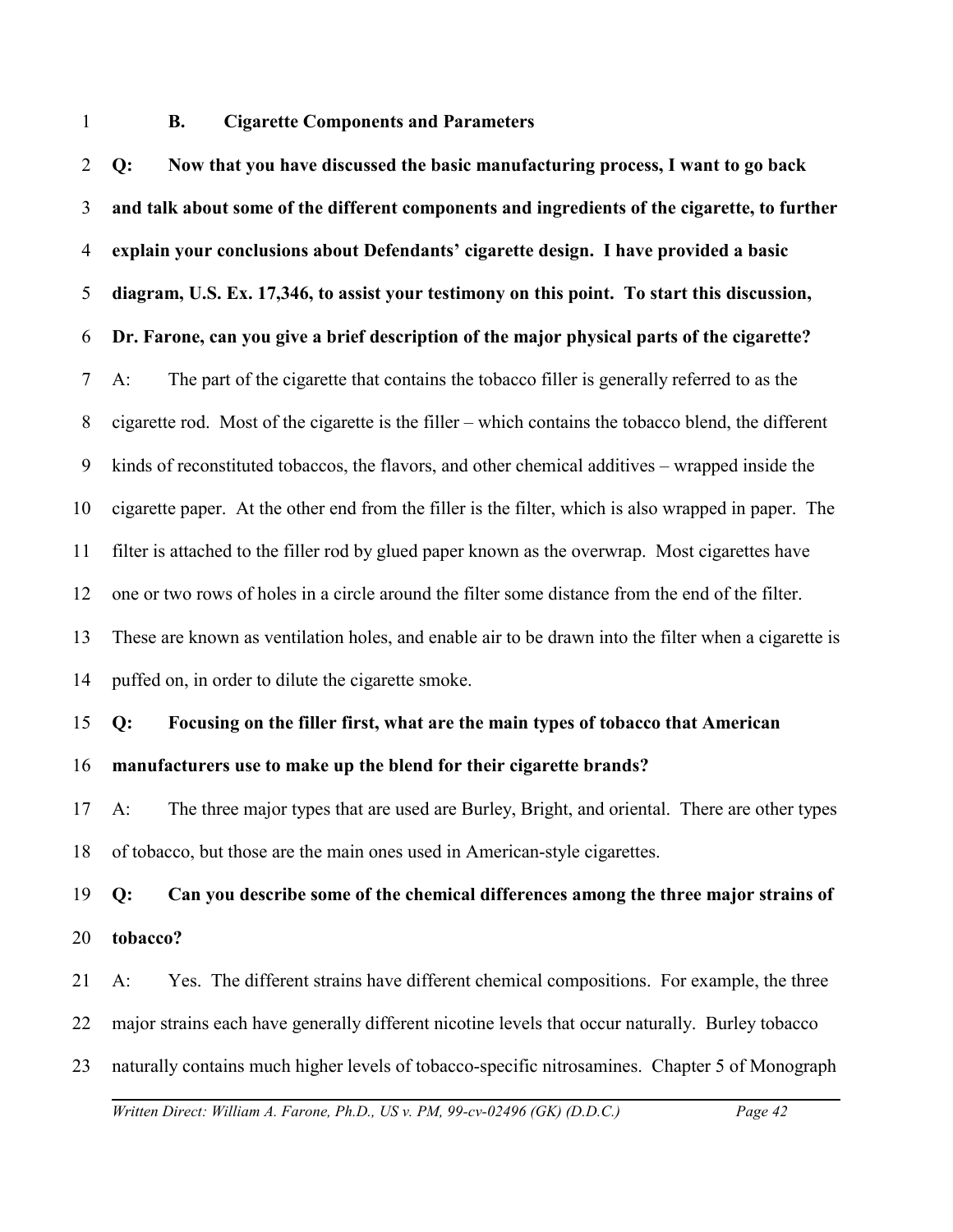1 2 13, U.S. Ex. 58,700, has a good summary of the different types of tobacco and their chemical composition.

3 4 5 6 7 8 Of course, even within a strain there are variations. There are varieties just like there are with corn or any other product. Each one of those varieties will have slightly different nicotine alkaloids. Different chemical properties. Just like corn would have different levels of sugar or starch. In addition to that, it depends a lot on the weather. If it rains a lot, the plant has one level of nicotine. If it is drier, the plant will have another level of nicotine. The manufacturers keep track of all of this.

9 10 **Q: How does the variety among types and strains of tobacco affect the manufacture of cigarettes?**

11 12 13 14 A: The manufacturers blend not only across types of tobacco, but also across years, in order to compensate for the year-to-year variations in the tobacco crop. So, for example, the tobacco blend for 2004's cigarettes contains tobaccos not just from the 2003 crop year, but from the several years before that.

15 16 **Q: You also mentioned that even within a single plant, the nicotine content varies. Can you explain that further please?** 

17 18 19 20 21 22 23 A: Yes. Nicotine is synthesized in the root of the plant and varies within the plant by the age and positions of the leaves. The tobacco companies keep track of tobacco also by the stalk position in the plant. The bottom of the plant has dried out and some of those leaves are ready to fall off; they are called lugs. These leaves have lost most of their nicotine to the air. As you go up the plant, the nicotine increases, and then towards the top it goes back down again, since these leaves are still growing and have not reached maximum nicotine or alkaloid content yet. There is a leaf section in the plant that has the highest level of nicotine. And those are sold separately and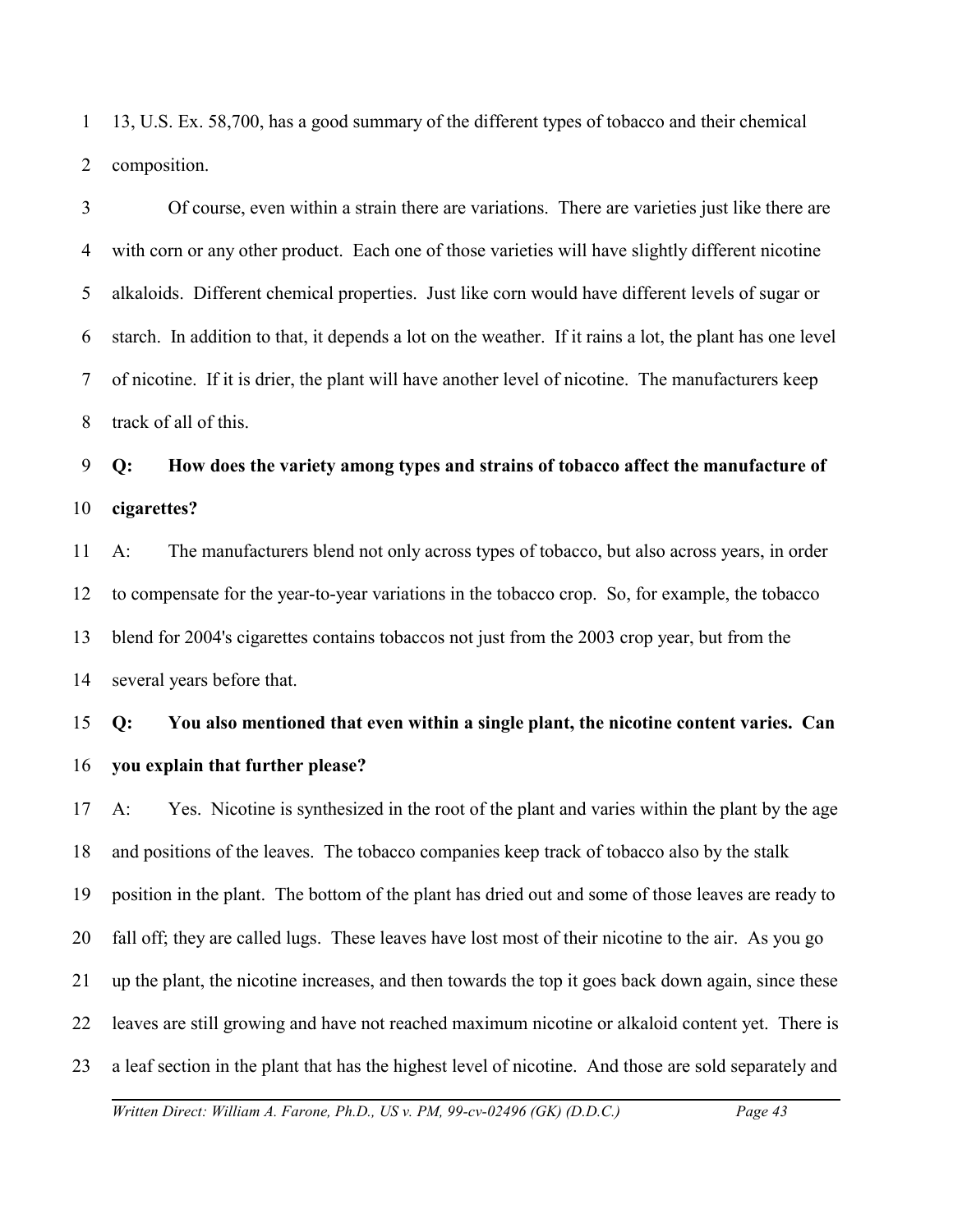1 kept track of separately because the alkaloid content varies.

# 2 3 4 **Q: Let's discuss the major varieties of tobacco one at a time. What is Bright tobacco?** A: Bright tobacco is a variety grown in Southern Virginia and across the southeast United States.

### 5 **Q: Is Bright tobacco also referred to by a different term?**

- 6 A: Yes. Bright is also known as flue-cured tobacco.
- 7 **Q: What is flue curing?**

8 9 10 11 12 13 A: Flue curing is one of the main methods of curing tobacco that has been used in Americanstyle cigarettes over the years. Before Philip Morris or any other tobacco company buys tobacco, it is processed by the farmer or by some independent agency that processes it for the farmer. There are several ways of curing that have grown up over the decades. The typical way Bright tobacco is cured is by putting it in a hothouse where either hot gases or heat is applied in some manner, and that's called flue curing.

14 **Q: What are the other main ways of curing tobacco?**

15 16 17 18 19 20 A: Other types of tobaccos have historically been cured simply by hanging it up to dry either in the shed or in the sun. If the tobacco is hung outside in the sun, it's called sun-cured; if you do it in a shed where the sun doesn't hit it, it is called air-cured. Eastern European countries also use a type of tobacco typically referred to as oriental tobacco, which is also known as Turkish tobacco. That is a smaller plant. Oriental tobacco leaves are packed moist into stacks, and are slightly fermented; that's a different type of curing.

21 **Q: What is the purpose of curing tobacco?**

22 23 A: The main purpose of curing is to dry the tobacco. What you are actually doing is taking the tobacco from the plant-like green state and converting it to a dry leaf that has the properties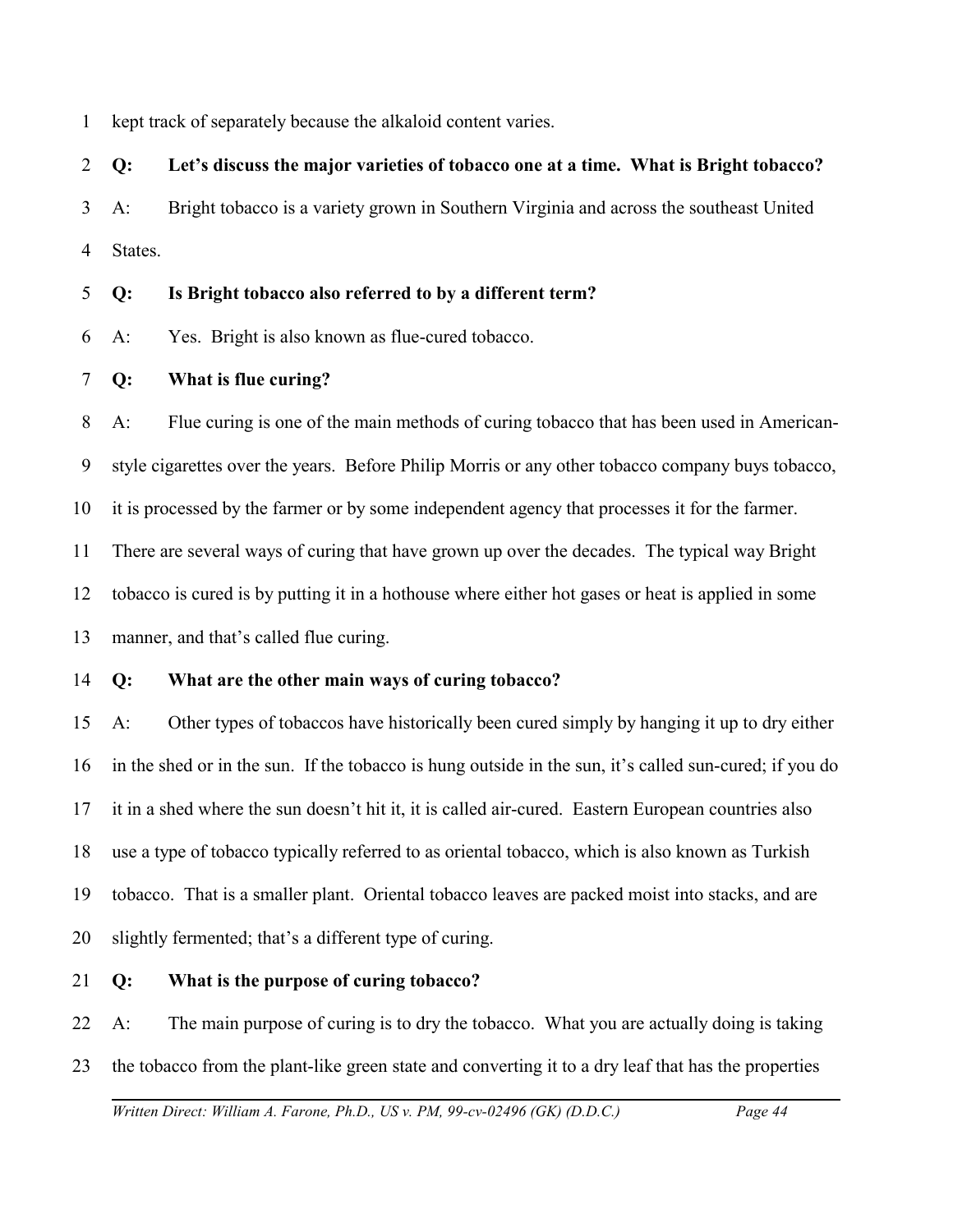1 2 3 that people have known for a couple of hundred years or at least a hundred and fifty as tobacco. Before that it is sort of a tobacco plant. Curing makes the tobacco more uniform and allows it to be stored for longer periods.

4

# **Q: What effect does curing have on the tobacco?**

5 6 7 8 A: Curing causes chemical changes in the tobacco. Basically, the more heat present, the greater the chemical changes. During curing, various reactions change the chemistry of the tobacco leaf – for example, minor amounts of cellulose are degraded to sugars, minor amounts of sugars are oxidized to aldehydes, etc.

9 10 **Q: Do the changes that occur as a result of the curing process ultimately affect the content of the smoke delivered to the smoker?**

11 12 13 14 15 16 17 18 19 20 21 22 A: Yes, the chemical reactions that occur during the curing process have a significant effect on the smoke composition – to a much lesser degree than the reactions that occur during combustion and pyrolysis – but that are still important in influencing the state of the "raw material" that ends up in the cigarette. The way you cure tobacco affects the chemicals that are produced when you actually burn the tobacco. For example, the traditional method of flue-curing greatly increased the level of tobacco-specific nitrosamines (TSNAs) in the bright tobacco, meaning that TSNA levels in the smoke also increased. Similarly, the sugar content can increase during curing if cellulose is degraded more than the sugar reacts with proteins, and when sugar is burned it raises the level of aldehydes. The curing reactions with proteins create compounds that the cigarette companies desire for their contribution to aroma and flavor, but which unfortunately also have undesirable effects. For example, curing traditionally increases the level of nitrogen compounds in the tobacco, which when burned result in smoke that is more mutagenic.

23 **Q: What does mutagenic mean?**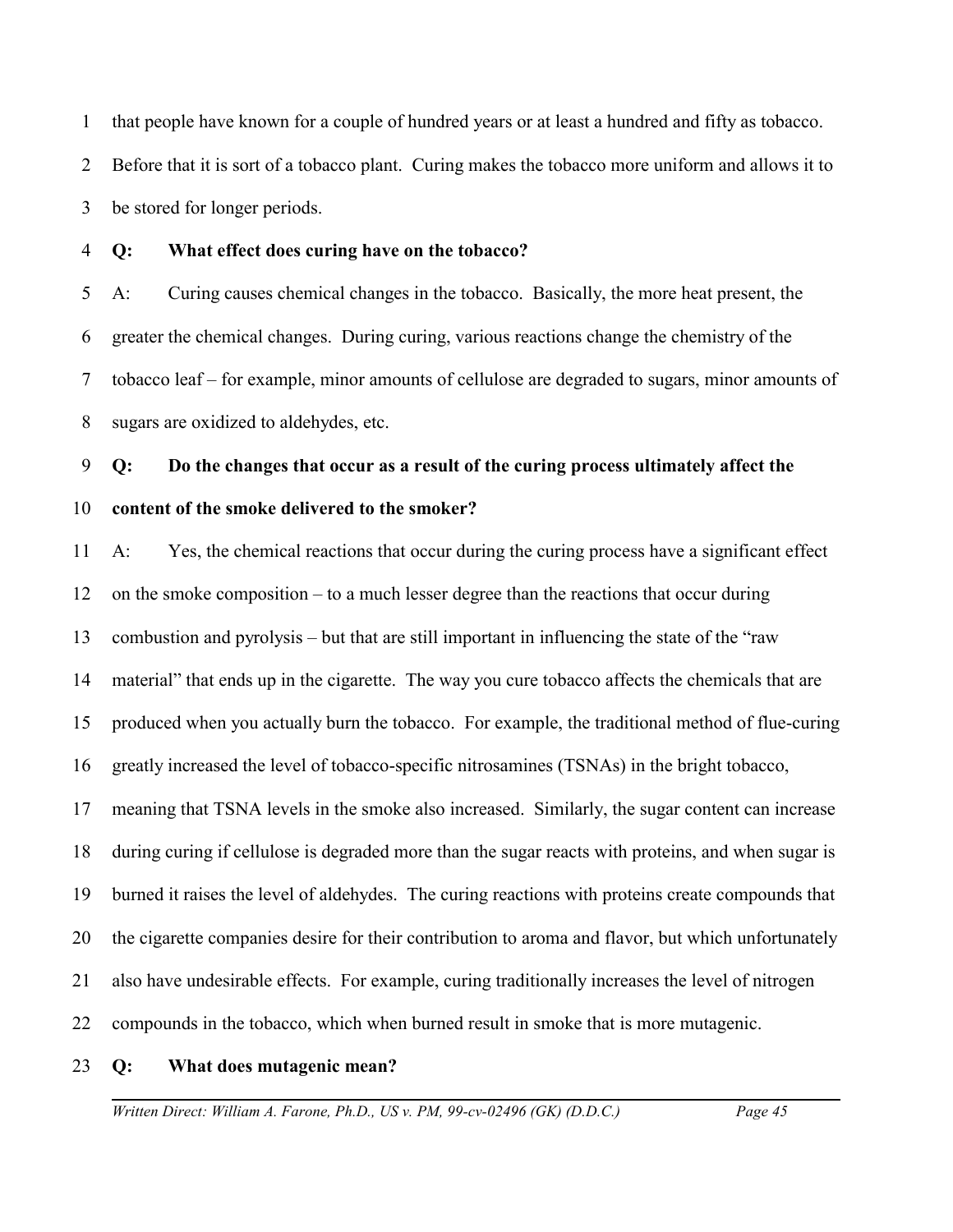1 2 3 A: Mutagenicity is the capacity for a compound or agent to induce mutations in cells. The more mutagenic a substance is, the more it has been shown to cause genetic alterations in cells or cause abnormal cell growth.

4

# **Q: How are substances tested for mutagenicity?**

5 6 7 8 A: The principal test is the Salmonella/Microsome Plate Incorporation Assay. It is commonly known as the Ames test because it was developed by Bruce Ames and co-workers at the University of California, Berkeley. This test was developed in order to detect mutagenic agents that are potential carcinogens, and is still considered a reliable test today.

#### 9 **Q: Is the Ames test commonly used by cigarette manufacturers?**

10 11 12 13 14 15 A: Yes, the Ames mutagenicity test is a widely used and reproducible test for the safety evaluation of products. In fact, the development of the assay was considered a breakthrough because of its ease of use and biological relevance. It was rapidly incorporated into the toxicology testing of governmental agencies, the scientific community, and many industries, including the tobacco industry. It has been the principal screening test used by the tobacco companies to test their cigarettes for at least the past 25 years.

## 16 17 **Q: We will come back to this issue later. Another of the major types of tobacco you mentioned is Burley tobacco. What are its distinctive properties?**

18 19 20 A: Burley is a strain of tobacco that naturally has a higher alkaloid content, which means more nicotine but also more nitrosamines. It is higher in nitrates and higher in protein than other tobacco strains. Burley is air-cured.

## 21 22 **Q: You have mentioned the terms "nitrosamines" and "TSNAs" a few times. What are nitrosamines?**

23 A: They are a family of chemicals that are generally very toxic and in tobacco some of them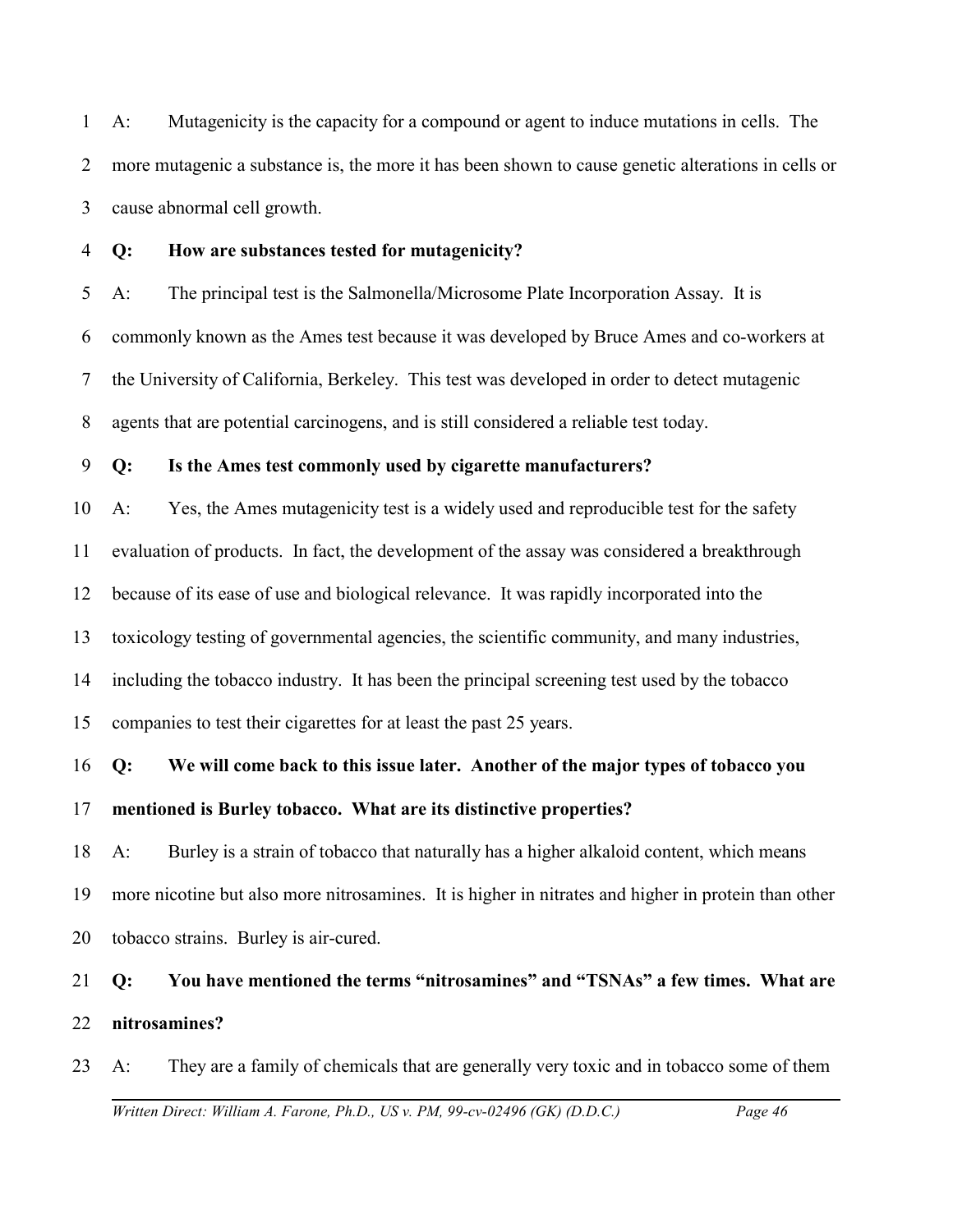1 2 3 4 5 6 7 are modified alkaloids, so they have some chemical relationship to nicotine. The tobaccospecific nitrosamines, or TSNAs, are found naturally in tobacco, especially in Burley. Volatile nitrosamines, or VNAs, also form during combustion and pyrolysis. I mentioned earlier that nitrogen compounds generally correlate with increased toxicity in smoke and the nitrosamines are one of the reasons. Nitrates and ammonia both contribute to the formation of nitrogen compounds. In the case of nitrates, they form oxides of nitrogen which then react with the alkaloids and amino acids from the proteins to make toxic materials.

8 **Q: And the third major strain of tobacco that you said is in cigarettes is oriental**

#### 9 **tobacco. What are its distinguishing characteristics?**

10 A: Oriental/Turkish is imported tobacco. We also import some Burley and

11 Bright from other countries too. Historically, Turkish is all imported.

12 13 **Q: You mentioned that oriental tobacco is cured by fermentation. How does the fermentation process affect the chemistry of oriental tobacco?**

14 15 16 17 A: It causes a greater degree of degradation of certain materials; for example, more sugars are lost in that process, while the chemical processes that occur during the fermentation makes some other chemicals from sugar which then give a different starting point for the combustion process.

18 19 20 21 Each process gives a different smoke, results in smoke that has different chemical properties and, therefore, because it has different levels of different kinds of chemicals that are either mutagenic or carcinogenic or whatever, it has different properties in terms of its potential consequences for harm.

22 **Q: You have now described the main types of tobacco. You described the tobacco-**

### 23 **based fillers like reconstituted tobacco earlier when describing the manufacturing process.**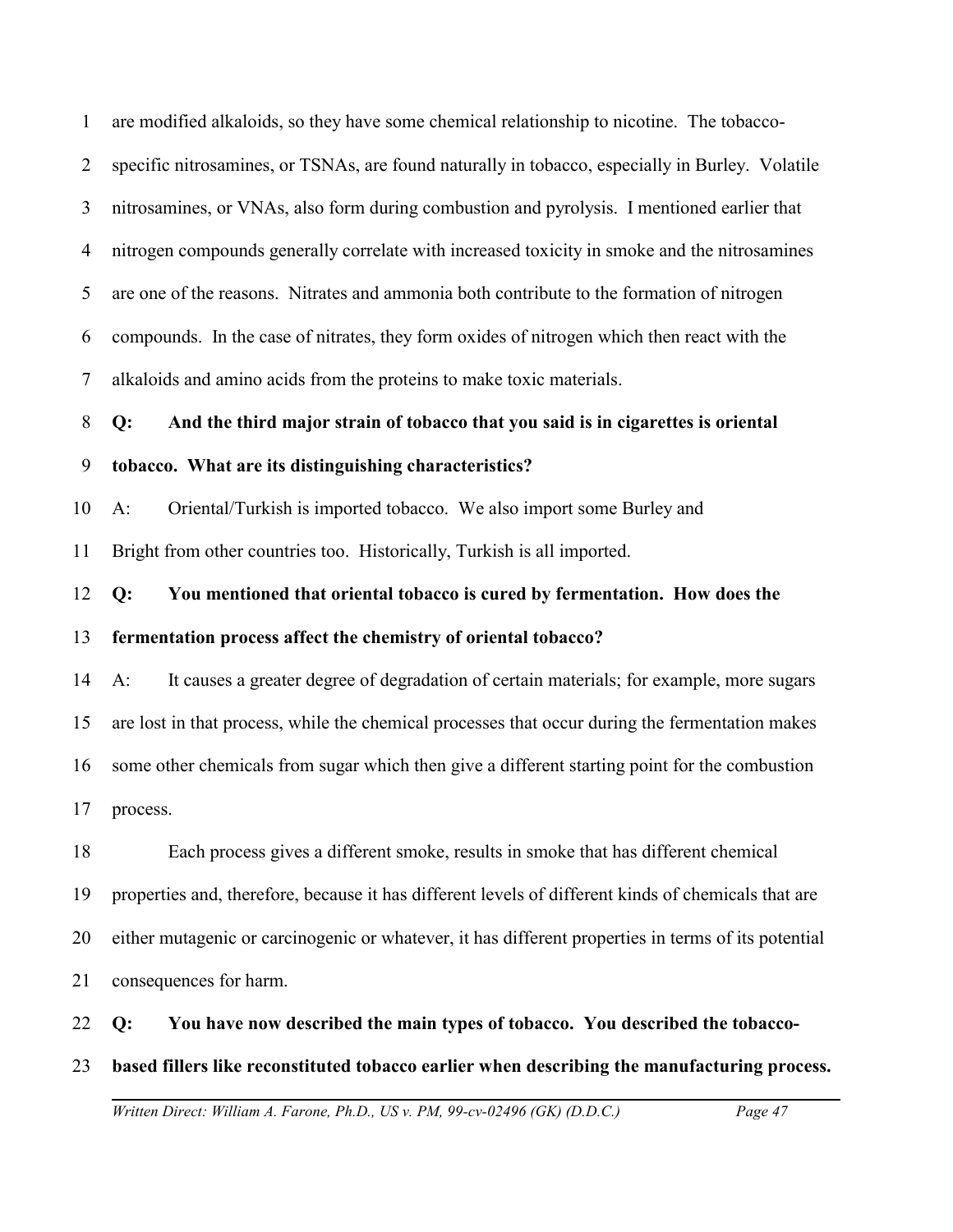1 **I will now ask some questions about some of the other major physical design features.** 

2 **First, what other design features do you consider to be important?** 

3 4 5 6 A: Each of the major categories of design parameters on the demonstrative is very important – the filler, the filter, the paper, the ventilation. A modern cigarette is an extraordinarily complex device, and there are literally dozens of physical and chemical parameters that influence the delivery and content of smoke delivered to the smoker.

## 7 8 **Q: How many different physical and chemical design parameters can affect the performance of a typical cigarette?**

9 10 11 12 13 14 15 16 17 18 A: When I was at Philip Morris one of the things I participated in was building a model of how the cigarettes delivered different chemicals based on engineering parameters. We determined that they had 15 years of smoke data that had been collected over many different cigarettes. So one of the fellows working for me had an interest in modeling it. We bought a very large computer system in order to do this. It turned out there were about 57 different things that we tracked. A person from the product development area could go in and if they wanted, for example, to make a cigarette which delivered ten milligrams of tar and one milligram of nicotine under Federal Trade Commission conditions, they could type in different parameters – the kind of filter, the diameter, the kind of tobacco they used, etc. – and obtain an estimate of whether the desired tar and nicotine levels would actually result from selection of different parameters.

19 **Q: How many of these 57 cigarette features influence the amount and type of toxic**

20 **chemicals delivered to the smoker in smoke?**

21 22 A: All of them. They also affect the amount and type of toxic chemicals that come off the cigarette into the air around the smoker.

### 23 **Q: Have you listed those parameters on a document anywhere?**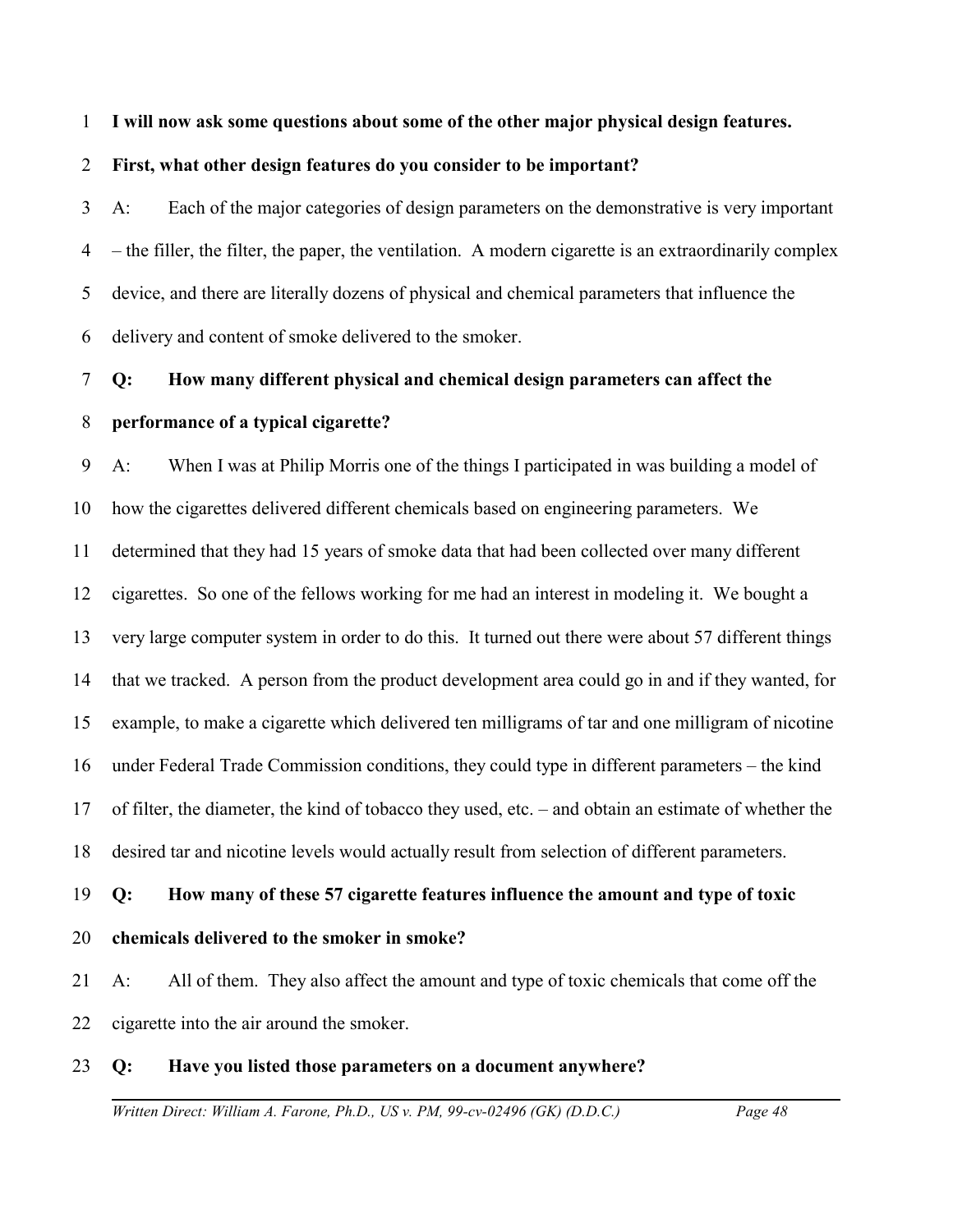1 2 A: Yes. A few years ago I prepared a short document that lists the physical and chemical parameters.

3 4 **Q: Directing your attention to U.S. Ex. 61,160; is this the document you prepared listing the different design parameters?**

5 A: Yes.

6 7 **Q: We will focus on a few major parameters. Is there one part of a cigarette that is the most important factor in determining the chemicals a smoker gets?** 

8 A: Yes. The filler.

9 **Q: Why is the filler most important?**

10 A: The filler is comprised of the tobacco and the additives. It is the most significant part of

11 the mass that is burned to make all of the chemicals that are in the smoke. The paper also

12 contributes to those chemicals, of course, and burning paper also contains toxic chemicals but

13 biological testing shows that the filler smoke is much more toxic.

### 14 **Q: You also identified filters as very important. Can you please explain that further?**

15 A: Yes. A range of different materials are available to make the filter, such as paper,

16 tobacco, or cellulose acetate, which is the most common filter material. Filters can have different

17 densities, and be made up of fibers of different width. The shape and length of the filter can also

18 vary.

## 19 **Q: What is the effect on the smoker of changing the filter's characteristics?**

20 21 A: It depends upon what the change is. Increasing the density of a cellulose acetate filter, for example, increases something called the "resistance to draw."

22 **Q: What is "resistance to draw?"**

23 A: "Resistance to draw" describes how hard the smoker has to suck on a cigarette to get the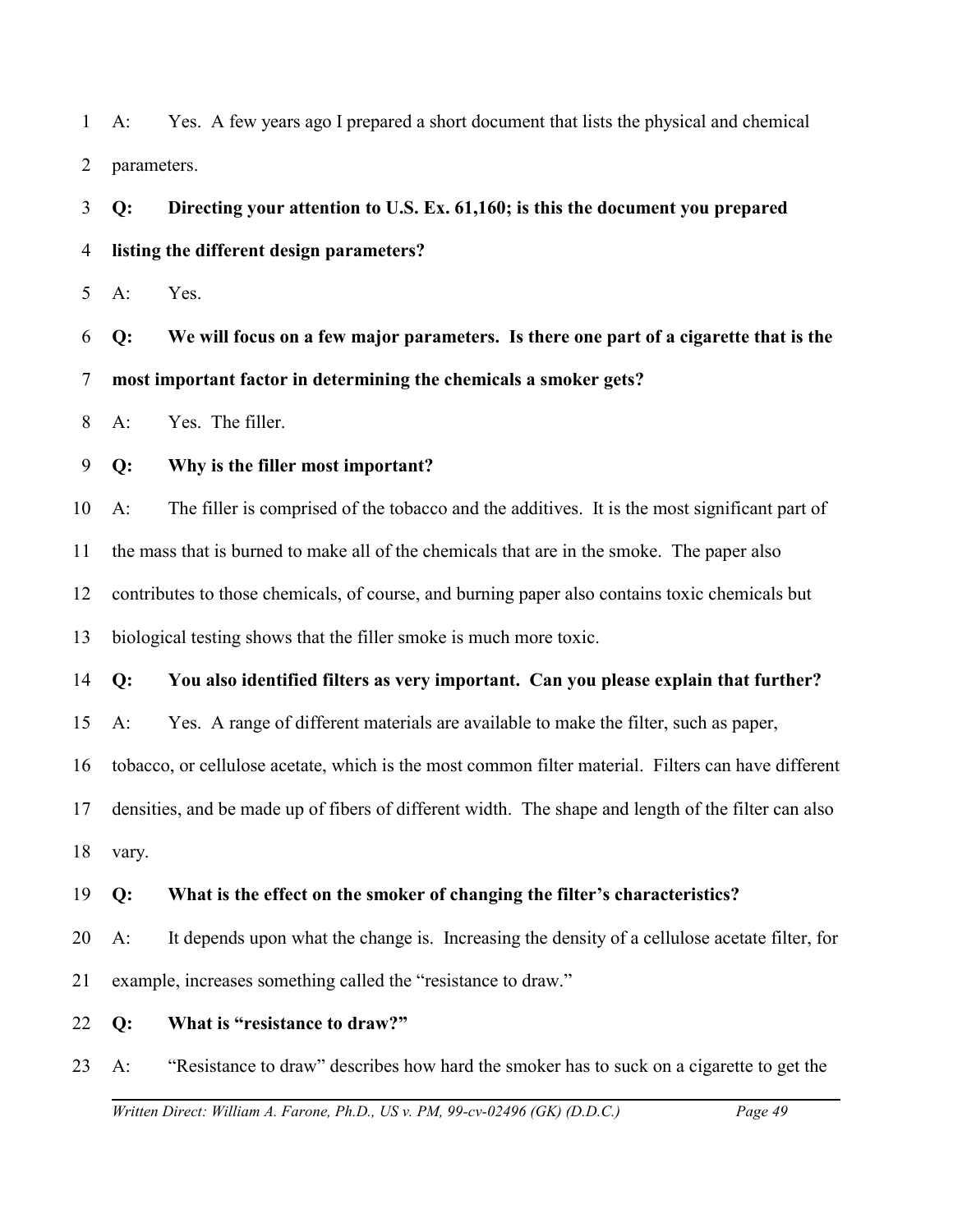1 2 3 4 smoke. The smoker has to light a conventional cigarette. He or she has to suck on it, draw on the filter and some of the air may come through those ventilation holes. Some of it's going to come down the burning rod and carry smoke along with it. A filter increases the resistance to draw compared to an unfiltered cigarette. A pressure gauge can actually measure it.

5 **Q: How does a filter affect the amount of smoke a smoker gets?**

6 7 8 9 10 11 A: Again, many parts of the filter can affect that. For example, where and how the filter material is located has a huge effect. By bunching it up ahead of where the filter ventilation holes are, I could actually construct a cigarette that when smokers draw on the filter end, 99 percent of what they take into their mouths is air that will come through those holes. If I put it on the other side of the ventilation holes I can get a different mix between the smoke coming down the rod and the air coming through the ventilation holes.

## 12 13 **Q: You also mentioned cigarette paper. How does that influence the chemistry of the smoke?**

14 15 16 17 18 19 A: The type of paper and the porosity of the paper – how much air can pass through the paper – changes the chemistry of will be in the smoke when the cigarette burns. A change in the paper type or porosity alters the chemistry because of the chemical composition of the paper itself and because the porosity changes the speed at which the cigarette burns. By manipulating these parameters, I can increase the level of certain chemicals and decrease the levels of certain chemicals.

## 20 21 **Q: You have "filler cut size" listed up there as another important physical parameter. What do you mean by that?**

22 23 A: Many years ago the size of each piece of tobacco used in a cigarette was bigger than it is now, because they didn't have machines in the early days to cut it up very fine. If you think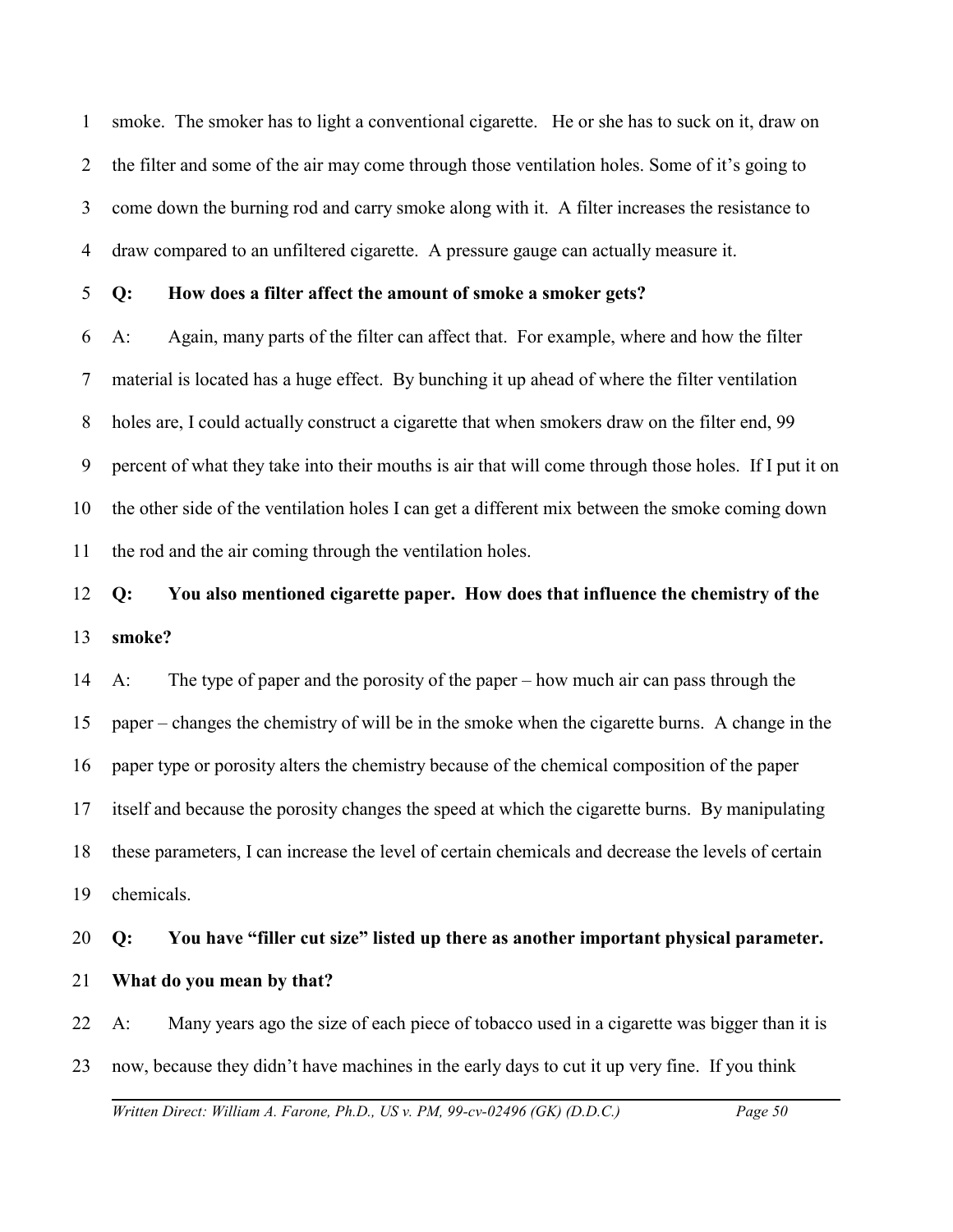1 2 3 4 5 about burning things in a fireplace even, if you wad up paper, for example when you burn it, it burns entirely different than if I shred it up into confetti and burn that. The rate at which something burns depends on the surface area. As a matter of aerosol chemistry, generally speaking, burning finer cut materials creates a smaller particle size aerosol. Changing the filler cut width can change the size distribution of the aerosol and chemistry.

#### 6 **Q: How does the cut width affect the smoke delivery?**

7 8 9 10 11 12 13 14 15 16 17 18 19 20 21 22 23 A: An aerosol with smaller particles is easier to inhale. So, especially compared to cigarettes made before the advent of high-speed cigarette making machinery, smokers of fine-cut tobacco get smoke further in their lungs, inhaling more and more of it. In my opinion – and when we were at Philip Morris, I discussed it with scientists there – the reduction in cut width appears to be one of the things that led to the cigarette as an inhalation device, as something that was routinely deeply inhaled. Obviously, in order to have chemicals cause lung cancer they have to get into the lungs, not always, but the vast majority has to get into the lungs, and that's what these aerosols are doing. It has been accepted that the association between lung cancer and smoking related to changes that were made in the 1910 to 1920 area of cigarette making. Between 1900 and 1910, in the period leading up to World War I cigarette making by machine became more and more prevalent. Additives began to be used and tobacco was cut into thin strips to keep it from falling out of the paper as the pieces would interlock better. Inadvertently at first, the cigarette was made more inhalable as the smoke was sweeter, not as bitter, and smaller particles. By World War I, machine-made, easily inhalable cigarettes had taken over the market. In the late 1920s and early 1930s, lung cancer rates began to rise precipitously and by the late 1930s it became apparent that there was a relation to the greatly increased amount of smoking as well as the products themselves.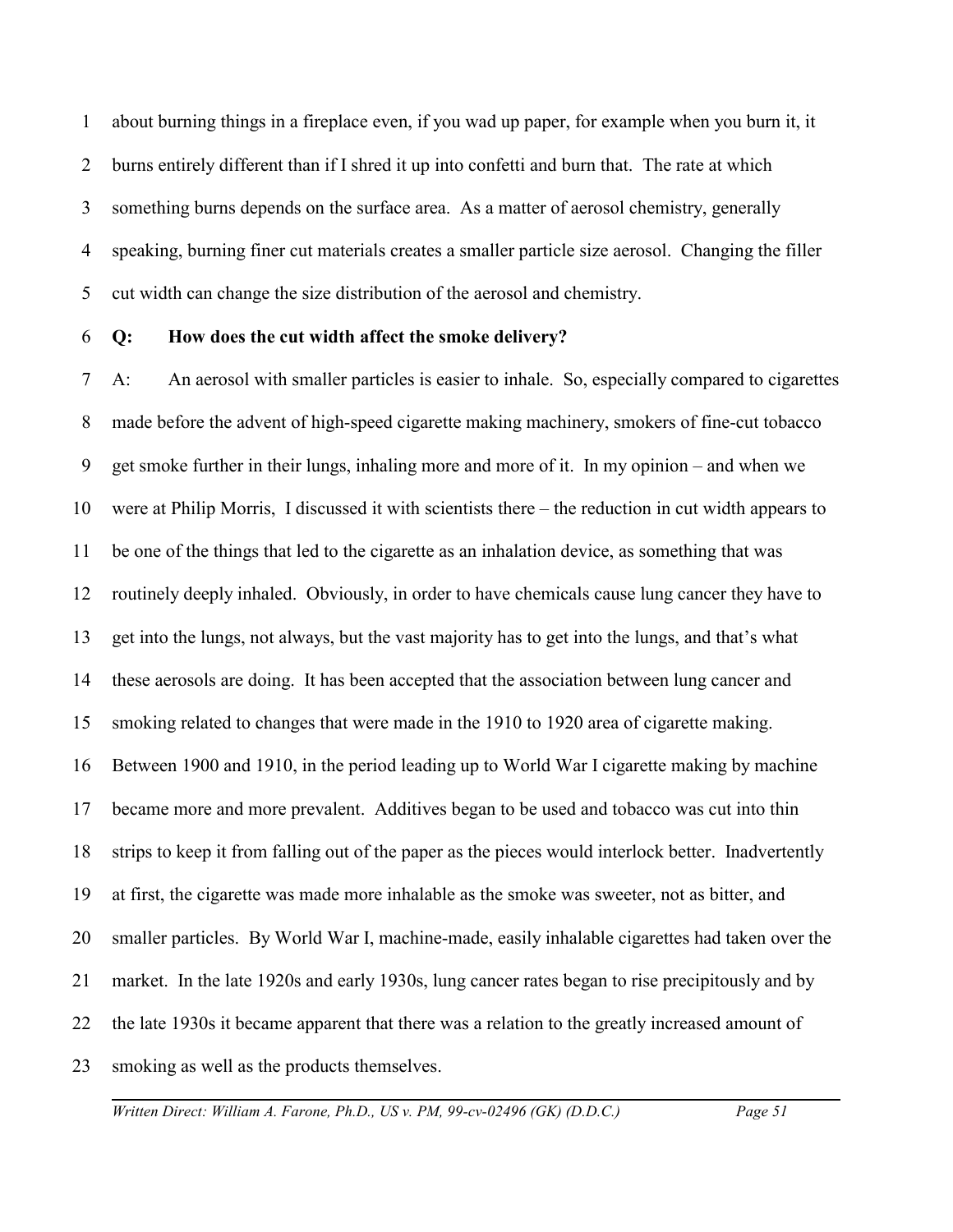1 2 3 4 From my perspective as a physical chemist, it makes sense that the changes in technologies and how cigarettes were made affected the chemistry and physics of cigarettes and cigarettes smoke, and thereby contributed to the rapid increase in lung cancer deaths in the mid-20th century.

5 6 7 8 9 10 **Q: Turning to some of the chemical parameters now, please give an example of chemical parameters that affect the chemistry of smoke delivered to the smoker.**  A: I consider the tobacco blend to be a chemical parameter, since the tobacco and the reconstituted tobaccos are responsible for most of the chemicals in cigarette smoke. The other main categories of additives can be used to change the chemistry of what's in the smoke are casings and aftercut flavors.

#### 11 **Q: Would you go into greater detail with respect to casings and additives?**

12 13 14 A: I pointed out earlier the casings, the chemicals you put on before the tobacco is cut up, and the aftercut flavorants that are put on after the tobacco is cut up, but before it ends up in the cigarette. You can put different materials in either one of those.

15 **Q: Can chemical additives also affect the physical parameters that you have identified?**

16 17 18 19 20 21 22 A: Yes. Chemicals also affect the performance of some of the physical parameters. For example, flavors can be put in the filter, flavors can be put in the paper. Chemical burn enhancers can be used in the paper to make it burn faster. Things like menthol, which is a local anesthetic and helps mask the harshness of inhaling cigarette smoke, can be used so that the smoke is easier to inhale. So there are all of these "degrees of freedom," as it is called in science and engineering, things that the cigarette designer can do to change the way the cigarette delivers smoke and the way it delivers different chemicals.

#### 23 **Q: How many chemical additives are used in making a cigarette?**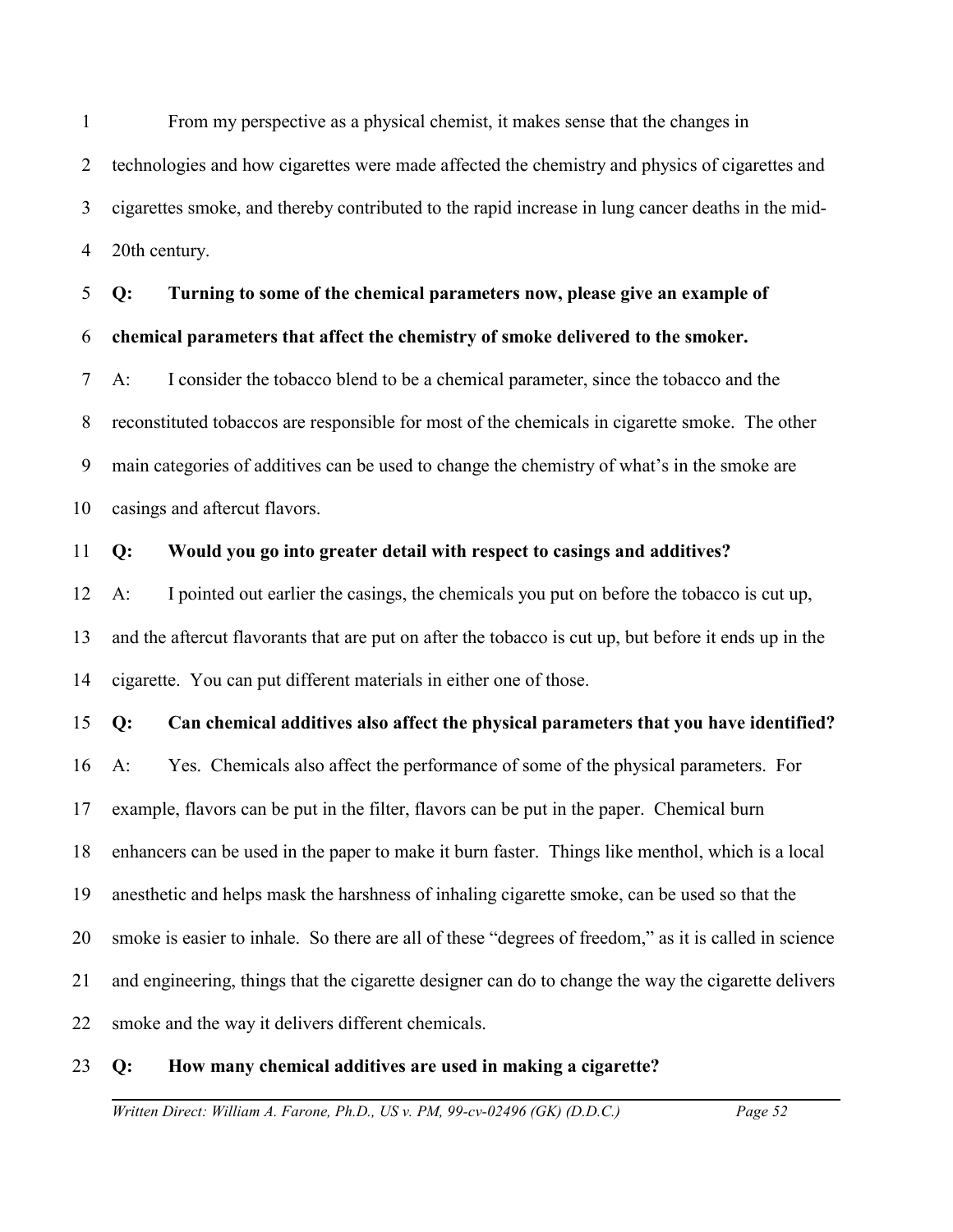1 2 3 A: The tobacco companies have used up to 600 different chemicals in these processes although not all companies use all 600. In 1986 and 1994 they provided a list of such chemicals that contained 599 chemicals each although the two lists are not identical.

4  **Q: Was it your experience that Philip Morris considered all of these parameters in**

### 5 **designing cigarettes?**

6 7 8 9 A: Absolutely. That's why we created the computer modeling program I described earlier. This model was based on 15 years of empirical data at that time. And that was carried out during my career while I was there. That model helps people understand what you can do to a cigarette to change nicotine, tar, carbon monoxide and even specific chemicals.

## 10 11 **Q: Did you personally review this data used to create the computer modeling program while you were at Philip Morris?**

12 13 A: Yes. They actually had data before that, but the data that was considered useful for cigarettes in 1976 went back about 15 years.

14 15 16 **Q: From your personal experience at Philip Morris, and your review of documents created before, during, and after the time you worked there, does Philip Morris have extensive understanding of how altering these design parameters changes the amount of the**

### 17 **smoke delivered to the smoker?**

18 19 20 21 22 A: Yes. For example, in the original Cambridge cigarette in 1980, we designed one that was very difficult to suck harder on and get more tar out of. That product delivered almost no tar under the FTC machine conditions or less than a tenth of a milligram. So we knew all these parameters and how to adjust them to pretty much provide a cigarette of any tar delivery that we wished.

### 23 **Q: Does Philip Morris have extensive understanding of how varying these design**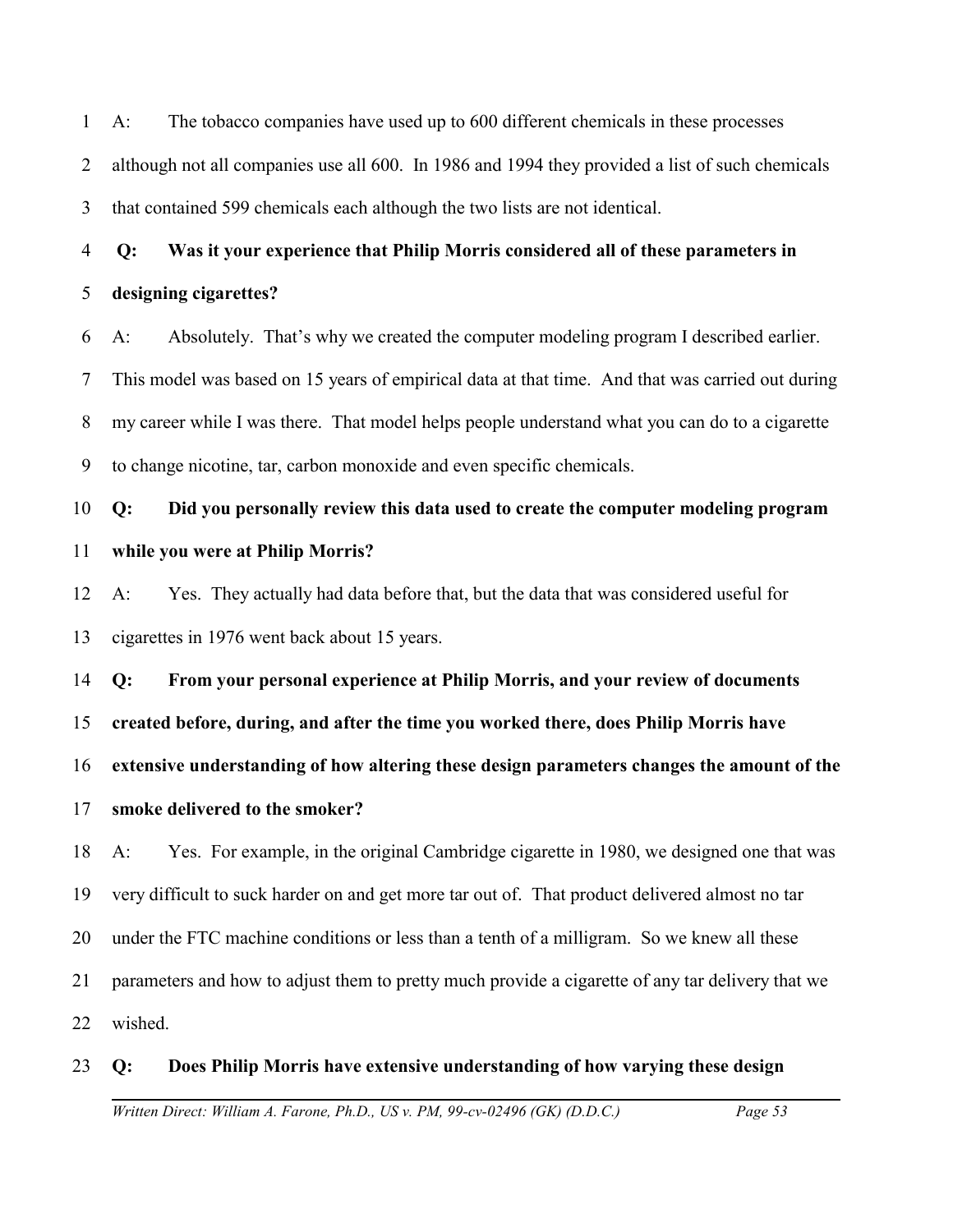1 **parameters affects the composition of the smoke that are delivered to the smoker?** 

2 A: Yes.

3 4 5 **Q: In your view were the cigarette companies other than Philip Morris also aware of the effect that these different design parameters had on the amount and chemical composition of smoke delivered to the smoker?** 

6 A: Yes.

7 8 **Q: Where does your understanding about the cigarette design technologies and knowledge of Defendants other than Philip Morris come from?**

9 10 11 12 13 14 15 A: A few different sources. The main source is from my time at Philip Morris, when scientists working for me in the Applied Research directorate regularly purchased and dissected other companies' products. We examined all the different components – filter characteristics and design, contents and density of the rod, the tobacco blend. We performed chemical tests to find out the smoke components. We tracked other companies' patents, which provided detailed information about some of their work. Looking at the products of other companies in your industry is considered essential.

16 17 Also, in the last 10 years I have been able to see many documents from the tobacco industry and place the information in the documents in perspective with my previous knowledge.

18 **Q: What are the other sources of your knowledge of the cigarette designs and**

19 **technologies of defendants other than Philip Morris?**

20 21 22 23 A: I also went to meetings, like the Tobacco Chemists Research Conference or the American Chemical Society, where scientists from other companies would make presentations. I have also reviewed many patents issued to tobacco industry scientists or agents, because they are great evidence of the state of knowledge. I've also reviewed thousands of industry documents that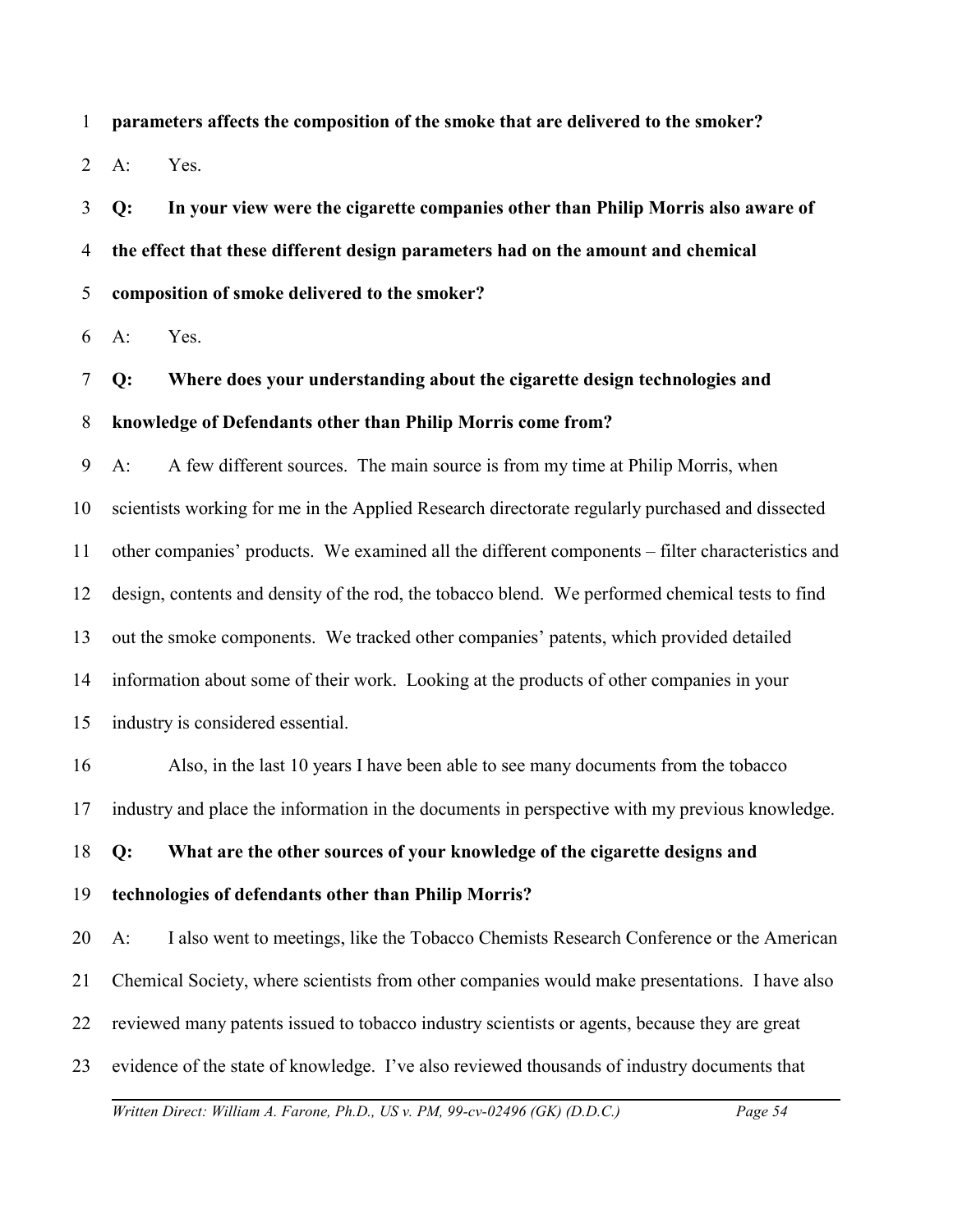1 2 3 have been released in litigation. Finally, reports of the public health community have also provided information about the design and composition of cigarettes made by companies other than Philip Morris.

4 **C. The Burning Cigarette**

5 6 7 8 **Q: Now that you have described how a cigarette is made and how it is designed, I will ask you some questions about what happens when a cigarette is smoked. Let's look at U.S. Ex. 17,348, a basic picture of a cigarette, to aid your explanation. What happens when a cigarette is lit?**

9 10 11 A: The lighting of the cigarettes triggers the formation of the cigarette smoke aerosol. As you draw on the lighting puff, the glowing zone called the coal is formed and the reactions take place.

12 13 **Q: Can you describe what is going on in a burning cigarette, and how the smoke aerosol is formed?**

14 15 16 17 18 19 20 21 22 A: Yes. The burning part of the cigarette is called the coal. The temperatures in the coal and around the coal get up to between 1,500 and 1,700 degrees Fahrenheit. Paper burns at about 450 degrees Fahrenheit. Sugar starts to decompose at about 220 degrees, just above the boiling point of water for those of you who ever made caramel. As the temperature goes way up, different chemistry occurs, but what is basically happening is that a solid material is turning into vapor. So that process creates a lot of gas. As this vapor of all the different chemicals in smoke, 4,000 or more chemicals, start to condense. That's what makes the smoke. Some of the chemicals do actually stay in the gas phase, which is also called the "vapor phase." One example of a chemical in smoke that does not condense is carbon monoxide.

23 So it starts out all in vapor and condenses into what are called particles. Usually the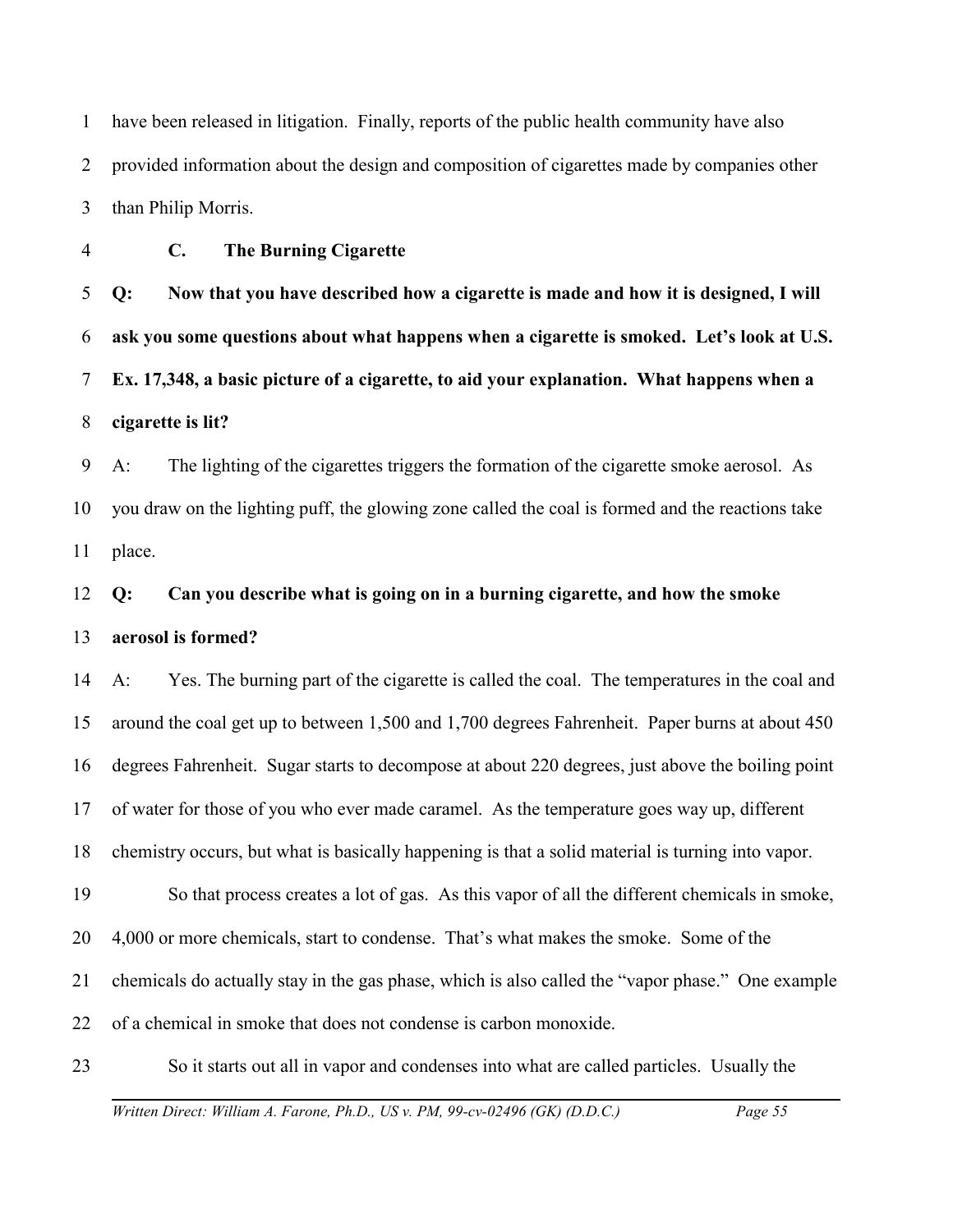1 2 3 4 5 6 7 particles in tobacco smoke are little liquid droplets. They are not particles like solid particles. At the center of each of those liquid particles, however, there is in a little bit of inorganic material, which starts the process of condensing the gas. All those chemicals that make up cigarette smoke condense. So when we talk about the "particulate phase" that's the aerosol of smoke liquid, the "particles," that we normally refer to as smoke. This process occurs both in the side stream smoke, before puffs, and in the mainstream smoke, which is what the smoker gets when they draw on cigarettes.

#### 8 **Q: What is happening chemically during in this process?**

9 10 11 12 13 14 15 16 17 18 A: Chemically there are two processes – combustion and pyrolysis. As a reminder of what I said earlier, combustion is the reaction of oxygen from the air with materials in the tobacco to make a different set of chemicals; that's what people normally think of as burning. Pyrolysis occurs when something is heated up in the absence of oxygen. Pyrolysis is the thermal degradation of material heated to high temperature in the absence of oxygen. As the smoker you draws or sucks on the cigarette, the temperature of that coal goes way up. It gets so hot that the gases and radiation coming off the coal keeps the oxygen from getting in there. So when something is burned very rapidly at high temperature, pyrolysis is the reactions that occur inside that coal where the air can't get in; combustion is what occurs on the outside where the air can mix.

#### 19 **Q: What are the effects of the different processes?**

20 21 A: Most basically, different sets of chemicals are formed by the combustion and pyrolysis reactions.

22 **Q: What happens to the smoke after it is formed by combustion and pyrolysis?**

23 A: The mainstream smoke – the smoke taken in by the smoker – is drawn through the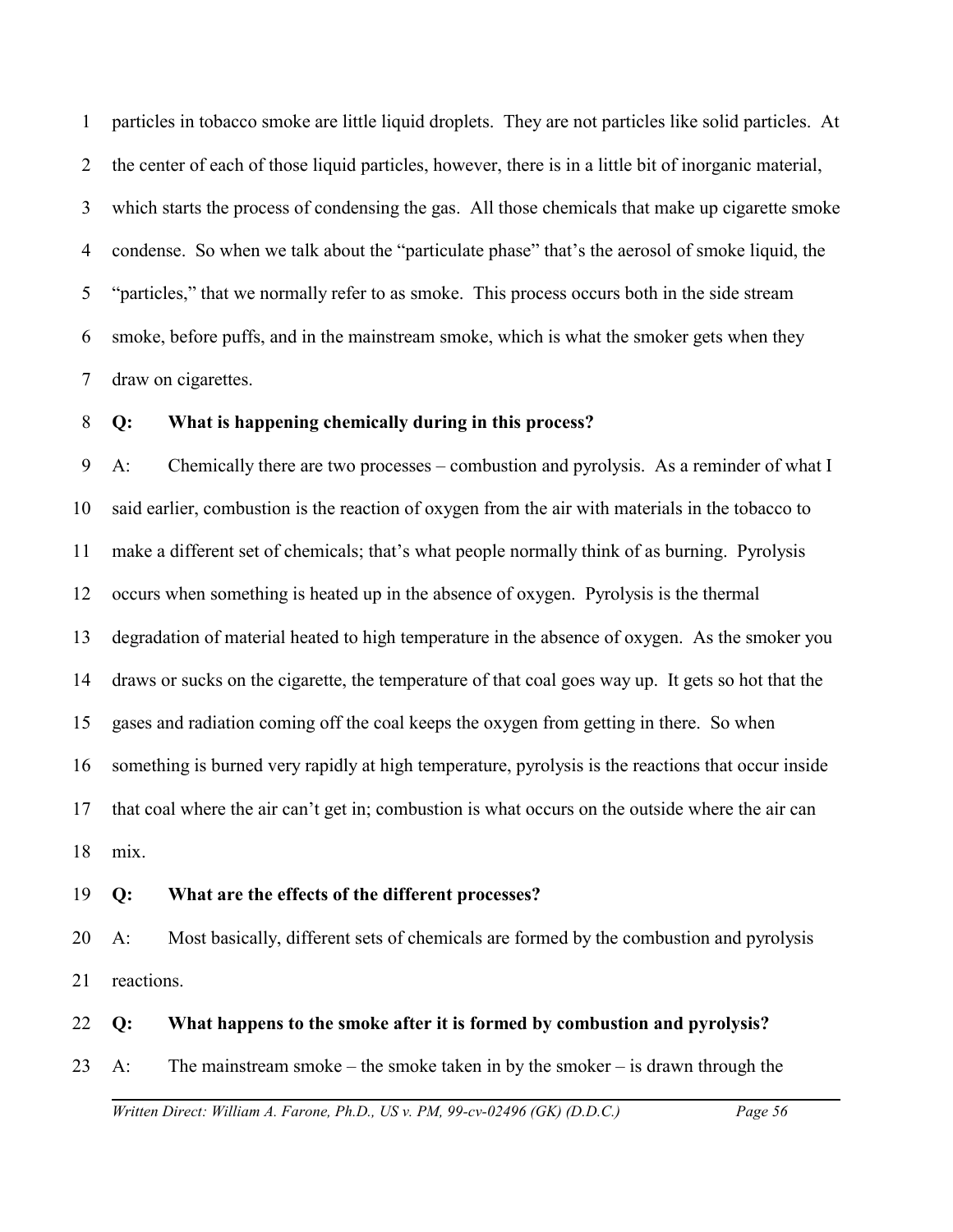1 cigarette rod, through the filter, and into the smoker's mouth.

# 2 3 **Q: Does the smoke change in chemical composition as it travels through the cigarette rod and filter?**

4 5 A: Yes. Chemical reactions continue to occur, and the particles in the aerosol change in size as they move through the rod.

### 6 **Q: Do ventilation holes in the filter affect the smoke chemistry?**

7 8 9 A: Yes. Ventilation changes the chemistry of the smoke by adding in more air, and, since it is entering closer to the filter end, it slows down the smoke behind it, giving that smoke more time to undergo further chemical changes.

### 10 **Q: Does ventilation reduce the toxicity of the smoke?**

11 A: It depends how much ventilation. Relatively low levels of ventilation – 30-40% –

12 actually increase the toxicity of the smoke according to Ames test mutagenicity studies.

13 However, higher levels of ventilation – getting up to 70-90% – reduce the toxicity because the

14 smoke is so diluted with air.

### 15 **Q: How much ventilation is used in commercial cigarette products?**

16 17 18 19 A: Brands vary. For example, Marlboro Reds – the regular, full-flavor Marlboro – have one row of ventilation holes, so it is on the order of 10% dilution. Marlboro Lights have two rows of ventilation holes, causing about 30-40% dilution. In 1980, I helped with the design of the Cambridge "lowest tar" cigarette, which was introduced with over 95% dilution.

## 20 **Q: How does the mutagenicity of the smoke from Marlboro Reds compare to that of**

### 21 **Marlboro Lights?**

22 A: Marlboro Lights have more mutagenic smoke on a per milligram of tar basis.

### 23 **Q: Is it generally true that "light" cigarettes have more mutagenic tar than their full-**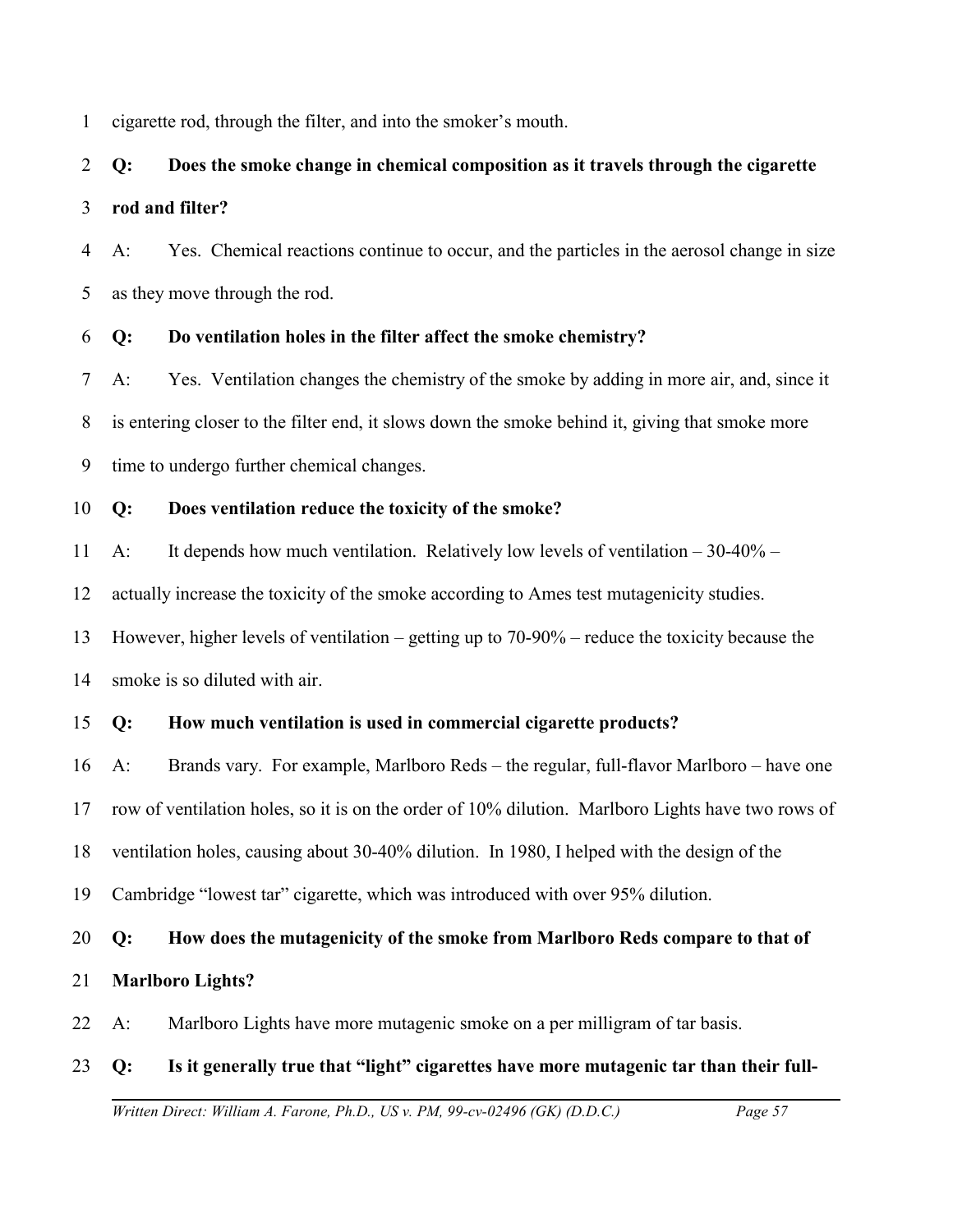#### 1 **flavor counterparts?**

2 3 4 5 A: Again, brands vary. However, where a "light" cigarette is largely identical to its full flavor counterpart – as is the case for Marlboro and Marlboro Lights, except that the "light" has dilution levels in that middle 30-40% range – the tar from that light cigarette is likely more mutagenic.

#### 6 **Q: What is your support for this conclusion?**

7 8 9 10 11 12 13 14 15 16 A: Some of it is the physical chemistry and biochemistry of the process. I personally know a lot about ventilation, because when I was at Philip Morris my group developed a laser perforation system that was implemented. The laser system made much higher levels of ventilation, and thus smoke dilution, possible. However, except for the 1980 Cambridge, Philip Morris didn't commit to the very high dilution that, in my opinion, can substantially decrease the toxicity of smoke. Further, the documents demonstrate that Philip Morris and other companies have long understood the potential of dilution technology, and its pitfalls as actually used. Philip Morris, at least, did not test with branded cigarettes until recently, but Ames mutagenicity studies run on prototype cigarettes with different levels of variation yielded these findings by the time I was there.

## 17 18 **Q: We will revisit this issue later in your testimony. When mainstream cigarettes smoke reaches the smoker, is it still in both particulate and vapor phases?**

19 A: Yes.

#### 20 **Q: Are the particles uniform in size?**

- 21 22 A: No. This smoke coming out the back end has what we call particle size distribution. What
- 23 we mean by that is we have all different sizes of particles, but there's not equal amounts of all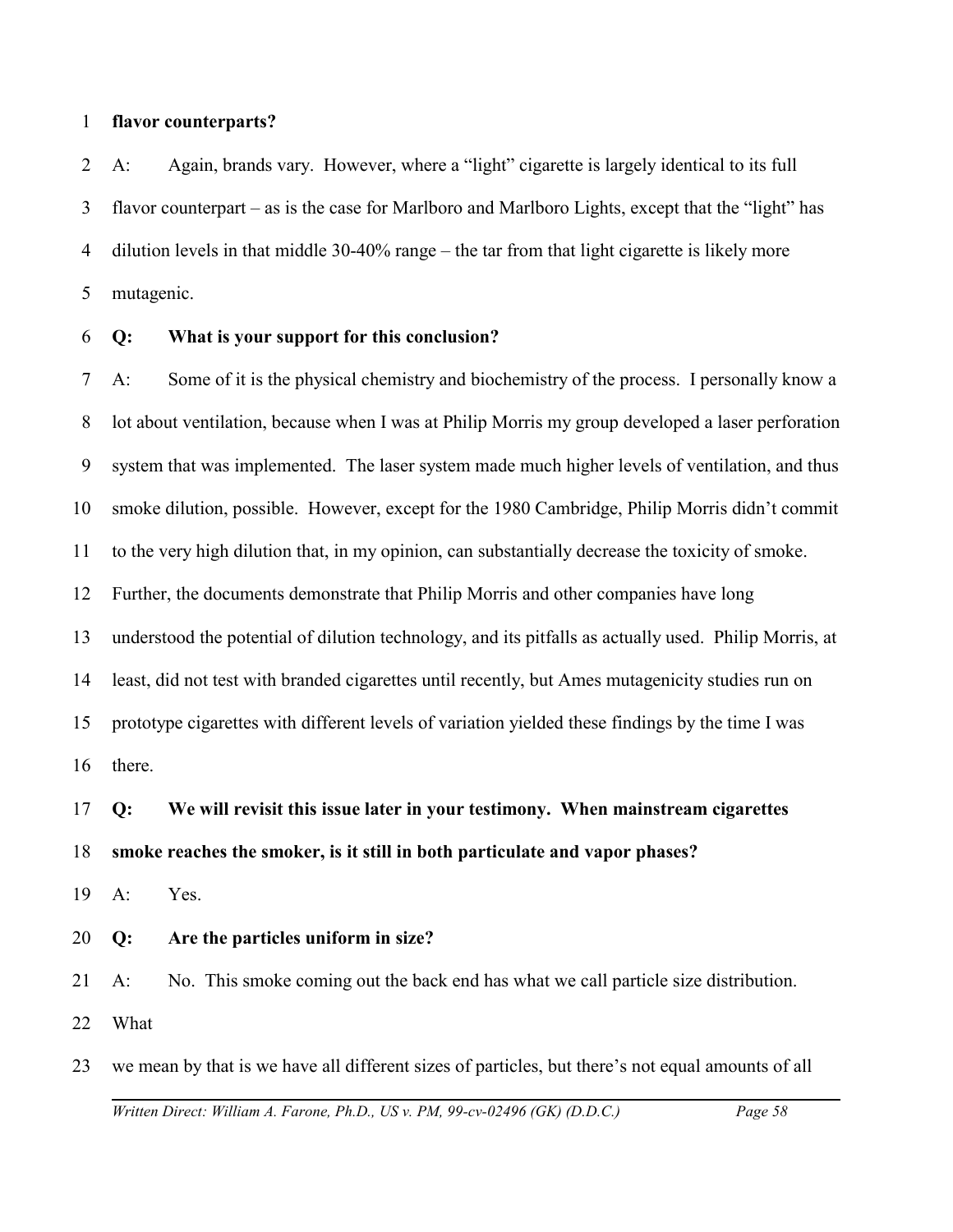1 particles.

## 2 3 **Q: Does the fact that particles are different sizes affect what happens to the smoke when it enters the body?**

4 5 6 7 8 9 A: Yes, it has a very great effect because the particle size influences first where it gets absorbed, as it needs to be of a certain size to get into the lung. For example, the particles in cigar smoke are much bigger than the particles in cigarette smoke, so cigar smoke – which also has a high pH, and is thus more bitter than cigarette smoke – generally does not get down to the lungs. In addition, the particle size influences how fast chemicals will be transferred to the tissue.

10 11 12 13 14 As particles get smaller, in the range below 10 microns they can go into the lungs but the maximum penetration of particles that go into the lungs is below 0.3 microns. Below 0.3 microns the absorption increases very rapidly. In fact below 0.1 microns filtration devices like the Cambridge pad used in the FTC test is not of much value and these particles, right down to the gas phase, are those most retained by the lung.

## 15 16 **Q: To your knowledge, was the issue of particle size and its importance known at Philip Morris by the time you arrived in 1976?**

17 18 19 20 21 A: Yes. Philip Morris documents from the late 1950s recognized the role and importance of particle size in cigarette smoke. U.S. Ex. 20,123, a Philip Morris research plan from 1957, is such a document. At page 21, Bates number ending in 5534, the Philip Morris researcher discussed the potential value of controlling the particle size of smoke to avoid retention of smoke particles in the lung.

## 22 23 **Q: Are all the smoke particles that are not exhaled eventually absorbed, whatever their size?**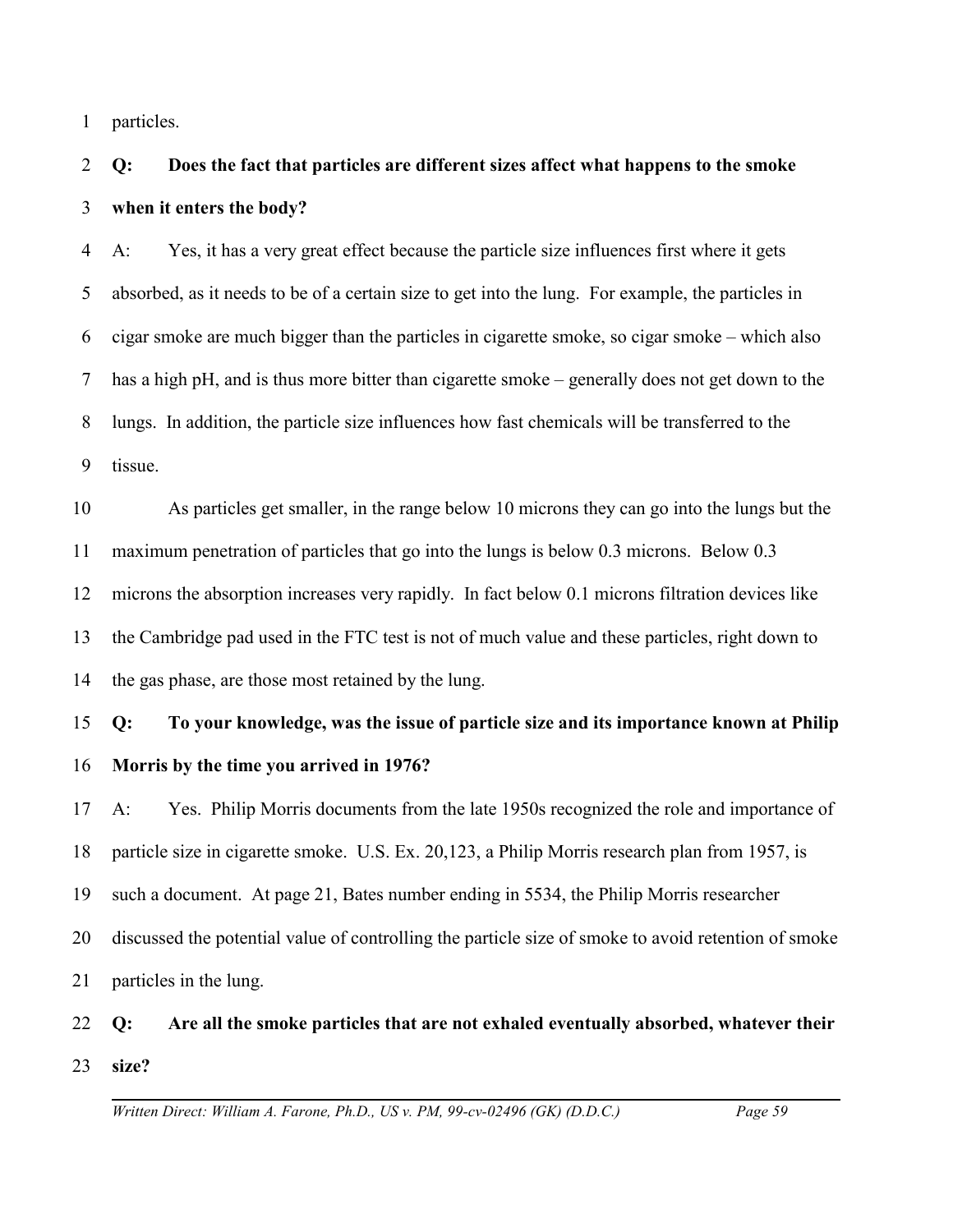1 A: Yes. However, the particle size affects whether and where the particles are absorbed.

2 Particles above three-tenths of a micron are more likely to be absorbed in the mouth and throat.

#### 3 **Q: What are the toxic constituents of the smoke delivered by a cigarette?**

4 5 6 7 8 9 10 A: As I have explained, the exact composition of the smoke varies depending upon the many design parameters. Generally, however, smoke contains several different categories of toxic constituents, many of them formed by combustion and pyrolysis. For example, there are irritants, there are carcinogens. Of course, even among the carcinogens, there are different types, depending upon the state of knowledge about them. There are ones that are known to be carcinogens in man, ones that are suspected to be carcinogens in man. There are others that are known in animal systems to cause cancer.

11 12 **Q: Can you please identify the major categories of smoke constituents that you believe contribute to smoking causing cancer and other serious diseases?** 

13 14 15 A: Yes. The major categories are nitrosamines, aldehydes, polycyclic aromatic hydrocarbons, monocyclic aromatic hydrocarbons, aza-arenes, aromatic amines, carbon monoxide, and heavy metals.

16 **Q: Where does this list come from?**

17 18 A: You can find it in many places. Most of these groups of compounds were known to and acknowledged at Philip Morris by 1963.

- 19 **Q: Dr. Farone, you have been shown U.S. Ex. 20,088. What is this document?**
- 20 A: This document is a 1961 presentation made by Helmut Wakeham to the Philip Morris
- 21 Board of Directors.
- 22 **Q: Did you see first this document while you were at Philip Morris?**
- 23 A: Yes.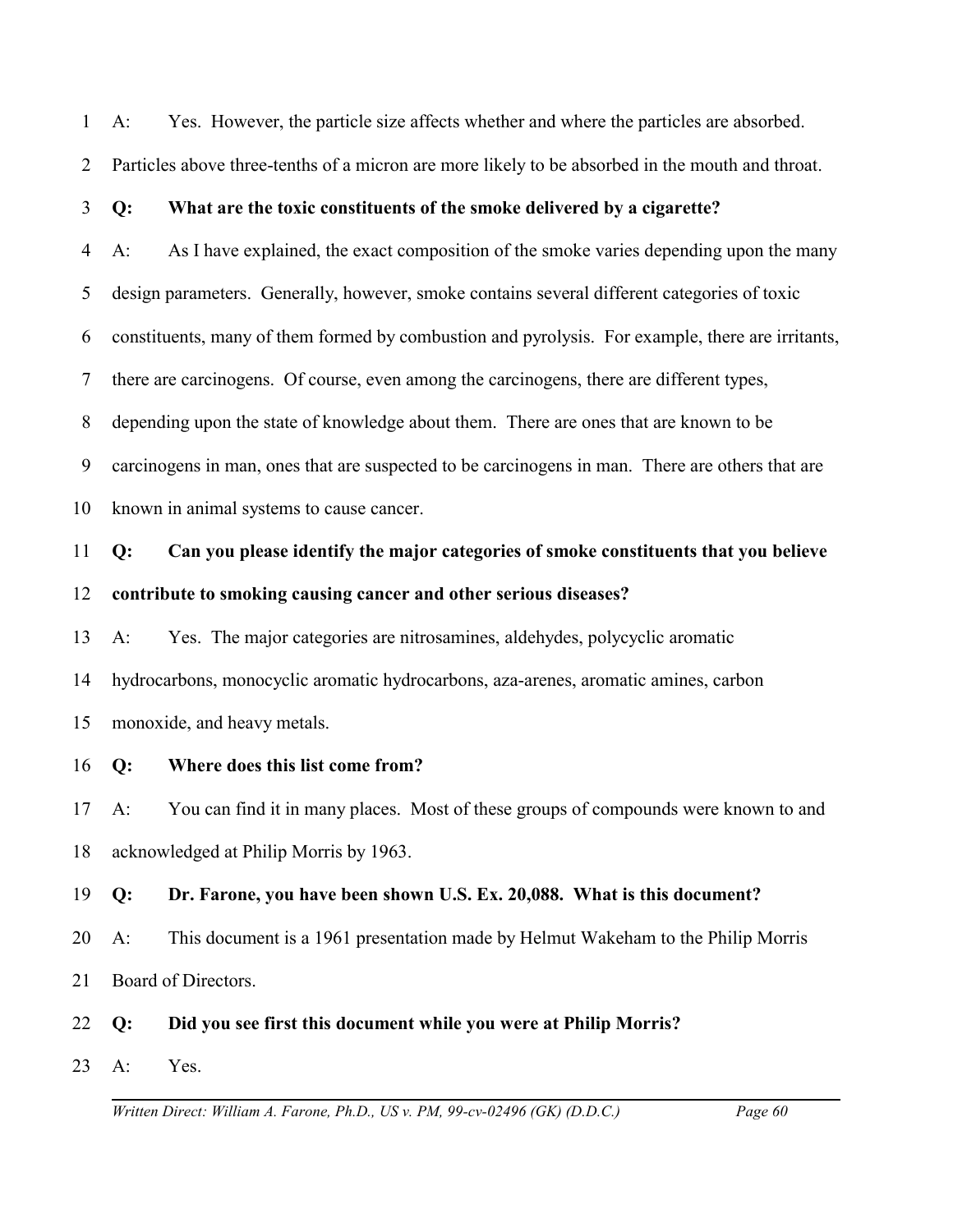## 1 2 **Q: What information in this document do you consider significant with respect to the issue we are discussing, the constituents in cigarette smoke?**

3 4 5 6 7 A: There are important chemicals identified in various places in this document, but on the page with Bates number ending in 7183, Wakeham has a list titled "Partial List of Compounds in Cigarette Smoke Also Identified As Carcinogens." This shows that by 1961, Philip Morris had identified most of the same basic classes of chemical compounds that were considered to be the most harmful substances in cigarette smoke when I arrived at Philip Morris in 1976.

#### 8 **Q: Looking now at U.S. Ex. 22,894, can you please describe the significance of this**

9 **document for the Court, as it pertains to the issue of constituents in cigarette smoke?**

10 11 12 13 14 A: This is a September 25, 1963 letter to Helmut Wakeham from Peter Waltz at FTR, which was Philip Morris's Swiss facility. This document describes the reported carcinogenic and significant toxic properties of nitrosamines. While this document does not state that nitrosamines were definitely in cigarette smoke, that link was well established soon after that, and known to Philip Morris.

15 16 17 **Q: When you arrived at Philip Morris, was the list of known toxic constituents of cigarette smoke significantly different from the compounds identified in U.S. Ex. 20,088 and U.S. Ex. 22,894?**

18 19 20 21 A: No. When I was at Philip Morris and during the interview before I became employed there, since I was going to be charged with the responsibility of reducing toxic chemicals in smoke, one of the things that we discussed deeply was how one might go about reducing the various classes and the relevant toxicity of the classes.

22 23 Even before I arrived at Philip Morris, I already had concluded scientifically that chemicals in tobacco smoke must be responsible for causing cancer. Exactly which chemicals in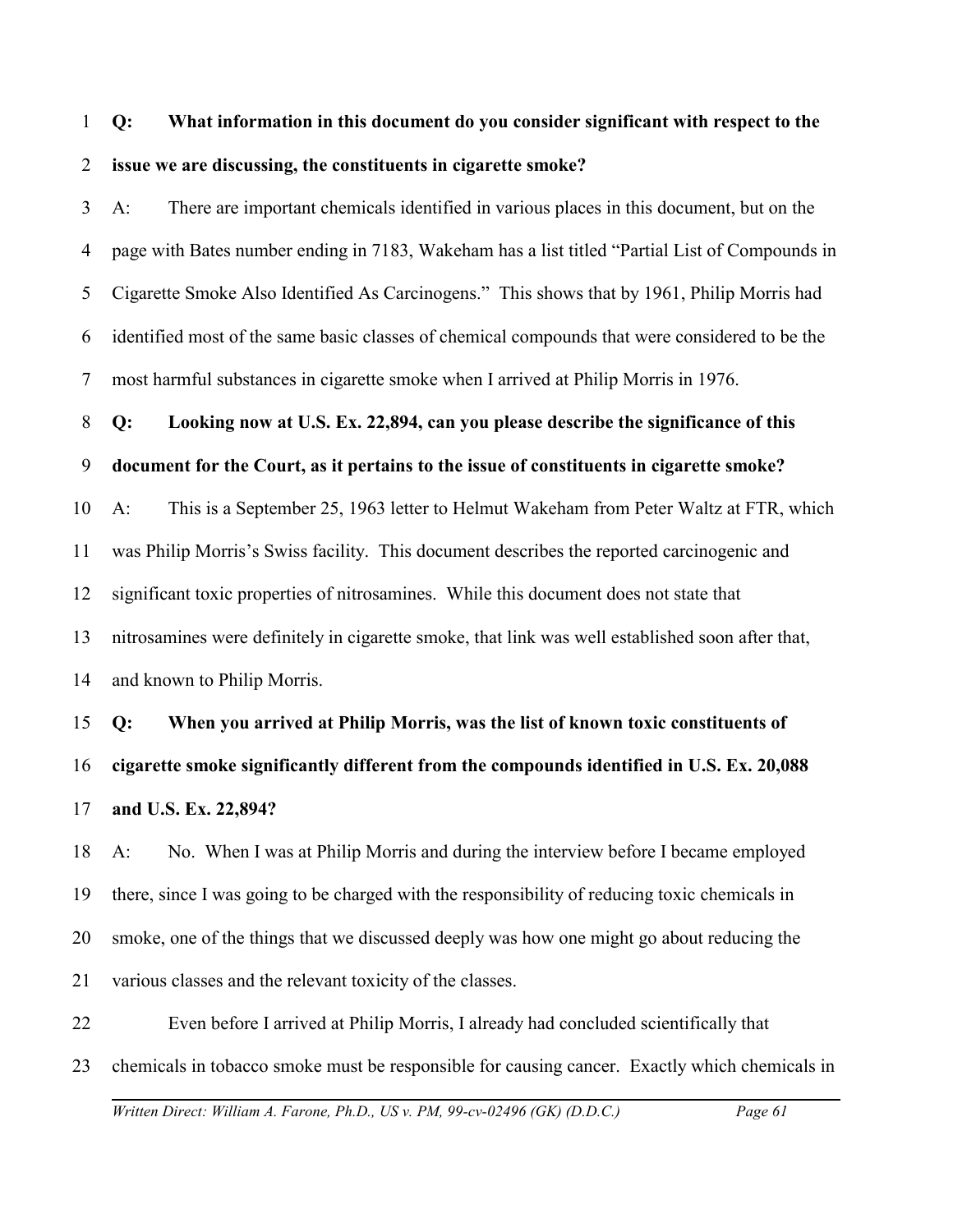1 2 3 4 5 exactly which quantities, I did not know – and still no one knows the exact answer to that question. But I did know that if you could prevent the formation of known carcinogens and toxins in the first place, you'd probably be pretty far along in reducing the harm from smoking cigarettes. Once things are in the smoke, it is a lot harder to figure out ways to remove or reduce them.

6 7 8 9 10 11 12 13 14 When I was at Philip Morris, our activities were focused on these same classes of chemicals, which we thought we had to reduce to have a chance of reducing the disease associated with smoking. We knew that they must be reduced to very low levels – different levels for each chemical depending on its toxicity – and we knew that quantities in the nanograms per cigarette smoked range were enough to cause disease due to the continued and repeated exposure. My work as a chemist and all of my work before coming to Philip Morris related to the exposure levels of chemicals that in turn produced toxic effects. The idea that the levels were "small" is not a scientifically valid response to these dangers, since it was well known that low levels of all of these chemicals were enough to cause diseases.

15 **Q: Is the list of known carcinogenic and toxic compounds in cigarette smoke**

16 **significantly different today from the ones known to Philip Morris by the early 1960s?**

17 A: No, these same chemicals generally remain the substances of primary concern today.

18 **Q: Dr. Farone, I have shown you with U.S. Ex. 58,700, which is a copy of Monograph**

19 **13, the National Cancer Institute's 2001 Report on cigarettes with low machine-measured**

20 **yields of tar and nicotine. Are you familiar with this report?**

21 A: Yes, I was a peer reviewer for the Monograph.

22 **Q: Please direct your attention to Table 5-4 on pages 163 to 165, title "Carcinogens in**

23 **Cigarette Smoke." From your review of the classes of compounds identified, are the**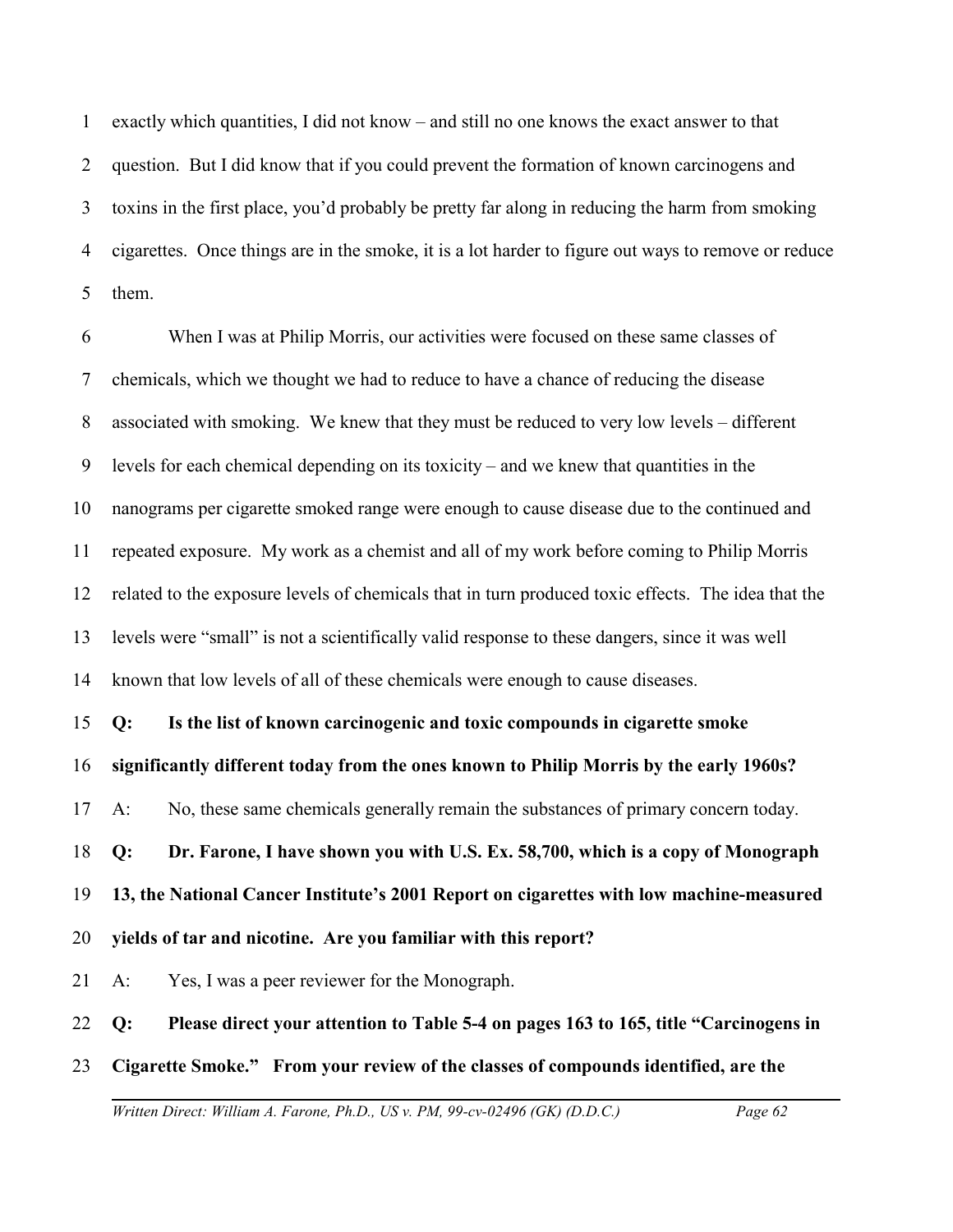## 1 2 **compounds on this 2001 list different from the ones that you were aware of and focused on when you were at Philip Morris from 1976-1984?**

3 4 5 6 7 A: No. As a matter of fact the list hasn't changed since I went there and the list as I understand it from documents and my colleagues was pretty much the same since the early to mid-1960s. Note that the last category, inorganic materials, are the so-called heavy metals – including chromium, nickel, arsenic, cadmium, lead, and polonium-210, which is a radioactive isotope. Many of the heavy metals are confirmed human carcinogens.

#### 8 **Q: How is it that a radioactive isotope finds its way into a cigarette?**

9 10 11 12 13 14 15 16 17 18 A: In the case of polonium it's a degradation product from uranium. Uranium is found in conjunction with phosphate. Phosphate is used in fertilizer. Plants need nitrogen, phosphorus and potassium to grow. And incidently, the fertilizer may contain some tiny amounts of degradation products of uranium if it was mined from certain places in the world. Fertilizer on the ground mixes with the dust and gets on the leaves of the tobacco plant and it sticks there because the leaves are kind of waxy. About half of it is on the plant and about half is inside the plant. And it can stay there during the time the tobacco is cured, ground up, and cooked. Particularly when these inorganic heavy metals are inhaled as during smoking, as opposed to consumed by eating, the body's clearance mechanisms to get such metals out of the body are not very good.

## 19 20 **Q: Does Monograph 13 also identify other classes of substances on this list that may not have been found to be carcinogens, but that have toxic properties?**

21 22 A: Yes, in Table 5-3 on page 163. Carbon monoxide is listed first, followed by several others.

## 23 **Q: Which family of compounds in cigarette smoke do you consider the most toxic?**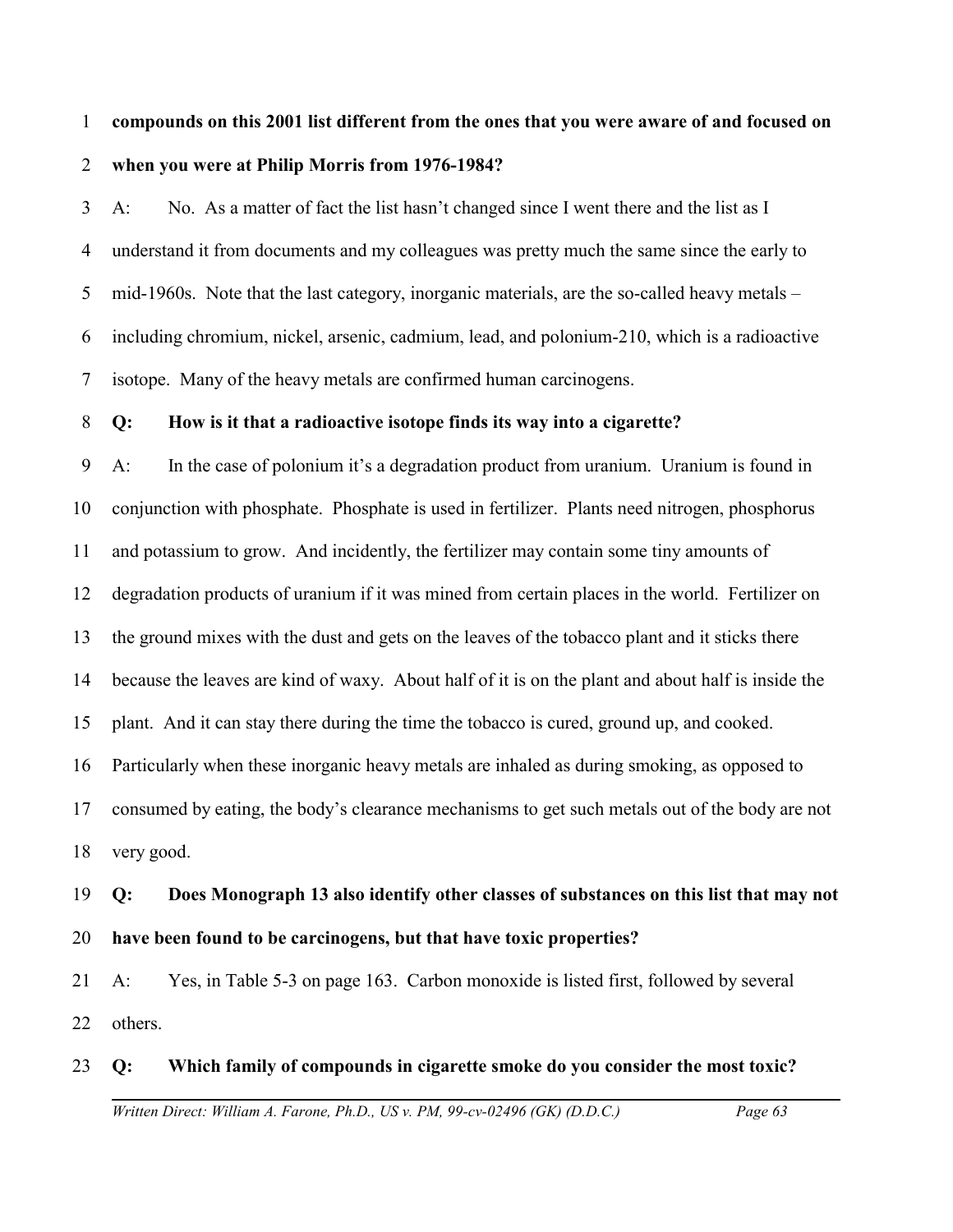1 2 3 4 5 6 7 8 A: The nitrosamines. The nitrosamines are made because of the reactions with the alkaloids in the tobacco. For example, nicotine and nornicotine are alkaloids that are found in tobacco. One of the nitrosamines, NNK, is nicotine nitrosamine ketone and it is essentially made from nicotine. The one above it, NNN, is called nitroso nornicotine and it is made from nornicotine. In other words, if you didn't have any nicotine in tobacco you wouldn't have any NNK because it's made from the nicotine. Some of the others will form in the combustion processes. Every one of the compounds in this list say "nitro," so N, they all have nitrogen in them. That is an important piece of information about the most toxic class. They are all derived from nitrogen.

## 9 10 **Q: What do you consider to be the next most important toxic compounds in cigarette smoke?**

11 12 13 14 The next class of compounds are the aldehydes. These are products of combustion. Formaldehyde and acetaldehyde, these are both carcinogens by inhalation. Formaldehyde and acetaldehyde, however, are very easily formed from the combustion of sugars and other starches and other carbohydrate materials.

### 15 **Q: Will you explain how the sugars are involved in this process?**

16 17 18 19 20 A: As you heat up a sugar, sugar contains a lot of carbon, hydrogen and oxygen in its chemical makeup. It is a structure which allows the pieces to fall apart easily as it is heated higher than about the boiling point of water. Sugars and similar carbohydrates lead to a series of compounds and among the more toxic are the aldehydes such as formaldehyde or acetaldehyde. It's a very well known combustion reaction in sugars.

## 21 22 **Q: Have these categories of smoke constituents, nitrosamines and aldehydes, been found to be carcinogens?**

23 A: Yes, they have. While I was at Philip Morris, aldehydes, after nitrosamines, were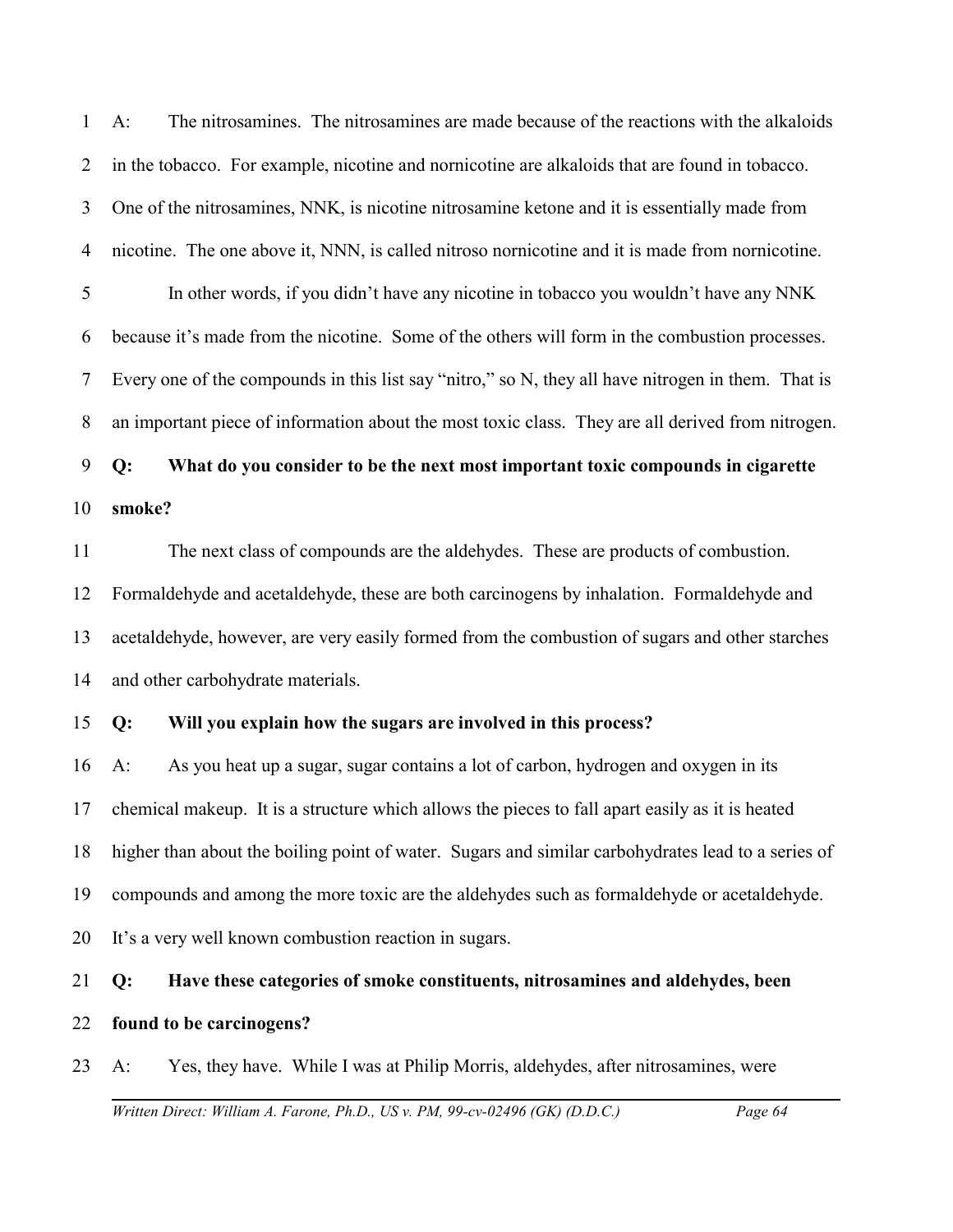1 considered the second most important class to remove to make a safer cigarette.

## 2 3 **Q: What is the next group of toxic constituents in cigarette smoke that you want to identify?**

4 5 6 7 8 A: The polycyclic aromatic hydrocarbons. They are also referred to as polynuclear aromatic, the "polynuclear" simply means that these are compounds that have ring-shaped chemical structures, where there is more than one ring. Many of the ones on this list that you see here, like benzo(a)pyrene, the second one on the list, are known carcinogens and the mechanism of those carcinogens are known. All of them typically exhibit similar properties.

9 **Q: What is another type of toxic constituent delivered in cigarette smoke?**

10 A: There is a group of other compounds like the aza-arenes, monocyclic aromatic

11 hydrocarbons, aromatic amines, they are in the same level. Some of these are more toxic than.

12 13 Most of these compounds are the products of pyrolysis, whereas the aldehydes are products of combustion.

### 14 **Q: Can you explain how each of the processes influences the formation of chemicals?**

15 16 17 18 19 A: The ones that are the products of pyrolysis are formed in that coal in the absence of oxygen. All of those polycyclic aromatic hydrocarbons, if you look at the structure they have very little oxygen in the structure. Same is true in the monocyclic aromatic hydrocarbons, there's no oxygen incorporated in the chemical structure. Whereas in the aldehydes in the combustion process you incorporated oxygen in the structure.

- 20
- 21
- 22
- 23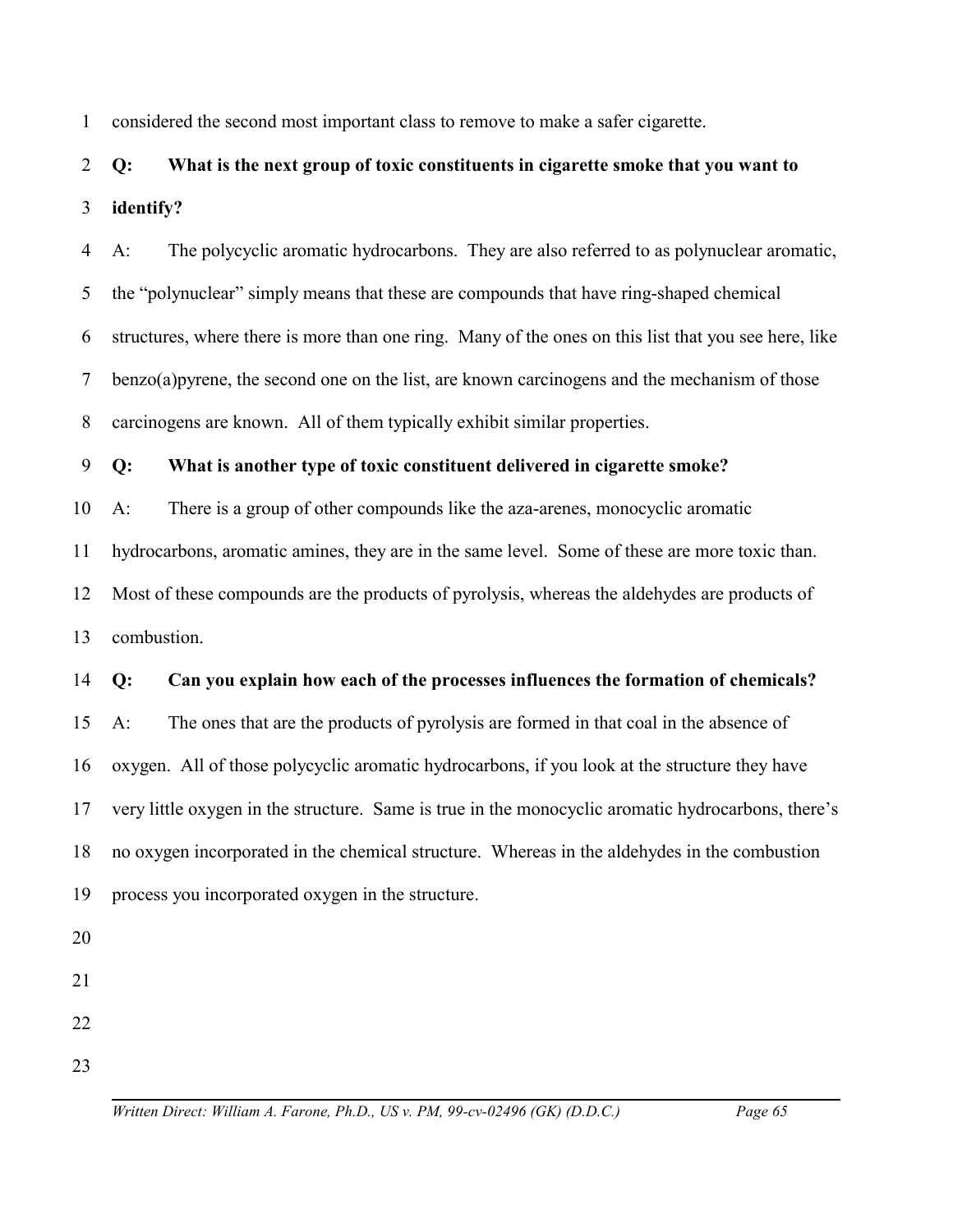- 1 **V. Opinion #2 – Defendants' Scientific Conduct Demonstrates Widespread Internal**
- 2 **Understanding That Smoking Causes Disease**
- 3 4 5 **Q: Dr. Farone, I want to turn now to Defendants' positions on smoking and health issues. When you were at Philip Morris, did you ever discuss with other scientists whether smoking was a cause of lung cancer and other diseases?**
- 6 A: Yes.
- 7 **Q: With whom did you discuss this issue?**
- 8 A: People throughout the Philip Morris R&D department – from the Vice President, Dr.
- 9 Seligman, to my fellow directors, including Dr. Osdene, and many others, including Jim Charles,
- 10 Cliff Lilly, who worked in my directorate, and Bob Pages.
- 11 **Q: What was the view among Philip Morris scientists on the question of whether**
- 12 **smoking cigarettes is a cause of lung cancer and other diseases?**
- 13 A: There was widespread acceptance that smoking caused disease. I never talked with a
- 14 scientist at Philip Morris who said that smoking doesn't cause disease.
- 15 **Q: What was the basis for this understanding, if you know?**
- 16 A: The compelling epidemiology such as that recounted in the Surgeon's General's reports,
- 17 and our knowledge about the chemicals that were created by cigarettes and what was delivered to
- 18 the smoker, hundreds of times per day on average.
- 19 **Q: Looking at U.S. Ex. 35,239, can you tell the Court what it is?**
- 20 A: It is a September 1969 technical report titled "The Current Status of Gas Phase
- 21 Composition Control: A Summary Statement" written by Philip Morris scientist Tibor Laszlo,
- 22 approved by Helmut Wakeham, and copied to many scientists throughout the R&D department,
- 23 including Mr. Goldsmith, Mr. Seligman, and Dr. Osdene.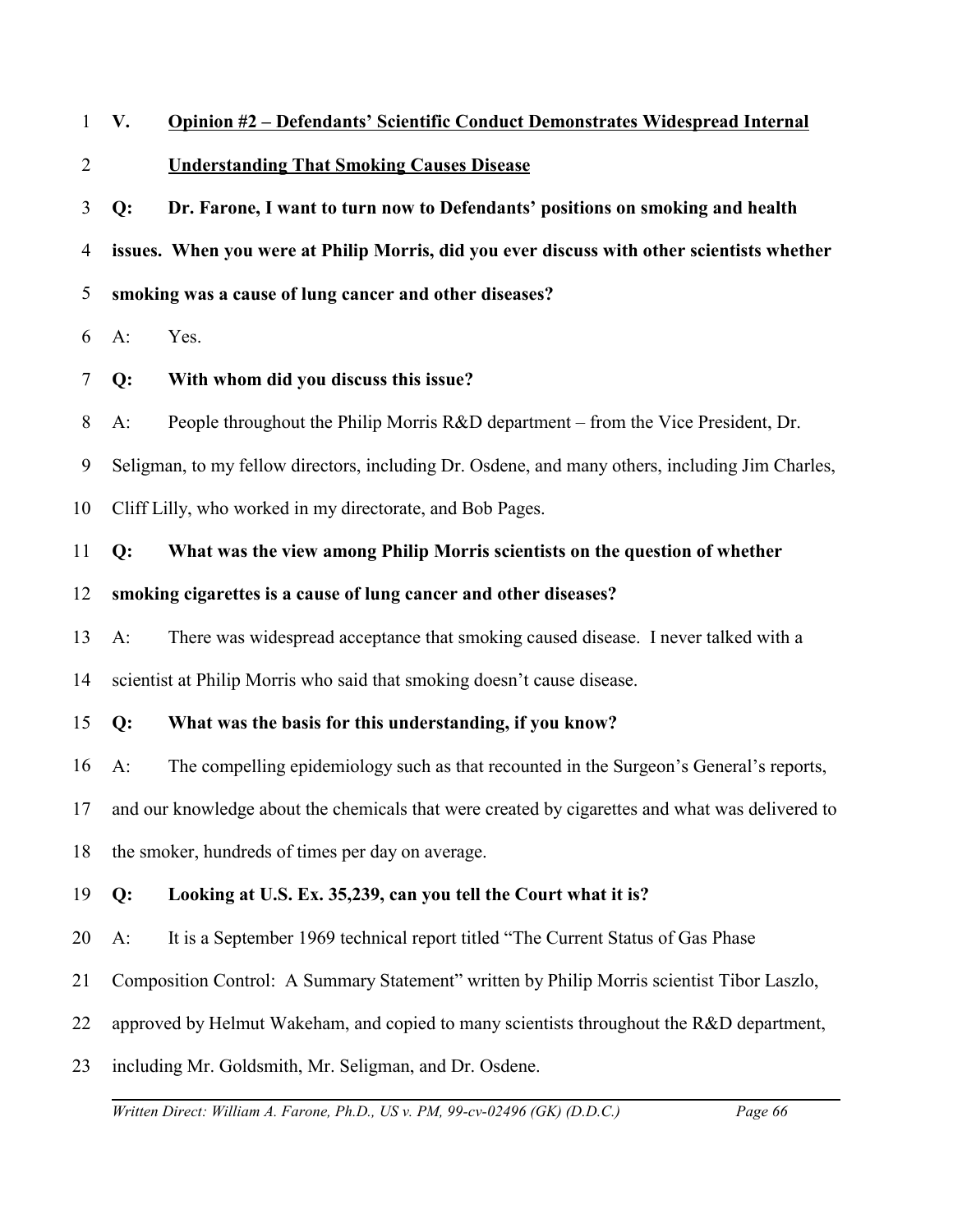#### 1 **Q: Have you seen this document before?**

2 3 4 A: Yes. I saw it when I was at Philip Morris and discussed it with Laszlo. In fact, I updated the kinds of information in it, based on 1978 data, and discussed it with Dr. Osdene as part of our efforts to reduce carbon monoxide and nitric oxide.

5 6 7 8 9 10 11 12 13 14 15 16 17 18 **Q: What, if anything, do you consider significant in this document to your opinion about the widespread acceptance within Philip Morris R&D that smoking causes disease?** A: On page 3, Laszlo states: "The short range, acute toxicity of nearly all compounds identified so far in the gas phase are known." The report refers to Appendix I at the back, where Laszlo shows that in 1969, Philip Morris was using known industrial exposure limits, known as "threshold limit values," which set occupational exposure thresholds for various toxic chemicals that workers can be exposed to in their work environment. You can see from Appendix I, Bates Nos. 1000345230-5232, that the levels of certain toxic chemicals in cigarette smoke – acetaldehyde, acrolein, formaldehyde, carbon monoxide, hydrogen cyanide, and nitrogen dioxide – far exceed the industrial TLV. **Q: What was the source of the smoke levels of these chemicals Laszlo used in this document?** A: The 1964 Surgeon General's Report. **Q: Is the reference to exposure limits in this document significant to your opinions?**

- 19 A: Yes.
- 20 **Q: How so?**

21 A: This document shows that Philip Morris recognized the toxicity of chemicals in part of

22 the smoke as compared to accepted quantitative exposure benchmarks. In my view, one

23 significant failing in Defendants' statements about their potentially less hazardous cigarettes is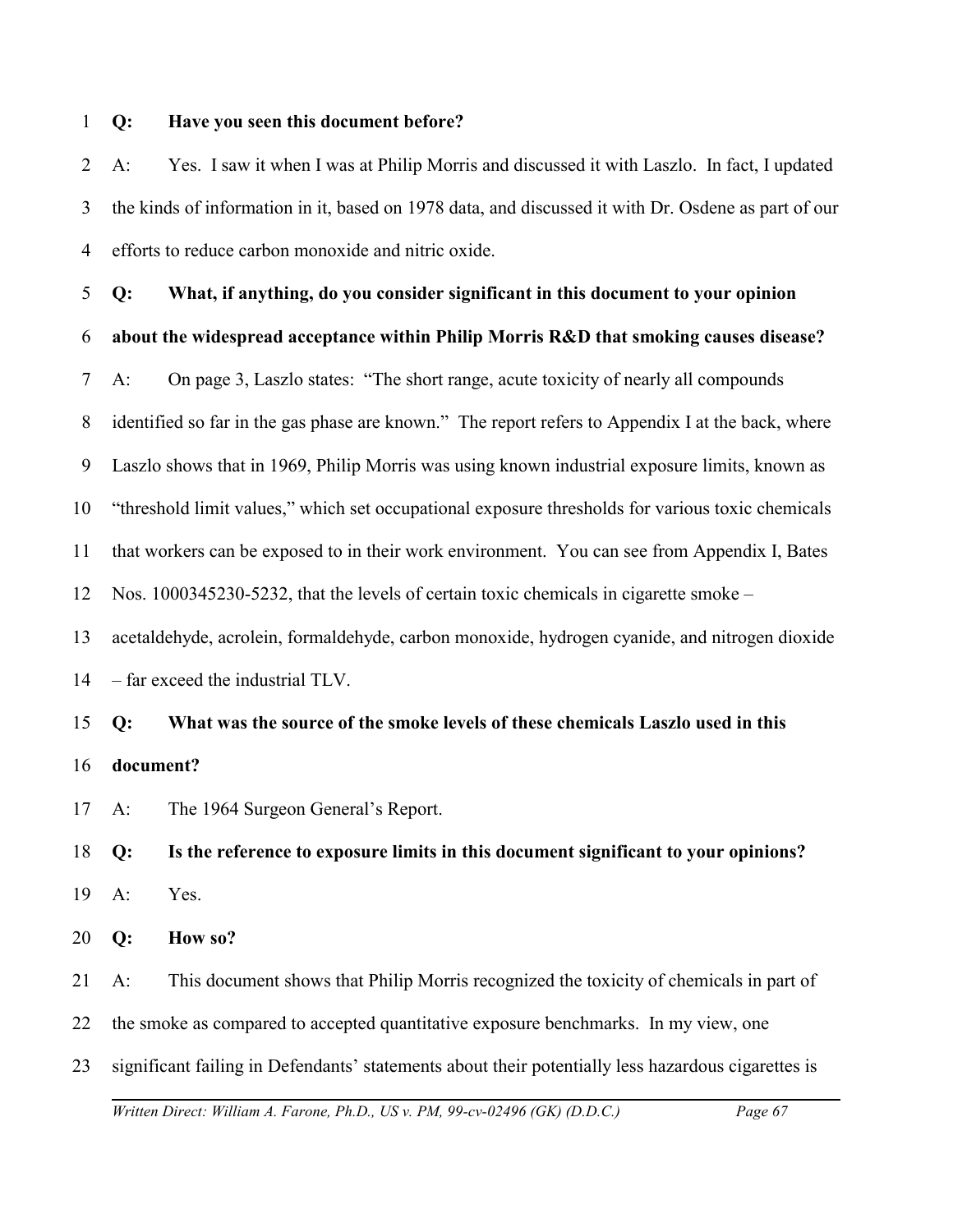1 2 3 4 5 that they don't measure the claimed reductions in delivery of the harmful compounds against quantitative limits. Instead, they focus on "percentage reductions" without any communication about whether the reduction – even if successful – is likely to be biologically meaningful. Exposure limits are a target to aim for, so that you have an idea about the likely risk associated with the product.

6 7 8 9 10 This document also shows that Philip Morris accepted and used in its own research the scientific data about smoke chemistry put forth by the 1964 Surgeon General's Report. It also shows that this was understood widely at Philip Morris among the scientific staff, even outside of Dr. Osdene's group of scientists, and that this information was part of the day-to-day science done at Philip Morris.

11 12 **Q: During your years at Philip Morris, did you ever hear or participate in discussions involving PM executives about the health effects of smoking?**

13 A: Yes.

14 **Q: Who participated in the discussions?**

15 16 17 18 A: Ross Millhiser, Hugh Cullman, Joe Cullman, Cliff Goldsmith, Alexander Holtzman, and Tom Ahrensfeld, among others. I mentioned all but Mr. Weissman and Ahrensfeld earlier. Mr. Weissman was Chairman of Philip Morris USA, and Mr. Ahrensfeld was the General Counsel for Philip Morris Inc.

### 19 **Q: Where did you hear such discussions?**

20 21 A: Mostly at the Richmond meetings, and the lunches or dinners that Philip Morris held on the day of the Richmond meetings.

22 **Q: Did discussions about whether smoking causes adverse health effects occur**

23 **frequently in and around the Richmond meetings?**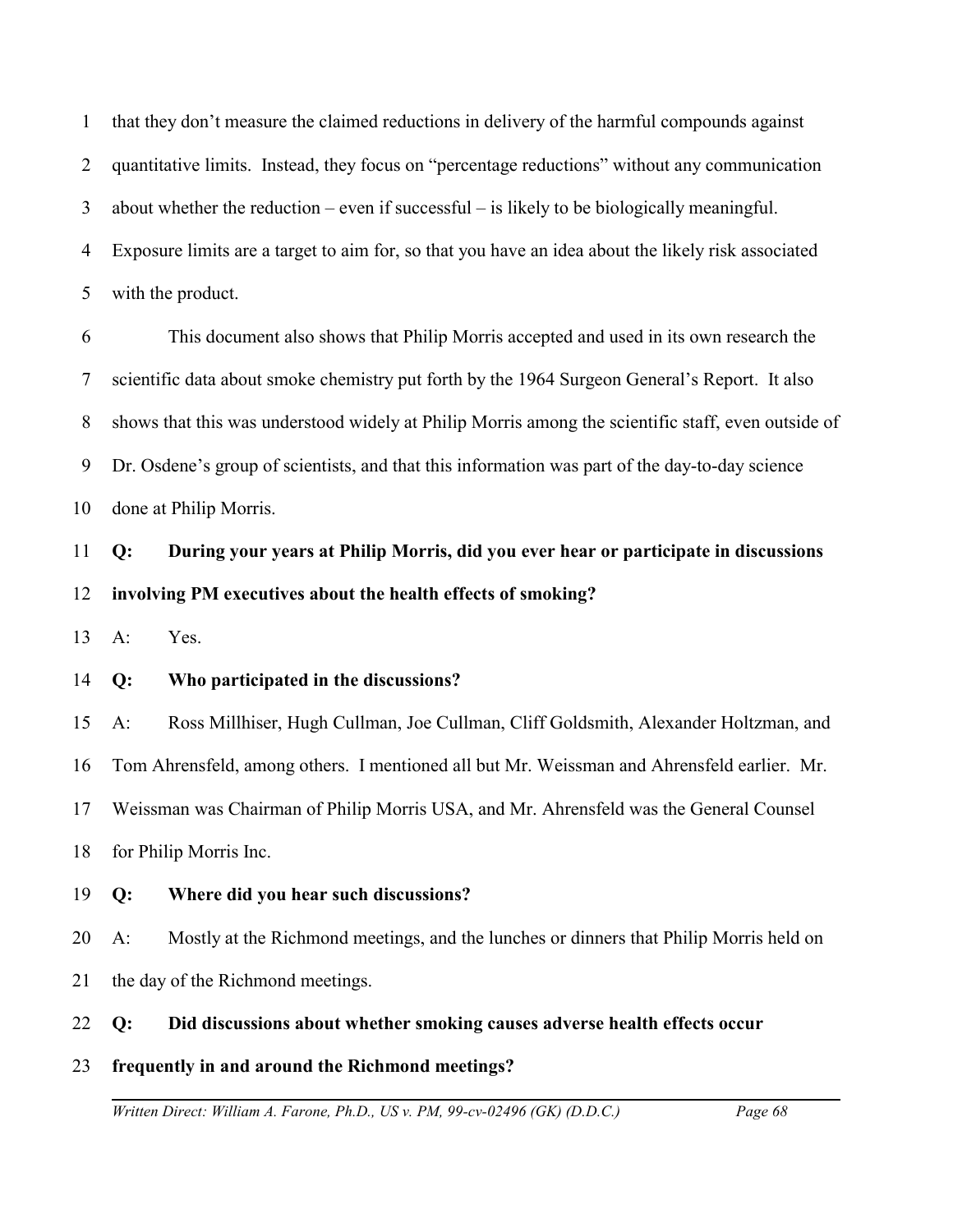1 2 3 A: I wouldn't necessarily say it was frequently discussed, because it was so well accepted internally. At the Richmond meetings and other meetings internally, the issue for the company was not whether smoking caused disease, but how the company should respond to that fact.

4 5 **Q: Did any of these executives, in your discussions with them, challenge the validity of the scientific evidence that smoking caused disease?**

6 7 8 9 10 A: No. Their comments generally focused on how the company could or should respond, not to whether the scientific evidence was valid. Remember, a main reason why they hired me in 1976 was to help develop a less hazardous cigarette. It seemed to me at the time I was hired, and certainly was the case during my entire time there, that hiring me for that job was itself implicit recognition that the cigarettes that were out there being sold were causing disease.

11 12 13 **Q: As a scientist, do you need irrefutable scientific proof of exactly how one thing causes a particular effect before you can conclude, as a scientist, that one thing "causes" another?**

14 A: No.

15 **Q: Why not?**

16 17 18 19 20 21 22 A: Because all of science and scientific conclusions involve judgment based on probabilities, and you look at all the evidence to decide whether the evidence is strong enough to support that conclusive scientific judgment. There are fundamental physical laws such as the Laws of Thermodynamics and the Laws of Quantum Mechanics that preclude an exact knowledge of things. These laws have never been violated in all of the years they have been tested and they indicate that you cannot know something "exactly" but you can always calculate a probability based on the data and then you can do more experiments to refine the estimate.

#### 23 **Q: Do you have a view about whether the other tobacco companies Defendants – R.J.**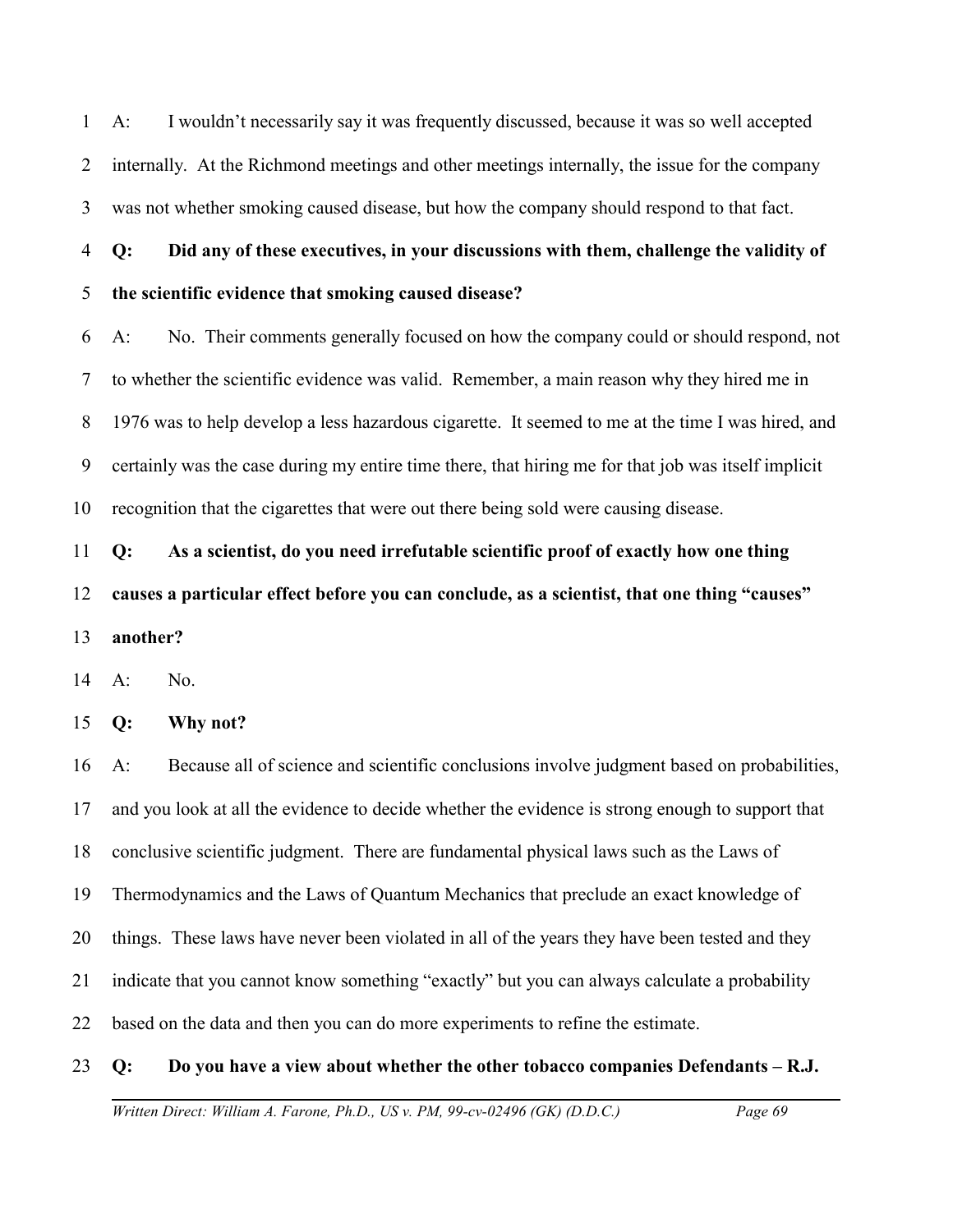1 2 3 4 5 6 7 8 9 10 11 12 13 14 15 16 17 18 19 20 21 22 23 **Reynolds, Brown & Williamson, Lorillard, Liggett, and BATCo. – each internally also had an understanding, contemporaneous to Philip Morris's, about the chemical toxicity of cigarette smoke?** A: Yes. **Q: What is that view?** A: My review of other companies' documents shows me that they recognized and understood that tobacco smoke delivers many toxic and carcinogenic chemicals to the smoker. The documents show that the other companies recognized and accepted that the great weight of evidence -- epidemiological, toxicological, biological, chemical -- justified a scientifically valid conclusion that smoking causes disease. Every company had an understanding that cigarette smoke delivered harmful and carcinogenic substances, and thus smoke's role in disease, going back into the 1950s. **Q: Can you please identify and describe some of the documents that you rely upon for this conclusion?** A: Yes. These are in addition to the Philip Morris documents previously discussed, and are examples from among the hundreds of documents that support my view on this issue. U.S. Ex. 22,887 describes Lorillard's hiring of a well known physician to conduct clinical trials on the reduction of disease through the use of their filtered cigarettes in 1955. Dr. Woldbott stated that there was "evidence" that smoker's emphysema, respiratory infections, bronchitis, and other conditions "were due to the irritating action of certain chemicals in the cigarettes." U.S. Ex. 21,369 is a 1958 report from scientists for Defendant BATCo on their visit to representatives of tobacco companies in the United States, including Liggett and Philip Morris. They wrote: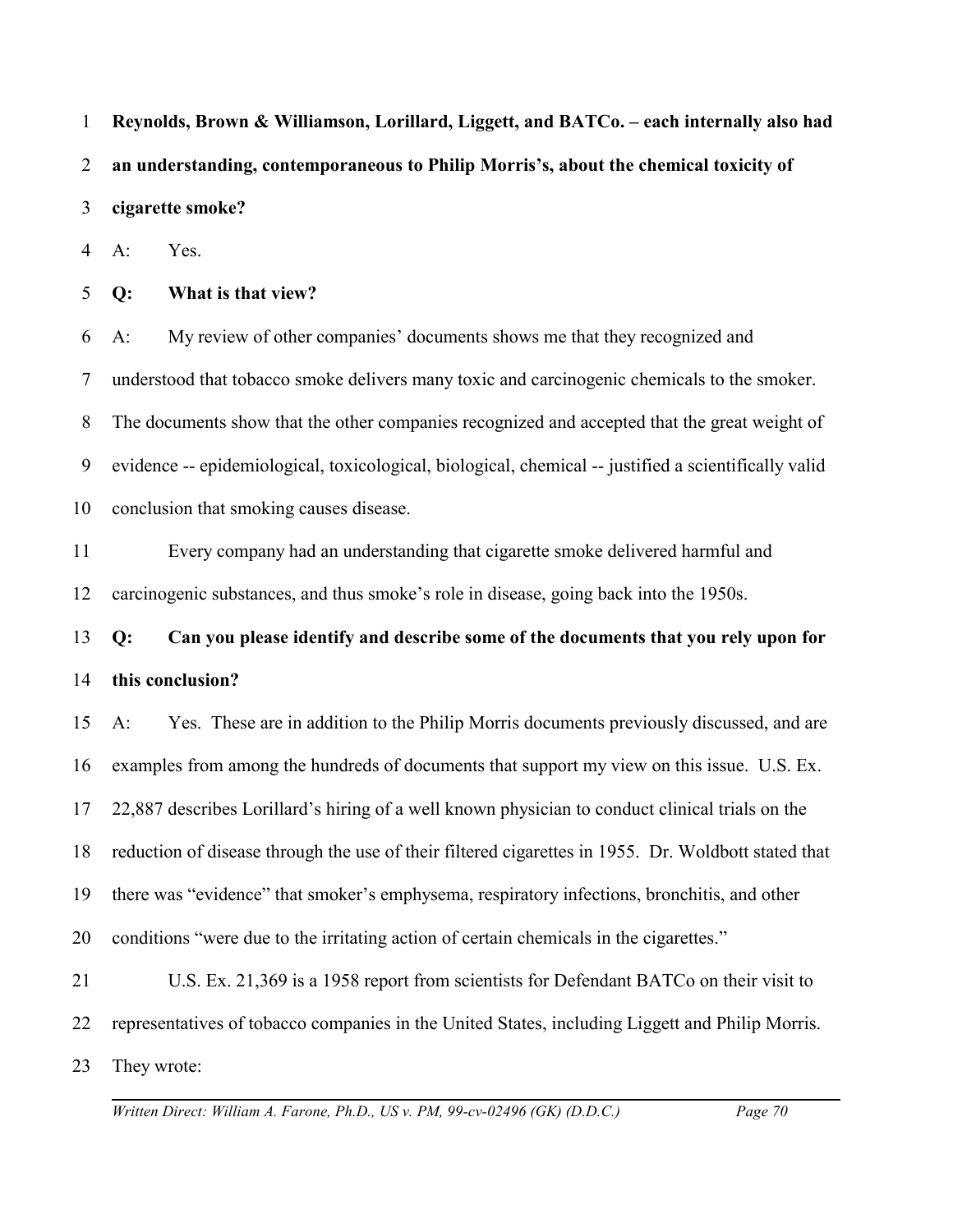| $\mathbf{1}$   | With one exception (H.S.N. Greene) the individuals whom we met                                            |
|----------------|-----------------------------------------------------------------------------------------------------------|
| $\overline{2}$ | believed that smoking causes lung cancer if by 'causation' we mean any                                    |
| 3              | chain of events which leads finally to lung cancer and which involves                                     |
| $\overline{4}$ | smoking as an indispensable link. In the U.S.A. only Berkson, apparently,                                 |
| 5              | is now prepared to doubt the statistical evidence and his reasoning is                                    |
| 6              | nowhere thought to be sound                                                                               |
| 7              | The majority of individuals whom we met accepted that beyond all                                          |
| 8              | reasonable doubt cigarette smoke most probably acts as a direct though                                    |
| 9              | very weak carcinogen on the human lung. The opinion was given that in                                     |
| 10             | view of its chemical composition it would indeed be surprising if cigarette                               |
| 11             | smoke were not carcinogenic.                                                                              |
| 12             | In U.S. Ex. 20,735, a longtime scientist for RJR, Alan Rodgman, stated in 1962 that "The                  |
| 13             | cigarette smoke-lung cancer problem has been investigated epidemiologically, pathologically,              |
| 14             | biologically, and chemically. Each discipline has yielded pertinent information." Dr. Rodgman             |
| 15             | also wrote that "the amount of evidence accumulated to indict cigarette smoke as a health hazard          |
| 16             | is overwhelming. The evidence challenging this indictment is scant. Attempts to shift the blame           |
|                | 17 to other factors, e.g., air pollutants, necessitates acceptance of data similar to those denied in the |
| 18             | cigarette smoke case."                                                                                    |
| 19             | Are these statements consistent with your conclusions about the health effects of<br>Q:                   |
| 20             | smoking from the perspective of biochemistry, natural product chemistry, and the physics                  |
| 21             | and chemistry of cigarettes and smoke?                                                                    |
| 22             | Yes. the Lorillard, BATCo, and RJR documents all recognize the presence of chemicals<br>$A$ :             |
| 23             | in smoke as the likely reasons smokers develop cancers and other diseases.                                |
|                |                                                                                                           |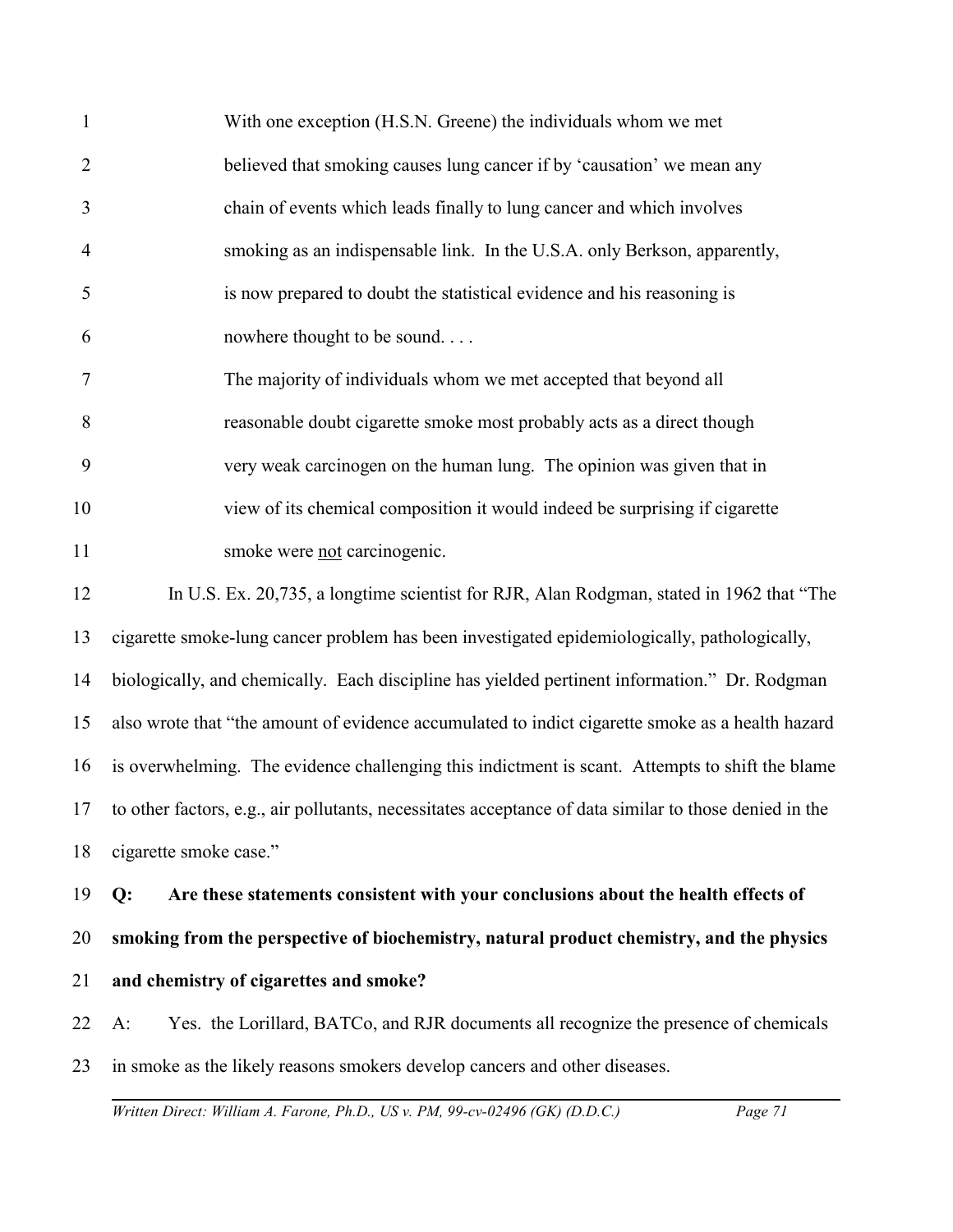# 1 2 **Q: Are these the only documents you have seen that support your opinion on this point?**

3 4 5 A: Not at all. In total, I have seen hundreds, perhaps thousands, of documents from the different tobacco companies that support my view on this issue. Many of these are on my reliance list.

#### 6 **VI. Opinion No. 3 – Addiction and Its Role in Cigarette Design**

7 **Q: Dr. Farone, we are now going to shift to discuss the issue of nicotine and addiction.** 

#### 8 **Will you please restate your conclusion regarding Defendants' understanding about the**

#### 9 **addictiveness of smoking and nicotine?**

10 11 12 13 14 15 16 17 18 A: Yes. Defendants have long understood that cigarettes are addictive and that nicotine is the agent in cigarette smoke primarily responsible for addiction; and that in light of this knowledge, they have designed and manufactured their cigarettes to ensure that smokers can obtain enough nicotine to satisfy their addiction. As a result of these design choices to facilitate nicotine delivery, the major brands of cigarettes sold by Defendants as "light" or "low tar" do not significantly change the chemistry or composition of cigarette smoke compared to their "full flavor" counterparts. Therefore, from a chemist's perspective, I would not expect such cigarettes to present any meaningful reduction in harm. In fact, at least some designs features as used in "light" cigarettes make the smoke more toxic than the smoke from their "full flavor" versions.

#### 19 **Q: What are the bases for your opinion that Defendants have understood internally**

20 **that smoking and nicotine are addictive?**

21 A: There are several bases. The most obvious is that when I was at Philip Morris, there was

22 widespread acceptance internally throughout the company – among executives, scientists, and

23 marketing people – that nicotine was the primary component of tobacco and cigarette smoke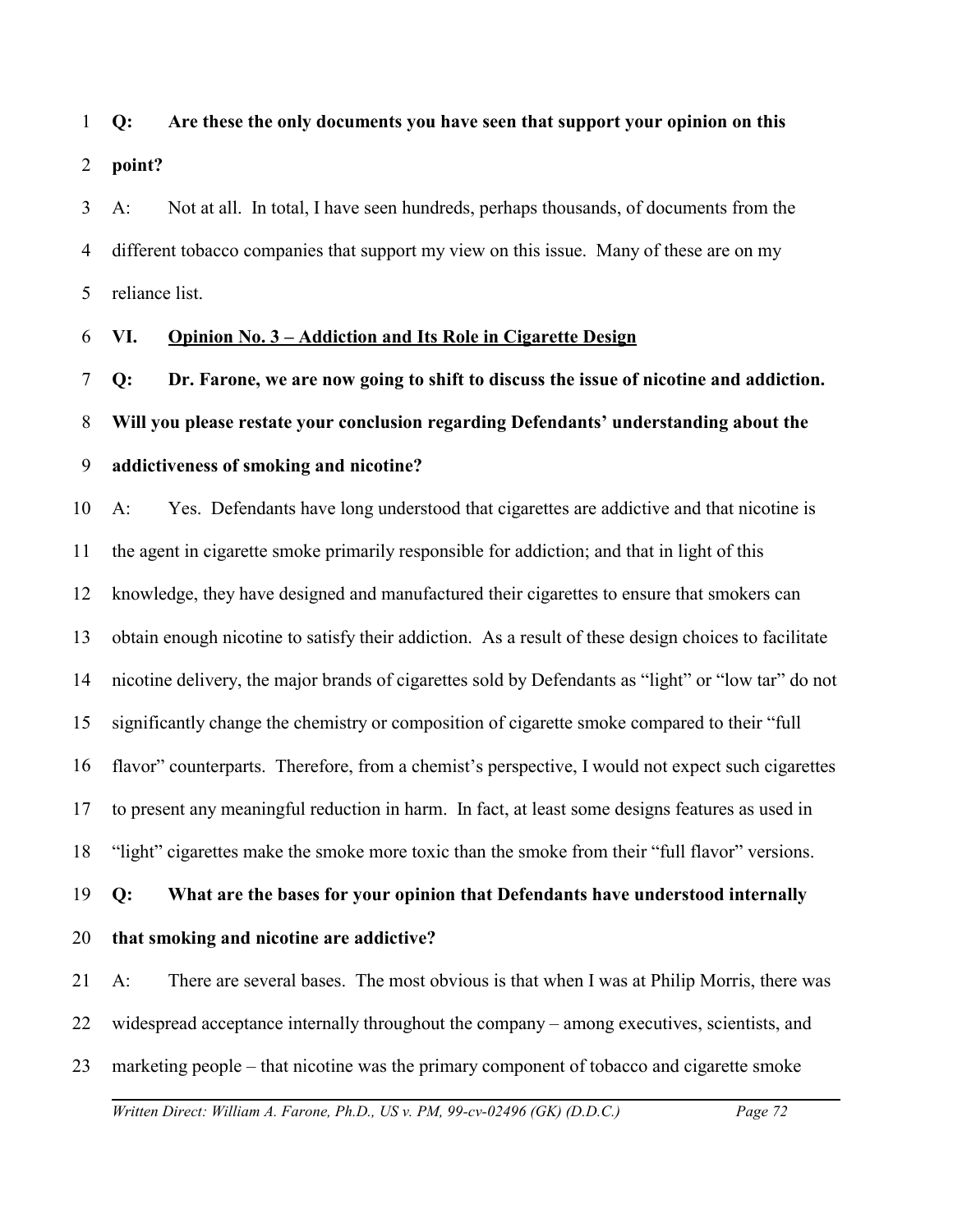1 responsible for smoker's addiction to smoking.

2 3 4 5 6 From my background and training in chemistry and biochemistry, and from my understanding of cigarette design and technology obtained from 8 years at Philip Morris, the documents show that defendants well understood the physiological effects that nicotine had on the body, and that Defendants designed their products to deliver enough nicotine to satisfy smoker's need for it.

7 8 9 My understanding of this goes back to my college training in 1960 where nicotine based on the definition of addiction at the time was identified as an addictive drug from a biochemical perspective.

10 11 12 13 14 15 Scientific papers from the early 1940s had supported this and it met the parameters we discussed at the time – it is intoxicating when first used, because new smokers often experience dizziness and nausea; smokers build up tolerance to non-toxic amounts very rapidly, wherein the toxic effect becomes pleasant but still elevates bold pressure by constricting the veins and increases the heart rate by about 6 beats per minute; and finally, smokers experience withdrawal when you try to stop.

16 17 18 19 20 Also, in the tobacco companies' documents there are hundreds of references to the importance of nicotine in maintaining the use of the product of the majority of smokers. To be clear, all smokers are not dependant on nicotine. Based on the studies cited by the Food and Drug Administration, the percentage of smokers that are dependent on nicotine ranges from 77% to 92% of smokers.

21 22 23 Another basis for my view of Defendants' understanding of nicotine's role is that no product has ever been continued as a marketed product that was basically a nicotine-free cigarette. When Sano and King Sano cigarette failed to sell in the 1950s, the truth of the nicotine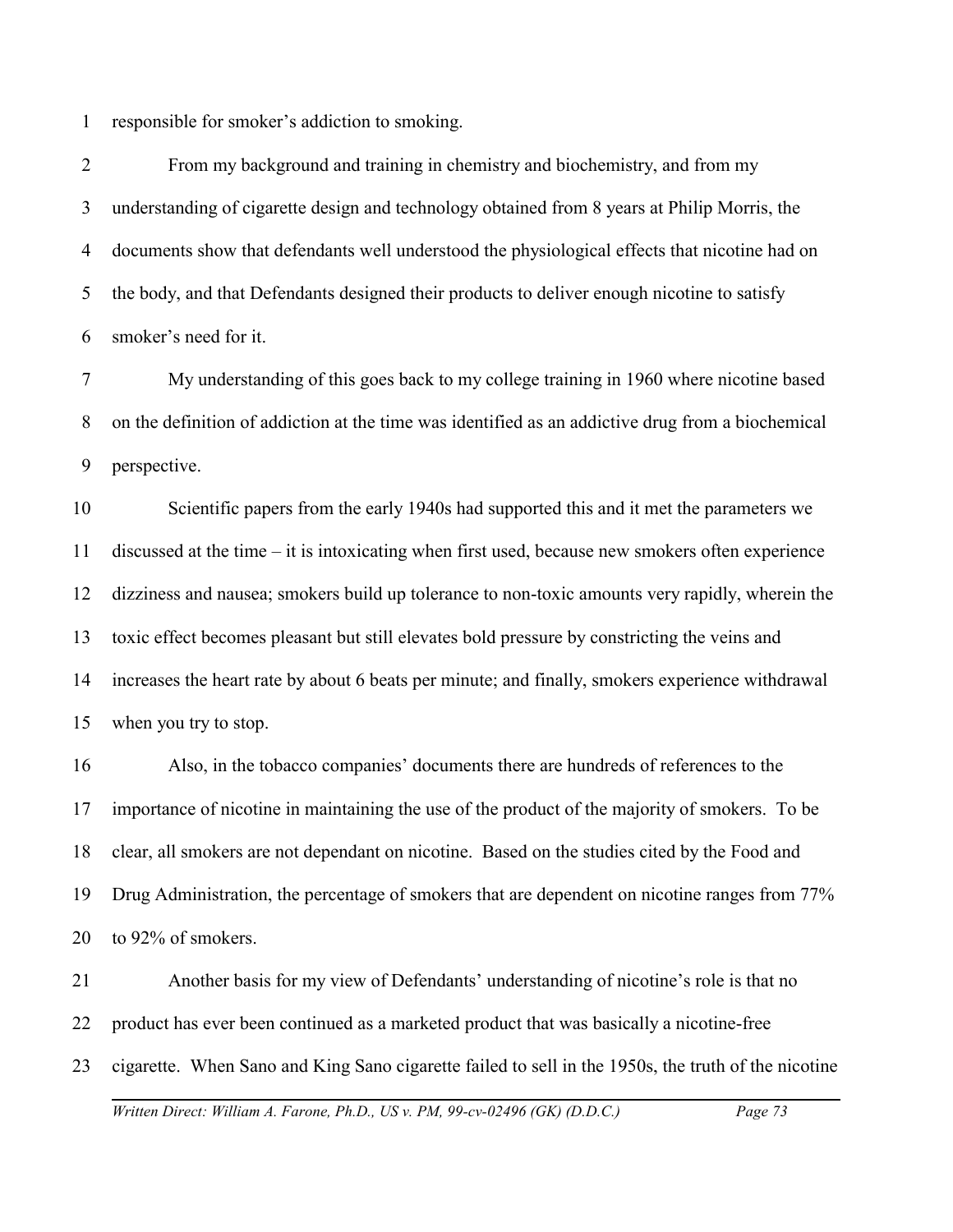1 2 3 requirement was apparent to everyone in the business. U.S. Ex. 20,352, for example, shows that Philip Morris had available to it two nicotine-reduction processes by March 1961, one of which it had developed that could reduce the nicotine by 90%.

4 5 **Q: You said nicotine is the "primary component" responsible for addiction to smoking. Are there others?**

6 A: Yes. Tobacco and cigarette smoke contain other nicotinic alkaloids besides nicotine.

7 Nicotine is the main one, but there are other alkaloids that affect the central nervous system, as

8 well as chemicals like pyridine and pyrazines. There are also chemicals in smoke, like

9 acetaldehyde, that appear to enhance the reinforcing effects of nicotine.

### 10 **Q: Dr. Farone, when you were at Philip Morris, did you ever discuss with other**

#### 11 **scientists whether smoking was addictive?**

12 A: Yes.

#### 13 **Q: With whom did you discuss this issue?**

14 15 A: All the same people I mentioned earlier, the people with whom I discussed causation. In addition, I informally worked with some of the people working on smoking behavior research,

16 including Dr. William Dunn, Dr. Jim Charles, Dr. Carolyn Levy, Dr. Frank Gullotta, Dr. Victor

17 DeNoble, Dr. Paul Mele and others – and I also talked to them about nicotine's role in smoking.

#### 18 **Q: What was the general view of Philip Morris scientists about whether smoking**

#### 19 **cigarettes is addictive?**

20 A: There was widespread agreement among scientists in R&D that smoking is addictive. I

- 21 never heard someone make substantive remarks to the effect that it was not addictive. The
- 22 scientists did, however, talk about ways to provide information that could criticize what outside
- 23 scientists had concluded.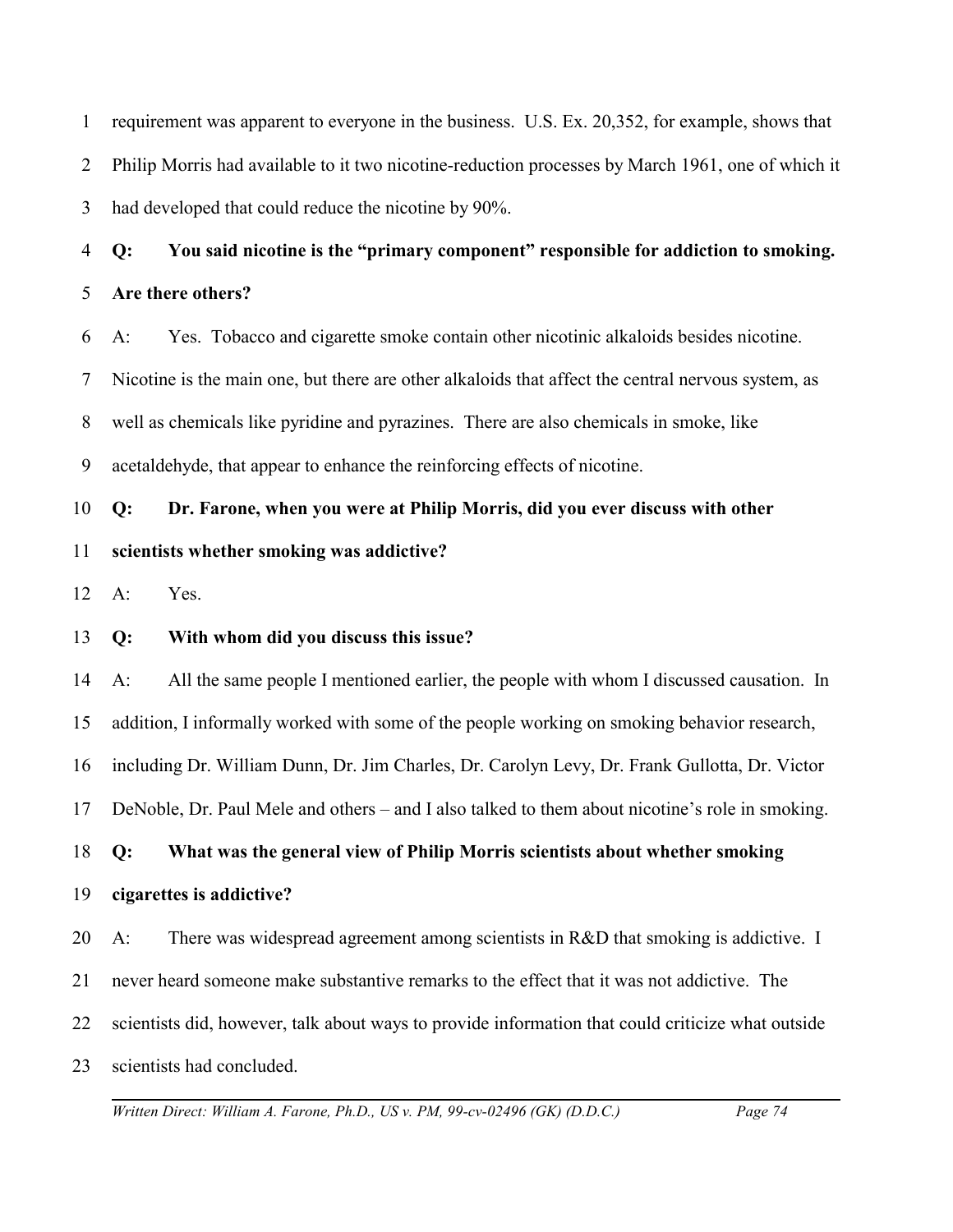# 1 2 **Q: What was the general view of Philip Morris scientists about what was responsible for smoking addiction?**

3 4 5 6 A: Among the scientists, there was widespread conviction that nicotine is the chemical agent delivered by cigarettes that is primarily responsible for addiction to smoking. The other alkaloids and similar agents as well as modifiers were also believed to play a role, especially in increasing or reducing the rate of delivery. But the view was that the main agent is nicotine.

7 **Q: Did you hear people use the word "addiction" in relation to smoking and nicotine?**

8 9 10 11 12 13 14 15 16 A: On many occasions. Around 1980 when the American Psychiatric Association published new criteria for addiction, Dr. William Dunn advised a group of us, including Dr. Osdene, Dr. Fagan and Dr. Eichorn, that while earlier definitions may have allowed us to argue that nicotine was not addictive based on a definition of intoxication that required the intoxication to impair judgment under the older definition, the new definition made it impossible for the tobacco industry to continue to say it is not addictive. Of course the industry did continue to say it is not addictive up though the year 2000. For some companies, including Brown & Williamson and R.J. Reynolds, I still have not seen a clear statement that they agree that nicotine delivered by cigarettes is addictive, although they pose no science to support any alternative.

### 17 18 **Q: What was the basis for this widespread conviction about smoking and nicotine being addictive?**

19 20 21 22 23 A: Our understanding came from both internal and external research, about nicotine and its primary role in keeping people smoking. For example, we knew that nicotine binds to the cholinergic receptors in the brain and stimulated the release of dopamine, which makes one feel alert yet appear relieved of stress because dopamine is a significant chemical in regulating body functions. A natural chemical, acetylcholine, in your body normally performs this function.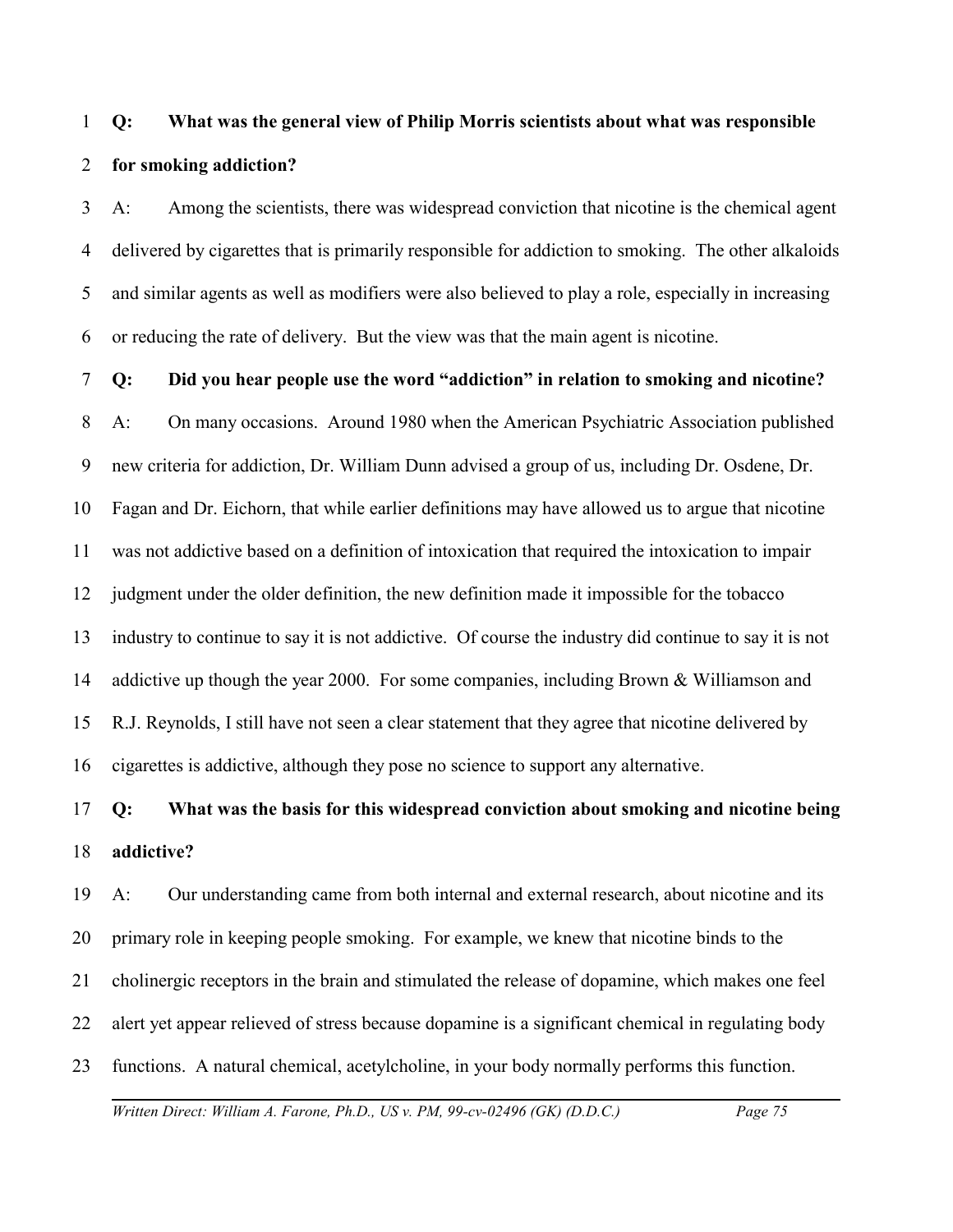#### 1 **Q: Please review U.S. Ex. 61,329. What is this?**

2 3 4 5 A: It is an excerpt from the 1976 edition of "Essentials in Medicinal Chemistry," a reference textbook I used at PM. The excerpt, in technical fashion, describes this biochemical effect I just described. One of the diagrams of the nicotinic receptors in the brain, Figure 15.5 on the secondto-last page, is a 1959 reference.

### 6 7 **Q: How did this widespread internal conviction that smoking and nicotine are addictive manifest itself at Philip Morris?**

8 9 10 A: Just as the nature of certain research projects at Philip Morris was itself implicit recognition that smoking causes disease, the research related to nicotine similarly rested on the accepted premise that nicotine was the reason people were addicted to smoking.

#### 11 **Q: Please review U.S. Ex. 37,314. Can you please describe this document?**

12 13 14 15 16 17 18 19 A: It is an August 1989 memorandum by Philip Morris's Frank Gullotta and others titled "When Nicotine is Not Nicotine." It is among my reliance materials. Dr. Gullotta performed extensive research on nicotine's brain effects, measuring how the administration of nicotine influenced brain patterns with an EEG machine. This report stated that he studied the differences between nicotine's effects on the central nervous system when the nicotine was in either acidic or basic form. The conclusion on the last page states that the magnitude of the CNS effects was twice as big when the nicotine in the cigarettes was a base than when it was in its more acidic form. He then recommended that cigarettes using the basic form of nicotine be further tested.

20 **Q: What, if anything, is significant about this document?** 

21 22 23 A: Along with all the other reports from Dr. Gullotta's nicotine and EEG projects, and the behavioral pharmacology rat and nicotine analog research conducted by Victor DeNoble and Paul Mele, this document shows that Philip Morris's interest in nicotine was in learning about and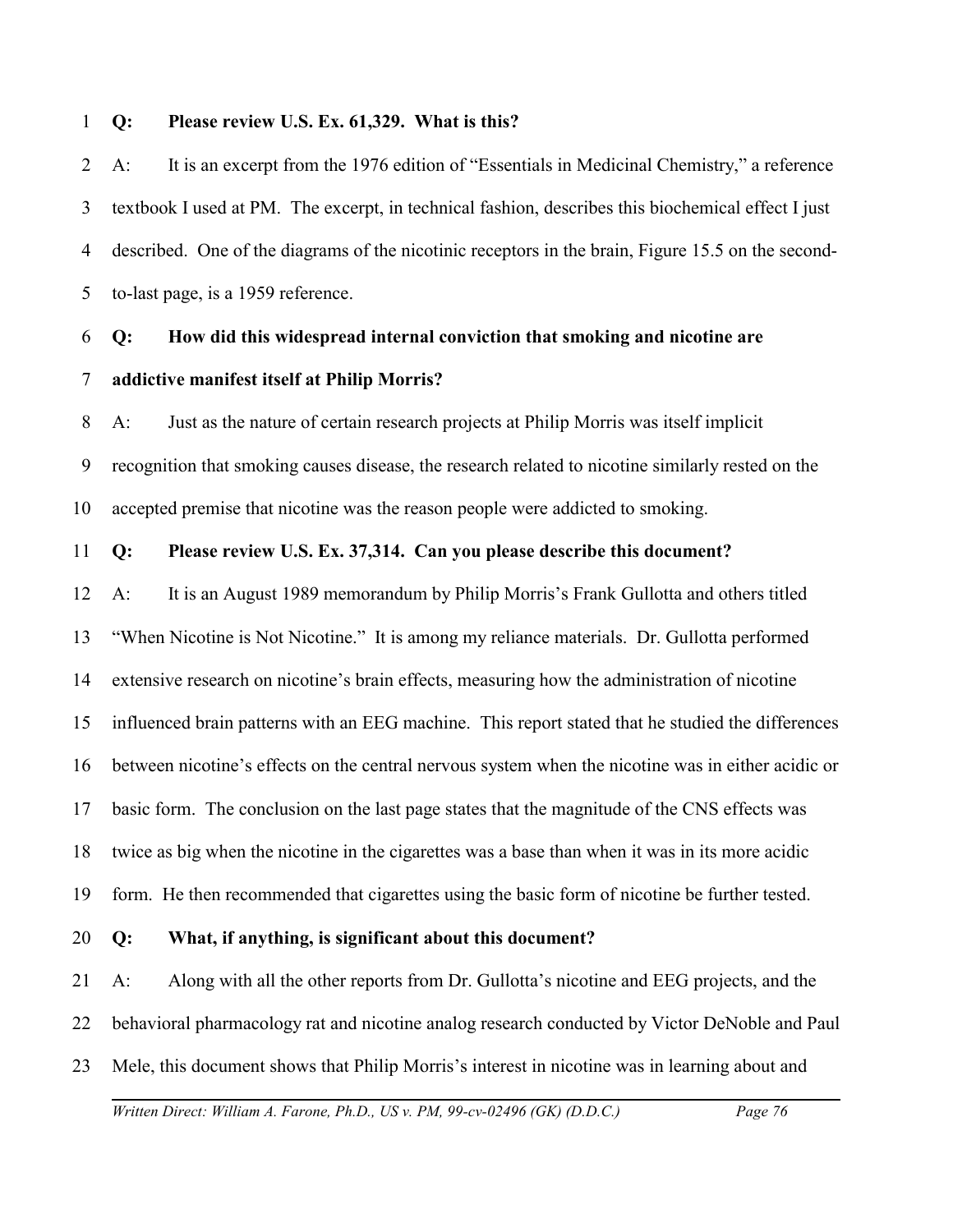1 exploiting its brain effects.

2 **Q: Does this document refer to or concern the flavor or taste of nicotine?**

3  $A:$  No.

4 5 **Q: Did this understanding of nicotine influence the design and manufacture of cigarettes at Philip Morris?**

6 A: Yes.

7 **Q: In what way?**

8 9 10 11 A: In terms of designing cigarettes, it was clear that for any cigarette – other than very low delivery cigarettes that Philip Morris referred to as "exit brands" because they believed that smokers of those brands were on the road to quitting – the design had to ensure that the cigarette could deliver enough nicotine to keep the smoker addicted.

12 13 14 15 16 17 18 19 20 For example, from the late 1970s, when I was there, Philip Morris had a program where we were trying to develop a chemical relative to nicotine, called an analog, as a substitute for nicotine that had the same brain effects as nicotine. Nicotine has some negatives of its own. It's implicated in cardiovascular disease. So we were trying to find an analog that did not have the negative peripheral nervous system effects such as increased heart rate and blood pressure. From the documents, such as U.S. Ex. 34,404, which is a 1978 Lorillard document which states that analog research might lead to information that could help Lorillard "adjust physiological impact in our cigarettes," one can see that some of the other cigarette companies were interested in the nicotine analogs, too.

21 22 23 The nicotine analog program and the interest in these compounds in all companies is evidence of the degree of understanding of what nicotine is and how it works. For example, can one imagine trying to develop a substitute for aspirin without knowing that it is a pain reliever?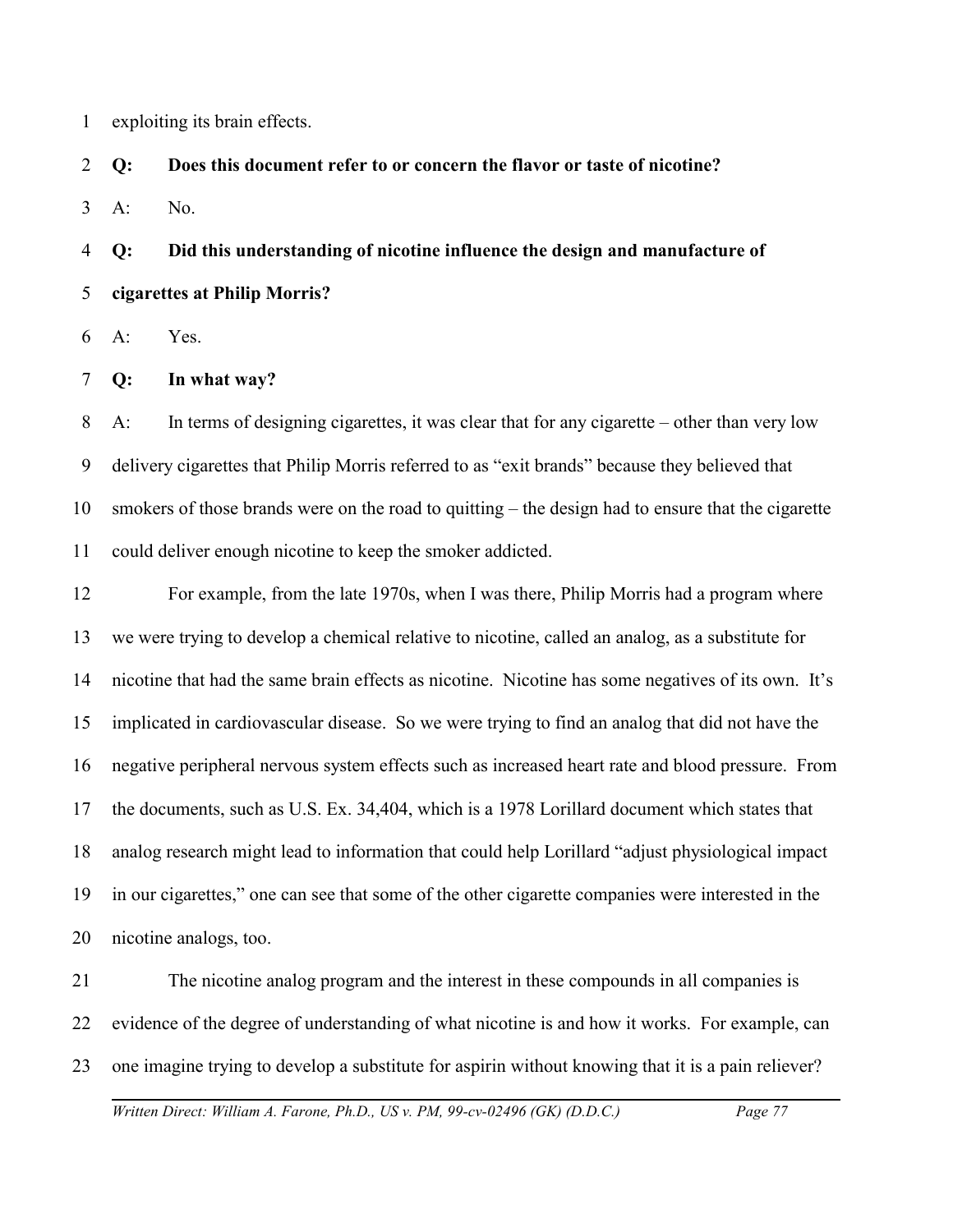1 2 The same concept is true for any drug development. You relate the chemical structure to the desired biochemical activity to create analogs with similar structure and similar activity.

#### 3 **Q: Did you personally work on the effort to find a replacement for nicotine?**

4 5 6 7 8 9 10 11 12 13 A: Yes. Initially I was personally involved with Dr. Seeman and Dr. Sanders in understanding the chemistry of nicotine binding to receptors in the brain. I solved a series of equations for them that described how the binding site kinetics for nicotine could work in a detailed way. You can use other chemical reactions as surrogates for the receptor reaction, and that was done. There are two papers on my resume from that direct involvement. In my capacity as Director I arranged for the Computer Applications Division to assist Dr. Seeman with molecular modeling calculations on the analog structures. I have used such quantum mechanical calculations my entire career and still do. They are an indispensable tool in designing chemical to have specific structures such as the requirements for nicotine to match the receptor for acetylcholine in the brain.

#### 14 **Q: You mentioned "external" research. What do you mean by that?**

15 16 A: Research conducted by non-Philip Morris scientists and published in the scientific and medical literature.

#### 17 **Q: You have been shown J.D. Ex. 00972. What is this document?**

18 A: It is the famous 1942 Lancet article by Lennox Johnston that found that, based on the

19 different physical reactions that nicotine injections had on smokers and nonsmokers, "Nicotine

20 usually gives rise to toxic symptoms in a non-smoker," "A considerable tolerance to nicotine is . .

21 . acquired as a result of smoking." Johnston also found that "Smokers could tolerate

22 considerably larger doses than non-smokers."

#### 23 **Q: Was Philip Morris aware of this article when you were there?**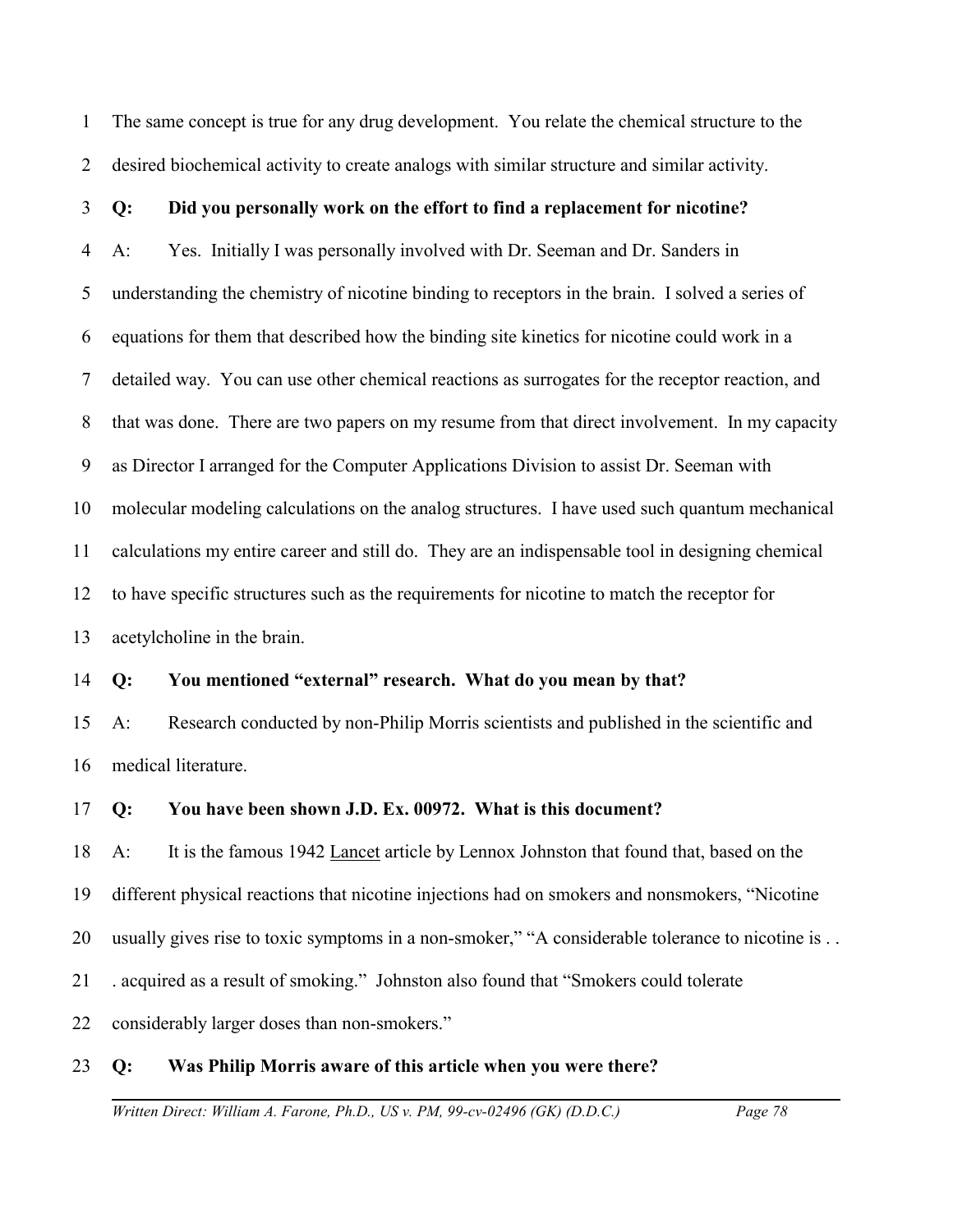1 A: Certainly.

#### 2 **Q: How do you know that?**

3 4 5 6 7 A: Well, for one, I was the Director of Applied Research, and I first became aware of it when I was in college, because it was one of the bases for my understanding that nicotine satisfied at least two characteristics of some addictive drugs – intoxication and tolerance. In addition, Philip Morris scientists – especially people working in the behavioral research group – were familiar with the relevant literature related to nicotine.

#### 8 **Q: What is U.S. Ex. 22,848?**

9 10 A: It is a draft 1969 presentation titled "Why One Smokes" presumably, as it states, to be given to the Philip Morris board of directors by the Vice President of Research & Development.

#### 11 **Q: What about the document is significant to you with respect to addiction?**

- 12 13 A: It shows both considerable sophistication about the role of nicotine in smoking and its physiological effects on the smoker. For example, the second page states:
- 14 We share the conviction with others that it is the pharmacological effect of
- 15 inhaled smoke which mediates the smoking habit. . . .
- 16 We have then as our first premise, that the primary motivation for
- 17 smoking is to obtain the pharmacological effect of nicotine...
- 18 In the past we at  $R \& D$  have said that we're not in the cigarette
- 19 business, we're in the smoke business. It might be more pointed to
- 20 observe that the cigarette is the vehicle of smoke, smoke is the
- 21 vehicle of nicotine, and nicotine is the agent of a pleasurable body
- 22 response.

23 And the third page states: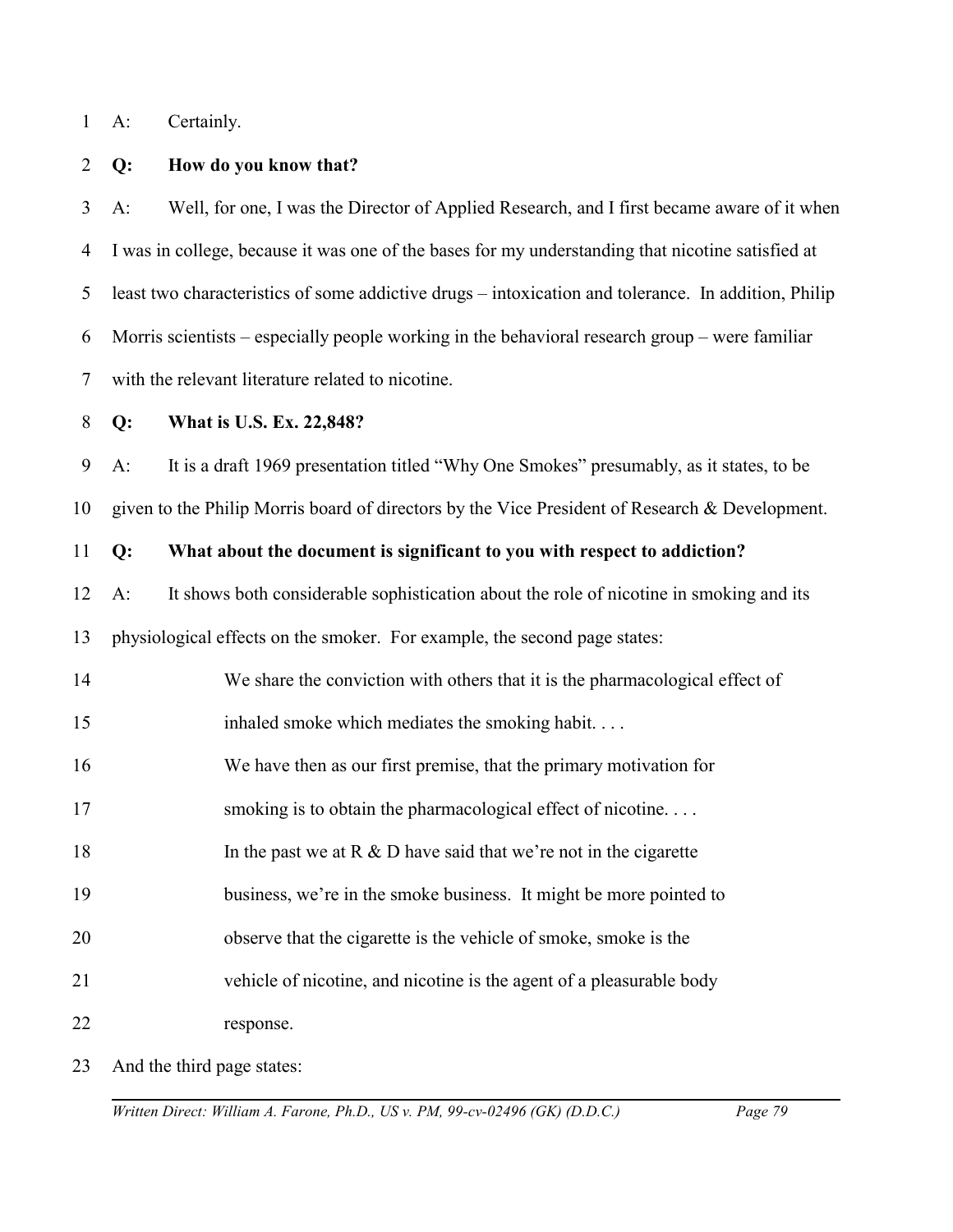| $\mathbf{1}$   |       | This primary incentive to smoking gets obscured by the overlay secondary                          |
|----------------|-------|---------------------------------------------------------------------------------------------------|
| $\overline{2}$ |       | incentives, which have been superimposed upon the habit. Psychoanalysts                           |
| 3              |       | have speculated about the importance of the sucking behavior, describing                          |
| $\overline{4}$ |       | it as oral regression. Psychologists have proposed that the smoker is                             |
| 5              |       | projecting and ego-image with puffing and his halo of smoke. One                                  |
| 6              |       | frequently hears "I have to have something to do with my hands" as a                              |
| 7              |       | reason. All are perhaps operative motives, but we hold that none are                              |
| 8              |       | adequate to sustain the habit in the absence of nicotine. In product tests,                       |
| 9              |       | low nicotine cigarettes are repeatedly rejected in preference for higher                          |
| 10             |       | levels. Intravenously injected nicotine was found to be an acceptable                             |
| 11             |       | substitute for smoking in a study with 35 smokers (Johnston, 1942).                               |
| 12             |       | So not only does the document acknowledge Philip Morris's conviction that nicotine is the most    |
| 13             |       | important component of cigarette smoke, this 1969 document also relies on the 1942 Johnston       |
| 14             |       | Lancet article I just referred to.                                                                |
| 15             | Q:    | Did you ever hear PM executives discuss addiction?                                                |
| 16             | $A$ : | Yes.                                                                                              |
| 17 $Q$ :       |       | Who?                                                                                              |
| 18             | $A$ : | Again, the same group I mentioned before, including the Cullmans, Ross Millhiser,                 |
| 19             |       | George Weissman, Cliff Goldsmith, and Alexander Holtzman.                                         |
| 20             | Q:    | In what circumstances?                                                                            |
| 21             | $A$ : | Mostly at and around the Richmond Meetings, when they would come down from New                    |
| 22             |       | York to talk about activities, developments, and plans for all aspects of the cigarette business. |
| 23             | Q:    | So you had personal discussions, and were present at meetings when such                           |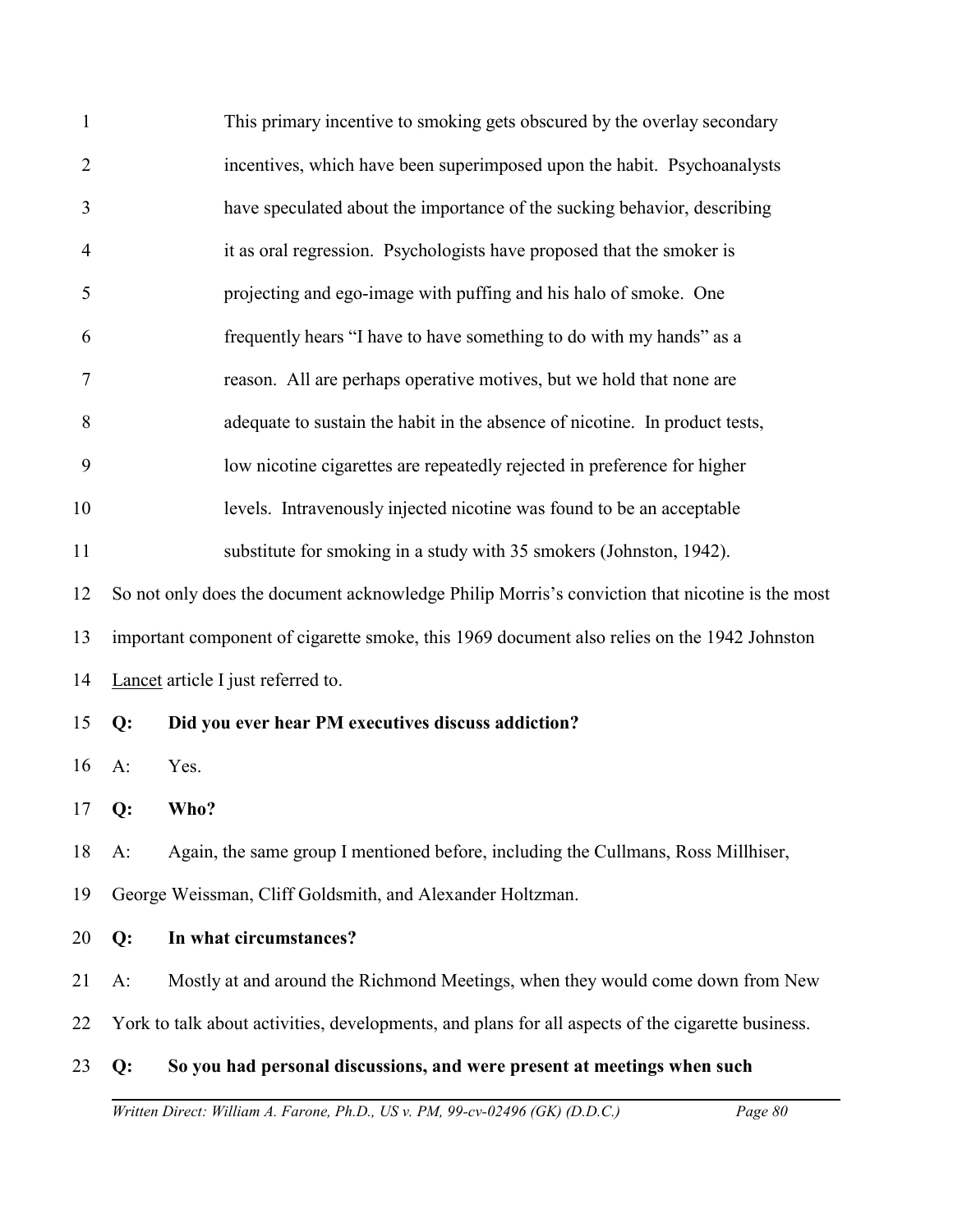#### 1 **discussions occurred?**

2 A: Yes.

#### 3 **Q: What was their view about smoking and addiction?**

4 5 6 7 8 9 10 11 12 13 14 15 A: They candidly acknowledged smoking's addictiveness. Hugh Cullman and Ross Millhiser were always praising the addictive nature of the product for maintaining sales. When I came to PM, I occasionally smoked a pipe, which I started doing while I taught college. I smoked "Bond Street" pipe tobacco and it said on the can it was made by Philip Morris. When I was asked what brand of cigarettes I would like – employees were allowed a free pack a day – I indicated I would like the Bond Street tobacco instead, like a can a week. I was told that PM no longer made the pipe tobacco or "smoking tobacco" as they called it. At a subsequent Richmond meeting with senior executives I had lunch at a table with Mr. Hugh Cullman. I asked about the history of the "smoking tobacco" business and he indicated that they had sold it to U.S. Tobacco under license because pipe and cigar smokers do not attain the level of addiction of cigarette smokers and Philip Morris did not want to be bothered with that level of business. **Q: Are there documents you have relied upon and considered that further support your**

16 **testimony about Philip Morris's internal understanding of nicotine and addiction?**

17 A: Yes.

#### 18 **Q: Can you please identify a few for the Court?**

19 A: These documents include U.S. Ex. 20,177; U.S. Ex. 20,376; U.S. Ex. 20,491; U.S. Ex.

20 20,509; U.S. Ex. 22,029; U.S. Ex. 22,285; and U.S. Ex. 22,967.

#### 21 **Q: Dr. Farone, to your knowledge, did Philip Morris ever inform the public what they**

22 **knew and accepted internally about nicotine – that smoking was addictive and the nicotine**

23 **delivered by cigarettes was the primary reason for that addiction?**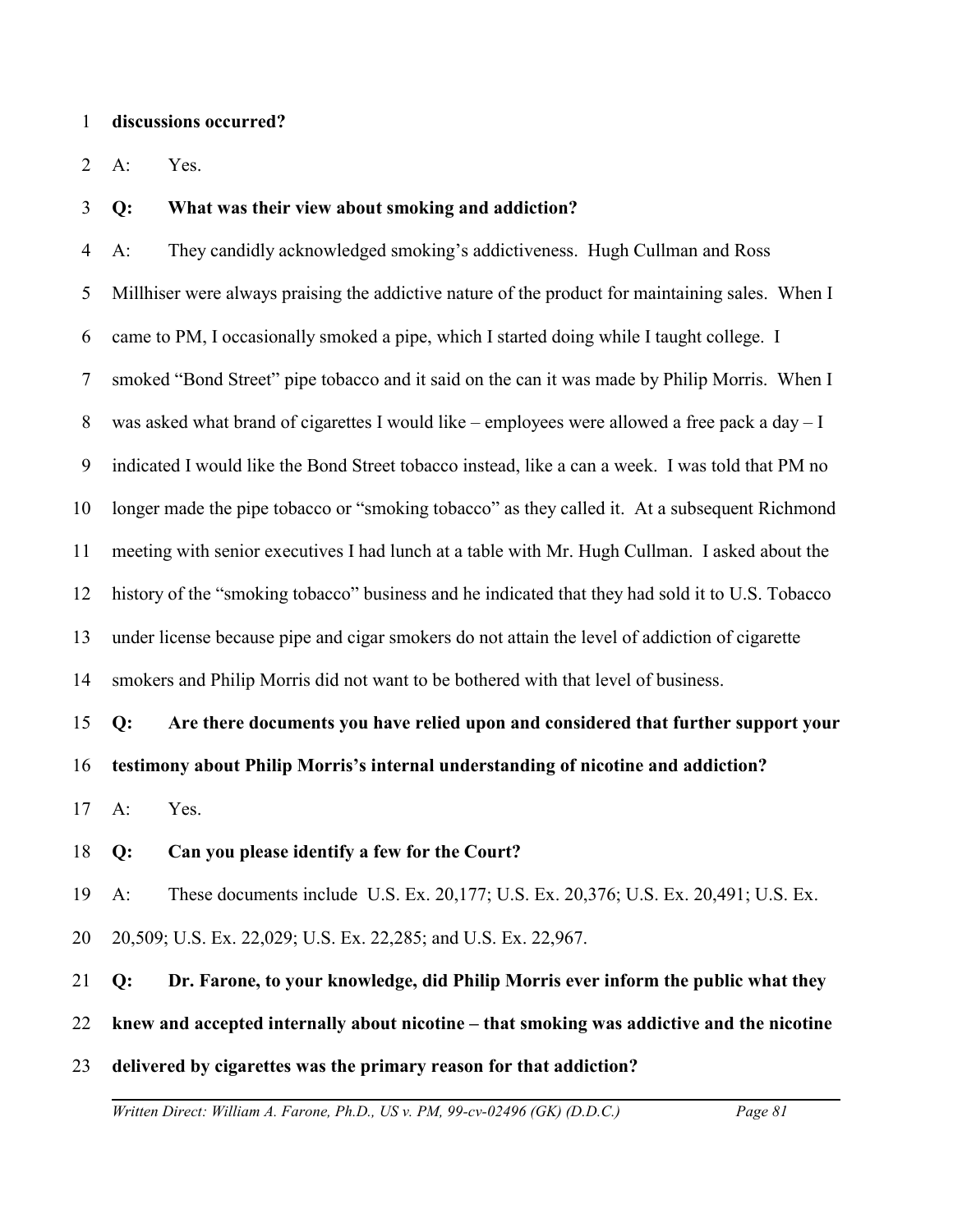| $\mathbf{1}$   | A:                                                                                          | No. To my knowledge Philip Morris in their official statements did not provide any |  |
|----------------|---------------------------------------------------------------------------------------------|------------------------------------------------------------------------------------|--|
| 2              |                                                                                             | admission that cigarette smoking was addictive until around 2000.                  |  |
| $\mathfrak{Z}$ | Q:                                                                                          | Can you describe U.S. Ex. 21,239?                                                  |  |
| $\overline{4}$ | $A$ :                                                                                       | It is a May 16, 1988 press release from the Tobacco Institute.                     |  |
| 5              | Q:                                                                                          | <b>What was the Tobacco Institute?</b>                                             |  |
| 6              | $A$ :                                                                                       | A trade organization of the tobacco industry.                                      |  |
| $\tau$         | Q:                                                                                          | To your knowledge, were the Defendants in this case - Philip Morris, RJR, B&W,     |  |
| 8              | Lorillard, Liggett, and American Tobacco - members of the Tobacco Institute?                |                                                                                    |  |
| 9              | $A$ :                                                                                       | Yes.                                                                               |  |
| 10             | Q:                                                                                          | Let me read to you portions of this press release.                                 |  |
| 11             |                                                                                             | <b>CLAIMS THAT CIGARETTES ARE ADDICTIVE CONTRADICT</b>                             |  |
| 12             |                                                                                             | <b>COMMON SENSE Smoking is truly a personal choice which can</b>                   |  |
| 13             |                                                                                             | be stopped if and when a person decides to do so The claim that                    |  |
| 14             |                                                                                             | cigarette smoking causes physical dependence is simply an unproven                 |  |
| 15             |                                                                                             | attempt to find some way to differentiate smoking from other                       |  |
| 16             |                                                                                             | behaviors. In fact, any feelings persons might have upon giving up                 |  |
| 17             |                                                                                             | smoking are those that would be expected when one is frustrated by                 |  |
| 18             |                                                                                             | giving up any desired activity  The claims that smokers are                        |  |
| 19             |                                                                                             | 'addicts' defy common sense and contradict the fact that people quit               |  |
| 20             |                                                                                             | smoking every day.                                                                 |  |
| 21             | Based on your personal knowledge, training and experience, including your knowledge of      |                                                                                    |  |
| 22             | and participation in work related to nicotine-related smoking behavior at Philip Morris, in |                                                                                    |  |
| 23             |                                                                                             | your opinion is that a true statement?                                             |  |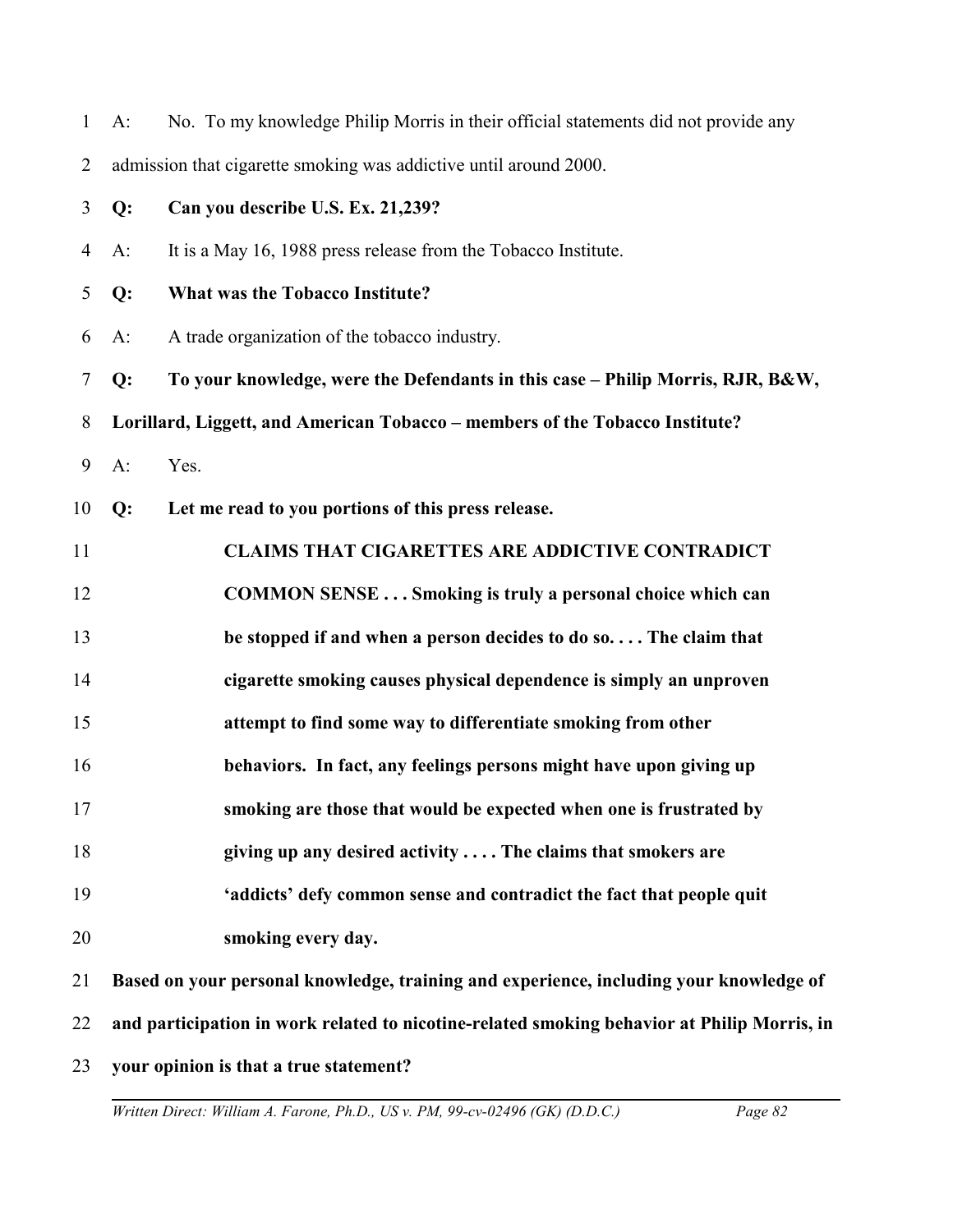1 A: No.

2 3 4 5 6 7 **Q: In your opinion, based on your personal knowledge, training and experience, including your knowledge of and participation in work related to nicotine-related smoking behavior at Philip Morris, and your review of Defendants' internal documents from the perspective of your scientific and professional background, training and experience, is that statement inconsistent with Defendants' own understanding of smoking, addiction and nicotine?**

8 A: Yes.

9 10 11 **Q: Do you have an opinion about whether other tobacco companies had the same internal understanding as Philip Morris's scientists, that smoking is addictive and that nicotine is the main thing responsible for causing and maintaining addiction?**

12 A: Yes.

13 14 15 16 **Q: What is your opinion about the other Defendants' views on nicotine and addiction?** A: My opinion is that all the Defendant manufacturers believed that smoking and nicotine were addictive whether or not it satisfied a specific technical definition that they chose to adopt for the purposes of confusing the public.

17 **Q: On what do you base that opinion?**

18 19 A: I base that opinion on my personal experience, my review of the documents, and my knowledge of industry terminology and manufacturing processes.

20 **Q: You have been shown U.S. Ex. 20,928. Have you seen this document before?**

- 21 A: Yes, it is on my reliance list.
- 22 **Q: What is the document?**

23 A: It is a 1963 document titled "A Tentative Hypothesis on Nicotine Addiction" from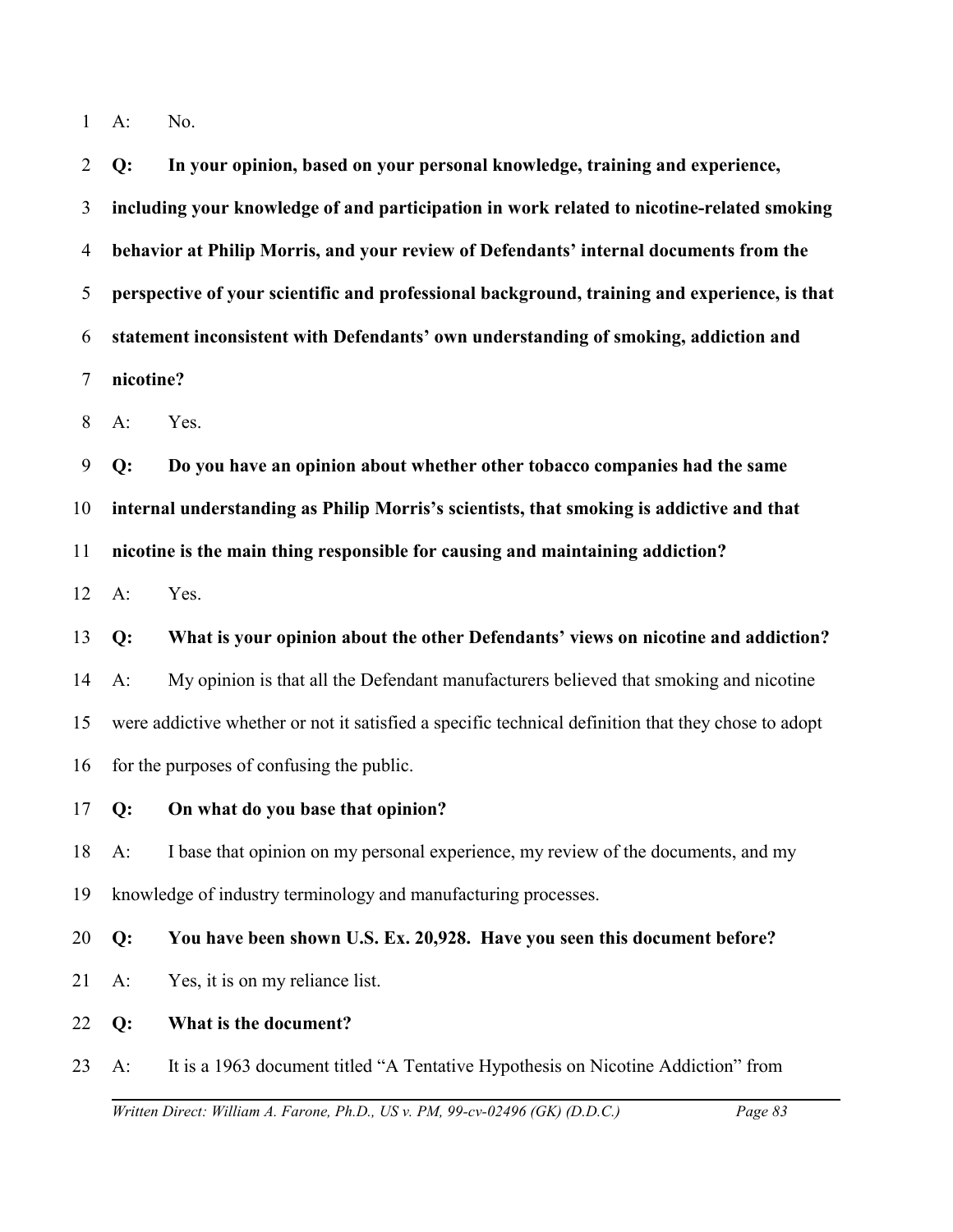1 2 3 4 5 BATCo. The first sentence states "The physiological action of nicotine consists in the liberation of catecholamines both in the brain and in the muscle tissue." The first sentence of the next paragraph states, "the hypothalamus-pituitary stimulation of nicotine is the beneficial mechanism which makes people smoke." This is consistent with what I learned in 1960 about nicotine's effects.

6 7 **Q: Are there other documents that you have relied upon or considered in forming this opinion about other companies' internal views about nicotine and addiction?**

8 A: Yes.

#### 9 **Q: Please identify some of those documents for the Court.**

10 A: These documents include the BATCo-sponsored HIPPO studies of the early 1960s (U.S.

11 Ex. 20,247 and U.S. Ex. 38,486); U.S. Ex. 20,659, a 1972 memorandum by R.J. Reynolds's

12 Claude Teague; U.S. Ex. 21,485, a 1978 B&W document that states that "very few consumers

13 are aware of the effects of nicotine, i.e., its addictive nature and that nicotine is a poison"; and

14 U.S. Ex. 22,012, a 1976 Lorillard document that acknowledges a consensus that "the most

15 probable reason for the addictive properties of the smoke is the nicotine."

16 **Q: Dr. Farone, I now want to ask you some questions about how Defendants'**

17 **understanding of nicotine, and its importance to smoking, has affected how they design and**

18 **make cigarettes. In your view, have the Defendants' cigarette design and manufacturing**

19 **activities taken account of their internal understanding of nicotine's primary role in**

20 **maintaining smoking behavior?**

21 A: Yes.

22 **Q: How so?**

23 A: Most generally, it is my personal experience, as well as my conclusion from reviewing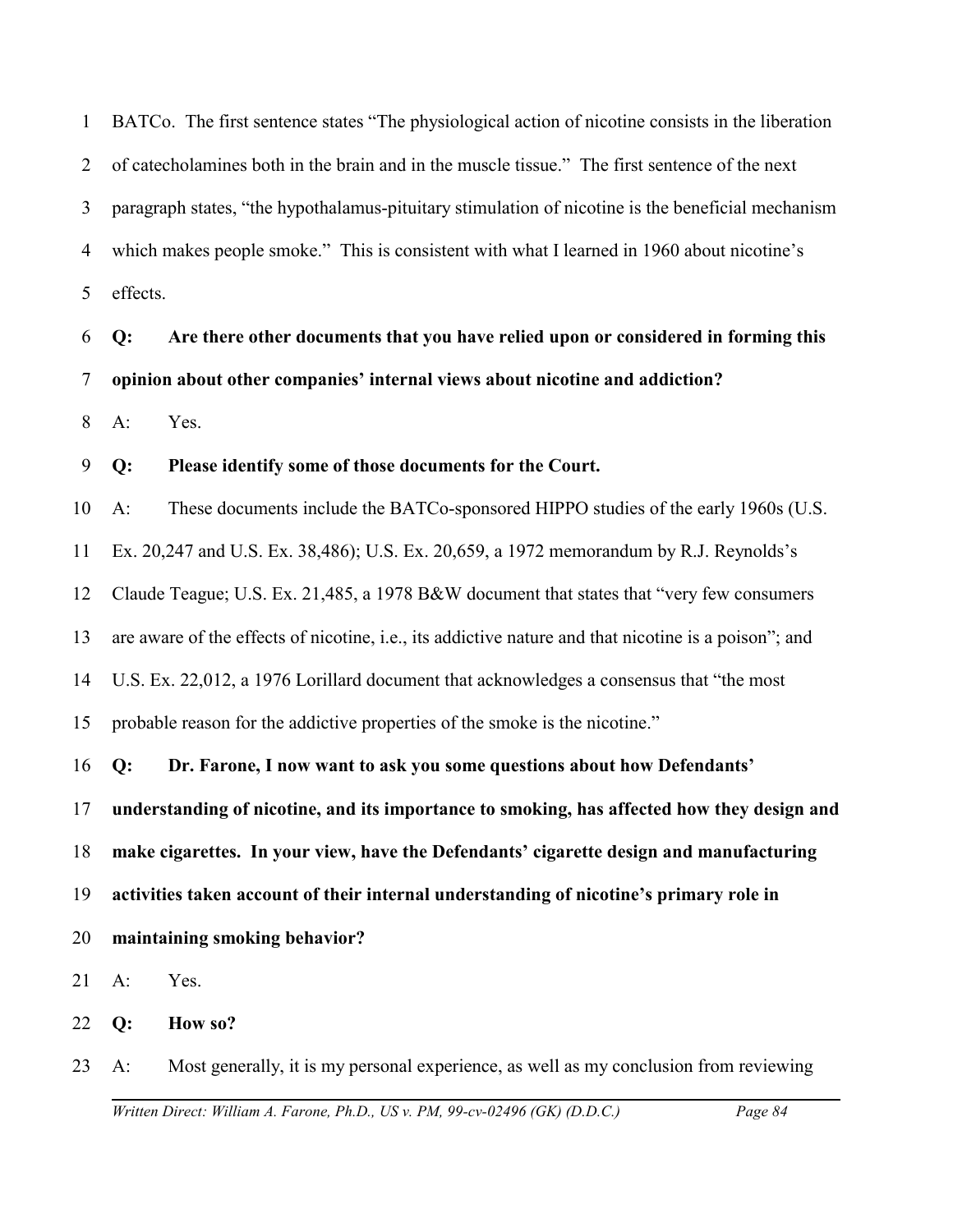1 2 3 4 5 6 documents and from my chemistry background, that the tobacco companies have long understood the need to have a cigarette that delivered sufficient nicotine to the smoker. This understanding influences the selection and combination of design parameters and technologies, both physical – like the cigarette length, circumference, and density, the filter composition and design – and chemical – such as the blend selection, cigarette paper composition and porosity, and the choice of additives.

#### 7 **Q: Is the aim simply to deliver as much nicotine to the smoker as possible?**

8 9 10 11 12 13 14 15 16 A: No. With nicotine, more is not always better because too much nicotine is unpalatable to the smoker. Too much nicotine is usually aversive to the smoker, because, as a base, it has a bitter taste and makes the smoke harsh and irritating to inhale. Research at Philip Morris and other Defendants has shown this to be true. One document I just identified, U.S. Ex. 22,029, is a 1980 William Dunn memo that states that one challenge in designing a high nicotine, low tar cigarette was "to overcome the taste problem typically reported with such a preponderance of nicotine." So part of the cigarette design involves figuring out how to balance the many different components and variables to get a smokable cigarette that enables the smoker to get enough nicotine without being too harsh.

#### 17 **Q: I have provided you U.S. Ex. 48,335 for review. What is this document?**

18 19 A: It is a July 27, 1978 internal report on research at RJR from Charles Rix, titled "The Taste of Nicotine II."

#### 20 **Q: Why is this document relevant to your opinion about nicotine and "taste"?**

21 A: It says in several places that nicotine is "irritating and harsh." The conclusion on page 5,

22 Bates ending in 7765, states that "nicotine itself was quite irritating." So again, this shows that

23 "taste" is not the reason why nicotine delivery is so important to cigarettes.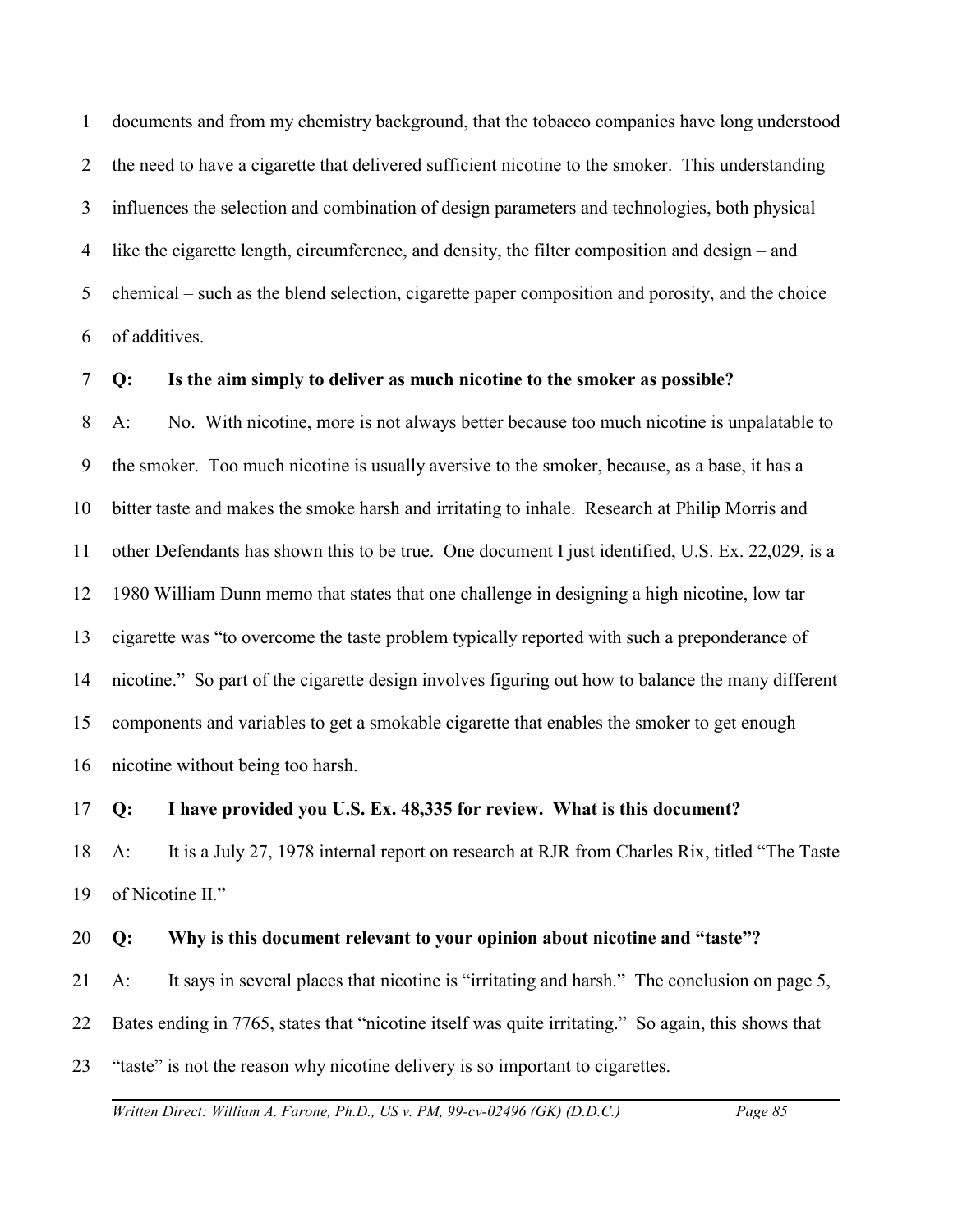1 2 **Q: What is the main component of a cigarette that contributes to nicotine delivery?** A: The tobacco blend.

3 **Q: Why?**

4 5 6 7 A: Because the amount and types of tobacco determine how much nicotine will be in the unsmoked rod. As I mentioned earlier, different types of tobacco naturally have different alkaloid content, and because nicotine is an alkaloid, different nicotine levels. Also, different parts of the tobacco plant have different levels of nicotine.

# 8 9 **Q: Is all of the nicotine that is in an unsmoked cigarette delivered in the smoke to the smoker?**

10 11 12 13 14 15 16 17 18 19 A: No. An unsmoked cigarette has many times the amount of nicotine than that actually delivered to the smoker. A cigarette that delivers about 1 mg of nicotine in smoke by the FTC test has about 14-20 milligrams of nicotine in the unsmoked rod. So there is a tremendous reserve of nicotine. To Philip Morris and the other Defendants, a critical part of cigarette design is first ensuring that enough nicotine is available in the unsmoked rod, and then making sure that the design enables the smoker to get enough of the nicotine out to maintain his or her addiction. As I said earlier, burley tobacco is naturally highest in nicotine, so the Defendants have used extra burley in some of its lower FTC yield blends to maintain those cigarettes' ability to provide the "impact" – nicotine effects – for addicted smokers. Philip Morris did this with its Merit brand.

20 21 22 **Q: Have you seen other documents where Defendant tobacco companies other than Philip Morris also use blending techniques to maintain adequate nicotine levels, even in lower FTC yield products?**

23 A: Yes.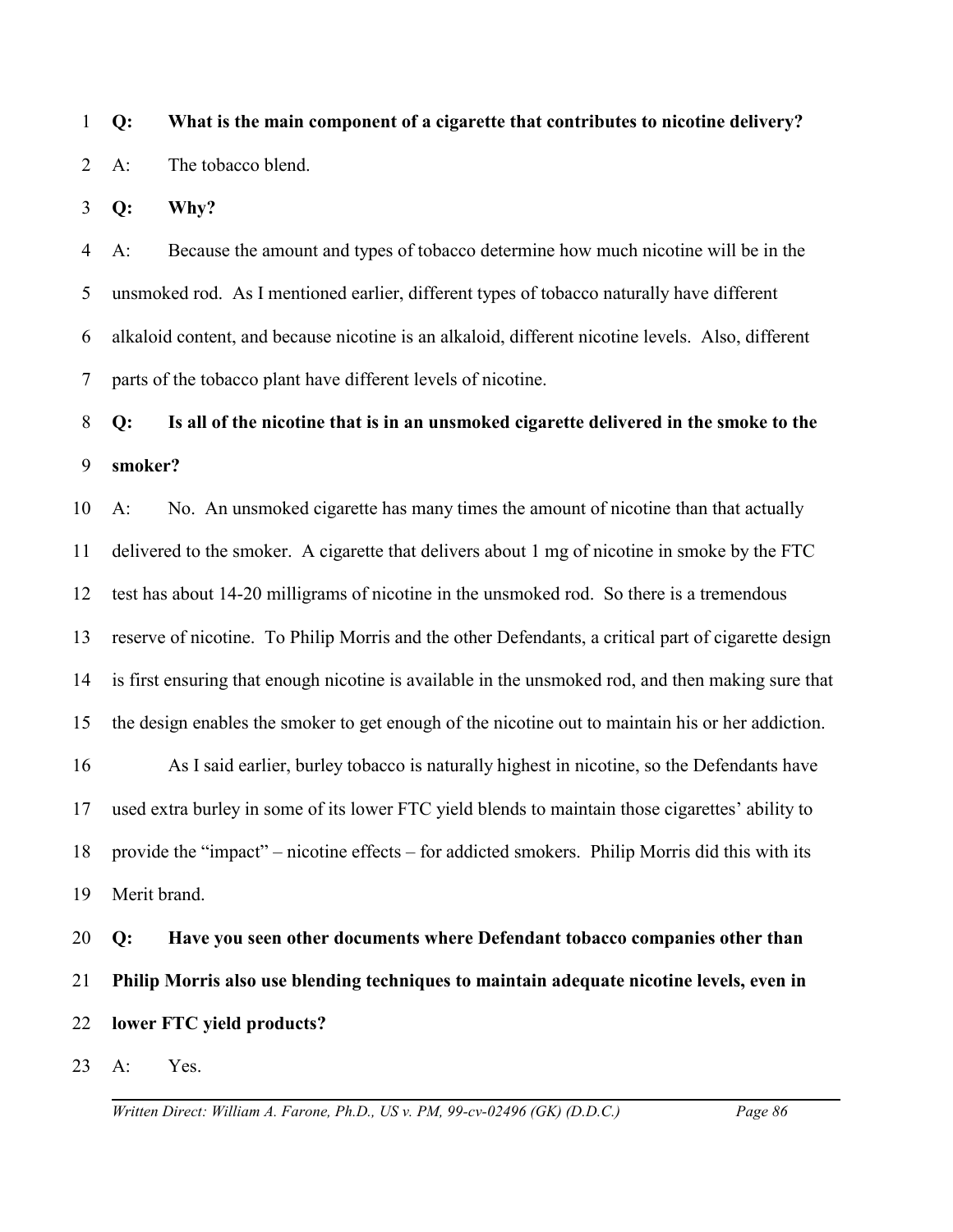1 2 3 **Q: Please review U.S. Ex. 34,293, a Lorillard document dated February 8, 1971. Do you see that it was written to Alexander Spears and another Lorillard employee?** A: Yes.

4 **Q: Who was Alexander Spears?**

5 A: He was a top researcher at Lorillard.

6 7 8 9 10 11 12 **Q: On Bates page ending in 6196, the memo states that "[t]he ratio of nicotine to tar can be controlled by blending high nicotine and tar grades with low ones resulting in a net gain of nicotine delivery over tar level." How if at all does this relate to what you have been testifying about with respect to the role of the blend in controlling nicotine levels?** A: This supports exactly what I've been discussing, which is that Defendants know how, and do, substantially determine the nicotine level in the cigarette through blend selection. At Philip Morris, we altered the nicotine-to-tar ratio by using more Burley tobacco in the blend.

13 **Q: You have been shown U.S. Ex. 56,269. Have you seen this document before?**

14 15 A: Yes, it is part of my reliance set. It is a 1981 paper by Alexander Spears and another Lorillard scientist.

16 17 **Q: What about this document do you consider significant to your opinion about the role of the tobacco blend in nicotine levels?**

18 19 20 21 22 23 A: On page 24 of the publication, Bates number ending in 8495, Spears states: "Higher nicotine levels can be achieved by decreasing Oriental and the stem and the tobacco sheet and increasing the Burley and upper stalk positions of both the Flue-cured and the Burley tobacco." This simply confirms again that Lorillard knew, as we did at Philip Morris, that nicotine levels could be controlled by selection of tobacco – by type and stalk position – and total composition of the blend.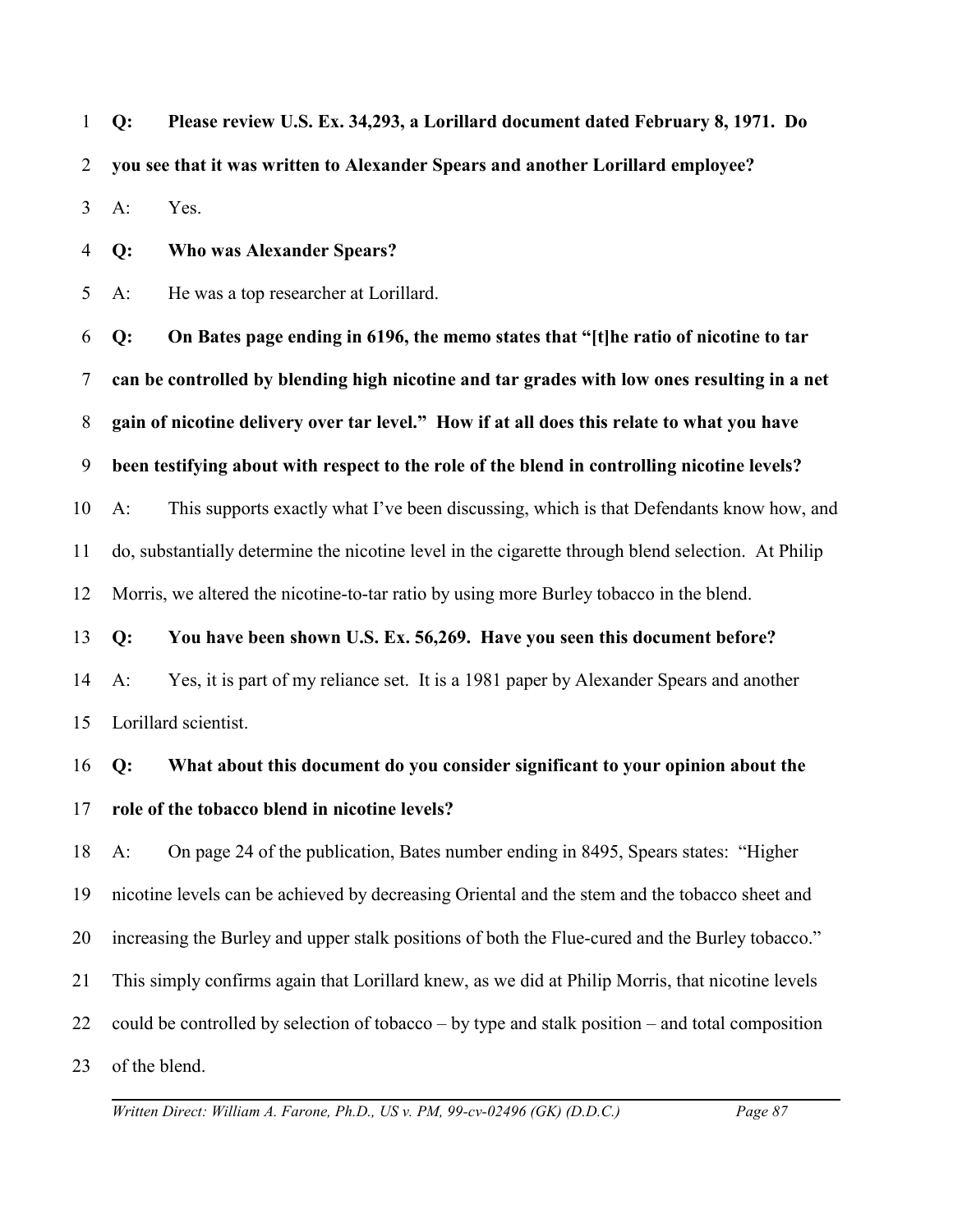# 1 **Q: Are you aware that the tobacco companies have made statements about the nature**

### 2 **of the nicotine-to-tar ratio in cigarettes?**

3 A: Yes.

4 **Q: Can you describe the nature of these statements?** 

5 6 7 A: The tobacco companies have always argued publicly that the nicotine level is determined by the tar level, that they don't keep track of nicotine levels in the manufacturing process, and that the nicotine level is fixed.

8 **Q: And are those statements true?**

9 10 11 12 13 14 A: No, for several reasons. As this Lorillard document shows, the nicotine-to-tar ratio in cigarettes is variable, depending upon the blend of tobaccos chosen. More Burley in the blend causes a higher nicotine-to-tar ratio. As I said before, the use of a tobacco blend with a higher percentage of Burley tobacco was one of the key design features of Merit cigarettes at Philip Morris in the 1970s. The nicotine-to-tar ratio can also be intentionally altered by other design features.

15 **Q: What other design features can be used to alter the nicotine-to-tar ratio?**

16 A: Ventilation holes in the filter can dilute the smoke in a way that alters the ratio, too.

### 17 **Q: You have been shown U.S. Ex. 35,572. What is this document?**

18 A: This is a March 24, 1969 document titled "Factors Affecting Nicotine Concentration in

19 FTC Tar." The memo is from W.E. Claflin to R.M. Ikeda.

### 20 **Q: Did you know either of these people?**

21 A: I knew them both very well. Warren Claflin was an engineer in Process Development at

- 22 Philip Morris. Employees in the Applied Research Directorate interacted with him frequently.
- 23 Bob Ikeda was one of the key, if not the key, flavor chemist. My personnel worked with Bob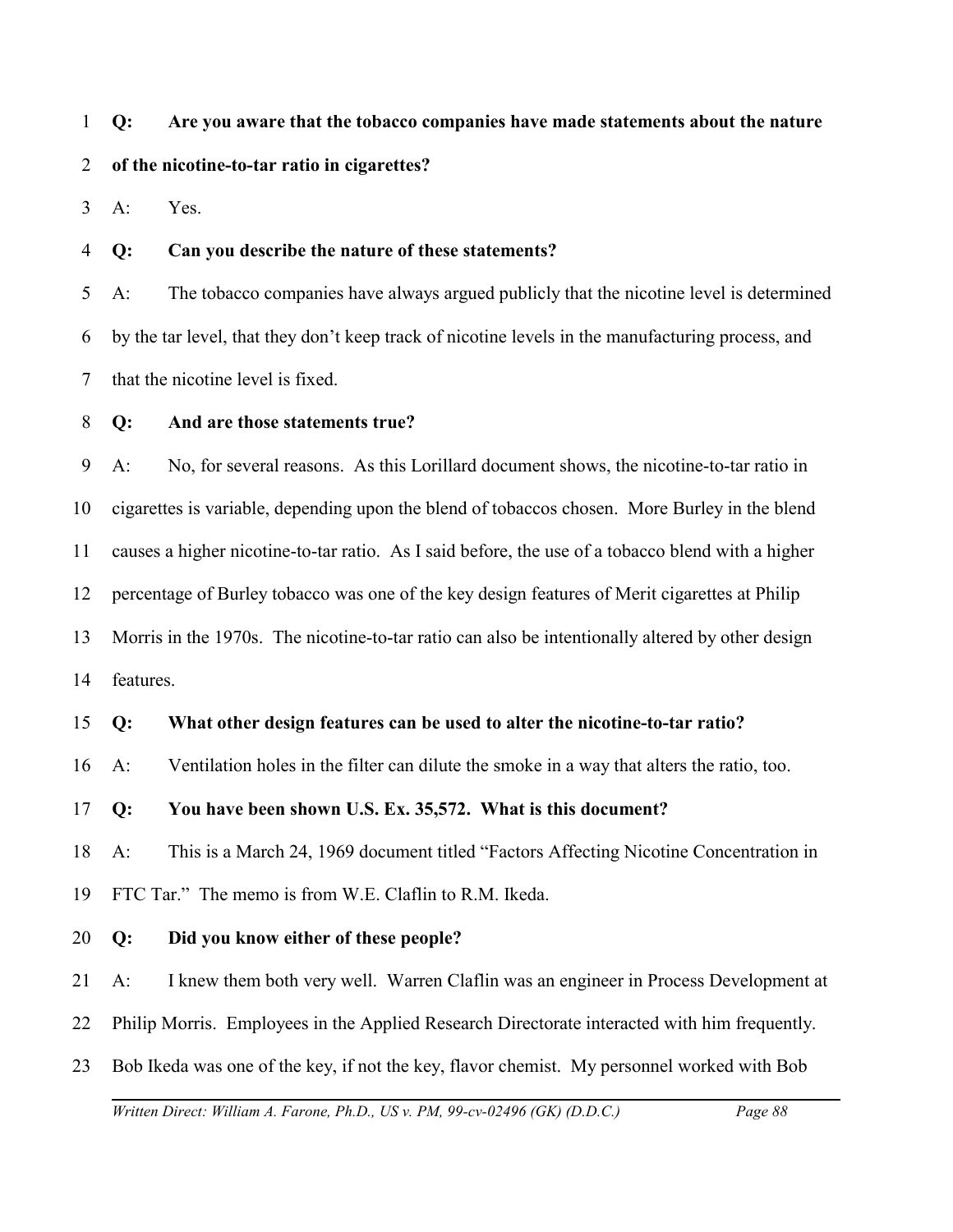1 2 Ikeda on many projects such as making an inhalable nicotine aerosol generator that was not a cigarette.

3 **Q: How does this document support your testimony?**

4 5 6 7 8 9 10 A: The second sentence in the "Summary" states that "There does appear to be a definite increase in nicotine concentration as the percentage dilution increases" and that while "the nicotine concentration increases as total delivered tar decreases," "[t]he dilution effect is the greater of the two." Then, on the next page, the report says: "The basic conclusion to be reached from this data is that as delivery is reduced, a lower percentage of nicotine is filtered out than of FTC tar in general. This reduction is enhanced if the reduction is accomplished by dilution rather than improved internal filtration."

#### 11 **Q: What is significant about this for your opinion on this issue?**

12 13 A: It shows that Philip Morris found from its research that it could increase the nicotine-totar ratio by increasing the amount of dilution from ventilation.

14 15 **Q: Why else do you conclude that the Defendants' statements about not tracking nicotine levels is not true?**

16 17 18 19 20 21 22 23 A: The statement about not tracking nicotine during the manufacturing process is misleading, because tobacco is analyzed for alkaloids, which is the same thing for all practical purposes because nicotine is the majority of the alkaloids. For the tobaccos Philip Morris used, the two track so closely that if you know the alkaloid content you know the nicotine content. In chemistry we use the idea of one thing being a measure of another. Alkaloids are a measure for nicotine and the reverse is also true. The tobaccos that Philip Morris purchased were all analyzed for alkaloid content and then blended accordingly. So Philip Morris already knew how much nicotine was going to end up in the cigarette. For example, in U.S. Ex. 37,130, a 1977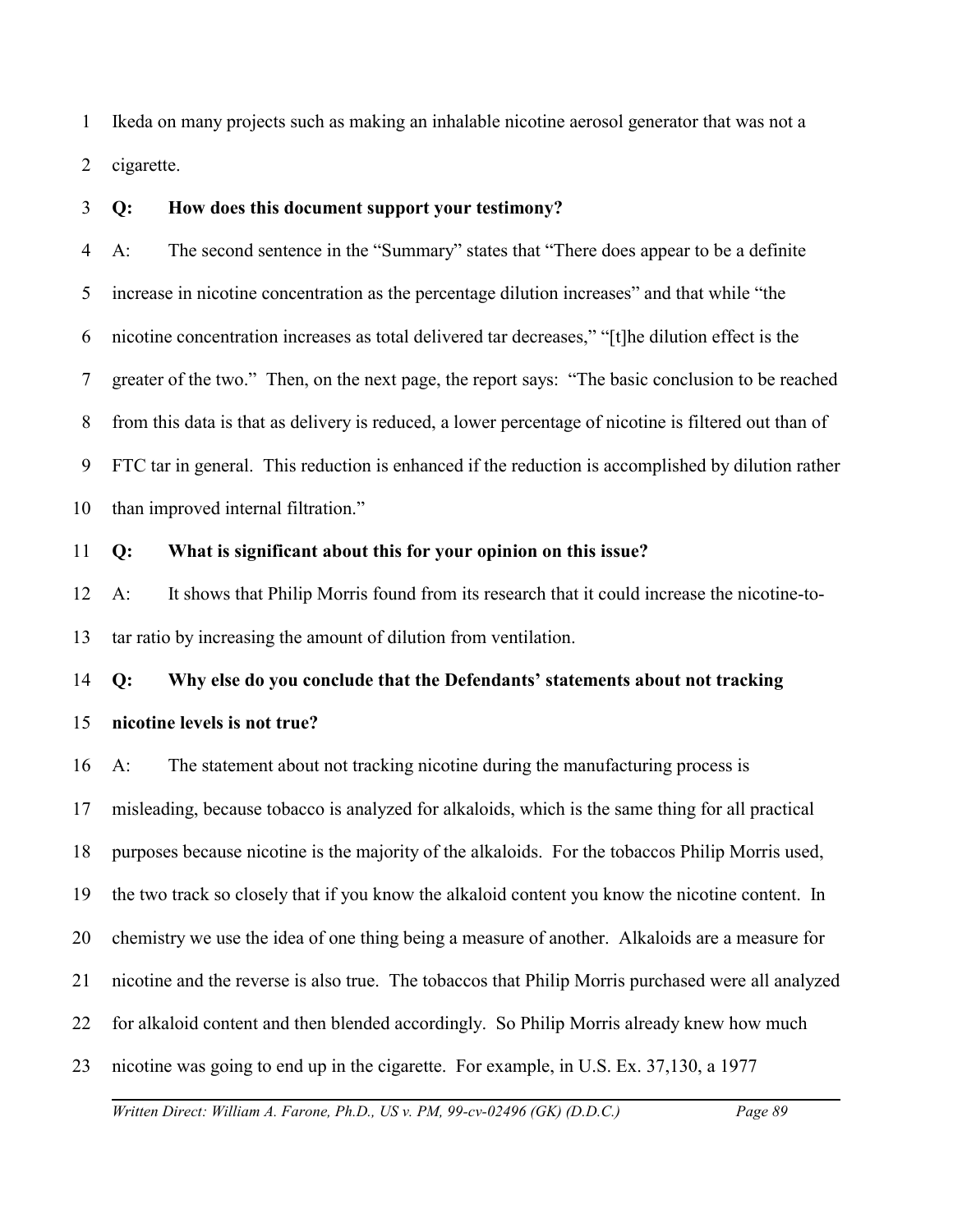1 2 presentation to the Philip Morris Board of Directors, Wally McDowell stated, on page 5, Bates number ending in 1003, that

|                | the accurate control of the chemical composition of our tobacco blends     |
|----------------|----------------------------------------------------------------------------|
| $\overline{4}$ | becomes critical. As you can see, the compositions vary significantly by   |
|                | stalk position. In addition, they change from year to year and vary widely |
| 6              | by tobacco type. Our analysis techniques have developed to the point that  |
|                | we can determine the presence of these critical components in the blend    |
| 8              | with a high degree of accuracy. From this data, the tar generated by a     |
| 9              | particular blend can be predicted.                                         |
|                |                                                                            |

10 I would add that nicotine could be accurately predicted for the same reasons.

11 **Q: You have been shown U.S. Ex. 34,293 for review. Please describe this document.**

12 A: It is a Lorillard document on my reliance list, and is a February 8, 1971 memo to

13 14 15 Alexander Spears and a Mr. Tucker from S. Jones. It discusses how Lorillard predicted tar and nicotine levels, and even smoke levels, by analyzing the tobaccos bought by Philip Morris, RJR, and B&W.

### 16 17 **Q: Are there any other reasons that you find Defendants' statements about nicotine-totar ratios to be inaccurate?**

18 19 20 21 22 A: Yes. The companies definitely know how much nicotine is in the reconstituted tobaccos like reconstituted leaf and blended leaf, and use that to fine tune the nicotine levels to ensure consistency. Finally, the companies have full capability to change the ratio however they want, because they have the ability to remove all nicotine from cigarettes. Even before I got to Philip Morris, they had at least one method for removing virtually all nicotine.

#### 23 **Q: You have been shown U.S. Ex. 20,352. Have you seen this document before?**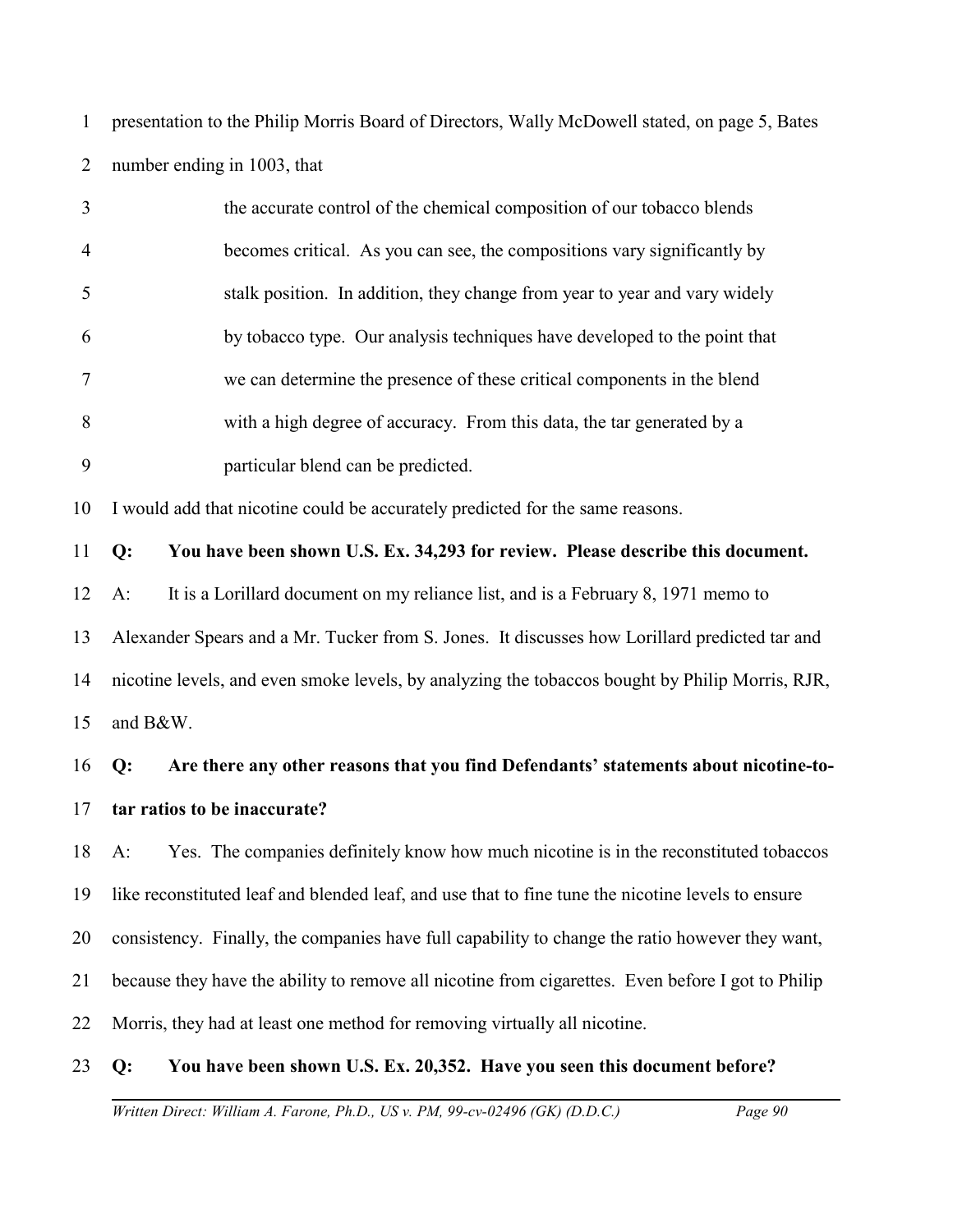1 2 A: Yes, I saw it when I was at Philip Morris because I had access to the Wakeham files. Also, it is part of my expert reliance set.

#### 3 **Q: What is this document?**

4 5 6 7 A: It is a March 1961 memo from Wakeham to Hugh Cullman that advises that "[W]e have available in Research and Development two processes for reducing nicotine in smoke. . . ." So that is 1961, and Philip Morris already has multiple ways to control nicotine levels – and nicotine-to-tar ratios – in cigarettes.

8 9 10 11 While I was at Philip Morris we were working on another nicotine-removal process – called "supercritical fluid extraction" – that Philip Morris eventually used to make the denicotinized cigarettes it briefly test-marketed in the late 1980s. That cigarette had virtually no nicotine, but about 14 mg. of tar by the FTC method.

#### 12 **Q: How does cut width affect nicotine delivery?**

13 14 15 16 17 18 19 20 21 22 23 A: Again, cut width affects the particle size of the liquid drops in the smoke aerosol. The finer the cut width, the faster the cigarette burns and the smaller the particles in the smoke. Particle size in turn influences the kinetics of absorption – the rate and location of where the particles are absorbed. Further, the cut width influences how fast the tobacco will burn. Rapid burning tobacco also creates smaller particles and facilitates rapid, repeated use of the product, thereby increasing nicotine delivery to the smoker. Cut width also influences how much of the nicotine that is in the tobacco will get into the mainstream. Nicotine is essentially distilled from the tobacco, and greater surface area from smaller cut width will let nicotine volatilize more depending on some other parameters such as resistance to draw. Thus, one can change the nicotine-to-tar ratio with cut width as well as influencing the aerosol particle size. With smaller particles in the aerosol, cut width can influence how much nicotine is inhaled into the lungs and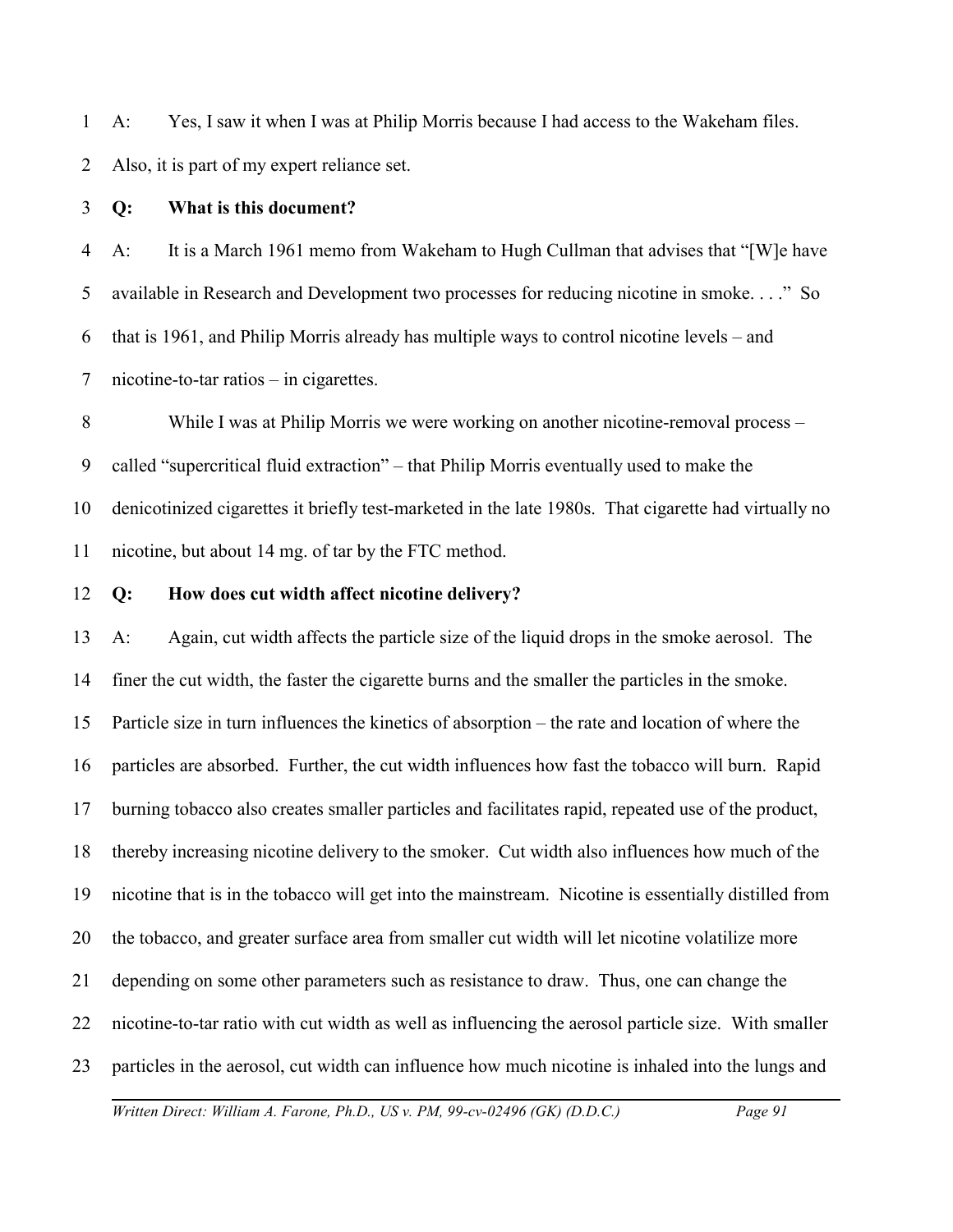1 how fast it is absorbed into the bloodstream.

# 2 3 **Q: Have you seen documents where Philip Morris discusses particle size and inhalation?**

4 5 6 7 8 A: Yes. Dr. Osdene had a whole program on this which I was participating in with my diagrams and expertise. Before I arrived at Philip Morris, papers were published that are on my reliance documents, including U.S. Ex. 61,129, a paper about measuring particle size by Carter and Hasegawa, two Philip Morris scientists. I had scientists in Applied Research building light scattering instruments for measuring the particles sizes.

9 10 **Q. Would these principles have application in the area of cigarette design and nicotine inhalation?**

11 A. Yes, that is one of the things I was doing at Philip Morris.

12 **Q: You have been shown U.S. Ex. 70,839. Please describe what the document is.** 

13 A: It is a 1999 status report on smoke research from Ken Shafer of Philip Morris.

- 14 **Q: Have you seen this document before?**
- 15 A: Yes. I reviewed it after it was produced in this case.

16 **Q: What about this document bears on your testimony about nicotine and particle size?**

17 A: This document is discussing one of Philip Morris's recent research initiatives –

18 development of a non-cigarette "aerosol generator" – basically, a means of generating and

19 delivering an aerosol of known chemical composition. At the top of page 2 of the document,

- 20 Bates number ending in 1519, the document describes the objective of the project: "Develop a
- 21 drug inhalation device for non-tobacco applications which is based on capillary aerosol generator
- 22 (CAG) technology."
- 23 It shows that Philip Morris is applying its sophisticated understanding of aerosol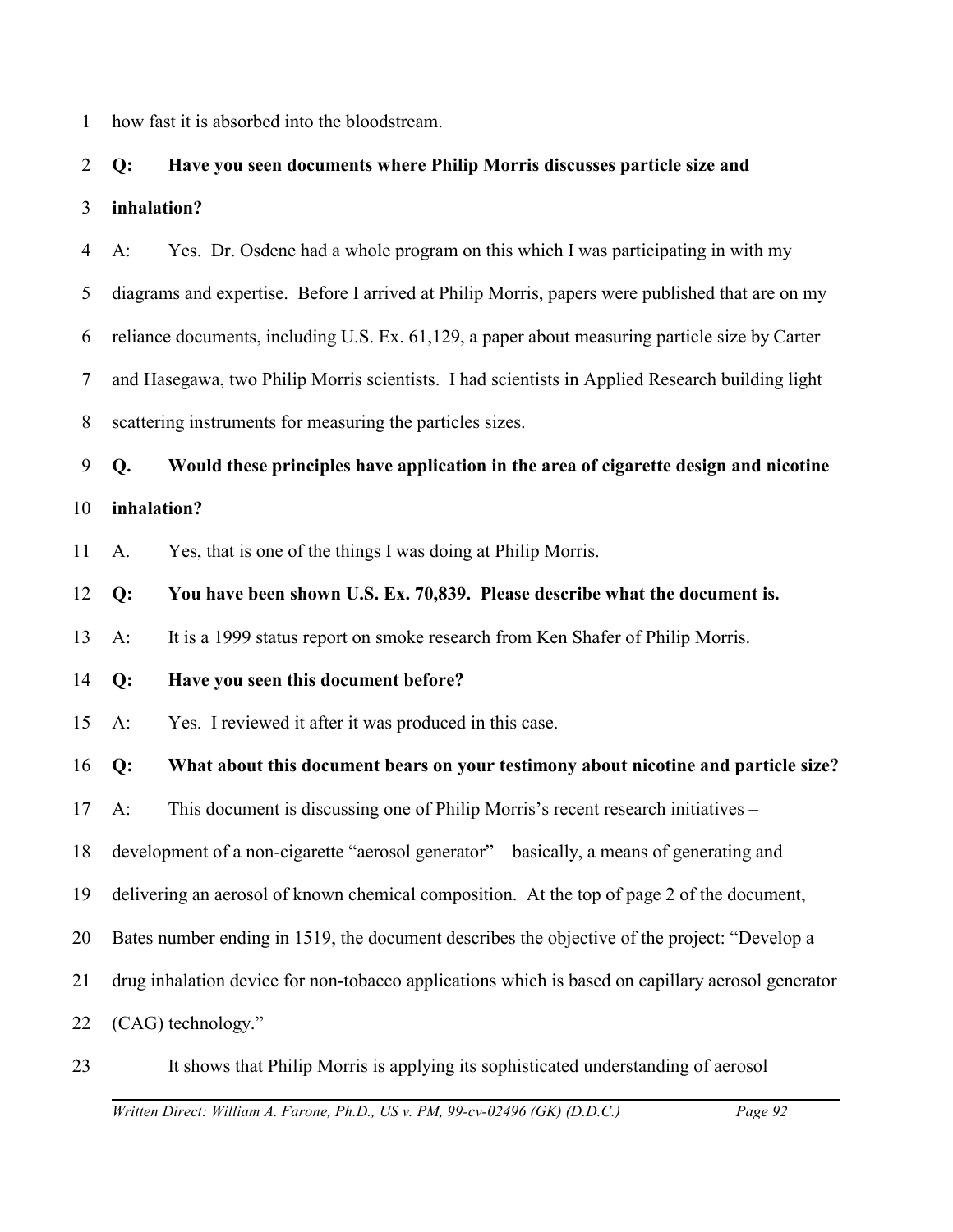1 2 3 4 formation and particle size to develop new technologies. They could be developing this technology as a means of delivering nicotine and flavor without the carcinogens in smoke. This technology could yield the ideal less harmful product as we all knew in the 1960s and as was discussed in the 1970s when I was there.

5 **Q: Do added chemicals like casing or flavorants affect nicotine delivery?**

6 A: They can, depending upon the type of chemical and the amount used.

7 8 **Q: Are there particular chemical additives that have particular importance to nicotine delivery, in your view?**

9 10 11 A: Yes. One important flavorant is menthol, which as anyone who has sucked on a menthol cough drop knows can act as a local anesthetic in the throat. Menthol thus can help override the irritation that naturally comes from the inhalation of cigarette smoke.

12 13 14 15 Second, additives like ammonia, other ammonia-related compounds, and other flavor components can also mediate the harshness of nicotine, thereby facilitating inhalation. They can also make the tobacco smoke more acidic or more basic, which in turn affects the form of nicotine delivered in cigarette smoke.

16 17 18 19 20 21 Third, compounds like pyridine and synthesized chemicals know as "reaction flavors" made from the reaction of sugars and proteins or amino acids can also have effects on the central nervous system. Many of the chemicals made in these reactions have structural similarity to nicotine as well as being flavorings and finding classes of chemicals that are both nicotine analogs and accepted flavors was a major project at PM. RJR also has developed these "cooked flavors" or "reaction flavors."

22 23 **Q: You mentioned that certain additives affect the "form" of nicotine. What do you mean by the form of nicotine?**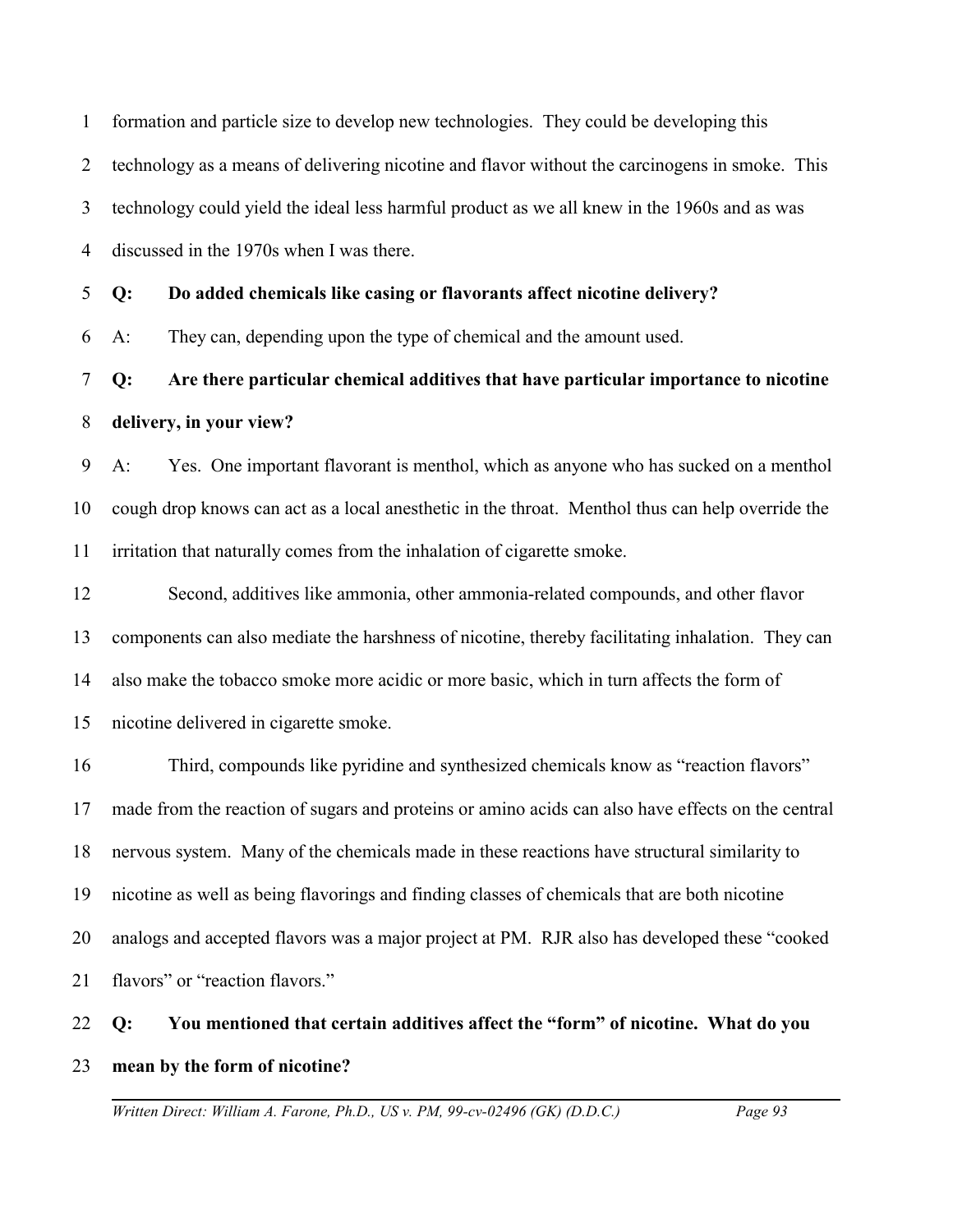1 2 3 4 5 6 7 A: Nicotine in cigarette smoke is found primarily in two different chemical states: either the protonated form or the unprotonated "free" form. Most nicotine in cigarette smoke is protonated – that is, it carries a positive chemical charge. As the smoke becomes more basic – that is, the pH rises – more of the nicotine that is delivered is in its "free" chemical form. At a given pH, there is a given ratio of free to protonated nicotine. Also, as more nicotine is delivered in the free, unprotonated form, a greater proportion of the nicotine is also delivered in the gas phase of smoke.

#### 8 **Q: How can a cigarette designer raise the pH of cigarette smoke?**

9 10 11 12 A: The pH can be altered in more than one way. Again, the tobacco blend is important, because Burley tobacco is naturally higher in alkaloids and nitrates, and therefore yields a higher pH of smoke. Another way of raising pH is to mix more basic substances, like ammonia (or substances that convert to ammonia upon burning) into the filler.

# 13 14 **Q: Can you explain more about the role ammonia can play in a cigarette's nicotine delivery?**

15 16 17 18 19 20 21 A: Yes. First, ammonia can alter the impact of smoke and nicotine because it is not as bitter as nicotine and thus "smoothes" the smoke. Second, ammonia – and other chemicals, like urea, which convert to ammonia when burned – raise the pH level, and therefore causes more of the nicotine to be in the unprotonated form and in the gas phase of smoke. Third, the way ammonia actually works is also important. When ammonia is released during combustion it sweeps along the remaining tobacco, which has been moistened by water of combustion replacing nicotine and causing the nicotine to be released in gas phase from the tobacco.

#### 22 **Q: On what do you base these statements about ammonia's different characteristics?**

23 A: Some of it is fundamental chemistry. This is also what I learned while at Philip Morris.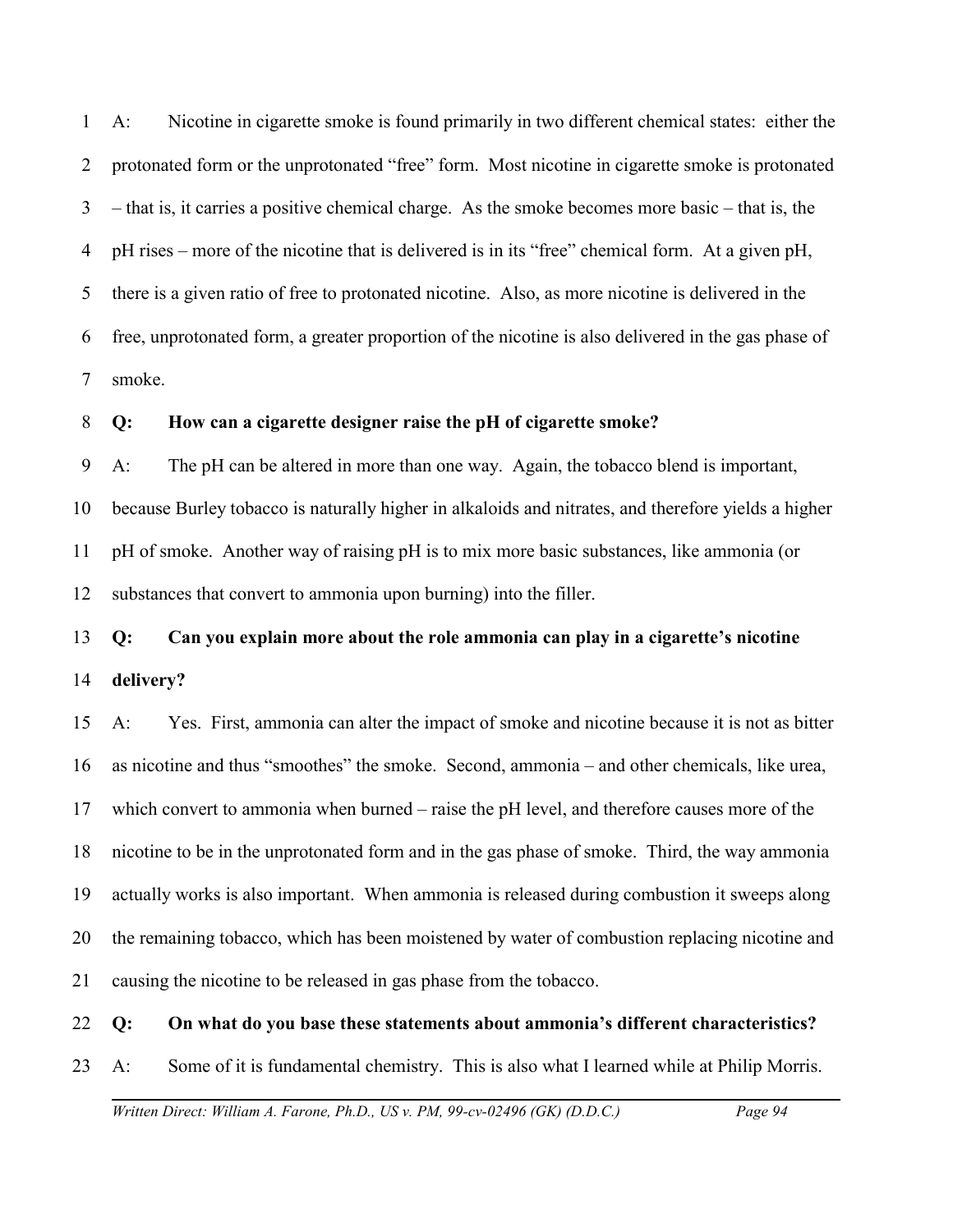1 2 3 Patents going back to the 1920s discuss how ammonia can be used to extract nicotine from tobacco. The effects of pH on the form of nicotine have been discussed for decades as with any of the alkaloids such as cocaine.

4 **Q: Did Philip Morris actually use ammonia to exploit its properties?**

5 6 7 A: Yes. As I heard at many Richmond meetings, speeches, and discussions when I was there, Philip Morris considered its blended leaf, or BL, to be a secret to Marlboro's success, because of the ammonia added to the BL.

### 8 **Q: What is the significance of delivering more of the nicotine in its "free" form?**

9 10 11 12 A: Two things about this are important. First, the tobacco companies' documents show their conclusion, by the 1970s, that smokers found cigarettes with more of the nicotine delivered in "free" form to have greater impact than cigarettes with the same total amount of nicotine, but less free nicotine.

### 13 **Q: You have been shown U.S. Ex. 35,109 for review. What is this document?**

14 15 16 A: This is a June 18, 1975 report titled "Manipulation of Nicotine Delivery by Addition of Acids to Filler" by Joseph Cipriano at Philip Morris, and distributed to over 20 people in the R&D department.

17 **Q: Have you seen this document before?**

18 A: Yes, I saw it when I was at Philip Morris, and it is part of my reliance set.

19 **Q: Did you discuss this document with personnel who were involved in it when you**

- 20 **were at Philip Morris?**
- 21 A: Yes.
- 22 **Q: What part of this document do you consider important?**
- 23 A: This document reports on a Philip Morris experiment with lowering pH by adding acids,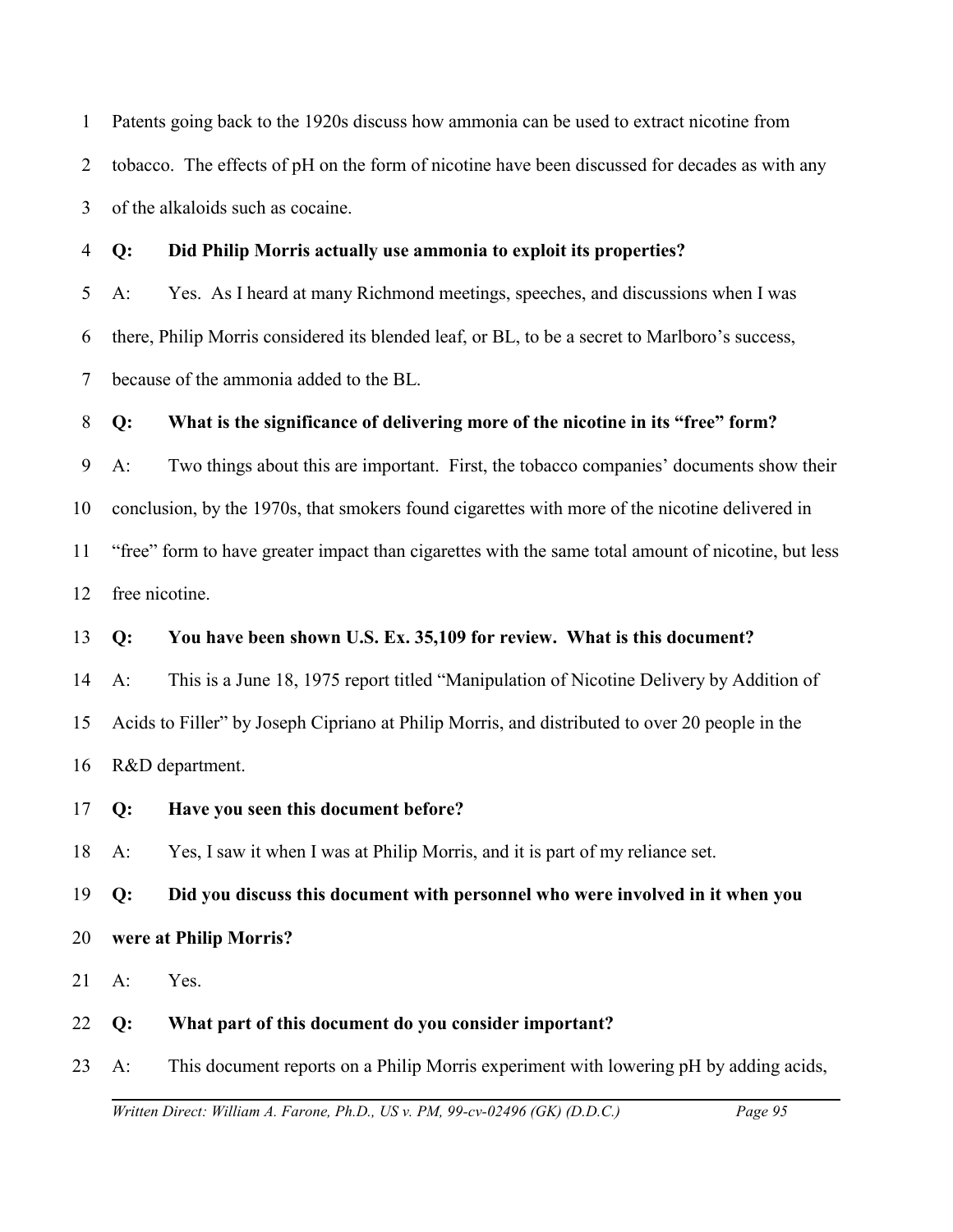| 1              | but found that while nicotine delivery actually increased by 25%, test smokers found that the       |
|----------------|-----------------------------------------------------------------------------------------------------|
| $\overline{2}$ | "impact" did not change. What is significant is the researcher's conclusion that                    |
| 3              | These subjective results seem to be consistent with the theory that smoke                           |
| $\overline{4}$ | impact (inhalibity [sic]) is not so much related to total nicotine as to the                        |
| 5              | level of unprotonated nicotine. As pH falls, the nicotine equilibrium shifts                        |
| 6              | more toward the protonated (less active form).                                                      |
| $\tau$         | Have you considered other documents that support your testimony that the tobacco<br>Q:              |
| $8\,$          | companies have known since the 1970s that cigarettes with a greater percentage of the               |
| 9              | nicotine in the free form give smokers greater physiological effect than cigarettes with the        |
| 10             | same amount of nicotine but less of it in the free form?                                            |
| 11             | $A$ :<br>Yes.                                                                                       |
| 12             | Can you identify those for the Court?<br>Q:                                                         |
| 13             | Yes. Lorillard had a series of research projects, mostly in the 1980s, called the Nicotine<br>$A$ : |
| 14             | Augmentation Project that looked at ways to increase the delivery and effects of nicotine.          |
| 15             | Related documents include: U.S. Ex. 20,025; U.S. Ex. 20,029; U.S. Ex. 20,043; U.S. Ex.              |
| 16             | 34,191; U.S. Ex. 34,192; U.S. Ex. 34,197; U.S. Ex. 34,205; U.S. Ex. 34,207; U.S. Ex. 34,209;        |
|                | 17 U.S. Ex. 34,217; U.S. Ex. 34,269; U.S. Ex. 34,296; U.S. Ex. 34,311; U.S. Ex. 46,443; U.S. Ex.    |
| 18             | 47,720; U.S. Ex. 47,721; U.S. Ex. 47,723; U.S. Ex. 54,377; U.S. Ex. 55,938; U.S. Ex. 56,825;        |
| 19             | U.S. Ex. 85,456; U.S. Ex. 85,457; U.S. Ex. 85,459; U.S. Ex. 88,771; and U.S. Ex. 88,772.            |
| 20             | An R.J. Reynolds document, U.S. Ex. 48,662, provides a very good summary of pH, free                |
| 21             | nicotine, and the state of industry knowledge about the chemistry of tobacco smoke as related to    |
| 22             | these things. It talks about the different approaches Philip Morris was using to raise pH, with the |
| 23             | conclusion that the increase in free nicotine in Marlboro had corresponded to Marlboro's increase   |
|                |                                                                                                     |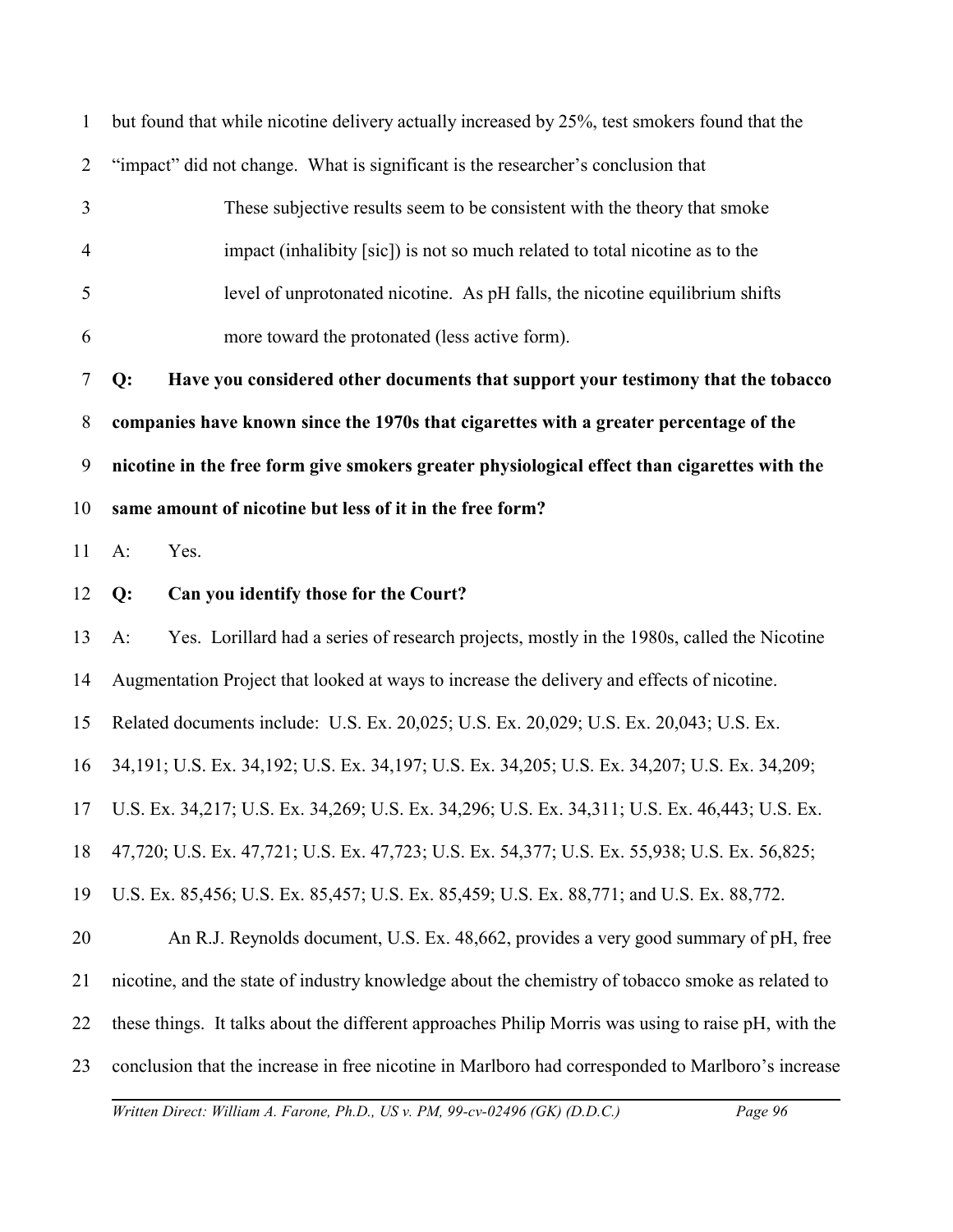1 in sales in the late 1960s and early 1970s.

2 3 4 5 6 Similarly, U.S. Ex. 20,669 shows that by 1973, Reynolds found that Marlboro cigarettes delivered more free nicotine than Winston, Salem, and Kool, and that Marlboro's sales compared to those brands correlated significantly with the amount of free nicotine delivered by the brands, and that "our emphasis should be directed toward nicotine." So they also knew that "pH was a measure of or tool to effect free nicotine."

7 8 9 10 11 12 13 14 15 16 Another document, U.S. Ex. 37,312, is a handwritten memo from Philip Morris's Frank Gullotta, who researched the brain response to smoking using an EEG instrument that records brain wave patterns and found that adding ammonia to cigarettes resulted in the smoker experienced brain effects faster. This document, titled "The Effects of Cigarette Smoke 'pH' on Nicotine Delivery and Subjective Evaluations" states, on the second page that "the higher the pH the more rapidly nicotine enters the blood stream. . . . rate of entry is pH dependent." The Brown & Williamson Leaf Blenders Manual, which is U.S. 86,908, says similar things about pH, ammonia, and free nicotine as the Lorillard and RJR documents. **Q: Are the statements and conclusions in these documents consistent with your understanding, from a biochemistry perspective, of the role of ammonia and pH on the**

17 **formation and delivery of nicotine in its free form?** 

18 A: Yes.

19 20 **Q: Did any companies, other than R.J. Reynolds, study Marlboro and reach the same conclusion about its use of ammonia in that brand?**

21 A: Yes. Brown & Williamson did an extensive analysis of Marlboro over a number of years,

22 as shown in U.S. Ex. 25,418. As shown at page 14 of the document, Bates number ending in

23 0020, B&W also found that ammonia and/or diammonium phosphate that produces ammonia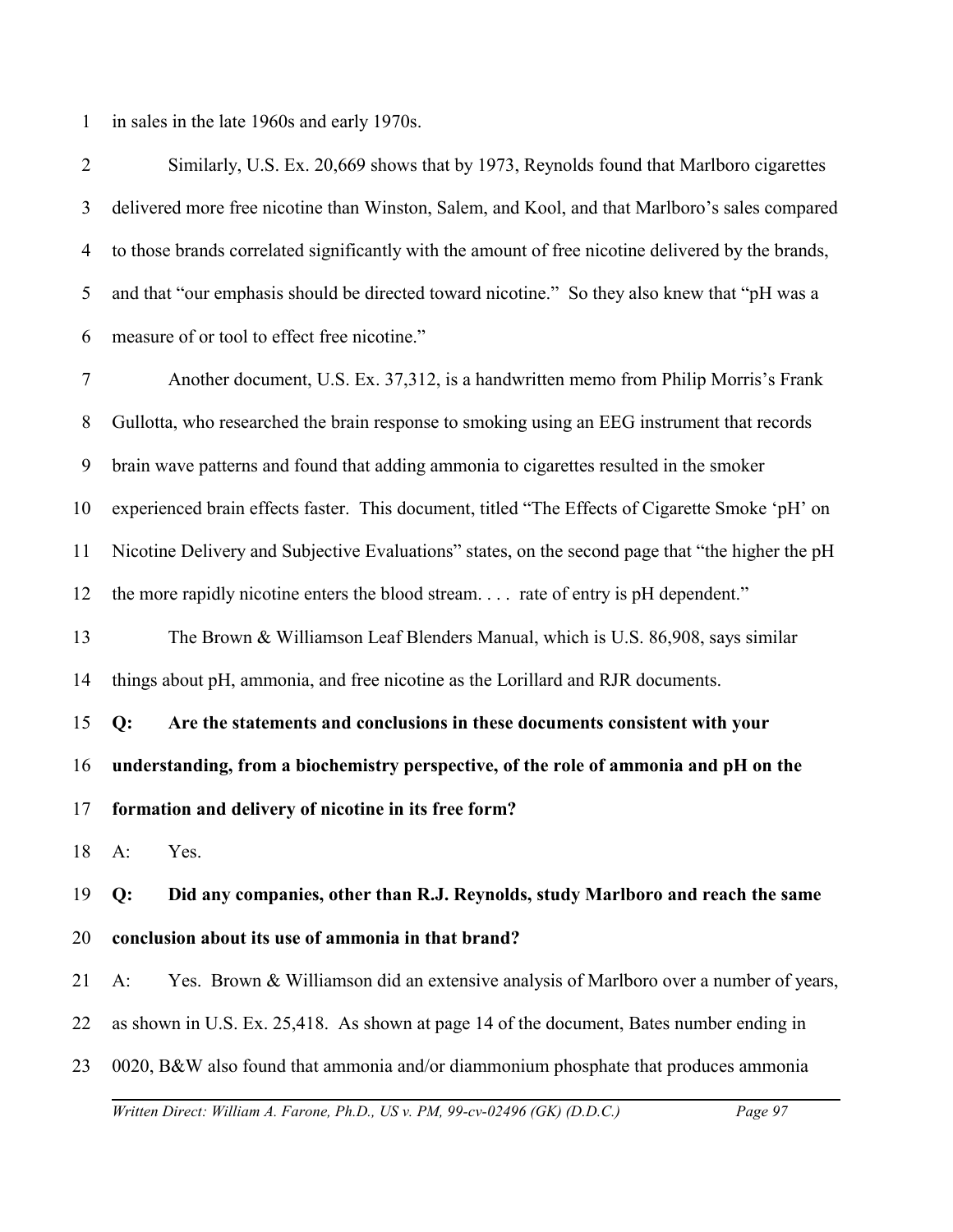1 when burned were used to "Enhance nicotine availability (free nicotine)."

# 2 3 **Q: Dr. Farone, have you seen any documents that confirm that RJR actually used methods to increase free nicotine in their cigarettes?**

4 5 6 7 8 A: Yes. I have a series of so-called RJR black book analyses of their cigarettes over a period of years. Their own analysis gives the pH of the smoke delivered by their products and as the delivery of the amount of tar in a product decreased over time the pH of the smoke was increased. Thus, for example, the pH of NOW cigarettes was much higher than the pH of Winston. Thus, even though NOW may deliver less nicotine, more of it is in the free base form.

9 10 **Q: Dr. Farone, you said there were two reasons why delivery of nicotine in its unprotonated form is important. What is the second reason that delivery of free nicotine is**

#### 11 **important to your opinion?**

12 13 14 15 16 A: The second reason is that gas phase nicotine – which goes up as free nicotine increases – is not "captured" by the filter pad used to collect tar and nicotine in the FTC machine test to determine the FTC tar and nicotine yields. Thus, even before figuring in the differences in delivery to human smokers as opposed to the FTC smoking machine, cigarettes with more gas phase nicotine deliver regularly deliver more nicotine than their FTC rating would suggest.

17 **Q: Is this all information that you were aware of at Philip Morris?**

18 A: Absolutely.

19 20 **Q: And is it your opinion that Philip Morris used its knowledge of design parameters to control the amount and form of nicotine delivered to smokers?**

21 A: Yes.

22 **Q: I have provided you U.S. Ex. 20,371 for review. Have you seen this document**

23 **before?**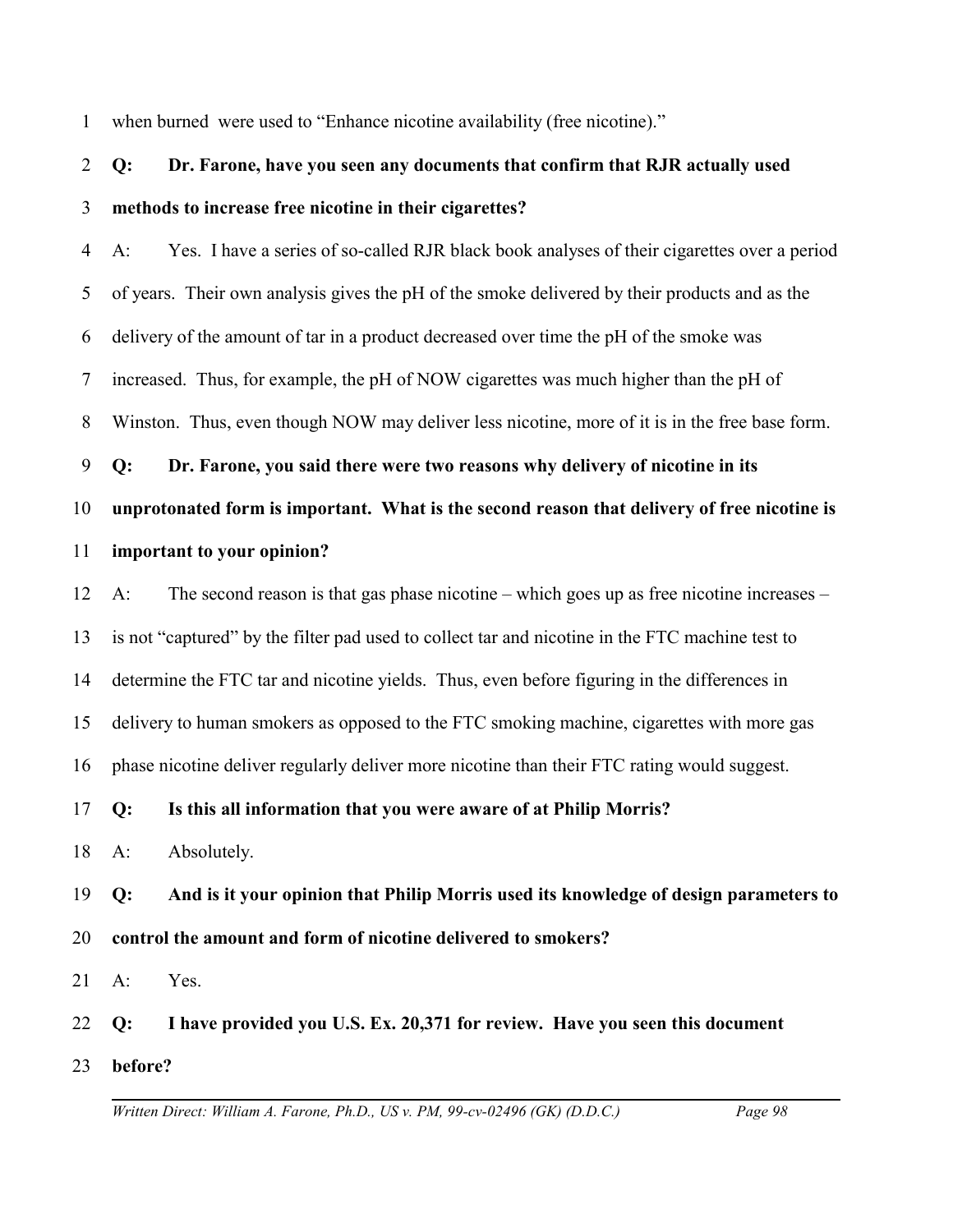1 A: Yes, it is part of my reliance set of documents that I have considered.

#### 2 **Q: What is it?**

3 4 A: It is a March 22, 1996 newspaper ad from the Tampa Tribune titled, "What does Philip Morris have to say about the allegation of 'nicotine manipulation'? Plenty."

5 6 7 8 9 **Q: The last sentence in the first paragraph states that "quality control . . . does not constitute 'manipulation.'" In your view, Dr. Farone, from what you saw, what you learned, and what you did when you were at Philip Morris, and from your review of Philip Morris documents, were Philip Morris's manufacturing processes that you described earlier solely for "quality control" and "consistency"?**

10 11 12 13 14 15 16 17 A: No. Cigarettes are designed to give a desired tar and nicotine level for each member of any brand family. They are designed into the product and they are not a matter of random variation. The manipulation starts at the design stage and then it is maintained. The statement focuses on maintaining the manipulated design, but leaves out the entire idea of how it got to be that nicotine and tar level in the first place. Every cigarette on the market has been manipulated to be what it is and then they use the "quality control" and "quality assurance" to keep it that way or deliberately change it. Manipulation is not solely for quality control. It is also for design and making of the products in the first place.

18 19 20 21 22 **Q: Similarly, from what you saw, what you learned, and what you did when you were at Philip Morris, and from your review of Philip Morris documents, were Philip Morris's research and development of methods for controlling the amount and form of nicotine in cigarettes and cigarette smoke, methods you have described in your testimony today, solely for "quality control" and "consistency"?**

23 A: No. Cigarettes were designed to provide the levels of nicotine and tar desired by the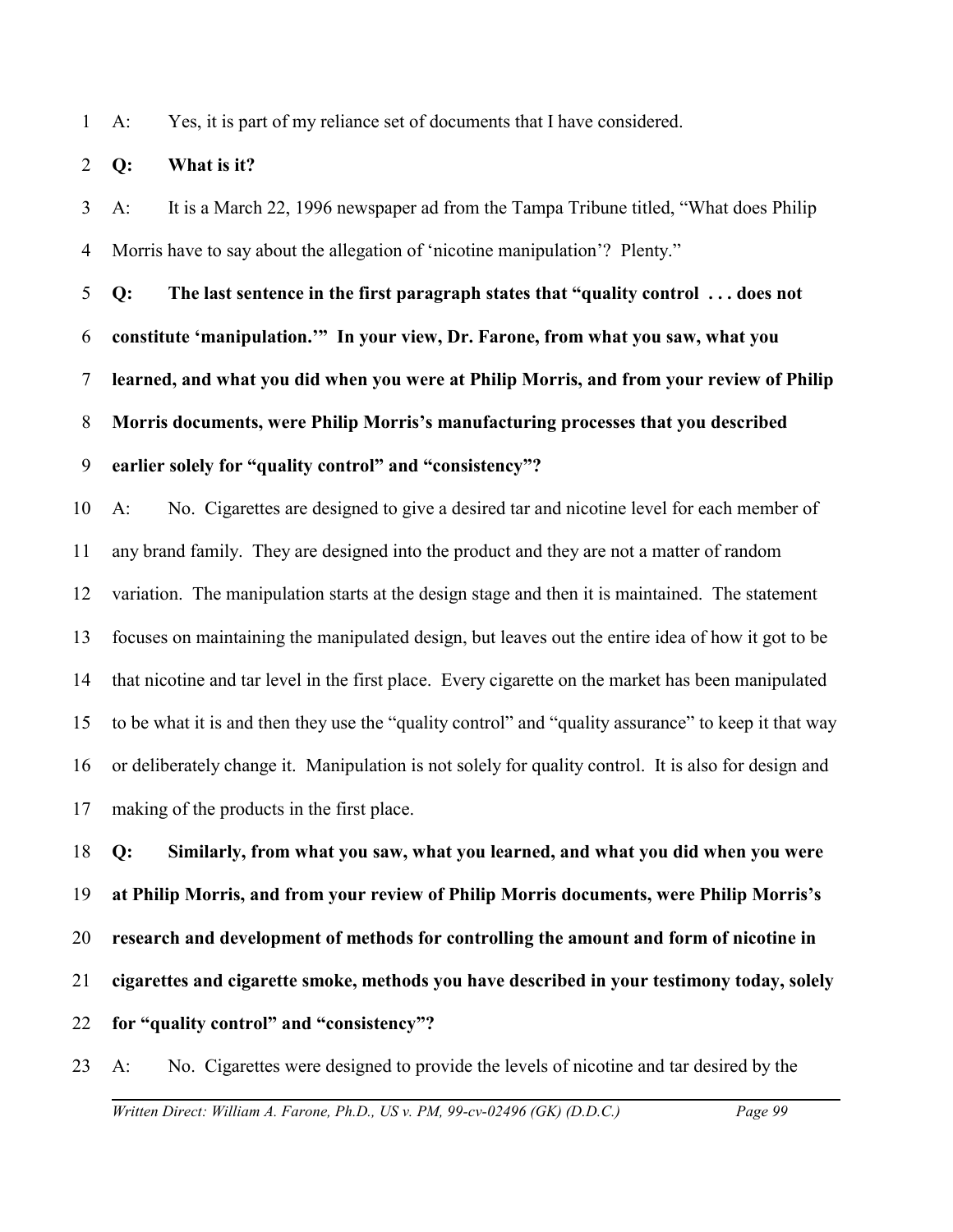1 companies. The nicotine was and is manipulated to keep the smokers addicted. No cigarette

2 without nicotine has ever been a marketing success, since nicotine provides a biochemical effect

3 that overcomes the natural disinclination to deliberately inhale smoke into the lungs.

4 5 **Q: What percentage of nicotine delivery occurs in the "free" particulate form or in the gas phase of smoke?**

6 7 A: Recent research confirms what Tom Osdene reported in 1975 – that up to 14% of the nicotine can be delivered in the gas phase of smoke.

8 **Q: You have been shown U.S. Ex. 61,368. What is this document?**

9 10 A: It is the 1975 Osdene paper in which he reports the conclusion about the percentage of gas-phase nicotine.

11 **Q: Where in the document is that information?**

12 13 14 15 A: On the page with Bates number ending in 2275, in Table VIII, the first line, fifth column over reports the ratio for nicotine of MS Gas (Mainstream Gas) to MS TPM (Mainstream Total Particulate Matter) as .14. MS refers to the smoke a smoker gets, as opposed to SS, or sidestream smoke, the smoke that comes directly off the lit cigarette into the air.

16 **Q: You have been shown U.S. Ex. 88,093. What is this document?** 

17 A: This an article by James Pankow published in 2003 in the peer-reviewed Journal of

18 Chemical Research and Toxicology. You can see on the third page of the document, in the

19 "Results and Discussion" section, Pankow states: The results here indicate that significant

20 amounts of the nicotine in smoke PM [particulate matter] from some cigarettes can be in the free

- 21 base form" and that, on the next page, "for a given cigarette smoke, the presence of significant
- 22 PM phase free base nicotine will lead to increased nicotine RT [respiratory tract] deposition
- 23 efficiency" as compared to cigarettes with more of the nicotine in its regular, protonated form.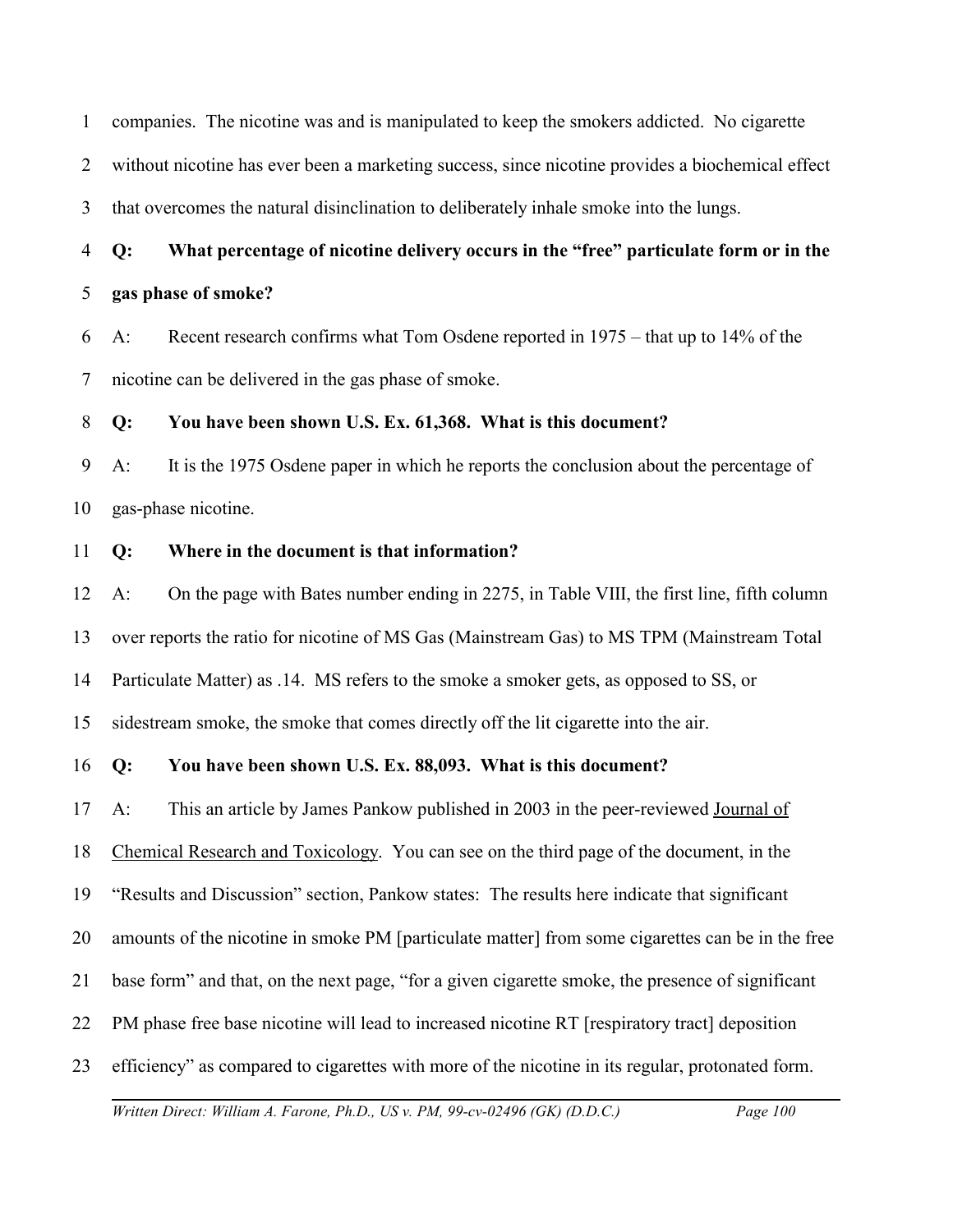1 2 3 4 5 6 Basically, Pankow shows that prior measurements of smoke pH – including measurements published by the tobacco companies – give incorrectly "low" pH ratings, that is, suggest that cigarette smoke is less basic, more acidic, than it actually is. And, since more free and therefore gas phase nicotine is produced at higher pH levels, Pankow's research shows that previous statements have presented free nicotine measurements that understate the actual amount in cigarette smoke.

7 8 9 **Q: Are you aware, from personal experience or your knowledge of documents, whether tobacco companies other than Philip Morris were similarly committed to designing cigarettes that ensured that a smoker could obtain sufficient nicotine?** 

10 A: Yes.

11 12 **Q: You have been shown U.S. Ex. 34,706, a June 1985 BATCo document entitled "Nicotine Transfer Efficiency." Have you reviewed this document?**

13 A: Yes.

14 15 16 17 **Q: Do you see the first main paragraph on page 2 of the document that says, "Nicotine transfer efficiency will be affected by various design aspects of a cigarette – paper permeability, filtration, ventilation, pressure drop (filtration in the rod), pH of tobacco etc."?** 

18 A: Yes.

19 **Q: What do you interpret nicotine transfer efficiency, and this passage, to mean?**

20 A: This document is talking about how the cigarette design affects "the nicotine transfer

21 efficiency," that is how much of the nicotine in the original unsmoked cigarette ends up getting

22 delivered in smoke to the smoker. It is discussing the exact same types of design parameters that

23 I was discussing for Philip Morris, and shows BATCo's identical interest in ensuring adequate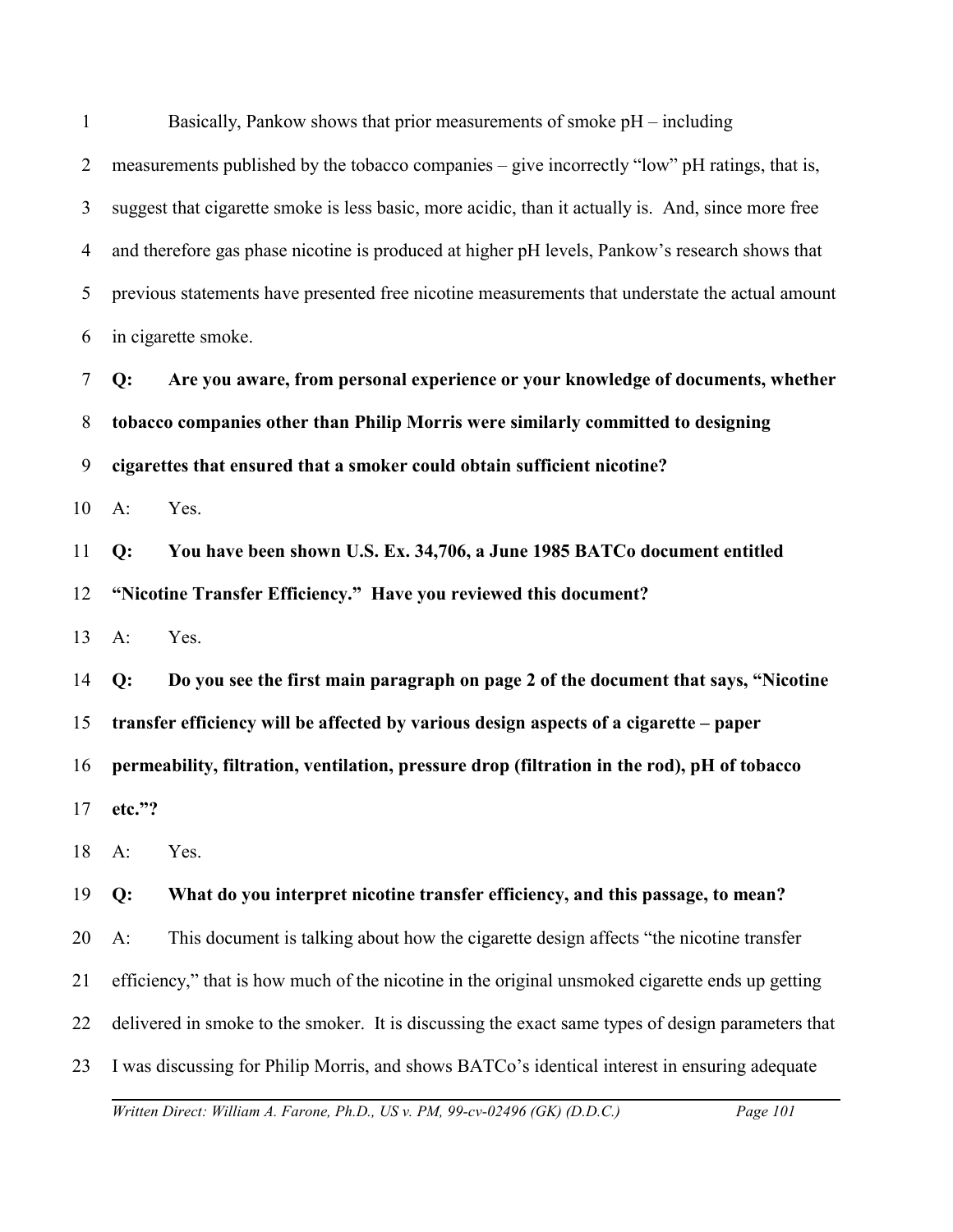1 nicotine delivery to the smoker.

# 2 **Q: While you were at Philip Morris, were you aware of whether Philip Morris was**

### 3 **conducting research into how people smoke cigarettes of varying nicotine levels?**

4 A: Yes, and I was personally involved in the analysis of some of those tests.

### 5 **Q: Can you briefly explain how it is you were aware of this research?**

6 7 8 9 10 A: As a Director, I was copied on the research results and plans and was present at the presentations of the work. Additionally, because of my mathematics background and my work at Lever Brothers in consumer product testing, I was consulted on ways to plan the experiments and analyze the data. The computer analysis of the data was under my Directorate and in the later years the Consumer Testing group under Colon Rowe reported to me.

#### 11 **Q: What do you know about what that research found?**

12 13 14 A: We were aware that if we adjusted the design to reduce the nicotine delivery, or if people were given a cigarette of lower nicotine delivery than their usual brand, smokers would "compensate" – change how they smoked – to get the amount of nicotine they need.

# 15 16 **Q: What do you mean when you say that smokers will compensate to get the amount of nicotine they need?**

17 18 19 20 21 A: Well, the general consensus as I've been involved in it and understand it scientifically is that when one starts to smoke, one builds up a tolerance, if you will, for nicotine. That level varies from smoker to smoker. Some people develop higher tolerances, some people have lower tolerances. Eventually, that tolerance becomes the amount needed by the smoker. And it becomes sort of a required amount to sustain the dependence on nicotine.

#### 22 **Q: How does a smoker achieve their tolerance level of nicotine?**

23 A: Smokers will modulate their smoking behavior in different ways to obtain that required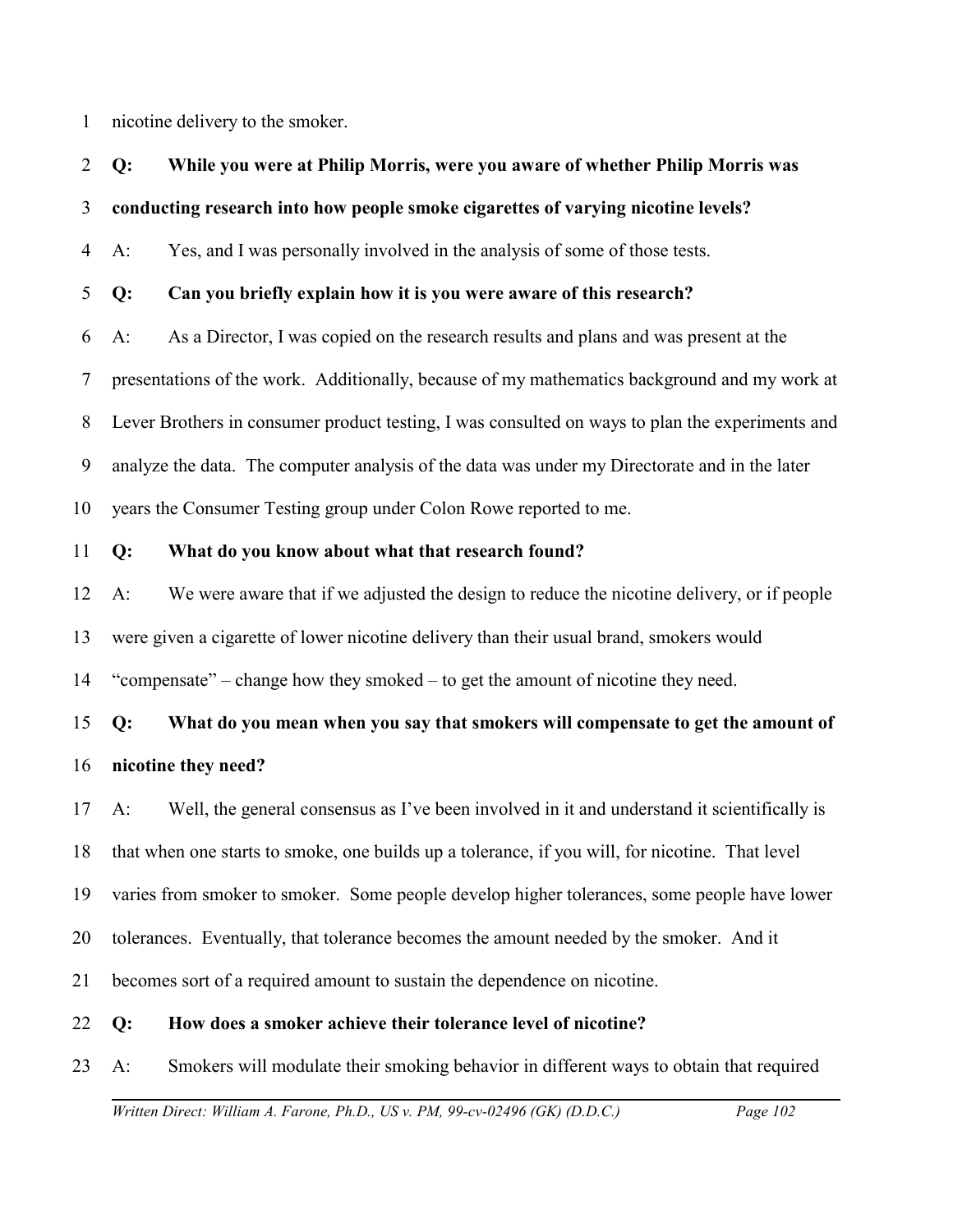1 amount of nicotine. These behaviors include smoking more cigarettes per day; puff

2 3 4 compensation (the strength of the puff, which is sometimes referred to as puff volume); number of puffs taken in a single cigarette; and blocking ventilation holes. Compensation is largely an unconscious act. These are examples of compensation, that is, these are ways in which a smoker

5 compensates to achieve the needed level of nicotine.

6 7 **Q: Does the method and degree of compensation vary, depending upon the differences in the cigarette design and yields between the two cigarettes?** 

8 9 10 11 12 13 A: Yes. If the differences between the two cigarettes are relatively minor, smokers can just draw a little harder on the cigarette. There is published literature and evidence that if a smoker who is accustomed to a cigarette with one level of nicotine is given a cigarette with another level of nicotine, within the smoking of that one cigarette – because nicotine gets to your brain so quickly – the smoker will adjust the way they smoke to try to make the level of nicotine that they receive the same as they are used to.

14 15 16 17 In the context of "light" cigarettes and their full flavor counterparts, the major means of compensation is simply to draw a little harder on the cigarette. If you puff longer or take a deeper puff on such "light" cigarettes you are essentially defeating the filter when ventilation is used.

18 19 **Q: Dr. Farone, are there circumstances in which a smoker simply may not be able to obtain the needed dose of nicotine via compensation?**

20 21 22 23 A: In my view, a smoker dependent upon the level of nicotine associated with full flavor cigarettes like Marlboro Red may not be able to get enough nicotine out of an ultra-low delivery product like the original Cambridge. If a smoker drew very hard on that cigarette one could get 1-3 mg of tar, but not enough nicotine to satisfy most smokers' need for the drug on a per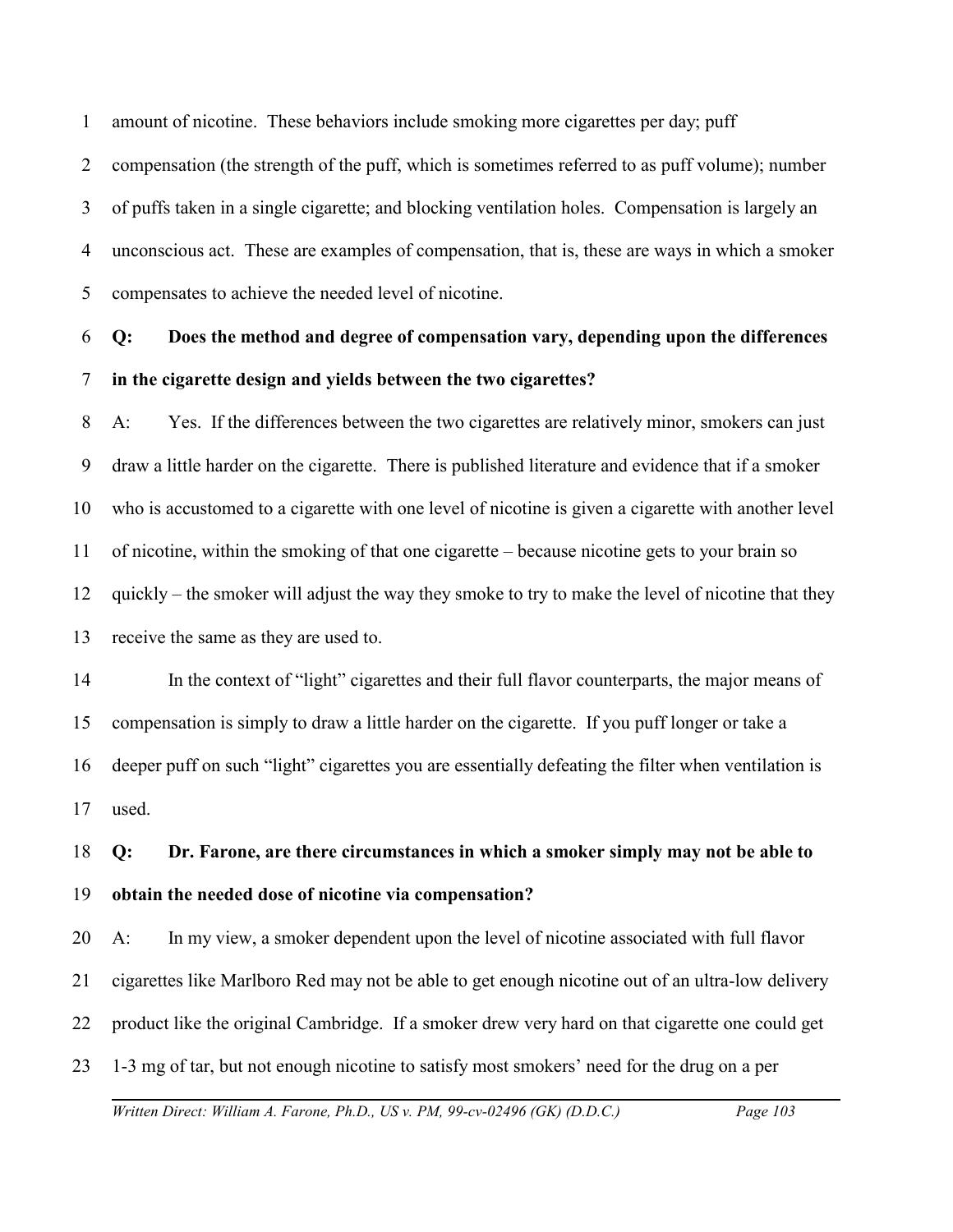1 cigarette basis. Of course, that smoker could always smoke more cigarettes.

# 2 3 **Q: So what happens when a smoker simply cannot obtain the desired dose of nicotine via compensation?**

4 5 6 A: If it is not possible to get the desired dose of nicotine via compensation then a smoker will do one of the following: become tolerant of the new, lower level of nicotine (and thus tar); quit smoking; or revert to higher tar cigarettes.

7 8 **Q: Was Philip Morris aware of the phenomenon of compensation when you were there?**

9 A: Yes.

10 **Q: How do you know?**

11 12 13 A: From conversations that I had with many of my colleagues at Philip Morris while I was working there, including people working under Dr. Dunn in his behavioral research group. It is evident from the company's own documents.

14 **Q: Are these documents included in your list of reliance materials in this case?**

15 A: Yes.

16 **Q: Dr. Farone, looking at U.S. Ex. 34,674, please explain its significance to the Court.**

17 A: U.S. Ex. 34,674 is a memo dated March 24, 1961, from Helmut Wakeham to Hugh

18 Cullman. The subject of the memo is "Trends of Tar and Nicotine Deliveries over the last 5

19 Years." Dr. Wakeham reports that he and others had reviewed preliminary charts of nicotine and

20 tar deliveries data.

# 21 22 **Q: What if anything in this document supports your testimony about Philip Morris's awareness of compensation?**

23 A: Dr. Wakeham stated: "The King non-filter smokers and the regular non-filter smokers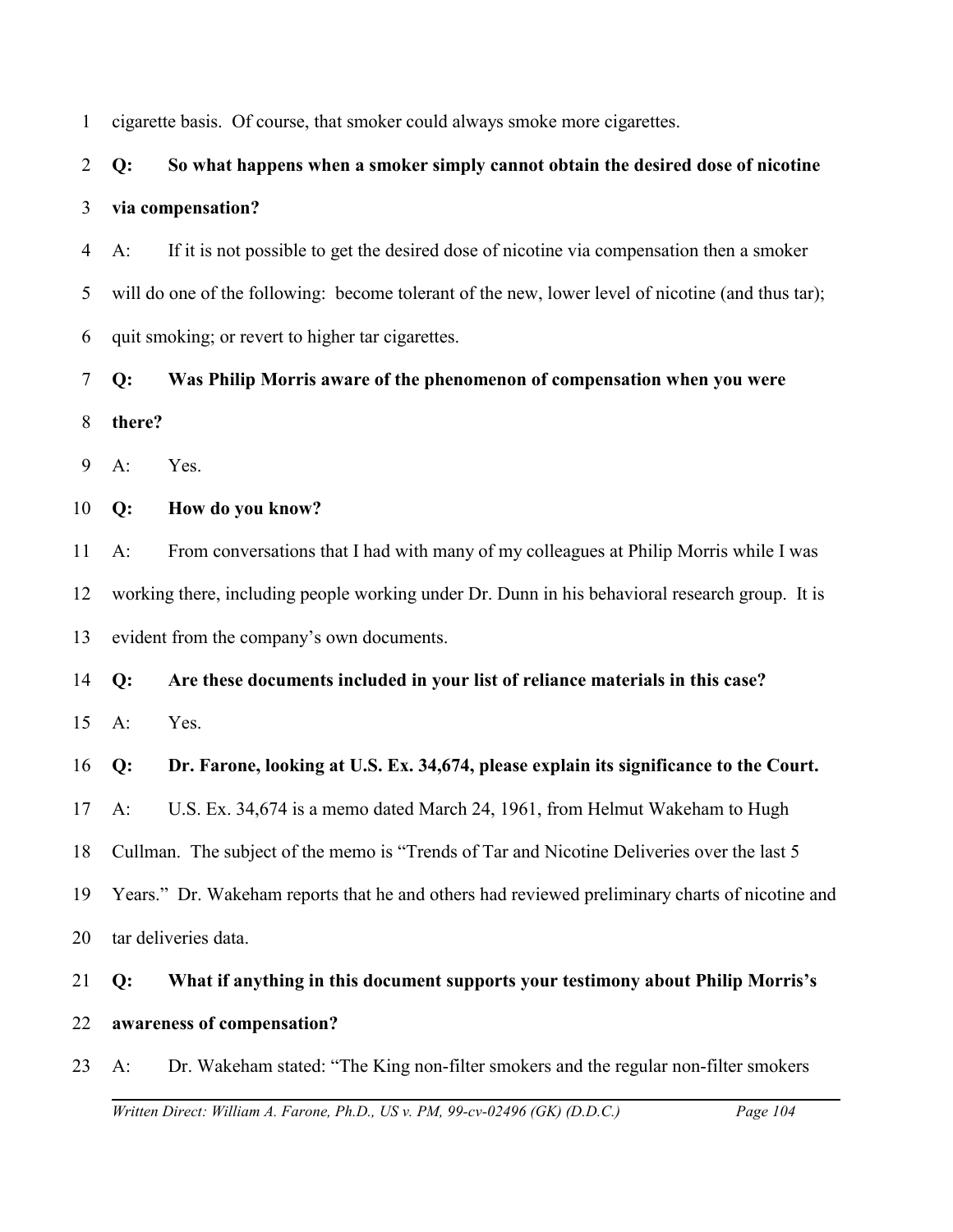1 2 may actually be smoking to a comparable delivery, the former group, omitting the last puff or two and the latter group smoking down to the bitter end." This describes puff compensation.

3 4 5 6 Then, in the next paragraph, Wakeham wrote: "As we know, all too often a smoker who switches to a hi-fi [highly filtered] cigarette, winds up smoking more units in order to provide himself with the same delivery which he had before." In this statement, Dr. Wakeham acknowledged a different type of compensation – simply smoking more cigarettes.

7 8 **Q: Did this research into and understanding of compensation influence how Philip Morris designed cigarettes?**

9 A: Yes.

10 11 **Q: Dr. Farone, you have referred at various points to the "FTC test," "FTC machine," and "FTC yield." Can you please briefly describe what these terms refer to?**

12 13 14 A: Yes. These terms refer to a standardized machine smoking test that the FTC instituted in 1967. The FTC test was intended to give smokers a standardized measurement of tar levels on which to base their choice among the existing brands.

15 16 17 18 19 20 21 22 23 In the test, many cigarettes, typically 200 or so are placed in a machine that draws on the cigarette in uniform puffs at planned intervals. The machine draws a given volume of smoke – and air when the cigarette is diluted – for a given time. The mainstream smoke from this smoking regimen is collected on a filter pad that can collect 99% of the particles over 0.1 micron. The filter pad does not collect the gas and it misses the very small particles. The material on the pad is called "total particulate matter" or TPM. It is analyzed for water and nicotine. The nicotine and water are subtracted from the TPM to give a "tar" value. The exact regiment – things like puff volume, and puff duration, and total smoking length – is in Chapter 5 of Monograph 13.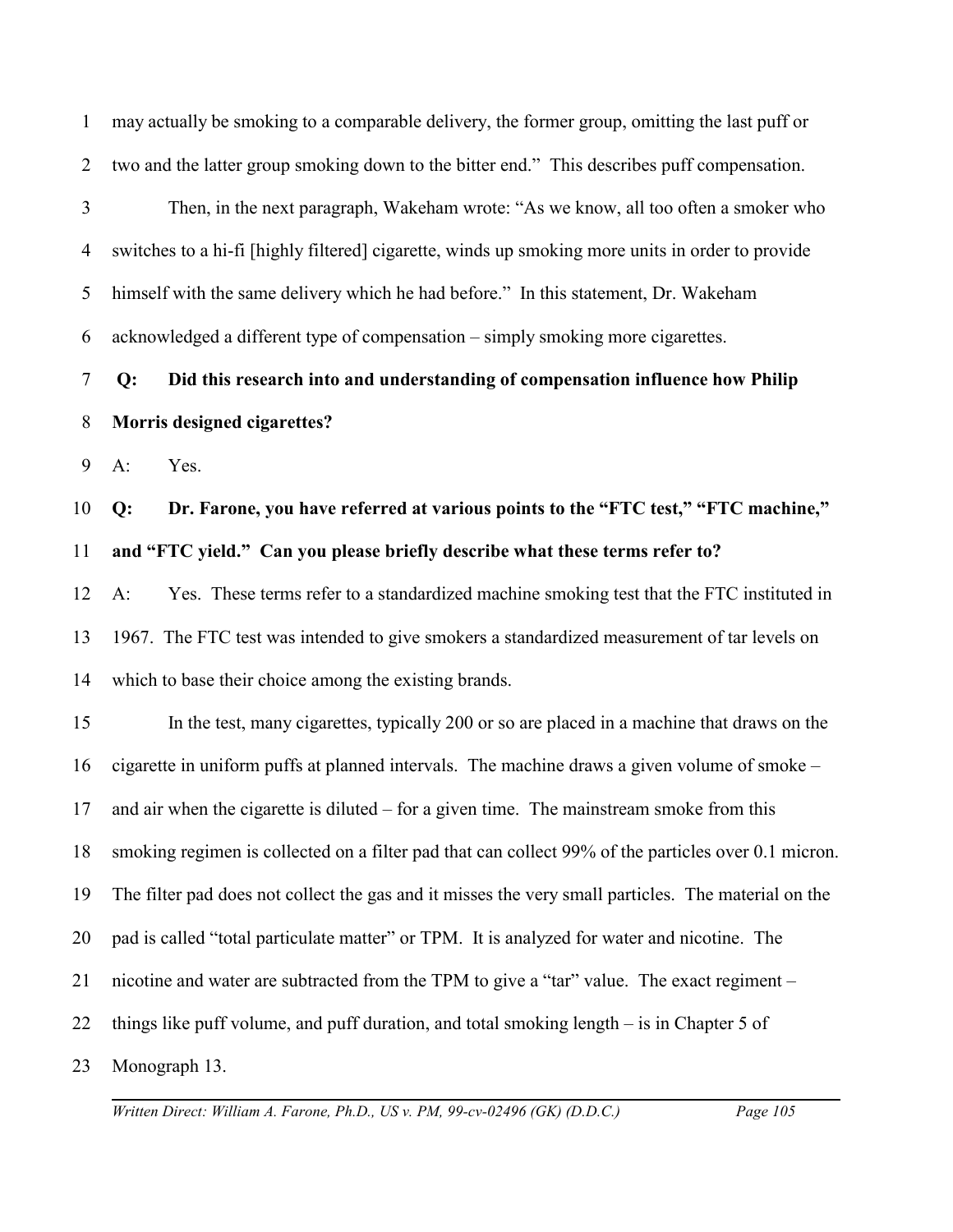#### 1 **Q: In your view, do smokers generally receive tar and nicotine in the quantities**

#### 2 **reported by the FTC for a particular brand?**

3 A: No.

4 **Q: Why not?**

5 6 A: Because the machine smokes in a uniform way, and human smokers smoke to get varying amounts of nicotine that they need at varying times, and in different situations.

7 **Q: What is the basis for your testimony on this point?**

8 A: Both personal knowledge gained from when I was at Philip Morris, and the literature

9 which I became more aware of in the years since I left. Even at the time I went to Philip Morris

10 there was literature on this, and it was part of general reference texts that discussed smoking and

11 health. In some of the references of the 70's the term titration is used to describe the idea that the

12 smoker is trying to get his or her desired amount of nicotine. Compensation is the way smokers

13 smoke that allows them to titrate for nicotine.

### 14 **Q: You have been shown U.S. Ex. 21,487 for review. What is this document?**

15 16 A: It is a 1966 Report, titled "Market Potential for a Health Cigarette," written by Myron Johnston, a PM researcher.

17 **Q: Did you know Myron Johnston?**

18 19 A: Yes. He and I had dozens and dozens of conversations. He worked for Colon Rowe who reported to me for a time near the end of my tenure at Philip Morris.

- 20 **Q: Have you seen this document before?**
- 21 A: Yes. I saw it when I was at Philip Morris.

### 22 **Q: As Director of Applied Research, how would you have had occasion to see this**

23 **document?**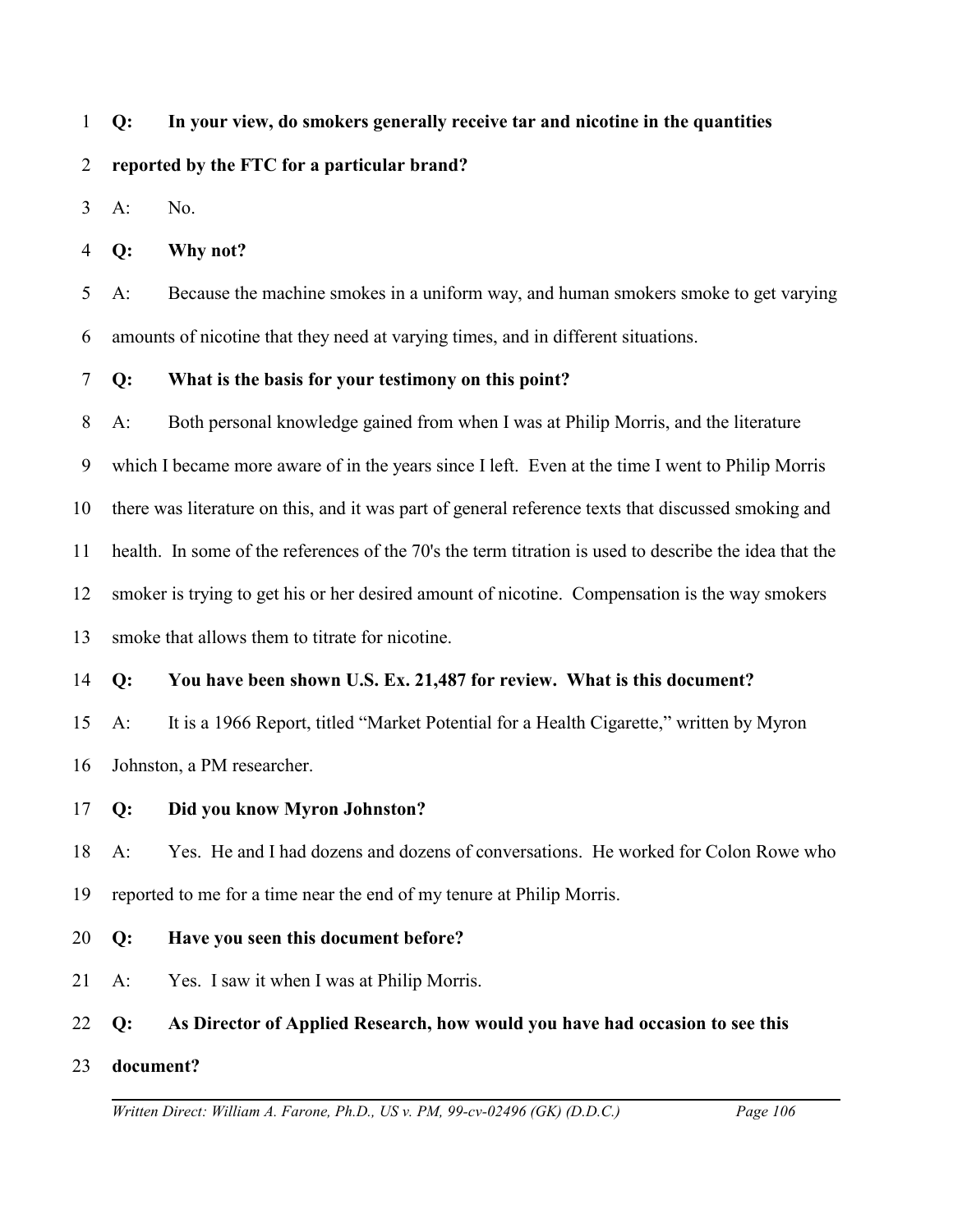1 2 3 A: During my time at Philip Morris until the end of my career there I actually was involved in the chain of supervision related to consumer perceptions where the facility called the subjective evaluation facility or the testing facility, consumer testing, and they reported to me.

### 4 **Q: In what forum or types of meetings did you participate where you learned about**

#### 5 **this type of market and planning information?**

6 7 8 9 10 11 12 A: These types of issues were discussed at the Richmond meetings with senior executives on a monthly basis but also in between at R&D as part of our reaction to the decision made at the Richmond product meetings. One of the major focuses on research at Philip Morris was behavioral research. Why and how people smoke. The person who is signing this, not the person who wrote it, is Dr. William Dunn, who headed that from long before the time I got there through the time that I was there. Dr. Dunn and his group did the vast majority the research on how and why people smoke.

13 14 15 16 17 18 19 Some of the most senior executives would always come to the monthly Richmond meetings when any presentation was given by Mr. Johnston or Mr. Dunn relative to this topic because there was a general recognition within Philip Morris that what we were doing was selling a nicotine delivery device. People smoke for the nicotine. So topics like how much nicotine smokers need, how much they want, how much they can tolerate, how little they can accept, were all topics that were discussed frequently. This is one of probably several dozen documents on this same subject that I have seen.

# 20 21 **Q: The page ending in Bates No. 8646 shows the report was approved by Dr. Dunn and distributed to H. Wakeham and R. Seligman. Do you see that?**

22 A: Yes.

### 23 **Q: Please identify any portions of U.S. Ex. 21,487 that you consider significant to your**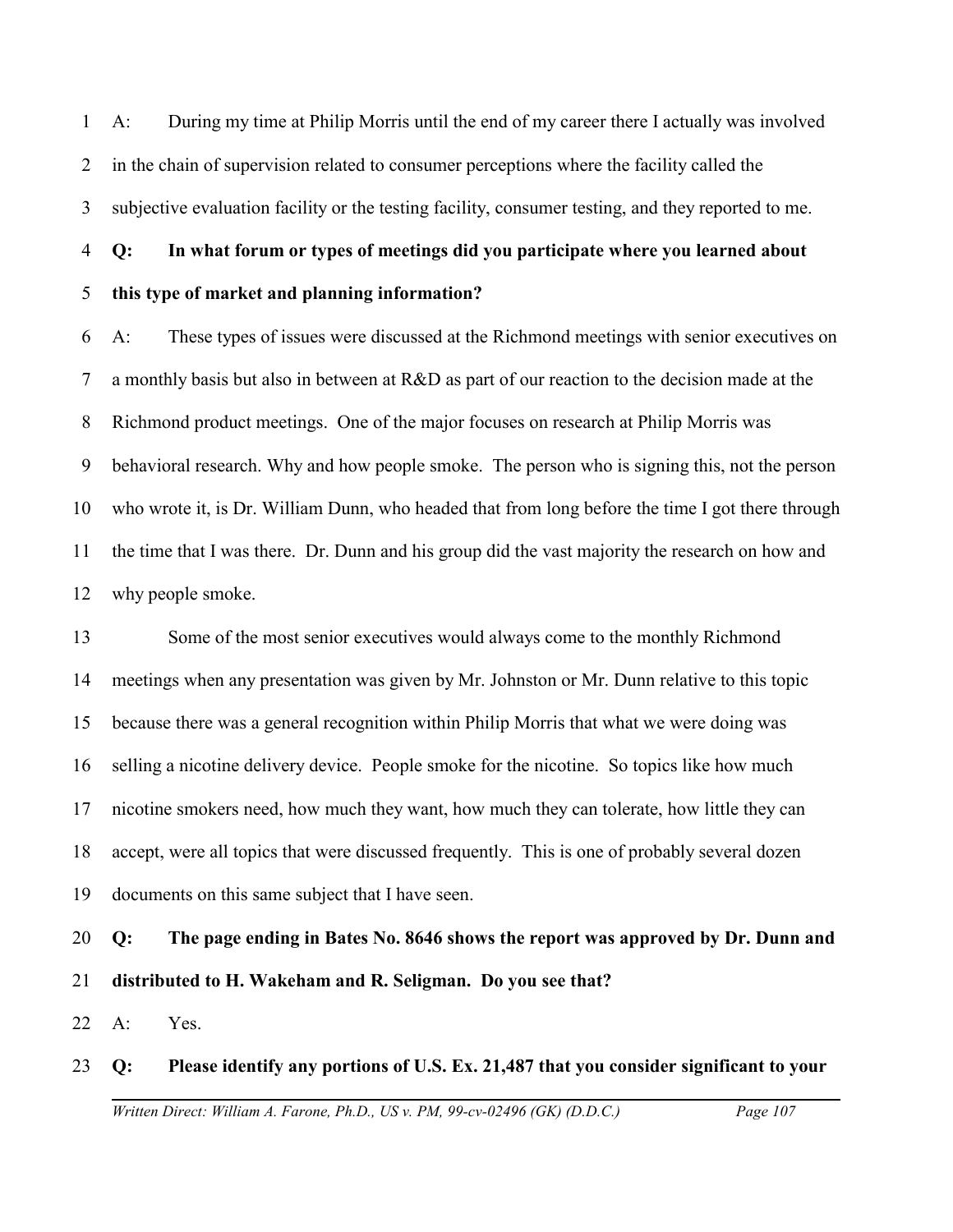#### 1 **opinions about cigarette design and explain the significance.**

2 3 4 5 6 7 A: There are several important statements in this document. The first, on page 3 of the document, Bates number ending in 8650, is Johnston's recommendation that "we not introduce another health cigarette unless there is another health scare or additional restrictive legislation is passed." That is important because it expresses Philip Morris's attitude not to do anything to proactively develop and sell a potentially less hazardous product, but rather to develop and introduce such products only defensively.

8 9 10 11 12 13 The second part is on page 2 of the document, listed as point number 10, where Johnston says "the illusion of filtration is as important as the fact of filtration," and then in the next point where he says that any novel filter method "need not be any more effective" than current filters. This again shows that Philip Morris's product development was not genuinely aimed at making products that meaningful testing showed likely to be less hazardous, but rather products that would imply safety but didn't actually offer any advantage.

14 15 16 17 The third part is on page 5, where it says: "A cigarette that does not deliver nicotine cannot satisfy the habituated smoker and cannot lead to habituation, and would therefore almost certainly fail." This reflects the view – understood in 1966, and certainly when I was there – that nicotine delivery was the most important thing for a cigarette to do.

18 19 20 21 22 23 A fourth important statement, again on the page with Bates ending in 8650, is that [i]n the event of a resumption of the tar derby or the passage of legislation requiring a statement of 'tar' and nicotine content on the pack, the delayed dilution cigarette could be a formidable entry as a full tobacco flavored cigarette. It could compare favorably with any health cigarette currently on the market yet deliver full flavor throughout the crucial first 40 mm of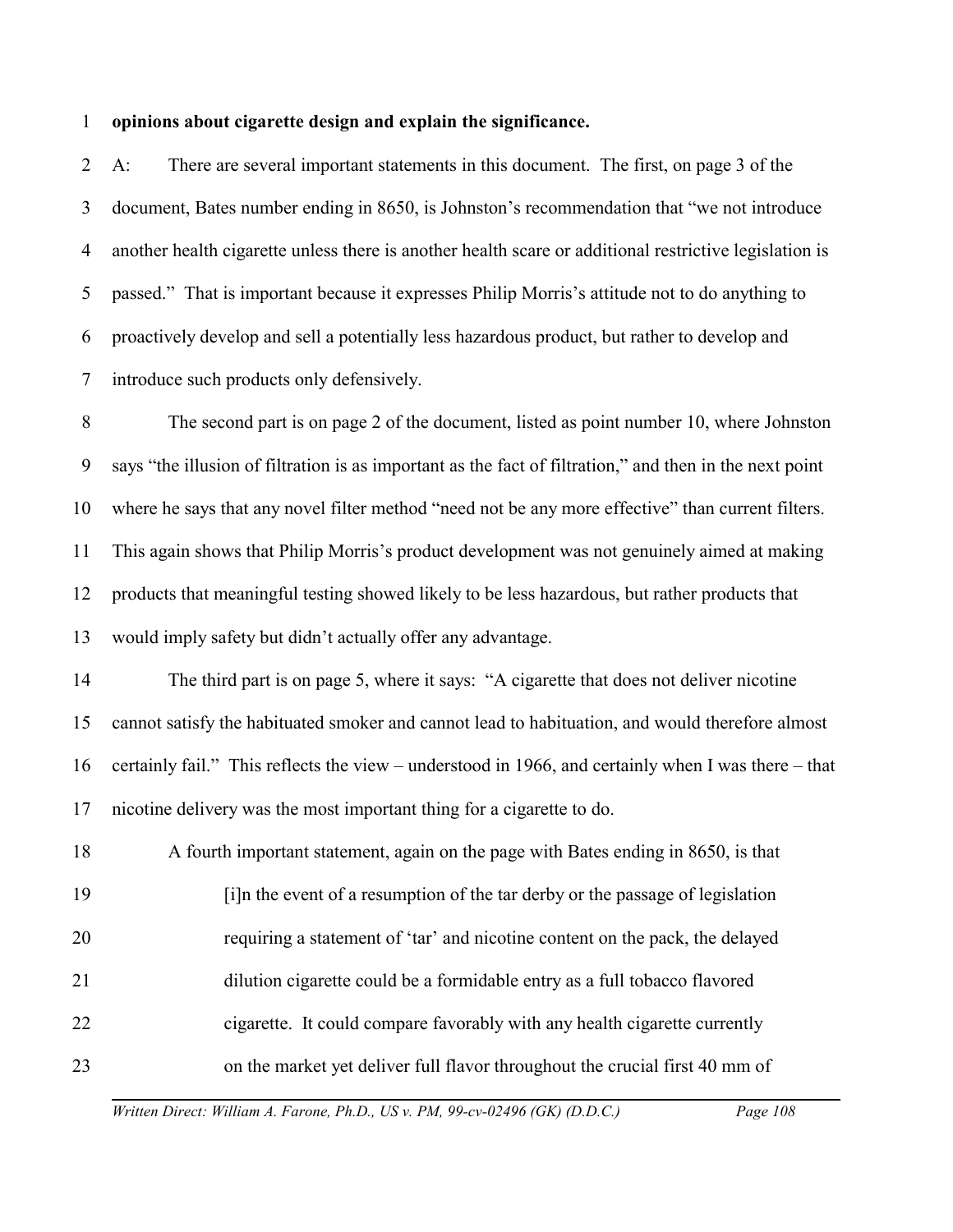1 2 the rod. I am of the opinion that we should press development of this concept.

# 3 4 **Q: What does "passage of legislation requiring a statement of 'tar' and nicotine content on the pack" mean?**

5 A: Johnston wrote this memo in anticipation of the introduction of the FTC testing method.

6 **Q: What, if anything, does this paragraph reveal about Philip Morris's cigarette**

## 7 **development plans in anticipation of the FTC method?**

8 9 10 A: That paragraph shows that Philip Morris was planning to develop cigarettes that would generate low tar and nicotine numbers on the FTC machines, but the cigarettes would actually deliver much higher levels when smoked by humans.

# 11 12 **Q: Do you want to identify and explain any other significant statements in this document?**

13 14 15 16 17 A: Yes. Page 4 of the document, ending in Bates 8651, states: "If we could develop a ... 'healthy' cigarette that tasted exactly like a Marlboro, delivered the nicotine of a Marlboro, and was called Marlboro, it would probably become the best selling brand." This shows that Philip Morris believed that a cigarette that could actually marketed as less hazardous – in contravention of the industry agreement – could be an economic success.

18 19 20 21 22 **Q: I will return a little later to the subject of the industry agreement to which you just referred. In your personal experience, from your employment at Philip Morris and your participation in the Richmond meetings, and your knowledge of the documents, did the sentiments expressed in U.S. Ex. 21,487 extend beyond just Myron Johnston?**  A: Yes.

## 23 **Q: On what do you base that?**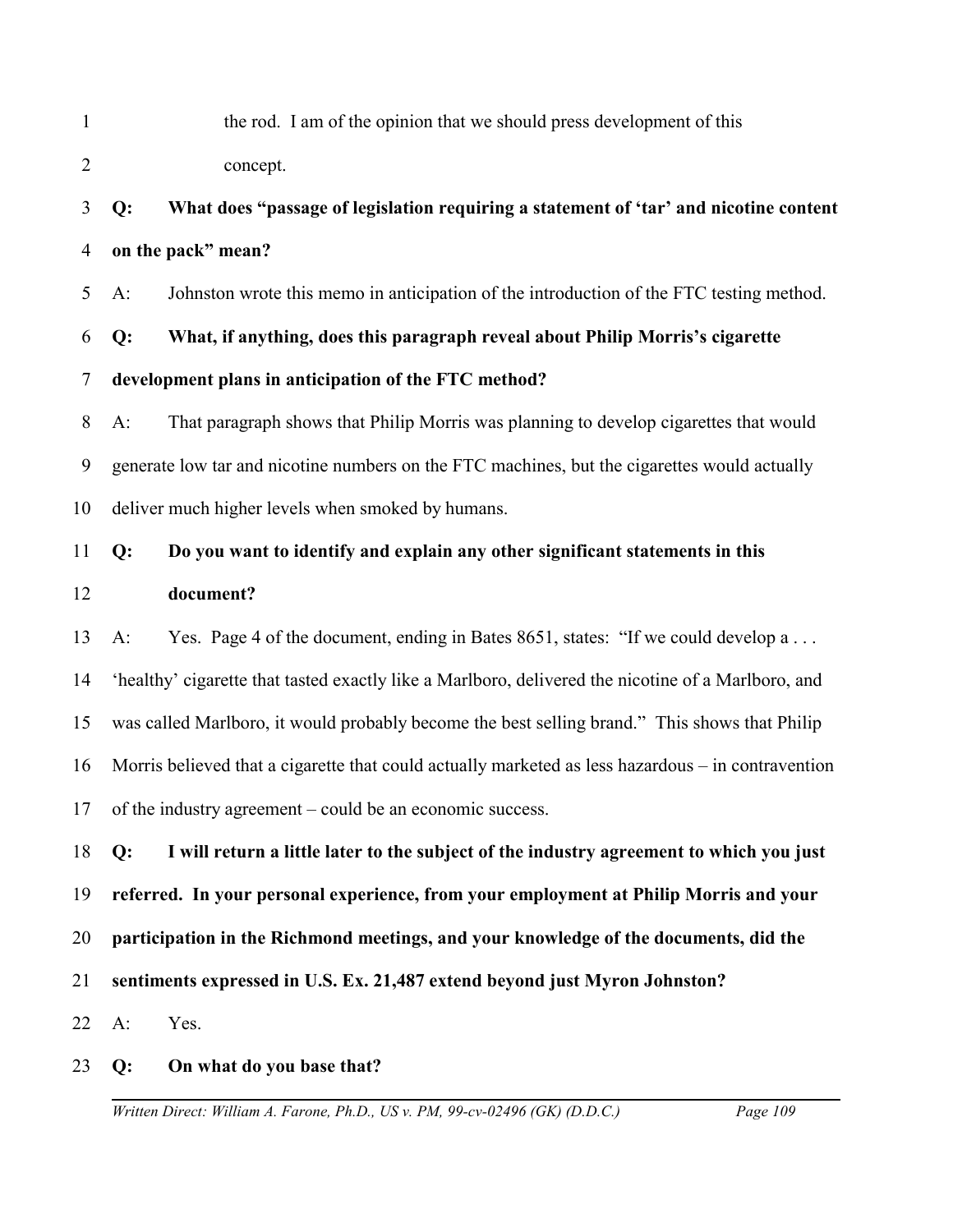1 2 3 4 5 A: Johnston was generally acknowledged to be the guru on market analysis within the R&D Department, and he was well-regarded and influential among Philip Morris executives, so his research and recommendations shaped their views and decisions. While I was there I found, over and over, these attitudes reflected openly in meetings and, more importantly for consumers, in decisions about what to market and what not to incorporate into marketed cigarettes.

6 7 **Q: Can you identify some of the other documents that support your testimony about Philip Morris's awareness and understanding of compensation, and explain their**

#### 8 **significance to the Court?**

9 10 11 12 13 14 A: Yes. U.S. Ex. 36,855 is a memo dated September 2, 1970 from Dr. Ray Fagan to Dr. Wakeham. The second page, in the middle, states: "Smokers determine how much smoke they take in, not the cigarette." Here, Dr. Fagan recognizes puff adjustment – where the smoker draws harder on the cigarette. Dr. Fagan also acknowledges another form of compensation, smoking more cigarettes: "The number of cigarettes per smoker has increased. With certain kinds of cigarettes the compensation is by increasing number."

15 16 17 18 19 20 21 22 23 U.S. Ex. 20,176 is a special research report that Tom Schori wrote in November 1971. The abstract reveals that the test here was to look at cigarettes of different tar levels and different nicotine deliveries within those tar levels. U.S. Ex. 20,176 speaks in terms of the levels at which smokers were accustomed. When the smokers were switched between these various cigarettes, as tar delivery decreased from that to which the smokers were accustomed, cigarette consumption increased. This resulted in a tendency for the smokers' daily intake of tar to remain constant even though the tar deliveries of the cigarettes he smoked differed markedly. Again, this document relates to the compensation phenomenon. The last sentence of the abstract reads: "These findings support the hypothesis that the smoker does have daily intake quotas for tar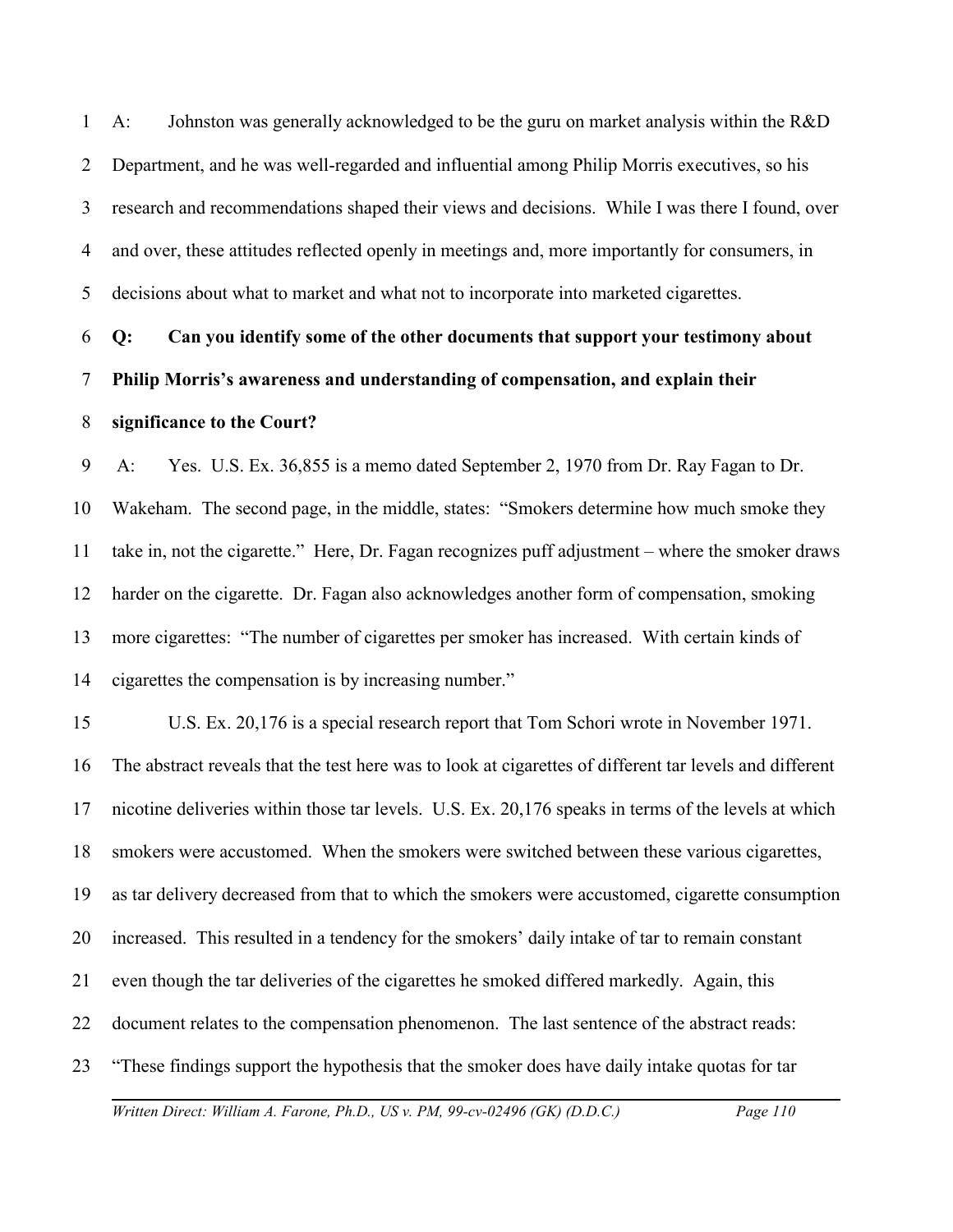1 2 3 4 and/or nicotine and that he titrates his smoke intake to meet his quotas." U.S. Ex. 20,159 is a very similar document that concluded that smokers adjust their consumption in order to maintain their "daily nicotine intake quota," but that "No support was found for the analogous notion of a daily tar intake quota."

5 6 7 8 U.S. Ex. 35,224 is a memo from Helmut Wakeham to Paul Smith, dated August 11, 1967. This memo concerns plastic dilution tipped Parliament. Specifically, Wakeham is reporting the results of two tests conducted at Product Opinion Laboratories. On the first page of Exhibit 35,224, Bates number ending in 7719, Dr. Wakeham says:

9 10 11 12 13 14 15 16 17 Two tests conducted at Product Opinion Laboratories demonstrate that in smoking a dilution filter cigaret [sic.], the smoker adjusts his puff to receive about the same amount of 'undiluted' smoke in each case. . . . In the smoking machine the puff volume is constant so that with dilution the quantity of 'equivalent undiluted smoke' delivered to the Cambridge filter is reduced. Not so with the human smoker who appears to adjust to the diluted smoke [now we're talking about dilution, filtered ventilation] by taking a larger puff so that he still gets about the same amount of equivalent undiluted smoke.

18 Wakeham is talking about the smoker adjusting his puff.

19 **Q: So, what, if anything, does this show about Philip Morris's understanding of the**

- 20 **puff compensation phenomenon?**
- 21 A: It shows that Philip Morris understood the puff compensation phenomenon. This
- 22 document shows that by 1967, Philip Morris recognized that when you have dilution or
- 23 ventilation, the mechanism for compensation is puff adjustment.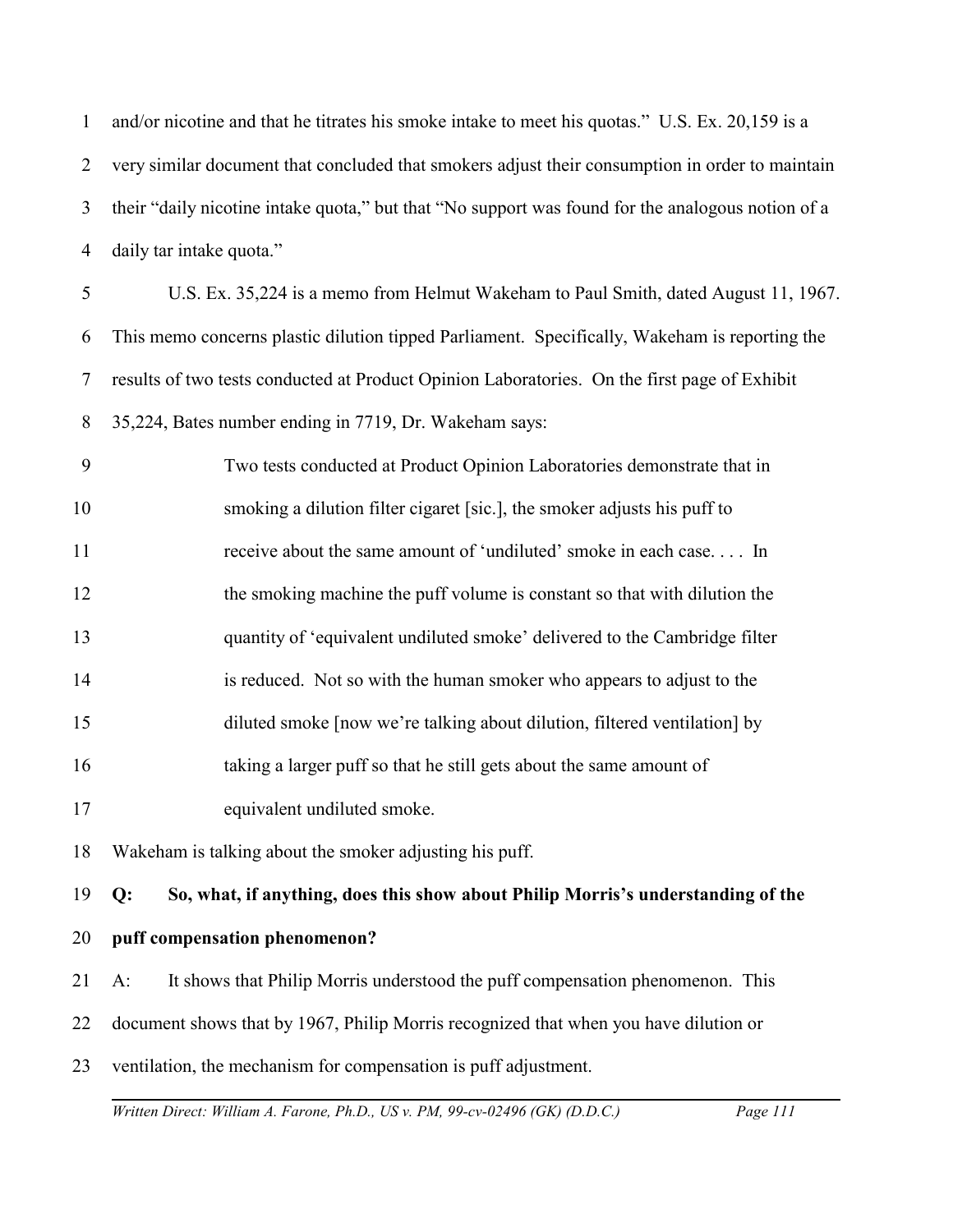# 1 2 **Q: Is there any other part of this document significant to your opinions about the effects of cigarettes as designed by Philip Morris?**

3 4 A: Yes. On the second page of this document, Bates number ending in 7720, there is a further conclusion that relates to the compensation phenomenon:

5 6 7 8 9 10 The smoker is, thus, apparently defeating the purpose of dilution to give him less 'smoke' per puff. He is certainly not performing like the standard smoking machine; and to this extent the smoking machine data appear to be erroneous and misleading. It has probably always been so for diluted smoke cigarettes, whether dilution is obtained by porous paper or holes in the filter.

11 So this document shows that Philip Morris knew in 1967 that human smokers

12 compensated by increasing their smoke intake when switching from non-filter to filter cigarettes,

13 and in doing so, smokers received the same amount of tar and nicotine from filter cigarettes as

14 from non-filter cigarettes. It also shows Wakeham's understanding that the FTC tar and nicotine

15 yields for low tar cigarettes are erroneous and misleading.

## 16 **Q: In your opinion, does a smoker receive the same amount of tar and nicotine,**

17 **whatever the cigarette?**

18 19 20 21 22 A: No, for the reasons I stated before. In my view, a full flavor smoker could probably not achieve full compensation on a per cigarette basis by smoking a highly diluted cigarette with a high resistance to draw, such as the original, lowest tar version of Cambridge, which I sometimes refer to as "Cambridge lowest." So, in my opinion, U.S. Ex. 35,224 relates only to mildly diluted cigarettes such as Marlboro Lights, as compared to Marlboro.

### 23 **Q: To your knowledge, was there any effort on the part of your co-workers at Philip**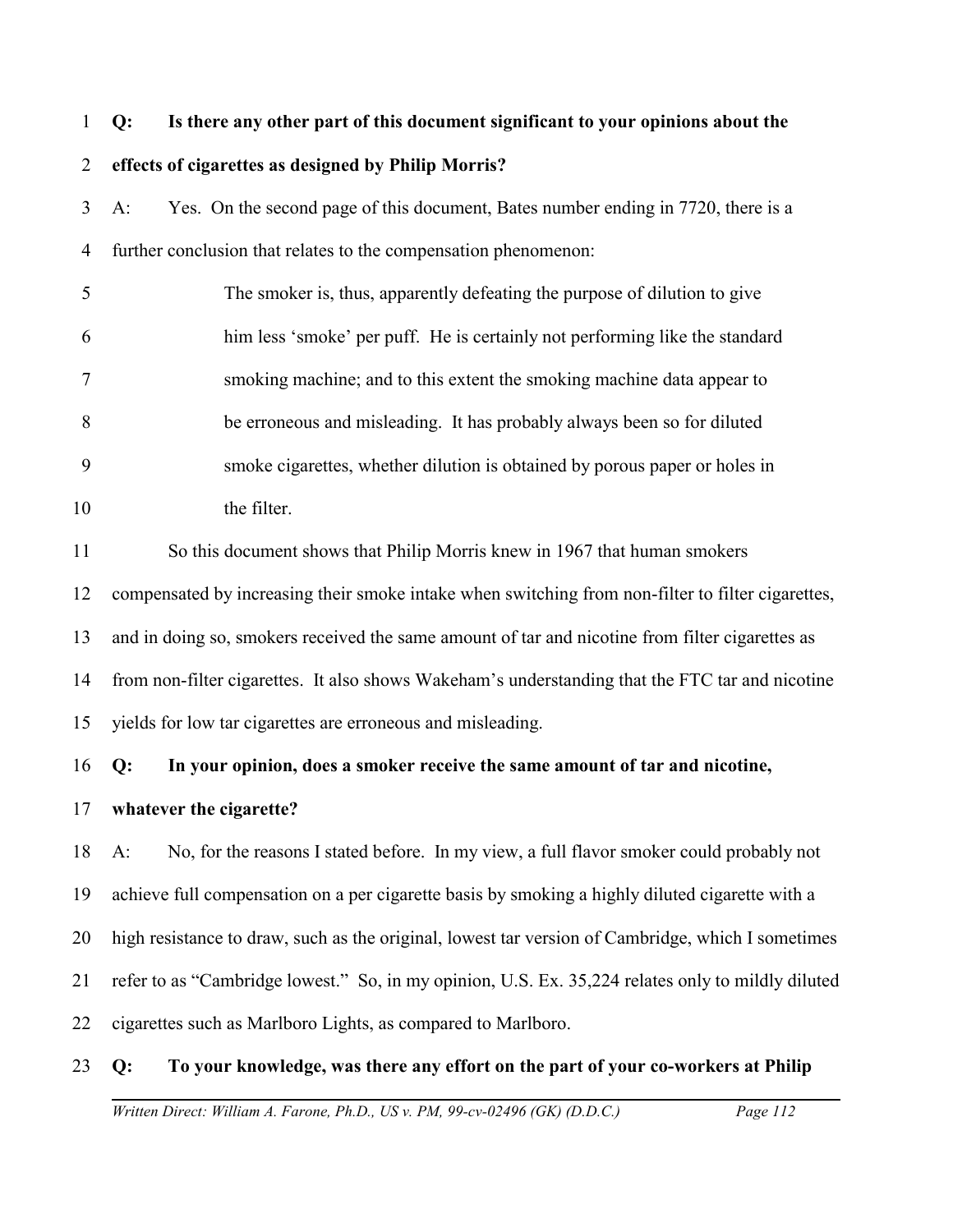1 **Morris, including your supervisors, to restrict any public acknowledgment on the part of**

#### 2 **Philip Morris of the phenomena of compensation?**

3 A: Yes, there was.

4 **Q: Please explain that to the Court.**

5 6 7 8 9 10 A: Yes. I remember papers on hole occlusion, which is when a smoker covers up the holes on the filter by fingers as a method of achieving compensation. Some of the scientists wished to publish a paper on that topic, but their request was denied several times until it was worded in such a way that one could assert that the problem was in the statistical significance level of the experiment. There is a reference to this paper in U.S. Ex. 35,966, which is a memorandum written by Max Hausermann to company counsel.

## 11 12 **Q: You have been shown U.S. Exhibit 20,348. Please describe this document for the Court.**

13 14 15 16 17 18 19 20 A: U.S. Exhibit 20,348 is an inter-office memorandum from Barbro Goodman to Leo Meyer dated September 17, 1975. It discusses research done regarding Marlboro and Marlboro Light delivery. The data revealed that the Marlboro smoker "did not achieve any reduction in smoke intake by smoking a cigarette (Marlboro Light) normally considered lower in delivery." This memo shows that Philip Morris recognized that Marlboro Light cigarettes were not smoked like regular Marlboro cigarettes. It supports my point – shown in other documents as well – that where a "light" version of a brand varies in limited ways from its full flavor counterpart, compensation will cause the smoker to take in basically the same amount of toxins.

#### 21 **Q: What, if any, are the differences in design between Marlboro and Marlboro Lights?**

22 A: The principal difference is that Marlboro Lights has extra ventilation holes, raising its

23 dilution levels to 30-40%. All other major design parameters – tobacco blend, nicotine-to-tar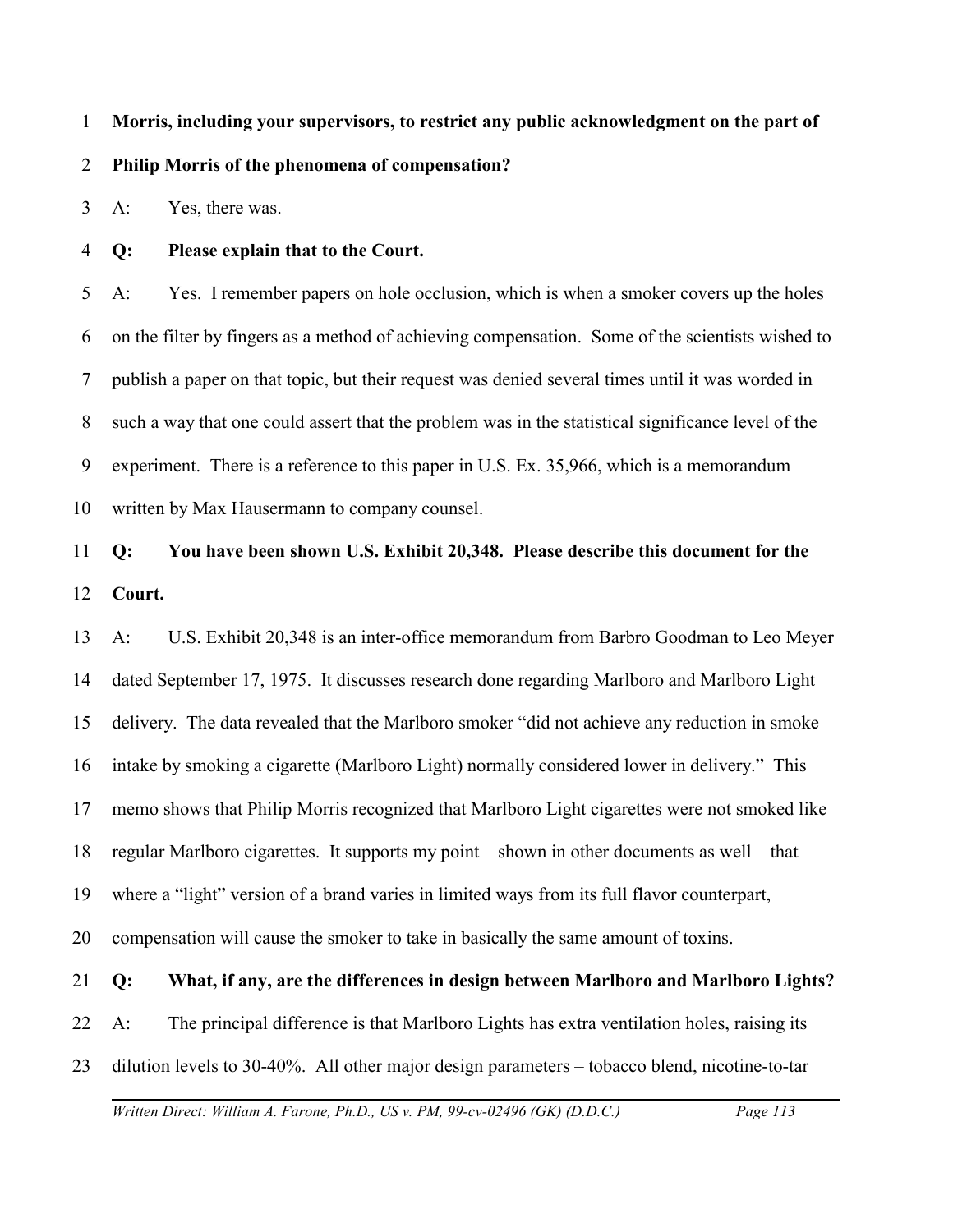1 ratio, filter material – are essentially the same.

# 2 3 **Q: Has Philip Morris, including during your time there, exploited its knowledge of compensation phenomenon in its design and manufacture of cigarettes?**

4 5 6 7 A: Yes. Philip Morris exploited knowledge of compensation phenomenon by designing low tar cigarettes to register low tar and nicotine yield values under the FTC method testing protocol, while at the same time enabling smokers to compensate. When I was there, it was a key consideration in every product development.

# 8 9 **Q: Did Philip Morris ever inform the FTC that cigarettes were being designed to take advantage of the particular design and protocol of the FTC testing method?**

10 11 12 13 14 A: While I was at Philip Morris, I was involved in helping Philip Morris develop the grounds for its complaint to the FTC about Brown & Williamson's Barclay cigarette. The Barclay filter, when placed in the FTC machine, gave a normal reading, but when you smoked the cigarette, it was very easy to occlude, or block, the ventilation holes, giving you a much higher yield. Philip Morris complained about that to the FTC in 1981.

15 16 17 **Q: Was Barclay the only cigarette manufactured and sold by the tobacco companies that was designed in a way to deliver higher tar and nicotine levels to human smokers than to the FTC smoking machine?** 

18 A: No. The argument against Barclay also applies to Marlboro Lights and other similar

19 products – simply a different mechanism. Artificially low FTC ratings is an inherent

20 characteristic that occurs in the design of cigarettes with low resistance to draw as manufactured

21 by all the companies. It is predominantly puff volume compensation in Marlboro Lights

22 compared to predominantly filter hole occlusion in the case of Barclay.

#### 23 **Q: Dr. Farone, you indicated earlier that you had discussions with your colleagues at**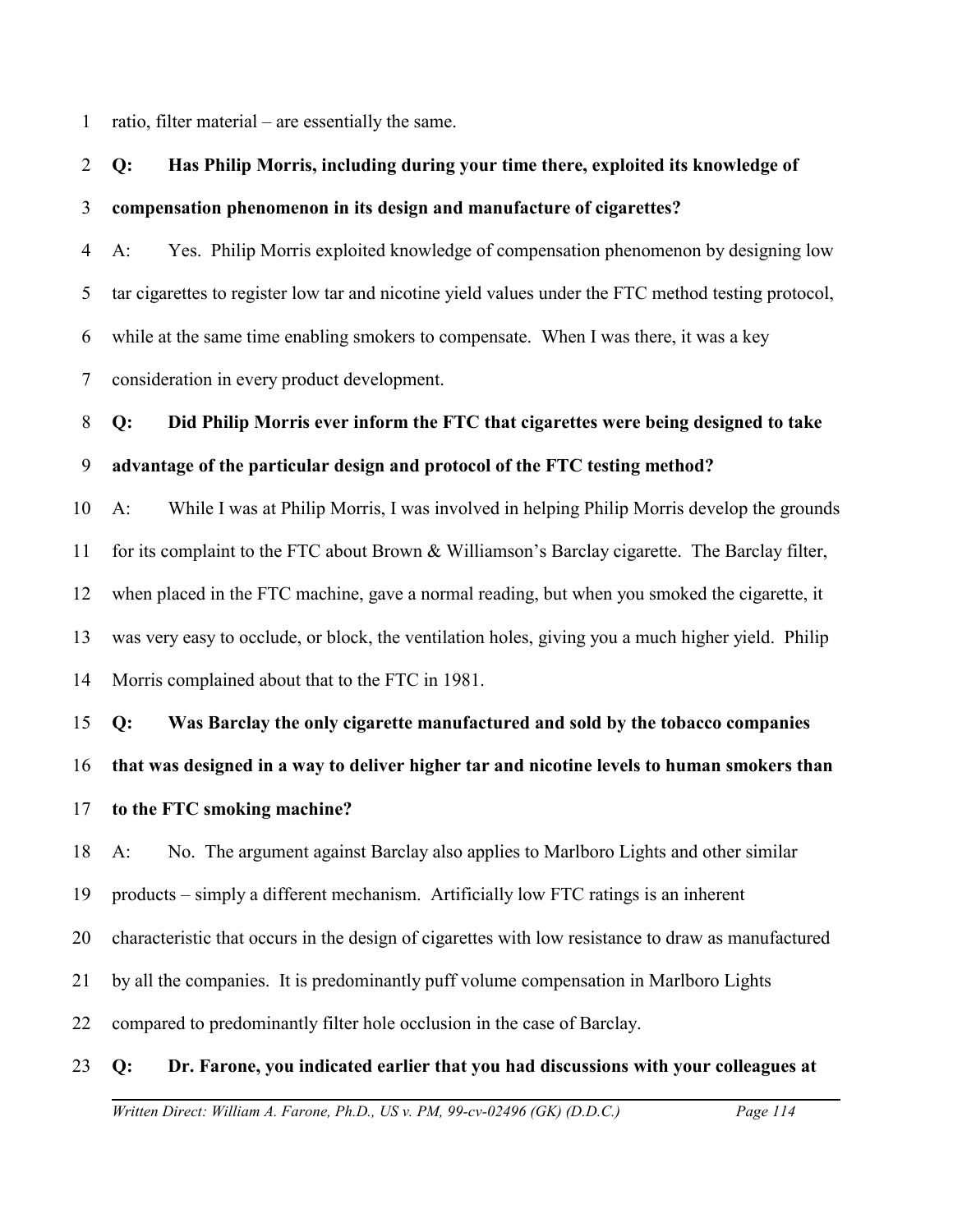#### 1 **Philip Morris about topics of smoking that dealt in any way with this compensation**

#### 2 **phenomenon or related issues?**

3 A: Yes.

4 5 **Q: Was there discussion at Philip Morris as to whether or not compensation was an unconscious act?** 

6 7 A: Yes, it was acknowledged by my colleagues at Philip Morris that compensation was an unconscious act.

#### 8 **Q: Would you explain that to the Court, please.**

9 10 11 12 13 14 15 16 17 18 19 20 21 A: Well, these topics were discussed among the management of the company. There were a lot of Philip Morris employees with whom I discussed compensation, such as Joe Cullman, Hugh Cullman, Cliff Goldsmith, Shep Pollack, Frank Resnik, Helmut Wakeham, Hamish Maxwell, Bill Campbell, James Morgan, Wally McDowell, Ross Millhiser, Alex Holtzman, Tom Ahrensfeld, just to name a few. I was there eight years, and we had meetings every month, and these topics were discussed several times a year at these meetings. Not only was everyone aware of the compensation phenomena, but they were very interested in that subject, and they understood how compensation worked and these issues that we have been talking about were the subject of our meetings within the research and development department at Philip Morris, and between the R&D people, the marketing people, and the senior management of the company. **Q: What about a cigarette design facilitates compensation?** A: Basically, a cigarette where the difference in FTC tar delivery between two cigarettes is relatively small and the filter presents only a minor obstacle to receiving the nicotine. In short, it

- 22 is a cigarette where a smoker has to draw only a little harder to get the necessary nicotine.
- 23 **Q: Does this continue today?**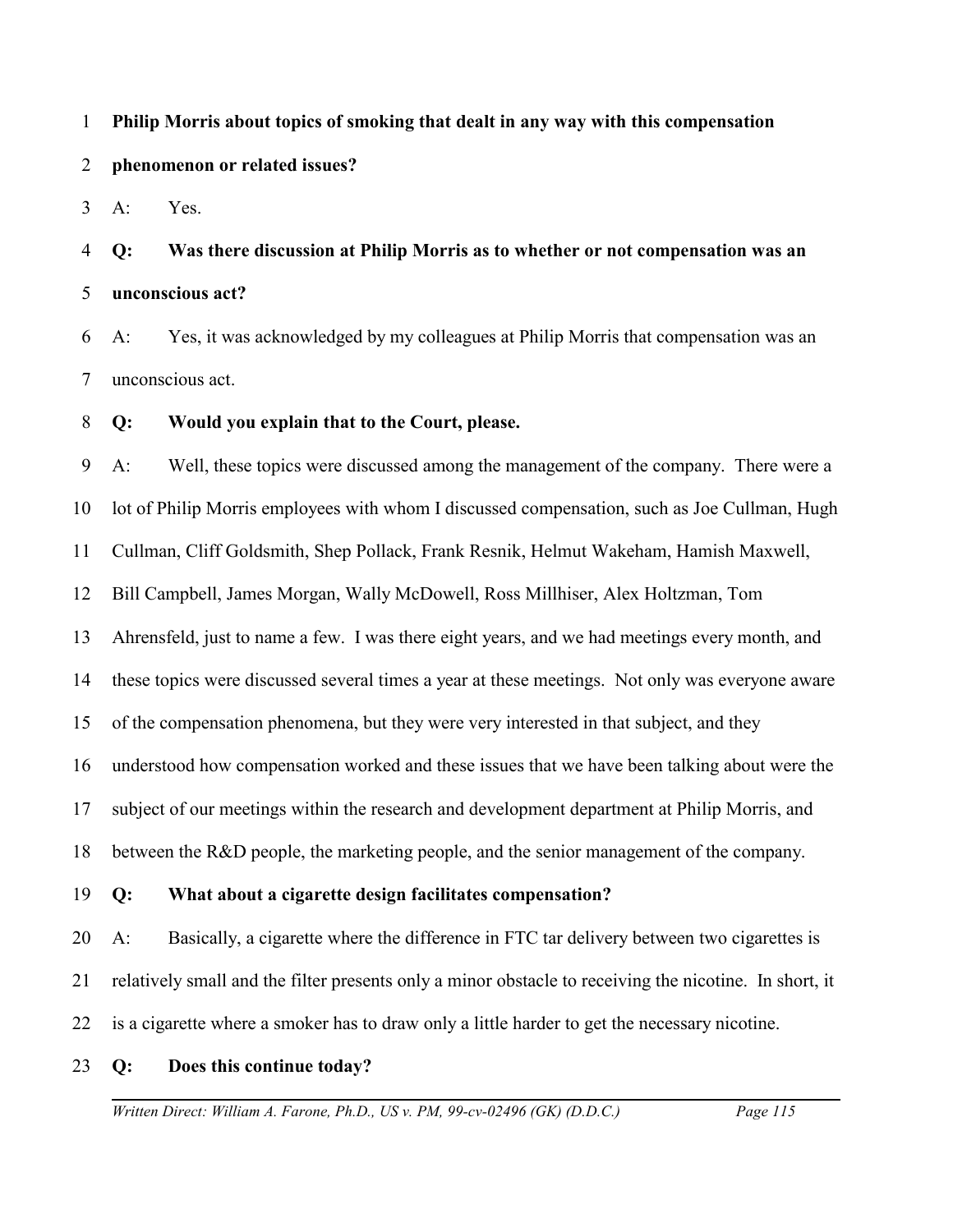1 2 A: Sure. Marlboro Lights, Virginia Slims Lights, and Winston Lights, just to name a few, are all cigarettes that are designed to facilitate compensation.

#### 3 **Q: Dr. Farone, can you define what a "Light" cigarette is?**

4 5 A: I cannot provide you with a definition because "Light" is a meaningless term used by tobacco companies.

#### 6 **Q: Can you define "Low Tar" as used by tobacco companies?**

7 8 A: Again, I cannot because it is an arbitrary term used by the tobacco company Defendants in this case.

#### 9 **Q: Why do you say these terms are meaningless?**

10 11 12 13 14 A: Because there are lights of certain brands with higher tar levels than regulars of other brands from the same company, and there are also lights and regulars of the same brand that have the same FTC tar rating. So therefore the term "light" is not related to tar or taste. For example, according to the most recent FTC report of tar and nicotine yields, Philip Morris sells versions of Virginia Slims and Virginia Slims Lights that both deliver 15mg of tar by the FTC method.

# 15 16 **Q: Dr. Farone, you have been shown U.S. Ex. 85,073. Have you seen this document before?**

17 18 19 20 21 22 A: Yes. This is a Philip Morris document that I was aware of at the time I was there. It is titled "Some Unexpected Observations on Tar and Nicotine and Smoker Behavior," and is dated March 1, 1974. It is a document that talks about changes in how people smoke given the tar delivery of the cigarette that they're given. This was done to show how Philip Morris obtained information, what is called a puff report, to determine how people smoke as contrasted to the Federal Trade Commission method.

#### 23 **Q: What is the significance of this document, if any, to your opinions?**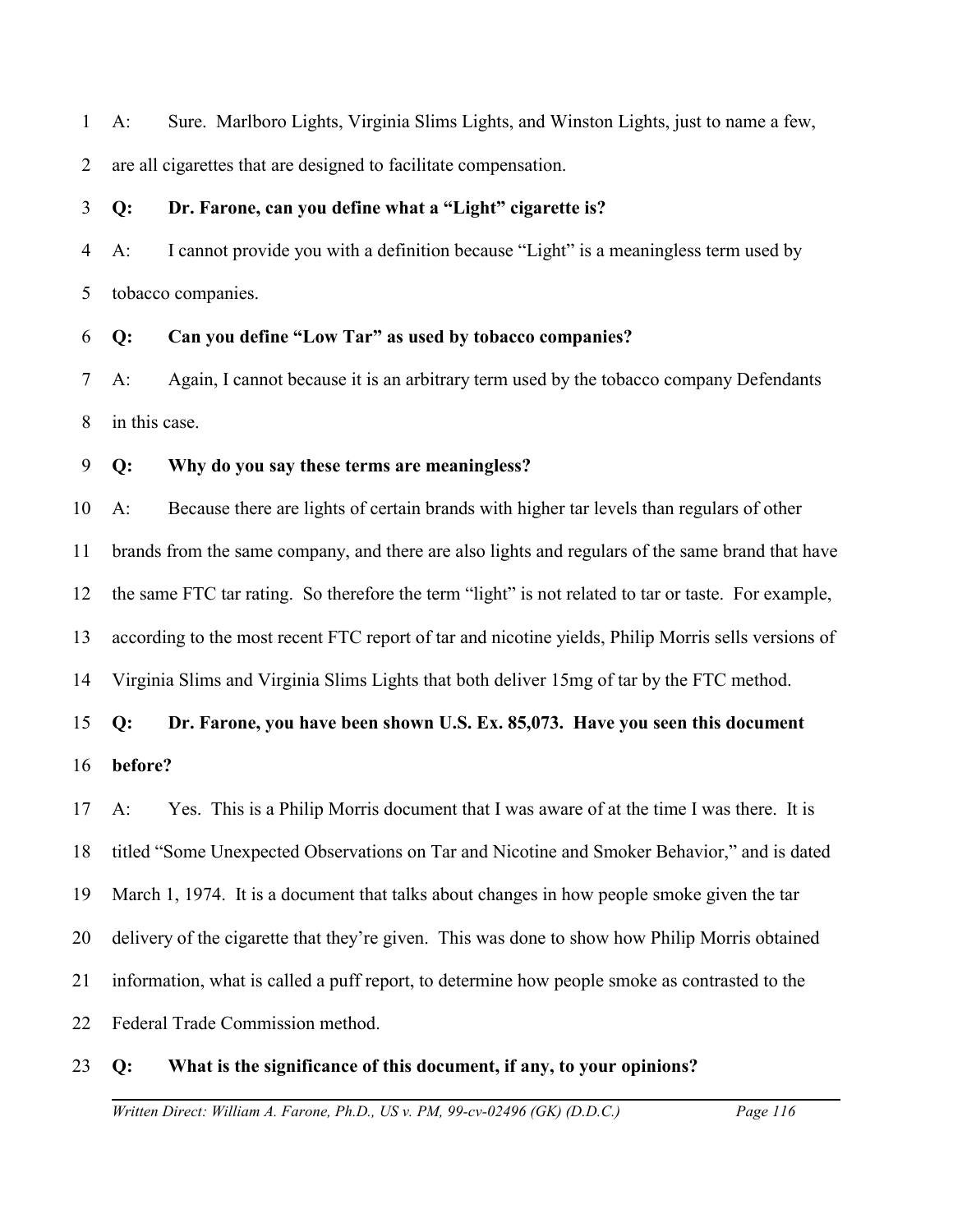1 2 3 4 5 6 7 8 9 10 A: Yes. On the last page of the document, Bates number ending in 3493, this presentation concludes that "The FTC standardized test should be retained. 1) It gives low numbers. 2) It permits comparison between brands." The last sentence states: "Meanwhile, we are reviewing our own program in the light of these observation[s] to design cigarettes for improved acceptance." Like the other documents, this has to do with the knowledge of compensation, which is the subject of this document, and designing the cigarette so that the FTC tar number is lower, but the amount of nicotine that can be extracted by the smoker relatively easily by changing their habits would be equal to the one of higher tar delivery. **Q: When you were at Philip Morris, from 1976 though 1984, was this compensation phenomenon known in the scientific community?**

11 12 13 14 A: The idea that people did not smoke like the machine was known for years and it was even pointed out by the tobacco companies to the FTC in 1966. By 1977, textbooks such as "The Pharmacological Basis of Therapeutics" by Goodman and Gilman had a section on nicotine use that discussed titration and thus compensation.

15 **Q: During your time at Philip Morris, Dr. Farone, did Philip Morris have a greater**

16 **understanding of compensation than the outside scientific community?**

17 A: Yes.

18 19 **Q: Is it your opinion that the same is true for the other tobacco company Defendants?** A: Yes.

20 **Q: Please explain these last two answers further.**

21 A: What was closely held within Philip Morris and the tobacco industry was the knowledge

22 of exactly how compensation occurred, that it was easily done. Unless the smoker was educated

23 on how to smoke a cigarette, they would inadvertently compensate. Also withheld was the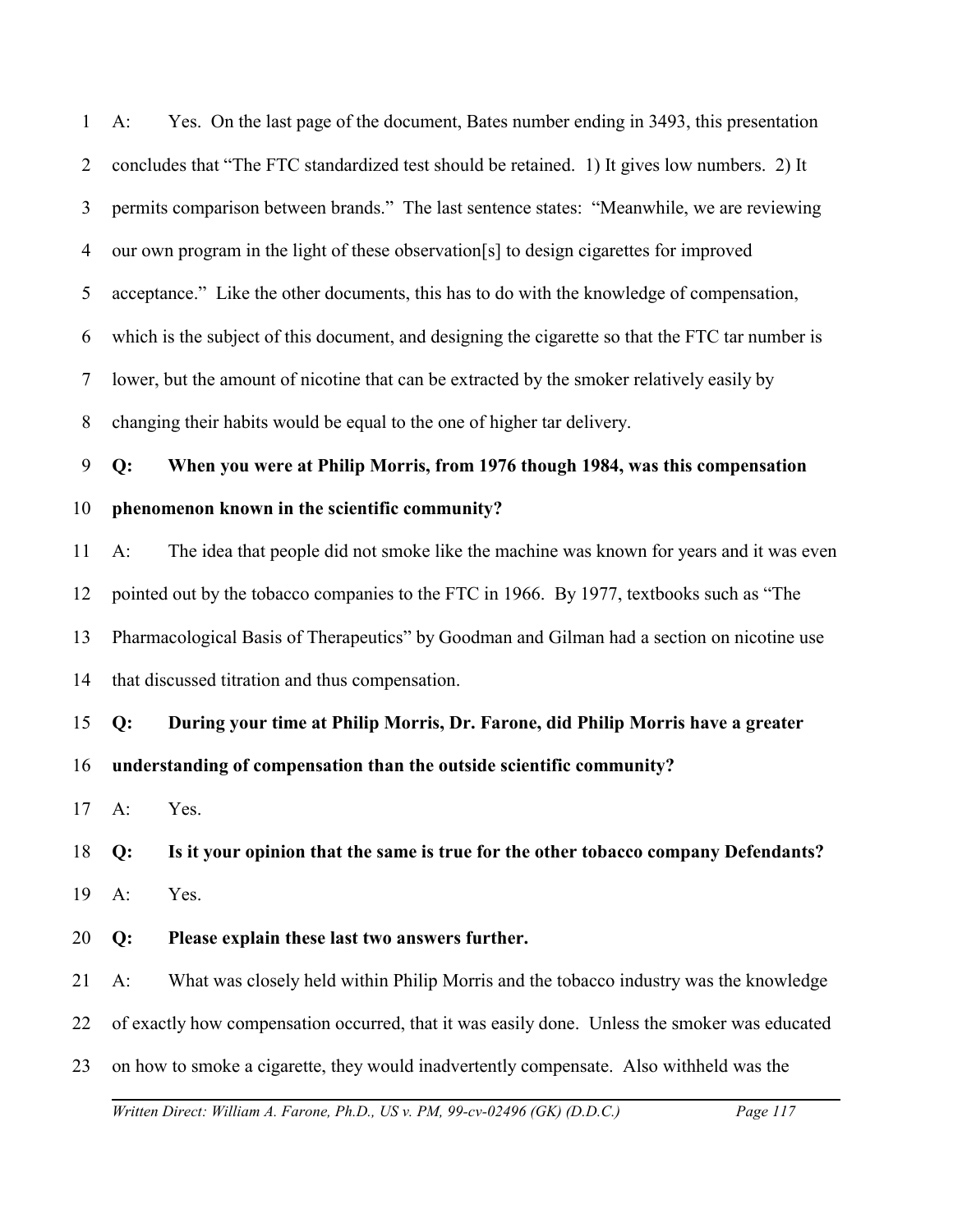| $\mathbf{1}$   | information that cigarettes were designed to make such "misuse" easy, and that there were           |
|----------------|-----------------------------------------------------------------------------------------------------|
| $\overline{2}$ | designs that would greatly reduce the possibility of compensation. These other designs would        |
| 3              | have greatly benefitted from an educational campaign as to how and why smokers should use           |
| $\overline{4}$ | these designs even if they were different and possibly less "comfortable" in the beginning.         |
| 5              | Consider the analogy that many drivers did not like seat belts when they first came out. But even   |
| 6              | before they were mandated, they were being explained to people and sold as a benefit –              |
| 7              | something for which one would even want to pay extra. Seat belts were not made so loose that        |
| 8              | they were ineffective which is the analogy to making a filter that is easy to compensate.           |
| 9              | Looking back at U.S. Ex. 36,855, the September 2, 1970 memo from Dr. Fagan to<br>Q:                 |
| 10             | Dr. Wakeham, how, if at all, does this document bear on Philip Morris's understanding of            |
| 11             | the effects of cigarette design?                                                                    |
| 12             | This memo appears to have been prompted by the FTC's proposed requirement that the<br>$A$ :         |
| 13             | tar and nicotine deliveries of cigarettes be displayed in advertising. The beginning of the second  |
| 14             | paragraph states:                                                                                   |
| 15             | There is a second assumption which is implicit in the FTC's requirement                             |
| 16             | for the revelation of tar and nicotine content. This assumption is that 'tar'                       |
| 17             | is 'tar' is 'tar.' Although superficially this seems like a reasonable                              |
| 18             | assumption, there is little evidence to validate it. As a matter of fact, much                      |
| 19             | of the evidence available seems to point in the opposite direction."                                |
| 20             | Can you explain Dr. Fagan's statement?<br>Q:                                                        |
| 21             | Dr. Fagan is saying that there is chemical distinction between the tar in different<br>$A$ :        |
| 22             | cigarettes. This true for the reasons I stated earlier, when describing how the different processes |
| 23             | and design parameters influence the composition and carcinogenic potential of cigarette smoke.      |
|                | Page 118<br>Written Direct: William A. Farone, Ph.D., US v. PM, 99-cv-02496 (GK) (D.D.C.)           |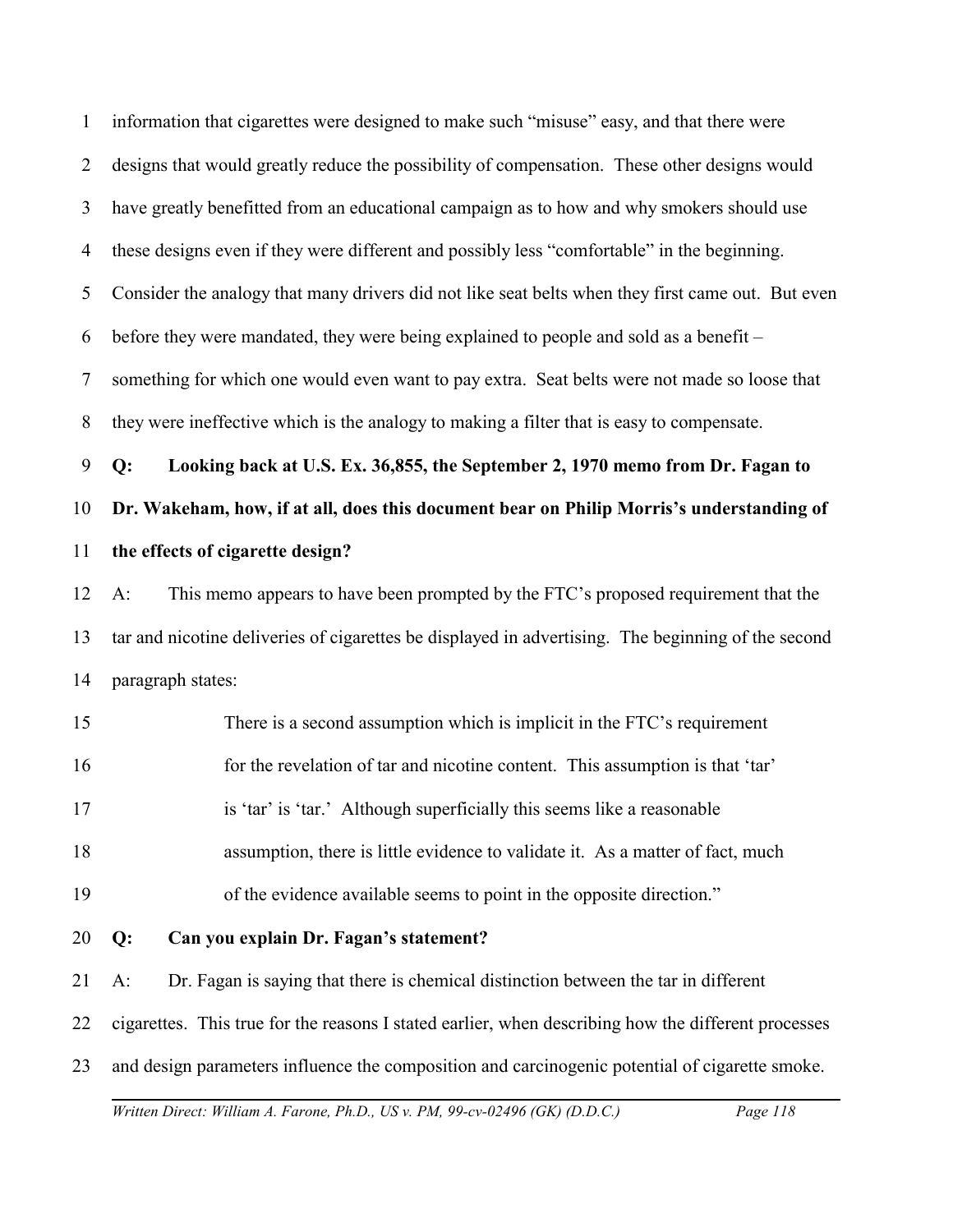1 2 **Q: Dr. Farone, can you briefly summarize your earlier testimony on the effect that use of ventilation holes to dilute the cigarette smoke has on the toxicity of cigarette smoke?** 

3 4 5 6 A: Yes. It is my testimony that, holding all other design parameters constant, dilution levels in the range of 30-40% – the levels used on many best selling "lights" brands – results in tar that is likely more mutagenic on a per milligram of tar basis. This is compared to the tar from cigarettes from either higher or lower dilution levels.

7 **Q: Do manufacturers of cigarettes typically test their products for mutagenicity?**

8 A: Yes. It is common practice to test for mutagenicity at least using the Ames test.

9 **Q: What does it mean if an agent yields a high rating using the Ames test?**

10 11 12 13 14 A: A mutagenicity test that yields a high Ames score indicates there is a potential risk that the tested chemical or chemical mixture can cause cancer. Material that tests positive on an Ames test is usually a candidate for further testing for carcinogenicity, using studies that are considered better predictors of cancer risk. The subsequent testing should take into account both the dosage of the materials and the route of administration of exposure.

15 **Q: Do you know whether Philip Morris tests its products for mutagenicity?**

16 17 18 19 A: Yes. A review of documents produced by Philip Morris reveals that for approximately the past 25 years, Philip Morris has consistently used the Ames test to test for specific mutagenicity of cigarette smoke condensate in various forms – such as whole smoke condensate (WSC), total particulate matter (TPM), or "tar."

#### 20 **Q: How would you describe Philip Morris's level of acceptance of the Ames test?**

21 A: I believe it is fair to say that Philip Morris has concluded that Ames test predicts

22 carcinogenicity. Philip Morris's own documents also demonstrate Philip Morris's belief that the

23 Ames assay test for biological activity is predictive of carcinogenicity. For example, Philip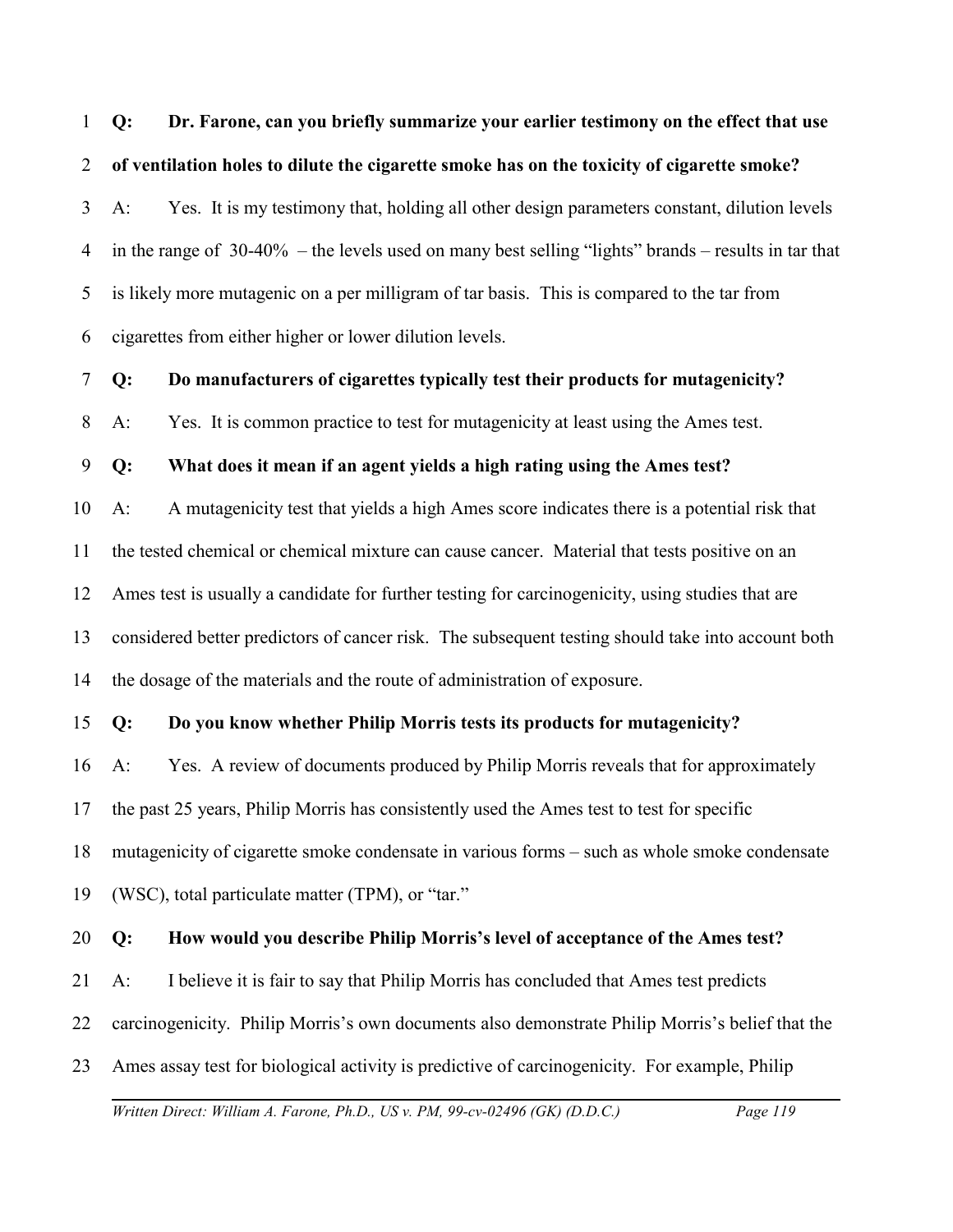1 2 3 4 5 6 Morris's documents and the depositions of many of its employees that I have read establish that the goal of creating a less harmful cigarette is demonstrated at the first level by decreasing mutagenicity scores. The Ames assay was consistently used and widely accepted by Philip Morris when I was there, as a screening mechanism for cigarette design and parameter changes, because of its predictive qualities for determining carcinogenesis. Documents show that Philip Morris has continued to use the Ames test for the same reason.

# 7 8 **Q: What, if anything, have Philip Morris's mutagenicity test results revealed about its cigarettes?**

9 10 11 12 13 14 15 A: Well, in the case of Marlboro Lights, the Philip Morris test data I have reviewed on that level of dilution for equivalent blends indicated that the product design for their Light cigarettes was more mutagenic than the full flavor Marlboro, Marlboro Reds, and therefore predictive of more potential cancer risk. These studies were repeated multiple times over the past 20 years and continue to be repeated to this day. The Philip Morris data, as was used by Philip Morris, was a strong warning that their product design change between a Marlboro Red and a Marlboro Light – increased ventilation – resulted in a potentially more dangerous product.

#### 16 **Q: You have been provided U.S. Ex. 35,635. What is this document?**

17 18 A: It is a November 1977 Philip Morris memorandum to Dr. Robert Pages about Ames testing on some prototype cigarettes.

# 19 **Q: Please identify what, if anything, in this report bears on your opinion about the**

- 20 **comparative mutagenicity of the tar from low tar cigarettes.**
- 21 A: The authors make clear that they were confirming prior experiments. The very last
- 22 paragraph in the document, on the second page, says: "The take home lesson from this
- 23 experiment is that dilution of a cigarette appears to increase the activity of the WSC (more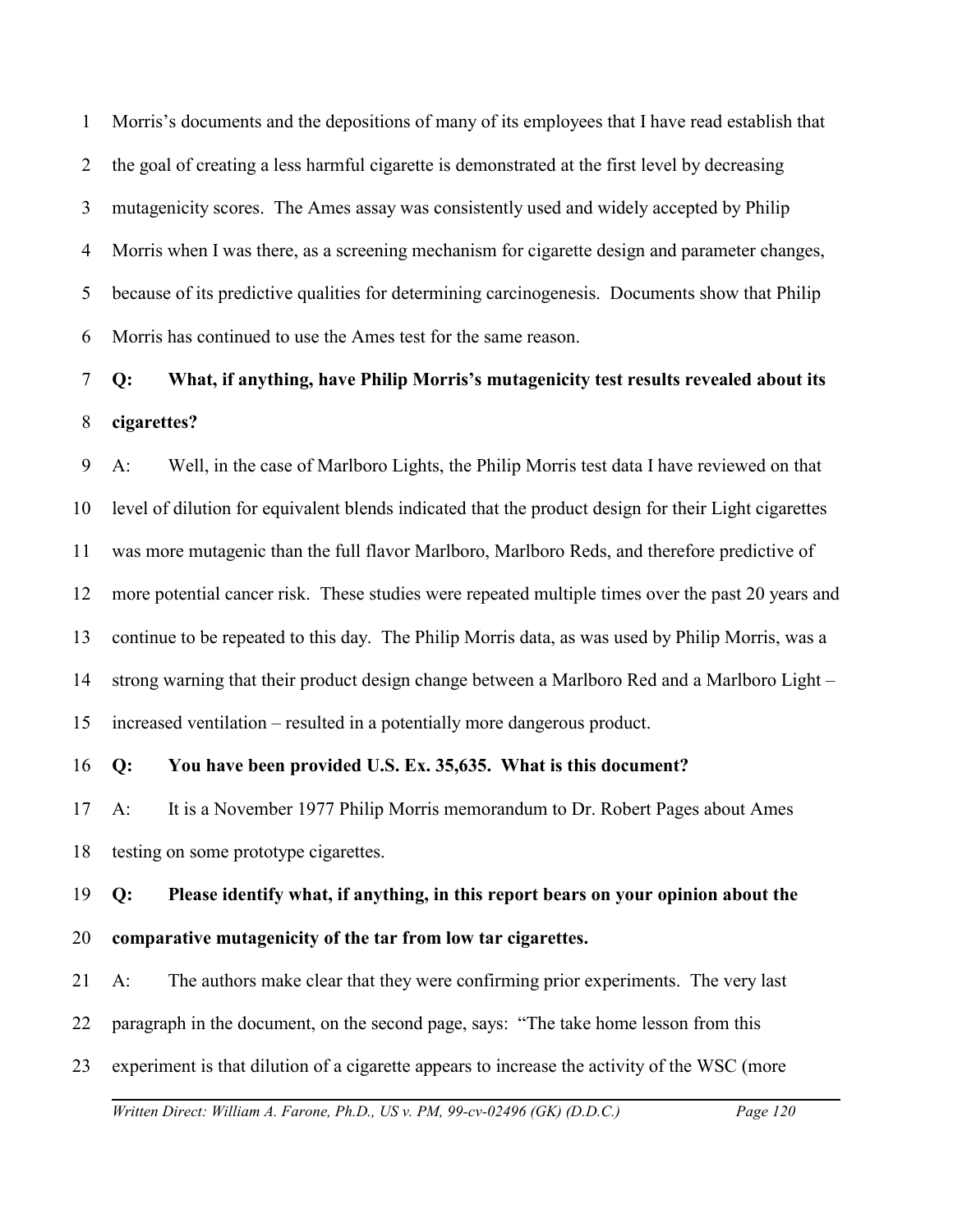1 2 dramatically for some cigarettes than for others)." So this document directly supports my statements that dilution – in a certain range – increases the mutagenicity of tar.

3 4 5 **Q: Based on your first-hand knowledge and your review of internal documents, has Philip Morris changed its design of "Light" cigarettes in response to its studies and knowledge concerning mutagenicity?**

6 7 8 9 A: No, Philip Morris has not. Despite the consistent test results demonstrating increased specific mutagenicity resulting from increased filter dilution, Philip Morris continued to utilize this design parameter as the primary design difference between its low tar cigarettes and its "regular" cigarettes.

10 11 12 **Q: Are you aware of any evidence that Philip Morris has tested other design parameters to reduce the greater per milligram mutagenicity of the tar of the "light" versions of their full flavor brands?**

13 14 15 16 17 18 19 20 21 22 23 A: To my knowledge, Philip Morris has not performed side-by-side biological tests to determine more appropriate design parameters. Philip Morris's own internal documents and testing results demonstrate that the low tar cigarettes – including but not limited to Marlboro Lights – have higher specific mutagenicity as measured by the Ames TA98 and TA100 tester strains than "regular" cigarettes. These test results include not only comparisons between what Philip Morris refers to as "low tar reference" cigarettes and "regular" reference cigarettes, but also testing that conclusively establishes a connection between filter ventilation/dilution and increased specific mutagenicity. Virtually every Ames assay test ever conducted by Philip Morris resulted in data that showed the mainstream smoke condensate from a low tar cigarette is higher in specific mutagenicity than the mainstream smoke condensate from a regular cigarette of otherwise comparable design?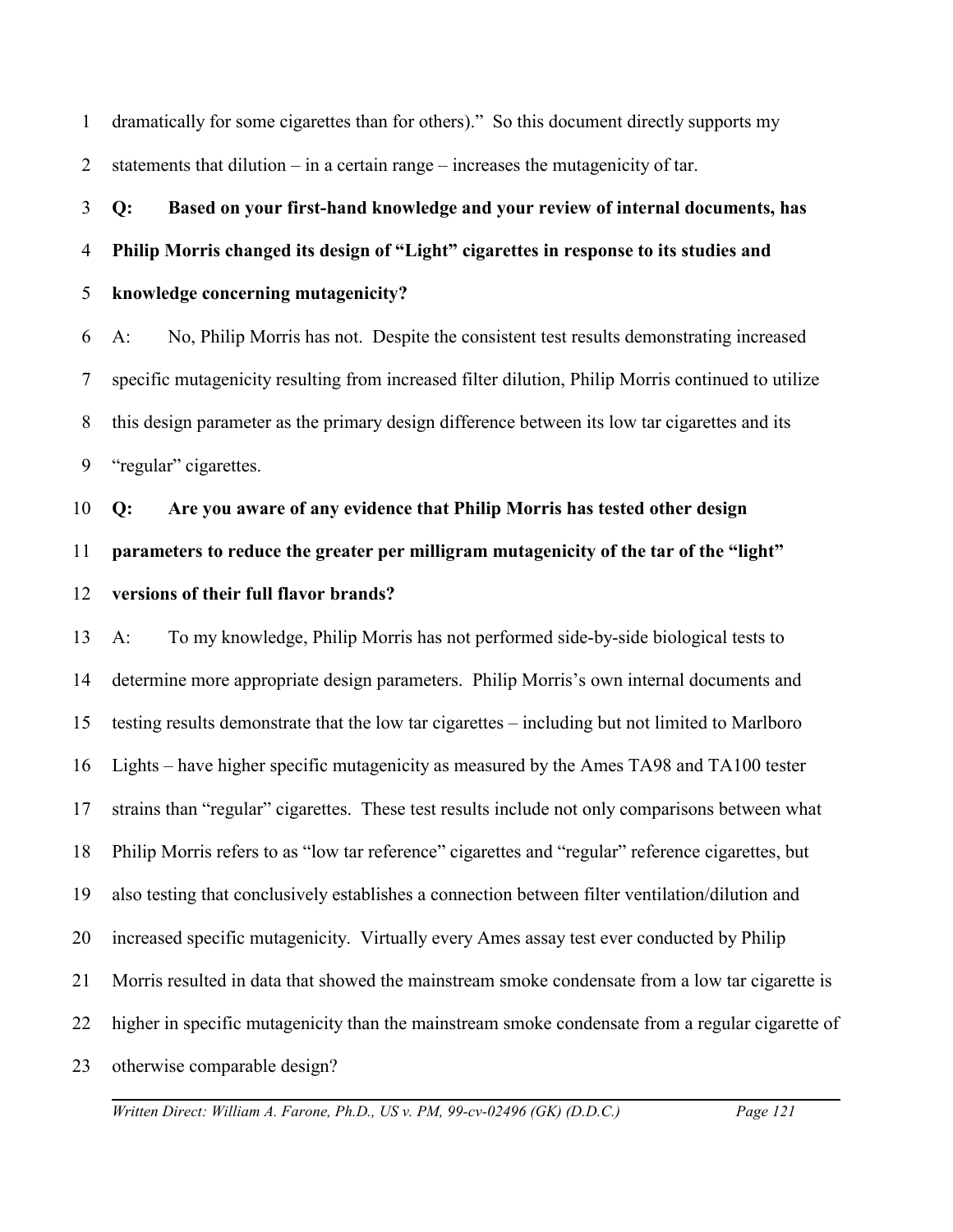1 2 3 **Q: Dr. Farone, you have been shown U.S. Ex. 20,399. Please describe it for the Court.** A: U.S. Ex. 20,399 is a January 28, 1994 report from a scientist at INBIFO to Cathy Ellis, then a Director of Research at Philip Morris in Richmond, Virginia.

4

# **Q: What is this letter about?**

5 6 7 8 9 10 11 12 13 14 A: The INBIFO scientist states that increased cigarette filtration, porosity, and ventilation, which were the primary methods used by Philip Morris to reduce the FTC method tar and nicotine yields, would result in an increase in the degree to which cigarette smoke was toxic to living cells, the irritation it caused to smokers, and the likelihood of the smoke to generate mutations such as tumors and/or cancer. Specifically, the document says: "Increased filtration will result in a relative enrichment of gas phase constituents, leading to increased cytotoxicity and irritancy . . . . Increased porosity and ventilation will . . . increase the specific mutagenicity." This document supports what I just said to you – that Philip Morris tests demonstrate that increased ventilation leads to an increased specific mutagenicity for mainstream smoke condensate.

15 16 17 18 **Q: Dr. Farone, from your review of documents from tobacco companies other than Philip Morris, do you have an opinion about whether they also recognized that "light" versions of full flavor cigarettes have higher mutagenicity on a per milligram of tar basis?** A: Yes.

19 **Q: What is your conclusion?**

20 21 A: It is my conclusion that at least RJR and Lorillard also recognized this characteristic of light cigarettes.

#### 22 **Q: Can you identify and describe the bases for your conclusion.**

23 A: Yes. First, U.S. Ex. 20,863, is a May 9, 1983 report compiling all of RJR's past Ames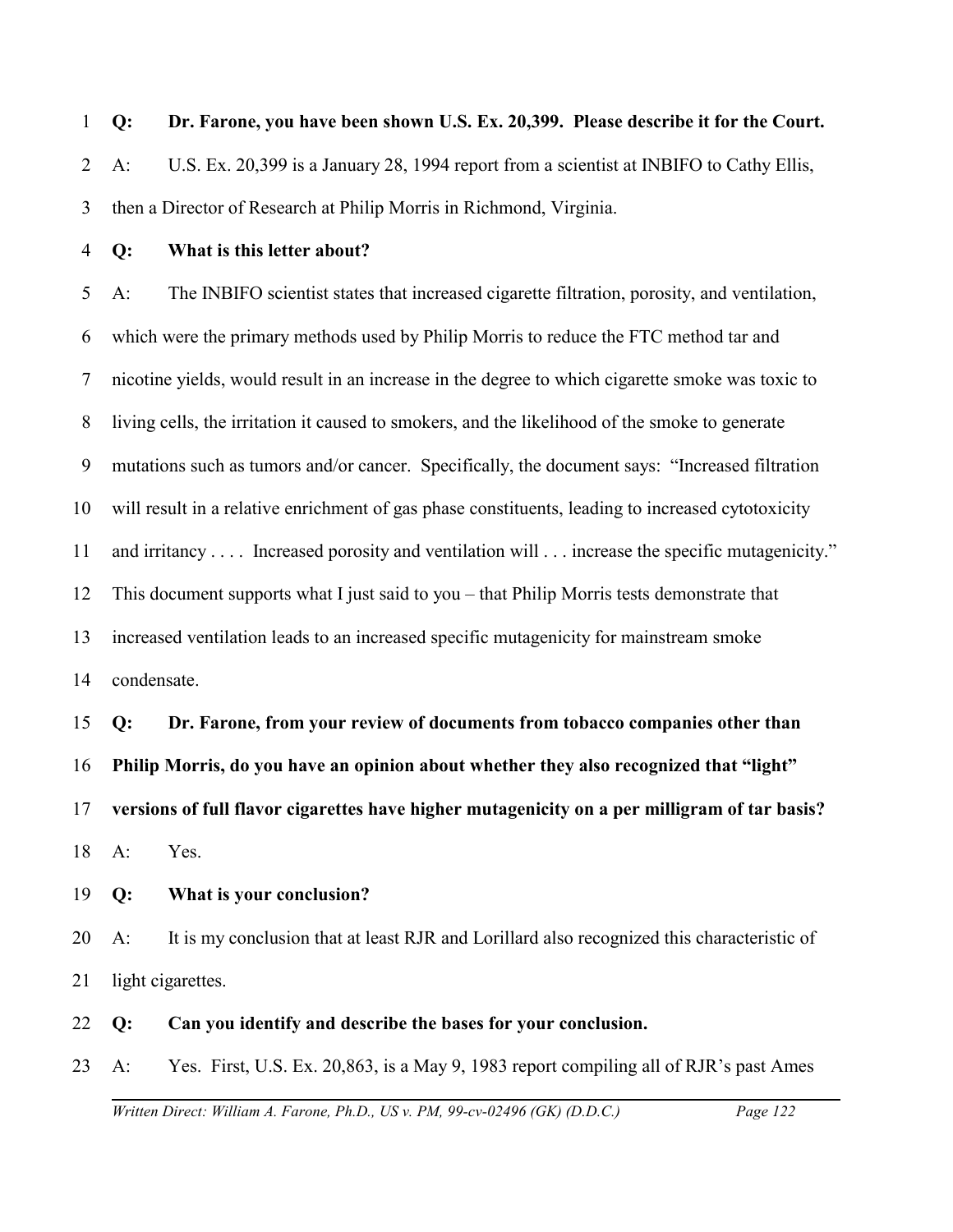1 2 3 4 5 6 testing work. The third item on page 2, Bates ending in 3579, states that a May 1980 memo showed that "There is a trend for low 'tar' cigarettes to show higher revertant numbers per mg 'tar'." U.S. Ex. 20,863 actually attaches the May 15, 1980 memo it referred to. That study tested the cigarette smoke condensate (CSC) of 24 domestic cigarette brands, and one of the conclusions was that "Some of the low-tar brand cigarettes exhibit higher mutagenicity per unit weight of tar."

7 8 9 10 11 12 13 Second, U.S. Ex. 56,344, a December 18, 1989 Lorillard memorandum, Bates number 87067762, titled "Project B-451, 'Urea,'" obtained a related finding. The document states that "Experiments were conducted investigating air dilution changes, ranging from 0-75%. It was determined that air dilutions exceeding 25% yielded increases in benz[a]pyrene." So this document is showing that increasing dilution increases the levels of benz[a]pyrene, a known carcinogen. Since all carcinogens are mutagens, this finding would also mean that the tar in these experiments would be more mutagenic.

14 15 16 **Q: To your knowledge, has any of the tobacco Defendants disclosed to smokers the results of its studies that reveal that its "Light" cigarettes test more mutagenic than their full flavor counterparts?** 

17 18 19 20 A: No. Philip Morris never reported these mutagenicity results to the public health community such that the public could understand the relationships for Marlboro Lights compared to Marlboro Reds and never performed the required additional testing that should have resulted from these test results.

21 **Q: Dr. Farone, in light of your experience and training, do you have an opinion about**

22 **whether "light" cigarettes as designed are likely to be any less hazardous than their full**

23 **flavor counterparts?**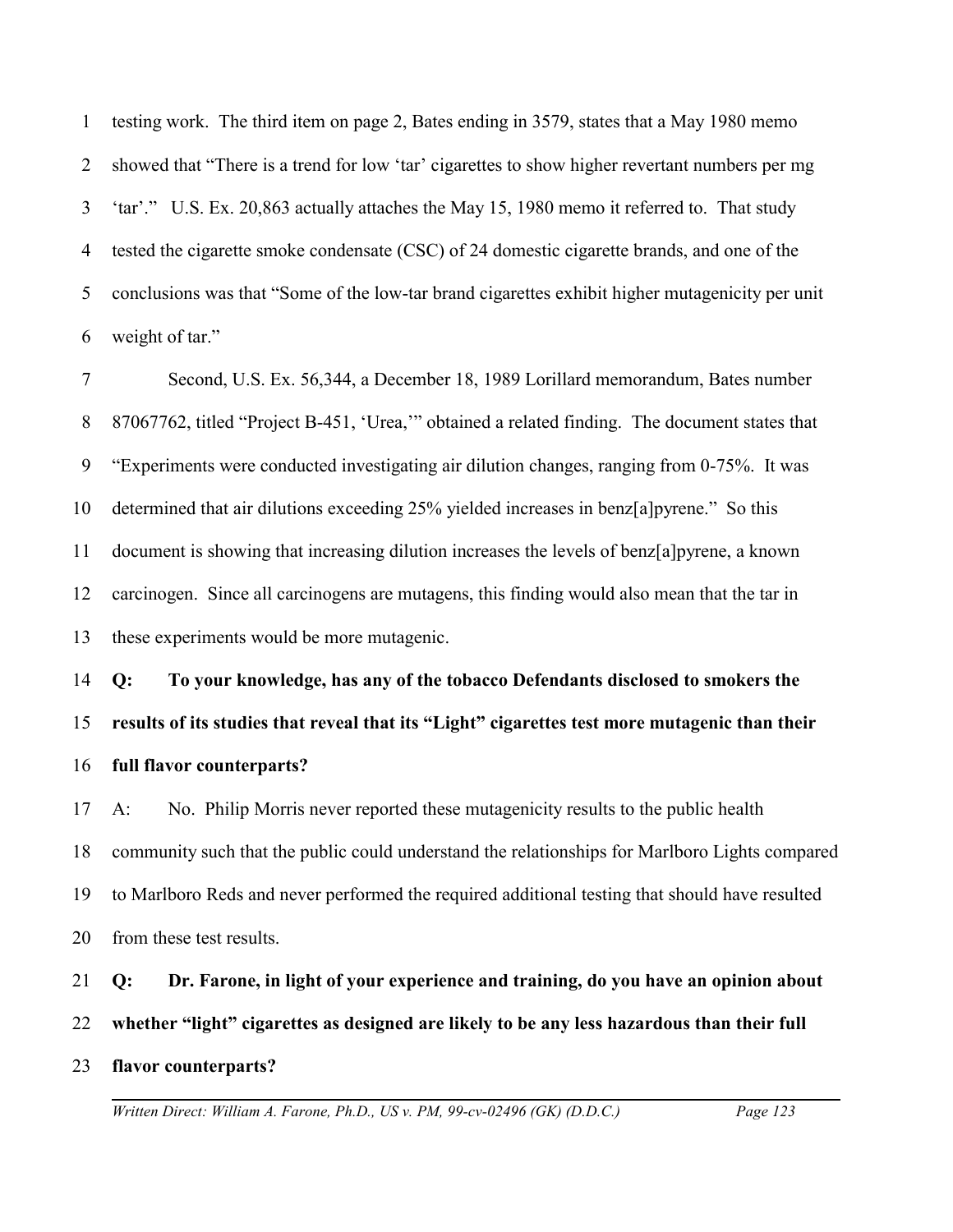1 2 3 A: Yes. My opinion is that such "light" cigarettes – because they generally permit easy compensation and employ levels of dilution that increase the mutagenicity of the tar – are not any less hazardous than their full flavor versions.

4 5 **Q: In your experience, did Philip Morris's understanding of compensation influence its cigarette design choices?** 

6 A: Yes.

7 **Q: In what way?**

8 9 10 A: We had to decide whether and how much compensation a cigarette should allow to occur. A simple way to prevent compensation is to make lower delivery cigarettes with a tighter filter so that they have a high resistence to draw.

11 12 13 14 15 16 17 18 19 20 We knew how to make cigarettes with filters that essentially prevented compensation or made it very obvious to the smoker that they were compensating – by making them suck on the cigarette much harder. Also, a cigarette with ventilation holes in the filter can deliver more air to the smoker, and thus can be a good way to reduce the delivery of toxins. But if you add more holes, you may in fact create smoke that's more toxic because it burns differently, as I described earlier. So, the issue is to add enough holes to the cigarette and design the cigarette to prevent nicotine compensation, so that the smoker does not at the same time increase the delivery of tar by sucking harder. We knew that you needed to add a lot of holes to reduce smokers' ability to compensate. However, Philip Morris intentionally avoided including those features in some of their major lights and lower tar cigarettes, to ensure that smokers could compensate.

#### 21 **Q: What is the implication of avoiding those design features to defeat compensation?**

22 23 A: To me, the decision to keep such a low resistance to draw in light cigarettes – cigarettes that are essentially identical to their full flavor counterparts – indicates that they were designed to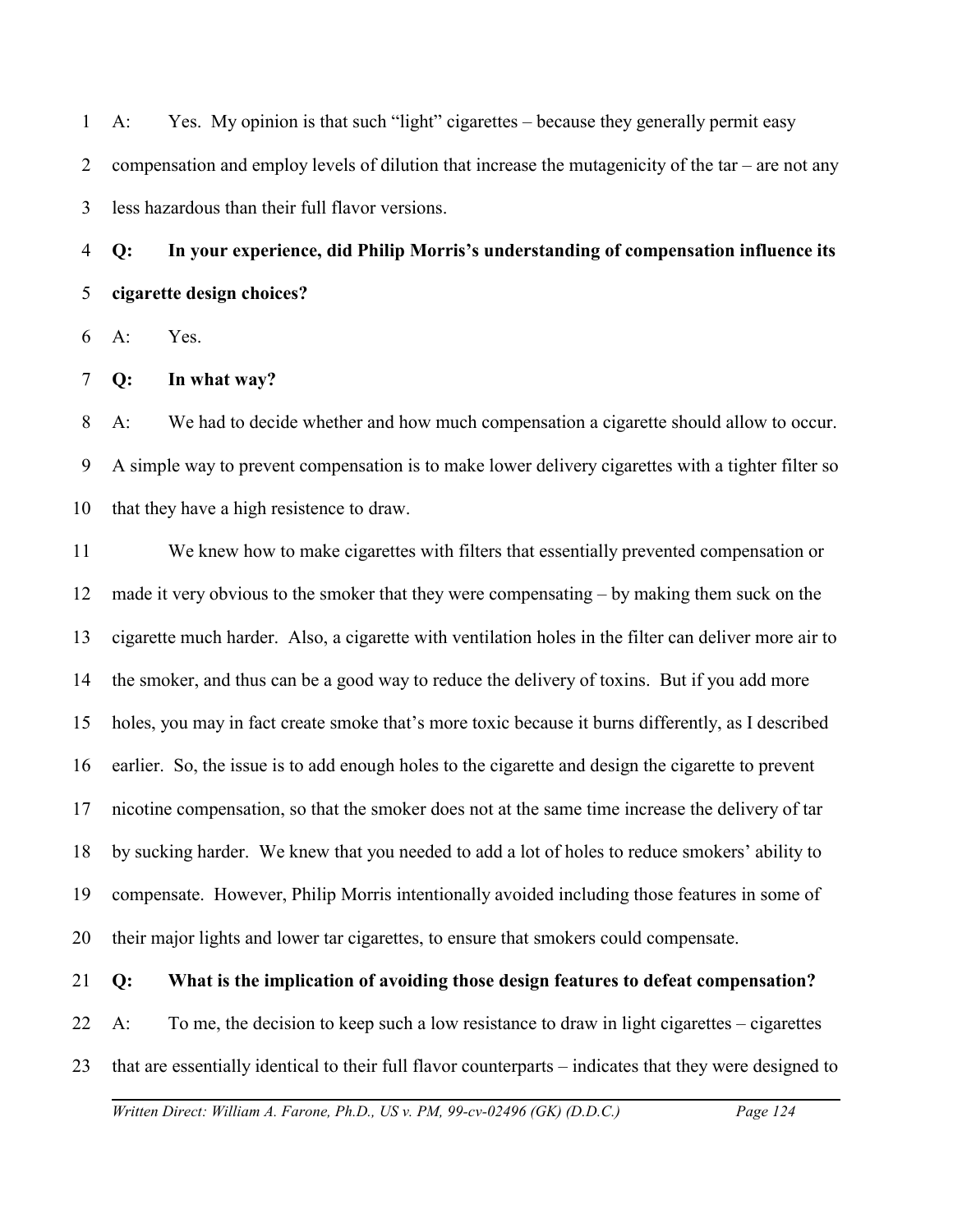1 2 3 give comparable nicotine deliveries to their regular counterparts. For example, Marlboro Lights and Marlboro have the same nicotine-to-tar ratio, and Marlboro Lights has a low resistance to draw, making it easy to get a tar yield comparable to a Marlboro Red with little effort.

4 5 **Q: Could Philip Morris have made cigarettes that in fact delivered tar and nicotine to smokers in amounts that matched their FTC ratings?**

6 7 A: Yes. In most cases one could do this for low delivery cigarettes, especially the very low delivery cigarettes, by making filters with a high resistance to draw.

#### 8 **Q: Why didn't Philip Morris do that, in your view?**

9 10 11 12 13 A: Well, if you change the cigarette to the point where smokers couldn't extract the dosage of nicotine needed to satisfy their addiction, in some cases they might get used to the lower level out of frustration, in some cases they would smoke more cigarettes. If you produce a cigarette that reduces the nicotine so low that it became very difficult to compensate, all the evidence says they will not buy it. That cigarette is not going to be a market success.

#### 14 **Q: Are there design features that could potentially provide enough nicotine?**

15 16 17 A: Yes. There are several potential ways to do it – increasing the nicotine-to-tar ratio dramatically or augmenting the filter with nicotine, and at the same time adding smoothing agents such as glycerine.

18 19 **Q: What evidence supports your view that Defendants have decided not to reduce tars further?** 

20 21 22 A: Some of that evidence is the graph of sales-weighted tar and nicotine values in Figure 5.1 in Monograph 13 (U.S. Ex. 58,700), and the data and approach taken by Philip Morris toward the Cambridge cigarette in the 1980s. One of my publications concerned the Cambridge data.

#### 23 **Q: Taking the Monograph 13 graph first, how does the graph of sales-weighted tar and**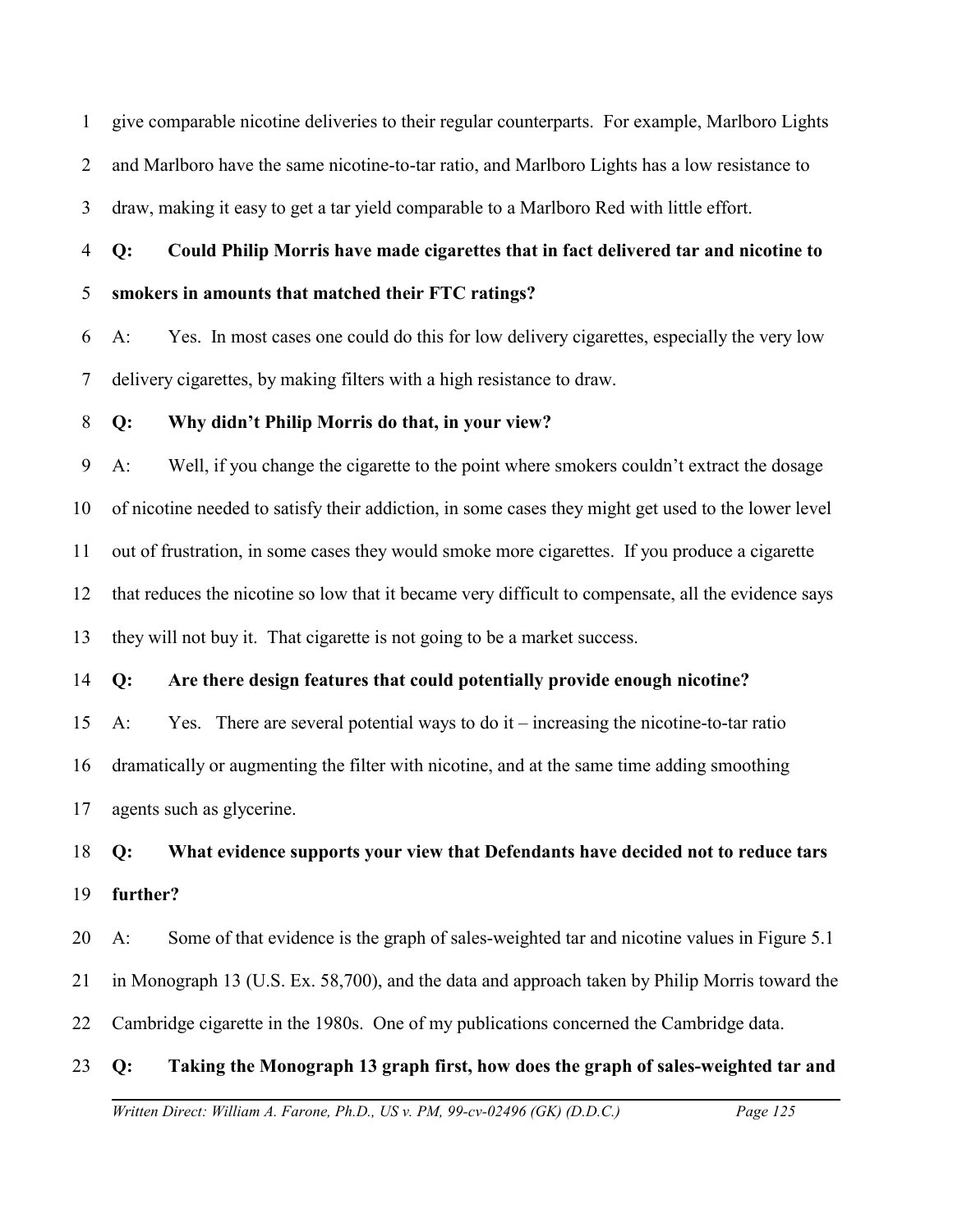#### 1 **nicotine average in Monograph 13 support your opinion?**

2 3 A: It shows that the sales-weighted average tar and nicotine numbers are essentially unchanged since about 1980.

4 5 6 **Q: Is it technically difficult to lower the tar and nicotine levels below the sales-weighted tar average and maintain consumer acceptability?**

7 8 A: No. For example, in 1975, Philip Morris had data that Merit, which was around 7-8 milligrams of tar by the FTC method when it was introduced, was equal in acceptability to 75% of smokers of Marlboro Reds.

9 **Q: Did Philip Morris employees use their knowledge of puff compensation in designing**

- 10 **cigarettes with the FTC test machine in mind?**
- 11 12 13 A: Yes. In the case of Cambridge, we used the new laser perforation technology to impede compensation and to get the FTC tar delivery all the way down to zero to three milligrams for the three original Cambridge styles.

14 15 16 In the case of Marlboro Lights, that cigarette was designed – before I got to Philip Morris – such that it could score one level on the FTC machine while simultaneously delivering the needed dose of nicotine for the smoker.

17 18 19 **Q: Dr. Farone, you just mentioned Phillip Morris's Cambridge brand of cigarette. I want to ask you some questions about this brand. When was the Cambridge cigarette first manufactured and sold in the United States?**

20 A: 1980.

21 22 **Q: Were you involved in the creation of the Cambridge cigarettes at Philip Morris?** A: Yes.

23 **Q: What year was that?**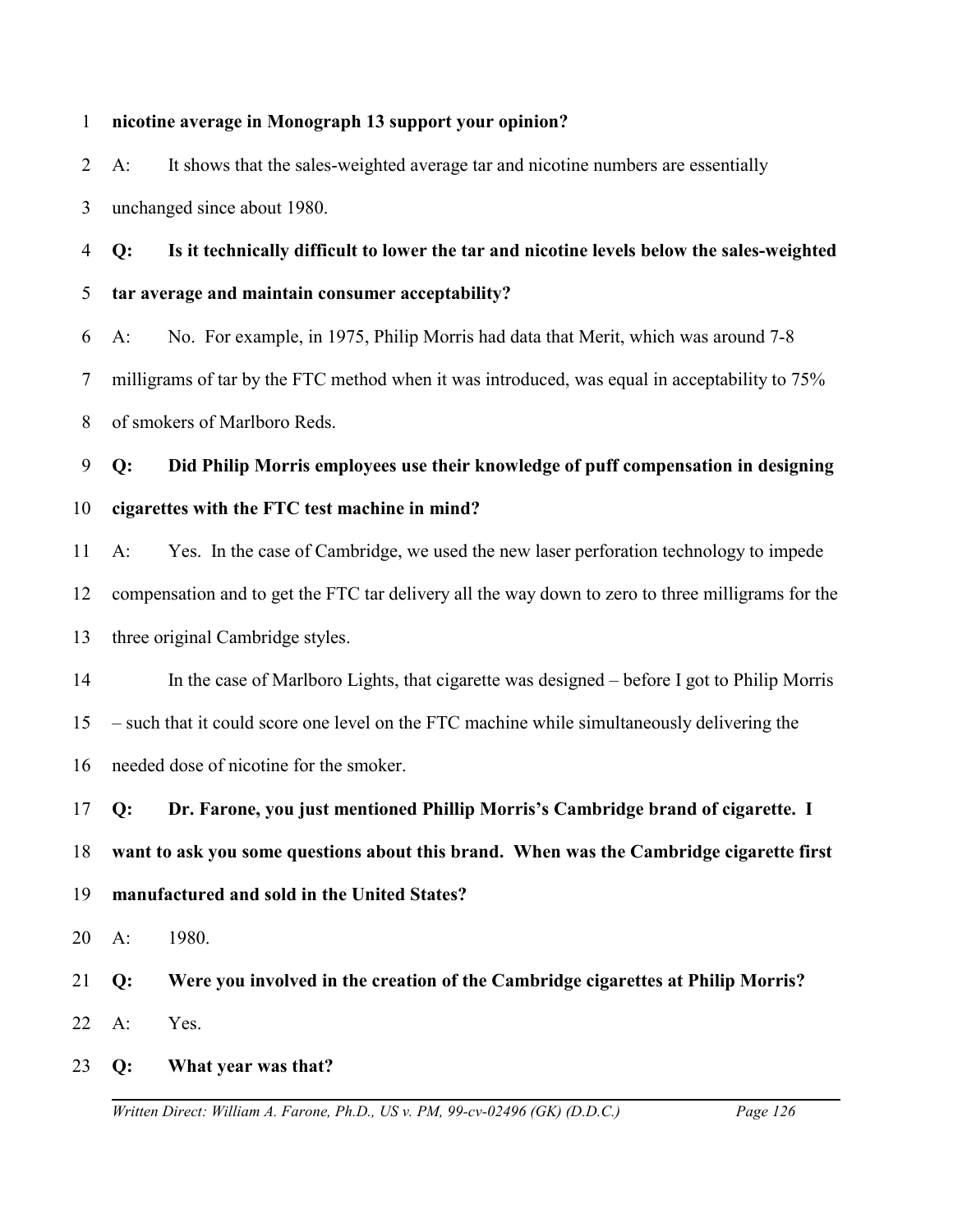1 2 A: The background work started in 1978 based on the new laser perforation technology but the bulk of the work on Cambridge specifically was done in 1979 under code name "Trinity."

#### 3 **Q: How would you describe the first Cambridge cigarettes?**

4

5 6 7 8 9 10 11 12 13 14 15 16 17 18 19 20 21 A: There were three original different cigarette models – hence the "Trinity" name. One of the three was intended to be the lowest cigarette in tar and nicotine of any product on the market. At that time, there were two competing products on the market: Carlton, which was manufactured by American Tobacco; and NOW, which was manufactured by R.J. Reynolds. One of the Trinity cigarettes was to be lower in tar and nicotine than all the cigarettes already on the market. The lowest one was supposed to be as close to 0.00 as we could get it. The other two in the Trinity group were slightly higher in tar and nicotine: one was 1-2 two milligrams of tar, 0.1-0.2 milligrams of nicotine; the third was 3-4 milligrams of tar, 0.3 to 0.4 milligrams of nicotine. **Q: You have been provided U.S. Ex. 20,015 for review. Please describe this document.** A: These are the typed minutes from the October 15, 1979 meeting discussing the Trinity project. As the minutes show, I attended this meeting. In the middle of the page, it states that "Physical specifications for Trinity cigarettes have been established." It then lists the three products I just described. **Q: Focusing on the left-most version, the "83s Box," what are the tar and nicotine specifications?** A: It says 0.0 for tar, 0.03 for nicotine.

22 **Q: How, if the tar rating is 0.0, could the nicotine level be listed as 0.03 mg?**

23 A: Since the tar measurement is what is left on the pad after the nicotine and water is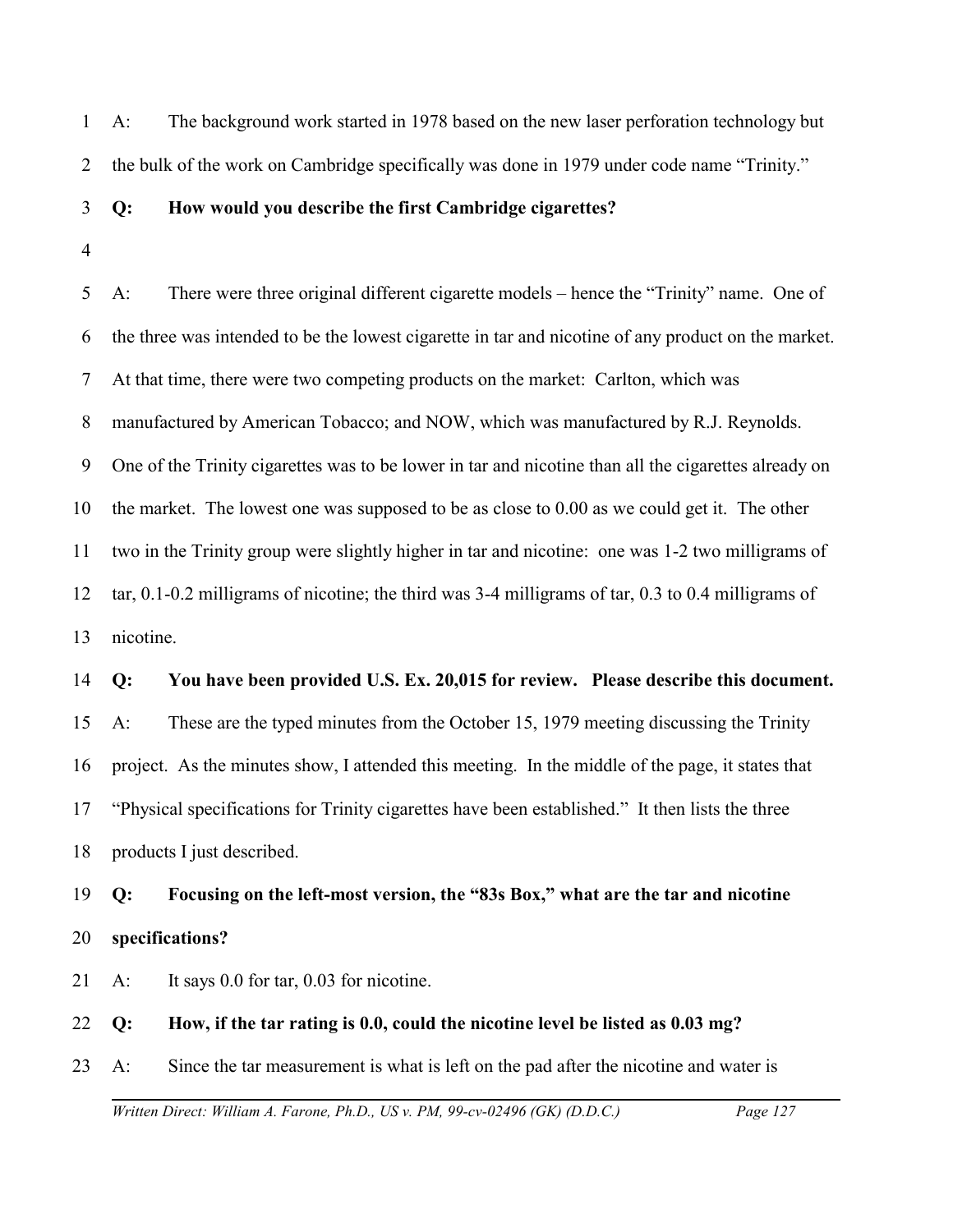1 2 3 subtracted from the total particulate matter, if there is no tar left, there can still have been nicotine that was subtracted from the measuring pad. This was Philip Morris's own internal measurement.

4 5 6 **Q: In the course of your involvement in the Trinity project, did you ever have any personal involvement or participation in discussions about Philip Morris's long-range plans for the Cambridge brand?**

7 A: Yes.

8 **Q: When did these discussions take place?**

9 10 11 A: In 1979, at Richmond monthly meetings. I was part of the project because the laser perforation, which I had helped develop, was required to achieve the high dilution levels and low tar delivery of this product.

12 **Q: And what was the long-range plan for this cigarette?**

13 14 A: The long-range plan was to introduce the product as a low tar product and then eventually to increase the tar of the product.

15 **Q: Why did Philip Morris plan to do that?**

16 17 18 19 20 21 22 A: Well, it was anticipated that the product would not sell very well at that low tar and eventually they would increase the tar, and having sold it as a low tar product people still would think of it as a low tar product. In my view, and from my experience, the lowest yielding version of many brands, including the original Cambridge, but also B&W's Carlton, RJR's NOW, etc., were created to give the brands a lowest tar image, while the sales are in the higher tar and nicotine versions of those brands. Those lowest yield versions of the brand are very hard to find in stores.

23 As a matter of fact, Philip Morris never even bothered to consumer test the 0.0 mg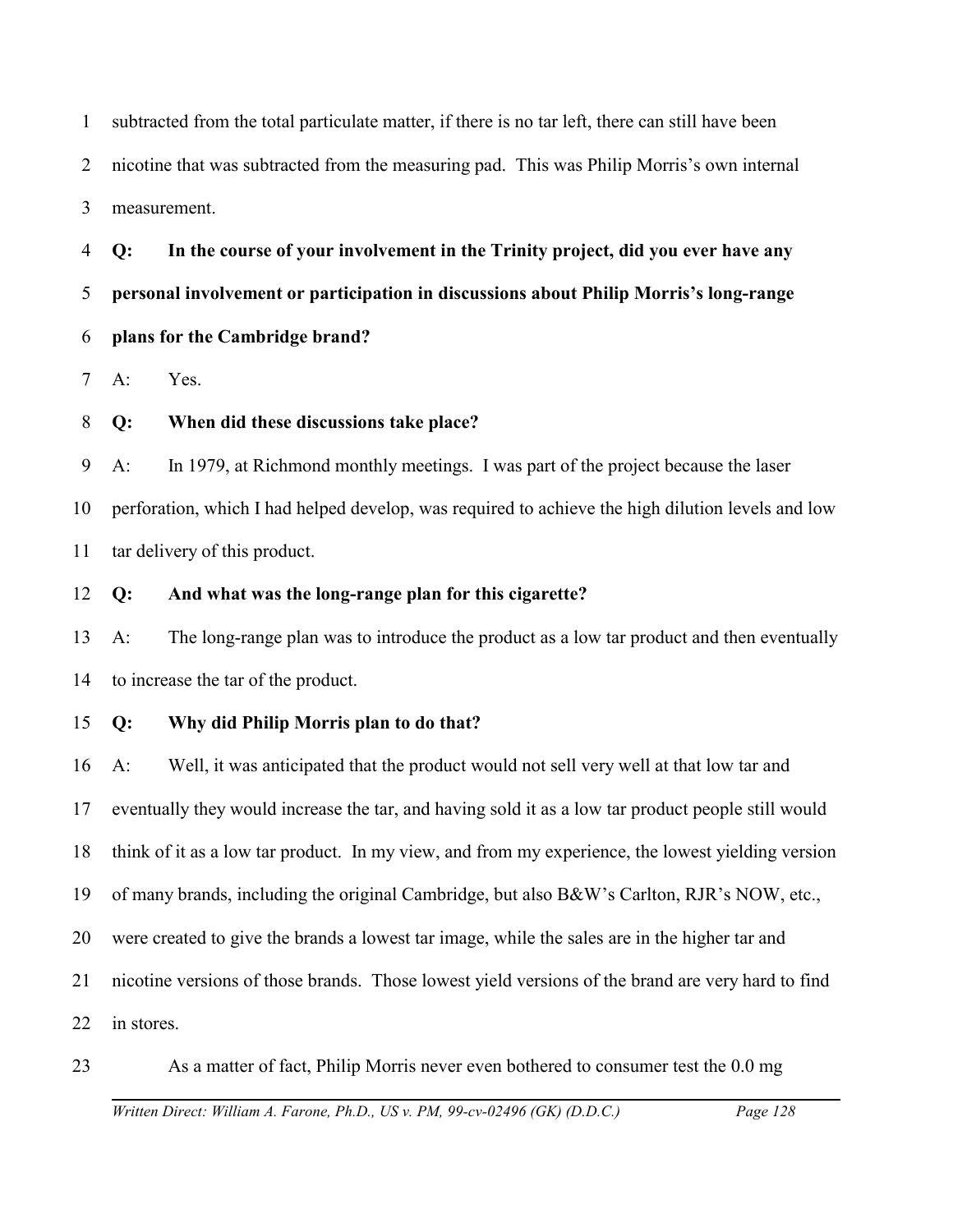1 2 3 4 version against the similar variant of Carlton and this is a major piece of evidence that they had no plans to keep it on the market. My observation from my years at Philip Morris, including my work with the Subjective Evaluation Facility, was that Philip Morris always consumer tested any product that they intended to keep on the market.

5 6 **Q: Dr. Farone, you have been provided U.S. Ex. 35,306 for review. Please describe this document.** 

7 8 A: It is a September 20, 1979 memo from Leo Meyer titled "Project Trinity" to a number of people, including Dr. Seligman. It identifies the three different original versions of Cambridge.

9 **Q: Which of the three models is described in the first numbered paragraph?**

- 10 A: The 0.0 mg. version.
- 11 **Q: What does the memorandum say just under that paragraph?**
- 12 A: "Consumer testing is not required for this model."

13 **Q: Were there any other cigarettes that you knew Philip Morris did not bother to run**

14 **consumer testing?**

15 16 17 A: Yes. There was also a very low delivery version of Benson & Hedges that was marketed without consumer testing at that time if I recall correctly and it also was to be able to say that the delivery was very low in one version of the product.

18 **Q: Have you created a chart that depicts FTC tar deliveries for Philip Morris's**

- 19 **Cambridge cigarette?**
- 20 A: Yes, I have.

21 22 **Q: Would you explain the chart, a demonstrative which is labeled U.S. Ex. 17,349, for the Court?**

23 A: Yes, this is a chart that shows the FTC tar deliveries of the various Cambridge products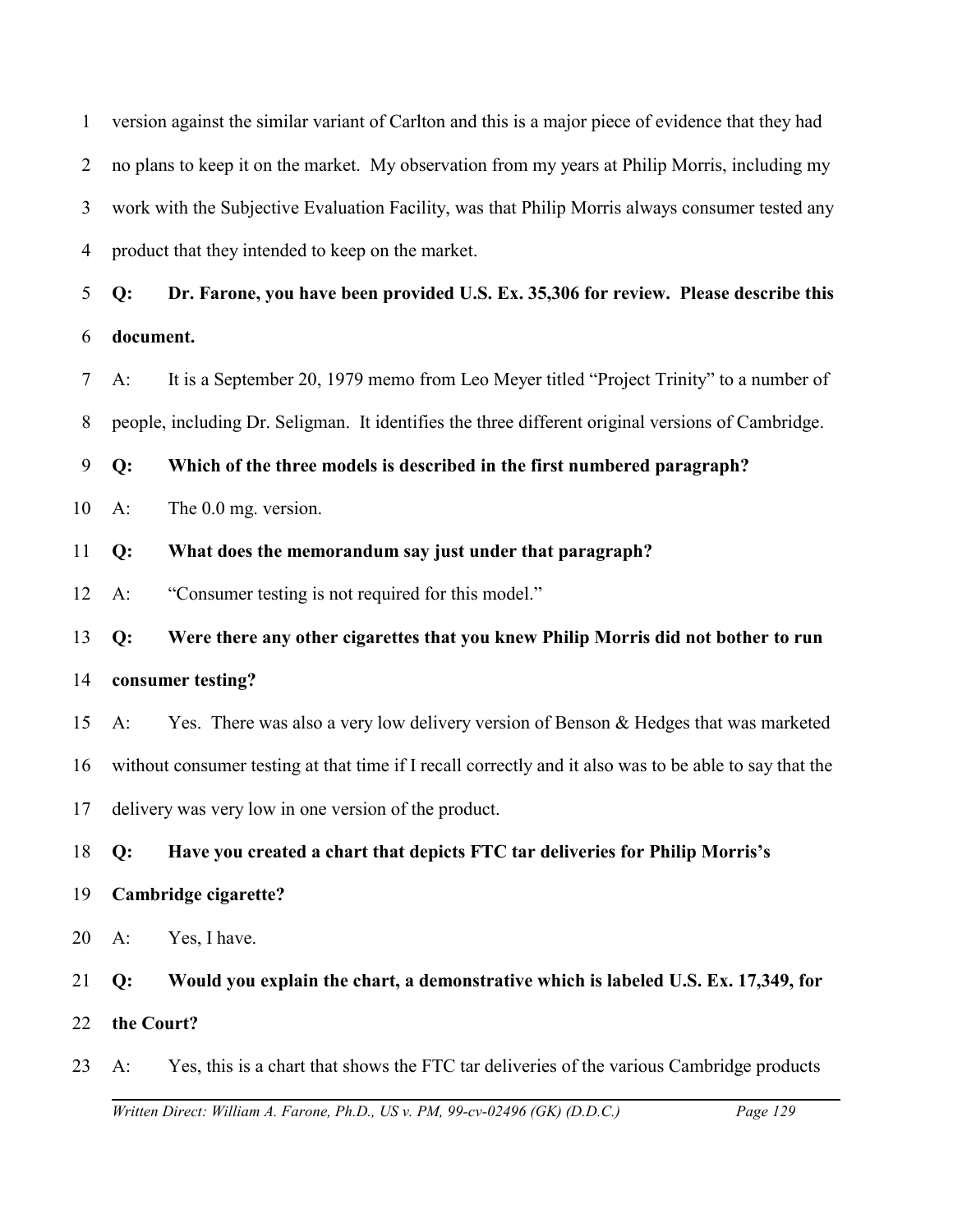1 over a period of time spanning from approximately 1981 to 1998. I'll refer to it as the

2 Cambridge Chart.

3 **Q: Where do the numbers on this chart come from?**

4 5 6 7 8 9 10 11 A: Some of these numbers come from the Federal Trade Commission reports, although some years the Federal Trade Commission did not publish the reports. Thus, I used the numbers that were listed in the Philip Morris Cigarette Information Reports that were the type that would be submitted to the Federal Trade Commission. I also want to point out the numbers at the bottom with quotes were from a period of time when there was a tremendous number of cigarette brands, so the Federal Trade Commission got behind in publishing. You see three entries at the lower left-hand corner that are 1999/another year. That means that the report came out in 1999, but they reference the products for '96, '97 and 98.

12 **Q: Could you describe what the Cambridge Chart depicts?**

13 14 15 16 17 18 19 20 21 A: Yes. What I have attempted to do here is to categorize the tar delivery of the Cambridge products over the years. The product on the far left is the one that I mentioned as the lowest tar product  $-0.0$  on that scale – was a Box 85 millimeter product. That means the cigarettes were 85 mm in length, which is the standard length for a cigarette. It was introduced in 1980, but reported in 1981, since the FTC reports tend to be about a year behind by the time the rating is submitted. Philip Morris advertised the 0.0 tar, by their measurement, as being the lower tar product on the market. The next one I talked about varies from 0.0 to 2.2 in November of 1985. And then there is a Regular 100 product which is 2.9 going up to 6.0 in 1985, and then this drops back down to 4.8 in 1988.

- 22 **Q: Why do the numbers for the first two stop after the November 1985 listing?**
- 23 A: They were taken off the market.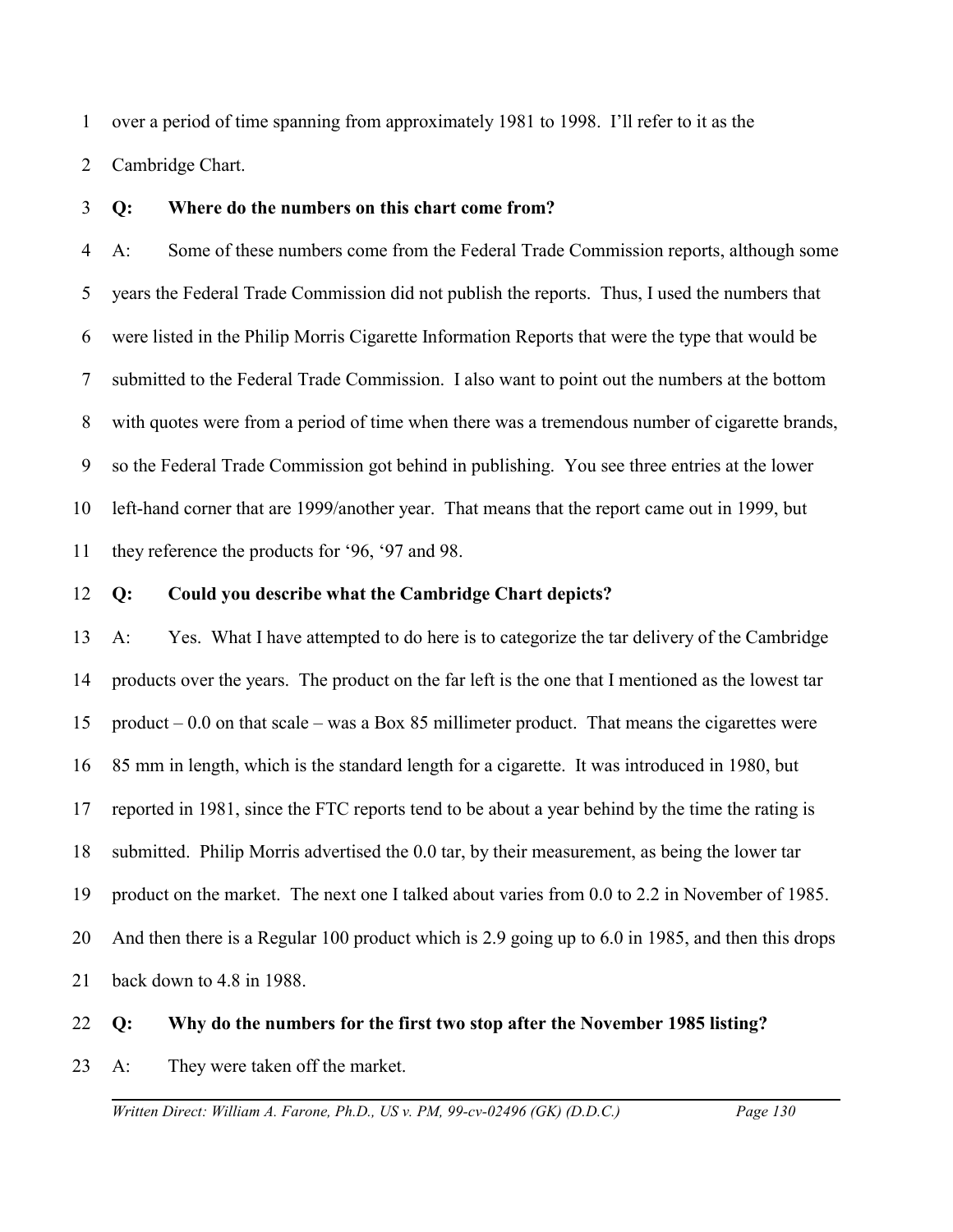| $\mathbf{1}$   | Q:                                                                                      | After these first three products, what were the next versions of the Cambridge            |  |  |
|----------------|-----------------------------------------------------------------------------------------|-------------------------------------------------------------------------------------------|--|--|
| $\overline{2}$ |                                                                                         | brand introduced?                                                                         |  |  |
| 3              | $A$ :                                                                                   | In 1986, Philip Morris introduced two versions of Cambridge Lights - "Lights 100" and     |  |  |
| 4              |                                                                                         | "Lights King."                                                                            |  |  |
| 5              | Q:                                                                                      | What were their tar deliveries?                                                           |  |  |
| 6              | $A$ :                                                                                   | The Lights 100 was 11.3 mg of tar, and the Lights King was 12.0 mg of tar.                |  |  |
| 7              | Q:                                                                                      | In 1986, what was the FTC tar delivery of the Cambridge Regular 100, listed in the        |  |  |
| 8              | middle column?                                                                          |                                                                                           |  |  |
| 9              | $A$ :                                                                                   | It was 4.9 mg.                                                                            |  |  |
| 10             | Q:                                                                                      | Simultaneously Philip Morris was marketing Cambridge Lights that delivered 11 to          |  |  |
| 11             | 12 mg, and Regular Cambridge that was 4.9 mg?                                           |                                                                                           |  |  |
| 12             | $A$ :                                                                                   | According to the records, yes.                                                            |  |  |
| 13             | Q:                                                                                      | Then what was the next packing of Cambridge introduced?                                   |  |  |
| 14             | $A$ :                                                                                   | In 1987, Philip Morris introduced the Full Flavor King version, at 16.1 mg.               |  |  |
| 15             | $Q$ :                                                                                   | Was there also a "Regular 100" still on the market at that time?                          |  |  |
| 16             | $A$ :                                                                                   | Yes, the Regular 100 was 4.8 mg FTC tar.                                                  |  |  |
|                | 17 Q:                                                                                   | Then what was the next type of Cambridge put on the market?                               |  |  |
| 18             | $A$ :                                                                                   | In 1989, a year after the "Regular 100" at 4.8 mg was taken off the market, Philip Morris |  |  |
| 19             |                                                                                         | introduced the "Ultra Lights 100" at 5.0 mg FTC tar.                                      |  |  |
| 20             | Q:                                                                                      | So Philip Morris began marketing an Ultra Light version of Cambridge that had             |  |  |
| 21             | even more tar than the "Regular" version it had removed from the market a year earlier? |                                                                                           |  |  |
| 22             | A.                                                                                      | Yes.                                                                                      |  |  |
| 23             | Q:                                                                                      | Dr. Farone, you have been shown U.S. Exhibit 61,261. Please describe it.                  |  |  |
|                |                                                                                         | Page 131<br>Written Direct: William A. Farone, Ph.D., US v. PM, 99-cv-02496 (GK) (D.D.C.) |  |  |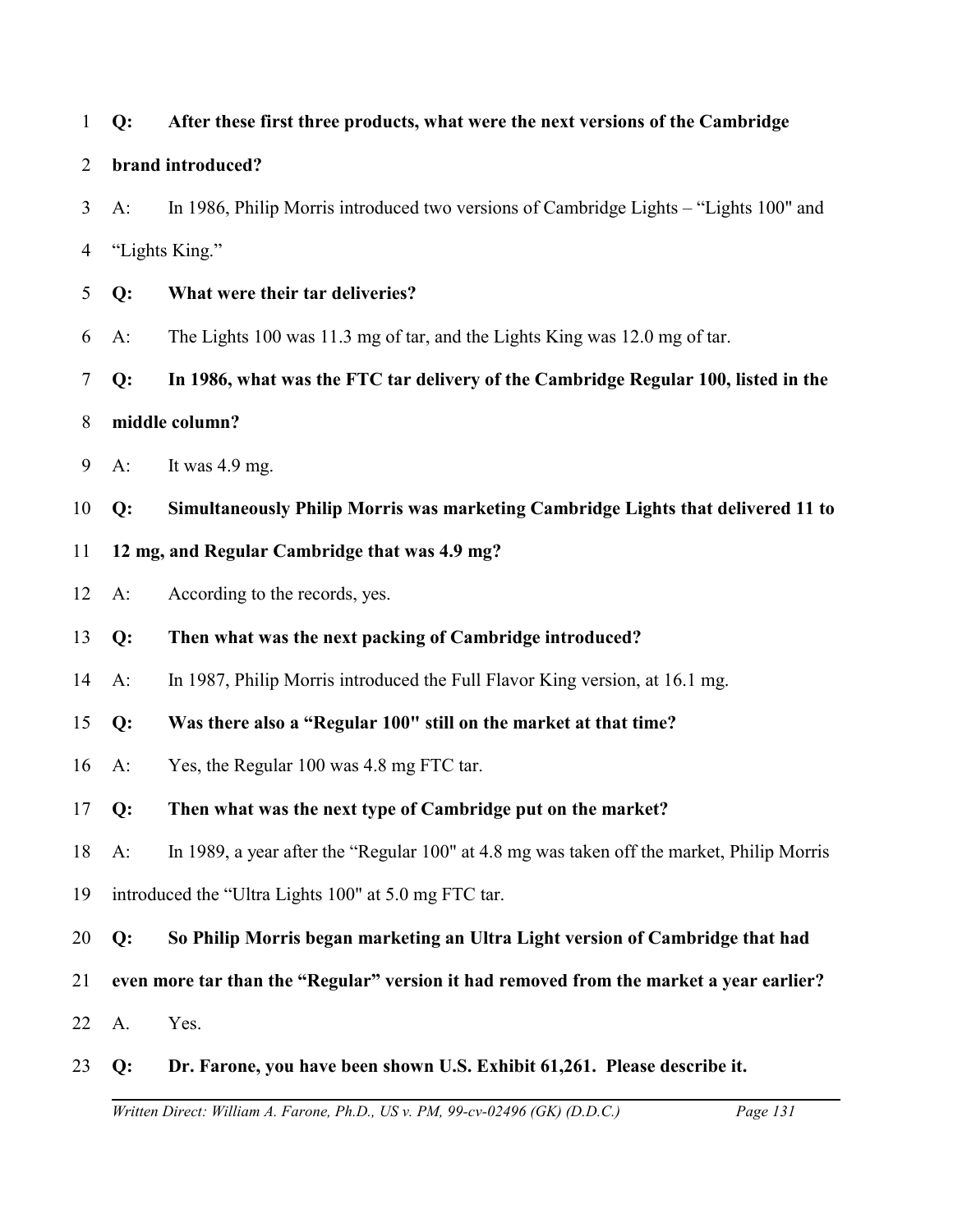1 2 3 4 A: This is a 1986 memo to the "Entire Sales Force" from Larry Glennie. The subject of this memo is "Cambridge Lights National Introduction." The first sentence of the second paragraph states that Philip Morris was using the consumers' "established familiarity" with the Cambridge name to market the cigarette brand.

5 6 7 **Q: Dr. Farone, in light of your foregoing testimony, do you have an opinion as to whether Philip Morris in fact carried out the plans for the Cambridge brand that had been discussed in 1979?** 

8 A: Yes.

9 **Q: What is your opinion?**

10 11 A: That Philip Morris did exactly what they planned to do from the outset – associate the brand with a "lowest tar" image, then gradually increase the tar and nicotine yields over time.

12 13 **Q: So, how would you describe Philip Morris's intention with respect to the Cambridge brand?**

14 15 16 17 A: The plan all along was to deceive the public into thinking that the Cambridge Light cigarette was a low tar cigarette, when in fact it was not. One can quibble that these deliveries are still low in an absolute sense but the trend to increasing tar deliveries in the product is very clear and there is no advertising that says that such increases are being made.

18 19 **Q: Dr. Farone, is it your conclusion that other tobacco companies who are Defendants in this case have also long been aware of nicotine-driven compensation?**

20 A: Yes.

### 21 **Q: Can you please identify some of the evidence on which you rely for this conclusion?**

22 A: Yes. For example, U.S. Ex. 22,012, the July 1976 Lorillard document I mentioned

23 earlier, also states that "Indications are that the smoker adjusts his smoking habits to satisfy the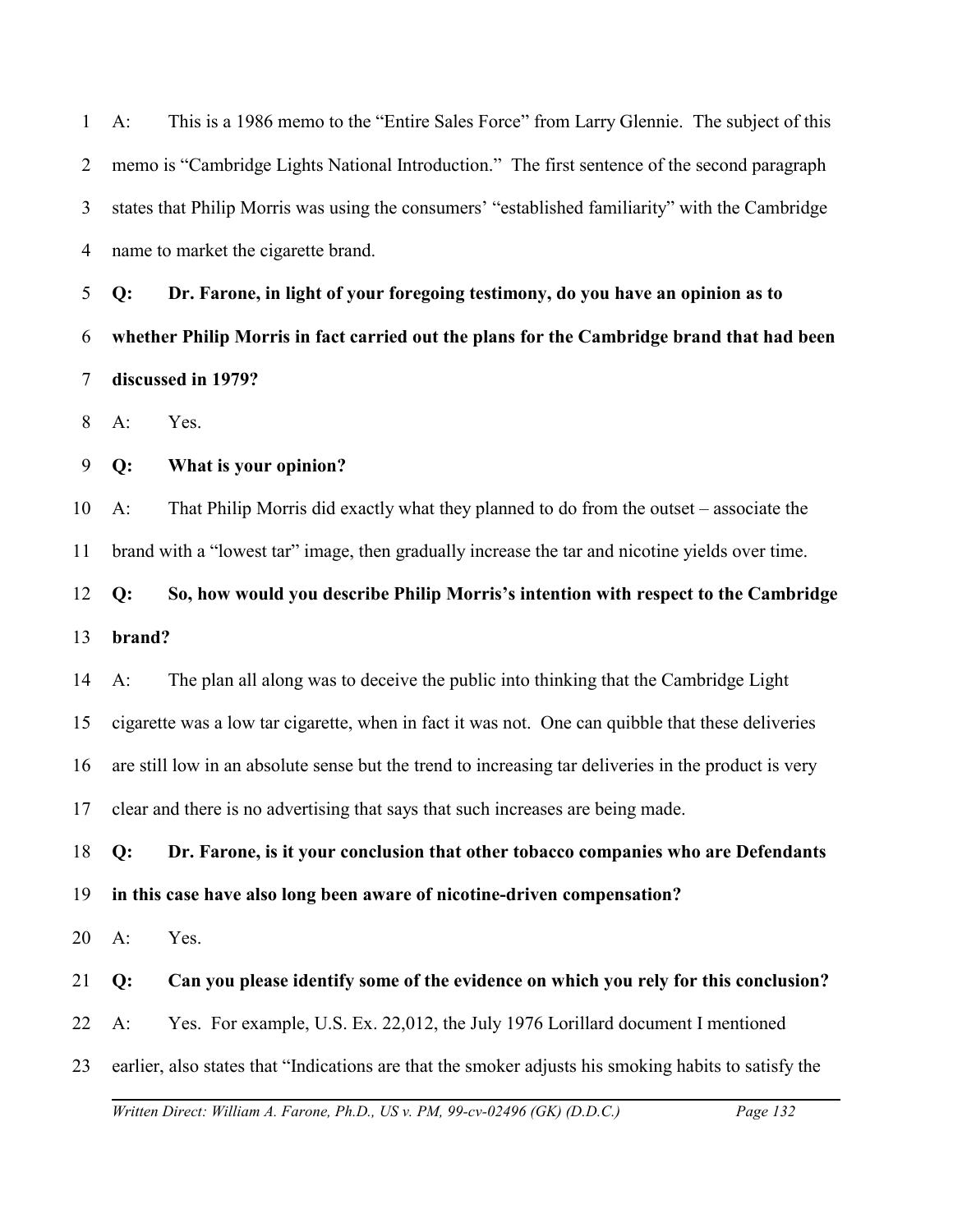1 2 desire for nicotine either by frequent or large puffs on the cigarette, or smoking a large number of cigarettes."

3 4 5 6 7 8 9 10 11 12 13 14 15 16 17 18 19 20 21 22 Another Lorillard document, U.S. Ex. 34,210, is a December 10, 1976 report reviewing the scientific literature concerning the compensation phenomenon. The abstract states: "It seems that, within limits, smokers can and do control their nicotine intake from smoke by varying their smoking techniques." In the introduction part of this report, it says, "Smokers were known to smoke more when offered low nicotine cigarettes. . . . It would seem desirable to have a low tar cigarette with a nicotine content between the threshold and optimum doses level." Clearly, these statements indicate an understanding of smoker compensation to achieve the needed nicotine level, and an interest in exploiting this knowledge. These are just two examples from one company. I have reviewed many documents from the other Defendant tobacco companies that reach similar conclusions. **Q: Is it also your opinion that other Defendants were aware that cigarette design features could limit or preclude smokers from compensating to obtain their needed nicotine levels?** A: Yes. **Q: What is the basis for that opinion?** A: As I stated earlier, one of the things we did when I was at Philip Morris was track the patent activity of the other tobacco companies. And while I was there I saw a patent that had issued from RJR about a special filter that claimed to efficiently remove particulate matter from the smoke at comparatively low resistance to draw. During the course of this case, I reviewed research reports from Reynolds discussing this "multijet" filter. And those documents also report

23 that smoke retention in the lung decreased significantly when this filter was used, and that the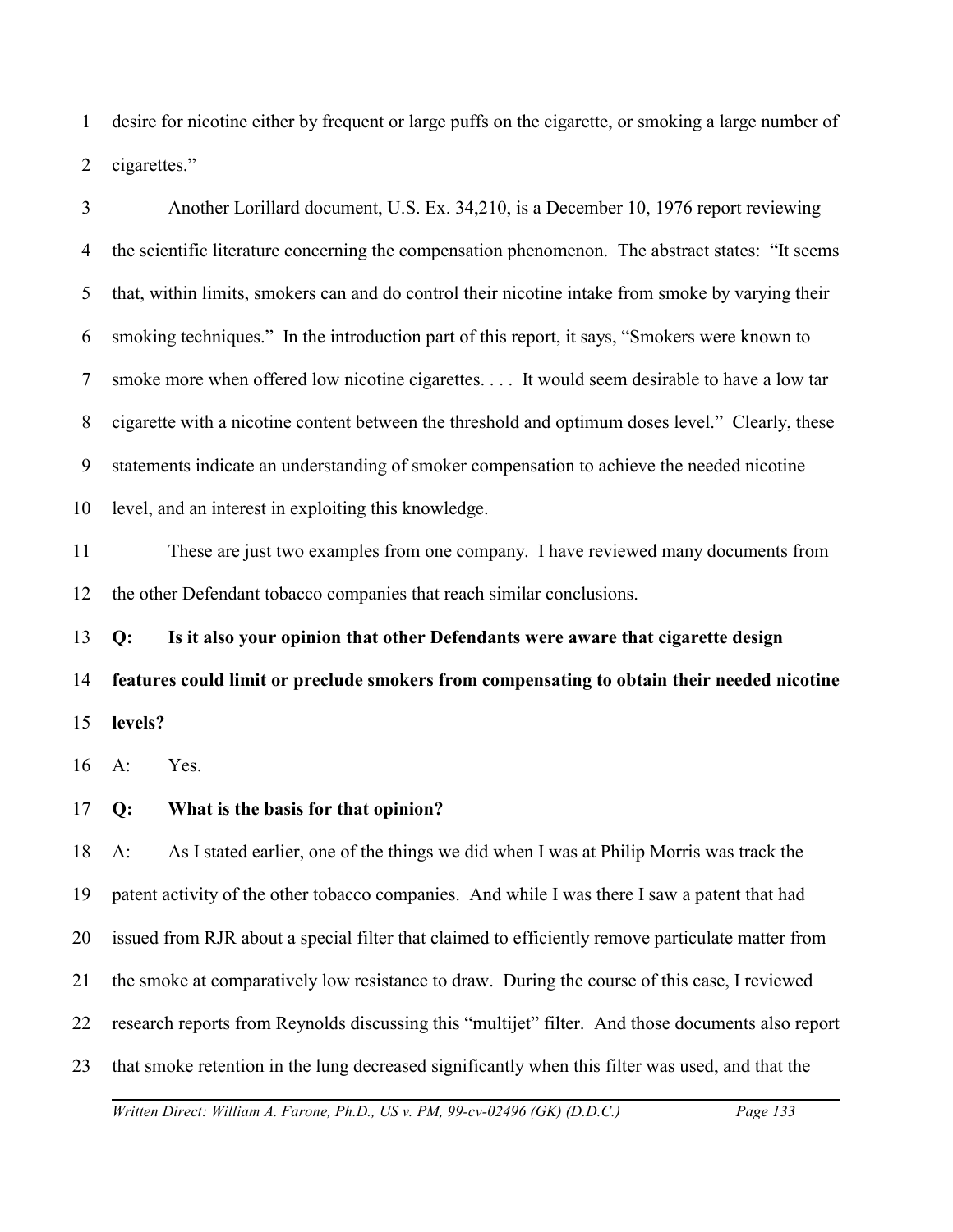1 filter was successful at removing larger particles from the smoke.

#### 2 **VII. Opinion No. 4 – Agreement Not to Compete on Health Issues**

# 3 4 **Q: Dr. Farone, I'd now like to turn to another area of your testimony, relating to Defendants' approach to biological research. Please briefly restate for the Court your**

#### 5 **opinion about this area of Defendants' research strategy.**

6 7 8 9 A: It is my testimony that Defendants had an agreement not to compete against each other in the marketing of cigarettes by claiming that their products were potentially any safer than other cigarettes. Related to that agreement was an agreement not to perform certain biological research on commercially marketed cigarettes in their domestic facilities.

#### 10 **Q: What types of biological research were covered by that agreement?**

- 11 A: Testing involving cigarettes or products of cigarettes smoke, like tar, that used intact
- 12 animals. This includes mouse skin painting, long term inhalation studies, short term acute

13 toxicity studies, long term cancer studies, and so forth.

### 14 **Q: You have been shown U.S. Ex. 22,893. What is this document?**

15 16 A: It is a November 2, 1959 memo from R.J. Reynolds' scientist Alan Rodgman. It is on my reliance list.

## 17 **Q: On the first page, Dr. Rodgman states that "Medical experience has shown that man**

18 **responds to various chemical substances in the same manner as experimental animals."** 

19 **Does that comport with your view as to the special scientific significance of animal**

#### 20 **research?**

21 A: Yes. The reason you choose a particular animal is because you have reason to believe it

22 will react, in the biochemical sense, in approximately the same way as a human.

## 23 **Q: So what would be the potential implication of animal research that yielded evidence**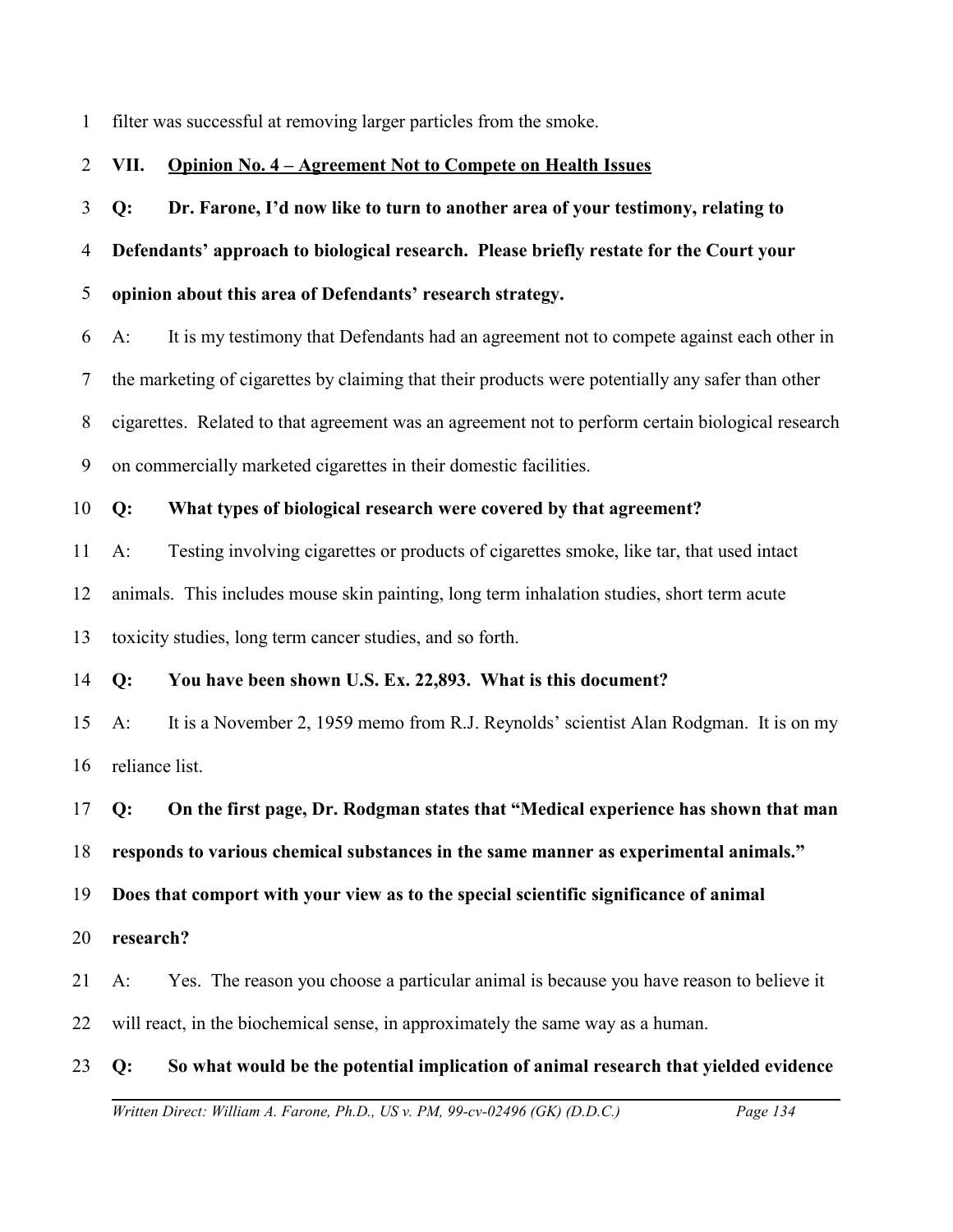#### 1 **that animals' health were adversely affected by cigarette smoke or cigarette tar?**

2 3 A: The implication would be that the same substance – cigarette smoke or tar – would likely have an adverse effect in humans. That is why you do animal research.

4 **Q: Was this agreement referred to by any particular name?**

5 A: It was referred to internally as the Gentleman's Agreement.

#### 6 **Q: What is your basis for the knowledge of the Gentleman's Agreement?**

7 A: When I was at Philip Morris, I was told by my colleagues and superiors, including Dr.

8 Seligman, Wally McDowell, Helmut Wakeham, Dr. Osdene, Paul Eichorn, Dr. Hausermann, Bob

9 Carpenter, Ray Fagan and Jim Charles, about the agreement among the tobacco companies not to

10 compete on health issues. I'm sure I discussed it with others, but these were some of the key

11 people in ensuring that we lived up to the deal in R&D instead of just talking about it.

#### 12 **Q: Were you told the purpose or reason for the agreement?**

13 14 15 16 17 A: I was told it was to protect the industry from lawsuits. It supported their basic position that no cigarettes were scientifically proven to cause any disease. If they had competed on health issues, and told the public that this brand is safer or potentially delivers less carcinogens than other brands, it would have implicitly acknowledged that the other brands – the ones with higher delivery of carcinogens or more potent carcinogens – were less safe.

18 **Q: Are there any other bases for your testimony about the agreement's existence?**

19 A: I have also seen documents that support this agreement.

#### 20 **Q: During your time at Philip Morris did you see any documents that actually referred**

#### 21 **to this Gentleman's Agreement?**

22 A: Yes.

#### 23 **Q: You have been shown U.S. Ex. 21,617 to review. Have you seen this document**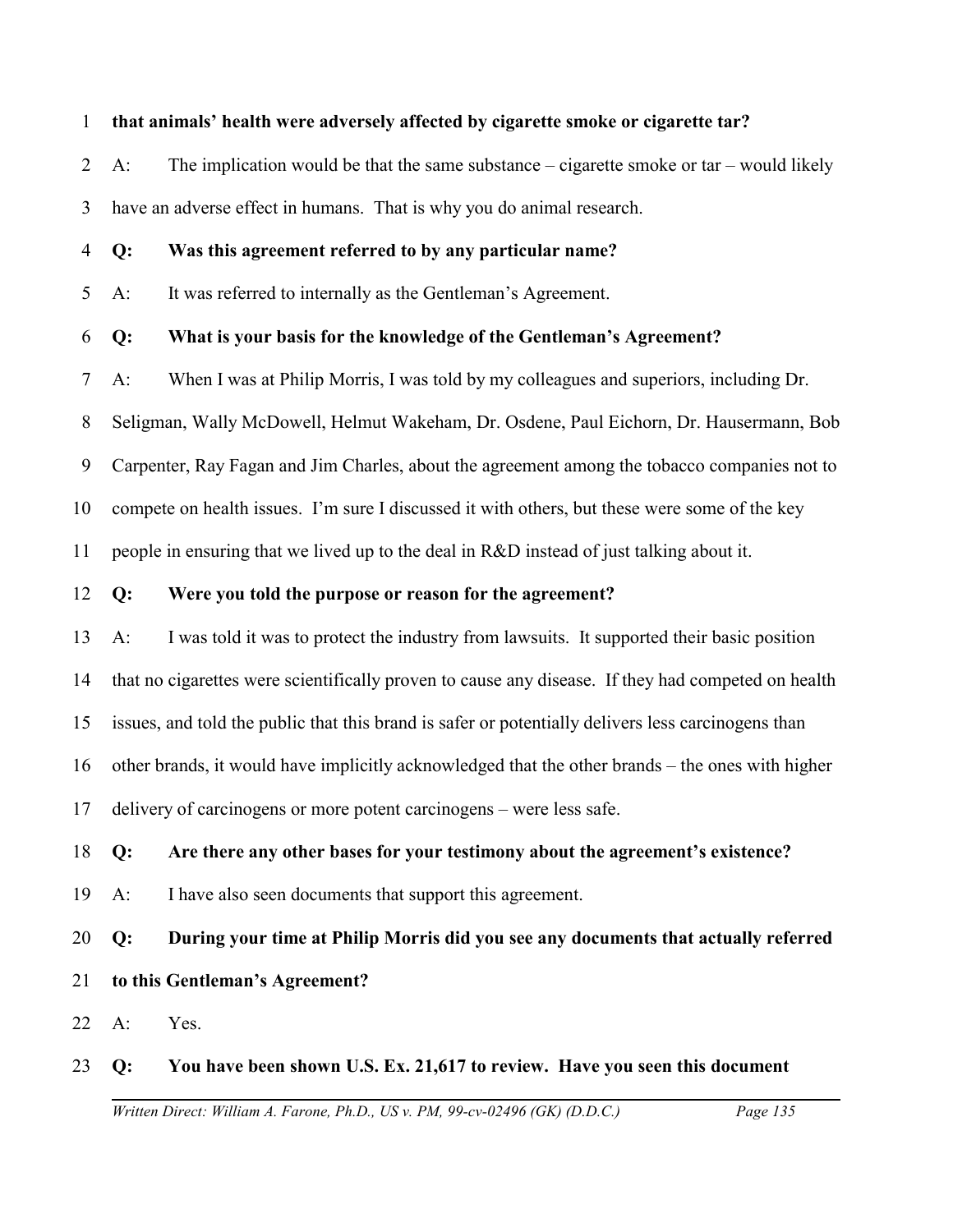| $\mathbf{1}$ | before?                                                                              |                                                                                             |  |  |
|--------------|--------------------------------------------------------------------------------------|---------------------------------------------------------------------------------------------|--|--|
| 2            | $A$ :                                                                                | Yes. I saw this when I was at Philip Morris.                                                |  |  |
| 3            | Q:                                                                                   | What is the document?                                                                       |  |  |
| 4            | $A$ :                                                                                | It is a November 15, 1968 draft of a memorandum by Helmut Wakeham to senior                 |  |  |
| 5            |                                                                                      | management, entitled "Need for Biological Research by Philip Morris Research and            |  |  |
| 6            | Development."                                                                        |                                                                                             |  |  |
| 7            | Q:                                                                                   | Is there a reference in this document that bears on your testimony about the                |  |  |
| 8            | <b>Gentleman's Agreement?</b>                                                        |                                                                                             |  |  |
| 9            | $A$ :                                                                                | On the fourth page, Bates number ending in 7058, Wakeham wrote:                             |  |  |
| 10           |                                                                                      | We have reason to believe that in spite of gentlemans [sic] agreement from                  |  |  |
| 11           |                                                                                      | the tobacco industry in previous years that at least some of the major                      |  |  |
| 12           |                                                                                      | companies have been increasing biological studies within their own                          |  |  |
| 13           |                                                                                      | facilities.                                                                                 |  |  |
| 14           | Q:                                                                                   | Have you seen other documents in which Wakeham discussed the potential value of             |  |  |
| 15           |                                                                                      | an in-house biological research program at Philip Morris?                                   |  |  |
| 16           | $A$ :                                                                                | Yes, some of those documents are on my reliance set. One such exhibit is U.S. Ex.           |  |  |
|              | 17 35,216.                                                                           |                                                                                             |  |  |
| 18           | Q:                                                                                   | Did Philip Morris listen to Dr. Wakeham and establish a biological research                 |  |  |
| 19           | program at Philip Morris's Richmond facilities to evaluate the health effects of the |                                                                                             |  |  |
| 20           | cigarettes it marketed commercially?                                                 |                                                                                             |  |  |
| 21           | $A$ :                                                                                | No. They did establish in vitro (cell level) facilities, and animal facilities for studying |  |  |
| 22           | nicotine analogs, but no animal safety studies laboratories.                         |                                                                                             |  |  |
| 23           | Q:                                                                                   | How do you know that Philip Morris did not conduct in-house intact animal                   |  |  |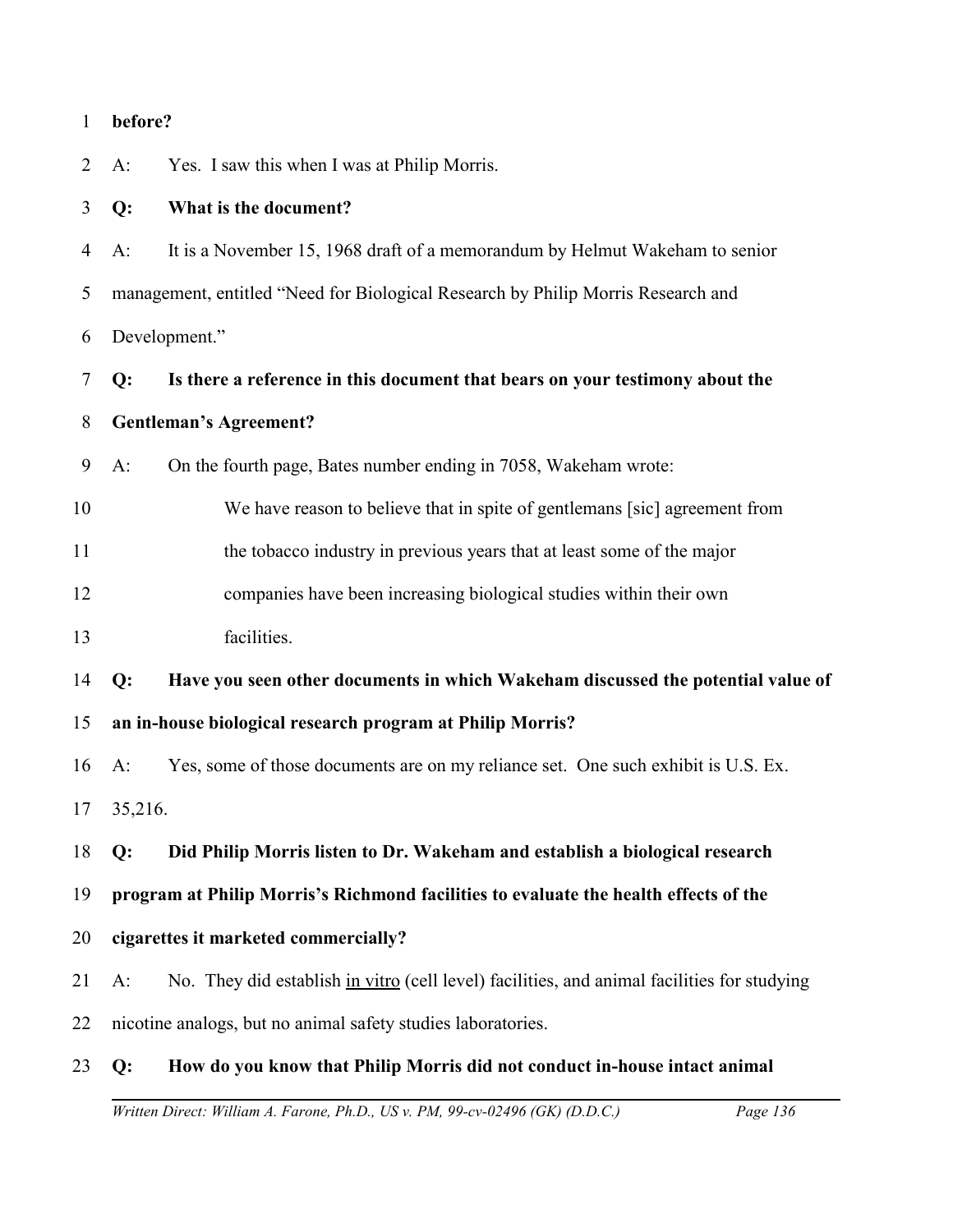| $\mathbf{1}$   |         | research in Richmond facilities?                                                         |  |  |  |
|----------------|---------|------------------------------------------------------------------------------------------|--|--|--|
| $\overline{2}$ | $A$ :   | Through the time when I was there, through 1984, there was no in-house biological safety |  |  |  |
| 3              |         | research using intact animals being done in Philip Morris's Richmond labs.               |  |  |  |
| 4              | Q:      | Have you subsequent to your time at Philip Morris seen other documents that              |  |  |  |
| 5              |         | confirm the existence of this agreement?                                                 |  |  |  |
| 6              | $A$ :   | Yes.                                                                                     |  |  |  |
| 7              | Q:      | What is another example of such a document?                                              |  |  |  |
| 8              | $A$ :   | There is a 1983 memo by RJR's Alan Rodgman and Frank Colby that refers to the            |  |  |  |
| 9              |         | Gentleman's Agreement.                                                                   |  |  |  |
| 10             | Q:      | You have been shown U.S. Ex. 21,737 for review. Have you seen this document              |  |  |  |
| 11             | before? |                                                                                          |  |  |  |
| 12             | $A$ :   | Yes, this is the RJR memo that refers to the Gentleman's Agreement that I just referred  |  |  |  |
| 13             | to.     |                                                                                          |  |  |  |
| 14             | Q:      | What is the passage in this document about the Gentleman's Agreement?                    |  |  |  |
| 15             | $A$ :   | On the page with Bates number ending in 3504, the memo states that                       |  |  |  |
| 16             |         | Throughout the domestic industry, two "gentleman's agreements" were                      |  |  |  |
| 17             |         | operative in the early days:                                                             |  |  |  |
| 18             |         | [a]ny company discovering an innovation permitting                                       |  |  |  |
| 19             |         | the fabrication of an essentially 'safe' cigarette                                       |  |  |  |
| 20             |         | would share the discovery with others in the                                             |  |  |  |
| 21             |         | industry; and                                                                            |  |  |  |
| 22             |         | No domestic company would use intact animals in-house in                                 |  |  |  |
| 23             |         | biomedical research.                                                                     |  |  |  |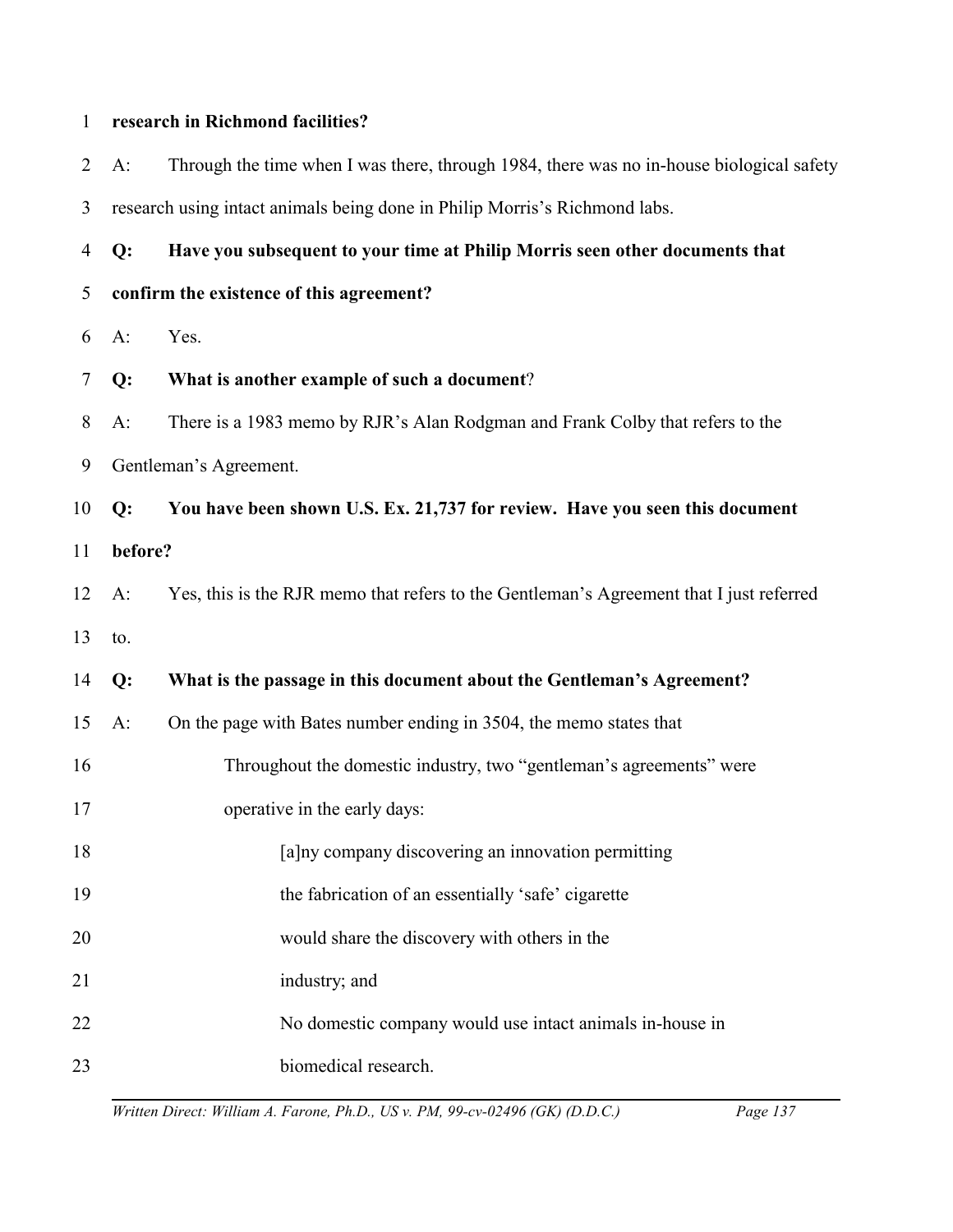# 1 2 **Q: Does that document accurately capture the scope of the Gentleman's Agreement as it was described to you at Philip Morris?**

3 4 5 6 7 A: Yes. I was told by my colleagues and superiors that there was an agreement with other tobacco manufacturers that none would conduct biological research internally on as-sold commercial products, none would conduct in-house research using animals, and that Philip Morris's animal biological research on the health effects of cigarettes would be conducted by an overseas entity called the Institute for Biological Research ("INBIFO") in Cologne, Germany.

8 **Q: You have been shown U.S. Ex. 58,608. What is this document?**

9 A: It is a 1972 internal American Tobacco Company memorandum. It is on my reliance set.

10 11 **Q: Please identify what, if any, passage supports your opinion about the agreement not to conduct in-house biological research.**

12 A: The document is a directive that states: "Let me repeat. Biological and medical

13 experimentation is outside the scope of the Department of Development and Research of the

14 American Tobacco Company." He also reports – though denies any involvement of his company

15 – that in congressional testimony Ernst Wynder had implied that he had been told personally by

16 researcher directors at American tobacco companies that "were it not for their supervising

17 executives, significant changes could be made in smoking products to make them 'safer.'"

18 19 20 **Q: Have you prepared a list of documents that further supports your testimony as to the existence of an agreement to restrict the performance of certain biological testing in the domestic research facilities of the Defendants?**

21 A: Yes.

22 **Q: Did that agreement not to compete on health claims impact the Philip Morris**

23 **Research and Development department?**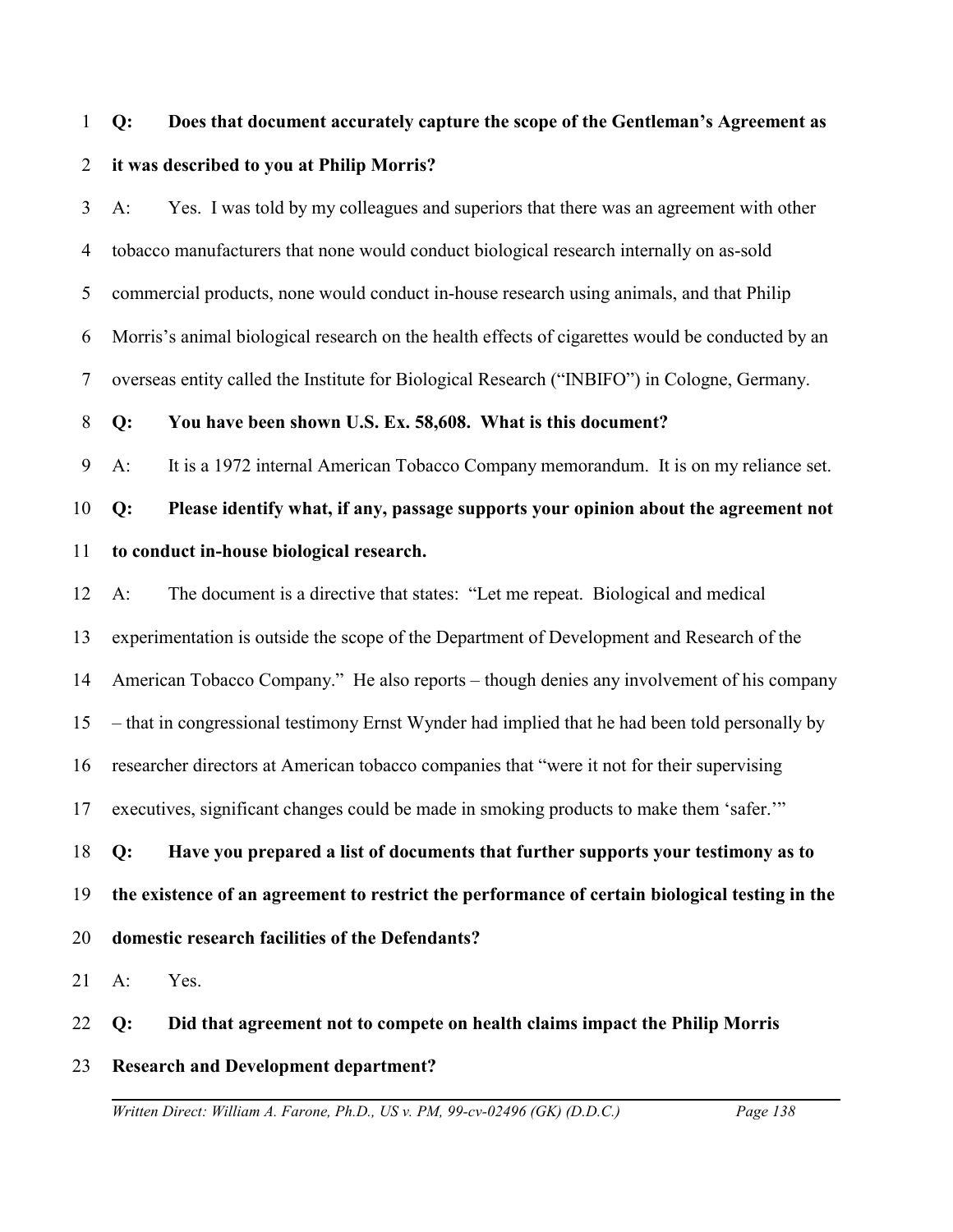1 A: Yes.

2 **Q: How?**

3 4 5 6 7 8 9 10 A: All of our research was done for "defensive" reasons. By that I mean, that Philip Morris was preparing for a time when they were forced – by the government or by competitors in the marketplace – to make meaningful changes to their products. So when items were found that could potentially provide a reduced risk or reduced harm product they were not tested biologically and compared against the current products directly for everyone to know about the results. These techniques were put "on the shelf" until they might become needed, unless they could lead to an immediate profit. It also meant that we spent more time on developing technologies that were unrelated to supporting health-related marketing claims.

## 11 12 **Q: What is an example of such work unrelated to supporting health-related marketing claims?**

13 14 15 16 17 18 A: We developed a system for perforating cigarette filters to use in ventilating cigarettes by using lasers instead of mechanical hole punchers. It was implemented and saved Philip Morris millions of dollars. Now I believe that, because it allowed you to make cigarettes with very high ventilation levels to significantly dilute the smoke, it had a potential to contribute to reducing smoke deliveries, and the toxicity of smoke, but it was not used that way, except in the rare example like the original Cambridge.

#### 19 **Q: Please review U.S. Ex. 20,092. Have you seen this document before?**

20 A: Yes.

21 **Q: What is this document?**

22 23 A: It is a Helmut Wakeham presentation to the Philip Morris Board of Directors in October 1964.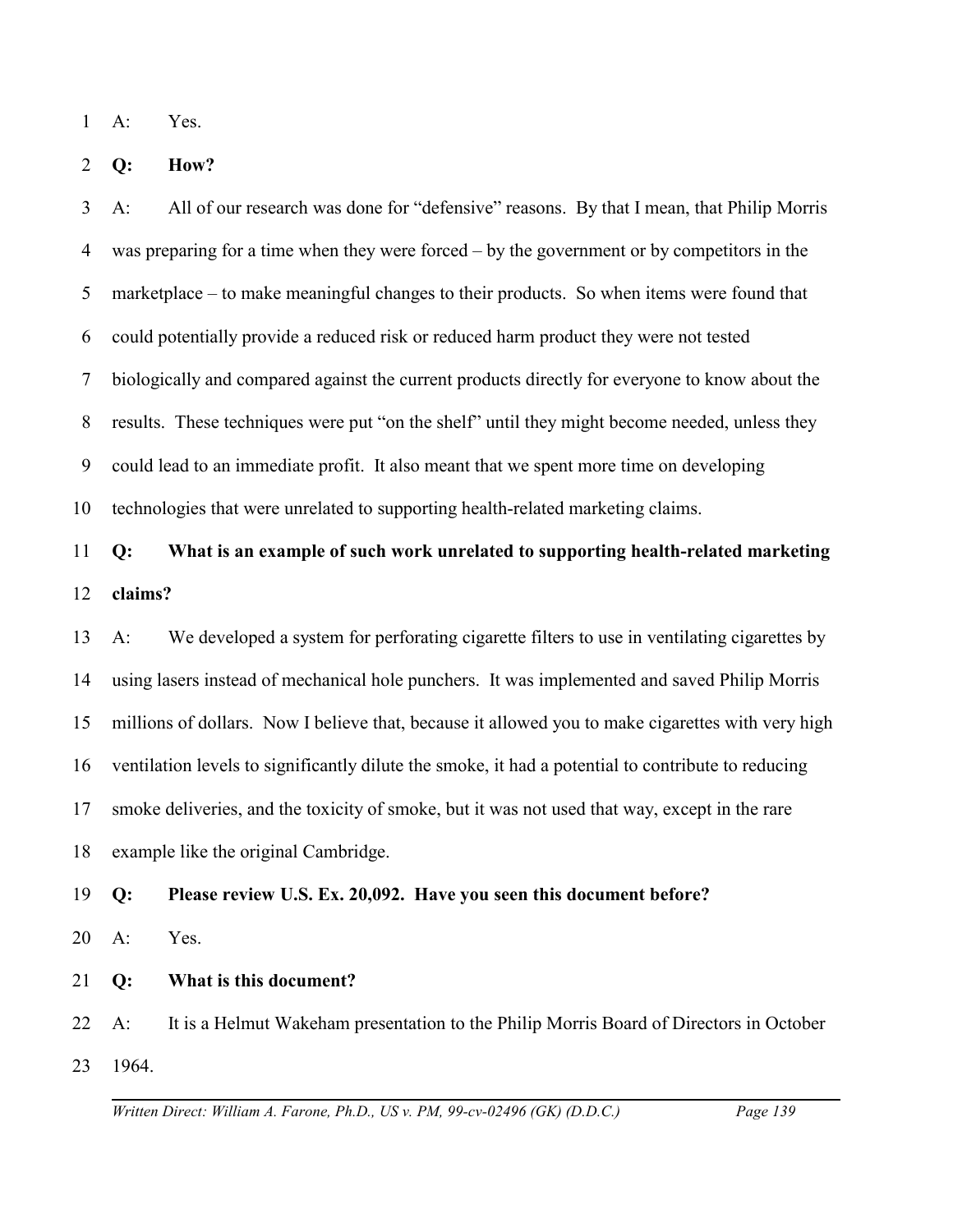| $\mathbf{1}$   | Is there anything in this document that supports your opinion that Philip Morris's<br>Q:             |
|----------------|------------------------------------------------------------------------------------------------------|
| $\overline{2}$ | approach to less hazardous cigarette development was "defensive," as you put it?                     |
| 3              | $A$ :<br>Yes. The last page of the document states:                                                  |
| $\overline{4}$ | [T] he Research and Development Department is working to                                             |
| 5              | establish a strong technological base with both defensive and                                        |
| 6              | offensive capabilities in the smoking and health situation. Our                                      |
| 7              | philosophy is not to start a war, but if war comes, we aim to fight                                  |
| 8              | well and to win.                                                                                     |
| 9              | Does this accurately reflect Philip Morris's approach to research and development<br>Q:              |
| 10             | that you experienced during your 8 years there?                                                      |
| 11             | Yes. When I first got there, I did not think so, based on what I was told when I was hired.<br>$A$ : |
| 12             | However, over time it became increasingly clear to me while I was there that Philip Morris was       |
| 13             | not fully committed to actually putting into the commercial marketplace the cigarette                |
| 14             | technologies that my directorate developed which had demonstrated potential to reduce the            |
| 15             | delivery of known harmful constituents in smoke.                                                     |
| 16             | There was a term used in two different ways at Philip Morris and it was a favorite term of           |
|                | 17 Cliff Goldsmith, who was a senior executive with PM while I was there. He used the term           |
| 18             | "paralysis by analysis" to cover cases where one keeps analyzing situations and drawing no           |
| 19             | conclusions to delay making a decision. When he used the term with regard to marketing               |
| 20             | projects that he wanted to move forward it was deemed a bad thing, but when it came to smoking       |
| 21             | and health issues it was a good thing because by doing the same projects and tests over and over     |
| 22             | and not coming to any definite conclusion.                                                           |
| 23             | Have you seen any documents about Philip Morris's approach to research since you<br>Q:               |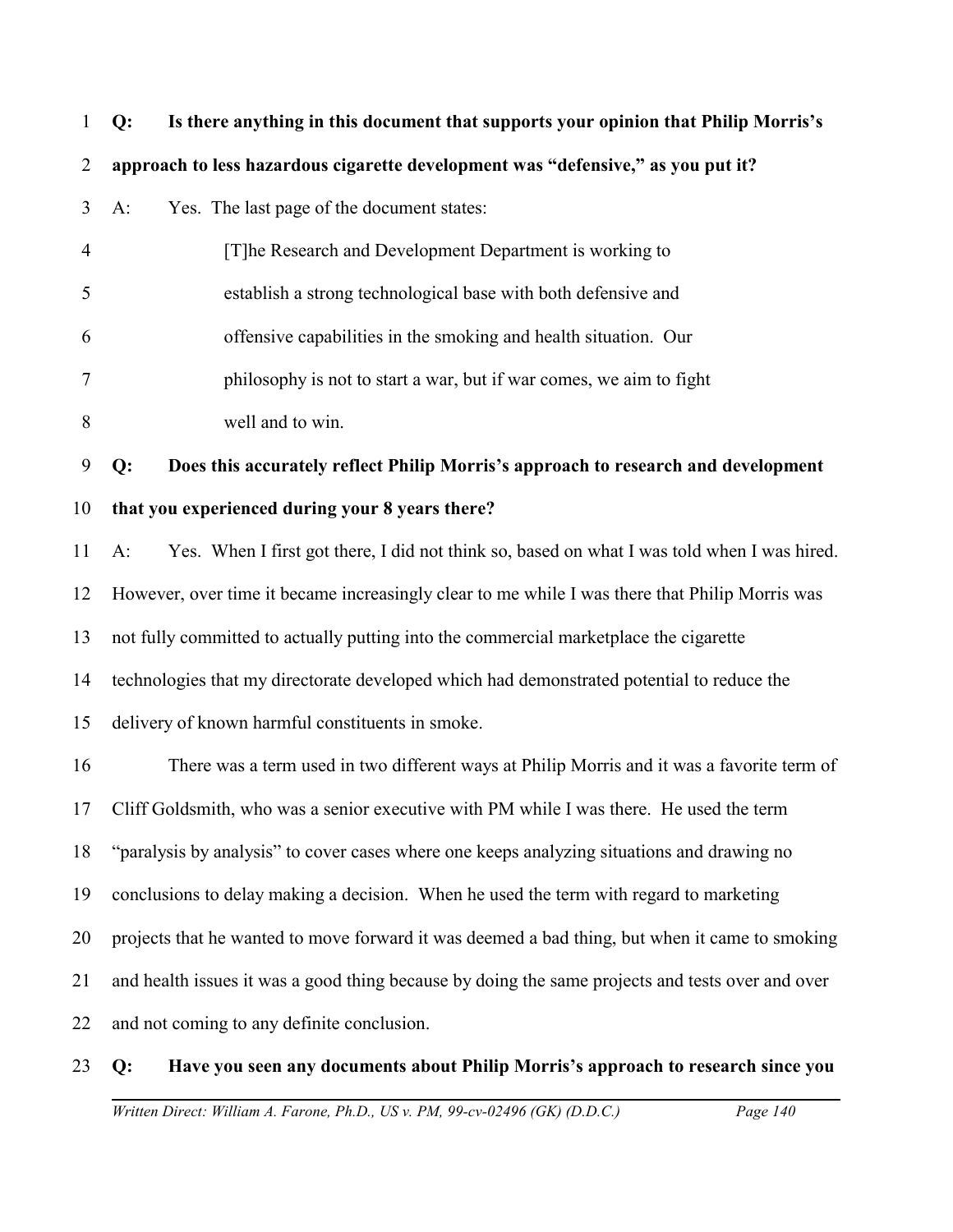1 **left in 1984?** 

2 3 A: Yes, I have reviewed Philip Morris's official R&D Plans, as well as other documents produced from the R&D department that discuss the research being done.

4 5 **Q: What do these documents tell you about whether that approach to new technology development continued after you left?**

6 7 8 9 10 A: Philip Morris continues to study the same projects over and over. They repeat the same research areas with similar promising findings, but I have not seen documents in which they reach conclusions that result in implementation. For example, near-total reduction of nitrosamines has been possible since 1987 but they still study minor reductions. Fermentation to reduce nitrates and other compounds was studied while I was there and is still studied.

11 12 13 14 15 At least three times Philip Morris has engaged in research for genetic modification of tobacco. It is known that one can genetically modify tobacco to have very little nicotine, to have lower amounts of nitrogen compounds, to pick up less unwanted material, to deposit less heavy metals, and so forth, but none of these programs go to completion. A genetic modification program I that started while at Philip Morris was stopped, and it was restarted twice.

16 **Q: Dr. Farone, is there anything unusual or improper in science about taking a new**

17 **look at past technologies to see whether they can be improved beyond past knowledge?** 

18 19 A: Certainly not. Every scientist is trained to review and understand past work as a basis for the new.

20 21 **Q: So please explain why you draw the conclusion you do about Philip Morris's approach to research.**

22 23 A: In my view Philip Morris is unusual in that it has developed and patented many new things relative to risk reduction, has hired some excellent scientists and conducted so much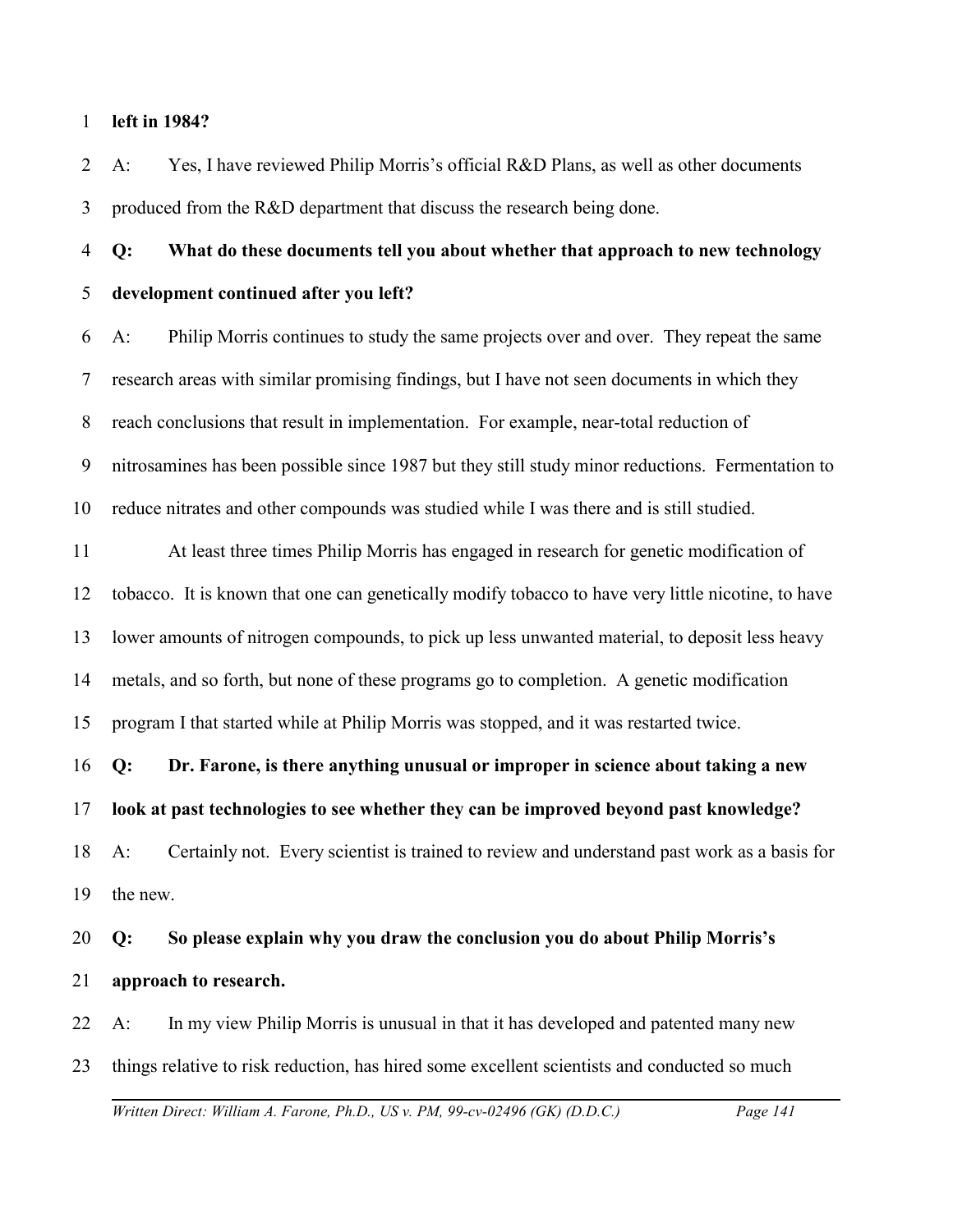1 research to know all about the products without ever making any progress in reducing the

2 fatalities caused by their cigarettes.

3 4 **Q: Did this agreement you were told about impact how Philip Morris and the other Defendants marketed cigarettes?** 

5 A: Yes.

6 **Q: How?** 

7 8 9 10 11 A: It became apparent to me over time while I was there that PM was not interested in doing anything to improve their marketed products, safety-wise, unless forced to do so for some reason such as by law or by competitive pressure from other companies. The agreement among the companies removed any competitive pressure to develop a product that could legitimately be marketed as potentially safer.

12 **Q: Did the industry's approach to novel product development differ from your**

## 13 **experience, for example, at Lever Bros.?**

14 A: Yes, dramatically.

15 **Q: In what way?**

16 17 18 19 20 A: At Lever Brothers, in addition to consumer acceptability, a major priority in product design and development was consumer safety. So we looked at products' safety when used as intended, but also when used in unintended ways, or in conditions of exaggerated use. That did not happen at Philip Morris. Preserving consumer acceptability was a much higher priority than consumer safety.

## 21 **Q: You stated earlier that all such animal safety testing would be done at INBIFO in**

## 22 **Germany. What is INBIFO's relationship to Philip Morris?**

23 A: Philip Morris owns INBIFO.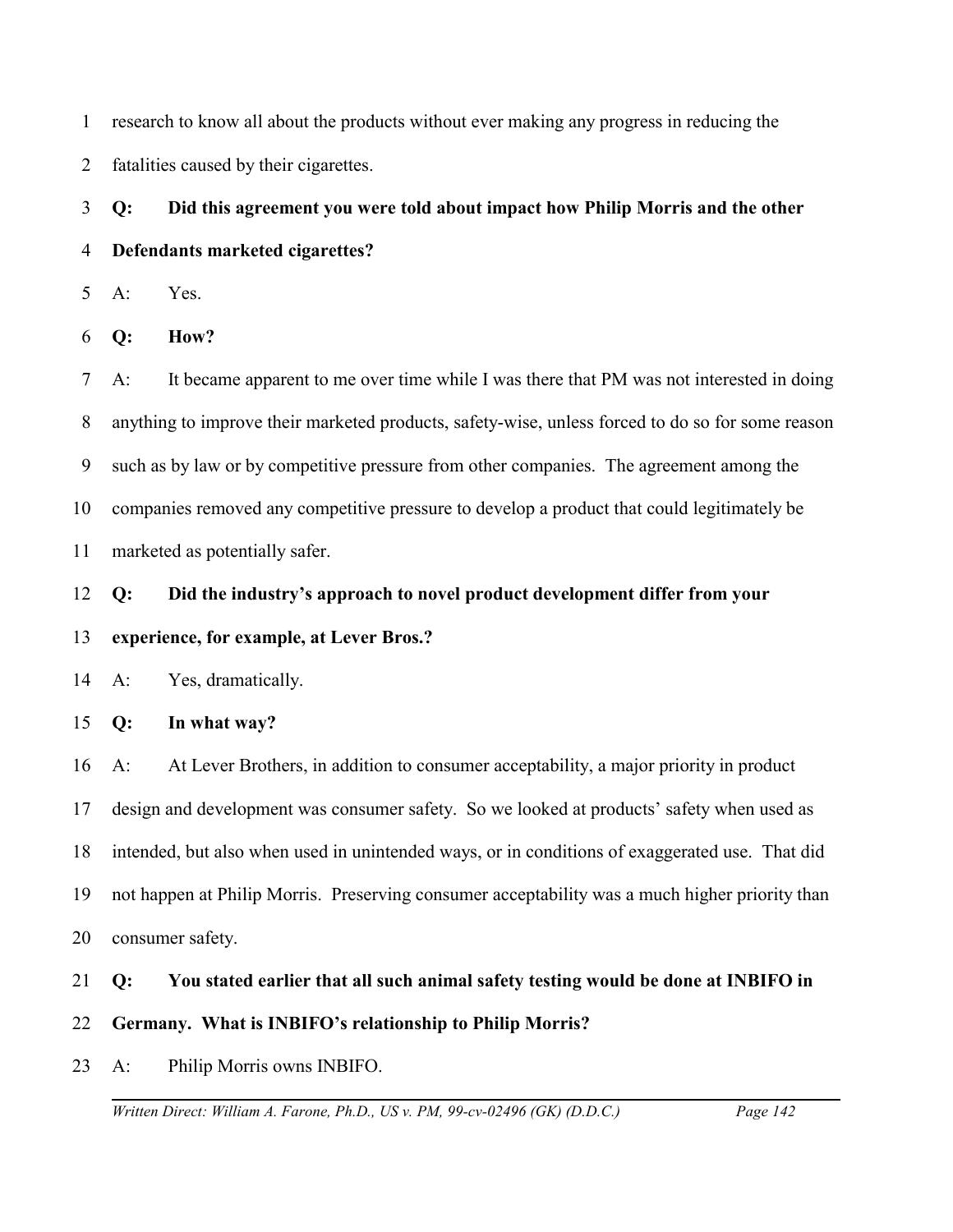- 1 **Q: Do you know when Philip Morris bought INBIFO?**
- 2 A: In the early 1970s.

3 **Q: When you were Director of Applied Research at Philip Morris from 1977-1984, did**

- 4 **you know that Philip Morris owned INBIFO?**
- 5 A: No.

6 7 **Q: Do you know whether INBIFO performed such animal biological tests for Philip Morris?**

- 8 A: Yes, I know they did.
- 9 **Q: How do you know this?**

10 11 A: From personal knowledge. It wasn't hidden inside Philip Morris. It was well known that INBIFO did biological testing for Philip Morris.

- 12 **Q: You say that part of the agreement involved not testing as-sold commercial**
- 13 **products. Can you please explain that further?**

14 15 16 A: I mean that the agreement was not to conduct whole animal testing on the brands of cigarettes that you actually can buy in a store, like Marlboro or Marlboro Lights or Virginia Slims.

17 **Q: So what were the cigarettes that Philip Morris conducted biological tests on at**

18 **INBIFO?** 

19 A: They tested cigarettes that were specially made for research purposes only. These came

20 in two different categories. First, there were cigarettes called "reference cigarettes," which were

21 a batch of cigarettes made at one time by the University of Kentucky in the early 1970s. There

22 were a few different types of reference cigarettes that were predominantly used. One was called

23 the 1R4F, which was made to approximate a 10 mg. FTC tar yield cigarette; another was the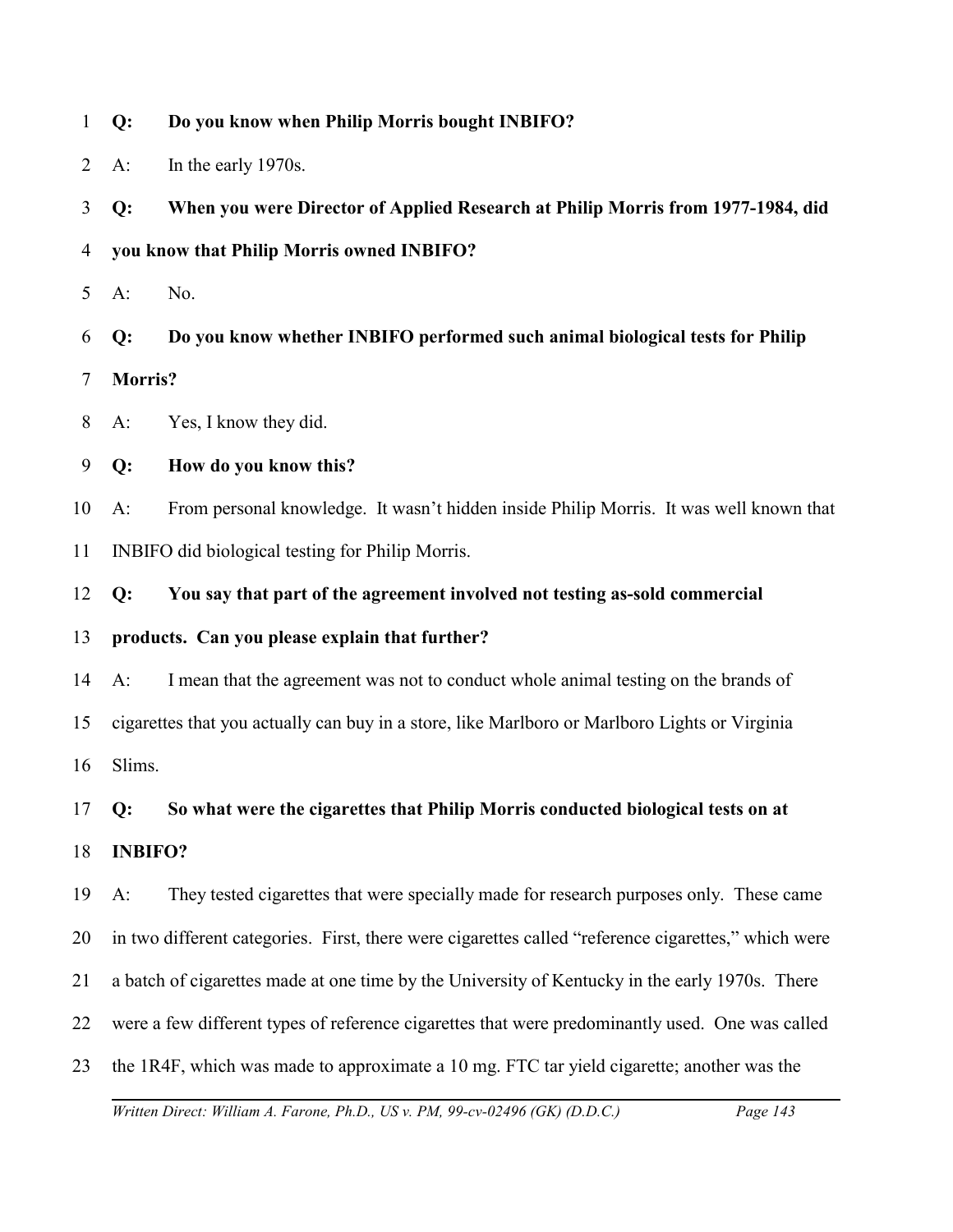1 1R5F, which was made to approximate a 5 mg FTC tar yield cigarette.

#### 2 **Q: Was Philip Morris the only company to use these reference cigarettes?**

3 4 A: No. Anybody could buy them, and they were used by other cigarette companies for testing, too.

#### 5 **Q: How do these cigarettes differ from brands sold commercially?**

6 A: They lack a lot of the ingredients and flavorants that commercially sold brands have.

#### 7 **Q: Why does that matter?**

8 9 10 11 12 13 14 15 16 17 18 19 20 21 A: As I said earlier when discussing my experience at Lever Bros., I consider biological research to be the responsible approach to this product and essential to development of a cigarette that demonstrated lower levels of toxicity on well-accepted toxicological tests. You have to test the version of the product you actually sell, in order to find out whether, when all the ingredients are present at the same time, anything unexpected happens. Sometimes the exact combination of ingredients causes problems or poses dangers that you don't see unless you test the product as you sell it. You lose that perspective if you only test special lab cigarettes made just for research. For example, commercial cigarettes have much higher levels of free-base nicotine than reference cigarettes and even though the reference cigarettes may contain many of the same toxic chemicals, the extent to which they are going to be used is critical in calculating exposure levels. **Q: But Dr. Farone, if, as you testified earlier, Philip Morris had to tweak the formula for its cigarettes regularly, to take account of variations in the tobacco crops, what scientific value would there be in testing, Marlboros, for example, if the formula is going to change frequently?** 

22 23 A: First of all, Philip Morris never conducted meaningful biological or toxicological tests ever on Marlboros or any marketed cigarettes until recently. So in my view the fact that a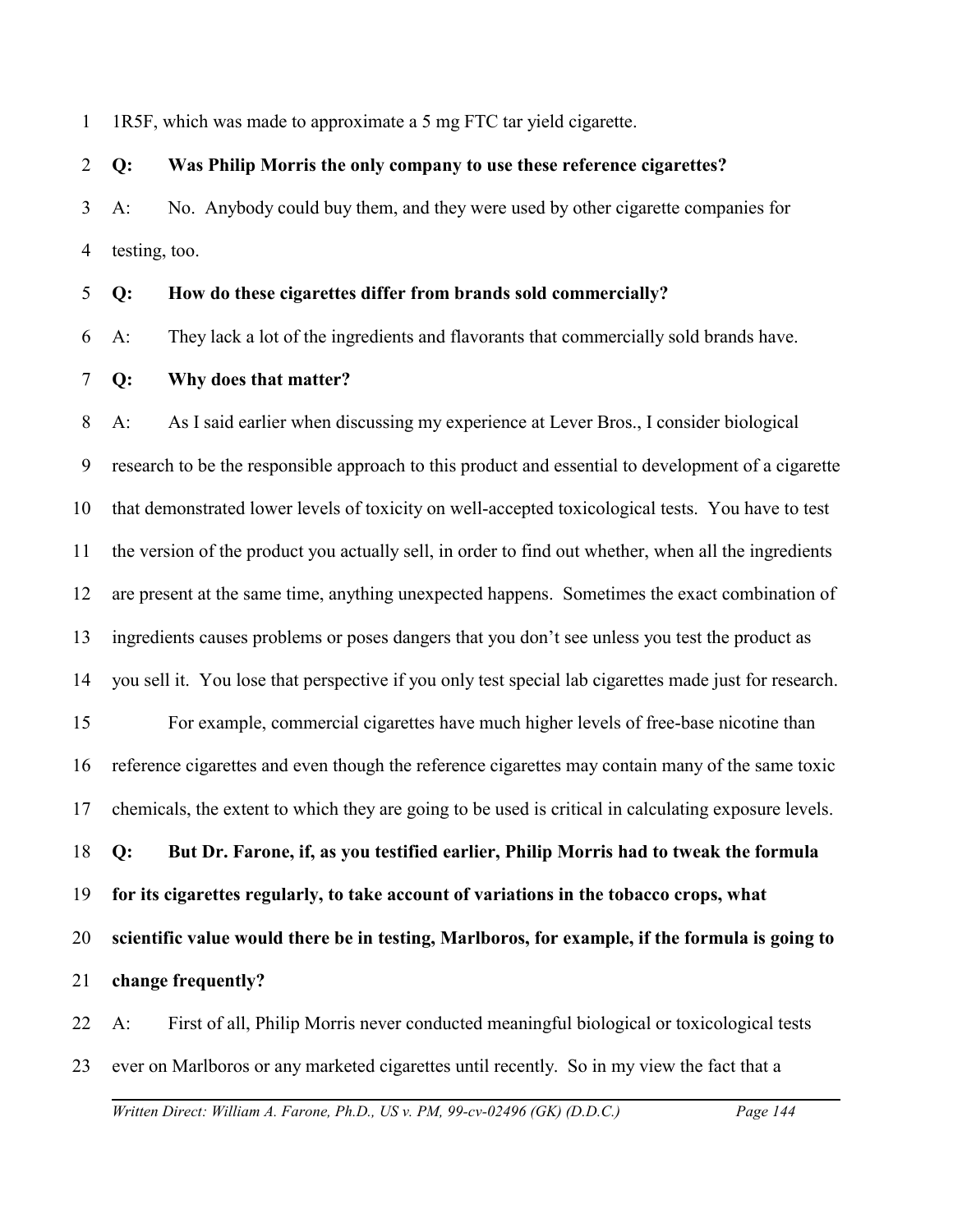1 product may change does not justify never testing any version of the as-sold product.

2 3 4 5 Further, in other industries, consumer products like shampoos, cleansing bars and even detergents, are tested whenever the formulation is changed. Kraft Foods, owned by Philip Morris Companies, now Altria, recently tested and withdrew corn products from the market that might have contained genetically modified corn.

6 **Q: So do reference cigarettes serve any purpose?**

7 8 9 10 A: Yes. They serve an important and valuable scientific purpose. As the name suggests, they act as a predictable point of reference to use in research that allows you to compare differences among different types of cigarettes by seeing how those different types perform compared to the reference cigarette.

11 **Q: So why isn't that sufficient?**

12 13 14 15 16 17 18 A: Because if you never conduct the biological tests on the as-marketed products, you can't obtain the information that could tell the consumer that Marlboro Lights are potentially less hazardous than Marlboros, or Merits are potentially less harmful than Virginia Slims. In fact, it is my view that Philip Morris did not perform such biological testing on its brands because it did not want to generate any data showing that some brands were likely less harmful than others. Their public view was that no cigarettes were harmful, and if such information got out – let alone communicated to consumers – it would undercut that public view.

19 **Q: What was the other category of research cigarettes that Philip Morris used in**

20 **testing?**

21 A: I mentioned earlier that Philip Morris had – and I believe still has – a small

22 manufacturing facility, known as the semi-works, that can make small batches of cigarettes

23 specially for research. So for example, if scientists want to see how a particular design feature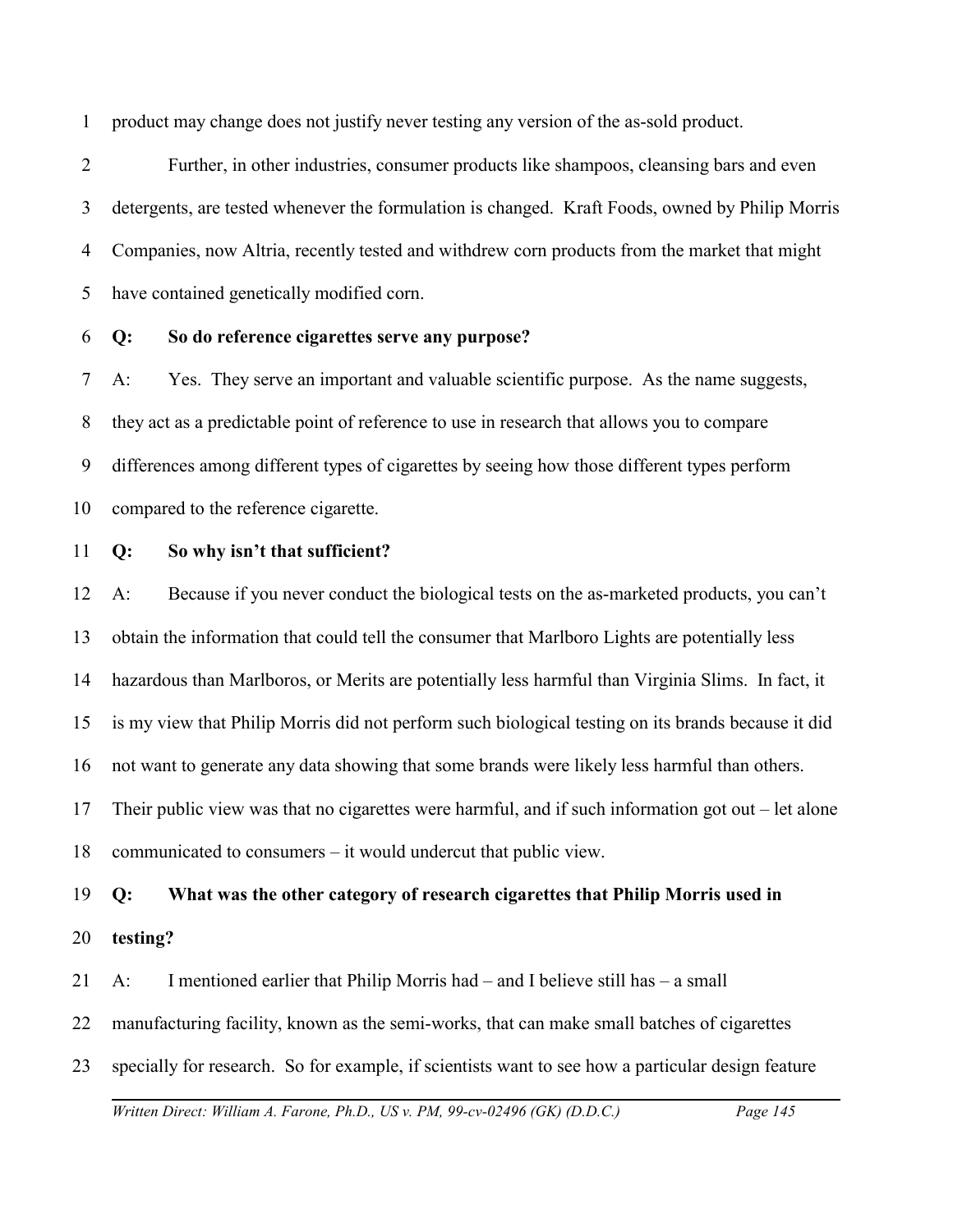1 2 might affect the tar yield, they can ask semi-works to make some prototypes that have the design feature, and some that don't have that feature, so they can evaluate the effect of the design.

3 4 5 6 7 8 9 10 11 This facility also makes cigarettes for consumer testing. The semi-works can make a Marlboro as it is currently sold and make another version with a new design feature or a blend change. The Marlboros may be identical in every respect to the cigarettes that are already being sold, except that they do not have the Marlboro name printed on them, so that the tests are "blind" – that is, the consumer testers do not know it is a Marlboro. While I was there cigarettes were coded so that one identified the cigarettes by the codes. You can see evidence of this in all the internal reports where codes are given and then the cigarettes are identified. These coded cigarettes were used in the testing at INBIFO and I was told by Dr. Osdene that these same cigarettes were being tested.

## 12 13 **Q: Was there someone at Philip Morris in Richmond who was responsible for coordinating the research at INBIFO?**

14 A: Yes. Dr. Osdene.

#### 15 **Q: Do you know what his title was?**

16 17 18 A: While it changed over time, at one point it was Director of Biochemical and Extramural Research. Basically, he was in charge of smoking and health research conducted internally and externally.

#### 19 **Q: What do you mean by "internally" and "externally"?**

20 A: By "internal," I mean the <u>in vitro</u> work at R&D, and the program at FTR and INBIFO,

21 although I did not know INBIFO was "internal" at the time. By "external," I mean work done at

22 the Council for Tobacco Research and any other work paid for by PM in other labs and special

23 projects.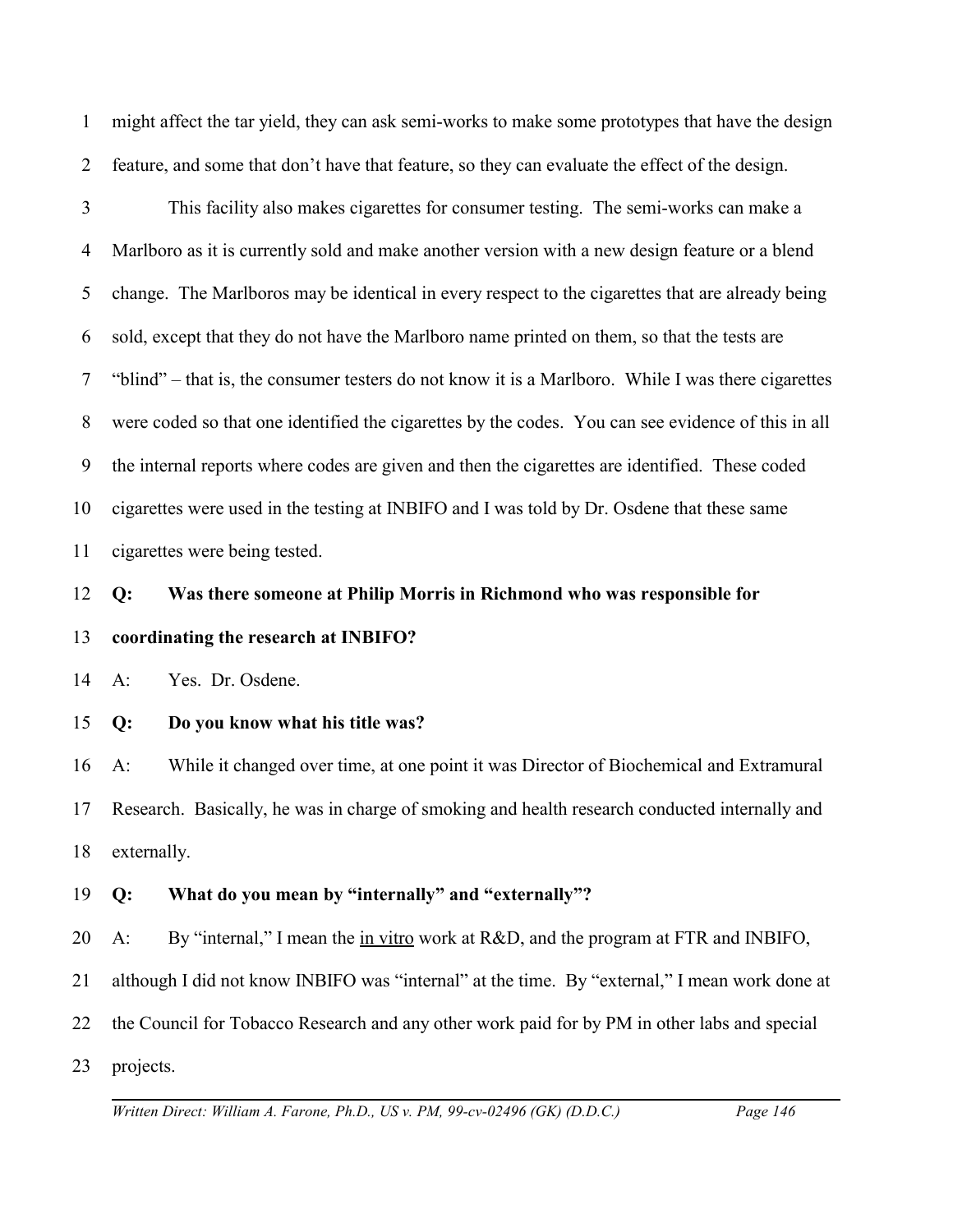1 **Q: Did the fact that certain animal biological testing was done only at INBIFO affect**

2 **the work of the Applied Research directorate when you were the Director?**

3 A: Yes.

4 **Q: How?** 

5 6 7 8 9 10 A: Because it meant that when we wanted to test a new cigarette technology in animal tests, we couldn't do it directly. We did plenty of chemical analyses, but animal biological tests were very important to help us figure out whether the technologies had promise, and how further development, if any, should proceed. But if we wanted animal tests done we had to have test cigarettes made up in the semi-works, and give them to Osdene to send to INBIFO. Then only he would get the results directly.

## 11 12 **Q: Did Osdene communicate to you the results of the smoking and health research being conducted externally, including at INBIFO?**

13 14 15 16 17 18 19 A: Sometimes. If the animal testing related to any specific problems in specific brands – for example if the testing showed dilution at the level of Marlboro Lights yielded tar that was more toxic than the tar of Marlboros full flavor – that result would have been censored. I was not given documents I could keep. Occasionally in his office he would show me a piece of paper with results on them, but he kept the paper himself. Other times I received information orally. I was told by Dr. Osdene that some of the controls used in the testing of modifications were exact replicas of commercial products although they were not identified as such.

#### 20 **Q: Why were you not given access to the results of such tests?**

21 A: The policy was that only a limited number of people would see testing on any product

22 that came close to being a branded product because the data itself was an admission of liability

23 and this type of data was to be kept out of PM files.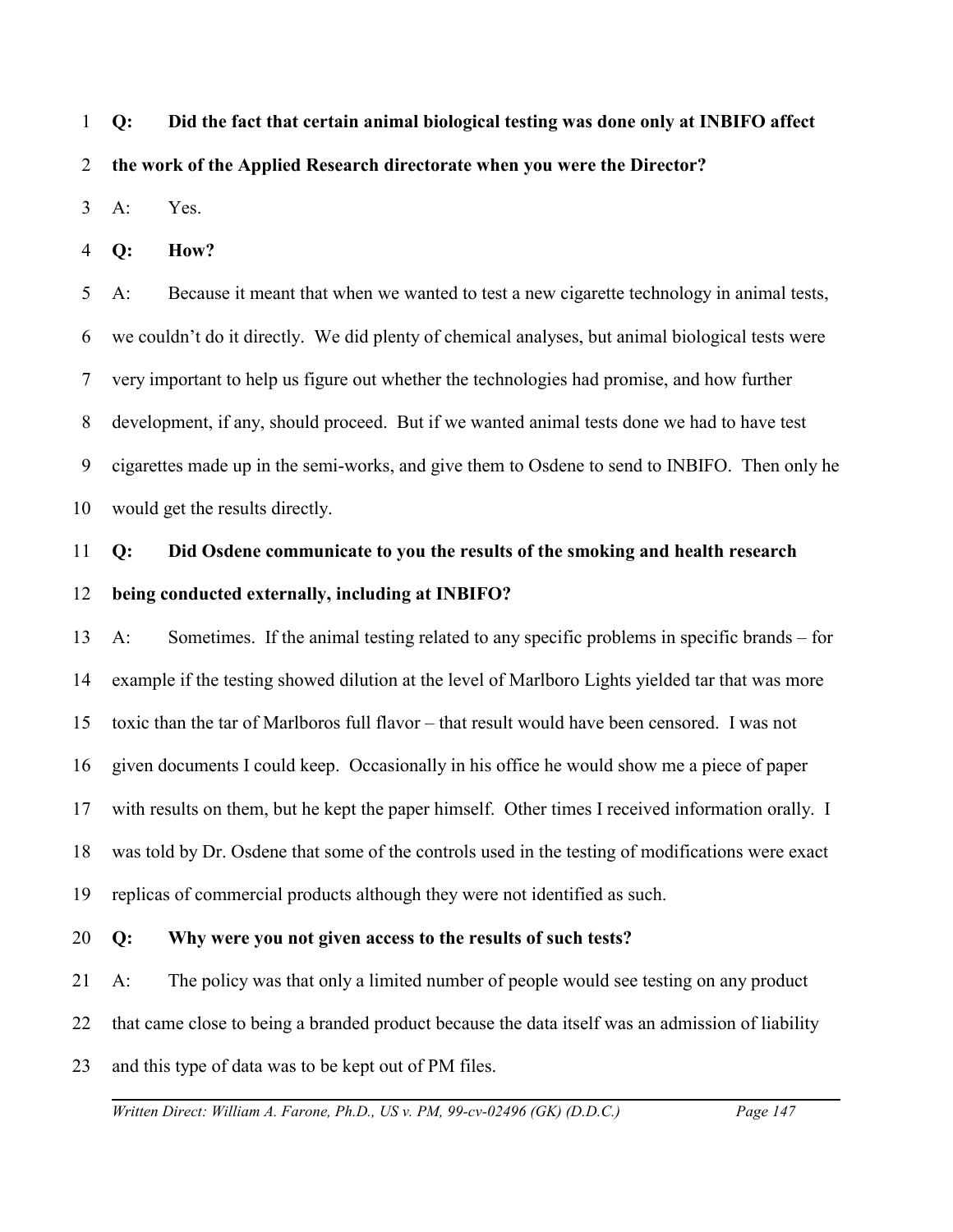#### 1 **Q: Who told you of this policy and its basis?**

2 3 A: Several people, including Dr. Seligman, Dr. Hausermann, Dr. Osdene, Dr. Charles, Mr. Carpenter, Mr. Newman, and Mr. Holtzman.

4 5 6 **Q: Can you explain further the document and information control procedures that were used at Philip Morris at that time for research documents related to smoking and health?**

7 8 9 10 11 12 13 14 A: The procedures depended on the level of document for two kinds of projects. Projects that were normally confidential but not top secret were maintained in the library, and there was a distribution list that they went to. And when you were finished with that document, you had to return it. There were other documents that required permission of a particular person, in most cases it was Dr. Osdene, to have access to them. Those documents were to be returned immediately. Those were documents related to smoking and health that had to do with things that were being done that weren't generally available to the scientists below manager level. **Q: Were you, as a Director, denied access to any information?**

15 A: Yes.

16 17 18 19 **Q: As the scientist responsible for applied research at Philip Morris, as a scientist hired to design and develop potentially less hazardous cigarettes, and based on your experience at Lever Bros. prior to Philip Morris, what did you think of this approach to biological research?**

20 21 22 23 A: It was strange but as explained to me, it was being done under advice of counsel. The position was that since there was no legal obligation to do such testing and the results could only be used against the company, it would be done in secret. This would give us the information we needed without creating the paper trail.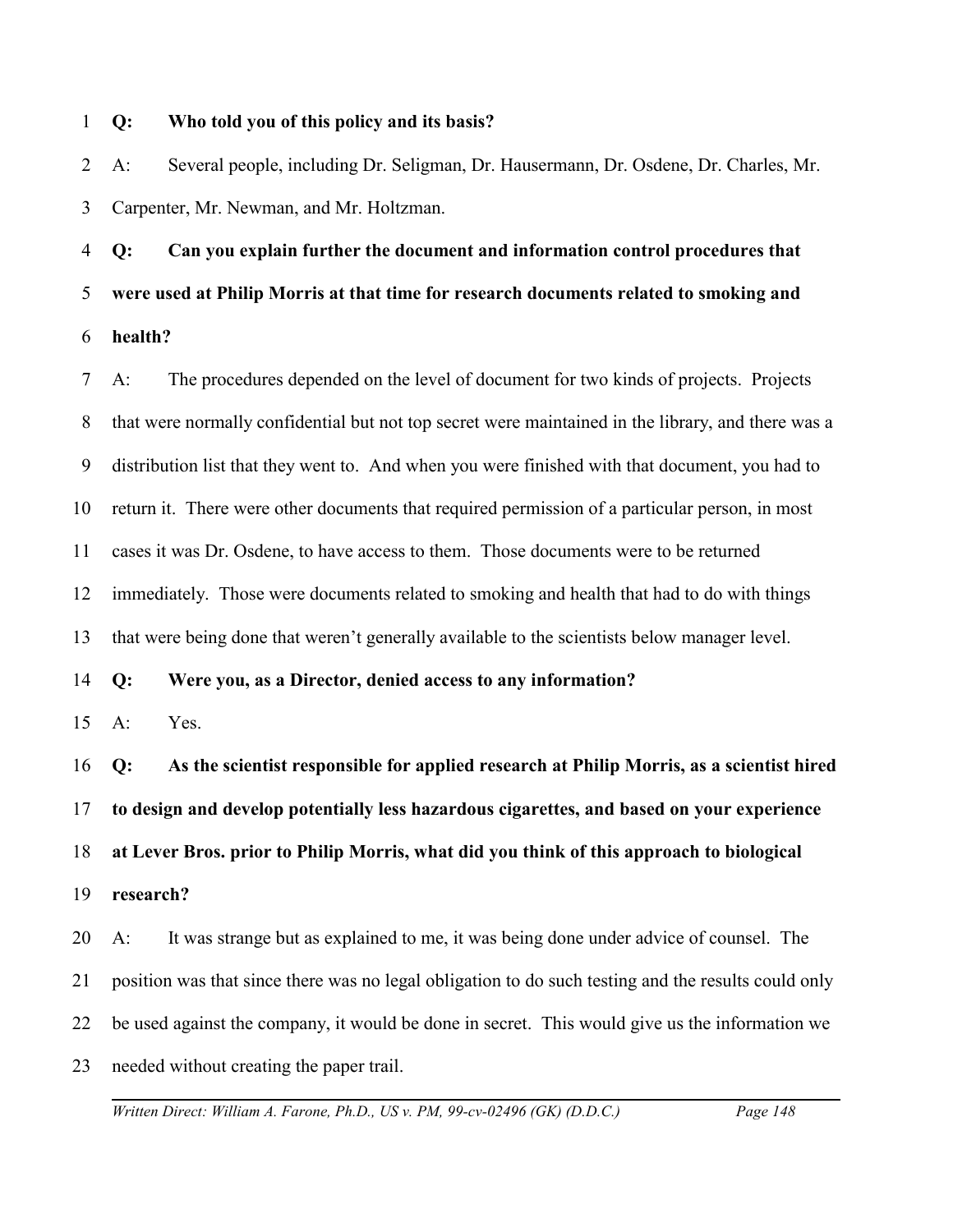|  |  |  | 1 Q: Do you know how Dr. Osdene maintained the documents he kept for himself? |  |
|--|--|--|-------------------------------------------------------------------------------|--|
|--|--|--|-------------------------------------------------------------------------------|--|

2 A: Yes, he kept them in a personal safe in his house.

#### 3 **Q: How do you know this?**

4 5 6 7 8 9 A: He showed me. We were friendly. We were both stamp collectors, and he acted as a sponsor for both Bob Seligman, our mutual boss, and I to join the Bull and Bear Club in Richmond, so that we could have informal evening meetings over dinner. Although our positions were widely divergent on these issues of how to make progress with the company, and we argued our separate points of view to our superiors and with each other, we tried to maintain a very cordial but not personal relationship with each other.

#### 10 **Q: Did he ever write memos or notes to you while you were both at Philip Morris?**

11 A: Yes, frequently. We would write back and forth about scientific matters, commenting on

12 research conducted at Philip Morris, at another company, or from independent health researchers.

13 **Q: Looking at U.S. Ex. 34,424, is this a document that you have seen before?**

- 14 A: Yes, many times.
- 15 **Q: Do you recognize the handwriting?**

16 A: Yes.

- 17 **Q: Whose handwriting is it?**
- 18 A: Dr. Osdene's.
- 19 **Q: What does the document say?**
- 20 A: It says:
- 21 "(1) Ship all documents to Cologne by Tom
- 22 (2) Keep in Cologne.
- 23 (3) OK to phone & telex (these will be destroyed).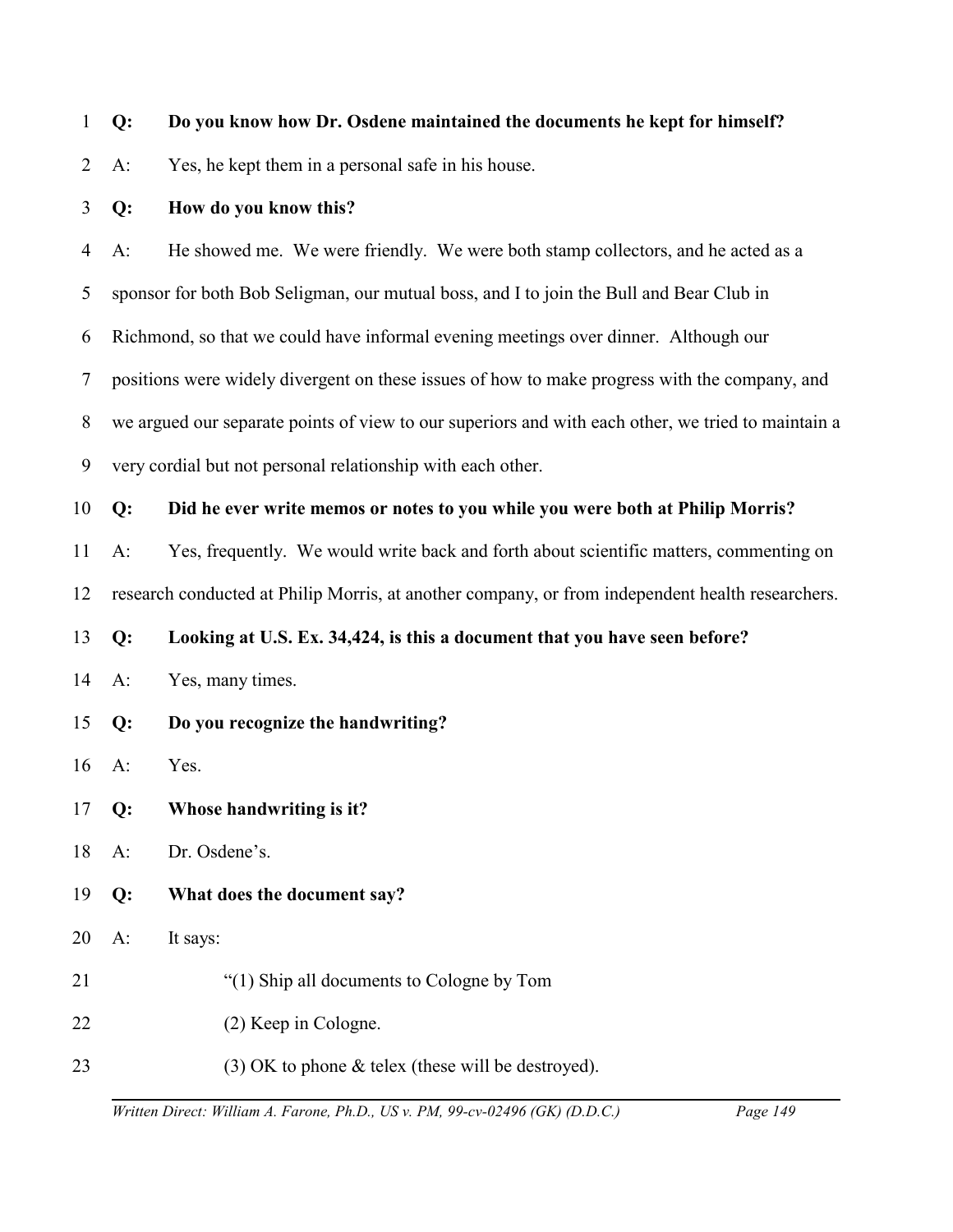| $\mathbf{1}$   |              | (4) Please make available file cabinet. Jim will put into shape by end of                  |
|----------------|--------------|--------------------------------------------------------------------------------------------|
| $\overline{2}$ |              | August or beginning Sept.                                                                  |
| 3              |              | (5) We will monitor in person every 2-3 months.                                            |
| 4              |              | (6) If <u>important</u> letters have to be sent please send to home $-$ I will act on      |
| 5              |              | them and destroy.                                                                          |
| 6              |              | $(7)$ Advise Rylander – when writing re INBIFO                                             |
| 7              |              | $(8)$ Can UH, RR + TSO meet in July in Cologne to discuss.                                 |
| 8              | Q:           | Who is "Rylander"?                                                                         |
| 9              | $A$ :        | Ragnar Rylander is a German professor who worked closely with Osdene and acted as an       |
| 10             |              | intermediary between Philip Morris USA and INBIFO.                                         |
| 11             | Q:           | Is the reference to "advise Rylander" consistent with your recollection of how             |
| 12             |              | documents and information were distributed where INBIFO and Osdene were involved?          |
| 13             | $A$ :        | Yes. As I said, Rylander was part of Osdene's inner circle of people coordinating Philip   |
| 14             |              | Morris's research related to smoking and health.                                           |
| 15             | Q:           | Is RR in point (8) another reference to Rylander?                                          |
| 16             | $A$ :        | I believe so.                                                                              |
|                | 17 <b>Q:</b> | And TSO?                                                                                   |
| 18             | $A$ :        | Those are Osdene's initials, and how he usually referred to himself in memos and notes.    |
| 19             | Q:           | Are the references in items $(2)$ , $(3)$ , and $(6)$ – keeping documents in Cologne, and  |
| 20             |              | destroying "important" documents sent to Osdene - consistent with your recollection of Dr. |
| 21             |              | Osdene's approach to document management at Philip Morris?                                 |
| 22             | $A$ :        | Yes.                                                                                       |
| 23             | Q:           | Was this just a personal thing Osdene thought of and implemented on his own?               |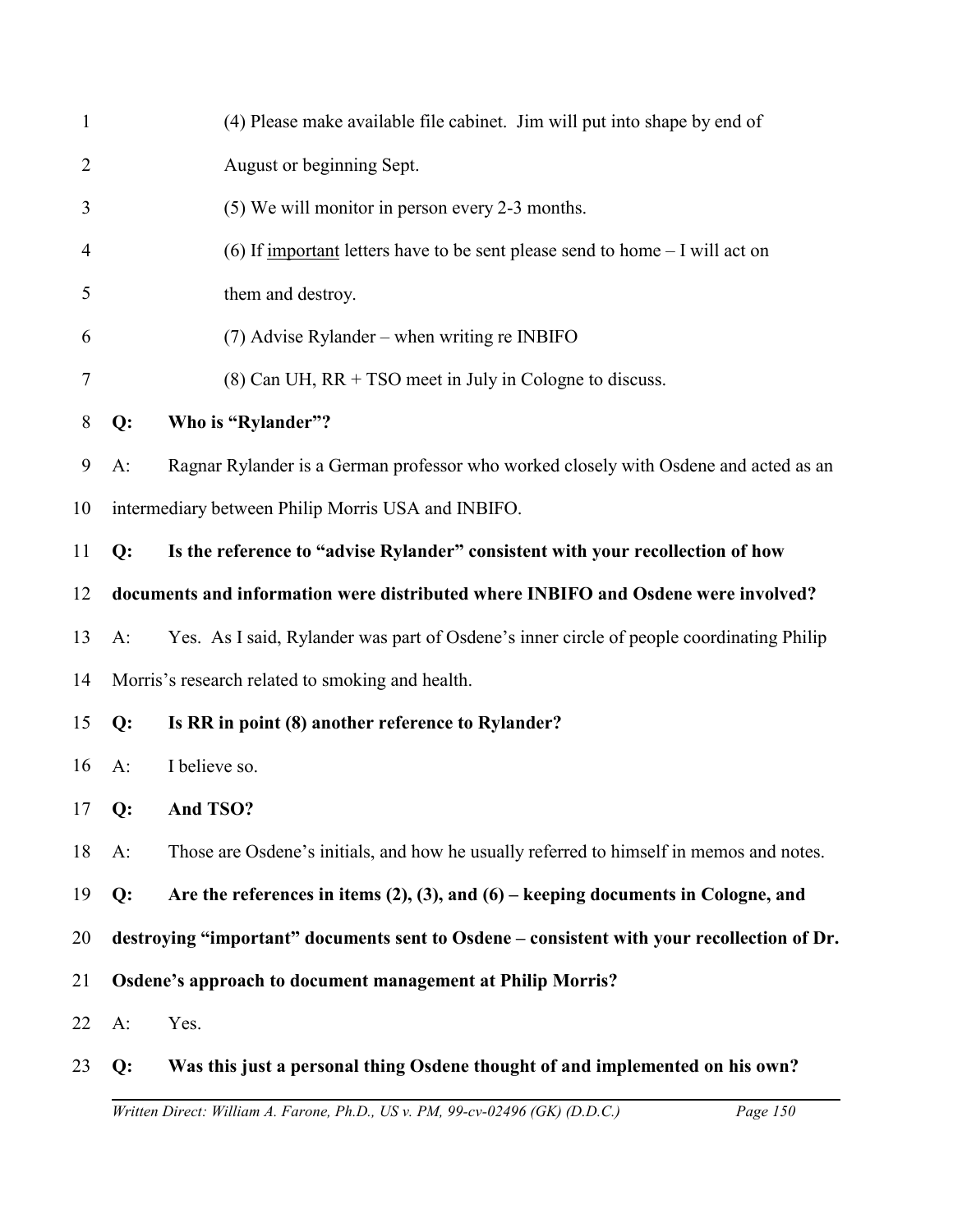1 2 A: No, not at all. The communications and distribution policy relating to information between Philip Morris and INBIFO was official policy.

#### 3 **Q: How do you know?**

4 5 6 7 8 9 A: I was told by Drs. Osdene, Seligman, and Hausermann about the general policy of restricting all such work to "offshore" consistent with the legal policy on limitations of liability and I knew the names of the people involved. I did not know the exact relationship between the people when I was at Philip Morris, because I was not privy to these communications – or the results of INBIFO's smoking and health work. However, I later became aware of more evidence of Philip Morris's efforts to keep its relationship with INBIFO a secret.

## 10 11 **Q: You have been shown for review U.S. Ex. 20,295. Have you seen this document before?**

12 13 14 15 A: Yes, it is a 1977 letter from Robert Seligman, who was at the time my boss as the Vice President of Research & Development in Richmond, and Max Hausermann, who was then at Philip Morris's Swiss facility and took Seligman's place as VP for R&D in Richmond for the last 3-4 years I was at Philip Morris.

#### 16 **Q: The letter says,**

17 18 19 20 21 22 23 **We have gone to great pains to eliminate any written contact with INBIFO and I would like to maintain that structure. . . . Therefore, I am advising Jerry Osmalov to continue sending samples to Neuchatel for transshipment to INBIFO. If this procedure is unacceptable to you, perhaps we should consider a "dummy" mailing address in Koln for the receipt of samples. The written analytical data will still have to be routed through FTR if we are to avoid direct contact with**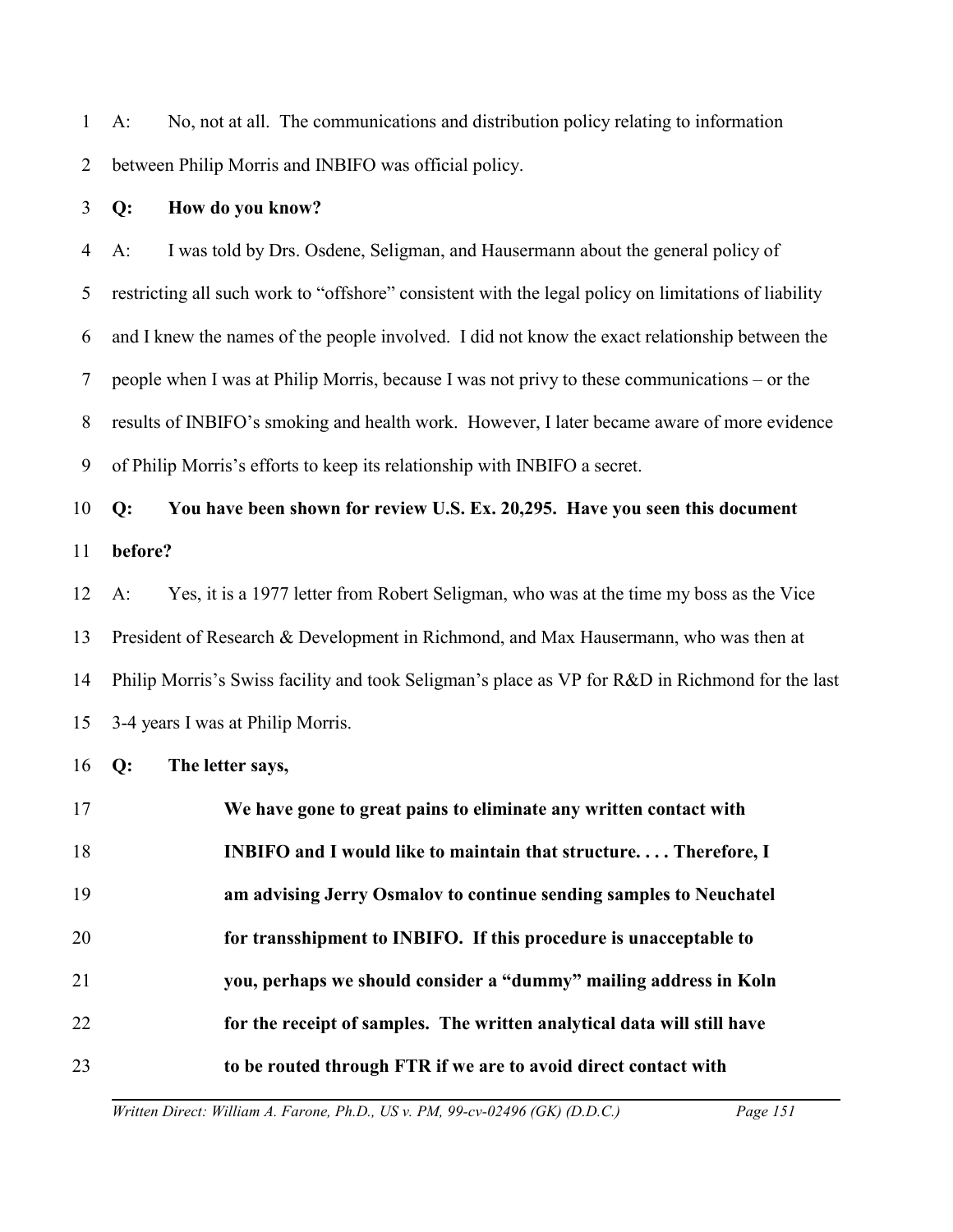| $\mathbf{1}$   | <b>INBIFO and Philip Morris U.S.A I would suggest you retrieve</b>                                   |  |
|----------------|------------------------------------------------------------------------------------------------------|--|
| $\overline{2}$ | the March 24 letter Helmut Gaisch sent to Jerry, including all copies.                               |  |
| 3              | My copy is returned herewith.                                                                        |  |
| 4              | How is this document, along with Dr. Osdene's handwritten note (U.S. Ex. 34,424),                    |  |
| 5              | significant to your opinions?                                                                        |  |
| 6              | They support my opinion about Philip Morris not wanting to have results of animal<br>$A$ :           |  |
| 7              | research in its domestic facilities - particularly research conducted at a Philip Morris-owned lab   |  |
| 8              | - lest that information get out and undercut Philip Morris' public position that cigarettes were not |  |
| 9              | a health threat.                                                                                     |  |
| 10             | Q:<br><b>Who is Helmut Gaisch?</b>                                                                   |  |
| 11             | He was a high-ranking scientist and Director of Research at Philip Morris's Swiss<br>$A$ :           |  |
| 12             | facility, known as FTR, for many years.                                                              |  |
| 13             | Q:<br>Did you know him personally?                                                                   |  |
| 14             | Yes. His position was comparable to Osdene's and mine combined. We had mutual<br>$A$ :               |  |
| 15             | projects between his department and mine and when he visited the U.S., we would meet together.       |  |
| 16             | Returning to Philip Morris's domestic research facilities, when you were at Philip<br>Q:             |  |
|                | 17 Morris, were other scientists within R&D aware of this policy restricting any                     |  |
| 18             | acknowledgment that Philip Morris was performing some animal safety-related research                 |  |
| 19             | on cigarette smoke or cigarette smoke products?                                                      |  |
| 20             | No. In fact, that was a recurring topic at Philip Morris, because company scientists<br>$A$ :        |  |
| 21             | wanted to publish research they felt was substantial and important, but the lawyers and              |  |
| 22             | executives were very careful about what could get published. In general, we were allowed to          |  |
| 23             | publish papers about the chemistry of tobacco smoke, and testing or manufacturing procedures,        |  |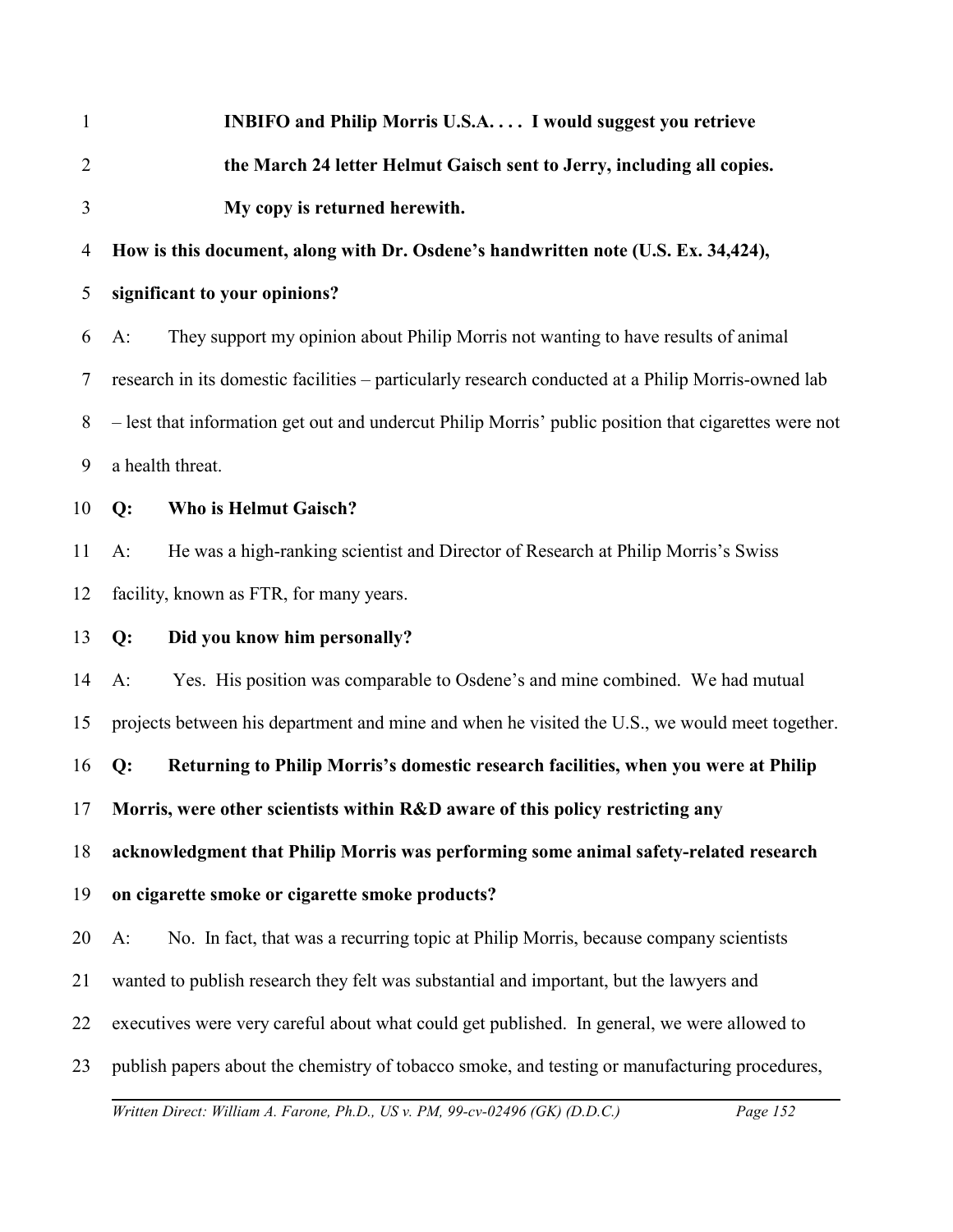1 but could not present research that could suggest smoking was biologically harmful.

## 2 3 **Q: Why did Philip Morris not want the outside world to know it was supporting animal research?**

4 5 6 A: Because the lawyers and executives believed that it would constitute an admission that there was something in cigarettes that was harmful. That is what I was told by many persons including both of my superiors, Dr. Seligman and Dr. Hausermann, while I was there.

7 **Q: Did this restriction limit Philip Morris's communications with the independent**

### 8 **scientific community about the properties of its products?**

9 A: Yes.

10 **Q: To your knowledge, how did this restriction compare with restrictions that may**

### 11 **exist in other industries?**

12 13 A: Philip Morris's policy went far beyond that of other companies that I've been involved in, where the restrictions are mainly for intellectual property reasons.

14 **Q: Were you personally involved in any instances that reflected the awareness of this**

## 15 **policy among the scientists?**

16 A: Yes. In the early 1980s, Victor DeNoble was doing some rat research related to

17 nicotine's effects, and wanted to present the results at a scientific meeting.

18 19 **Q: But I thought you said that PM did not do any intact animal research while you were there?**

20 A: Yes. However, Philip Morris considered DeNoble's work to fall outside the Gentleman's

- 21 Agreement because this was related to nicotine, not the health effects of inhaling cigarette smoke.
- 22 But it still raised concern among the scientists, because it was basically counter to PM policy.

## 23 **Q: You have been given U.S. Ex. 87,562 for your review. This is a January 26, 1981**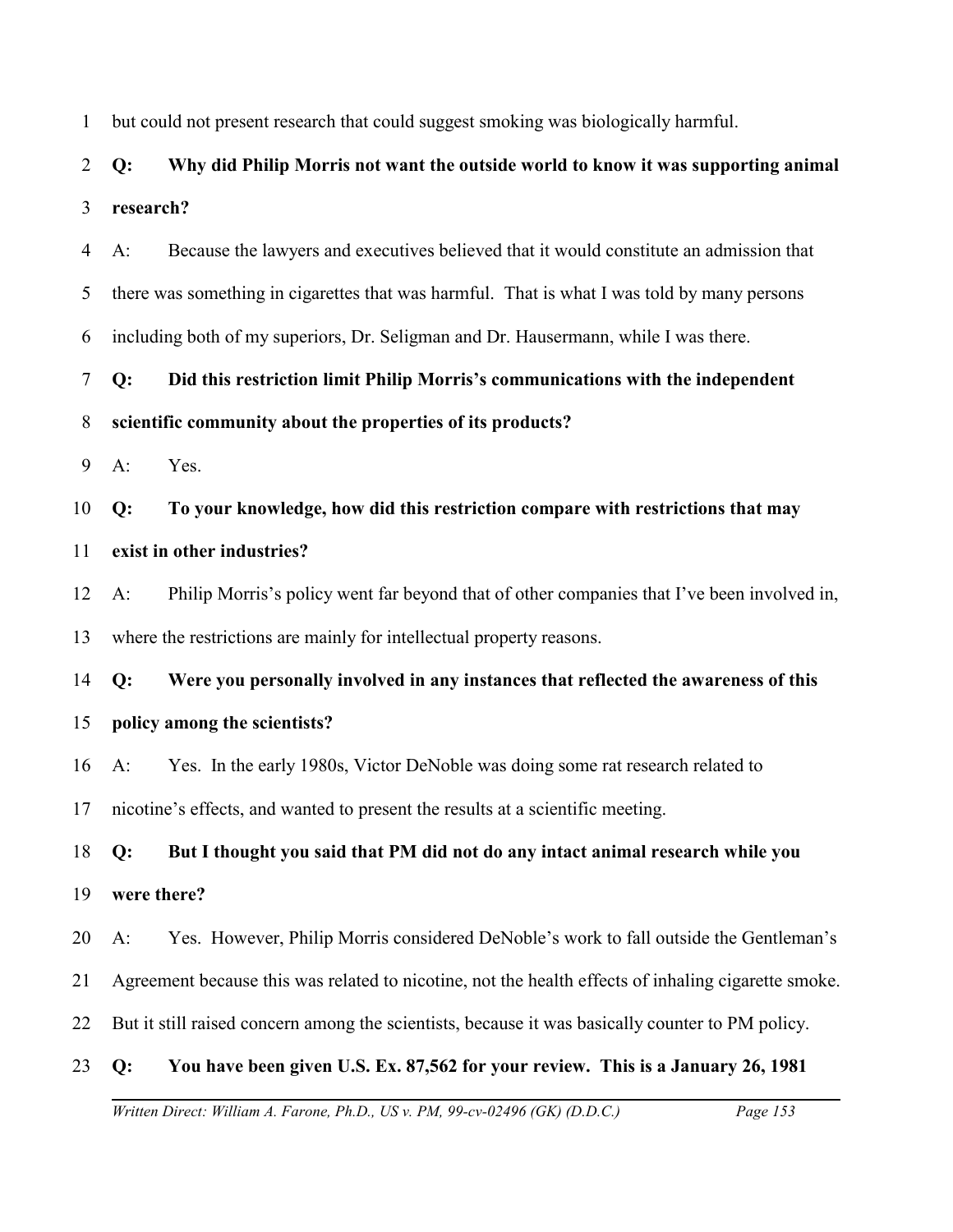| $\mathbf{1}$   |                                                                                             | memorandum from Paul Eichorn requesting permission of Robert Seligman, to circulate           |
|----------------|---------------------------------------------------------------------------------------------|-----------------------------------------------------------------------------------------------|
| $\overline{2}$ |                                                                                             | for internal review a report of DeNoble's study that involved administering nicotine to rats. |
| $\overline{3}$ | Have you seen this document before?                                                         |                                                                                               |
| $\overline{4}$ | $A$ :                                                                                       | Yes.                                                                                          |
| 5              | $Q$ :                                                                                       | Did you know Paul Eichorn?                                                                    |
| 6              | $A$ :                                                                                       | Very well. He ran the manuscript review board.                                                |
| $\tau$         | Q:                                                                                          | How did the manuscript review process work?                                                   |
| 8              | $A$ :                                                                                       | Paul would send the manuscript around to the internal reviewers and to the Directors and      |
| 9              | higher in the R&D Department, and we would read and return comments to Paul.                |                                                                                               |
| 10             | Q:                                                                                          | The first page of the document states: "Before the Manuscript Review Board starts             |
| 11             | its review we would like to know if the subject matter (nicotine and physiological response |                                                                                               |
| 12             | - study in our facilities) would be allowed for release." Based on the letterhead and       |                                                                                               |
| 13             | signature, do you agree that this note was written by Paul Eichorn?                         |                                                                                               |
| 14             | $A$ :                                                                                       | Yes.                                                                                          |
| 15             | Q:                                                                                          | The same page contains another handwritten note, dated February 2, 1981: "I plan              |
| 16             |                                                                                             | to pass this by Alex Holtzman before going back to the M.S. board." Do you recognize the      |
|                |                                                                                             | 17 handwriting and initials?                                                                  |
| 18             | $A$ :                                                                                       | I do. They are Dr. Seligman's.                                                                |
| 19             | Q:                                                                                          | Please remind the Court who Alexander Holtzman is.                                            |
| 20             | $A$ :                                                                                       | He was Philip Morris Inc.'s counsel in New York.                                              |
| 21             | Q:                                                                                          | Do U.S. Ex. 87,563, U.S. Ex. 87,564, and U.S. Ex. 87,565, which I have shown you,             |
| 22             |                                                                                             | look like the types of comments the manuscript review board would typically provide           |
| 23             | back?                                                                                       |                                                                                               |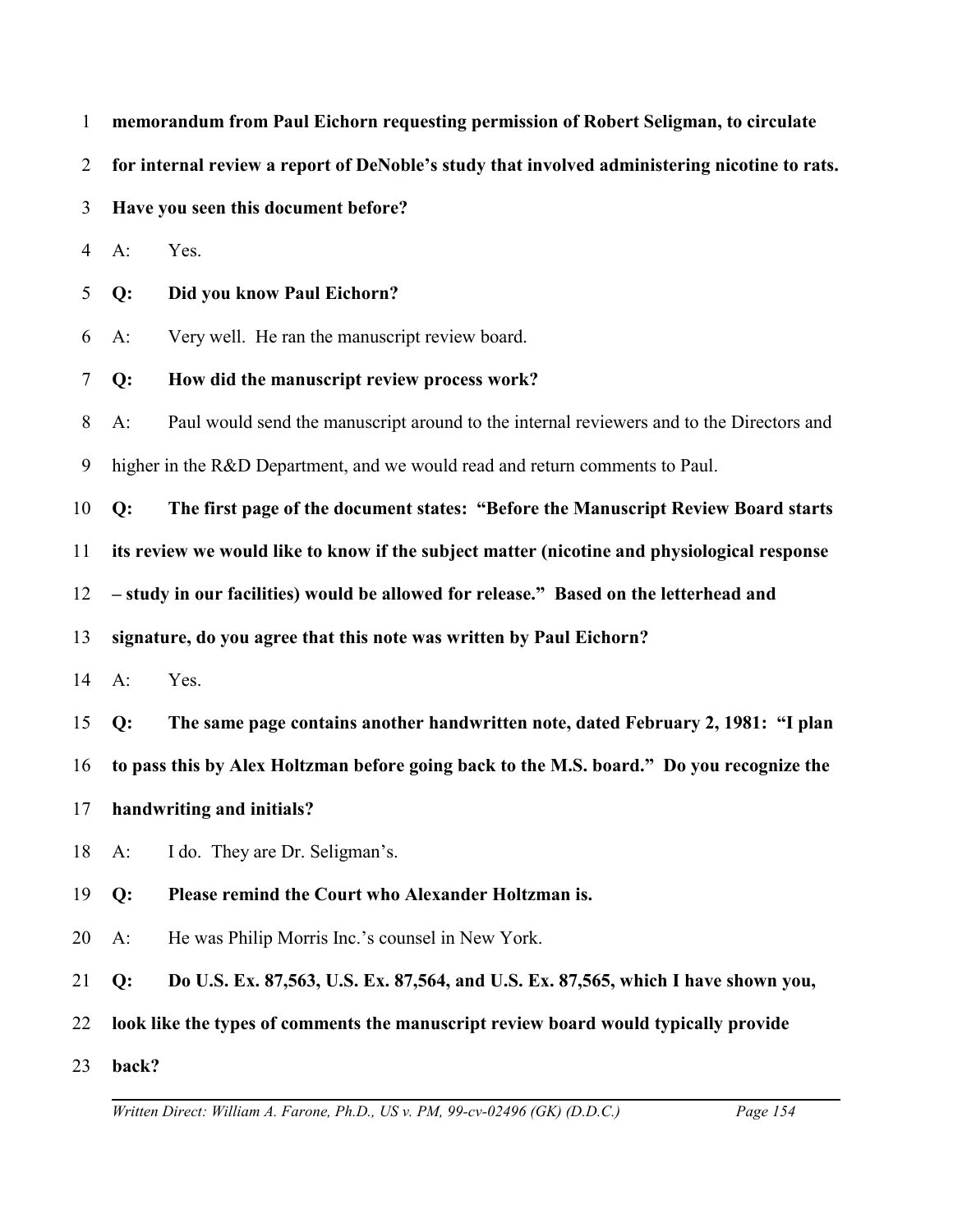1 A: Yes.

#### 2 **Q: Will you please explain these responses?**

3 4 5 6 7 8 9 10 A: Yes. U.S. Ex. 87,563 actually includes my handwriting. The first comment, "Are we willing to publish results of studies performed inhouse on intact animals?" was from WFG, who was Walt Gannon. The second, "Good question" was from RT, Robert Thomson, another Director. The third says "Since word of this work and similar stuff does appear to find its way outside the company anyway publication may be preferable to suspicions." That was from me. I was arguing for greater disclosure. The last comment "Need to get legal OK out of N.Y." does not have a writer, but I believe the handwriting to be that of Leo Meyer, who was Director of Product Development.

11 12 13 14 The second document has a similar comment, "Do we want it known that we do animal studies?" That was from CHO, Cynthia H. O'Donohue, who at that time worked in R&D. The third document says, "Longest abstract I've seen. I'm still doubtful on publishing rat projects." That was from BK, Bernie Kosakowski who worked for another Director, Dick

15 Thomson.

16 17 **Q: So do these comments accurately reflect PM's philosophy towards animal research and letting the outside world know about PM's animal research?**

18 A: Yes.

19 20 21 **Q: During your time there, do you know if there is other nicotine-related rat research conducted by Dr. DeNoble that he sought to publish that Philip Morris actually prohibited from being published?**

22 A: Yes.

#### 23 **Q: What did that work relate to?**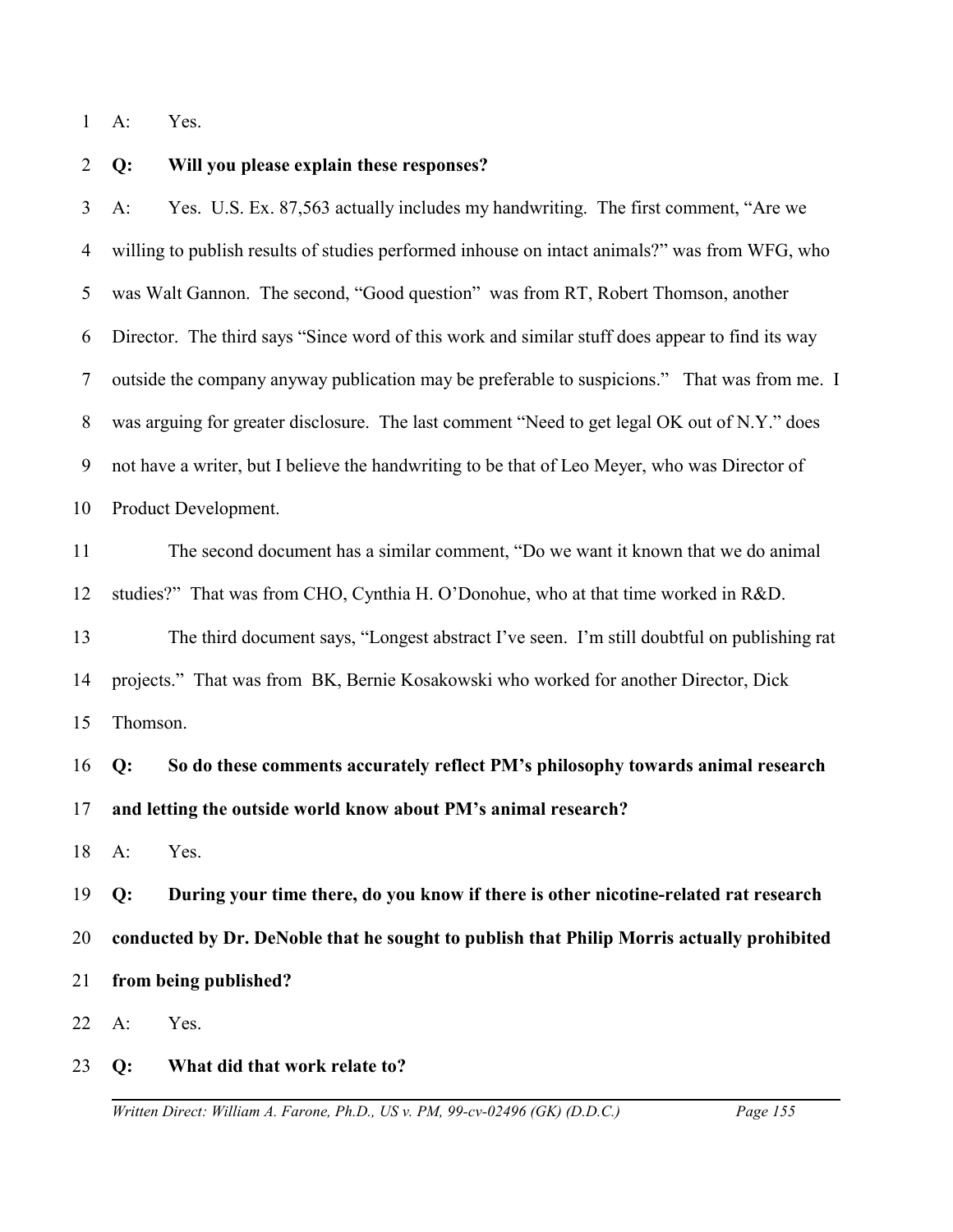| $\mathbf{1}$   | $A$ : | Dr. DeNoble's work showing rat self-administration of nicotine, and research that showed         |
|----------------|-------|--------------------------------------------------------------------------------------------------|
| $\overline{2}$ |       | that other chemicals could interact with and reinforce the effects of nicotine.                  |
| 3              | Q:    | During your entire time at Philip Morris, did Philip Morris continue to support the              |
| 4              |       | nicotine-related rat research being conducted by Dr. DeNoble?                                    |
| 5              | $A$ : | No.                                                                                              |
| 6              | Q:    | How do you know that?                                                                            |
| 7              | $A$ : | I was there and present for the meeting where we, as Directors, were told that the project       |
| 8              |       | was shut down. The project was shut down in April of 1984.                                       |
| 9              | Q:    | Were you told why the project was being shut down?                                               |
| 10             | $A$ : | Yes.                                                                                             |
| 11             | Q:    | What was the reason given?                                                                       |
| 12             | $A$ : | We were told that the work showed proof of addictive effects which was negative to the           |
| 13             |       | company position and that any research that was contrary to the company position in the areas of |
| 14             |       | smoking and health and addiction would be shut down, as explained by Fred Newman, Assistant      |
| 15             |       | General Counsel.                                                                                 |
| 16             |       | VIII. Opinion #5 – Defendants' Failure to Develop, Meaningfully Test, and                        |
| 17             |       | <b>Commercialize Feasible Cigarette Technologies</b>                                             |
| 18             | Q:    | Dr. Farone, in your view did the agreement not to compete on health issues in                    |
| 19             |       | cigarettes or the agreement not to perform biological research in-house on commercially          |
| 20             |       | sold brands influence the research of Defendants in other ways?                                  |
| 21             | $A$ : | Yes.                                                                                             |
| 22             | Q:    | Will you please explain that answer further?                                                     |
| 23             | $A$ : | Yes. It is my opinion that Defendants' research and development activities demonstrate           |
|                |       |                                                                                                  |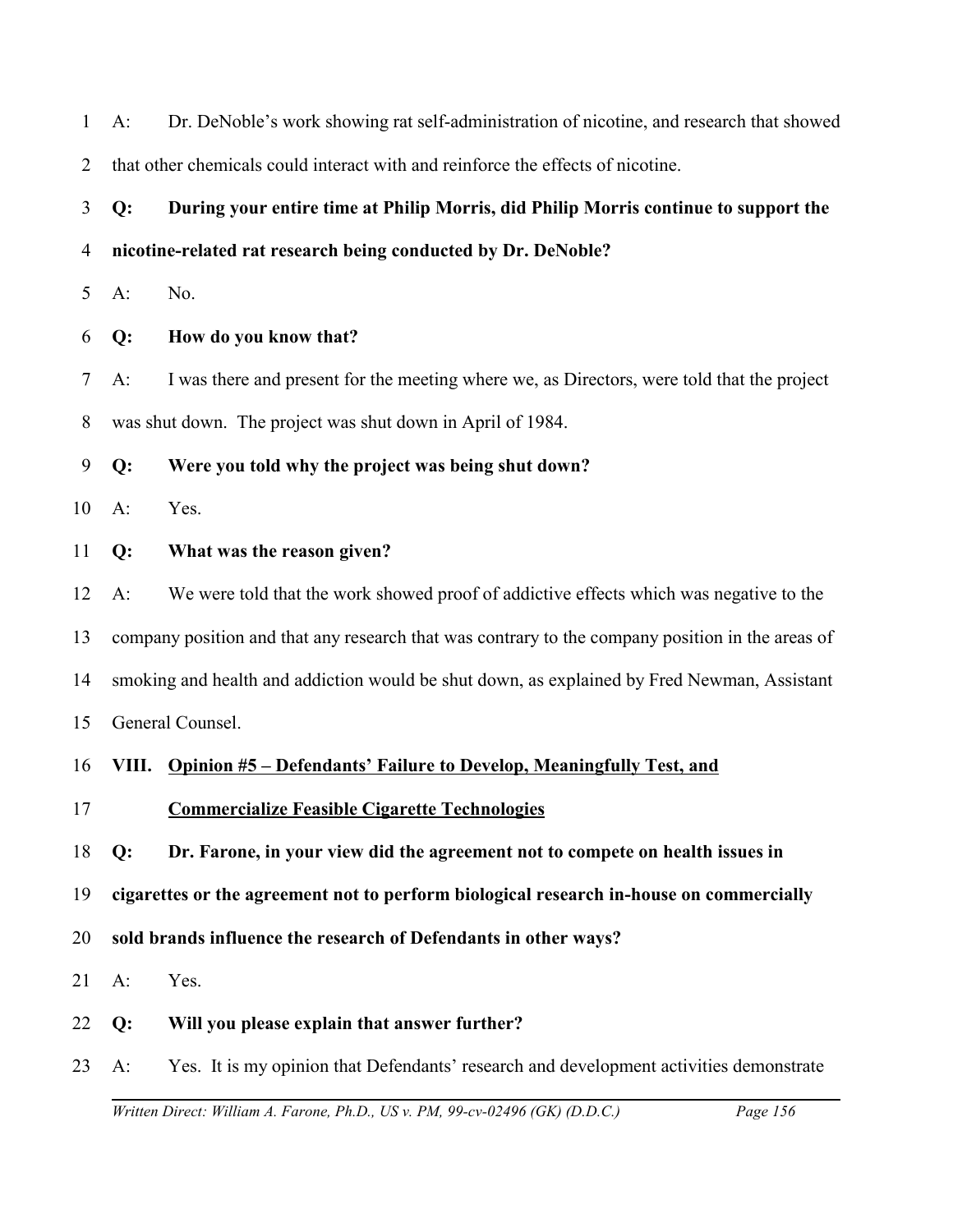1 2 3 4 5 6 7 8 9 10 11 12 substantial understanding of which chemicals in cigarette smoke were overwhelmingly likely to contribute to causing the harms of smoking. Defendants in fact knew of and have developed technologies that reduced or eliminated harmful agents from smoke that were technically and commercially feasible, but did not meaningfully test them, incorporate them into marketed products, or compare cigarettes with these features to commercially sold brands. It is my opinion that Defendants did not want to generate comparative scientific data that could show some cigarettes likely to be less harmful than others. As part of this strategy, Defendants adopted a strategy of endlessly studying and restudying scientific issues and problems, inevitably concluding that products with real potential safety advantages were not consumer acceptable or that there was insufficient data to support implementing changes with potential safety advantages. It is my opinion that the absence of potentially less hazardous products from the market is the result of choices by Defendants, not technological limitations.

#### 13 **Q: Again, what are the bases for this opinion?**

14 15 16 A: The same bases as for my other opinions – my scientific education, training and experience, including at Lever Bros. and Philip Morris, and my review of the published literature, including patents, and other documents created by the tobacco companies.

17 18 **Q: What do you mean by "meaningful," when you refer to testing, incorporating, and comparing potentially innovative cigarette technologies?**

19 A: To exploit these technologies in a meaningful fashion means to use them to the extent

20 necessary to accomplish the objective that Defendants themselves identify in many research plans

- 21 I have reviewed – to reduce the harms caused by smoking. I believe that accomplishing that
- 22 objective may require informing and educating consumers about how to smoke the products, and
- 23 alerting them to potential taste differences.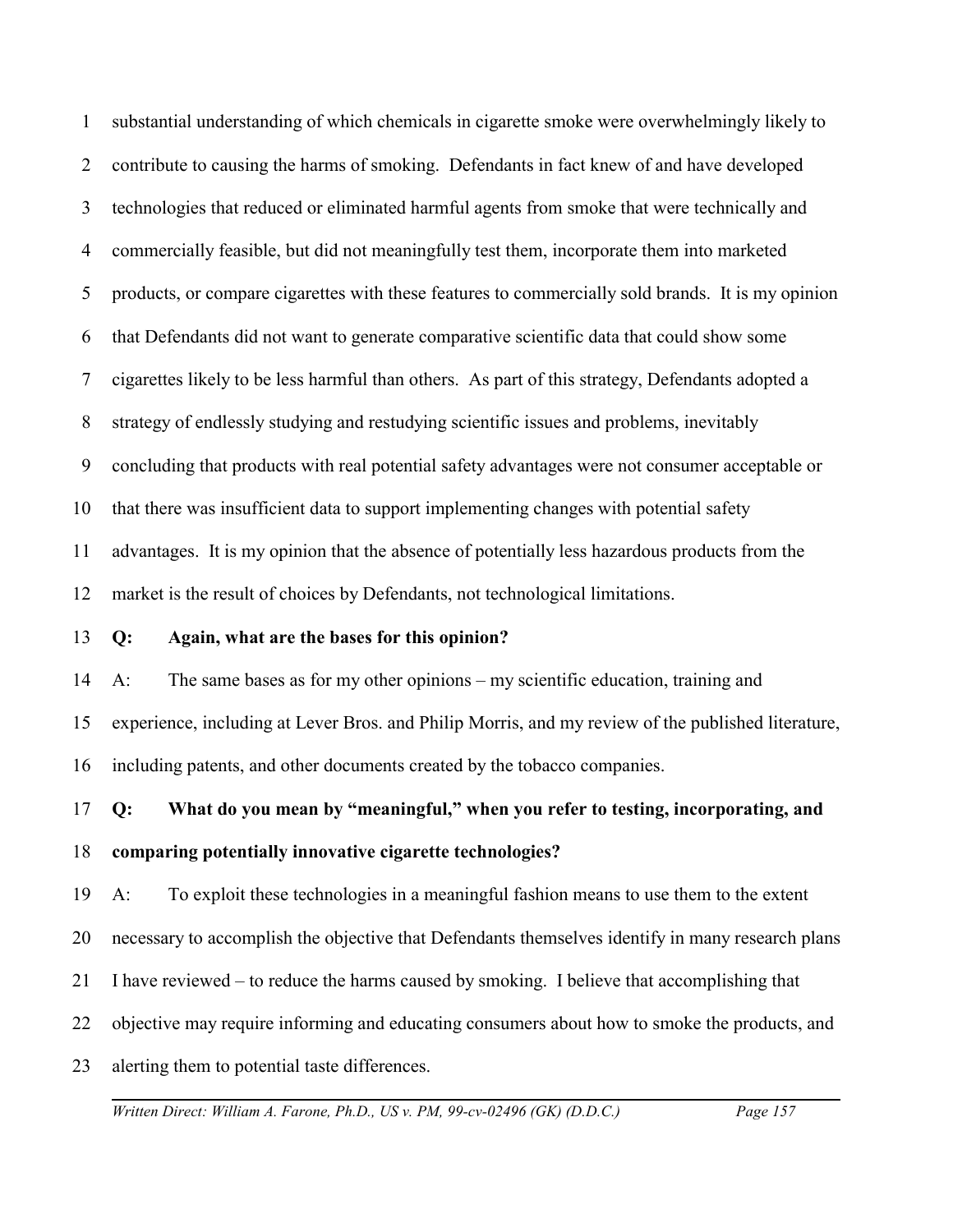1 **Q: To your knowledge from your time at Philip Morris, did Philip Morris examine**

2 **issues of consumer taste preferences or acceptability?** 

3 A: Yes.

4 **Q: What is the basis for your knowledge?**

5 6 A: I was personally involved in discussions related to such information, and as a Director I reviewed the research done on these issues at Philip Morris.

7 8 **Q: Did that research concerning consumer taste preferences or acceptability address whether consumer preferences can shift over time?**

9 A: Yes.

10 11 **Q: What did Philip Morris understand about whether consumer taste preferences shift over time?**

12 13 14 15 16 A: The companies themselves recognized as the FTC yield decreased over time, and with light cigarettes, that consumers gradually adjust to the taste over time, especially if the changes are introduced gradually. U.S. Ex. 26,072 is an example of this, where Dr. Dunn in April 1975 discussed research showing that smokers adjusted to the decrease in Marlboro's FTC tar and nicotine deliveries over time – and generally did not even notice the differences.

17 **Q: What are some technologies that you conclude Defendants have failed to**

## 18 **meaningfully pursue and exploit?**

19 A: Three broad areas are filtration technology, including charcoal filters and filters that

20 prevent compensation; reduction in known harmful constituents, especially TSNAs; and

21 modification or elimination of combustion, to reduce the harmful compounds created when

22 things burn.

## 23 **Q: Have you created a demonstrative exhibit, U.S. Ex. 17,350, to assist your testimony**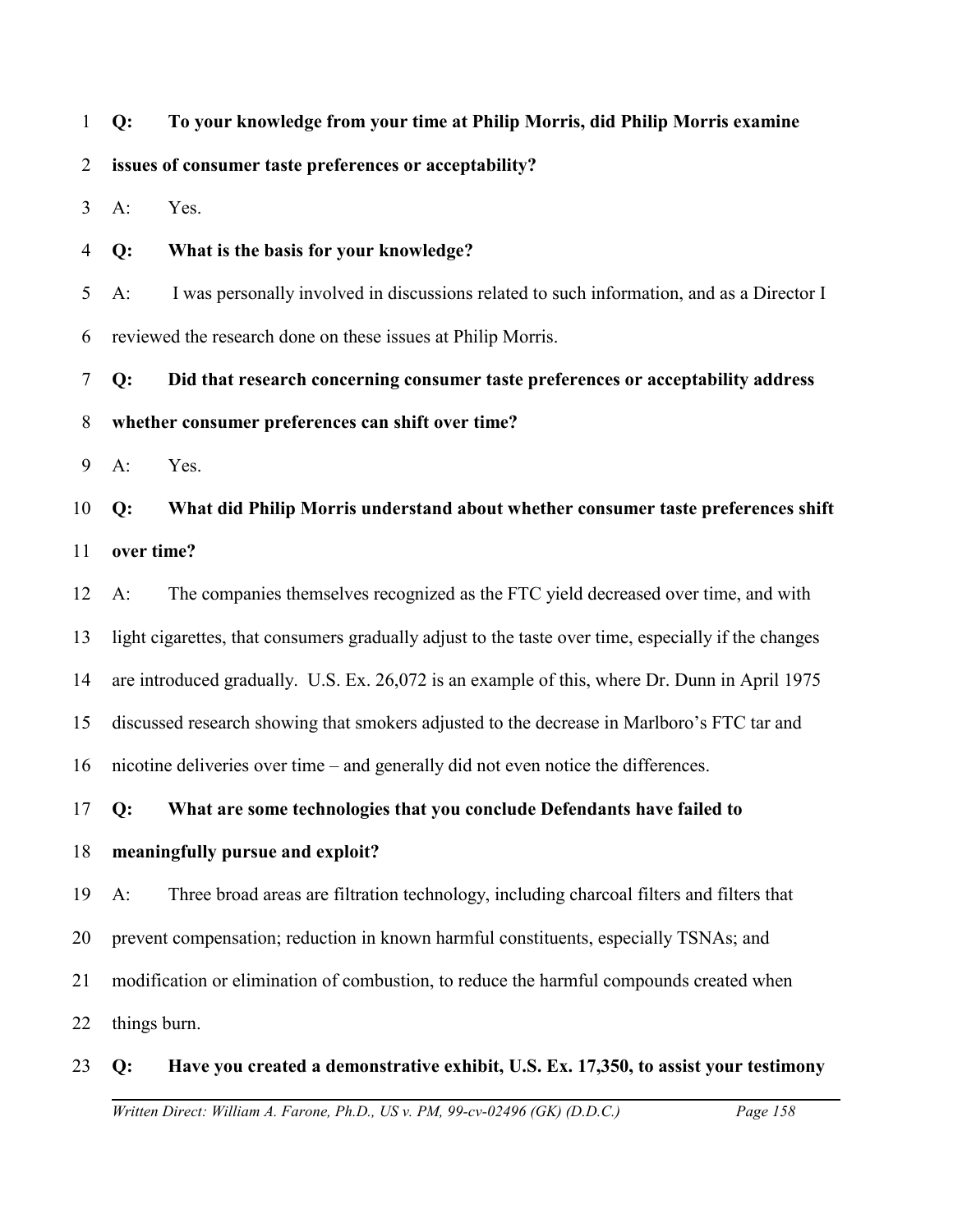1 **on this issue?**

2 A: Yes.

3 4 5 6 7 8 **Q: Dr. Farone, to frame this part of your testimony, please define what you mean when you use the term "potentially less hazardous cigarette" or "less hazardous cigarette."** A: I use the term to mean a product that, on a battery of established toxicological tests, shows a reduction in the deliveries of the known toxic chemicals that is so significant that you would have a reason to expect that epidemiological studies would show a significant reduction in the incidence of morbidity and mortality.

9 10 11 **Q: We will discuss each of these broad areas in turn. Dr. Farone, at the outset, is it your testimony that any of these technologies, if implemented, would definitely result in a less hazardous cigarette?**

12 13 14 15 16 A: Again, I can't say that because there are so many design parameters that any one of the technologies I might identify could potentially be offset by other changes to the cigarette. However, to put it most simply, to me as a chemist, and from my understanding of biochemistry, this is ultimately about exposure to chemicals, and the understanding of the dose-response relationship.

17 18 **Q: Looking at filtration technology, which you mentioned first, what is your opinion about Defendants' approach to charcoal filters?** 

19 20 21 22 23 A: It is my opinion that Defendants – including Philip Morris, R.J. Reynolds, and Brown & Williamson – have failed to meaningfully pursue, test, and exploit the capabilities of a charcoal or activated carbon filter. They are currently studying them once again and using them in some of the recent reduced risk cigarettes they are trying to develop. The advantages of charcoal filters in the reductions of toxicity have been known for years. While charcoal is not a panacea, it does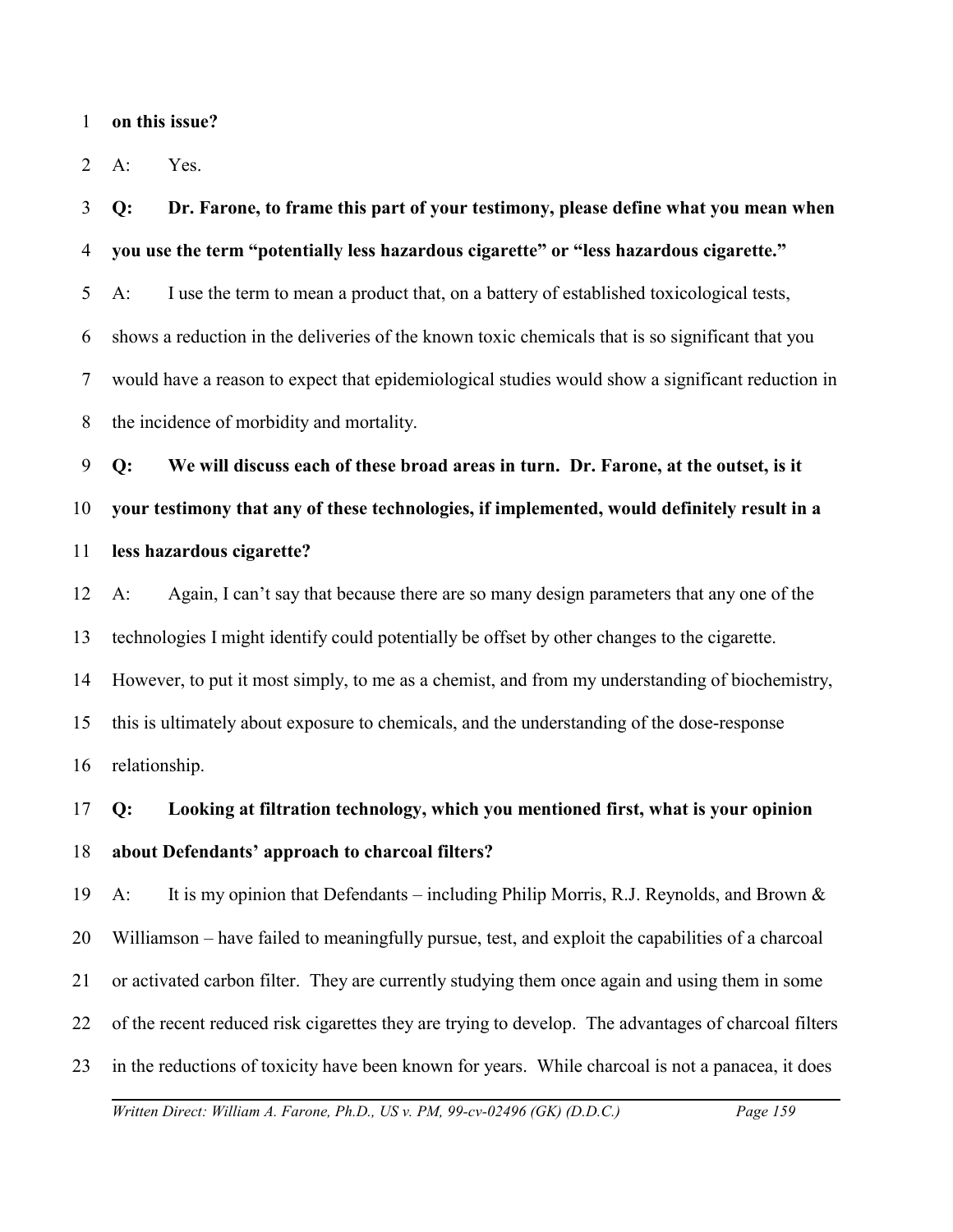1 work. During the 1960s, Philip Morris and RJR did some testing that showed the potential

2 health-related comparative advantages of cigarettes with charcoal filters.

3 **Q: As an initial matter, what are charcoal or activated carbon filters?**

4 A: They are filters to which some form of charcoal or carbon – I use the terms

5 interchangeably – has been added.

6 **Q: How is the charcoal added to the filter?**

7 8 9 10 A: The charcoal can be added in different ways. One way it has been done is to essentially sprinkle carbon particles to the standard cellulose acetate filter. Another way is to have a "plug" of carbon sandwiched in a space between two pieces of regular filter. This is known as a "plugspace-plug," or PSP, design.

## 11 12 **Q: Did you see reports on, or participate in research involving, plug-space-plug filter designs when you were at PM?**

13 14 15 16 17 A: Yes. PSP was the main way to implement any selective filtration idea and we used them to test a wide variety of materials in the Physical Research Division. PSP was used on some of PM's early brands and in cigarettes made for Liggett for overseas delivery. I spent several days studying the filter making machines that could accommodate PSP designs as a means of understanding how we could use those machines in a major brand.

18 **Q: Your referred to the "capabilities" of a charcoal filter. What are those capabilities?**

19 A: Charcoal or activated carbon is an effective absorber. What that means is that certain

20 types of particles and chemicals either in the particles or in the gas phase, as they pass by, will

21 stick onto charcoal. Charcoal molecules have a big surface area, so it has the capacity to adsorb a

22 lot of particles and a lot of chemicals in those particles.

23 Charcoal is capable of removing certain components of smoke known to be carcinogenic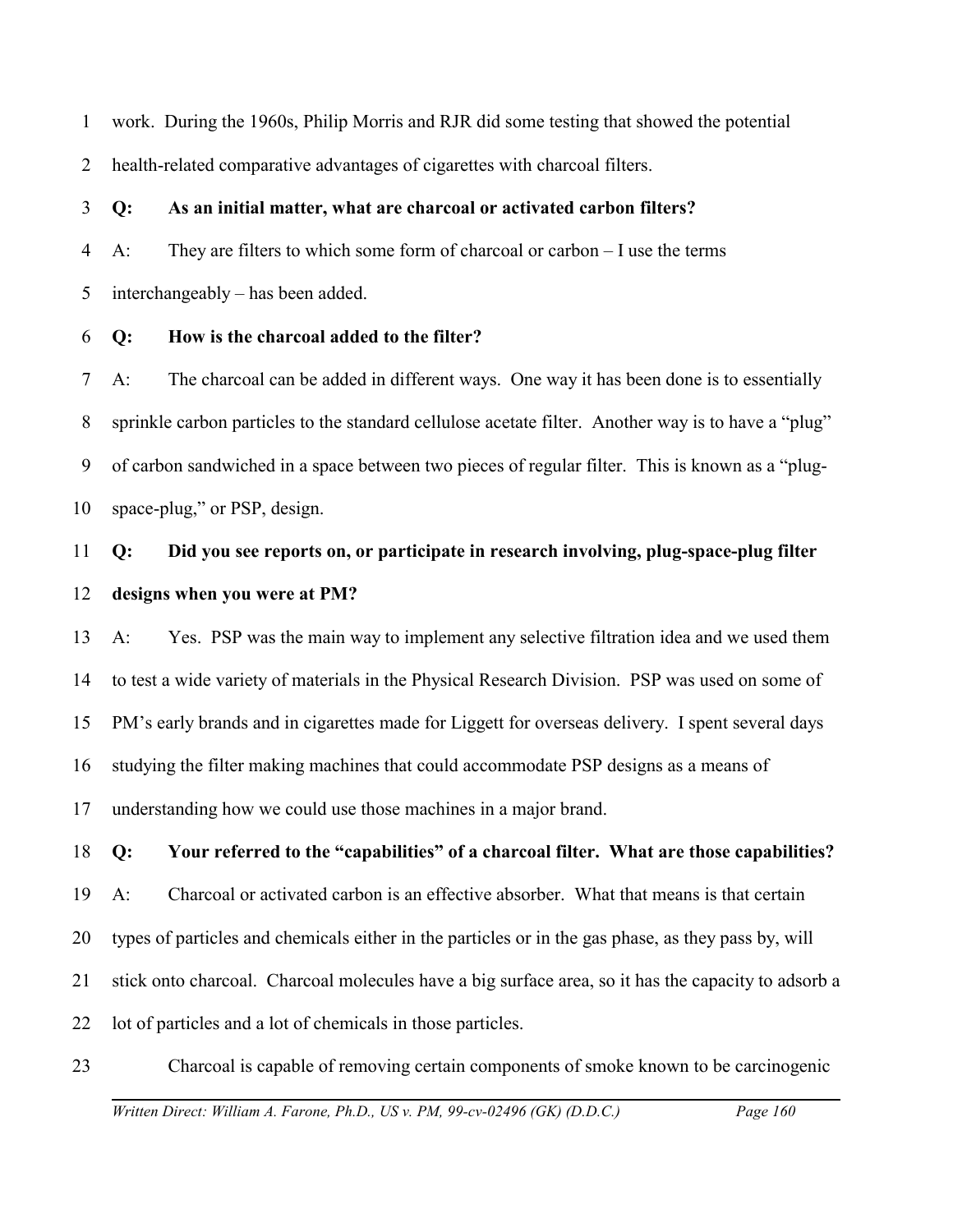1 2 3 4 5 6 7 or otherwise related to disease. Work of the 1960s showed that charcoal can reduce many of the irritants that are associated with emphysema. Various animal models, including cat mucous studies, were used by numerous tobacco companies for a period to study this reduction in probable risk associated with emphysema. **Q: To your knowledge, did the companies continue doing this intact animal testing on branded products in-house beyond the mid-1960s?** A: No.

#### 8 **Q: Why did they stop?**

9 10 A: That is a good question. I was told why at Philip Morris: such testing was inconsistent with the Gentleman's Agreement I described before.

#### 11 **Q: What do charcoal's capabilities mean in the context of a cigarette?**

12 13 14 15 A: It means that in cigarettes, charcoal can very effectively remove certain things from cigarette smoke as the smoke passes through the filter – in particular, the constituents of smoke that are delivered in the gas or vapor phase of smoke: for example, the aldehydes and 1-3 butadiene.

16 **Q: Are there factors that affect whether and how well a charcoal filter could potentially**

17 **remove these gas-phase constituents?** 

18 A: Yes, many things. How much carbon is used, the type of carbon that is used, how it is

19 incorporated into the filter, the particle size of the smoke constituents, what else is in the

- 20 cigarettes, all will affect charcoal's ability to scrub the gas phase of cigarette smoke. Also,
- 21 charcoal gradually loses its effectiveness over time as it is exposed to air, so its effectiveness is
- 22 also affected by how long the carbon has been sitting around.
- 23 Of course, the main point is to have enough carbon to show the proven maximum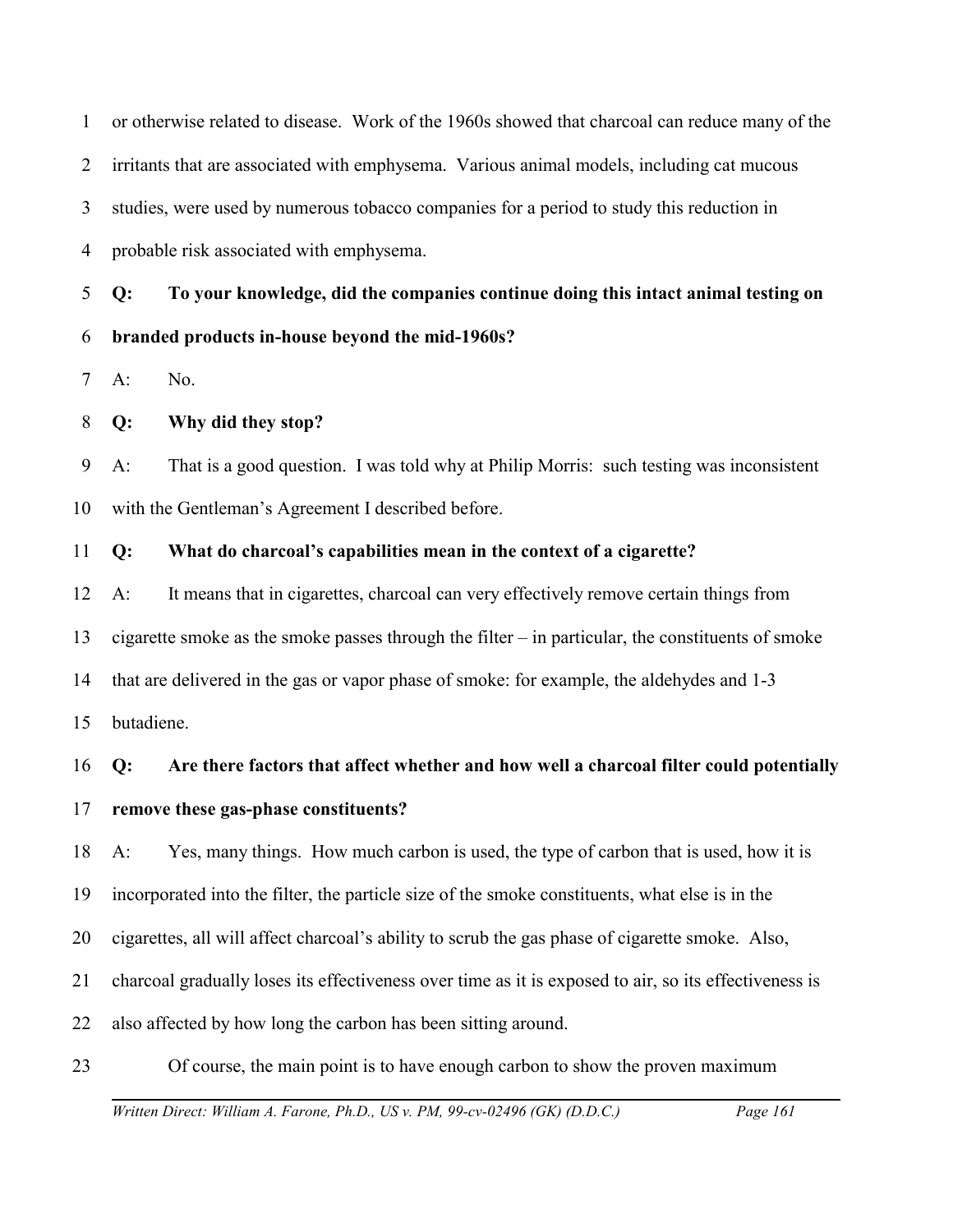1 2 3 reduction in aldehydes, hydrogen cyanide, etc., for the design. Merely sprinkling a bit of charcoal in the filter is not sufficient. One needs to see the reductions in smoke chemistry as a function of quantity to see if it really is an effective charcoal filter.

4 5 6 **Q: How long have the tobacco companies known about charcoal filters?** A: Since at least 1959. Documents from throughout the industry show that the companies were well aware of charcoal's properties.

7 8 9 **Q: You have been shown U.S. Ex. 22,986, a document dated February 18, 1964, and titled "Smoking and Health Significance of the Report of the Surgeon General's Committee to Philip Morris Incorporated." Have you seen this document before?**

10 A: Yes. I saw it when I was at Philip Morris.

11 **Q: On page 4, Bates number 5618, Wakeham stated that "[t]he [Surgeon General's]**

12 **report gives inadequate recognition to the selective adsorption of certain gas phase**

13 **components from smoke which affect pulmonary cleansing mechanisms (viz., mucus flow,**

14 **cilia activity). The statement that carbon filters previously employed do not have specific**

15 **power to scrub the gas phase ignores pioneer work at American Tobacco reported in**

16 **Tobacco Science, Vol. 3, pp. 52-56, 1959." What does this document tell you?**

17 A: It says that Philip Morris knew of the ability of carbon filters to remove gas phase

18 constituents from cigarette smoke by 1964, and that American tobacco was already publishing on

19 this subject 5 years earlier, in 1959.

# 20 **Q: Have you seen other Philip Morris documents that discuss the capabilities of**

#### 21 **charcoal filters?**

22 A: Yes. U.S. Ex. 20,092, a presentation to the Philip Morris Board of Directors from 1964

23 by Dr. Wakeham, discusses Philip Morris's development of a charcoal-filtered cigarette,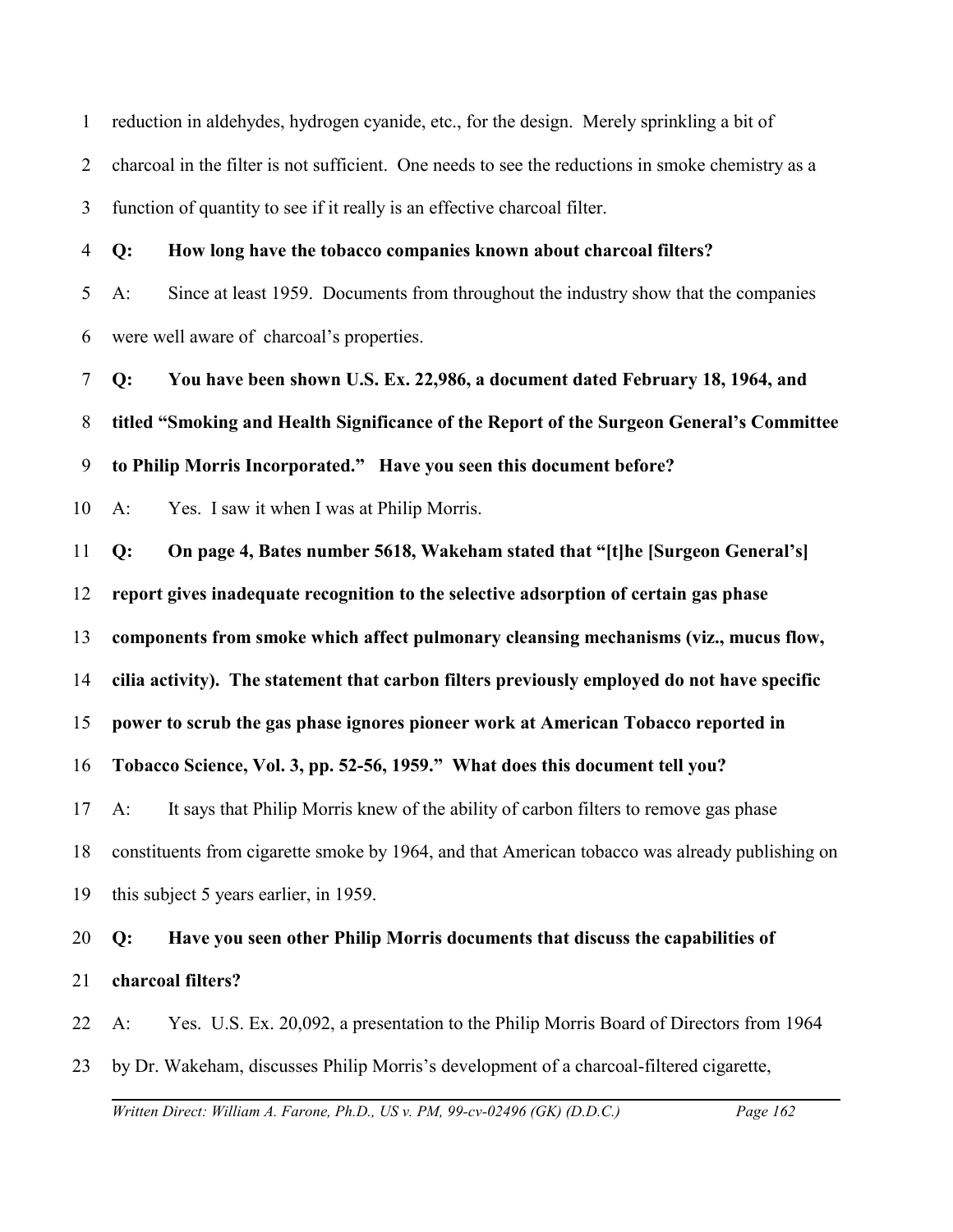1 Saratoga, that it considered "physiologically superior."

2 3 4 5 Another document on my reliance list, U.S. Ex. 20,070, is a document prepared by Helmut Gaisch and sent to Dr. Osdene in 1983. On the page with Bates number ending in 6354, Dr. Gaisch recounts research from 1969 that found that carbon "effectively . . . filters . . . the biologically active components of smoke."

6 7 **Q: Have any of the tobacco companies ever used charcoal filters in fully marketed brands?**

8 9 A: Yes, most of them have had at least one model of cigarette with a filter that has some charcoal in it at one time or another.

#### 10 **Q: So are these less hazardous cigarettes, in your opinion?**

11 12 13 14 15 16 A: It is not so simple. With all other design parameters being equal, they could potentially be less hazardous if they had enough charcoal, but I don't know exactly how much less hazardous, and more importantly, neither do the companies. If you use a high Burley blend and an inadequate charcoal filter it could be worse than a cigarette made from Maryland tobacco without a carbon filter. The problem is that with 57 design parameters, it is difficult to give yes or no answers. That is a main problem, in my opinion.

## 17 18 **Q: What in your view would be necessary to determine whether a particular cigarette could be potentially less hazardous?**

19 A: There are established toxicological tests that can give you a pretty good idea about the

20 biochemistry. There is no single established standard battery of tests, but each of the tobacco

- 21 companies is aware of the types of tests that should be done. Epidemiological studies should
- 22 also be done. Dr. Wakeham recognized this in U.S. Ex. 22,986, where he stated that "a
- 23 prospective survey of filter v. non-filter smokers is appropriate" to see whether filters offered a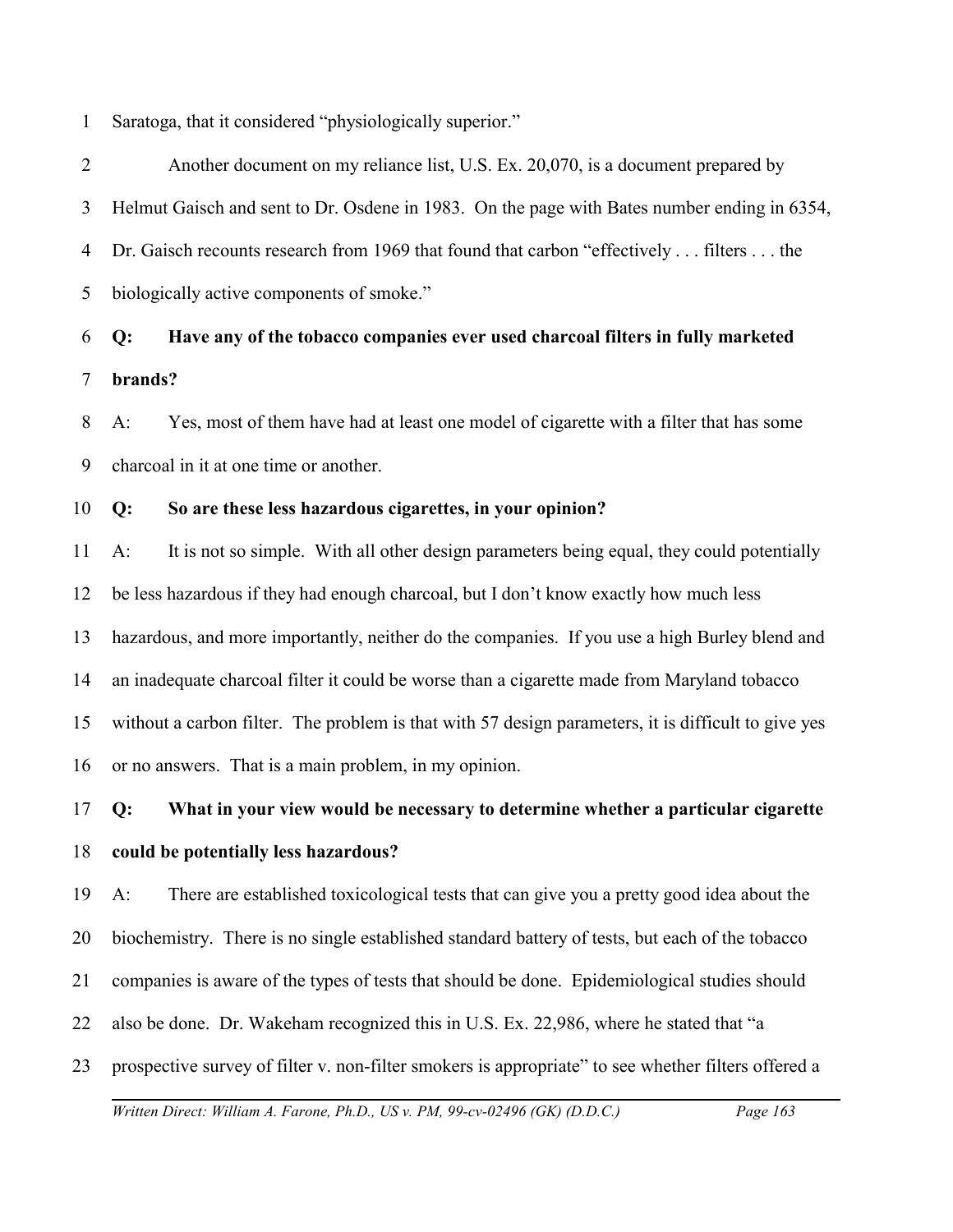1 true health-related advantage.

2 3 4 5 In the case of charcoal filters, even when the companies sold cigarettes with charcoal filters, they didn't conduct the necessary research to confirm whether the charcoal-filter cigarettes, as they were actually making them, offered any exposure reduction or potential health advantage.

6 7 8 9 10 11 The main point is that in the early animal testing, they showed that certain of these products had the potential of being safer. This testing was based on chemical analysis of smoke which showed significant reductions of certain toxic chemicals. Further, even if they did conclude that a charcoal cigarette was potentially less harmful, it is my opinion that Defendants' agreement among themselves to avoid competing on health issues prevented them from reporting on or pursuing features with real potential to offer relative harm reductions.

12 13 14 15 Thus, while all of Defendants have offered a cigarette that has charcoal in it, they have provided a consumer no way of knowing whether the cigarettes achieves a meaningful reduction on harmful chemicals. Even the companies don't know. If the use of charcoal is not meaningful, it is simply a marketing device for the health conscious.

16 **Q: Looking back at U.S. Ex. 20,092, Dr. Wakeham's 1964 presentation for the**

17 **Operations Department to the Philip Morris Board of Directors, is there anything in this**

18 **document that supports your opinion about the agreement not to compete?**

- 19 A: Starting on the first page, Wakeham told the Board that
- 20 Two years ago, in anticipation of a health crisis to be precipitated by the
- 21 Smoking and Health Report of the Surgeon General's Committee, we
- 22 undertook to develop a physiologically superior product

23 And then, on the next page: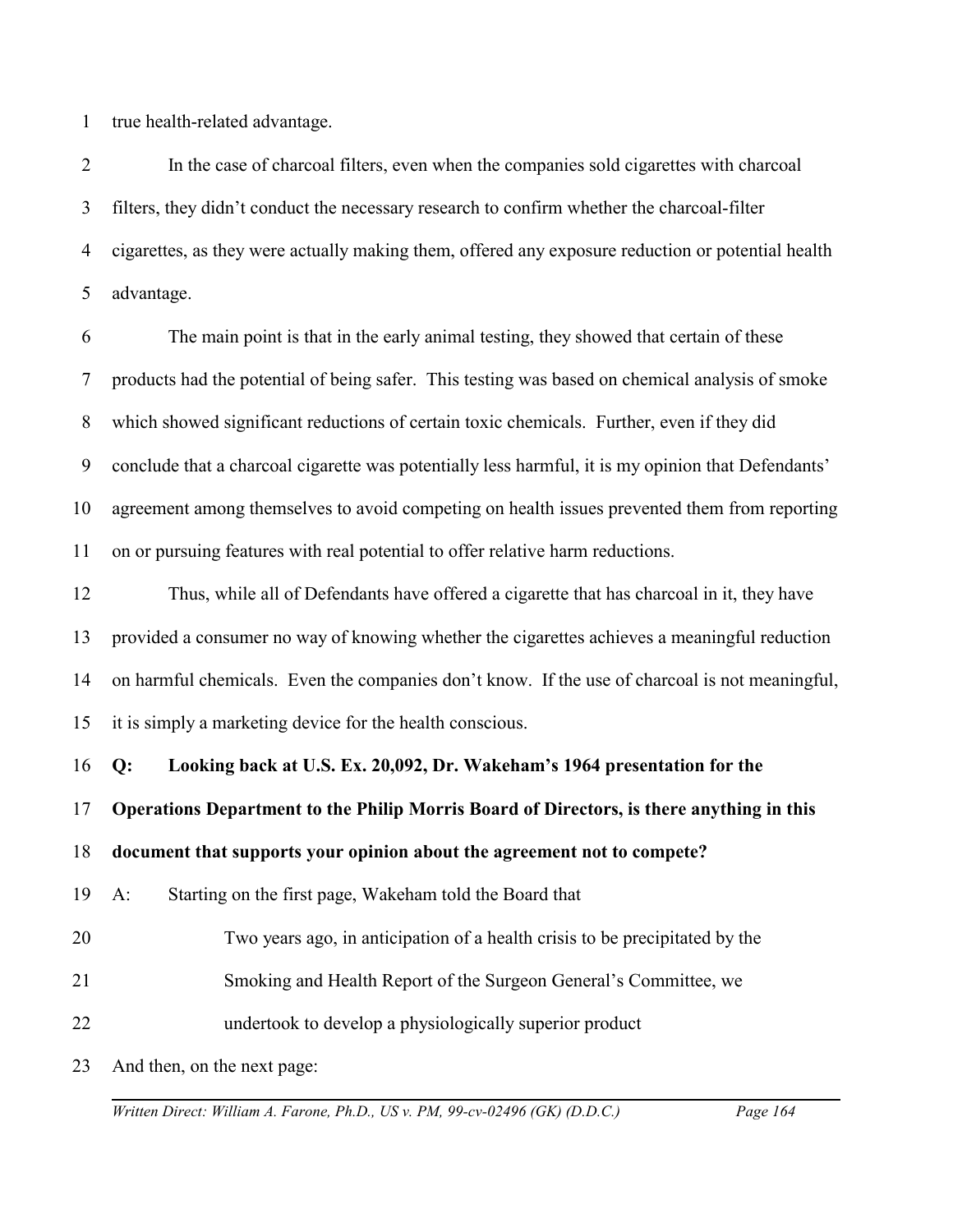| $\mathbf{1}$   |       | With [mucus flow and respiratory tests] as criteria we did put                               |
|----------------|-------|----------------------------------------------------------------------------------------------|
| $\overline{2}$ |       | together a charcoal filter product with performance superior to anything in                  |
| 3              |       | the marketplace. That product was Saratoga. Physiologically it was an                        |
| $\overline{4}$ |       | outstanding cigarette. Unfortunately then after much discussion we                           |
| 5              |       | decided not to tell the physiological story which might have appealed to                     |
| 6              |       | the health conscious segment of the market. The product as test marketed                     |
| 7              |       | didn't have good 'taste' and consequently was unacceptable to the public                     |
| 8              |       | ignorant of its physiological superiority.                                                   |
| 9              | Q:    | The passage from U.S. Ex. 20,092 you highlighted refers to "'taste." Does adding             |
| 10             |       | carbon or charcoal to the filter affect the taste?                                           |
| 11             | $A$ : | Yes. However, I am also aware of documents showing that Philip Morris made and               |
| 12             |       | consumer tested cigarettes where smokers generally couldn't tell the difference between the  |
| 13             |       | cigarettes with and without carbon.                                                          |
| 14             | Q:    | You have been shown U.S. Ex. 21,934 and 21,933 for review. Have you seen these               |
| 15             |       | documents before?                                                                            |
| 16             | $A$ : | Yes.                                                                                         |
| 17             | Q:    | What are they?                                                                               |
| 18             | $A$ : | U.S. Ex. 21,934 is a November 5, 1997 document by or to Peter Lipowicz, and it is titled     |
| 19             |       | "Selective Filtration." U.S. Ex. 21,933 is an undated document about product design and      |
| 20             |       | development.                                                                                 |
| 21             | Q:    | What company are these documents from?                                                       |
| 22             | A:    | They are both Philip Morris documents. On U.S. Ex. 21,934, I recognize some of the           |
| 23             |       | names listed as Philip Morris employees. U.S. Ex. 21,933 refers to the semiworks, the Philip |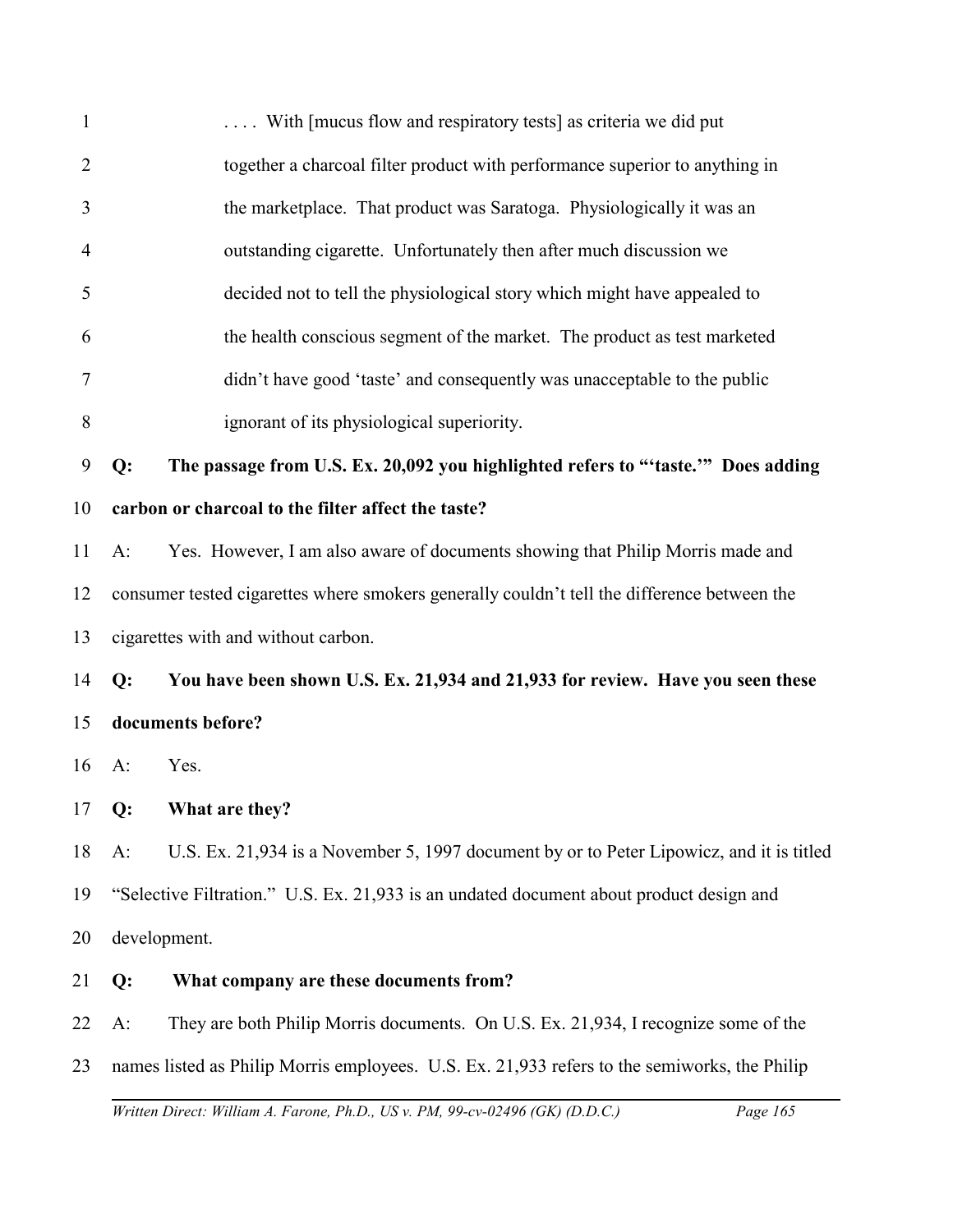1 2 Morris facility that makes prototype cigarettes for research, and also to Tomorrow, a Philip Morris project that I know concerned ignition propensity, as indicated in this document.

## 3 4 **Q: What in this document, if anything, do you consider significant to your opinion about charcoal, and why?**

5 6 7 8 9 10 11 12 13 14 A: The documents state that an objective of the first project listed, concerning "activated carbon" – that is another name for charcoal – is to "Develop model of carbon adsorption." U.S. Ex. 21,933, on the first page, lists as one of the filter-related projects "Effects of carbon filters on gas phase deliveries." These documents show me that in the late 1990s, Philip Morris continued to study basic scientific problems that Philip Morris studied, and knew the answer to, even before I arrived at Philip Morris. But none of this has yet lead to marketed products with charcoal filters that Philip Morris tested and showed actually reduced the delivery of gas phase constituents. This is another example of paralysis by analysis – the continued study of the same items without putting the technology into practical use in the main brands in a manner that would be highly likely to make a difference.

15 16 17 **Q: Dr. Farone, are you familiar with any of the products that Defendants have testmarketed or have disclosed as in development that they discuss as potentially reduced delivery cigarettes?**

18 A: Yes.

### 19 **Q: Which products are you familiar with?**

20 21 22 23 A: I have seen documents or received information that related to these products, including RJR's Premier and Eclipse, Philip Morris's Accord, and B&W's Advance. I have also seen information related to Philip Morris's SCoR project, which to my knowledge has not yet resulted in any products being sold.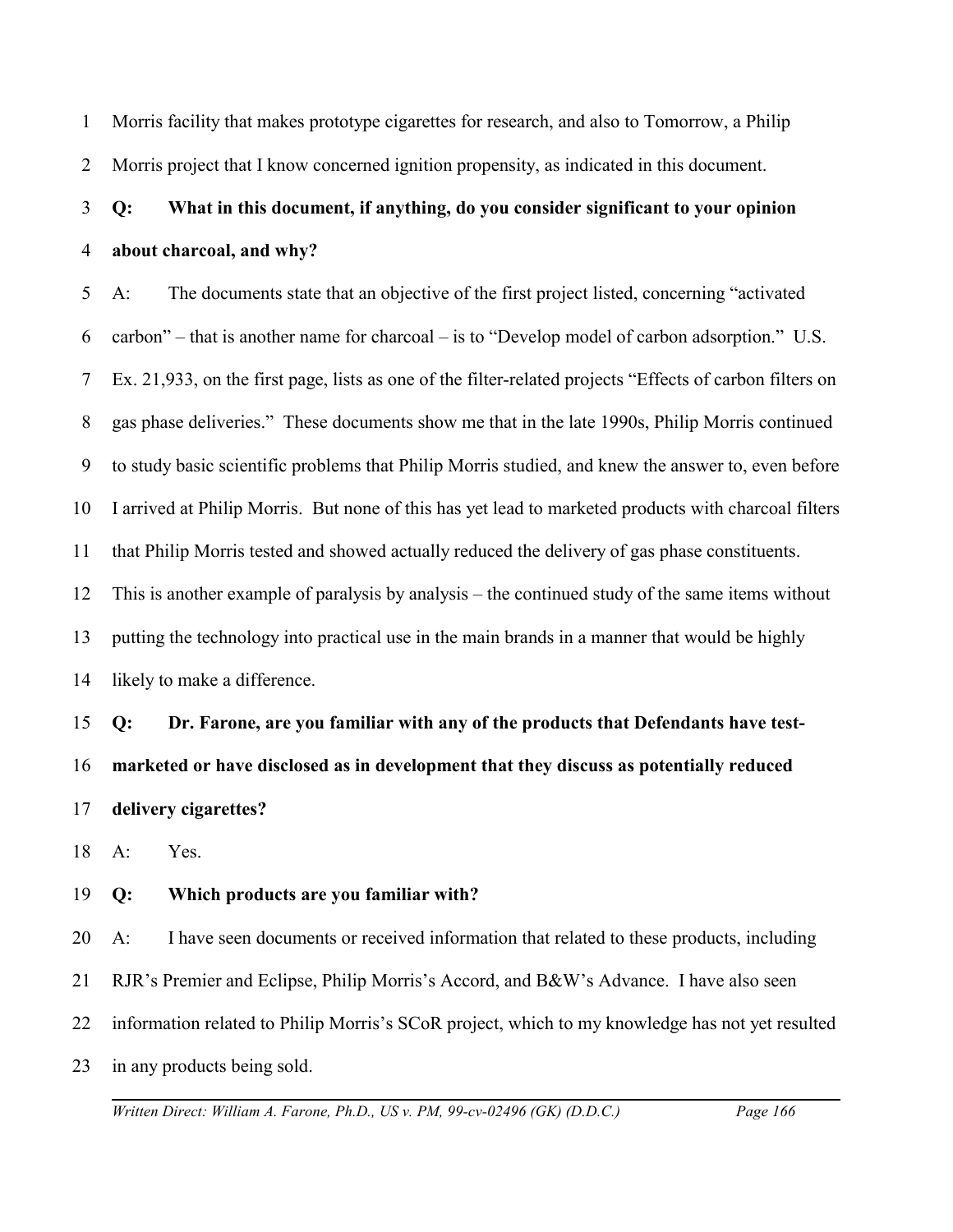#### 1 **Q: Focusing first on Advance and SCoR, do you know how they achieve their**

#### 2 **purported reduction in delivery of harmful substances?**

3 4 5 6 7 8 A: I do not know the precise specifications of these products, but I do know the general technologies and how they are intended to work as reflected in the documents I have seen. It is my understanding that these both use charcoal filters, but that is not necessarily the sole reason why they achieve the reductions. They also use ventilation and blend changes. In other words it goes back to the 57 parameters that can vary smoke. There is nothing in these cigarettes that represents a new technical breakthrough that was not available in 1980, as far as I have seen.

9 **Q: You also mentioned filters that prevent a smoker from compensating, as another**

10 **technological approach Defendants have failed to pursue. What do you mean by that?**

11 12 A: I am talking about things like RJR's multijet filter, which I described earlier. In addition, a scientist at Philip Morris while I was there conceived of a non-inhalable cigarette.

## 13 14 **Q: Please take a look at U.S. Ex. 35,775, and describe the document's significance for the Court.**

15 16 17 18 19 A: This a memo I wrote in 1981 to Leo Meyer, who was Director of Product Development. In the bottom part of the first page, it mentions the idea of a non-inhalable cigarette that was championed by Dave Lowitz, another scientist. That document mentions that raising the pH would "achieve nicotine transfer in the mouth" to give addicted smokers greater nicotine impact without the need to inhale.

## 20 21 **Q: Dr. Farone, were you involved in any other filter-related work to reduce the delivery of harmful gases delivered in smoke?**

22 A: Yes.

### 23 **Q: Please describe that work.**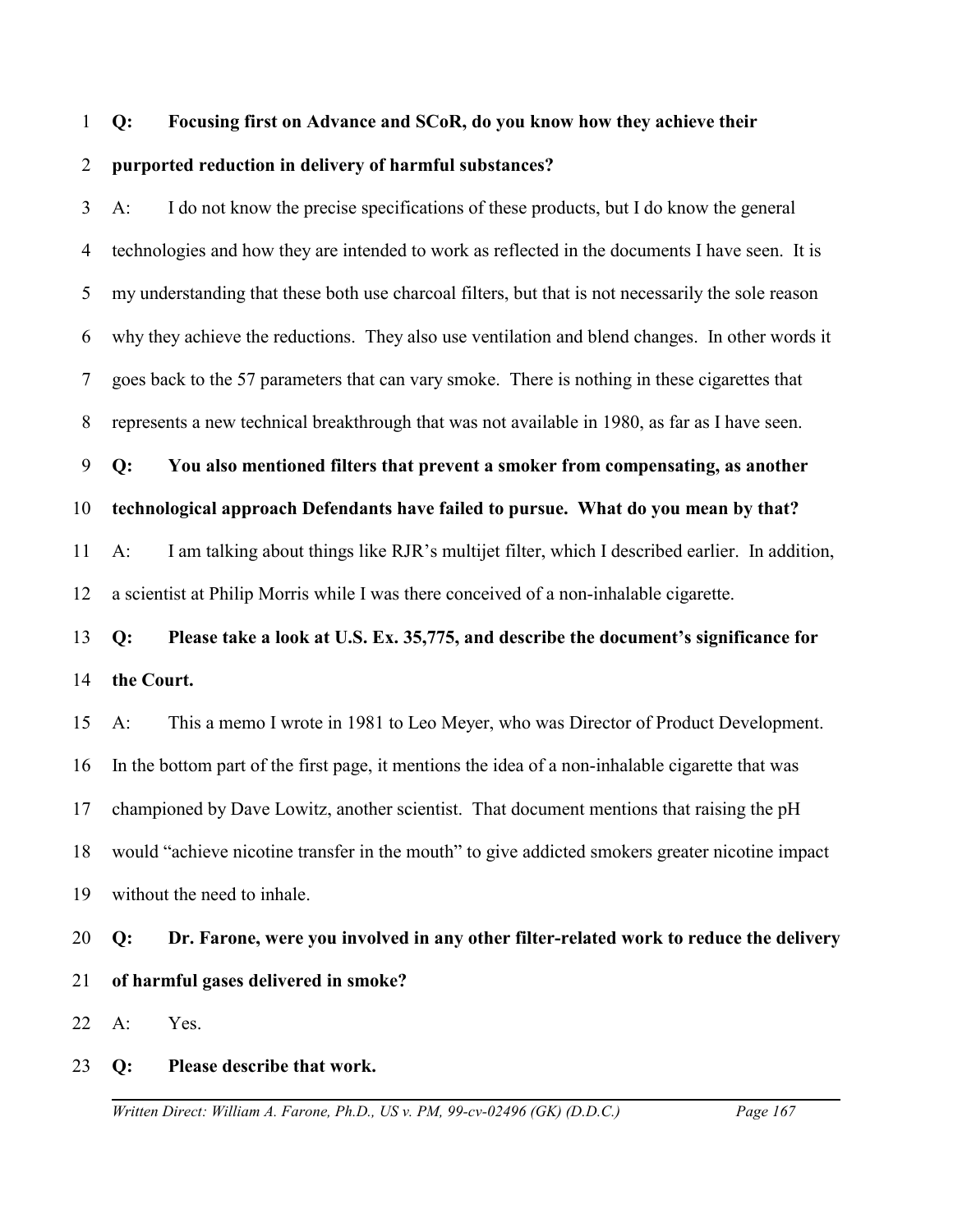1 2 3 A: My Directorate developed a special filter attachment that could reduce the levels of carbon monoxide and oxides of nitrogen in smoke. As we developed it, it could have been sold along with a pack of cigarettes, and would have been effective for about a pack's worth.

#### 4 **Q: Looking at U.S. Ex. 89,064, do you recognize the handwriting on this document?**

5 A: Yes, it is my handwriting, it is a document I wrote to Max Hausermann, titled "7-Year

6 Applied Research Review." My name is also printed on the cover memo sheet.

#### 7 **Q: What, if anything, in this document shows your work in this area?**

8 A: On page 4, Bates number ending in 8202, the first listed item under "Minor

9 Accomplishment" states: "Completed the long standing CO reduction by filter catalyst using the

10 CO/alumina catalyst. We were able to show a cigarette holder product that could be used for 10-

11 20 cigarettes."

- 12 **Q: Was this product ever developed and commercialized?**
- 13  $A:$  No.

14 **Q: A second area of potentially less hazardous cigarette development you identified was**

#### 15 **approaches to reduce TSNAs. What are these approaches?**

16 A: There are several, including blend selection, curing practices, denitrification processes,

17 and supercritical fluid extraction.

### 18 **Q: How can blend selection lower TSNAs?**

19 A: A first approach to lowering TSNAs would be to select types of tobacco that are naturally

20 lower in TSNAs. This could be done by natural selection, by changing conditions in tissue

21 culture to cause greater genetic modifications and by direct genetic modification. Just as

22 Defendants control nicotine levels through blend selection, they could control TSNA levels, too.

### 23 **Q: What is your basis for saying that genetic modifications to the tobacco could reduce**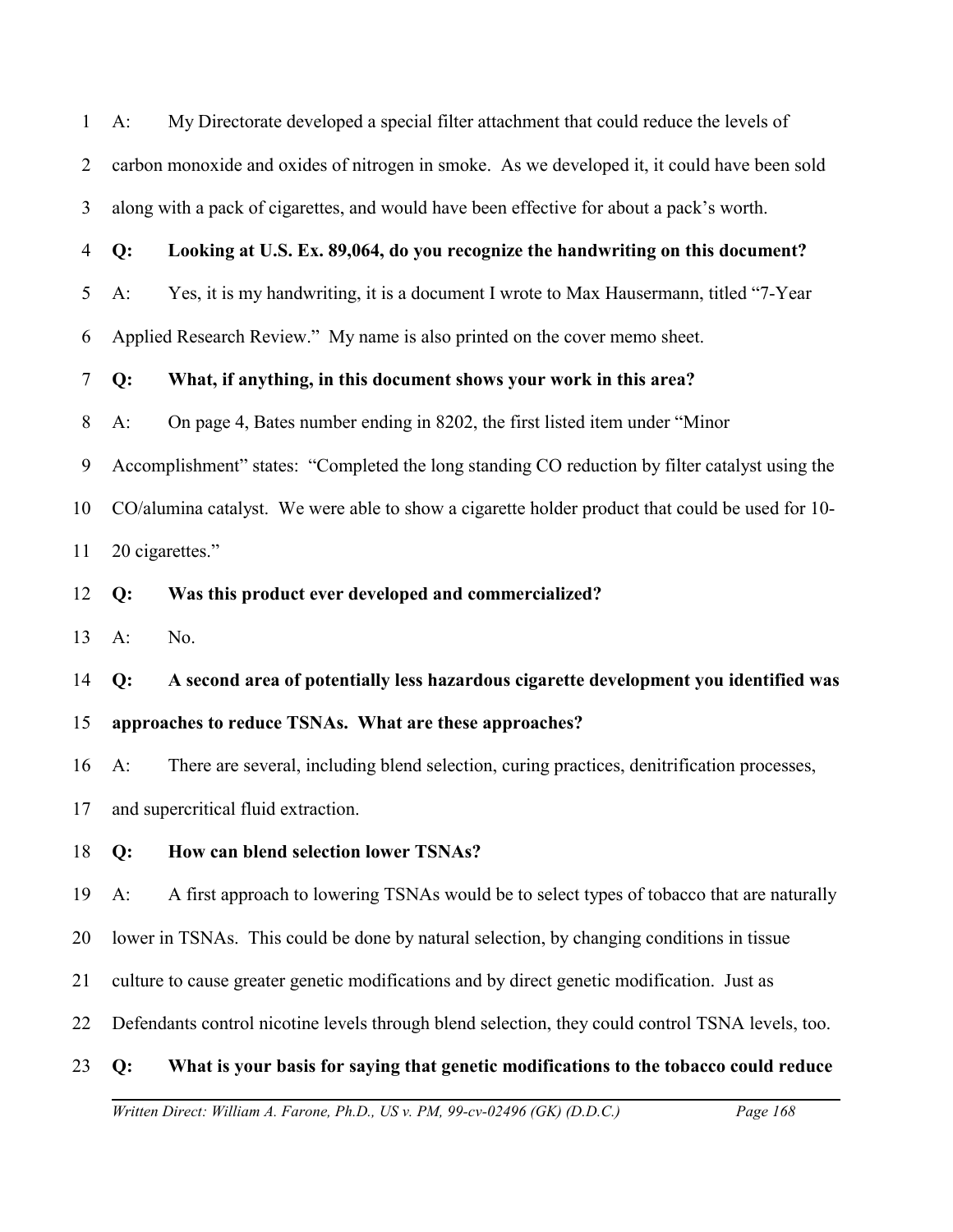1 **TSNAs?**

2 3 4 5 6 A: My statement is based on the fact that there are genetic strains known to have virtually no nicotine, and since nicotine is needed for the formation of NNK, if you could select the lownicotine strains, you could reduce NNK levels. At the time I left Philip Morris I had sponsored a program with a company called Crop Genetics International with the intent of making the necessary genetic modifications and reintroducing those tobaccos into commerce.

7 **Q: What happened to the program?**

8 9 A: I don't know, but I have been unable to find any reports or documents on that program from after I left Philip Morris.

#### 10 **Q: I have provided you U.S. Ex. 22,216 for review. What is this document?**

11 12 13 14 15 16 17 A: It is an April 1, 1985 document by Philip Morris scientists Sue Tafur and Ed Lambert to Ted Sanders, and copied to other scientists including Jim Charles, Robert Ferguson, Robin Kinser, and William Morgan. They were reporting on their experiment "to determine if it is possible to deliver adequate nicotine to MS [mainstream] smoke while reducing mainstream TSNA by using an experimental filler blended from a high alkaloid tobacco with low alkaloid and oriental tobaccos. This work was designed to provide a preliminary indication of the feasibility of the concept."

#### 18 **Q: Why is this document significant to your opinions?**

19 20 21 22 A: They concluded that "[t]he data presented here indicate that the approach to delivering adequate nicotine to MS while reducing TSNA can be met by judicious blending of tobaccos." It is important because we had the technology to perform the selection and we had technology to change the curing and to change the amount of nitrates that would further reduce TSNAs.

#### 23 **Q: Dr. Farone, you also mentioned curing practices. Can you explain that further,**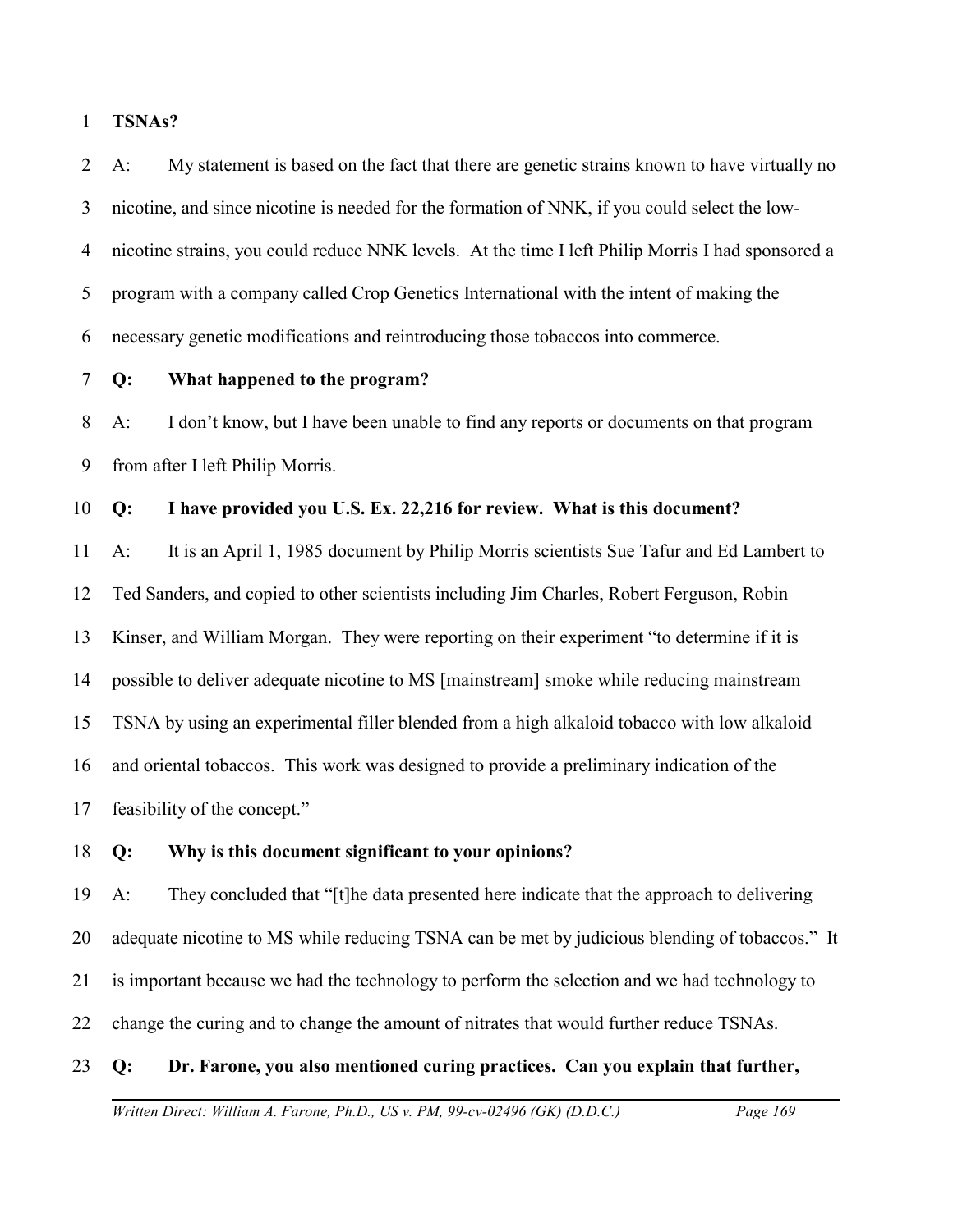#### 1 **please?**

2 3 A: Yes. We knew the importance of curing and its chemical effects on tobacco when I was at Philip Morris.

4 5 **Q: Looking again at U.S. Ex. 89,064, your handwritten 7-year summary, what if anything does this document say about curing?** 

6 7 8 A: As it says on the first page, the Applied Research directorate had established "the importance of curing as the single biggest change in tobacco chemistry (other than variety/genetics)."

9 10 **Q: So did Philip Morris develop any curing methods that potentially reduce the delivery of TSNAs?** 

11 12 13 14 15 16 17 A: Yes. In the early 1980s, Philip Morris patented a special way of curing Bright tobacco that made it an effective substitute for Burley, which is naturally higher in TSNAs. This method substantially lowered the oxides of nitrogen, which are responsible for TSNA formation. Right above the quotation I just read in U.S. Ex. 89,064 about the importance of curing to tobacco chemistry, there is a reference to our successful demonstration of this air-cured Bright tobacco. It is also in U.S. Ex. 35,775, the 1981 memo I wrote to Leo Meyer. **Q: You have been shown U.S. Ex. 88,040 for review. Have you seen this document**

18 **before?**

19 20 A: Yes, this is the patent from Dan Teng concerning air-cured Bright tobacco that I just referred to.

21 **Q: What part of this patent is significant to your opinion?** 

- 22 A: The patent states:
- 23 This novel tobacco, when formulated as a smoking article, such as a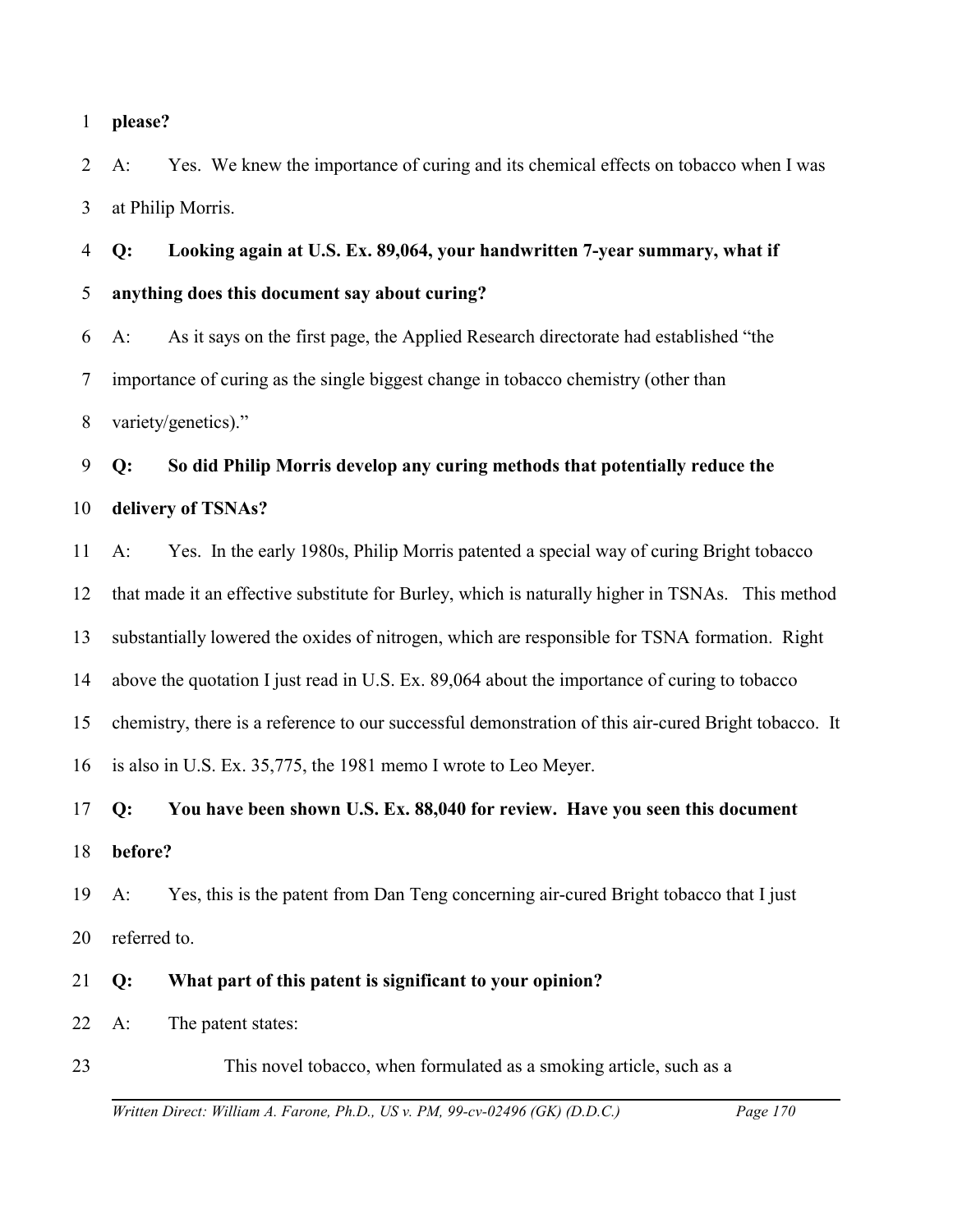1 2 3 4 5 6 7 8 9 10 11 12 13 14 15 16 17 18 19 20 21 22 23 cigarette, and smoked, presents the aroma and taste of a blended tobacco smoking article and may be substituted in whole or in part for burley tobacco in blended tobaccos while substantially maintaining the subjective qualities of the burley tobacco and yet, as compared to the burley tobaccocontaining blends, provides a reduced NO content in the smoke. This shows that Philip Morris had a way of replacing burley tobacco with a tobacco that was lower in TSNAs but had the same "subjective qualities" – in other words, it tasted the same to smokers. **Q: Did Philip Morris ever sell cigarettes that had air-cured bright tobacco in them?**  A: Yes. At some point, I believe in the early 1980s, Philip Morris bought about \$3 million of it, and put it into cigarettes that they sold. As far as I know, there was no problem or consumer complaint with the cigarettes, but Philip Morris did not continue to use air-cured bright. **Q: How do you know this?** A: I was the Director responsible for the program. I worked with Mr. Witcher Dudley, Vice President in the Leaf Department to arrange for purchase, stemming and storage of this tobacco. We then had cigarettes made and tested in various consumer tests. **Q: Have any companies actually used curing practices that reduce TSNA levels?**  A: To my knowledge, Philip Morris may have. I know that because I am aware of litigation involving the patent for a method of curing Bright tobacco invented by a small tobacco company called Star Scientific. The method differs from how cigarettes have traditionally been cured, and results in a reduction in the TSNA levels of Bright tobacco. I am also aware that commercial cigarettes have been made and sold using this technology.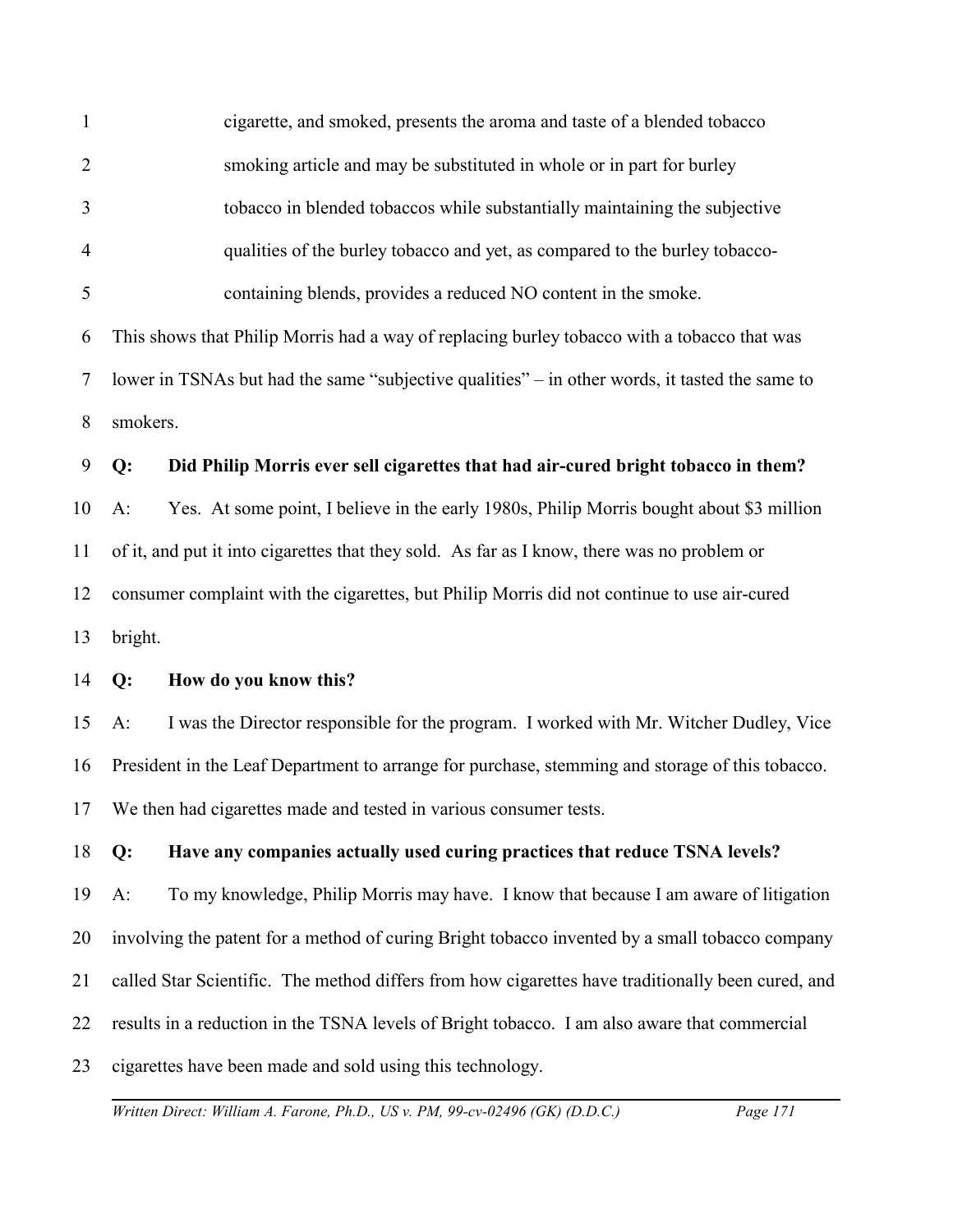1 **Q: Can you briefly describe the method and its effect?**

2 3 4 5 A: Yes. Instead of curing the Bright tobacco using direct propane burners, the curing is done by an indirect heating method that does not expose the tobacco directly to the propane heater gases. It turns out that combustion of natural and hydrocarbon gases creates a lot of oxides of nitrogen, many of which ended up in the tobacco.

#### 6 **Q: Does using this tobacco lower the TSNA deliveries to the smoker?**

7 8 9 10 A: It may, depending upon what other types of tobacco are in the cigarettes and what the total blend is, what additives and flavorants are used, and other design parameters. Burley tobacco is naturally higher in TSNA content, so how much burley is in the blend will influence how much of a total reduction occurs.

#### 11 **Q: Did Philip Morris develop any other ways to reduce TSNAs?**

12 13 14 15 16 17 A: Yes. While I was there, scientists developed at least three different methods for removing the nitrates from reconstituted tobacco leaf – known as RL – which significantly reduced the TSNA levels in smoke from cigarettes containing RL denitrified by these processes. Philip Morris concluded that each of them were economically and commercially feasible. At least two of these processes which were microbial in nature, can be used directly on the tobacco, not just on the RL.

#### 18 **Q: Did Philip Morris already have a method in place for denitrifying RL?**

19 20 21 22 23 A: Yes, they were removing about 90% through a process called crystallization but we knew that PM's nitrate levels were still the highest, and we needed to reduce the other 10% just to make our levels comparable to the competition. The use of these processes in RL was only to be a first step. The goal was to use the process on Burley tobacco in general because this was the real problem. The use of the air cured Bright as a replacement for Burley was another solution to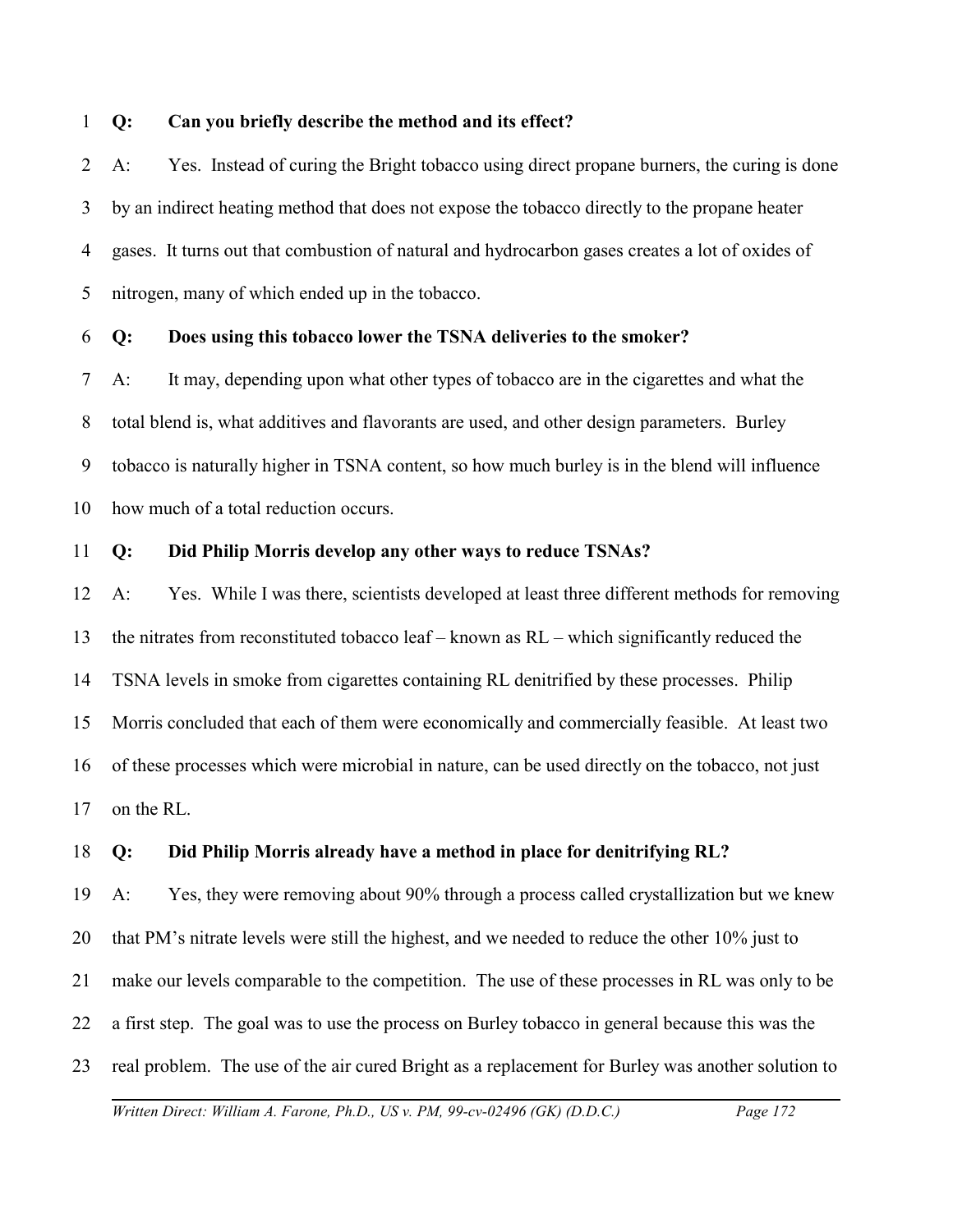1 the same problem.

## 2 3 **Q: Dr. Farone, can you please identify the documents that support your testimony concerning Philip Morris's development of denitrification methods?**

4 A: Yes. These documents include: U.S. Ex. 20,351; U.S. Ex. 20,355; U.S. Ex. 20,493;

5 U.S. Ex. 21,568; U.S. Ex. 22,192; U.S. Ex. 22,219; U.S. Ex. 23,057; and U.S. Ex. 37,394.

### 6 **Q: Have you reviewed each these documents before?**

7 A: Yes. They are all on my reliance list. In addition, I am personally aware of these events.

8 In the 7-year Applied Research Review to Max Hausermann, numbers 4 and 5 on the list of

9 Major Accomplishments refer to the denitrification processes we developed.

## 10 11 **Q: To your knowledge, were any of these technologies permanently incorporated into marketed products?**

12 A: No.

13 **Q: Why not?**

14 A: The claimed reason I have heard is that one of the technologies gave a "fecal odor" in one

15 of its incarnations. However, that was only a less expensive version of a different process that

16 tested better; and second, that problem was overcome, as indicated in U.S. Ex. 22,219.

17 **Q: Dr. Farone, I have provided U.S. Ex. 45,774 for your review. Have you seen this**

### 18 **document before?**

19 20 A: Yes, it is one of the documents I considered in this case. It is a March 8, 2000 document by Philip Morris scientist Jane Lewis titled "Status Update."

- 21 **Q: Please direct your attention, about two-thirds down the page, to the reference to**
- 22 **"active bacterial denitrification" and the final sentence in that paragraph, which reads:**
- 23 **"The goal is to make recommendations about appropriate interventions or modifications in**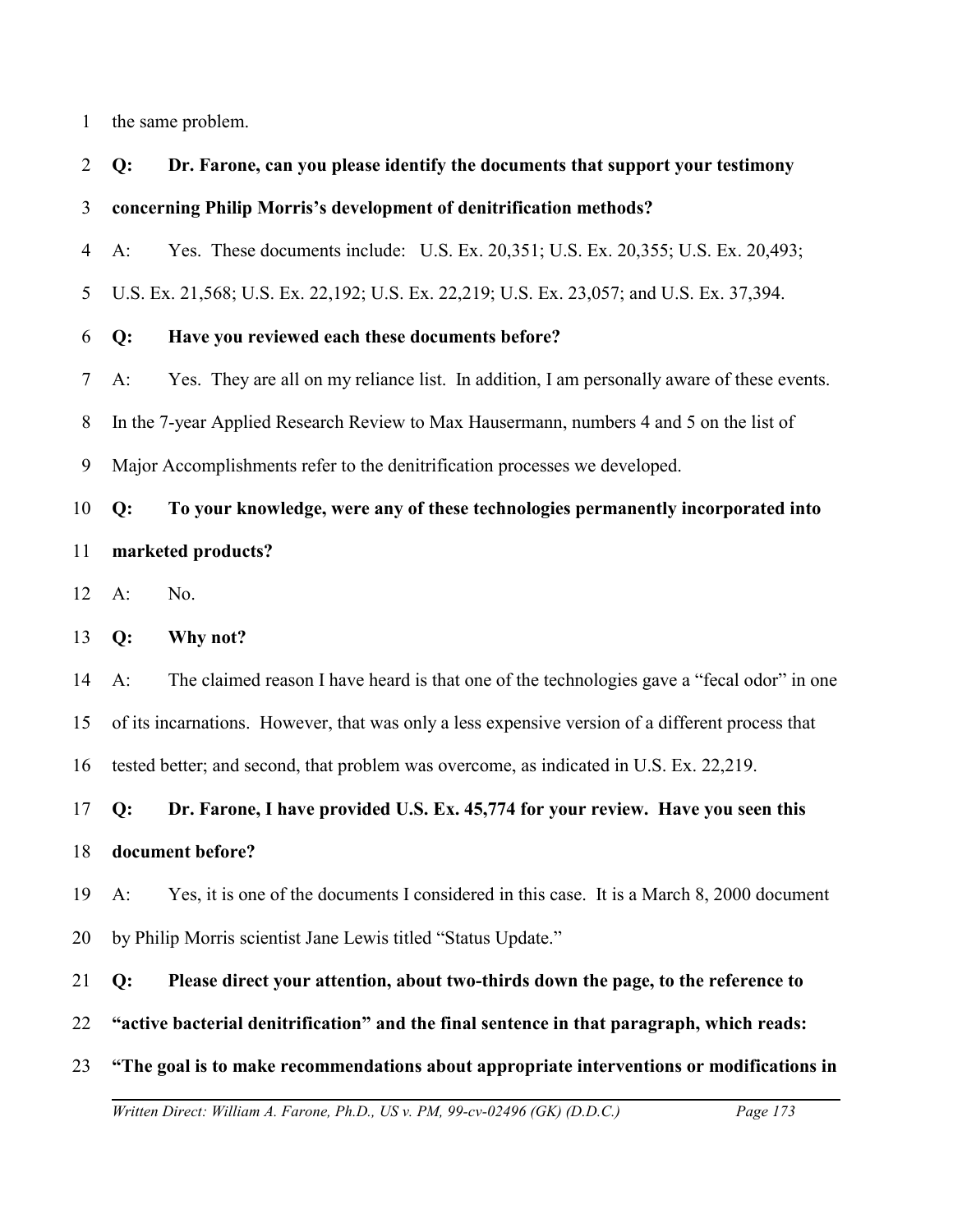#### 1 **the RL process potentially to eliminate or reduce nitrosation events." First, what is**

#### 2 **nitrosation?**

3 4 5 A: Nitrosation is the reaction of nitrates, nitrites or oxides of nitrogen to produce nitroso compounds such as the nitrosamines. The nitrosation of nicotine leads to NNK, nicotine nitrosamine ketone.

#### 6 **Q: Please explain to the Court the significance of this document.**

7 8 A: It shows that they completely understand the possibilities for the microbial technology. The work in the European subsidiary FTR also proved the same points.

9 **Q: Dr. Farone, you also mentioned supercritical fluid extraction as a way to reduce**

#### 10 **TSNAs. How does that technology work?**

11 12 13 14 15 A: Philip Morris developed and used supercritical fluid extraction to remove the nicotine from cigarettes. The same process removes a large percentage of the TSNAs from the tobacco as well. This is a program I initiated while at Philip Morris and was just getting to the pilot stage when I left in 1984. The documents show that by 1987, they knew it would remove TSNAs from all tobacco products.

#### 16 **Q: I have provided U.S. Ex. 37,158 for review. What is this document?**

17 A: It is a Philip Morris document title "Reduction of Tobacco-Specific Nitrosamines."

18 **Q: Please direct your attention to the page titled, "Successful Means of MS TSNA**

19 **Reduction," ending in Bates number 3526. What are the three methods listed there?**

20 A: The first is "blend component modification." That is what I talked about before,

- 21 choosing low TSNA tobaccos, substituting things air-cured Bright instead of Burley. The second
- 22 is "addition of antioxidants to filler." I didn't mention that, but one can also reduce these
- 23 chemical reactions by adding chemicals that interfere with the nitrosation. These fall in the class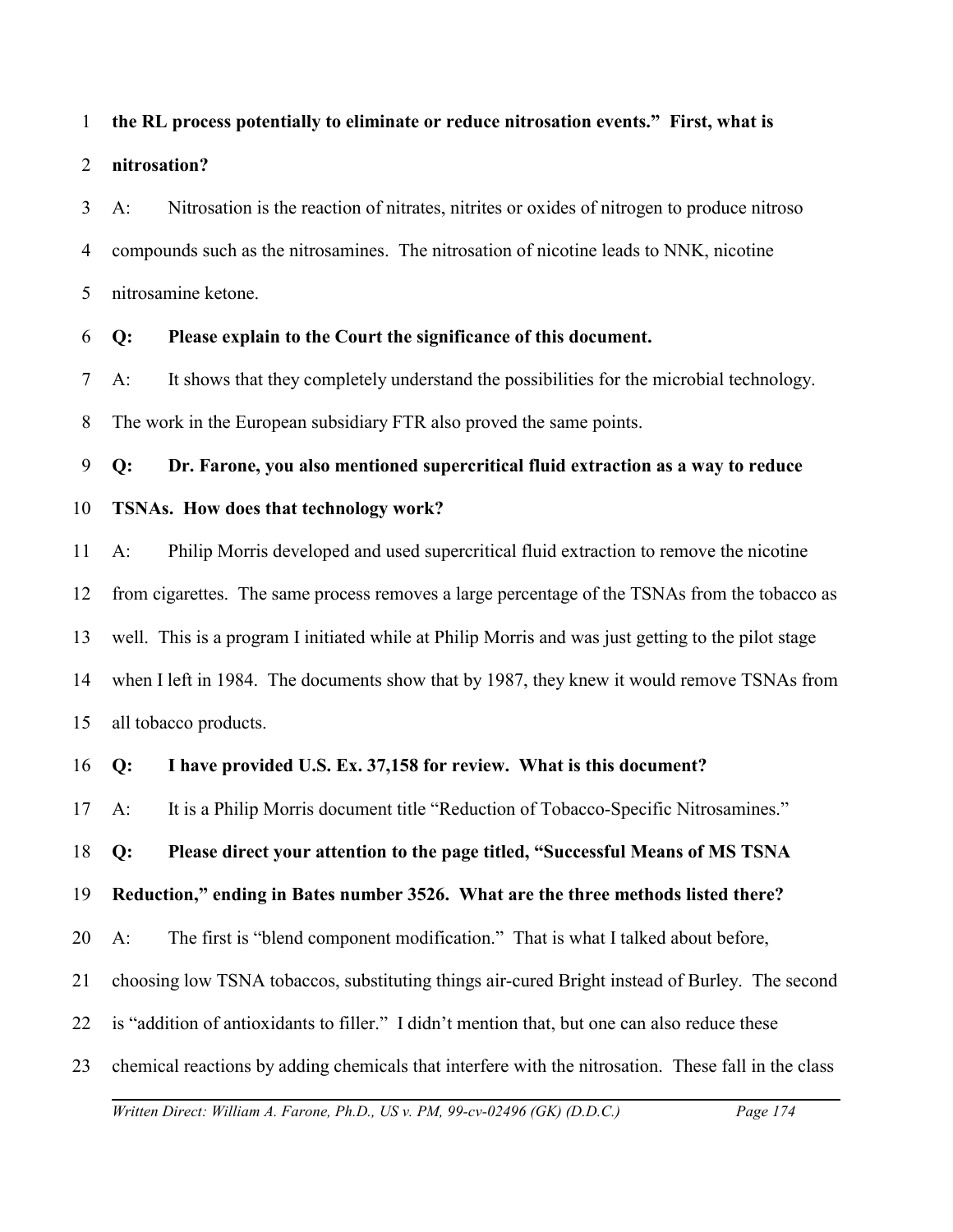1 2 known as anti-oxidants. And the third is "supercritical fluid extraction of filler," which is the process I just described.

## 3 4 **Q: If you now turn to the Bates number ending in 3570, titled "Supercritical Fluid Extraction," what are the results reported on that page?**

5 A: The result is "virtually all filler TSNA removed."

### 6 **Q: Does that mean that no TSNAs would be delivered to the smoker?**

7 8 9 10 A: No. To the extent that nitrate still remains or there were a lot of protein or amino acids there would still be some nitrosamines produced but the level would be very low, even perhaps, for example, below the recommended exposure levels for NNK recently published by the State of California.

### 11 **Q: Dr. Farone, please turn your attention back to Bates number ending in 3508, titled**

12 **"PM Research Results, Sidestream TSNA." The last line reads "ETS NNK levels increase**

## 13 **with time." From a chemistry perspective, what does that mean chemically?**

14 A: Chemical reactions continue in smoke even after it leaves the cigarette. They occur in

15 secondhand smoke and continue to occur for hours after the cigarette is extinguished so the

16 exposure to these carcinogenic TSNAs increase over time even when the smoker is not smoking.

## 17 **Q: I have provided you with U.S. Ex. 37,155. What is this document?**

18 19 A: It is a 1985 research report on Project Tasso, which the document says was initiated to study the levels of nitrosamines in sidestream smoke.

## 20 **Q: Where was the research conducted?**

21 A: At Neuchatel, Switzerland, at a division of Philip Morris known as FTR.

22 **Q: The second two sentences of the abstract state: "First experiments confirmed an**

## 23 **increase in the NNK concentrations up to four hours after smoking. The important role of**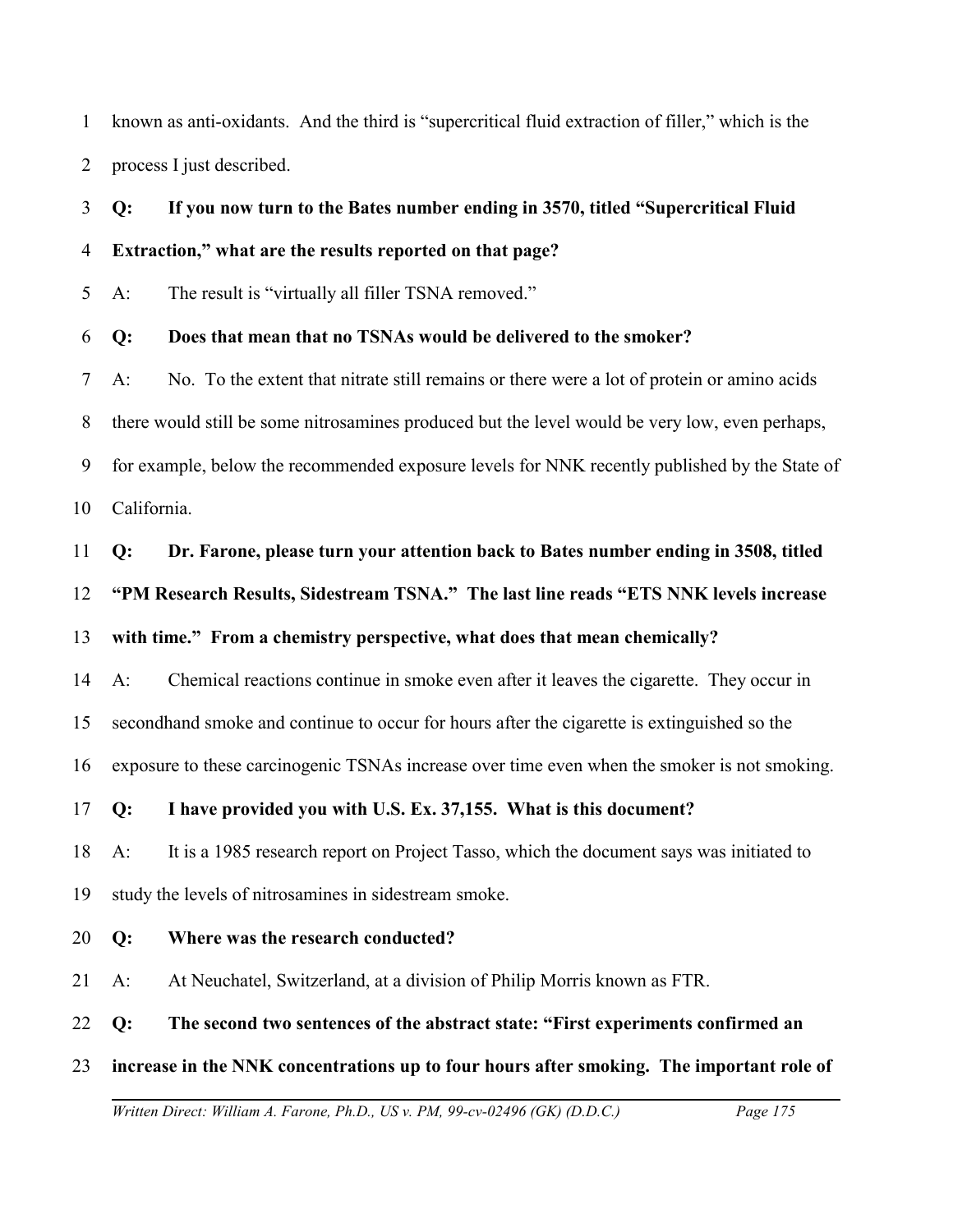| $\mathbf{1}$   | nicotine in NNK formation was proved." Can you please interpret what that means?                 |
|----------------|--------------------------------------------------------------------------------------------------|
| $\overline{2}$ | I already discussed above that some of the NNK comes from what is in tobacco due to<br>$A$ :     |
| 3              | curing. However a lot more is formed by the reaction of oxides of nitrogen with nicotine. This   |
| 4              | result shows that the NNK is formed by the reaction of nicotine and oxides of nitrogen.          |
| 5              | Therefore, just removing NNK from the tobacco is not adequate to remove it from smoke. You       |
| 6              | also have to remove the oxides of nitrogen from the smoke and the nitrates from tobacco that     |
| 7              | form them. This was the entire basis of the Philip Morris denitrification processes. If you have |
| 8              | nitrites or nitrates in tobacco that produce nitric oxides in smoke, they will react with the    |
| 9              | nicotine, and NNK will form even if you remove it all from the tobacco.                          |
| 10             | You have been shown U.S. Ex. 37,424 for review. What is this document?<br>Q:                     |
| 11             | It is a 1986 report from Project Tasso.<br>$A$ :                                                 |
| 12             | On the second page, the document states that "The NNK formation rate and<br>Q:                   |
| 13             | concentration 3.5 h. after smoking is directly related to the filler nitrate content." Can you   |
| 14             | please interpret for the Court what that passage is saying?                                      |
| 15             | Yes. The chemical reactions that result in the formation of NNK, a tobacco-specific<br>$A$ :     |
| 16             | nitrosamine, continue in the air as long as there are adequate concentrations of nicotine and    |
| 17             | oxides of nitrogen. This occurs in secondhand smoke.                                             |
| 18             | I have provided you U.S. Ex. 37,427, a 1985 report written by a C. Blake at Philip<br>Q:         |
| 19             | Morris. Please explain the significance of this document to the Court.                           |
| 20             | This is a document about a Project POLDI, another Philip Morris project to measure the<br>$A$ :  |
| 21             | levels of toxic compounds in sidestream smoke. It confirms, on the second page, that             |
| 22             | "Concentration of NNK rose sharply until 4 hours after smoking run" and that other TSNA levels   |
| 23             | rose as well. This is more confirmation of Philip Morris's awareness, in 1985, that undesirable  |
|                | Written Direct: William A. Farone, Ph.D., US v. PM, 99-cv-02496 (GK) (D.D.C.)<br>Page 176        |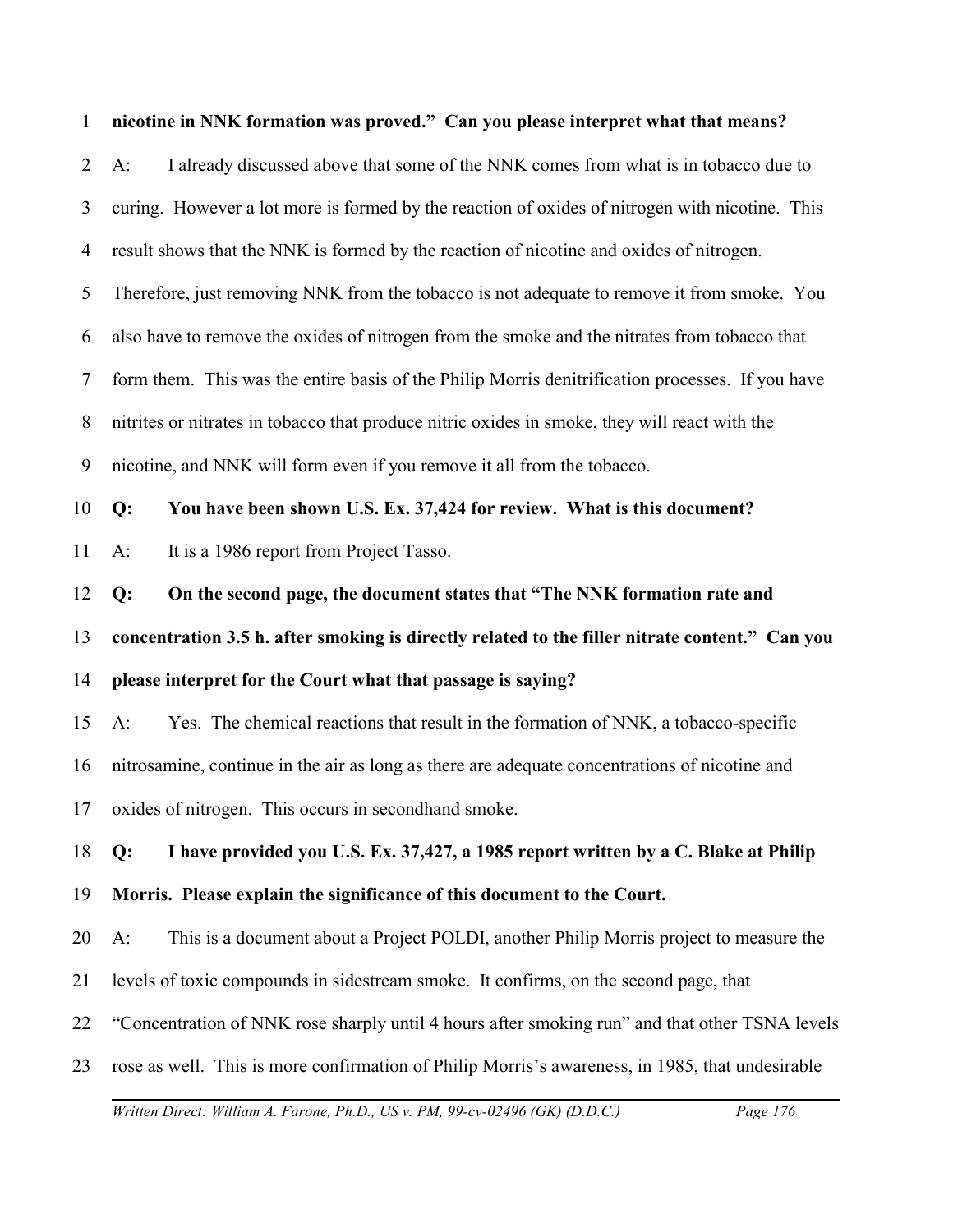1 2 sidestream smoke reactions effects continued for hours after the sidestream smoke entered the air.

3 4 **Q: Are you aware of any subsequent research that disproved the results obtained in these POLDI and TASSO series of experiments?**

5 6 7 8 9 A: There is no work I am aware of that disproves the chemistry. However, Philip Morris has pointed out that the experiments were done in unventilated rooms such as small offices and that the effect in large ventilated areas would be less. This is not a refutation of the concept. It simply means that the issue is how many people will be exposed to what level of carcinogen, and not over the fact that they will be exposed and that the chemicals are toxic.

10 **Q: Dr. Farone, you testified that combustion and pyrolysis are responsible for the**

11 **creation of many of the harmful compounds in smoke. Have any of the Defendants**

### 12 **explored ways to affect these processes?**

13 14 A: Yes. If you can alter or avoid combustion, you have the potential to prevent the formation, and thus the delivery of many of the harmful compounds in smoke.

15 **Q: In your view, have Defendants developed feasible technologies in this area that they**

### 16 **have failed to pursue to commercialization?**

17 18 19 A: Yes. The first practical device was patented in about 1964 based on research done for BATCo at Battelle. It had the project name of Ariel. Various embodiments have been pursued since then and have been shown to be commercially feasible.

### 20 **Q: Can you please briefly describe Ariel's design?**

21 A: Ariel was basically a ceramic tube placed in the middle of a conventional cigarette to run

22 the complete length of the rod. The tube was connected to the filter or a mouthpiece, but that

23 filter or mouthpiece is isolated from the tobacco that surrounded the ceramic rod. Nicotine or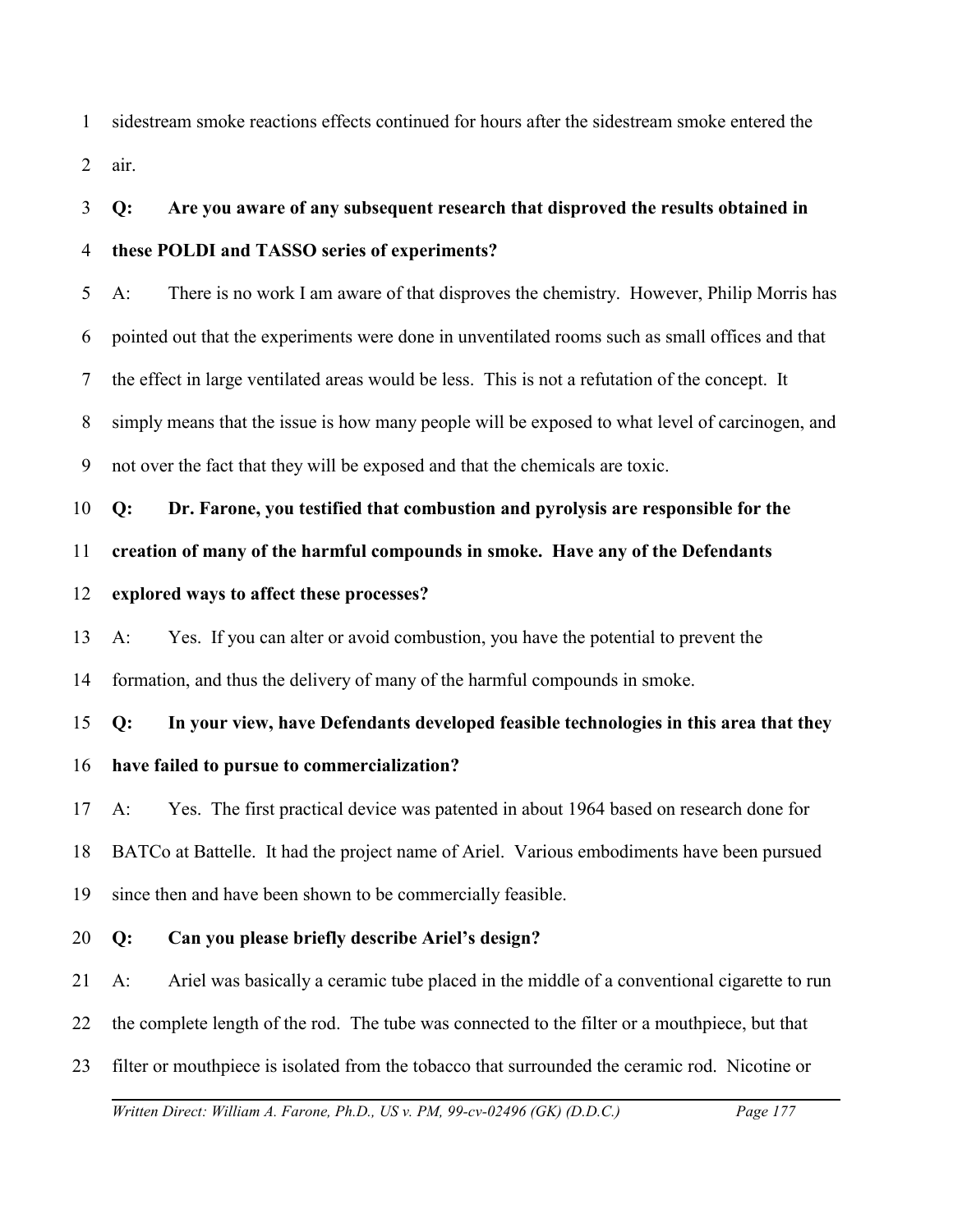1 2 3 4 5 nicotine plus flavor was placed inside the tube so that when the tobacco burned the nicotine and flavor were released when the hot zone reached that portion of the ceramic tube. The ceramic could be made to break or crumble when the hot zone passes along the tube. Thus it had the look and feel of a cigarette but the only chemicals delivered in the mainstream were the ones placed in the tube.

6 **Q: Please review U.S. Ex. 20,425. What is this document?**

7 8 A: It is an "Idea Disclosure for an Indirect Cigarette" from Philip Morris scientist Scott Osborne in 1972.

9 **Q: Please explain what you interpret the author to mean by an "indirect cigarette."**

10 11 12 13 14 A: Osborne was describing a product which could use indirect heat to generate and deliver to the smoker an aerosol. Indirect heat means that the tobacco wouldn't undergo the combustion or pyrolysis that creates many of the harmful compounds in smoke. As Osborne proposed, "[t]he particulate phase of the aerosol is generated from pure substances and its composition is under full control; hence, it is capable of being made not only not unhealthful, but positively healthful."

15 **Q: Do you know what BATCo concluded about whether Ariel was technologically and**

16 **commercially feasible?**

17 A: Based on the documents, BATCo's scientists concluded it was feasible.

18 **Q: What do you rely on for that conclusion?**

19 A: The Ariel documents, including patents which were granted, and therefore show that

20 BATCo believed its design to be novel and to work. While this does not guarantee the economic

21 success of the invention, and economics are a key to successful commercialization, it does

22 indicate that the inventor believed that the technology would work. Also, other documents show

23 that BATCo scientists, after smoking prototypes and obtaining sufficient quantities of nicotine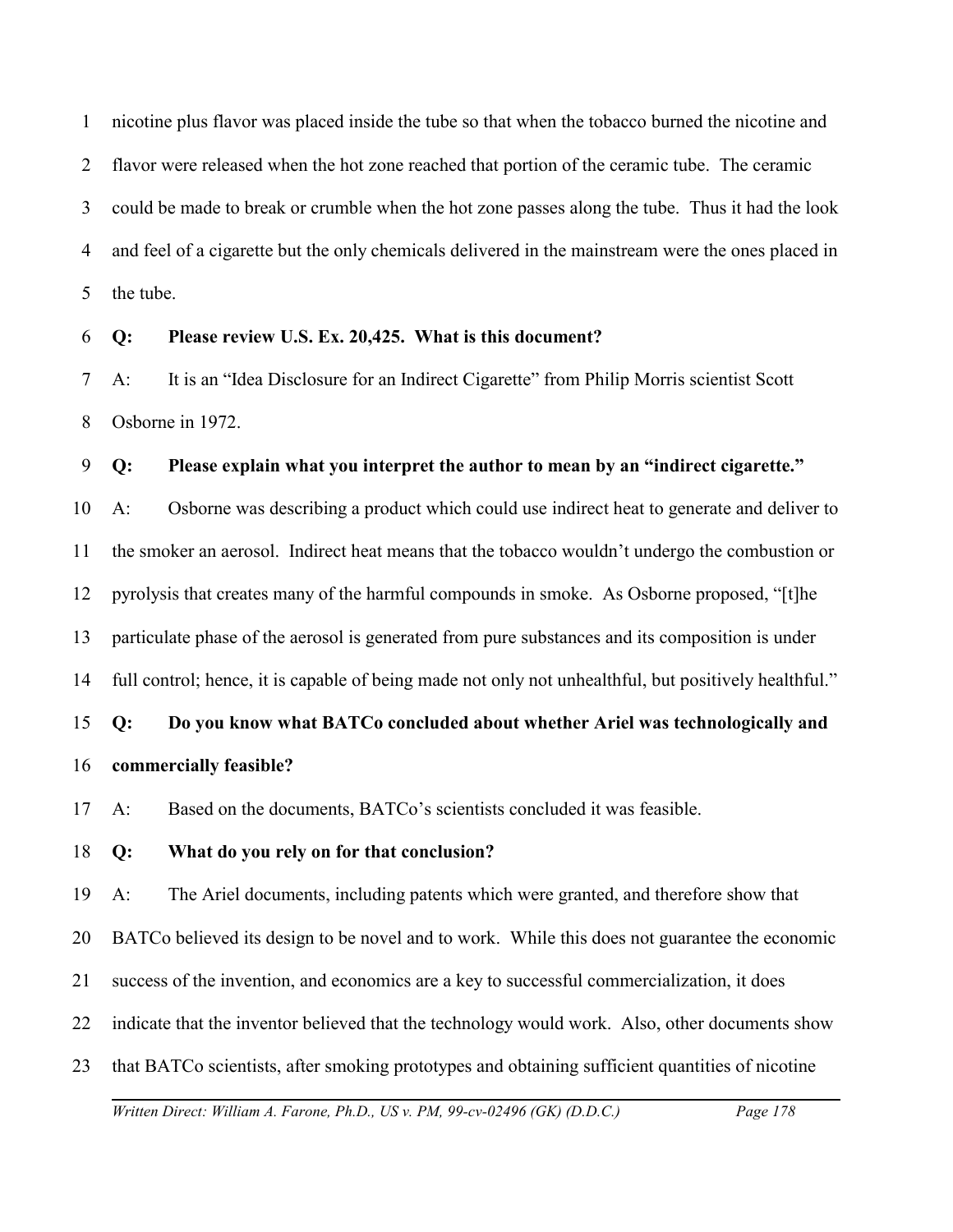1 2 out of the cigarette, made statements that they agreed it was feasible. They even provided a fairly short timeline for introducing products.

3 4 5 6 **Q: What are some of the documents that support your testimony on this point?** A: These documents include U.S. Ex. 20,581, 21,547, and 22,023, and 34,924. **Q: Did BATCo ever commercialize a product based on the Ariel technology?** A: Not to my knowledge, although I have seen references to it long after they stopped

7 working on it.

## 8 9 **Q: Dr. Farone, have any of the Defendant tobacco companies developed and marketed tobacco products that do not undergo combustion, but rather heat the tobacco?**

10 11 12 A: Yes. RJR developed and test-marketed Premier in the late 1980s, then ended the test market and put Eclipse in test markets in the mid-1990s. Philip Morris developed Accord, and began selling it in test market in the later 1990s.

#### 13 **Q: What is your view of these products as potentially less hazardous cigarettes?**

14 15 16 17 18 19 20 21 22 23 A: It depends what they are compared to. It is my view that the companies' approach to these products is intended to avoid doing anything to implicate their other products. Looking at Accord, for example, Philip Morris has not given people in the test market any health-related reason to smoke them. In scientific presentations, Philip Morris claims it tested Accord's smoke deliveries against about 55 experimental cigarettes, of which 50 were labeled as "conventional." Not Philip Morris brands or other cigarettes on the market, just test prototypes. So even if smokers were directly informed of this, how are consumers supposed to figure out whether Accord could be less hazardous than the brand they are smoking? They can't. So there is no basis of comparison, and therefore no threat, to the conventional cigarettes out there already, like Marlboros.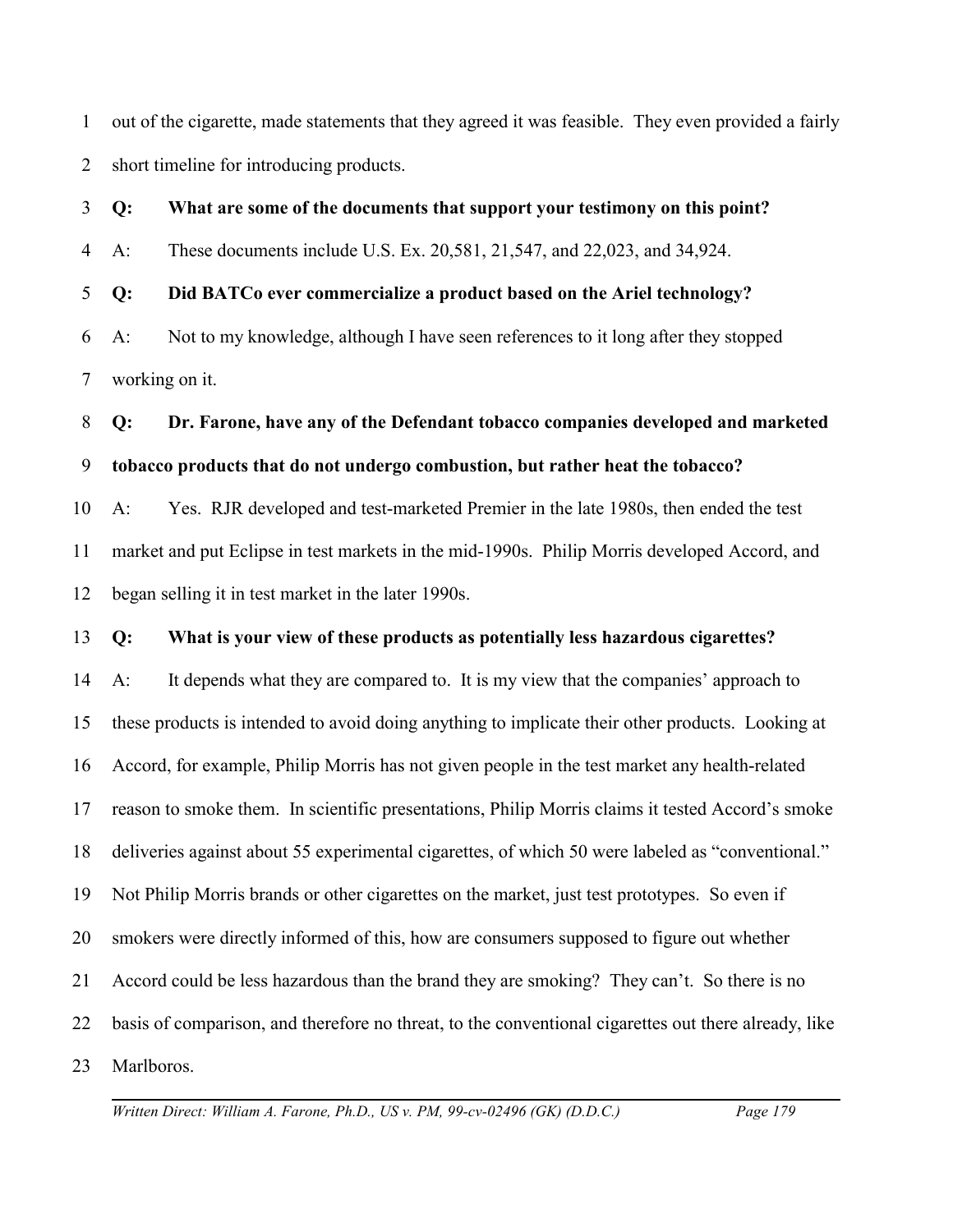#### 1 **IX. Opinion #6** – **Recent Product Development and Research Activities**

2 **Q: Dr. Farone, I want to turn now to the last of the six basic opinions you articulated at**

3 **the outset of your testimony. Are you familiar with some of Defendants' most recent**

#### 4 **product development and research activities?**

5 A: Yes. Some of the testimony I've just given is relevant to this issue.

- 6 **Q: On what is your knowledge based?**
- 7 A: I have reviewed several Defendants' recent R&D plans produced in this case, as well as
- 8 other recent scientific documents produced in this case. I have also tried to keep abreast of
- 9 Defendants' presentations and publications related to new cigarettes and research. In addition, I

10 have served as a witness in other cases where I have been shown research and product

11 development documents created recently by Defendants.

12 **Q: What do you mean by "recently"?**

13 A: Within the last decade.

## 14 **Q: Most generally, what is your opinion about Defendants recent research and product**

## 15 **development activities?**

16 A: They are essentially unchanged from the past. They are all looking once again at old

17 technologies to make supposedly new products for "harm reduction" or "reduced risk" that

18 actually have higher deliveries for some of these chemicals than products that have been made

19 and marketed for years.

# 20 **Q: You have been shown U.S. Ex. 61,312 for review. What is this document?**

- 21 A: It is a March 1999 presentation made to CORESTA, the conference of tobacco scientists,
- 22 by Cathy Ellis of Philip Morris about smoke, pH, ammonia, and nicotine.
- 23 **Q: Who is Cathy Ellis?**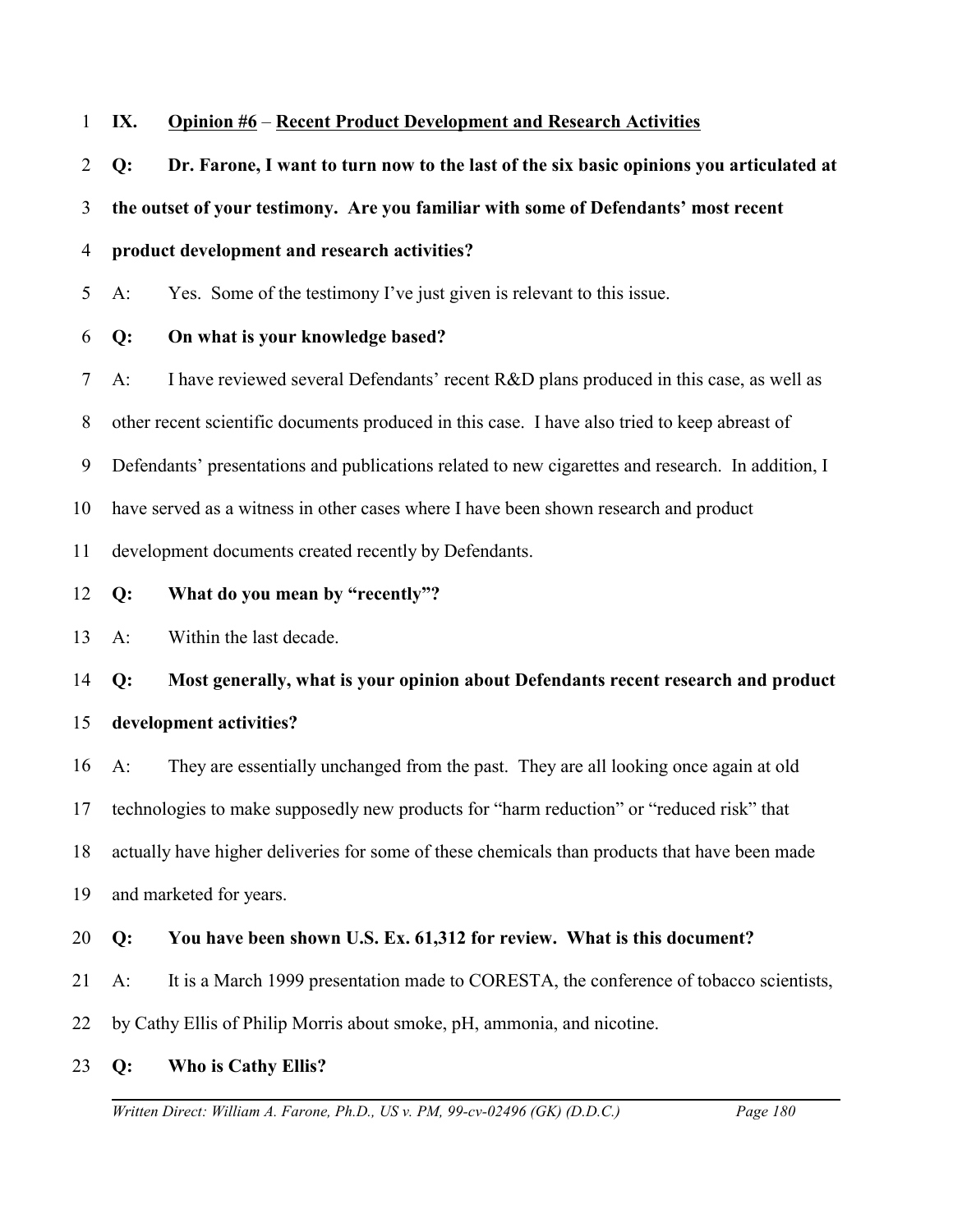1 2 3 4 A: At the time I was at Philip Morris she was a recent addition to the scientific staff and I was aware of her reports. She was identified by Dr. Osdene in our succession planning as being a unique scientist based on her scientific views. I believe when this was presented she was Vice President for R&D.

5 **Q: Have you seen this presentation before?**

6 A: Yes.

7 8 9 10 11 12 13 14 15 **Q: How does it bear on your opinions about Philip Morris's recent scientific conduct?**  A: This supports the ideas of what I consider to be a misleading use of science. It is very carefully worded to make you think it answers a question that it does not answer. It tries to make the case that ammonia has nothing to do with nicotine delivery but the data, which one can validate, show that the test cigarettes used were not completely explained. For example, measuring extractable ammonia does not tell you anything about the materials in the cigarettes that can decompose to make ammonia. Further, it is always possible to design test cigarettes to have low smoke pH even when ammonia is added. I have shown that the regular cigarettes used in the same paper, in fact, show an increase in nicotine with ammonia.

16 17 18 19 Another important point is that the Ellis paper ignores another effect that ammonia compounds have – increasing the percentage of free nicotine, which has been aptly demonstrated by Dr. Pankow. Lorillard did a similar study in 2000 that is in my reliance set that is even more obvious in showing the ammonia effects in cigarettes, where they claim there is no such effect.

20 21 **Q: What else informs your views about Defendants' more recent scientific and product development efforts?**

22 23 A: I have reviewed some of Defendants' more recent R&D plans and documents relating to recent research projects. A lot of what I see is them studying and re-researching the same types